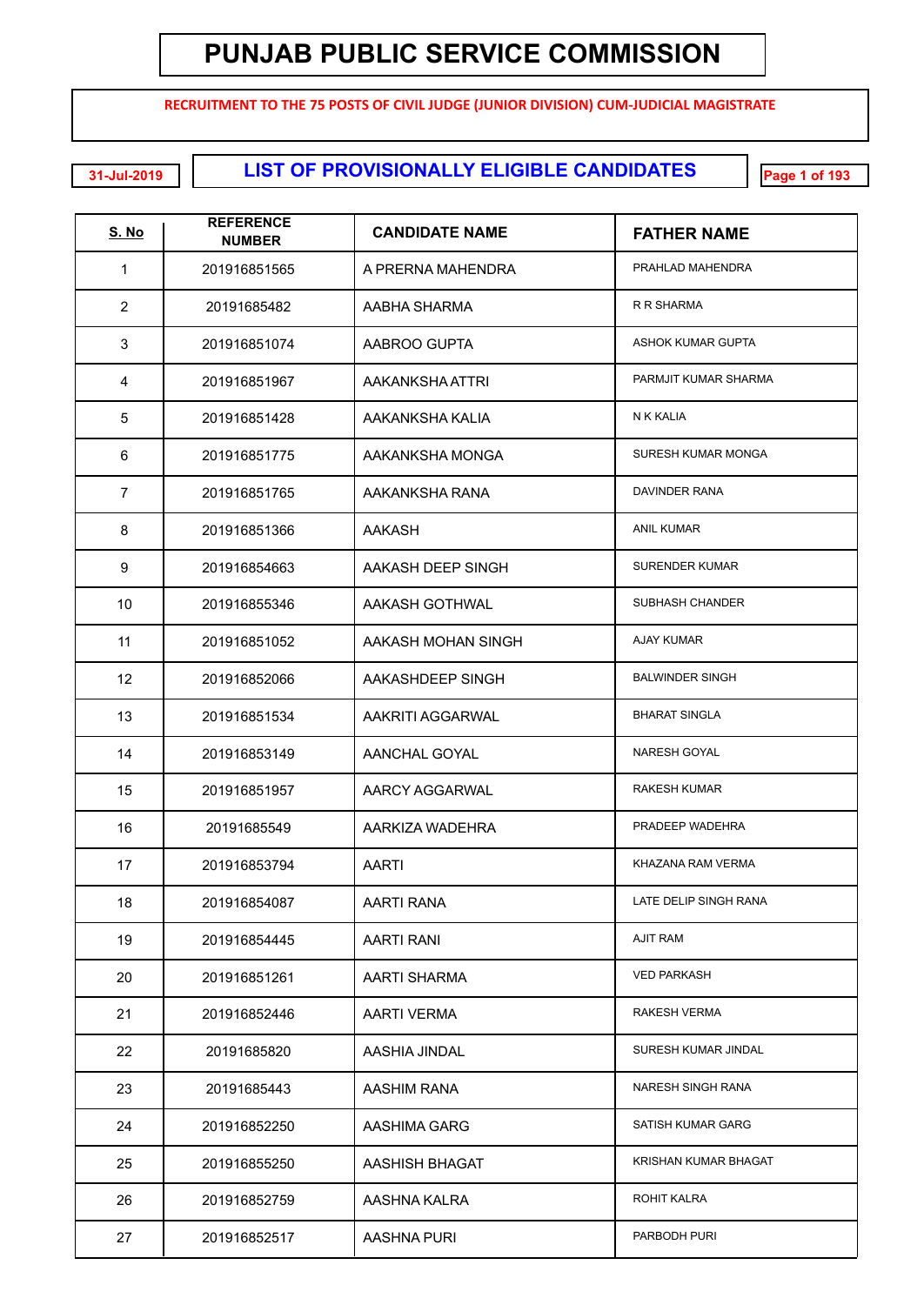**RECRUITMENT TO THE 75 POSTS OF CIVIL JUDGE (JUNIOR DIVISION) CUM-JUDICIAL MAGISTRATE**

**LIST OF PROVISIONALLY ELIGIBLE CANDIDATES 31-Jul-2019 Page 2 of 193**

| <b>S. No</b> | <b>REFERENCE</b><br><b>NUMBER</b> | <b>CANDIDATE NAME</b>      | <b>FATHER NAME</b>          |
|--------------|-----------------------------------|----------------------------|-----------------------------|
| 28           | 20191685222                       | AASHNA SINGH               | MR INDERJEET SINGH MINHAS   |
| 29           | 201916855323                      | AASTHA                     | LEKH RAJ BATRA              |
| 30           | 201916855384                      | AASTHA ARORA               | RAJINDER SINGH              |
| 31           | 201916853845                      | AASTHA GOYAL               | YAGYADUTT GOYAL             |
| 32           | 201916853742                      | AASTHA HANDA               | <b>MANMOHAN HANDA</b>       |
| 33           | 20191685191                       | AASTHA NARULA              | <b>KAPIL NARULA</b>         |
| 34           | 201916854569                      | AASTHA RANA                | <b>RAJBIR SINGH RANA</b>    |
| 35           | 201916855616                      | AAYUSH GOYAL               | DEVI DAYAL GOYAL            |
| 36           | 20191685665                       | AAYUSH GUPTA               | <b>SARWAN GUPTA</b>         |
| 37           | 201916853580                      | AAYUSHI DHIMAN             | <b>HIRA LAL</b>             |
| 38           | 201916852865                      | <b>ABDUL KADIR</b>         | MOHD SONU                   |
| 39           | 201916854083                      | ABHAY                      | <b>ASHOK KUMAR</b>          |
| 40           | 201916852931                      | ABHAY BIR SINGH MAHAL      | DAMAN BIR SINGH MAHAL       |
| 41           | 201916853999                      | <b>ABHAY GUPTA</b>         | <b>ANIL GUPTA</b>           |
| 42           | 201916852686                      | <b>ABHAY KUMAR</b>         | <b>JAGDISH MITTAR</b>       |
| 43           | 201916853755                      | ABHAY KUMAR SHARMA         | <b>VIJAY SHARMA</b>         |
| 44           | 201916855317                      | <b>ABHAY PAL BECTOR</b>    | ADARSH PAL BECTOR           |
| 45           | 201916853080                      | ABHAY PRATAP SINGH CHAUHAN | JAI KUMAR CHAUHAN           |
| 46           | 201916854993                      | ABHAYJEET SINGH BRAR       | <b>JAGWINDER SINGH BRAR</b> |
| 47           | 201916851577                      | ABHAYPARTAP SINGH CHAHAL   | HARVINDER SINGH CHAHAL      |
| 48           | 201916852347                      | ABHEY SINGH                | ASHOK PAUL BATRA            |
| 49           | 20191685151                       | ABHI SHARMA                | <b>SATPAL SHARMA</b>        |
| 50           | 201916851798                      | <b>ABHI SINGLA</b>         | ASHOK KUMAR SINGLA          |
| 51           | 201916855157                      | <b>ABHIJEET SINGH</b>      | <b>BALJIT SINGH</b>         |
| 52           | 201916852046                      | ABHIJEET SINGROHA          | <b>HIRA SINGROHA</b>        |
| 53           | 201916852265                      | <b>ABHIJOT BHATOA</b>      | <b>SOHAN LAL</b>            |
| 54           | 201916852846                      | <b>ABHILASH CHAGTI</b>     | LATE SURINDER PAL CHAGTI    |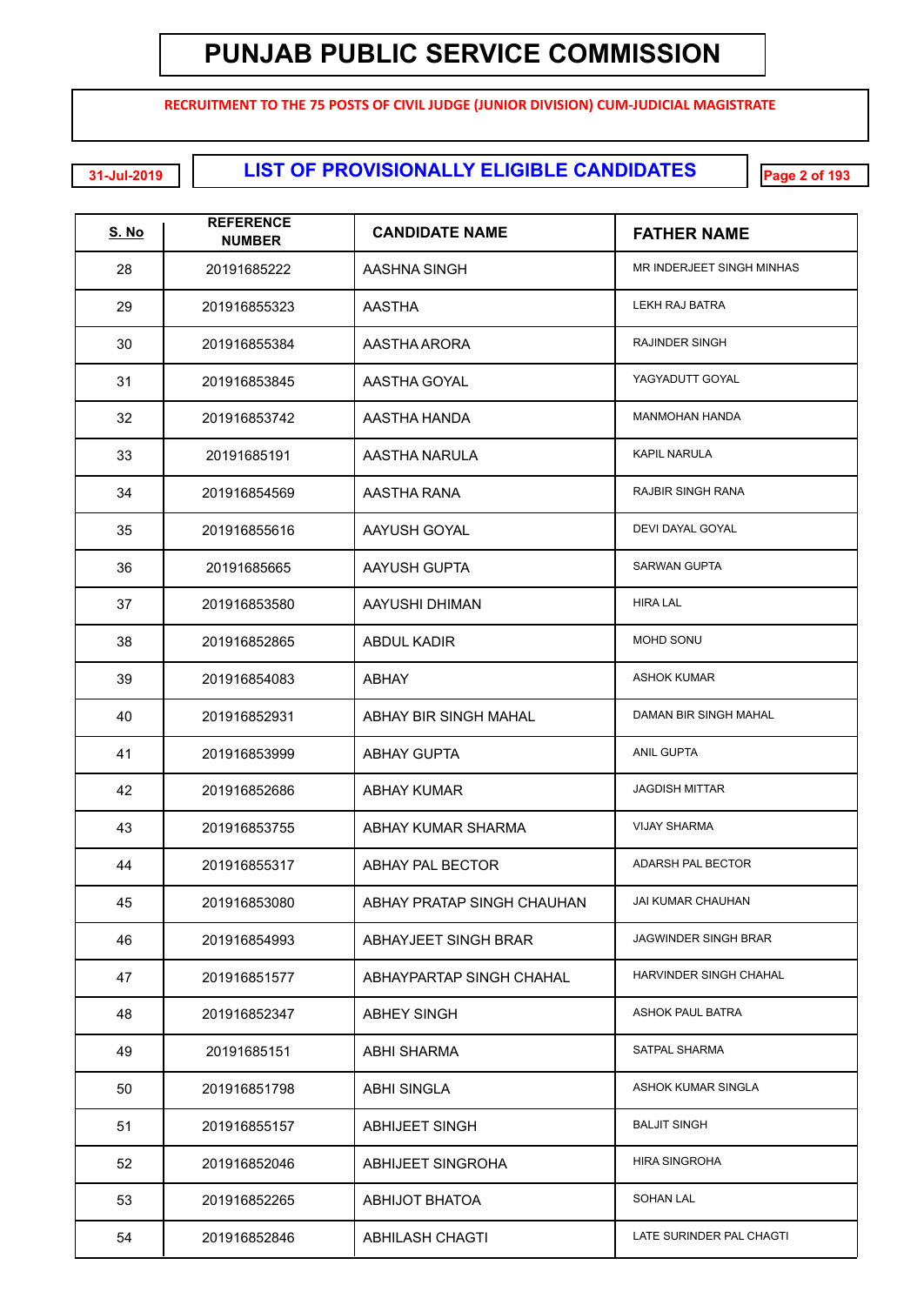**RECRUITMENT TO THE 75 POSTS OF CIVIL JUDGE (JUNIOR DIVISION) CUM-JUDICIAL MAGISTRATE**

**LIST OF PROVISIONALLY ELIGIBLE CANDIDATES 31-Jul-2019 Page 3 of 193**

| <u>S. No</u> | <b>REFERENCE</b><br><b>NUMBER</b> | <b>CANDIDATE NAME</b>         | <b>FATHER NAME</b>        |
|--------------|-----------------------------------|-------------------------------|---------------------------|
| 55           | 201916853239                      | ABHILASH SHARMA               | <b>UMESH SHARMA</b>       |
| 56           | 201916852388                      | <b>ABHILASHA THAKUR</b>       | <b>BRIJ LAL</b>           |
| 57           | 201916854177                      | ABHIMANYU CHOUDHRY            | <b>SURENDER KUMAR</b>     |
| 58           | 201916853352                      | ABHIMANYU PRATAP SINGH SEKHOL | MITINDERPAL SINGH SEKHON  |
| 59           | 201916853198                      | ABHIMANYU SAREEN              | <b>VINOD SAREEN</b>       |
| 60           | 201916851567                      | <b>ABHIMANYU SINGH</b>        | AJAY RAJ SINGH            |
| 61           | 201916854746                      | ABHINANDAN KUMAR SINGLA       | Suresh Kumar Singla       |
| 62           | 201916853856                      | ABHINANDAN MALIK              | RAJINDER MALIK            |
| 63           | 201916855332                      | ABHINANDAN MUTNEJA            | <b>SUMAN KUMAR</b>        |
| 64           | 201916853944                      | <b>ABHINAV DUA</b>            | <b>SOMNATH DUA</b>        |
| 65           | 201916852813                      | <b>ABHINAV GARG</b>           | <b>SUSHIL KUMAR</b>       |
| 66           | 201916854742                      | <b>ABHINAV SHARMA</b>         | K K SHARMA                |
| 67           | 201916853258                      | ABHINAV SINGH KHATTA          | PARMINDERJIT SINGH KHATTA |
| 68           | 201916853930                      | <b>ABHINAV THAPAR</b>         | <b>ALOK THAPAR</b>        |
| 69           | 201916854360                      | ABHIRAJ PRATAP SINGH          | <b>ARVINDER SINGH</b>     |
| 70           | 20191685405                       | <b>ABHISHAKE MITTAL</b>       | <b>BHUSHAN KUMAR</b>      |
| 71           | 201916854850                      | <b>ABHISHEK</b>               | <b>KIRPAL SINGH</b>       |
| 72           | 201916855720                      | <b>ABHISHEK</b>               | <b>SATYA PAL</b>          |
| 73           | 201916854796                      | ABHISHEK AHLUWALIA            | <b>ANIL KUMAR</b>         |
| 74           | 201916855706                      | <b>ABHISHEK ATRI</b>          | <b>ASHWANI ATRI</b>       |
| 75           | 201916851729                      | ABHISHEK BINDAL               | <b>TARUN BINDAL</b>       |
| 76           | 20191685104                       | ABHISHEK CHAUHAN              | SATBIR SINGH CHAUHAN      |
| 77           | 201916852363                      | ABHISHEK GARG                 | <b>RAVI GARG</b>          |
| 78           | 201916852903                      | ABHISHEK GAUTAM               | AKSHAY GAUTAM             |
| 79           | 20191685559                       | ABHISHEK GUPTA                | SANJEEV GUPTA             |
| 80           | 20191685355                       | ABHISHEK GUPTA                | NAVDEEP GUPTA             |
| 81           | 201916853631                      | ABHISHEK KAMBOJ               | PREM PAL KAMBOJ           |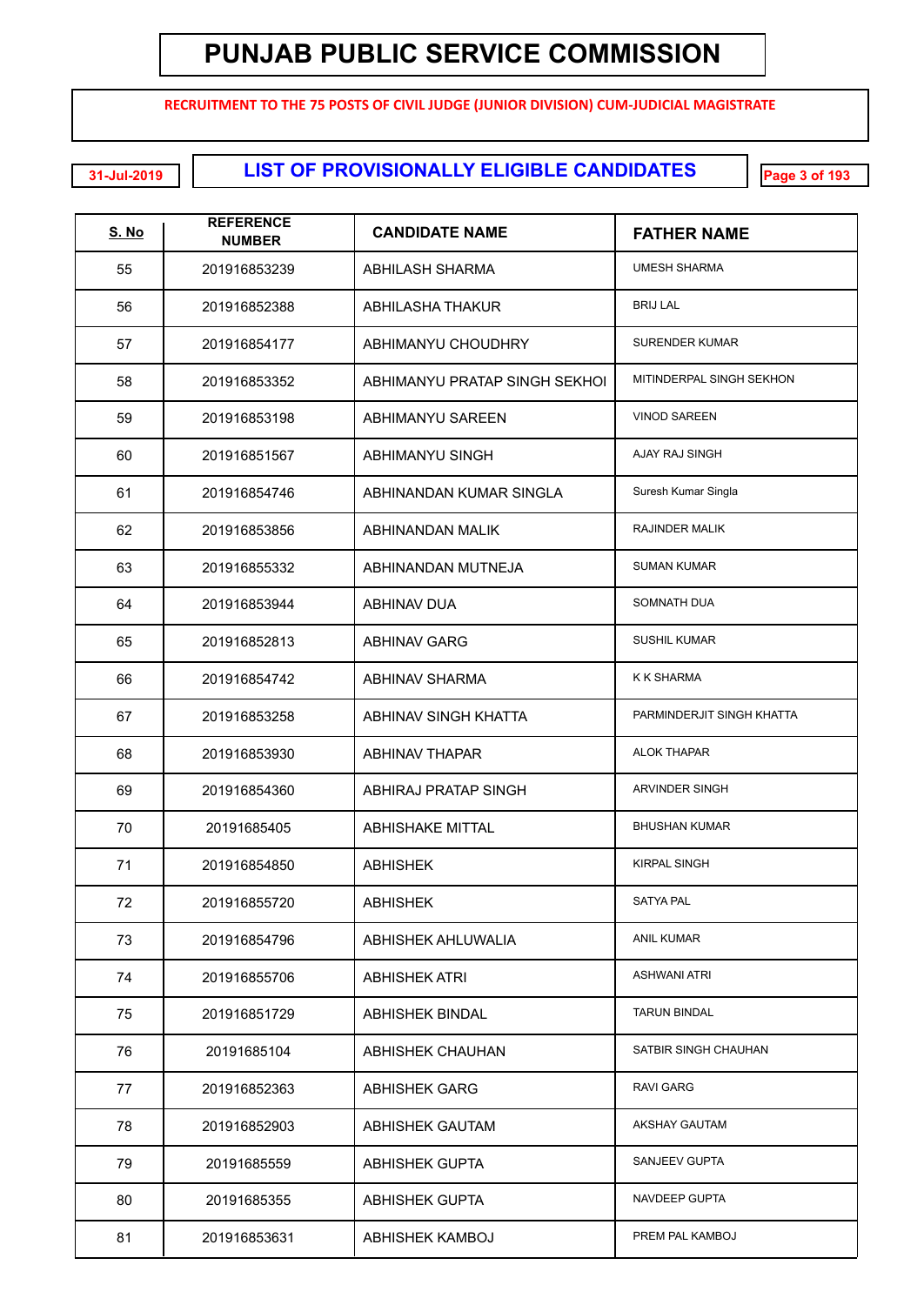**RECRUITMENT TO THE 75 POSTS OF CIVIL JUDGE (JUNIOR DIVISION) CUM-JUDICIAL MAGISTRATE**

**LIST OF PROVISIONALLY ELIGIBLE CANDIDATES 31-Jul-2019 Page 4 of 193**

| <b>S. No</b> | <b>REFERENCE</b><br><b>NUMBER</b> | <b>CANDIDATE NAME</b>   | <b>FATHER NAME</b>         |
|--------------|-----------------------------------|-------------------------|----------------------------|
| 82           | 201916853553                      | <b>ABHISHEK KUMAR</b>   | AJAY KUMAR                 |
| 83           | 201916855316                      | ABHISHEK MASIH          | <b>EMANUEL MASIH</b>       |
| 84           | 201916851566                      | <b>ABHISHEK MITTAL</b>  | <b>DURGESH MITTAL</b>      |
| 85           | 201916852872                      | ABHISHEK PAL SINGH      | <b>KRISHAN PAL SINGH</b>   |
| 86           | 201916853471                      | <b>ABHISHEK PURI</b>    | <b>ASHWANI PURI</b>        |
| 87           | 201916853969                      | ABHISHEK SHARMA         | <b>SHASHI KUMAR</b>        |
| 88           | 201916855169                      | ABHISHEK VERMA          | RAJEEV KUMAR VERMA         |
| 89           | 20191685358                       | ABHISHEK WALIA          | <b>SANJAY WALIA</b>        |
| 90           | 201916855467                      | ABHISHEKH SHARMA        | <b>DALIP SHARMA</b>        |
| 91           | 20191685162                       | ABINASH KAUR KHOSA      | <b>GURRAJ SINGH</b>        |
| 92           | 201916852596                      | <b>ABJIT SINGH KANG</b> | JATINDER SINGH KANG        |
| 93           | 201916854400                      | ACCHARPREET BHARDWAJ    | PARDEEP KUMAR BHARDWAJ     |
| 94           | 201916851349                      | <b>ACHHRO KAUR</b>      | <b>MUKAND SINGH</b>        |
| 95           | 201916851741                      | <b>ACHLA</b>            | DAVINDER MOHAN ZAKHMI      |
| 96           | 201916851070                      | <b>ADITI GUPTA</b>      | <b>KEWAL KRISHAN GUPTA</b> |
| 97           | 201916855490                      | <b>ADITI MITTAL</b>     | SANJEEV MITTAL             |
| 98           | 201916853411                      | ADITI RAO               | RAJESH RAO                 |
| 99           | 201916852961                      | ADITI SHARMA            | SATYA NARIAN SHARMA        |
| 100          | 201916852773                      | <b>ADITI SHARMA</b>     | <b>KRISHAN KUMAR</b>       |
| 101          | 20191685728                       | <b>ADITYA</b>           | <b>MANOJ KUMAR</b>         |
| 102          | 201916855110                      | ADITYA DWIVEDI          | RAM AVTAR DWIVEDI          |
| 103          | 20191685364                       | ADITYA JAIN             | <b>VIVEK JAIN</b>          |
| 104          | 201916851306                      | ADITYA KAPOOR           | <b>ASHOK KAPOOR</b>        |
| 105          | 201916854692                      | ADITYA SANDAL           | SATISH SANDAL              |
| 106          | 201916853931                      | ADITYA SHARMA           | <b>JOGINDER SHARMA</b>     |
| 107          | 2019168511                        | AGAMPREET SINGH         | <b>GURPARMIT SINGH</b>     |
| 108          | 201916851991                      | AISHWARYA JAGGA         | AJAY JAGGA                 |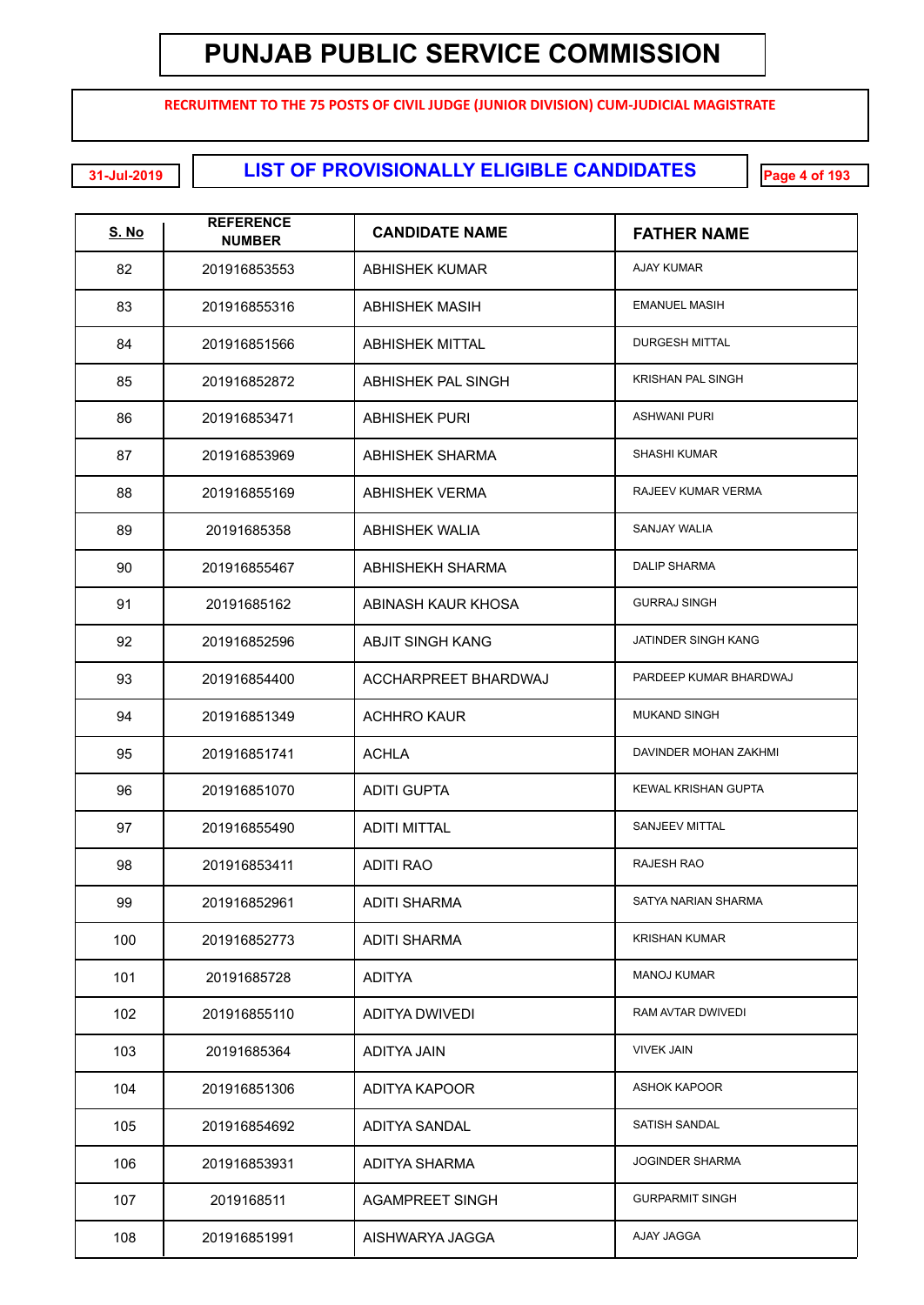**RECRUITMENT TO THE 75 POSTS OF CIVIL JUDGE (JUNIOR DIVISION) CUM-JUDICIAL MAGISTRATE**

**LIST OF PROVISIONALLY ELIGIBLE CANDIDATES 31-Jul-2019 Page 5 of 193**

| <b>S. No</b> | <b>REFERENCE</b><br><b>NUMBER</b> | <b>CANDIDATE NAME</b> | <b>FATHER NAME</b>         |
|--------------|-----------------------------------|-----------------------|----------------------------|
| 109          | 201916854682                      | AISHWARYA VERMA       | RAJEEV VERMA               |
| 110          | 201916853081                      | <b>AJABJOT KAUR</b>   | <b>MANJEET SINGH</b>       |
| 111          | 201916852491                      | <b>AJAY</b>           | <b>RAM CHANDER</b>         |
| 112          | 201916853751                      | <b>AJAY</b>           | <b>NANAK CHAND</b>         |
| 113          | 201916851934                      | AJAY BANSAL           | <b>JOGINDER PAL BANSAL</b> |
| 114          | 201916852815                      | AJAY BAWA             | RAMAN KUMAR BAWA           |
| 115          | 201916851071                      | <b>AJAY CHANCHAL</b>  | <b>TARSEM CHAND</b>        |
| 116          | 201916851039                      | <b>AJAY GARG</b>      | <b>SATISH KUMAR</b>        |
| 117          | 201916853380                      | <b>AJAY KUMAR</b>     | <b>MAJOR LAL</b>           |
| 118          | 201916852482                      | <b>AJAY KUMAR</b>     | <b>KARAM CHAND</b>         |
| 119          | 201916851435                      | <b>AJAY KUMAR</b>     | <b>RAMESH KUMAR</b>        |
| 120          | 201916853419                      | <b>AJAY KUMAR</b>     | <b>NASEEB CHAND</b>        |
| 121          | 201916855483                      | <b>AJAY KUMAR</b>     | PAWAN KUMAR                |
| 122          | 201916853942                      | <b>AJAY KUMAR</b>     | PARAMJIT KUMAR             |
| 123          | 201916855259                      | <b>AJAY KUMAR</b>     | <b>JAMEET SINGH</b>        |
| 124          | 201916853359                      | AJAY KUMAR SINGLA     | <b>JIWAN KUMAR SINGLA</b>  |
| 125          | 201916852419                      | <b>AJAY LAHORIA</b>   | RAM LUBHAYA LAHORIA        |
| 126          | 201916852690                      | AJAY MATTU            | <b>RAJINDER KUMAR</b>      |
| 127          | 201916852303                      | AJAY PAL SINGH        | YASHPAL                    |
| 128          | 2019168584                        | AJAY PAL SINGH        | SUKHDEV SINGH              |
| 129          | 201916852881                      | AJAY PAL SINGH        | DALJEET SINGH              |
| 130          | 201916851584                      | AJAY PAL SINGH        | <b>GURDEEP SINGH</b>       |
| 131          | 201916854347                      | <b>AJAY RANA</b>      | YASHPAL RANA               |
| 132          | 201916853353                      | <b>AJAY SAYAL</b>     | ROSHAN LAL SAYAL           |
| 133          | 20191685347                       | AJAY SHARMA           | <b>DAULAT RAM</b>          |
| 134          | 201916852902                      | AJAY SHARMA           | BHUPINDER PAL SHARMA       |
| 135          | 201916851568                      | <b>AJAY THAKUR</b>    | OM PARKASH                 |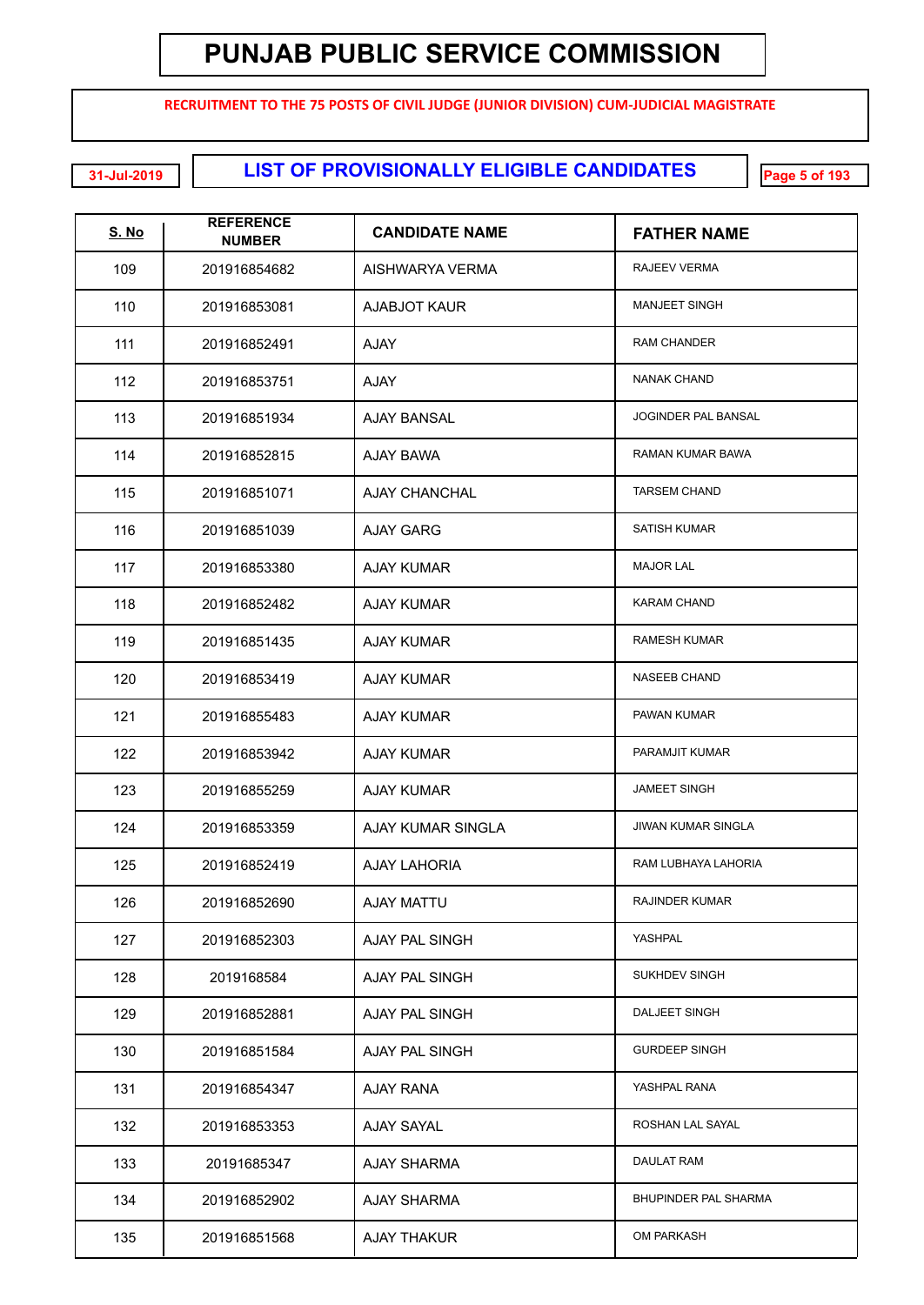**RECRUITMENT TO THE 75 POSTS OF CIVIL JUDGE (JUNIOR DIVISION) CUM-JUDICIAL MAGISTRATE**

**LIST OF PROVISIONALLY ELIGIBLE CANDIDATES 31-Jul-2019 Page 6 of 193**

| <b>S. No</b> | <b>REFERENCE</b><br><b>NUMBER</b> | <b>CANDIDATE NAME</b> | <b>FATHER NAME</b>         |
|--------------|-----------------------------------|-----------------------|----------------------------|
| 136          | 201916854880                      | AJAYDEEP SINGH        | <b>VEER SINGH</b>          |
| 137          | 201916851115                      | AJAYITA SANDHU        | DALJEET SINGH SANDHU       |
| 138          | 201916852986                      | <b>AJAYPAL BRAR</b>   | SARBRINDER SINGH           |
| 139          | 201916852280                      | <b>AJAYPAL SINGH</b>  | <b>JASWANT SINGH</b>       |
| 140          | 201916851785                      | <b>AJIT PAL SINGH</b> | ARJINDER SINGH             |
| 141          | 201916852383                      | <b>AJITPAL SINGH</b>  | SHINGAR SINGH              |
| 142          | 201916852133                      | <b>AJITPAL SINGH</b>  | <b>GURTEJ SINGH HARIKA</b> |
| 143          | 20191685120                       | AJNEESH KUMAR         | <b>MOHAN LAL</b>           |
| 144          | 201916854792                      | <b>AKANKSHA</b>       | AMARJEET SINGH             |
| 145          | 20191685672                       | AKANKSHA SAINI        | <b>RAJESH SAINI</b>        |
| 146          | 20191685977                       | AKANKSHA SHARMA       | AJAY KUMAR SHARMA          |
| 147          | 201916854750                      | AKANKSHA SHARMA       | <b>VIPAN SHARMA</b>        |
| 148          | 20191685216                       | AKANKSHA SONI         | <b>TRIMBAK KUMAR SONI</b>  |
| 149          | 201916853692                      | AKASH ARORA           | PRAN ARORA                 |
| 150          | 201916852501                      | <b>AKASH BANSAL</b>   | OM PARKASH BANSAL          |
| 151          | 201916852264                      | <b>AKASH JINDAL</b>   | <b>NARESH KUMAR</b>        |
| 152          | 20191685746                       | AKASH KUNDU           | SURAJMAL KUNDU             |
| 153          | 201916854628                      | AKASH MITTAL          | <b>RAKESH MITTAL</b>       |
| 154          | 2019168588                        | AKASHDEEP             | <b>JASVIR SINGH</b>        |
| 155          | 201916853807                      | AKASHDEEP GARG        | SUKHDARSHAN LAL GARG       |
| 156          | 201916851046                      | AKASHDEEP SINGH       | <b>BALWINDER SINGH</b>     |
| 157          | 201916854933                      | AKASHDEEP SINGHAYA    | OM PRAKASH SINGHAYA        |
| 158          | 201916853885                      | <b>AKBARJIT SINGH</b> | <b>HARNEK SINGH</b>        |
| 159          | 20191685100                       | <b>AKHIL DADWAL</b>   | SATISH CHAND               |
| 160          | 201916854562                      | AKHIL MAHAJAN         | PARVEEN KUMAR              |
| 161          | 201916855762                      | <b>AKHIL SHARMA</b>   | RAMA SHANKAR SHARMA        |
| 162          | 20191685420                       | <b>AKHIL SURI</b>     | <b>BAL KRISHAN SURI</b>    |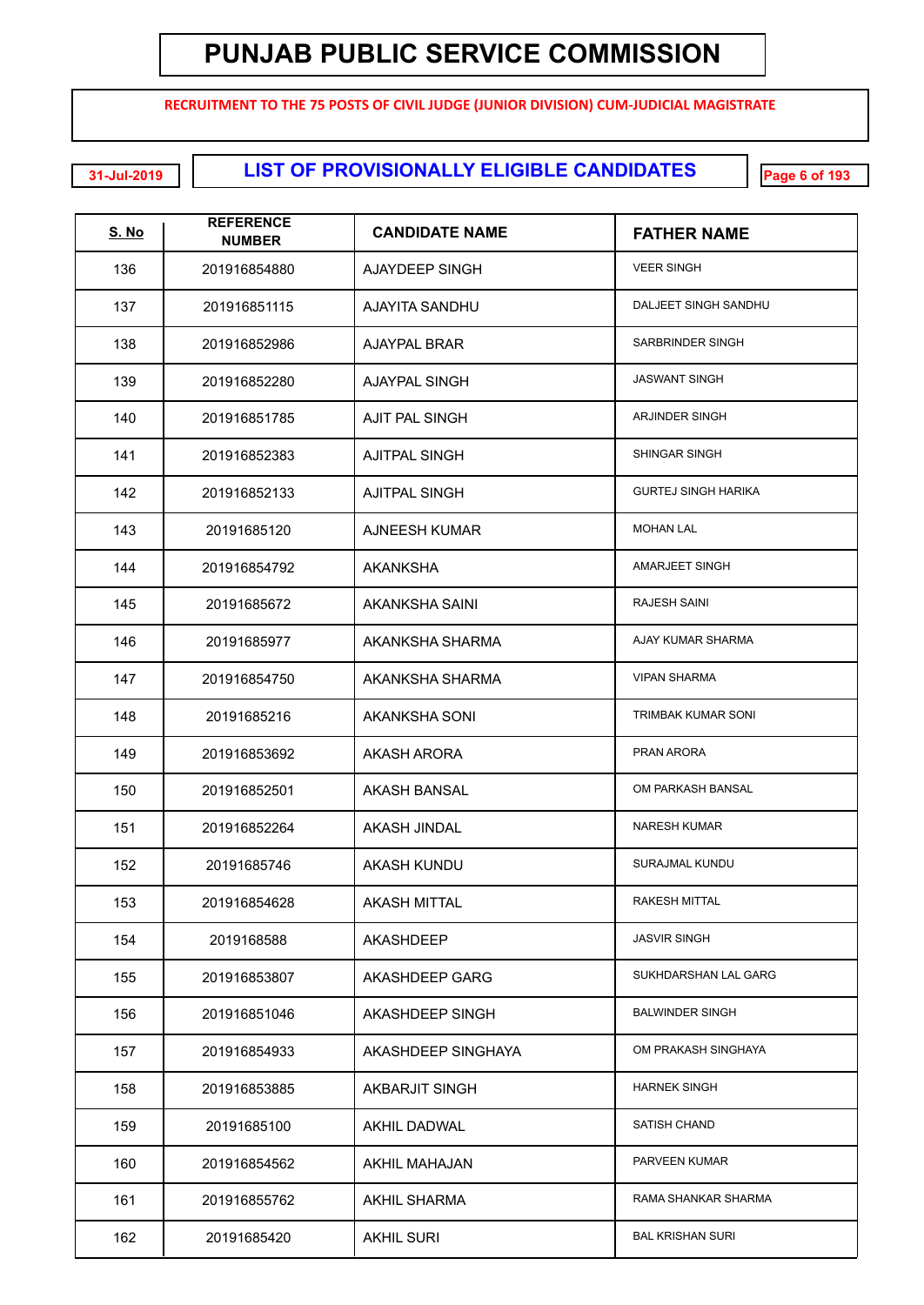**RECRUITMENT TO THE 75 POSTS OF CIVIL JUDGE (JUNIOR DIVISION) CUM-JUDICIAL MAGISTRATE**

**LIST OF PROVISIONALLY ELIGIBLE CANDIDATES 31-Jul-2019 Page 7 of 193**

| <b>S. No</b> | <b>REFERENCE</b><br><b>NUMBER</b> | <b>CANDIDATE NAME</b> | <b>FATHER NAME</b>       |
|--------------|-----------------------------------|-----------------------|--------------------------|
| 163          | 201916854250                      | <b>AKRITI</b>         | <b>JAGMOHAN MITTAL</b>   |
| 164          | 201916852215                      | <b>AKRITI SHARMA</b>  | NARINDER SHARMA          |
| 165          | 201916853467                      | AKROSH BAWA           | <b>BHIM SAIN BAWA</b>    |
| 166          | 201916853863                      | <b>AKSHAY BECTOR</b>  | <b>SATISH BECTOR</b>     |
| 167          | 201916855712                      | AKSHAY DEEP SINGH     | PARMINDER SINGH          |
| 168          | 201916851756                      | <b>AKSHAY GUPTA</b>   | SATISH KUMAR GUPTA       |
| 169          | 20191685740                       | <b>AKSHAY GUPTA</b>   | <b>AMRIT LAL</b>         |
| 170          | 201916854149                      | <b>AKSHAY KUMAR</b>   | <b>ASHWANI KUMAR</b>     |
| 171          | 201916854985                      | <b>AKSHAY MATTOO</b>  | RAKESH CHANDER           |
| 172          | 201916851125                      | AKSHAYSHARMA          | PARVEEN KUMAR            |
| 173          | 201916854952                      | AKSHDEEP SINGH SIDHU  | KULWANT SINGH SIDHU      |
| 174          | 201916853144                      | <b>AKSHIT GULERIA</b> | <b>ASHWANI GULERIA</b>   |
| 175          | 201916853608                      | ALAMJEET SINGH SANDHU | ATAMJEET SINGH SANDHU    |
| 176          | 201916852344                      | <b>ALISHA GUPTA</b>   | <b>ANIL KUMAR</b>        |
| 177          | 201916852672                      | <b>ALISHA GUPTA</b>   | <b>BHUSHAN GUPTA</b>     |
| 178          | 201916855286                      | <b>ALISHA OHRI</b>    | <b>RAJAN OHRI</b>        |
| 179          | 201916851058                      | <b>ALISHA SHARMA</b>  | RAJINDER KUMAR SHARMA    |
| 180          | 201916852588                      | ALISHA SHARMA         | <b>NARESH SHARMA</b>     |
| 181          | 201916851009                      | ALKA RANI             | <b>KEWAL SINGH</b>       |
| 182          | 201916854032                      | <b>ALKA RANI</b>      | <b>RAMESH KUMAR</b>      |
| 183          | 201916853639                      | ALOKVEER SINGH SIDHU  | PAL SINGH SIDHU          |
| 184          | 201916852917                      | <b>ALPNA SINGH</b>    | <b>GERNAIL SINGH</b>     |
| 185          | 201916853820                      | <b>AMAN GARG</b>      | RAMESH KUMAR GARG        |
| 186          | 201916855469                      | <b>AMAN MITTAL</b>    | <b>SUNIL KUMAR</b>       |
| 187          | 201916854916                      | AMAN RAJ BAWA         | <b>GUPTESHWAR BAWA</b>   |
| 188          | 201916851340                      | <b>AMAN SARIN</b>     | <b>RISHI KUMAR SARIN</b> |
| 189          | 201916852371                      | AMAN SHARMA           | SHASHI BHUSHAN SHARMA    |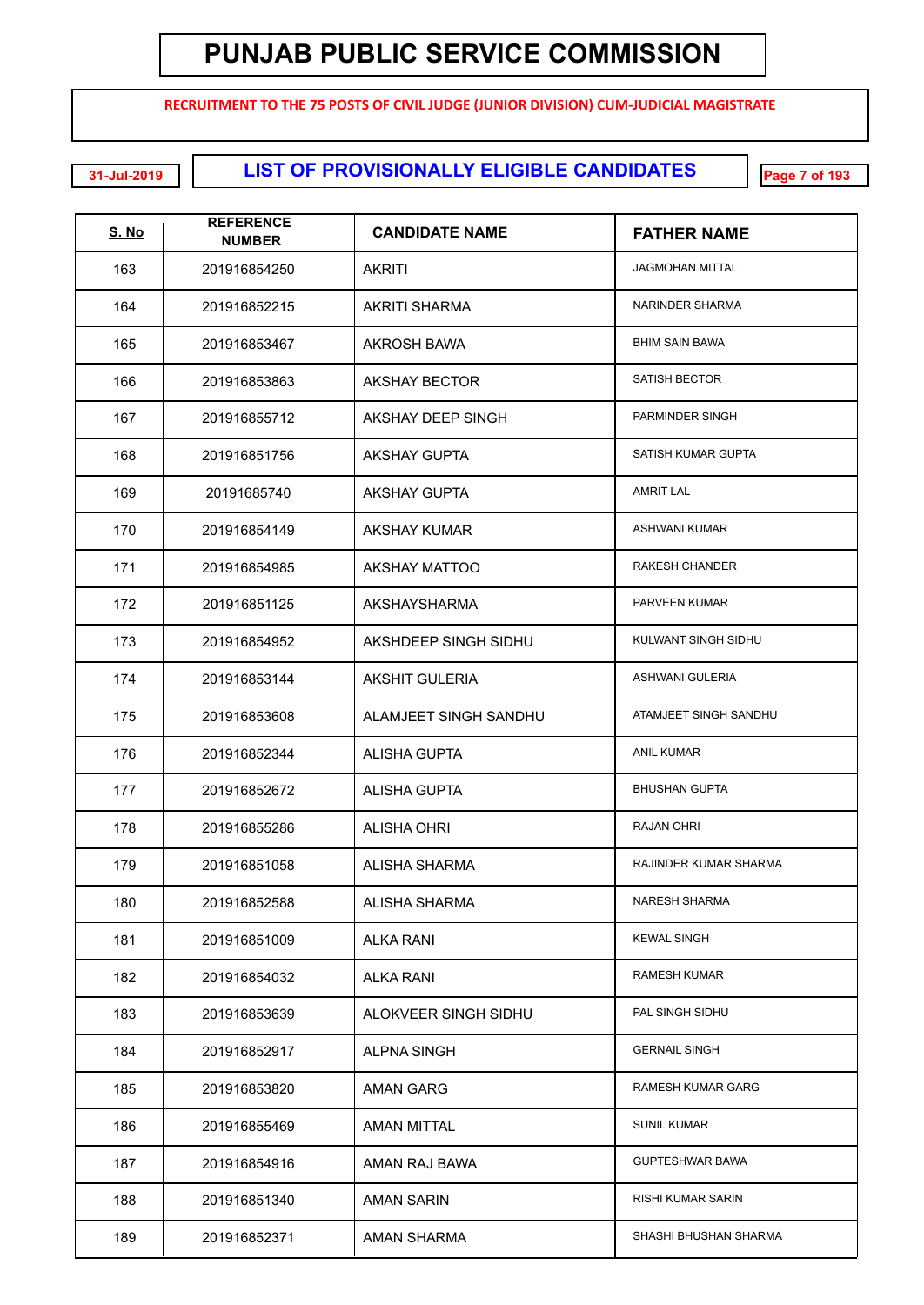**RECRUITMENT TO THE 75 POSTS OF CIVIL JUDGE (JUNIOR DIVISION) CUM-JUDICIAL MAGISTRATE**

**LIST OF PROVISIONALLY ELIGIBLE CANDIDATES 31-Jul-2019 Page 8 of 193**

| <u>S. No</u> | <b>REFERENCE</b><br><b>NUMBER</b> | <b>CANDIDATE NAME</b> | <b>FATHER NAME</b>           |
|--------------|-----------------------------------|-----------------------|------------------------------|
| 190          | 201916852668                      | AMANAT CHAWLA         | ANIL KUMAR CHAWLA            |
| 191          | 20191685291                       | AMANDEEP              | <b>VINOD KUMAR</b>           |
| 192          | 201916851122                      | AMANDEEP              | <b>RANBIR SINGH</b>          |
| 193          | 201916852337                      | AMANDEEP              | <b>RAJENDER SINGH</b>        |
| 194          | 201916851740                      | AMANDEEP              | PAWAN KUMAR                  |
| 195          | 201916851632                      | AMANDEEP              | <b>SUKHPAL</b>               |
| 196          | 201916853112                      | AMANDEEP              | <b>PRITAM SINGH</b>          |
| 197          | 201916854068                      | AMANDEEP              | <b>BALJEET SINGH</b>         |
| 198          | 201916855652                      | AMANDEEP              | <b>JATINDER KUMAR</b>        |
| 199          | 201916853100                      | AMANDEEP BALI         | <b>HARBANS LAL</b>           |
| 200          | 201916854321                      | AMANDEEP BANSAL       | <b>NARESH BANSAL</b>         |
| 201          | 201916854510                      | <b>AMANDEEP BATTI</b> | <b>TEJ KUMAR</b>             |
| 202          | 201916851653                      | AMANDEEP BRAR         | CHARAN JEET SINGH BRAR       |
| 203          | 201916852623                      | AMANDEEP CHAURASIA    | <b>VIJAY KUMAR CHAURASIA</b> |
| 204          | 201916852359                      | AMANDEEP JINDAL       | KEWAL KRISHAN JINDAL         |
| 205          | 201916854834                      | AMANDEEP KAMBOJ       | <b>KEWAL KRISHAN</b>         |
| 206          | 201916851143                      | AMANDEEP KAUR         | <b>BASANT SINGH</b>          |
| 207          | 201916851615                      | AMANDEEP KAUR         | PARMINDER KUMAR              |
| 208          | 201916853207                      | <b>AMANDEEP KAUR</b>  | <b>MAKHAN SINGH</b>          |
| 209          | 20191685606                       | AMANDEEP KAUR         | <b>BALJINDER SINGH</b>       |
| 210          | 20191685800                       | AMANDEEP KAUR         | NIRMAL SINGH                 |
| 211          | 20191685557                       | AMANDEEP KAUR         | <b>BALWINDER SINGH</b>       |
| 212          | 20191685792                       | AMANDEEP KAUR         | <b>JOGINDER SINGH</b>        |
| 213          | 20191685903                       | AMANDEEP KAUR         | <b>JASPAL SINGH</b>          |
| 214          | 201916852658                      | AMANDEEP KAUR         | <b>JARNAIL SINGH</b>         |
| 215          | 201916851595                      | AMANDEEP KAUR         | DALWINDER SINGH              |
| 216          | 201916853437                      | AMANDEEP KAUR         | <b>BAGGA SINGH</b>           |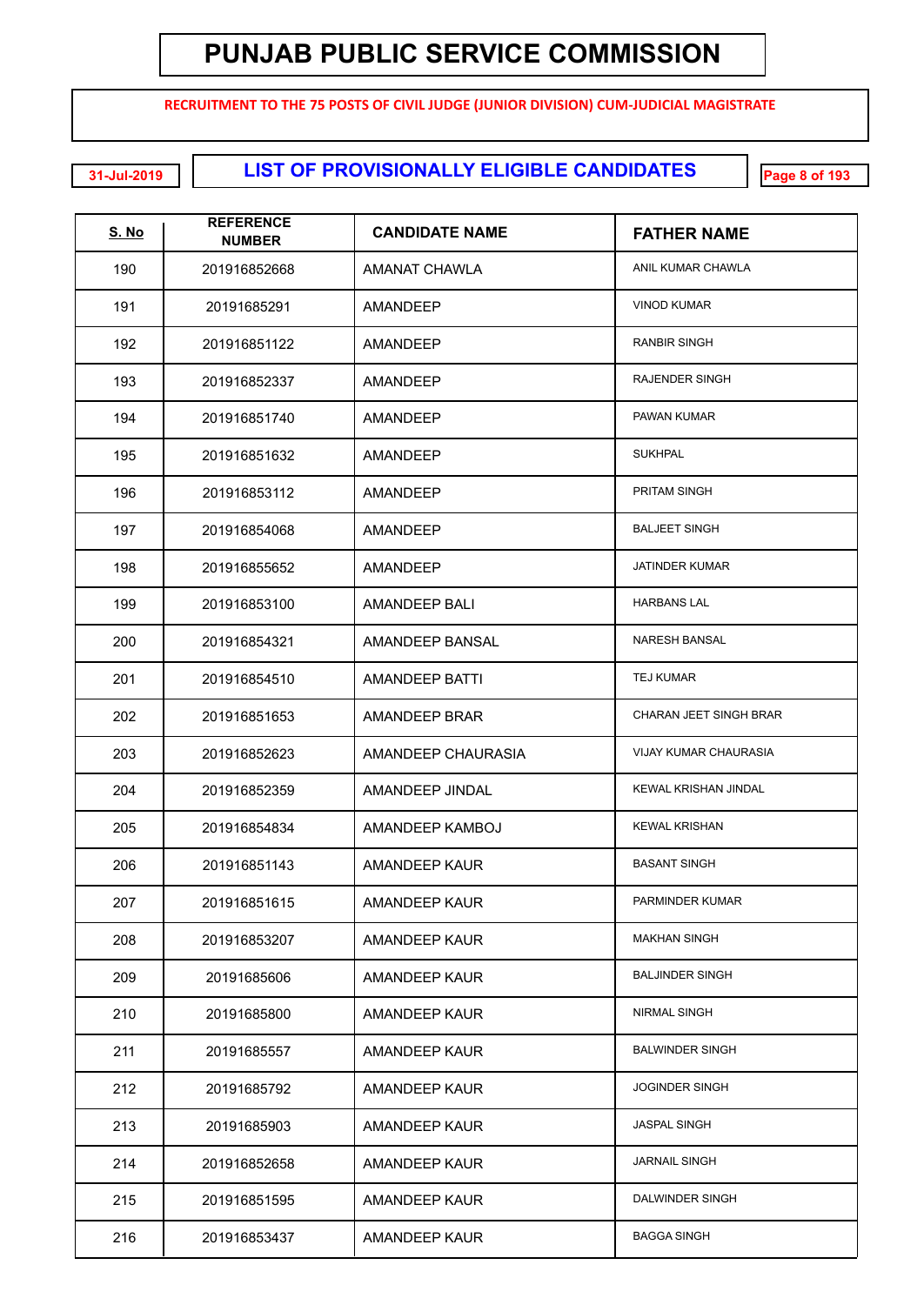**RECRUITMENT TO THE 75 POSTS OF CIVIL JUDGE (JUNIOR DIVISION) CUM-JUDICIAL MAGISTRATE**

**LIST OF PROVISIONALLY ELIGIBLE CANDIDATES 31-Jul-2019 Page 9 of 193**

| <u>S. No</u> | <b>REFERENCE</b><br><b>NUMBER</b> | <b>CANDIDATE NAME</b> | <b>FATHER NAME</b>     |
|--------------|-----------------------------------|-----------------------|------------------------|
| 217          | 20191685463                       | AMANDEEP KAUR         | KULDEEP SINGH          |
| 218          | 201916851542                      | AMANDEEP KAUR         | <b>JAGTAR SINGH</b>    |
| 219          | 201916852599                      | AMANDEEP KAUR         | <b>BALJINDER SINGH</b> |
| 220          | 201916852378                      | AMANDEEP KAUR         | <b>CHARH SINGH</b>     |
| 221          | 20191685867                       | AMANDEEP KAUR         | <b>GURCHARN SINGH</b>  |
| 222          | 201916852752                      | AMANDEEP KAUR         | SHHINDER SINGH         |
| 223          | 20191685424                       | AMANDEEP KAUR         | KULWANT SINGH          |
| 224          | 201916851950                      | AMANDEEP KAUR         | <b>KULDIP SINGH</b>    |
| 225          | 201916852449                      | AMANDEEP KAUR         | <b>GURBAKSH SINGH</b>  |
| 226          | 201916852554                      | AMANDEEP KAUR         | <b>INDERJEET SINGH</b> |
| 227          | 201916851802                      | AMANDEEP KAUR         | <b>JAGDEV SINGH</b>    |
| 228          | 201916854493                      | AMANDEEP KAUR         | <b>HARBANS SINGH</b>   |
| 229          | 201916854921                      | AMANDEEP KAUR         | <b>AVTAR SINGH</b>     |
| 230          | 201916854420                      | AMANDEEP KAUR         | NIRBHAI SINGH          |
| 231          | 201916855637                      | AMANDEEP KAUR         | <b>SUCHA SINGH</b>     |
| 232          | 201916854202                      | AMANDEEP KAUR         | SARBJIT SINGH          |
| 233          | 201916854403                      | AMANDEEP KAUR         | NIRPAL SINGH           |
| 234          | 201916854998                      | AMANDEEP KAUR         | <b>GURDEV SINGH</b>    |
| 235          | 201916854567                      | AMANDEEP KAUR         | <b>HARSHARAN SINGH</b> |
| 236          | 201916855075                      | AMANDEEP KAUR         | <b>BAJ SINGH</b>       |
| 237          | 201916853980                      | AMANDEEP KAUR         | <b>BALWINDER SINGH</b> |
| 238          | 201916855493                      | AMANDEEP KAUR         | PARAMJIT SINGH         |
| 239          | 201916853503                      | AMANDEEP KAUR         | <b>RESHAM SINGH</b>    |
| 240          | 201916854518                      | AMANDEEP KAUR         | <b>BALWINDER SINGH</b> |
| 241          | 201916854726                      | AMANDEEP KAUR         | SHER SINGH             |
| 242          | 201916854296                      | AMANDEEP KAUR         | <b>HARDEEP SINGH</b>   |
| 243          | 201916853687                      | AMANDEEP KAUR         | ROOP SINGH             |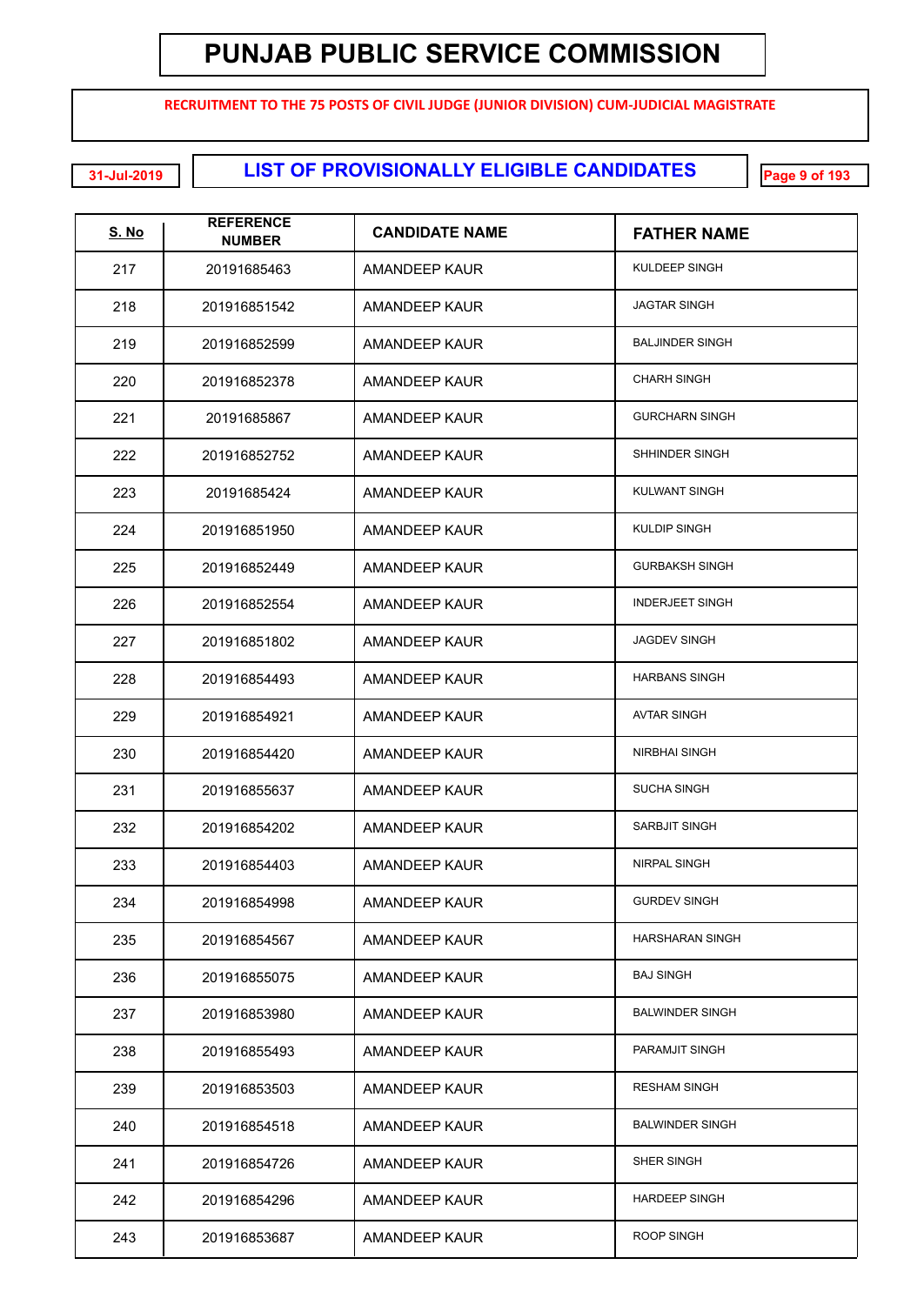**RECRUITMENT TO THE 75 POSTS OF CIVIL JUDGE (JUNIOR DIVISION) CUM-JUDICIAL MAGISTRATE**

**EXECUTE: LIST OF PROVISIONALLY ELIGIBLE CANDIDATES** 

| <u>S. No</u> | <b>REFERENCE</b><br><b>NUMBER</b> | <b>CANDIDATE NAME</b>  | <b>FATHER NAME</b>        |
|--------------|-----------------------------------|------------------------|---------------------------|
| 244          | 201916853548                      | AMANDEEP KAUR          | <b>SUBEG SINGH</b>        |
| 245          | 201916855679                      | AMANDEEP KAUR          | DARSHAN SINGH             |
| 246          | 201916855522                      | AMANDEEP KAUR          | <b>SURJEET SINGH</b>      |
| 247          | 201916851895                      | AMANDEEP KAUR BHATIA   | JIT SINGH BHATIA          |
| 248          | 20191685861                       | AMANDEEP KAUR LUTHRA   | <b>BALJEET SINGH</b>      |
| 249          | 201916853720                      | AMANDEEP KAUR MANN     | <b>HARMAIL SINGH MANN</b> |
| 250          | 20191685923                       | AMANDEEP KAUR RATHOR   | <b>BALDEV SINGH</b>       |
| 251          | 20191685198                       | AMANDEEP KAUR SANDHU   | HARMANDER SINGH SANDHU    |
| 252          | 201916853981                      | AMANDEEP KHAIRA        | <b>BANT SINGH KHAIRA</b>  |
| 253          | 201916851313                      | AMANDEEP KHOKHAR       | SOHAN SINGH KHOKHAR       |
| 254          | 20191685309                       | <b>AMANDEEP MITTAL</b> | HARINDER KUMAR MITTAL     |
| 255          | 201916852114                      | AMANDEEP NANDA         | DEEPAK NANDA              |
| 256          | 2019168582                        | AMANDEEP SAINI         | HUSAN CHAND SAINI         |
| 257          | 201916855290                      | AMANDEEP SAINI         | <b>MADAN LAL SAINI</b>    |
| 258          | 20191685485                       | AMANDEEP SINGH         | NACHHATAR SINGH           |
| 259          | 201916853443                      | AMANDEEP SINGH         | <b>AVTAR SINGH</b>        |
| 260          | 2019168572                        | AMANDEEP SINGH         | <b>BHUPINDER SINGH</b>    |
| 261          | 201916853039                      | AMANDEEP SINGH         | <b>BHOLA SINGH</b>        |
| 262          | 20191685163                       | AMANDEEP SINGH         | ANWAR SINGH               |
| 263          | 201916851419                      | AMANDEEP SINGH         | <b>MOHAN SINGH</b>        |
| 264          | 20191685209                       | AMANDEEP SINGH         | AMARJIT SINGH             |
| 265          | 201916852367                      | AMANDEEP SINGH         | <b>BALBIR SINGH</b>       |
| 266          | 201916851017                      | AMANDEEP SINGH         | <b>SURJIT SINGH</b>       |
| 267          | 201916851504                      | AMANDEEP SINGH         | <b>GURTEJ SINGH</b>       |
| 268          | 201916853652                      | AMANDEEP SINGH         | <b>IQBAL SINGH</b>        |
| 269          | 201916853661                      | AMANDEEP SINGH         | SIKANDER SINGH            |
| 270          | 201916855098                      | AMANDEEP SINGH         | SAUDAGAR SINGH            |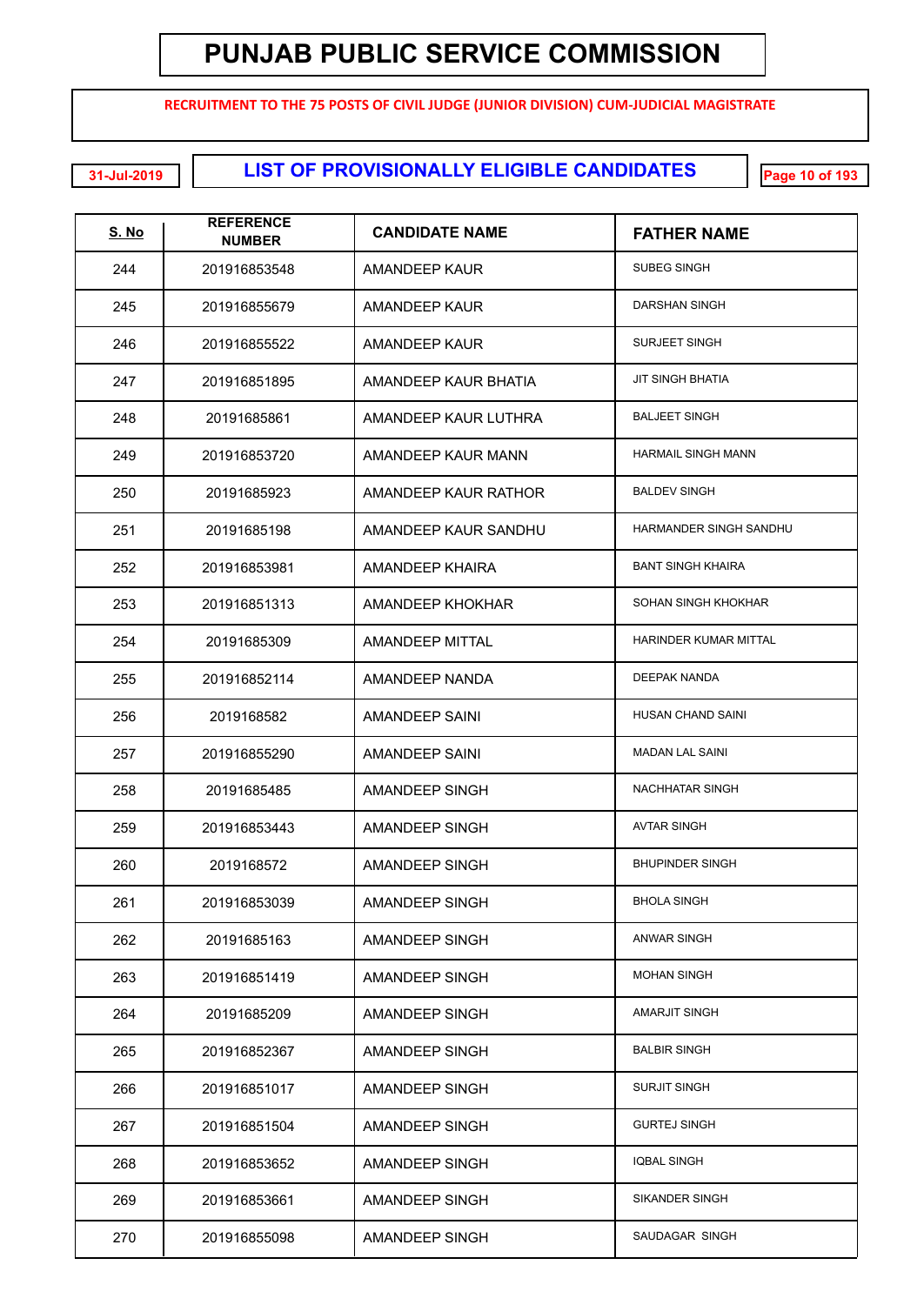**RECRUITMENT TO THE 75 POSTS OF CIVIL JUDGE (JUNIOR DIVISION) CUM-JUDICIAL MAGISTRATE**

**LIST OF PROVISIONALLY ELIGIBLE CANDIDATES 31-Jul-2019 Page 11 of 193**

| <u>S. No</u> | <b>REFERENCE</b><br><b>NUMBER</b> | <b>CANDIDATE NAME</b> | <b>FATHER NAME</b>      |
|--------------|-----------------------------------|-----------------------|-------------------------|
| 271          | 201916854987                      | AMANDEEP SINGH        | <b>INDERJEET SINGH</b>  |
| 272          | 201916855386                      | AMANDEEP SINGH        | PARAMJIT SINGH          |
| 273          | 201916854428                      | AMANDEEP SINGH        | <b>HARDIAL SINGH</b>    |
| 274          | 201916854430                      | AMANDEEP SINGH        | <b>BALWANT SINGH</b>    |
| 275          | 201916854604                      | AMANDEEP SINGH        | <b>CHAMKAUR SINGH</b>   |
| 276          | 201916853723                      | AMANDEEP SINGH        | <b>ANAND SINGH</b>      |
| 277          | 201916855204                      | AMANDEEP SINGH        | <b>WAZIR SINGH</b>      |
| 278          | 201916854110                      | AMANDEEP SINGH        | <b>SAJJAN SINGH</b>     |
| 279          | 201916855526                      | AMANDEEP SINGH        | <b>JAGTESHWAR SINGH</b> |
| 280          | 201916853462                      | AMANDEEP SINGH RAJPUT | RAJINDER SINGH RAJPUT   |
| 281          | 201916851938                      | AMANDEEP SUKHIJA      | <b>SUBHASH CHANDER</b>  |
| 282          | 201916851391                      | <b>AMANDIP KAUR</b>   | <b>OM PARKASH</b>       |
| 283          | 201916851159                      | <b>AMANDISH KAUR</b>  | <b>JASPAL SINGH</b>     |
| 284          | 201916853634                      | AMANJEET KAUR         | <b>MOHINDER SINGH</b>   |
| 285          | 201916853018                      | AMANJOT KAUR          | SANTOKH SINGH           |
| 286          | 201916852258                      | <b>AMANJOT KAUR</b>   | <b>MANJIT SINGH</b>     |
| 287          | 201916855623                      | AMANJOT KAUR          | <b>SATNAM SINGH</b>     |
| 288          | 201916853674                      | AMANJOT KAUR          | <b>GURCHARAN SINGH</b>  |
| 289          | 201916853768                      | <b>AMANJOT KAUR</b>   | LAKHWINDER SINGH        |
| 290          | 20191685297                       | AMANJOT SINGH         | <b>SURINDER SINGH</b>   |
| 291          | 201916854333                      | <b>AMANJOT SINGH</b>  | MOHINDER PAL SINGH      |
| 292          | 201916853270                      | AMANPAL SINGH         | <b>SURINDER SINGH</b>   |
| 293          | 201916851233                      | AMANPREET             | <b>RAVINDER KUMAR</b>   |
| 294          | 201916853095                      | AMANPREET             | <b>RAJINDER SINGH</b>   |
| 295          | 201916855763                      | AMANPREET ATTREY      | SURINDERPAUL SHARMA     |
| 296          | 201916851513                      | AMANPREET KAUR        | <b>SUBAIG SINGH</b>     |
| 297          | 201916851240                      | AMANPREET KAUR        | AMARJIT SINGH           |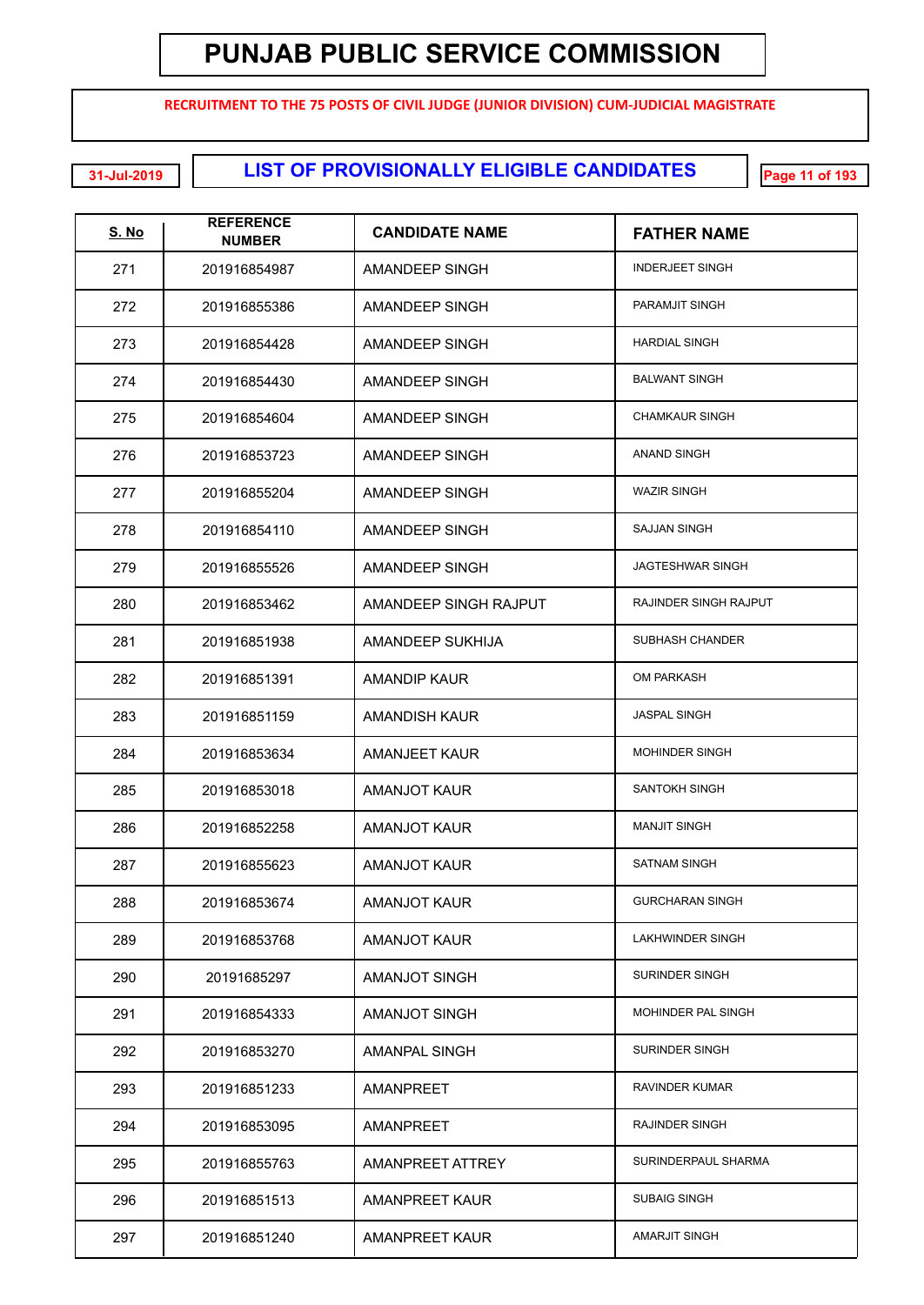**RECRUITMENT TO THE 75 POSTS OF CIVIL JUDGE (JUNIOR DIVISION) CUM-JUDICIAL MAGISTRATE**

**LIST OF PROVISIONALLY ELIGIBLE CANDIDATES 31-Jul-2019 Page 12 of 193**

| <u>S. No</u> | <b>REFERENCE</b><br><b>NUMBER</b> | <b>CANDIDATE NAME</b>    | <b>FATHER NAME</b>       |
|--------------|-----------------------------------|--------------------------|--------------------------|
| 298          | 201916851631                      | AMANPREET KAUR           | <b>SUKHVIR SINGH</b>     |
| 299          | 20191685321                       | AMANPREET KAUR           | <b>MOHINDERJIT SINGH</b> |
| 300          | 20191685161                       | <b>AMANPREET KAUR</b>    | <b>BALWINDER SINGH</b>   |
| 301          | 201916851117                      | <b>AMANPREET KAUR</b>    | <b>AMRIK SINGH</b>       |
| 302          | 201916853105                      | <b>AMANPREET KAUR</b>    | <b>AMARJIT SINGH</b>     |
| 303          | 201916855742                      | <b>AMANPREET KAUR</b>    | <b>MEGH SINGH</b>        |
| 304          | 201916854532                      | <b>AMANPREET KAUR</b>    | <b>BALRAJ SINGH</b>      |
| 305          | 201916854241                      | <b>AMANPREET KAUR</b>    | <b>JASWANT SINGH</b>     |
| 306          | 20191685292                       | AMANPREET SINGH          | SATVINDER SINGH          |
| 307          | 201916852045                      | AMANPREET SINGH          | PARS RAM SINGH           |
| 308          | 201916852549                      | AMANPREET SINGH          | <b>BALBIR SINGH</b>      |
| 309          | 20191685495                       | AMANPREET SINGH          | NIRMAL SINGH             |
| 310          | 201916852761                      | AMANPREET SINGH          | <b>BALBIR SINGH</b>      |
| 311          | 201916851188                      | AMANPREET SINGH          | KARAMJEET SINGH          |
| 312          | 201916854576                      | AMANPREET SINGH          | JATINDERPAL SINGH        |
| 313          | 201916853237                      | AMANPREET SINGH RANDHAWA | SURJIT SINGH RANDHAWA    |
| 314          | 201916854185                      | AMARDEEP KAUR            | <b>HARPAUL SINGH</b>     |
| 315          | 20191685711                       | AMARDEEP SINGH           | <b>BALKAR SINGH</b>      |
| 316          | 20191685157                       | AMARDEEP SINGH           | <b>INDERJEET SINGH</b>   |
| 317          | 201916854875                      | <b>AMARINDER SINGH</b>   | PIARA SINGH              |
| 318          | 201916854271                      | <b>AMARINDER SINGH</b>   | <b>BALWINDER SINGH</b>   |
| 319          | 201916853893                      | <b>AMARJEET KAUR</b>     | <b>GURCHARAN SINGH</b>   |
| 320          | 2019168523                        | AMARJEET SINGH           | PARAMJIT SINGH           |
| 321          | 20191685742                       | AMARJEET SINGH           | PARAMJIT SINGH           |
| 322          | 201916853413                      | AMARJEET SINGH           | <b>SEWA SINGH</b>        |
| 323          | 20191685723                       | AMARJEET SINGH           | <b>JOGINDER SINGH</b>    |
| 324          | 201916855278                      | AMARJEET SINGH           | SADHU SINGH              |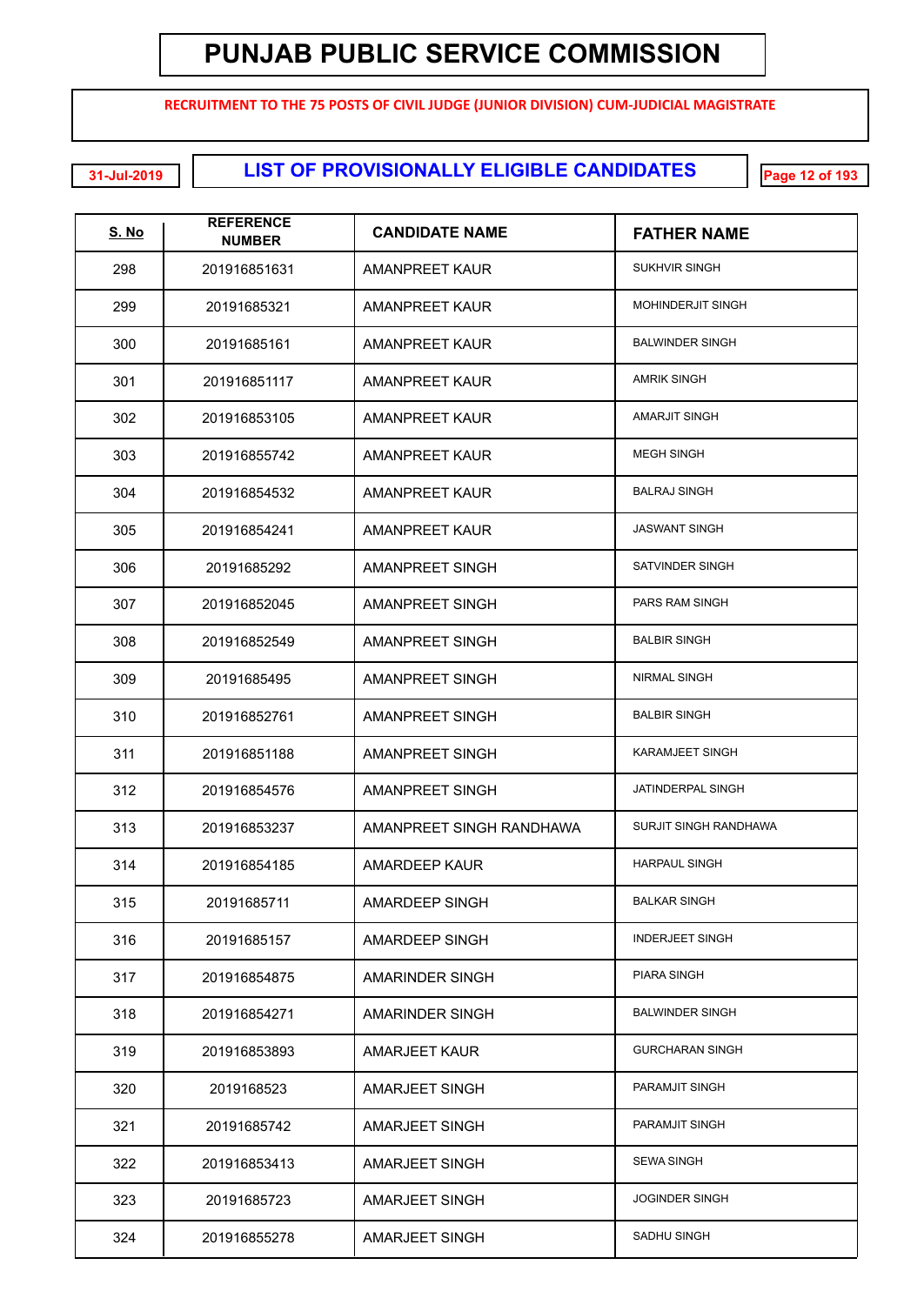**RECRUITMENT TO THE 75 POSTS OF CIVIL JUDGE (JUNIOR DIVISION) CUM-JUDICIAL MAGISTRATE**

**EXECUTE: LIST OF PROVISIONALLY ELIGIBLE CANDIDATES** 

| <u>S. No</u> | <b>REFERENCE</b><br><b>NUMBER</b> | <b>CANDIDATE NAME</b> | <b>FATHER NAME</b>       |
|--------------|-----------------------------------|-----------------------|--------------------------|
| 325          | 201916855363                      | AMARJIT               | RAJ KUMAR                |
| 326          | 20191685725                       | <b>AMARJIT KAUR</b>   | <b>UJJAGER SINGH</b>     |
| 327          | 201916852434                      | <b>AMARJIT KAUR</b>   | <b>BALDEV SINGH</b>      |
| 328          | 201916854669                      | <b>AMARJIT KAUR</b>   | LATE NANAK SINGH         |
| 329          | 201916851477                      | <b>AMARJIT SINGH</b>  | <b>INDERJIT SINGH</b>    |
| 330          | 20191685594                       | <b>AMARJIT SINGH</b>  | <b>SAJWAR SINGH</b>      |
| 331          | 201916854861                      | <b>AMARJIT SINGH</b>  | <b>SUCHA SINGH</b>       |
| 332          | 20191685432                       | <b>AMARTPAL SINGH</b> | PRITAM SINGH             |
| 333          | 201916851522                      | AMBANSHU SAHNI        | <b>VED PRAKASH SAHNI</b> |
| 334          | 201916853813                      | <b>AMBIKA</b>         | <b>DES RAJ</b>           |
| 335          | 201916853147                      | <b>AMISH SHARMA</b>   | YASH PAL SHARMA          |
| 336          | 20191685121                       | <b>AMISHA KOHLI</b>   | <b>KAMAL KOHLI</b>       |
| 337          | 201916851532                      | AMIT                  | <b>SURESH KUMAR</b>      |
| 338          | 201916853982                      | AMIT                  | <b>SINGLA</b>            |
| 339          | 201916851088                      | <b>AMIT BANSAL</b>    | RAMPHAL BANSAL           |
| 340          | 201916854218                      | <b>AMIT DHINGRA</b>   | <b>WAZIR DHINGRA</b>     |
| 341          | 201916855695                      | <b>AMIT GABA</b>      | <b>JAWAHAR LAL</b>       |
| 342          | 201916852428                      | <b>AMIT GARG</b>      | <b>SHYAM SUNDER GARG</b> |
| 343          | 201916855154                      | <b>AMIT GARG</b>      | RATAN LAL GARG           |
| 344          | 201916851506                      | <b>AMIT GOYAL</b>     | SATISH KUMAR             |
| 345          | 201916854203                      | <b>AMIT GOYAL</b>     | <b>RAJINDER KUMAR</b>    |
| 346          | 201916854673                      | <b>AMIT GUPTA</b>     | <b>ASHOK GUPTA</b>       |
| 347          | 201916855311                      | <b>AMIT KUMAR</b>     | PARVINDER KUMAR          |
| 348          | 201916855357                      | <b>AMIT KUMAR</b>     | GHANSHAM                 |
| 349          | 201916855414                      | <b>AMIT KUMAR</b>     | <b>OMVEER SINGH</b>      |
| 350          | 201916855089                      | <b>AMIT KUMAR</b>     | OM PARKASH               |
| 351          | 201916855530                      | <b>AMIT KUMAR</b>     | <b>ASHOK KUMAR</b>       |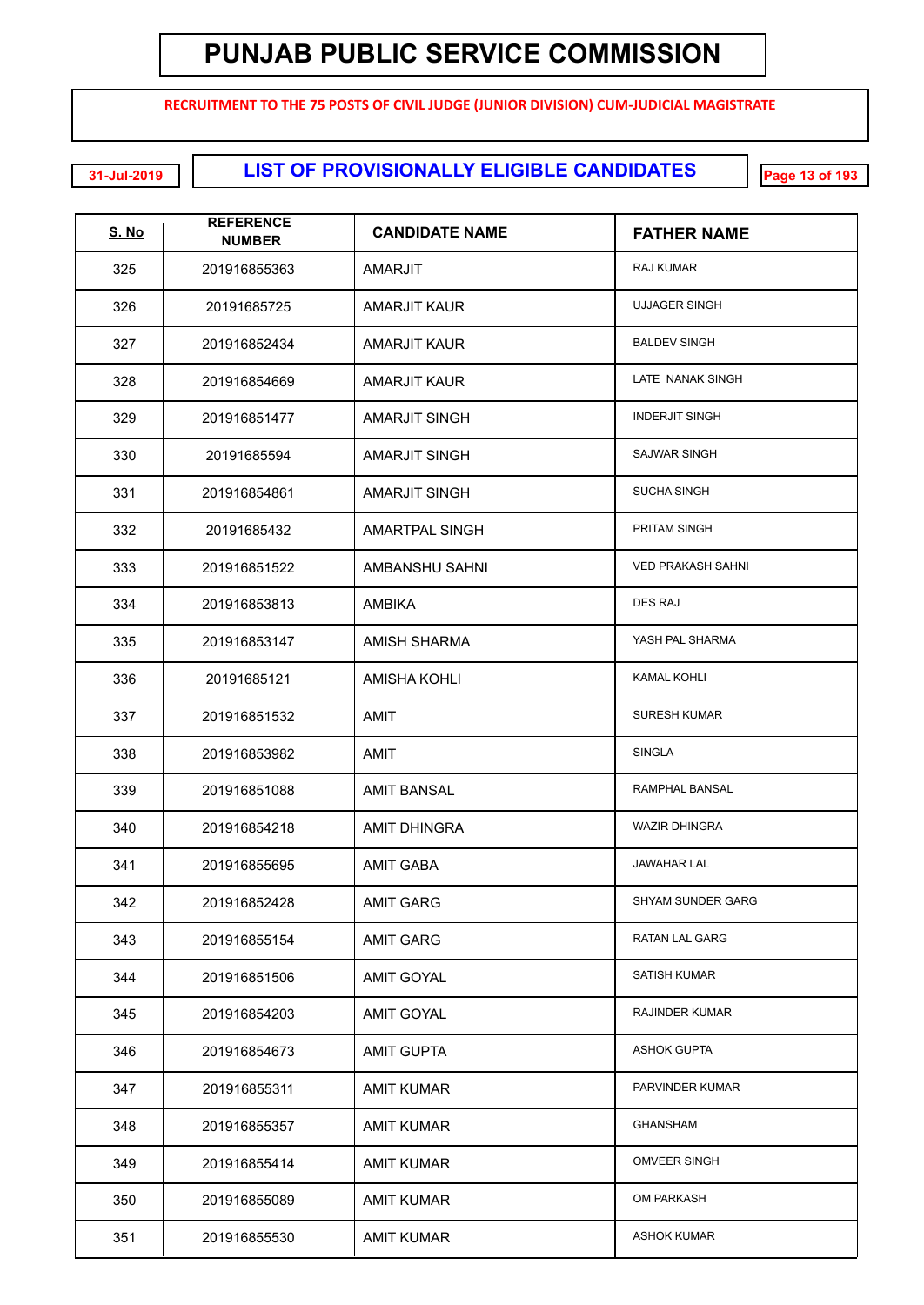**RECRUITMENT TO THE 75 POSTS OF CIVIL JUDGE (JUNIOR DIVISION) CUM-JUDICIAL MAGISTRATE**

**LIST OF PROVISIONALLY ELIGIBLE CANDIDATES 31-Jul-2019 Page 14 of 193**

| <b>S. No</b> | <b>REFERENCE</b><br><b>NUMBER</b> | <b>CANDIDATE NAME</b>    | <b>FATHER NAME</b>        |
|--------------|-----------------------------------|--------------------------|---------------------------|
| 352          | 201916854307                      | <b>AMIT KUMAR SHARMA</b> | <b>DEVI DASS SHARMA</b>   |
| 353          | 20191685999                       | AMIT PAL SINGH           | <b>BALJIT SINGH</b>       |
| 354          | 201916855181                      | <b>AMIT SHARMA</b>       | <b>VIJAY KUMAR SHARMA</b> |
| 355          | 201916852988                      | AMIT SINGH AULAKH        | <b>AJMER SINGH</b>        |
| 356          | 201916852857                      | <b>AMIT SINGLA</b>       | <b>MAKHAN LAL SINGLA</b>  |
| 357          | 201916853936                      | <b>AMIT VERMA</b>        | SANJEEV VERMA             |
| 358          | 201916854866                      | AMITA RAJ KAUR DHIMAN    | <b>AMARJEET SINGH</b>     |
| 359          | 2019168561                        | <b>AMITESH BHANOT</b>    | MAHESH INDER SHARMA       |
| 360          | 20191685489                       | <b>AMITOJ SINGH</b>      | <b>JASWINDER SINGH</b>    |
| 361          | 201916854492                      | <b>AMITOJ SINGH</b>      | <b>HARPREET SINGH</b>     |
| 362          | 201916853602                      | Amitojdeep singh         | Jaswinder singh           |
| 363          | 201916852336                      | <b>AMITPREET SINGH</b>   | <b>AMARJIT SINGH</b>      |
| 364          | 2019168543                        | <b>AMJAD ALI</b>         | <b>MOHD HANIF</b>         |
| 365          | 201916852462                      | <b>AMJAD ALI</b>         | <b>DAUD ALI</b>           |
| 366          | 201916851987                      | AMNEET                   | <b>AMRIK SINGH</b>        |
| 367          | 201916855081                      | <b>AMNEET KAUR</b>       | KANWALJIT SINGH GREWAL    |
| 368          | 201916851182                      | <b>AMNINDER SINGH</b>    | <b>BHUPINDER SINGH</b>    |
| 369          | 201916854969                      | AMNINDER SINGH           | <b>SUKHBIR SINGH</b>      |
| 370          | 201916854955                      | <b>AMRIK SINGH</b>       | <b>MOHINDER SINGH</b>     |
| 371          | 201916855428                      | AMRINDER KAUR SANGHA     | HARMINDER SINGH SANGHA    |
| 372          | 201916854236                      | AMRINDER PAUL SINGH      | RAVINDER PAUL SINGH       |
| 373          | 20191685500                       | AMRINDER SINGH           | <b>BALBIR SINGH</b>       |
| 374          | 201916852373                      | AMRINDER SINGH           | <b>HARJIT SINGH</b>       |
| 375          | 201916855043                      | AMRINDER SINGH           | <b>BALWINDER SINGH</b>    |
| 376          | 201916855194                      | AMRINDER SINGH           | <b>HARBANS SINGH</b>      |
| 377          | 201916852912                      | <b>AMRISH SINGLA</b>     | <b>JIWAN KUMAR SINGLA</b> |
| 378          | 201916853483                      | <b>AMRIT</b>             | SANJEEV MAHAJAN           |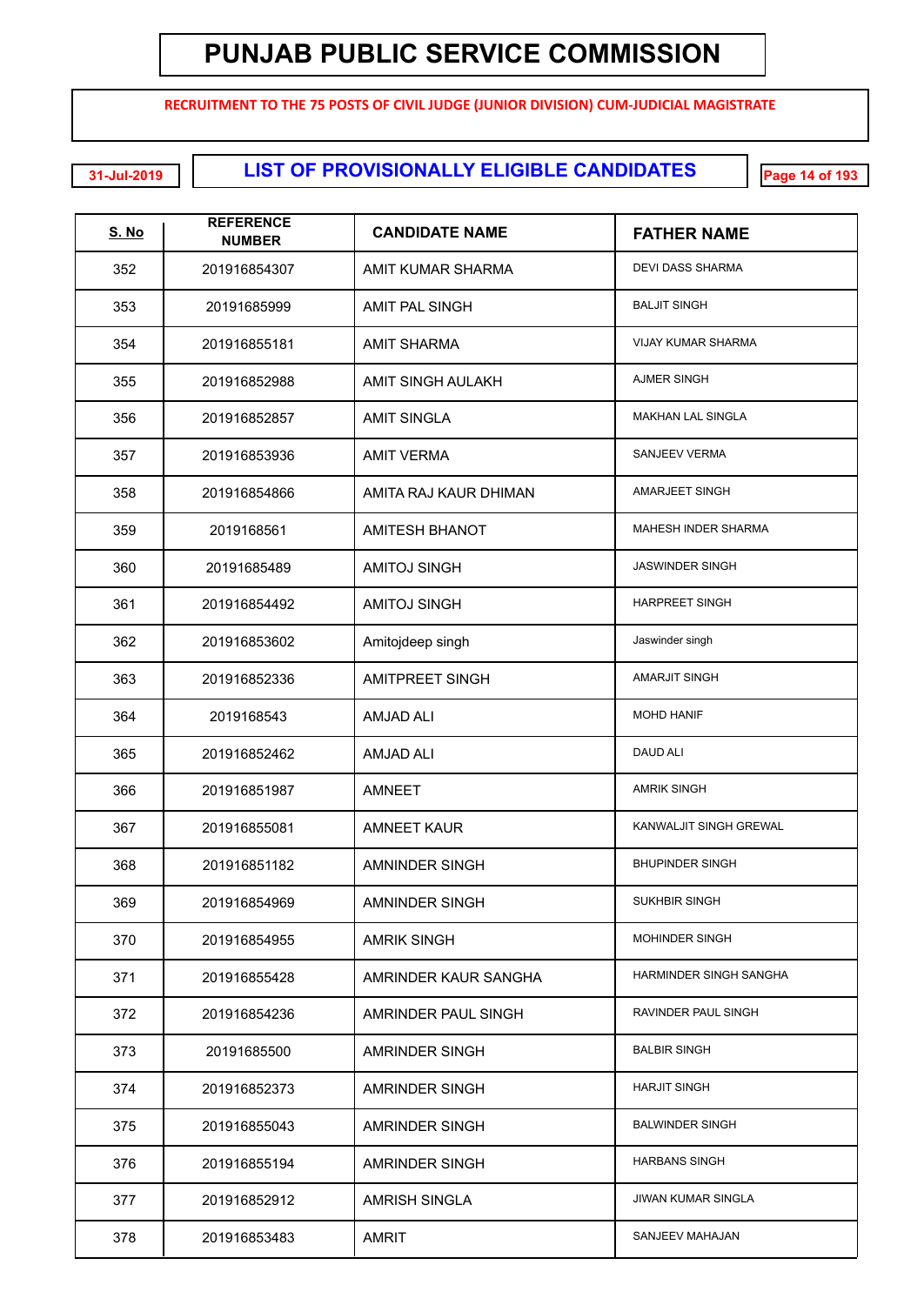**RECRUITMENT TO THE 75 POSTS OF CIVIL JUDGE (JUNIOR DIVISION) CUM-JUDICIAL MAGISTRATE**

**LIST OF PROVISIONALLY ELIGIBLE CANDIDATES 31-Jul-2019 Page 15 of 193**

| <u>S. No</u> | <b>REFERENCE</b><br><b>NUMBER</b> | <b>CANDIDATE NAME</b>  | <b>FATHER NAME</b>           |
|--------------|-----------------------------------|------------------------|------------------------------|
| 379          | 20191685884                       | AMRIT KAUR MAHIR       | <b>GURPREET SINGH</b>        |
| 380          | 201916855001                      | <b>AMRIT LAL</b>       | <b>RAJ KUMAR</b>             |
| 381          | 201916852205                      | <b>AMRIT PAUL KAUR</b> | <b>SURINDER SINGH</b>        |
| 382          | 201916855596                      | <b>AMRITA SETHI</b>    | <b>RAMESH</b>                |
| 383          | 201916855405                      | AMRITBIR KAUR BRAR     | DAVINDER SINGH BRAR          |
| 384          | 201916851238                      | <b>AMRITDEEP KAUR</b>  | <b>KAWALJIT SINGH</b>        |
| 385          | 201916852398                      | <b>AMRITPAL KAUR</b>   | PRITAM SINGH                 |
| 386          | 201916851288                      | <b>AMRITPAL SINGH</b>  | PRITHIPAL SINGH              |
| 387          | 201916852117                      | <b>AMRITPAL SINGH</b>  | <b>RASHPAL SINGH</b>         |
| 388          | 201916854903                      | AMRITPAL SINGH SOHAL   | <b>GURDEV SINGH</b>          |
| 389          | 201916855170                      | <b>AMRITPREET KAUR</b> | <b>HARMINDER SINGH</b>       |
| 390          | 201916851120                      | <b>AMROSE KATARIA</b>  | KEWAL KRISHAN KATARIA        |
| 391          | 201916855074                      | AMTIAZ SINGH SANDHU    | <b>GURINDER SINGH SANDHU</b> |
| 392          | 201916854698                      | <b>AMUL THAKRAL</b>    | <b>GURMUKH SINGH</b>         |
| 393          | 201916853882                      | ANAHADHDEEP SINGH SONI | AMARDEEP SINGH SONI          |
| 394          | 201916852516                      | ANAND KUMAR GOYAL      | <b>JIWAN KUMAR GOYAL</b>     |
| 395          | 20191685523                       | ANANNYA RISHI          | <b>ASHWANI RISHI</b>         |
| 396          | 201916855510                      | ANANT GOYAL            | KAPOOR CHAND GOYAL           |
| 397          | 201916855030                      | ANANTDEEP KAUR         | <b>JASPAL SINGH</b>          |
| 398          | 201916855470                      | ANCHAL                 | RAJESH KUMAR SOBTI           |
| 399          | 201916853551                      | <b>ANCHAL BHATIA</b>   | <b>JAGDISH KUMAR</b>         |
| 400          | 201916853484                      | <b>ANCHAL GUPTA</b>    | <b>HARGOPAL GUPTA</b>        |
| 401          | 201916853063                      | ANCHAL JARIYAL         | YASHPAUL SINGH               |
| 402          | 201916854843                      | ANCHAL SHARMA          | SANJEEV KUMAR                |
| 403          | 201916851533                      | ANCHITA BHARDWAJ       | DR AK BHARDWAJ               |
| 404          | 201916855328                      | ANGADJOT PAL SINGH     | AMARJEET PAL SINGH           |
| 405          | 201916854222                      | <b>ANGITA MITTAL</b>   | PAWAN MITTAL                 |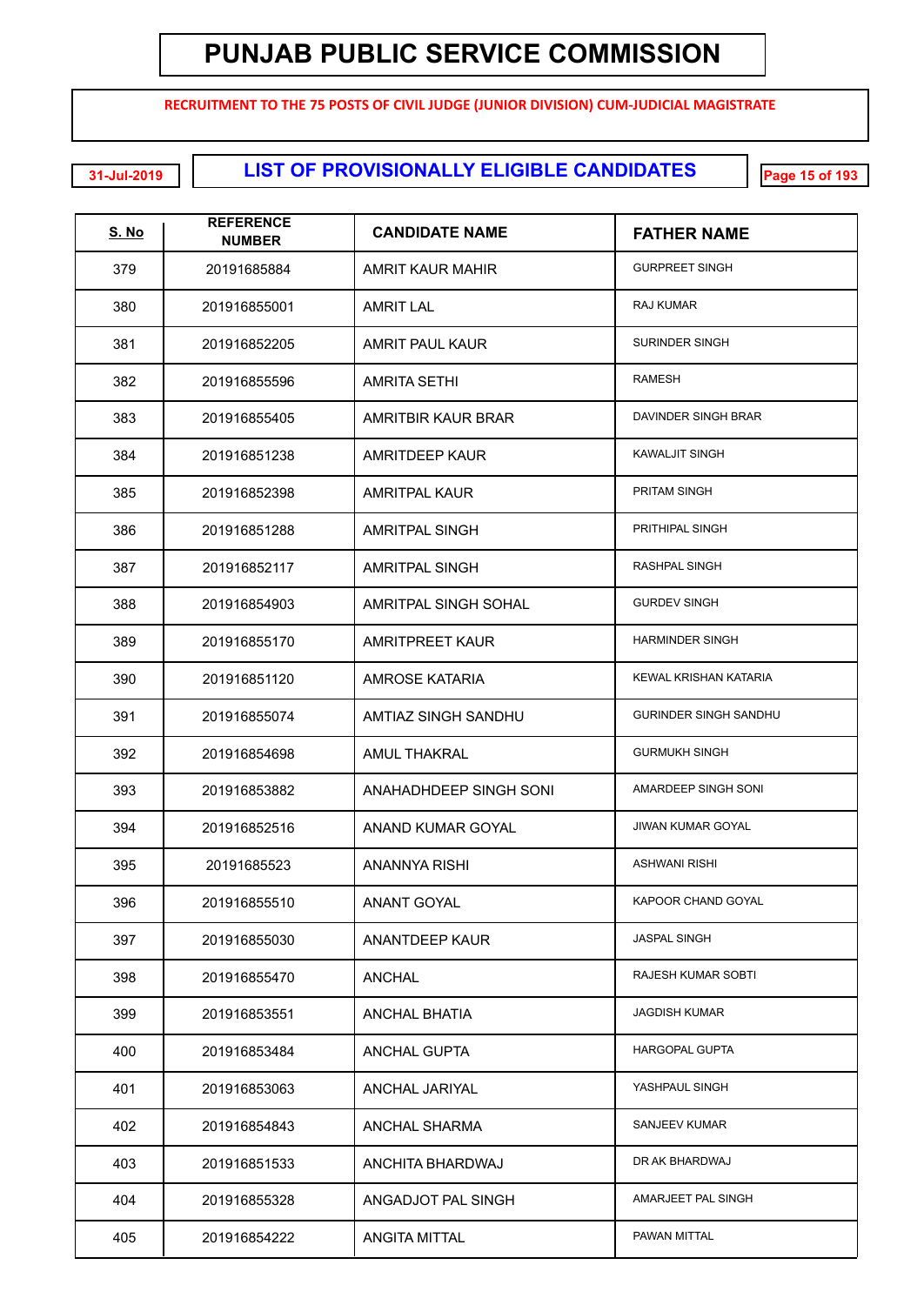**RECRUITMENT TO THE 75 POSTS OF CIVIL JUDGE (JUNIOR DIVISION) CUM-JUDICIAL MAGISTRATE**

**LIST OF PROVISIONALLY ELIGIBLE CANDIDATES 31-Jul-2019 Page 16 of 193**

| <u>S. No</u> | <b>REFERENCE</b><br><b>NUMBER</b> | <b>CANDIDATE NAME</b>  | <b>FATHER NAME</b>     |
|--------------|-----------------------------------|------------------------|------------------------|
| 406          | 201916852                         | ANIKET AGGARWAL        | ANIL AGGARWAL          |
| 407          | 201916852064                      | ANIL KUMAR             | <b>VIJAY KUMAR</b>     |
| 408          | 201916854028                      | <b>ANIL KUMAR</b>      | <b>GURDAYAL SINGH</b>  |
| 409          | 20191685294                       | <b>ANIL KUMAR GILL</b> | <b>DURGA DASS</b>      |
| 410          | 201916853759                      | <b>ANIL PANDHU</b>     | <b>BALKAR CHAND</b>    |
| 411          | 201916853869                      | ANIL RANA              | <b>JASWANT SINGH</b>   |
| 412          | 201916851204                      | ANIRUDH KAMBOJ         | AVINASH KAMBOJ         |
| 413          | 201916855050                      | <b>ANISH GUPTA</b>     | <b>ASHOK GUPTA</b>     |
| 414          | 201916851618                      | <b>ANISH KUMAR</b>     | <b>ASHOK KUMAR</b>     |
| 415          | 201916851562                      | ANISHA JAIN            | <b>ROMI JAIN</b>       |
| 416          | 20191685381                       | <b>ANISHA RANI</b>     | <b>JAI CHAND</b>       |
| 417          | 201916853043                      | ANIT                   | <b>GURCHARAN SINGH</b> |
| 418          | 20191685898                       | <b>ANITA RANI</b>      | ALAKH DEV PANDEY       |
| 419          | 201916853836                      | <b>ANITA RANI</b>      | <b>TARSEM LAL</b>      |
| 420          | 201916853746                      | <b>ANITA RANI</b>      | <b>CHAMAN LAL</b>      |
| 421          | 201916851591                      | <b>ANJALI</b>          | SUNIL DHAWAN           |
| 422          | 20191685857                       | ANJALI                 | <b>HARMINDER SINGH</b> |
| 423          | 201916851665                      | ANJALI                 | <b>SARVAN KUMAR</b>    |
| 424          | 201916851402                      | ANJALI                 | PRITHVI SINGH          |
| 425          | 201916853050                      | <b>ANJALI MOUDGIL</b>  | ASHWANI KUMAR MOUDGIL  |
| 426          | 201916853757                      | <b>ANJALI TALWAR</b>   | AJAY TALWAR            |
| 427          | 201916851326                      | ANJANA                 | <b>KEHAR SINGH</b>     |
| 428          | 201916855011                      | ANJLI                  | OM PARKASH             |
| 429          | 201916853524                      | ANJU BALA              | <b>FAQIR CHAND</b>     |
| 430          | 201916855026                      | ANJU BALA              | RAM CHAND              |
| 431          | 201916852819                      | <b>ANJUM ARORA</b>     | CHARANJEET ARORA       |
| 432          | 201916853196                      | <b>ANKIT BANSAL</b>    | TARSEM LAL BANSAL      |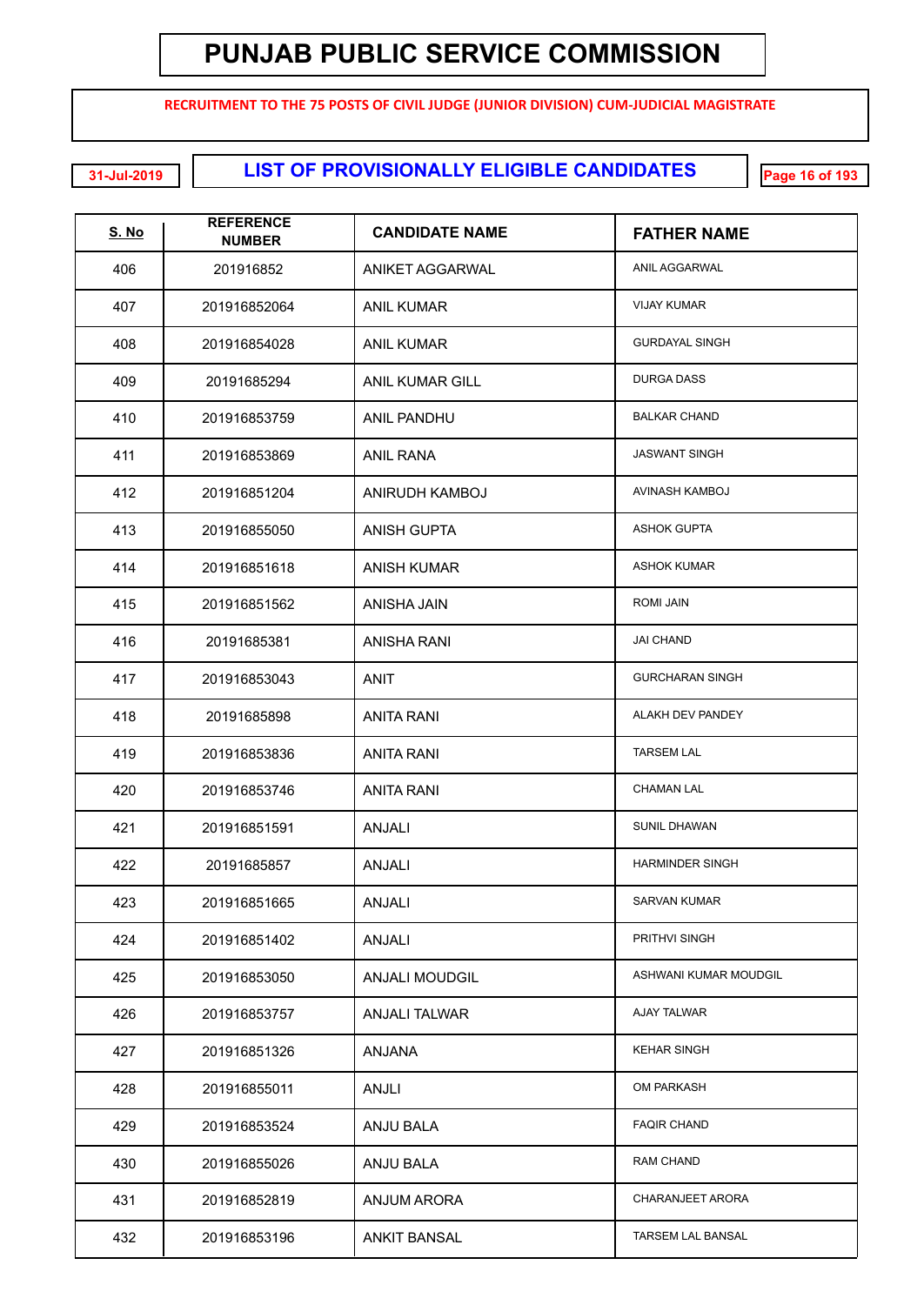**RECRUITMENT TO THE 75 POSTS OF CIVIL JUDGE (JUNIOR DIVISION) CUM-JUDICIAL MAGISTRATE**

**EXECUTE: LIST OF PROVISIONALLY ELIGIBLE CANDIDATES** 

| <b>S. No</b> | <b>REFERENCE</b><br><b>NUMBER</b> | <b>CANDIDATE NAME</b>  | <b>FATHER NAME</b>        |
|--------------|-----------------------------------|------------------------|---------------------------|
| 433          | 201916853222                      | ANKIT BHALLA           | <b>MANMOHAN KUMAR</b>     |
| 434          | 201916853293                      | <b>ANKIT CHAUHAN</b>   | <b>OM PARKASH</b>         |
| 435          | 201916853470                      | <b>ANKIT CHOPRA</b>    | <b>ASHOK CHOPRA</b>       |
| 436          | 201916851737                      | <b>ANKIT CHOUDHARY</b> | <b>VINOD KUMAR</b>        |
| 437          | 201916852185                      | <b>ANKIT GARG</b>      | PAWAN KUMAR GARG          |
| 438          | 20191685560                       | <b>ANKIT GARG</b>      | PAWAN KUMAR GARG          |
| 439          | 201916851863                      | <b>ANKIT GARG</b>      | <b>VINAY GARG</b>         |
| 440          | 201916853480                      | <b>ANKIT GARG</b>      | <b>RAKESH KR GARG</b>     |
| 441          | 201916853223                      | <b>ANKIT GOYAL</b>     | MOHAN LAL GOYAL           |
| 442          | 201916854658                      | <b>ANKIT GUPTA</b>     | <b>RAKESH KUMAR</b>       |
| 443          | 201916854064                      | <b>ANKIT JINDAL</b>    | <b>SURAJ BHAN</b>         |
| 444          | 201916851443                      | <b>ANKIT KUMAR</b>     | RAVINDER KUMAR            |
| 445          | 201916854151                      | <b>ANKIT KUMAR</b>     | <b>NAVAL KUMAR</b>        |
| 446          | 2019168575                        | ANKIT KUMAR GUPTA      | RAKESH KUMAR GUPTA        |
| 447          | 201916851873                      | <b>ANKIT PAUL KAUR</b> | SURINDER PAL SINGH        |
| 448          | 201916852317                      | <b>ANKIT PUGGAL</b>    | KEWAL KRISHAN PUGGAL      |
| 449          | 201916852216                      | <b>ANKIT SHARMA</b>    | <b>VIVEKA NAND SHARMA</b> |
| 450          | 201916854995                      | <b>ANKIT SHARMA</b>    | <b>RAJESH KUMAR</b>       |
| 451          | 201916852176                      | <b>ANKIT YADAV</b>     | MAKHAN LAL YADAV          |
| 452          | 201916852923                      | <b>ANKITA</b>          | TARACHAND                 |
| 453          | 20191685783                       | <b>ANKITA</b>          | <b>ISHWAR GOYAL</b>       |
| 454          | 201916855178                      | <b>ANKITA BEHAL</b>    | <b>VIPAN BEHAL</b>        |
| 455          | 201916852945                      | ANKITA JINDAL          | RAJESH KUMAR JINDAL       |
| 456          | 201916851862                      | ANKITA MAHAJAN         | VINOD MAHAJAN             |
| 457          | 201916853263                      | <b>ANKITA SHARMA</b>   | KULBHUSHAN SHARMA         |
| 458          | 201916853012                      | ANKU JINDAL            | <b>SUSHIL KUMAR</b>       |
| 459          | 201916854147                      | ANKUR DHIMAN           | CHAMAN LAL DHIMAN         |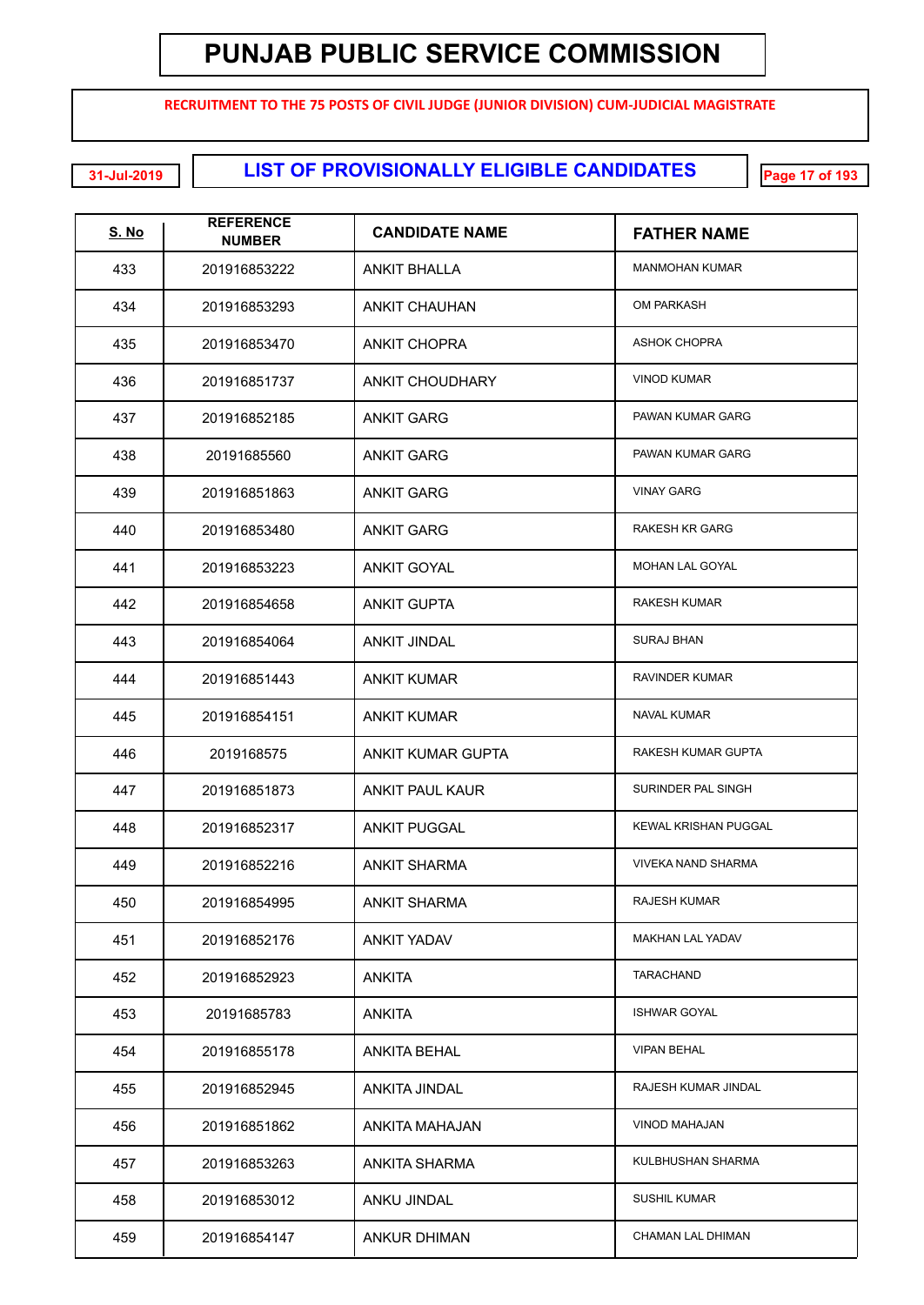**RECRUITMENT TO THE 75 POSTS OF CIVIL JUDGE (JUNIOR DIVISION) CUM-JUDICIAL MAGISTRATE**

**EXECUTE: LIST OF PROVISIONALLY ELIGIBLE CANDIDATES** 

| <b>S. No</b> | <b>REFERENCE</b><br><b>NUMBER</b> | <b>CANDIDATE NAME</b>     | <b>FATHER NAME</b>         |
|--------------|-----------------------------------|---------------------------|----------------------------|
| 460          | 201916854745                      | <b>ANKUR DUA</b>          | <b>HARISH CHANDER DUA</b>  |
| 461          | 20191685534                       | <b>ANKUR PRASHAR</b>      | <b>VIJAY KUMAR PRASHAR</b> |
| 462          | 20191685491                       | <b>ANKUSH</b>             | <b>RAM PARSHOTEM</b>       |
| 463          | 201916854920                      | <b>ANKUSH DHIR</b>        | <b>BALDEV KRISHAN DHIR</b> |
| 464          | 201916851080                      | <b>ANKUSH GARG</b>        | <b>HEM RAJ GARG</b>        |
| 465          | 201916854536                      | ANKUSH GARG               | <b>BHARAT BHUSHAN</b>      |
| 466          | 201916852023                      | ANKUSH SHARMA             | DHRAMESH SHARMA            |
| 467          | 201916853131                      | <b>ANKUSH VERMA</b>       | <b>NK VERMA</b>            |
| 468          | 201916853774                      | ANMOL                     | <b>VIAJAY KUMAR SETHI</b>  |
| 469          | 201916854775                      | ANMOL                     | <b>MADAN MOHAN BEHAL</b>   |
| 470          | 201916852997                      | ANMOL DUTT SHARMA         | RAVI DUTT SHARMA           |
| 471          | 201916855203                      | ANMOL DUTT SHARMA         | RAVI DUTT SHARMA           |
| 472          | 201916852721                      | <b>ANMOL GUPTA</b>        | RAJ KUMAR GUPTA            |
| 473          | 201916853319                      | ANMOL KAUR                | <b>JAGDEEP SINGH MAROK</b> |
| 474          | 20191685636                       | <b>ANMOL KHURANA</b>      | ASHWANI KHURANA            |
| 475          | 201916852005                      | <b>ANMOL NARANG</b>       | <b>HARISH NARANG</b>       |
| 476          | 201916851733                      | <b>ANMOL NOHRIA</b>       | <b>ARVIND NOHRIA</b>       |
| 477          | 201916852360                      | <b>ANMOL RAI GARG</b>     | RAJKAMAL GARG              |
| 478          | 20191685567                       | ANMOL RAJ BAINS           | <b>HANS RAJ</b>            |
| 479          | 201916852713                      | <b>ANMOL SIDHU</b>        | PRABHJIT SINGH             |
| 480          | 201916854306                      | <b>ANMOL SINGH BHATTI</b> | H S BHATTI                 |
| 481          | 201916855651                      | ANMOL SINGH KANG          | SURINDER SINGH KANG        |
| 482          | 20191685610                       | ANMOL SINGH MANOCHA       | A P S MANOCHA              |
| 483          | 201916851828                      | ANMOLDEEP KAUR            | SUKHJINDER SINGH           |
| 484          | 201916851048                      | ANMOLJEET KAUR            | NARINDER SINGH             |
| 485          | 201916854409                      | ANMOLPREET KAUR           | <b>BALJIT SINGH</b>        |
| 486          | 201916855554                      | <b>ANOOP WIRRING</b>      | RAJBEER SINGH              |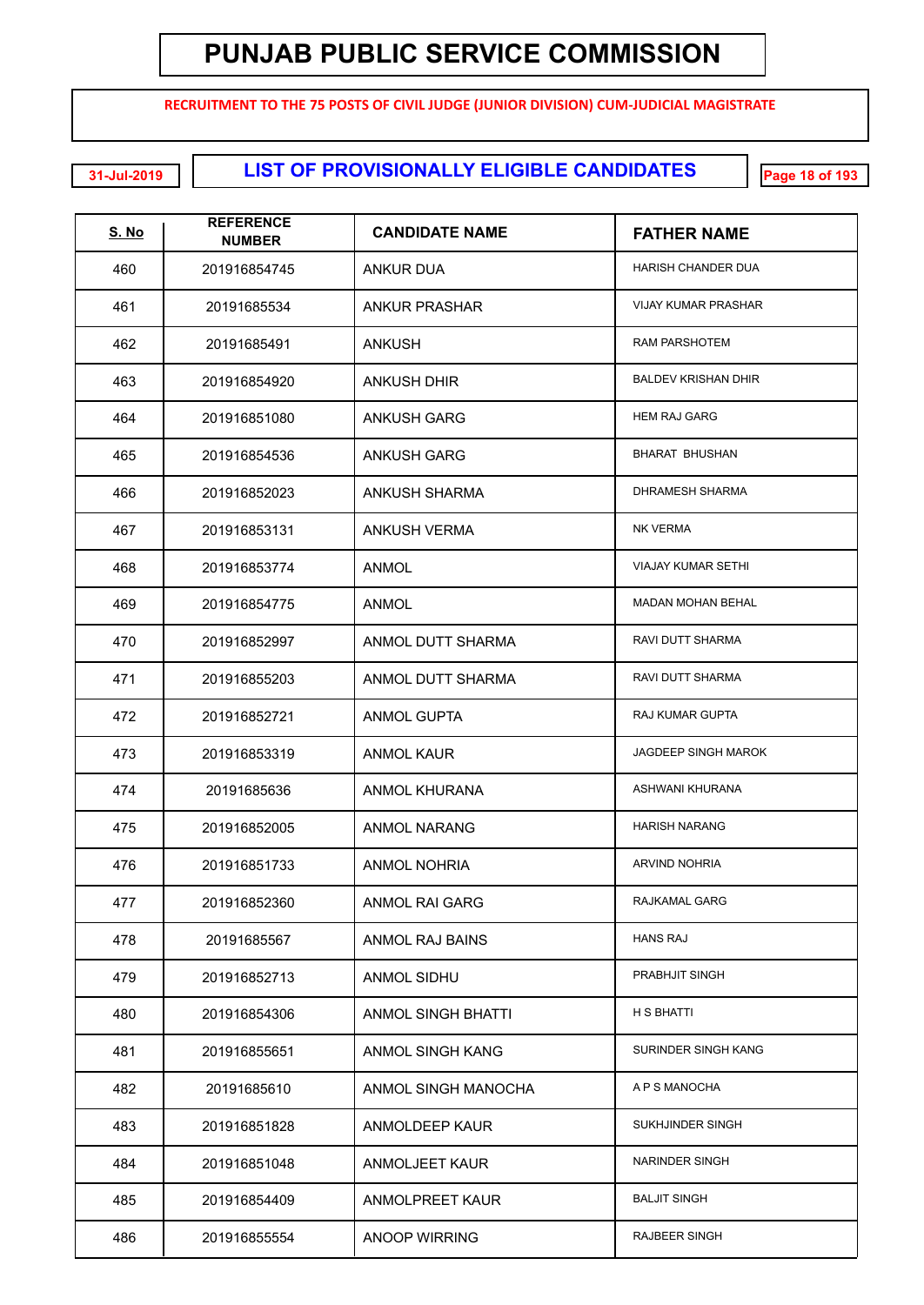**RECRUITMENT TO THE 75 POSTS OF CIVIL JUDGE (JUNIOR DIVISION) CUM-JUDICIAL MAGISTRATE**

**LIST OF PROVISIONALLY ELIGIBLE CANDIDATES 31-Jul-2019 Page 19 of 193**

| <u>S. No</u> | <b>REFERENCE</b><br><b>NUMBER</b> | <b>CANDIDATE NAME</b>   | <b>FATHER NAME</b>         |
|--------------|-----------------------------------|-------------------------|----------------------------|
| 487          | 201916854266                      | <b>ANSHU GUPTA</b>      | <b>ROMESH GUPTA</b>        |
| 488          | 201916853736                      | <b>ANSHUL BAGHLA</b>    | KULBHUSHAN BAGHLA          |
| 489          | 201916851670                      | <b>ANSHUL KUKREJA</b>   | PAWAN KUMAR KUKREJA        |
| 490          | 201916851908                      | ANSHUL LABANA           | <b>RAMPAL</b>              |
| 491          | 201916852253                      | ANSHUL MANCHANDA        | RAVINDER KUMAR MANCHANDA   |
| 492          | 201916854608                      | ANSHUMAN                | <b>SHASHI PAUL</b>         |
| 493          | 201916855504                      | ANSHUMAN CHOPRA         | <b>MARSHAL TITO CHOPRA</b> |
| 494          | 201916852257                      | <b>ANSHUMAN SIAG</b>    | <b>SANJAY SIAG</b>         |
| 495          | 201916854220                      | ANTERDEEP SINGH         | <b>MANDEEP SINGH</b>       |
| 496          | 201916852647                      | <b>ANTERPREET SINGH</b> | <b>KARAMJIT SINGH</b>      |
| 497          | 201916851270                      | <b>ANTHIM JAIN</b>      | <b>VARINDER JAIN</b>       |
| 498          | 20191685803                       | <b>ANTPAL KAUR</b>      | <b>KAKA SINGH</b>          |
| 499          | 201916851928                      | <b>ANU</b>              | <b>SANT RAM</b>            |
| 500          | 201916851964                      | <b>ANU</b>              | <b>HEM RAJ</b>             |
| 501          | 201916852000                      | ANU BALA                | <b>FAQIR SINGH</b>         |
| 502          | 201916851227                      | ANU GARG                | <b>AJAY AGRAWAL</b>        |
| 503          | 201916853030                      | ANU SHARMA              | <b>RAKESH KUMAR</b>        |
| 504          | 201916854809                      | <b>ANU SHARMA</b>       | SOMESH SHARMA              |
| 505          | 201916852281                      | ANU VERMA               | RAMESH KUMAR               |
| 506          | 20191685290                       | ANUBHA JINDAL           | RAM GOPAL JINDAL           |
| 507          | 201916852829                      | ANUBHAV SHARMA          | <b>SUNIL SHARMA</b>        |
| 508          | 201916855786                      | ANUJ BANSAL             | SANJIVE BANSAL             |
| 509          | 201916853677                      | ANUJ GOYAL              | <b>SURESH CHANDER</b>      |
| 510          | 201916851415                      | <b>ANUJ KUMAR</b>       | CHAMAN LAL                 |
| 511          | 201916852299                      | ANUJ SHARMA             | SUJEET SHARMA              |
| 512          | 2019168531                        | ANUJ VERMA              | PREM PRAKASH VERMA         |
| 513          | 201916853465                      | <b>ANUJA RANI</b>       | <b>ANOOP KUMAR</b>         |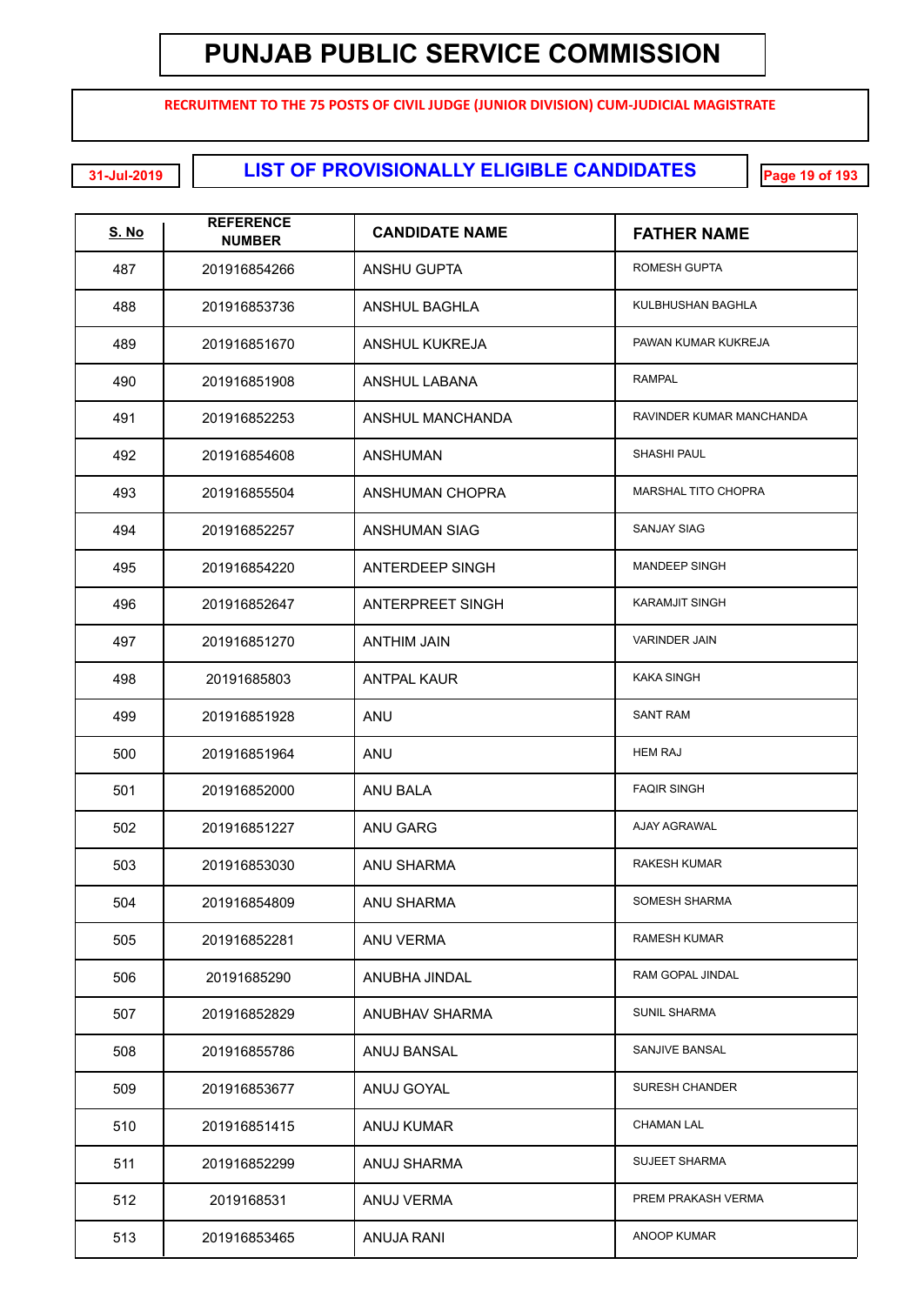**RECRUITMENT TO THE 75 POSTS OF CIVIL JUDGE (JUNIOR DIVISION) CUM-JUDICIAL MAGISTRATE**

**LIST OF PROVISIONALLY ELIGIBLE CANDIDATES 31-Jul-2019 Page 20 of 193**

| <u>S. No</u> | <b>REFERENCE</b><br><b>NUMBER</b> | <b>CANDIDATE NAME</b> | <b>FATHER NAME</b>              |
|--------------|-----------------------------------|-----------------------|---------------------------------|
| 514          | 201916853864                      | ANUKA SHARDA          | MADAN MOHAN SHARDA              |
| 515          | 201916851413                      | ANUKHANNA             | <b>RAM PAUL KHANNA</b>          |
| 516          | 201916854695                      | <b>ANUKRIT KAUR</b>   | NARINDER PAL SINGH              |
| 517          | 201916853732                      | ANUPMA WATTS          | <b>RAMESH WATTS</b>             |
| 518          | 20191685379                       | <b>ANUPREET SAINI</b> | <b>OMKAR SINGH</b>              |
| 519          | 201916855411                      | ANUPREET SINGH        | <b>BALVIR SINGH</b>             |
| 520          | 201916851144                      | ANUPRIYA              | <b>ASHWANI KUMAR</b>            |
| 521          | 20191685964                       | ANURADHA              | SANJEEV KUMAR                   |
| 522          | 201916852984                      | ANURAG NARULA         | AJAY NARULA                     |
| 523          | 201916853238                      | ANURAG SUTHAR         | <b>LALCHAND SUTHAR</b>          |
| 524          | 20191685809                       | APARNA SINGHAL        | RAKESH SINGHAL                  |
| 525          | 201916854523                      | APARNA VASHISHTH      | <b>HARESH VASHISHTH</b>         |
| 526          | 201916854988                      | <b>ARAM SINGH</b>     | <b>JASWINDER SINGH</b>          |
| 527          | 201916853088                      | ARASHDEEP SINGH GURM  | <b>BALWINDER SINGH GURM</b>     |
| 528          | 201916851870                      | ARASHPREET KAUR       | <b>RAM SINGH</b>                |
| 529          | 201916851414                      | ARCHANA               | KISHOR KUMAR KALER              |
| 530          | 20191685187                       | ARCHANA               | RAJPAL GILL                     |
| 531          | 201916853119                      | ARCHANA               | <b>TARSEM LAL</b>               |
| 532          | 201916853067                      | ARCHANA SHARMA        | <b>ASHOK SHARMA</b>             |
| 533          | 201916853554                      | ARCHANA SHARMA        | OM PARKASH SHARMA               |
| 534          | 201916854924                      | <b>ARCHIE ARORA</b>   | <b>GOPAL ARORA</b>              |
| 535          | 201916851921                      | ARIDAMAN SINGH CHEEMA | <b>GURAMRITPAL SINGH CHEEMA</b> |
| 536          | 201916853079                      | <b>ARIF QURESHI</b>   | RAFIQ MOHAMMAD QURESHI          |
| 537          | 20191685934                       | ARIHANT JAIN          | SUBHASH CHAND                   |
| 538          | 201916852934                      | ARISHA DUA            | <b>ARUN DUA</b>                 |
| 539          | 201916855240                      | ARJUN SHARMA          | ASHOK KUMAR SHARMA              |
| 540          | 201916852933                      | ARJUN SINGH JASWAL    | KABAL SINGH JASWAL              |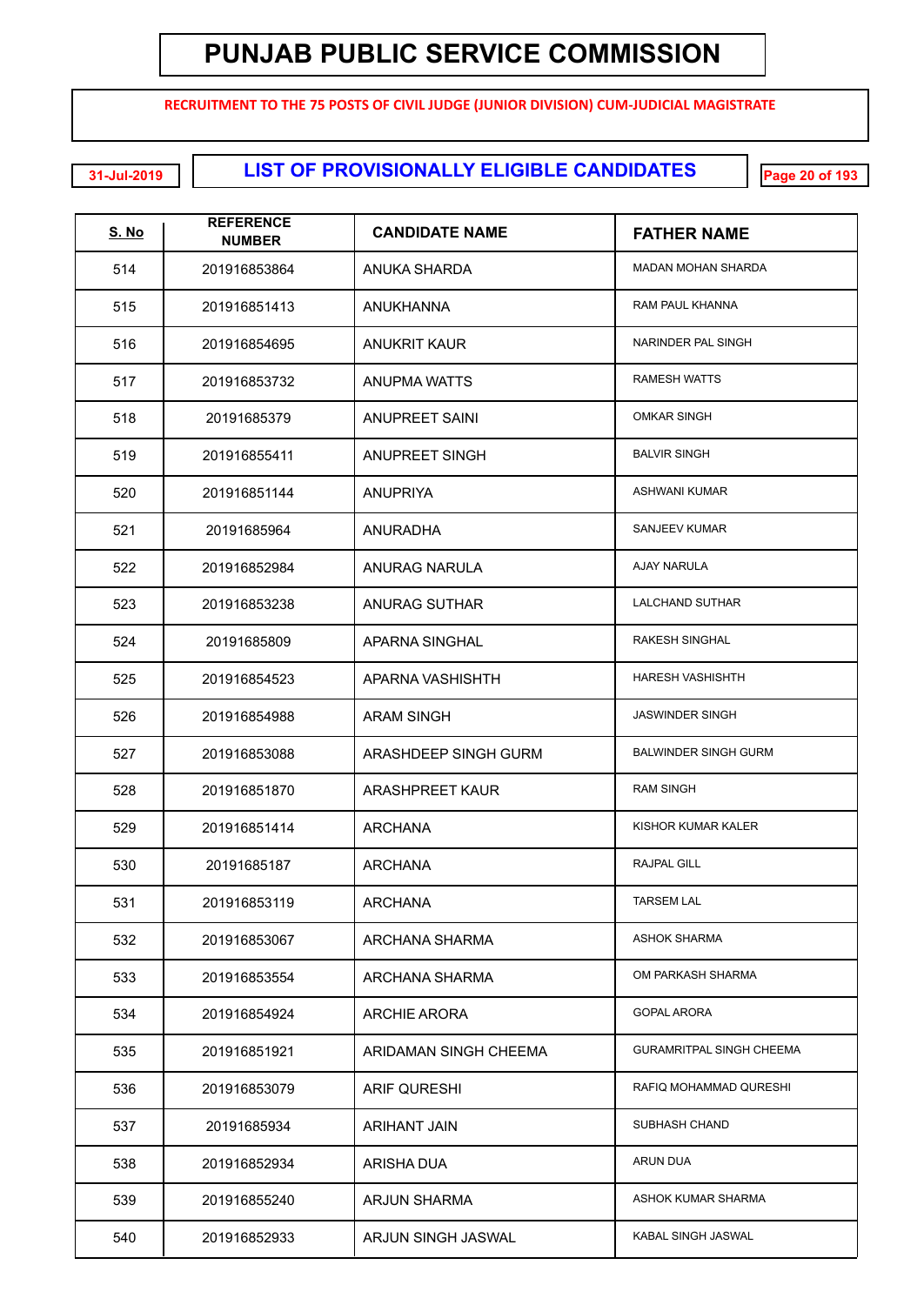**RECRUITMENT TO THE 75 POSTS OF CIVIL JUDGE (JUNIOR DIVISION) CUM-JUDICIAL MAGISTRATE**

**LIST OF PROVISIONALLY ELIGIBLE CANDIDATES 31-Jul-2019 Page 21 of 193**

| <u>S. No</u> | <b>REFERENCE</b><br><b>NUMBER</b> | <b>CANDIDATE NAME</b> | <b>FATHER NAME</b>          |
|--------------|-----------------------------------|-----------------------|-----------------------------|
| 541          | 201916854997                      | ARJUN SINGH SANDHU    | BHAGWAN SINGH SANDHU        |
| 542          | 201916853589                      | ARMAAN GAGNEJA        | <b>RAJNISH KUMAR</b>        |
| 543          | 201916853                         | ARMAAN MATHAROO       | AMARJIT SINGH MATHAROO      |
| 544          | 20191685296                       | ARMAAN SINGH          | <b>MANINDER SINGH</b>       |
| 545          | 201916851078                      | <b>ARNAV GUPTA</b>    | PAWAN KUMAR GUPTA           |
| 546          | 201916853508                      | <b>ARPAN SHERGILL</b> | AMARDEEP SINGH              |
| 547          | 201916853054                      | ARPANA BHAGAT         | TILAK RAJ BHAGAT            |
| 548          | 201916854685                      | ARPANA NAHAR          | <b>ASHWANI NAHAR</b>        |
| 549          | 201916852842                      | <b>ARPANDEEP KAUR</b> | <b>JOGINDER SINGH</b>       |
| 550          | 201916855521                      | ARPINDER SINGH        | SUKHDARSHAN SINGH           |
| 551          | 201916855811                      | <b>ARPIT SINGH</b>    | <b>HARJEET SINGH</b>        |
| 552          | 201916852305                      | <b>ARPIT SINGLA</b>   | RAKESH KUMAR SINGLA         |
| 553          | 201916855044                      | <b>ARPIT SINGLA</b>   | <b>ASHWANI KUMAR</b>        |
| 554          | 201916851213                      | ARPITA KAMBOJ         | AVINASH KUMAR KAMBOJ        |
| 555          | 201916851024                      | ARSH                  | <b>MANJIT SINGH</b>         |
| 556          | 201916852450                      | ARSHBIR KAUR SANDHU   | KULDEEP SINGH SANDHU        |
| 557          | 201916852012                      | <b>ARSHDEEP</b>       | <b>RAKESH KUMAR</b>         |
| 558          | 201916855664                      | ARSHDEEP BHARDWAJ     | RUPINDER BHARDWAJ           |
| 559          | 201916853160                      | <b>ARSHDEEP KAUR</b>  | SARBJIT SINGH               |
| 560          | 201916851331                      | ARSHDEEP KAUR         | DALJEET SINGH               |
| 561          | 20191685812                       | ARSHDEEP SINGH        | KULWANT SINGH               |
| 562          | 201916851461                      | ARSHDEEP SINGH        | <b>JARNAIL SINGH</b>        |
| 563          | 201916853156                      | ARSHDEEP SINGH        | PALWINDER SINGH             |
| 564          | 201916853895                      | ARSHDEEP SINGH        | <b>MANJIT SINGH</b>         |
| 565          | 201916852465                      | ARSHDEEP SINGH THIND  | <b>KARAMJIT SINGH THIND</b> |
| 566          | 20191685186                       | ARSHDEEP SINGH VIRDI  | <b>M S VIRDI</b>            |
| 567          | 201916855508                      | ARSHI PAL KAUR        | <b>DYAL SINGH</b>           |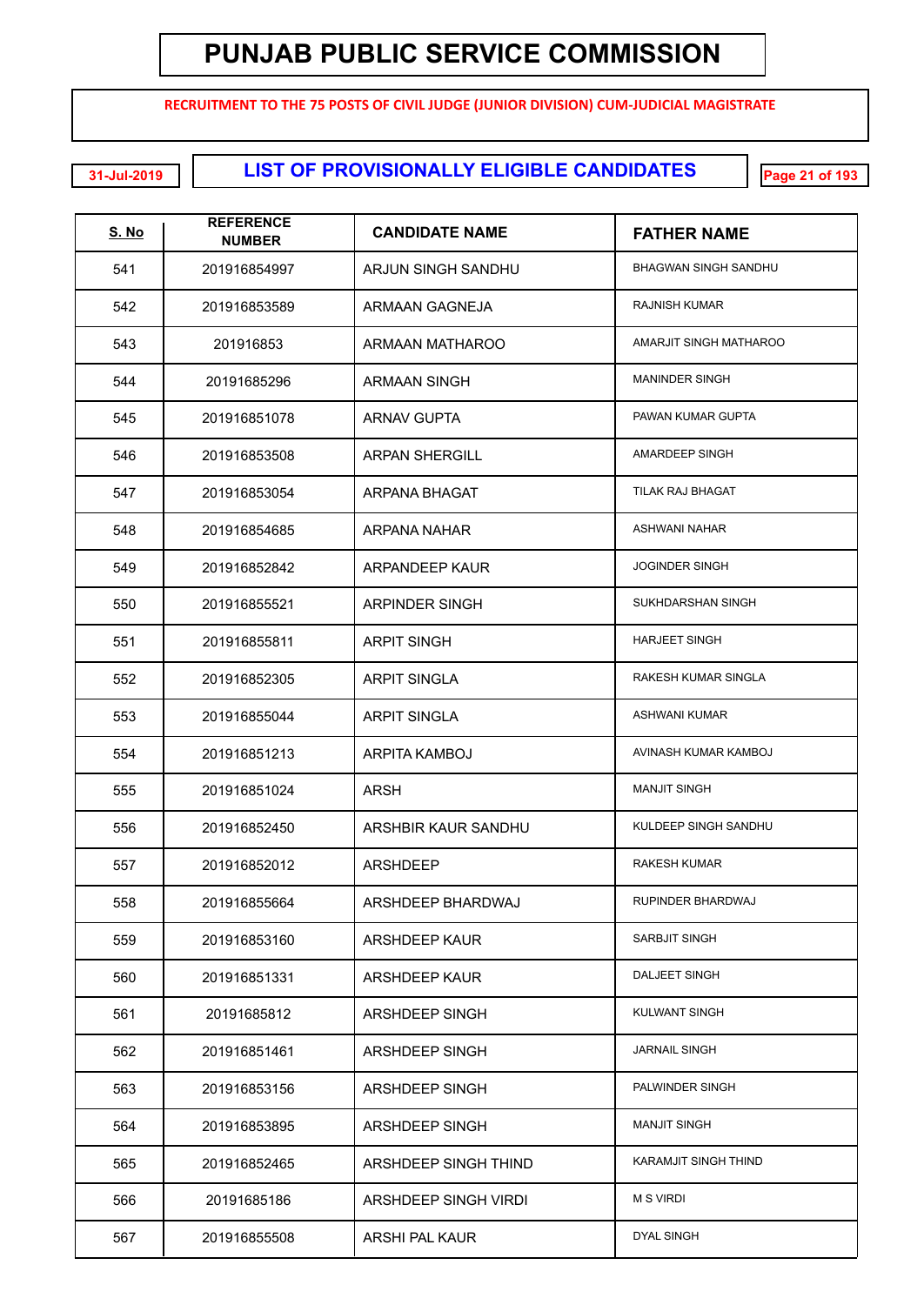**RECRUITMENT TO THE 75 POSTS OF CIVIL JUDGE (JUNIOR DIVISION) CUM-JUDICIAL MAGISTRATE**

**LIST OF PROVISIONALLY ELIGIBLE CANDIDATES 31-Jul-2019 Page 22 of 193**

| <b>S. No</b> | <b>REFERENCE</b><br><b>NUMBER</b> | <b>CANDIDATE NAME</b>  | <b>FATHER NAME</b>          |
|--------------|-----------------------------------|------------------------|-----------------------------|
| 568          | 201916853418                      | ARSHPREET KAUR         | <b>BHUPINDER SINGH BEDI</b> |
| 569          | 201916853431                      | <b>ARSHPREET KAUR</b>  | <b>MUKAND SINGH</b>         |
| 570          | 20191685816                       | ARSHPREET KAUR THIND   | SARBJIT SINGH THIND         |
| 571          | 201916853228                      | <b>ARSHPREET SHAH</b>  | <b>VINOD KUMAR</b>          |
| 572          | 201916851337                      | <b>ARSHVINDER KAUR</b> | YADVINDER SINGH             |
| 573          | 20191685298                       | ARTHYA                 | <b>NIHAL SINGH</b>          |
| 574          | 201916852566                      | <b>ARUN</b>            | PREM KUMAR                  |
| 575          | 201916855420                      | ARUN BHAGAT            | <b>RAMESH BHAGAT</b>        |
| 576          | 201916852579                      | <b>ARUN KLAIR</b>      | <b>ANANT KLAIR</b>          |
| 577          | 20191685997                       | <b>ARUN KUMAR</b>      | <b>DALEEP KUMAR</b>         |
| 578          | 201916851953                      | <b>ARUN KUMAR</b>      | <b>CHARAN DASS</b>          |
| 579          | 201916852765                      | <b>ARUN KUMAR</b>      | <b>RAM CHAND</b>            |
| 580          | 201916851032                      | <b>ARUN KUMAR</b>      | <b>SAT PAL SINGLA</b>       |
| 581          | 201916854496                      | <b>ARUN KUMAR</b>      | <b>SARWAN KUMAR</b>         |
| 582          | 201916854699                      | <b>ARUN KUMAR</b>      | <b>SUDESH KUMAR</b>         |
| 583          | 201916855295                      | <b>ARUN MITTAL</b>     | SUBHASH KUMAR               |
| 584          | 20191685647                       | ARUN SALGOTRA          | JAGDISH RAJ SALGOTRA        |
| 585          | 20191685141                       | <b>ARUN SEHDEV</b>     | JAI PARKASH                 |
| 586          | 201916854034                      | <b>ARUN VASHIST</b>    | KULDEEP VASHIST             |
| 587          | 201916855700                      | <b>ARUN WILLIAM</b>    | <b>WILLIAM MASIH</b>        |
| 588          | 201916855112                      | ARUNDEEP SINGH BHATTI  | <b>MILAP SINGH BHATTI</b>   |
| 589          | 201916851479                      | ARUNIMA SARAF          | <b>ASHWANI SARAF</b>        |
| 590          | 201916853956                      | <b>ARUNJEET KAUR</b>   | <b>GURINDER SINGH</b>       |
| 591          | 201916852393                      | ARVEEN KAUR SEKHON     | RAMINDER SINGH              |
| 592          | 201916852811                      | <b>ARVIND</b>          | ASHWANI KUMAR               |
| 593          | 201916855437                      | ARVIND KAPIL           | <b>INDIVER</b>              |
| 594          | 201916851747                      | <b>ARVIND KUMAR</b>    | DARBARI LAL                 |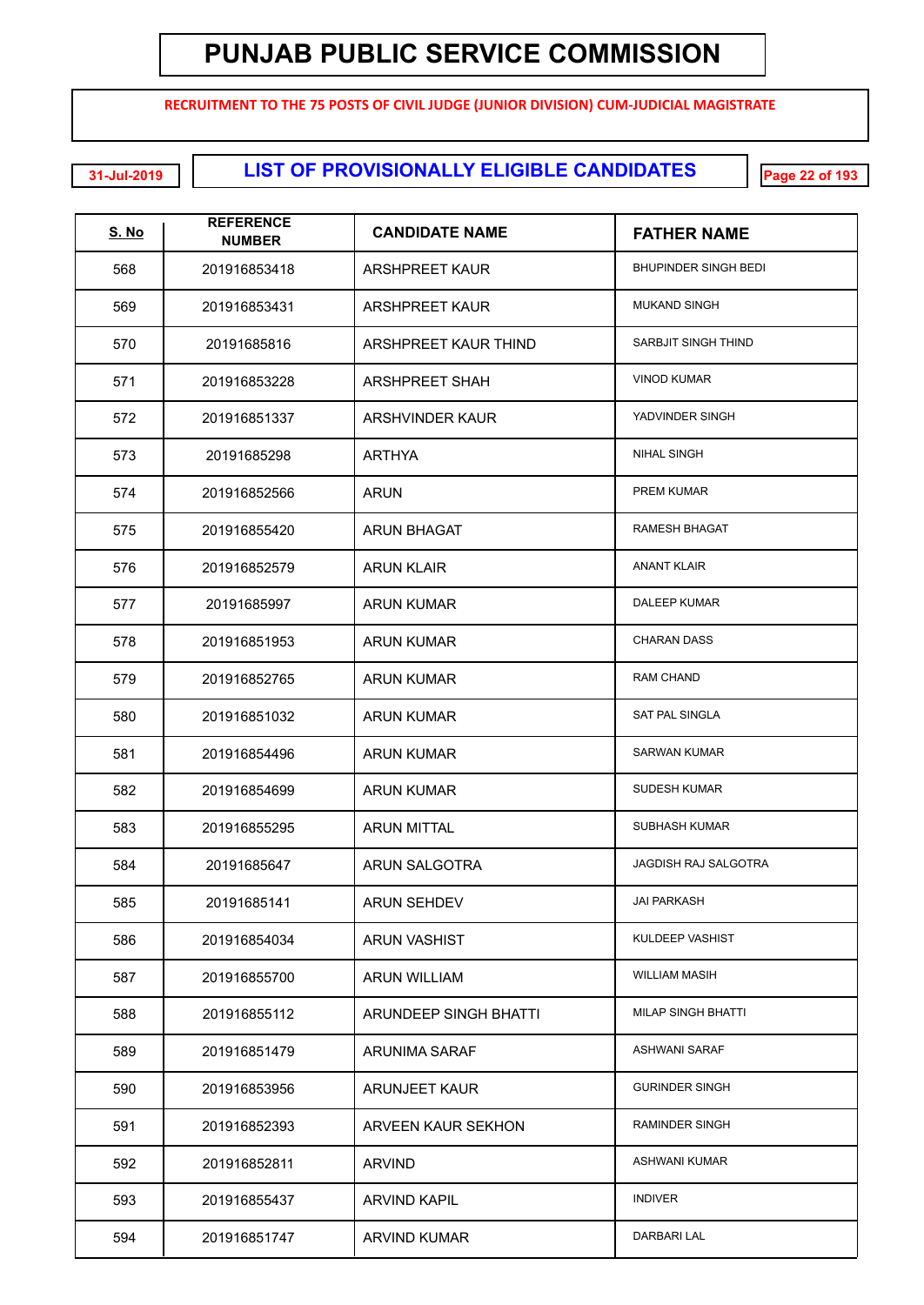**RECRUITMENT TO THE 75 POSTS OF CIVIL JUDGE (JUNIOR DIVISION) CUM-JUDICIAL MAGISTRATE**

**LIST OF PROVISIONALLY ELIGIBLE CANDIDATES 31-Jul-2019 Page 23 of 193**

| <b>S. No</b> | <b>REFERENCE</b><br><b>NUMBER</b> | <b>CANDIDATE NAME</b>  | <b>FATHER NAME</b>         |
|--------------|-----------------------------------|------------------------|----------------------------|
| 595          | 201916855663                      | <b>ARVIND SHARMA</b>   | ASHWANI SHARMA             |
| 596          | 201916852466                      | ARWINDER KAUR          | <b>TAJINDER SINGH</b>      |
| 597          | 2019168554                        | ARZOO                  | RAKESH KUMAR ARORA         |
| 598          | 201916854896                      | ASAD JAMEEL            | MOHD JAMIL                 |
| 599          | 2019168517                        | ASEEMSUKH SAHOTA       | IQBAL PREET SINGH SAHOTA   |
| 600          | 201916854439                      | ASHA KIRAN             | <b>SAT PAL</b>             |
| 601          | 201916851512                      | <b>ASHADVEER SINGH</b> | <b>JASBIR SINGH</b>        |
| 602          | 201916852525                      | ASHIM SINGLA           | RAJINDER SINGLA            |
| 603          | 201916855239                      | ASHIMA LAKHANPALL      | <b>ASHOK LAKHANPALL</b>    |
| 604          | 201916854408                      | <b>ASHIMA MALHOTRA</b> | AVINASH KUMAR MALHOTRA     |
| 605          | 201916854442                      | <b>ASHIMA MITTAL</b>   | OM PARKASH MITTAL          |
| 606          | 201916851509                      | ASHIMA SHARMA          | <b>DINESH K SHARMA</b>     |
| 607          | 201916851970                      | ASHIMA SHARMA          | YOGESHWAR SHARMA           |
| 608          | 201916855372                      | <b>ASHIMA THAKUR</b>   | PARDUMAN SINGH             |
| 609          | 201916852887                      | ASHISH AGGARWAL        | PAWAN KUMAR                |
| 610          | 201916855447                      | ASHISH BASSI           | <b>RAJESH BASSI</b>        |
| 611          | 201916853637                      | <b>ASHISH BATHLA</b>   | RAJINDER BATHLA            |
| 612          | 201916853472                      | ASHISH DESWAL          | <b>JAGMAL SINGH</b>        |
| 613          | 201916853398                      | ASHISH HIRA            | <b>RAJINDER KUMAR HIRA</b> |
| 614          | 201916854071                      | ASHISH KATHURIA        | KHUSHI RAM KATHURIA        |
| 615          | 201916853061                      | ASHISH KUMAR           | <b>SURINDER KUMAR</b>      |
| 616          | 201916853452                      | ASHISH KUMAR           | AMARJIT SINGH              |
| 617          | 201916851274                      | ASHISH KUMAR           | <b>MOHAN LAL</b>           |
| 618          | 201916854821                      | ASHISH KUMAR           | SATISH KUMAR GARG          |
| 619          | 201916854015                      | <b>ASHISH RAVI</b>     | <b>CHAMAN BANSAL</b>       |
| 620          | 201916853178                      | <b>ASHISH SHELLEY</b>  | PAWAN KUMAR SHELLEY        |
| 621          | 20191685859                       | ASHISH SINGH TAANK     | GOPAL KRISHAN SINGH TAANK  |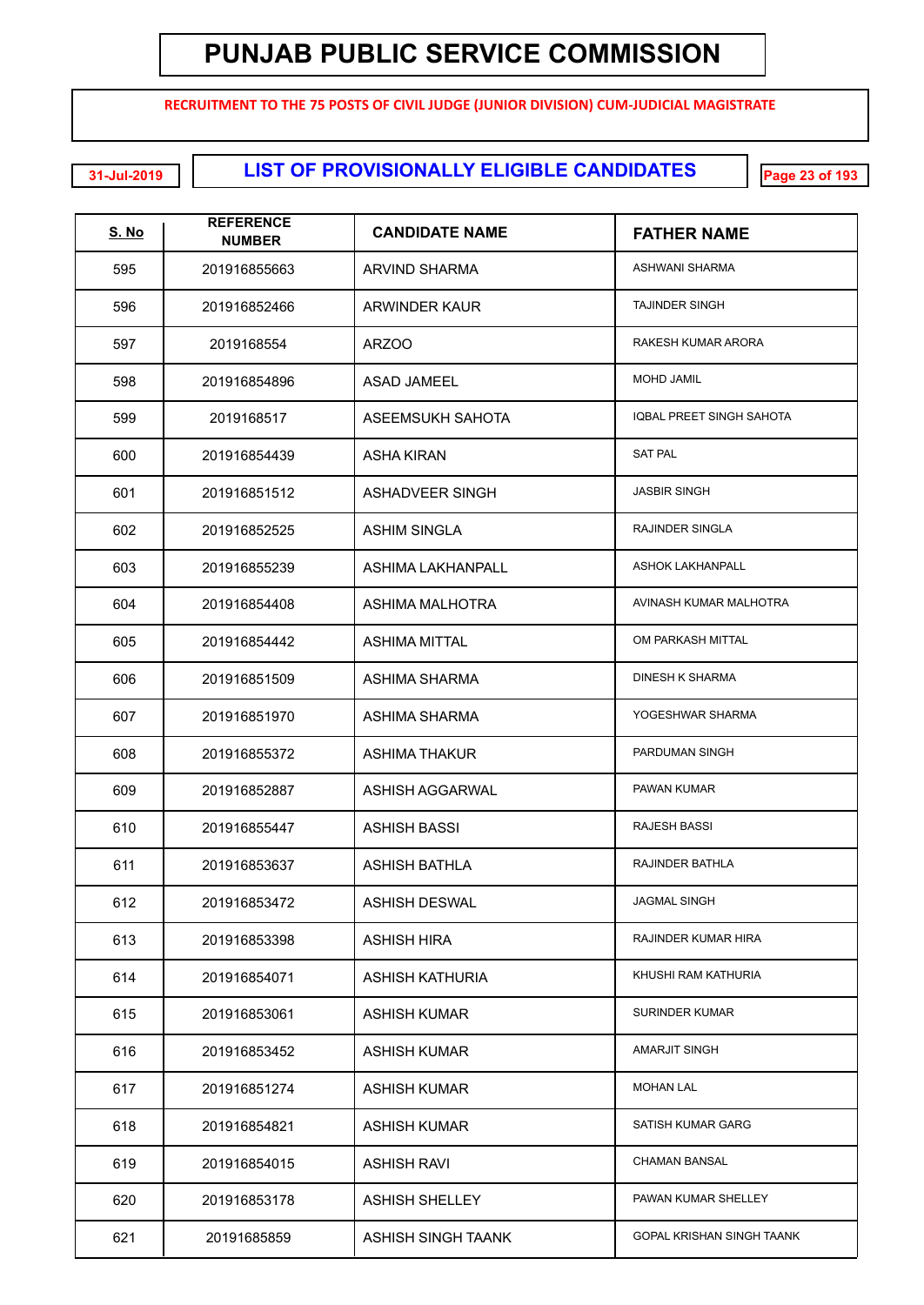**RECRUITMENT TO THE 75 POSTS OF CIVIL JUDGE (JUNIOR DIVISION) CUM-JUDICIAL MAGISTRATE**

**LIST OF PROVISIONALLY ELIGIBLE CANDIDATES 31-Jul-2019 Page 24 of 193**

| <b>S. No</b> | <b>REFERENCE</b><br><b>NUMBER</b> | <b>CANDIDATE NAME</b> | <b>FATHER NAME</b>        |
|--------------|-----------------------------------|-----------------------|---------------------------|
| 622          | 201916853385                      | ASHMEEN KAUR          | <b>JASWINDER SINGH</b>    |
| 623          | 201916852315                      | <b>ASHMEET SINGH</b>  | <b>HARINDERJEET SINGH</b> |
| 624          | 201916852644                      | <b>ASHNA SINGH</b>    | ABNASH SINGH SAINI        |
| 625          | 201916853476                      | <b>ASHNAV SAHOTA</b>  | PARAMJIT SINGH SAHOTAUS   |
| 626          | 201916852169                      | <b>ASHOK KUMAR</b>    | <b>SUBHKARAN</b>          |
| 627          | 20191685661                       | <b>ASHOK KUMAR</b>    | <b>BAKSHI RAM</b>         |
| 628          | 201916855327                      | <b>ASHOK SINGH</b>    | <b>CHAJJU RAM</b>         |
| 629          | 201916851403                      | <b>ASHU</b>           | RAJ KUMAR                 |
| 630          | 201916853765                      | <b>ASHU</b>           | <b>NAND KISHORE</b>       |
| 631          | 201916851386                      | <b>ASHU SALARIA</b>   | <b>TARSEM SINGH</b>       |
| 632          | 20191685630                       | <b>ASHUTOSH</b>       | <b>BRIJ LAL</b>           |
| 633          | 201916852506                      | <b>ASHUTOSH</b>       | <b>SHYAM CHARAN</b>       |
| 634          | 201916852437                      | <b>ASHWANI DAGAR</b>  | RAJBIR DAGAR              |
| 635          | 201916852108                      | <b>ASHWANI KUMAR</b>  | <b>JOGINDER PAL</b>       |
| 636          | 201916853271                      | <b>ASHWANI KUMAR</b>  | DEV RAJ BANSAL            |
| 637          | 201916853861                      | <b>ASHWANI KUMAR</b>  | RANDHIR SINGH             |
| 638          | 201916854678                      | <b>ASHWANI KUMAR</b>  | RAM LAL                   |
| 639          | 201916852866                      | ASHWINDER KAUR        | RAVINDER SINGH            |
| 640          | 201916854077                      | <b>ASPREET KAUR</b>   | <b>SURJIT SINGH</b>       |
| 641          | 201916852475                      | <b>ATIKA RANI</b>     | RAKESH SINGLA             |
| 642          | 201916852377                      | ATIN CHOPRA           | <b>SOM NATH CHOPRA</b>    |
| 643          | 201916852834                      | ATINDER PAL SINGH     | <b>JAGTAR SINGH</b>       |
| 644          | 201916855751                      | ATINDER SINGH VIRK    | PARDEEP SINGH             |
| 645          | 201916853328                      | <b>ATUL BHATEJA</b>   | <b>VINESH BHATEJA</b>     |
| 646          | 201916855561                      | <b>ATUL GUPTA</b>     | PAWAN KUMAR GUPTA         |
| 647          | 201916851501                      | <b>ATUL KUMAR</b>     | <b>ASHOK KUMAR</b>        |
| 648          | 201916854537                      | ATUL MANGLA           | SHIV KUMAR MANGLA         |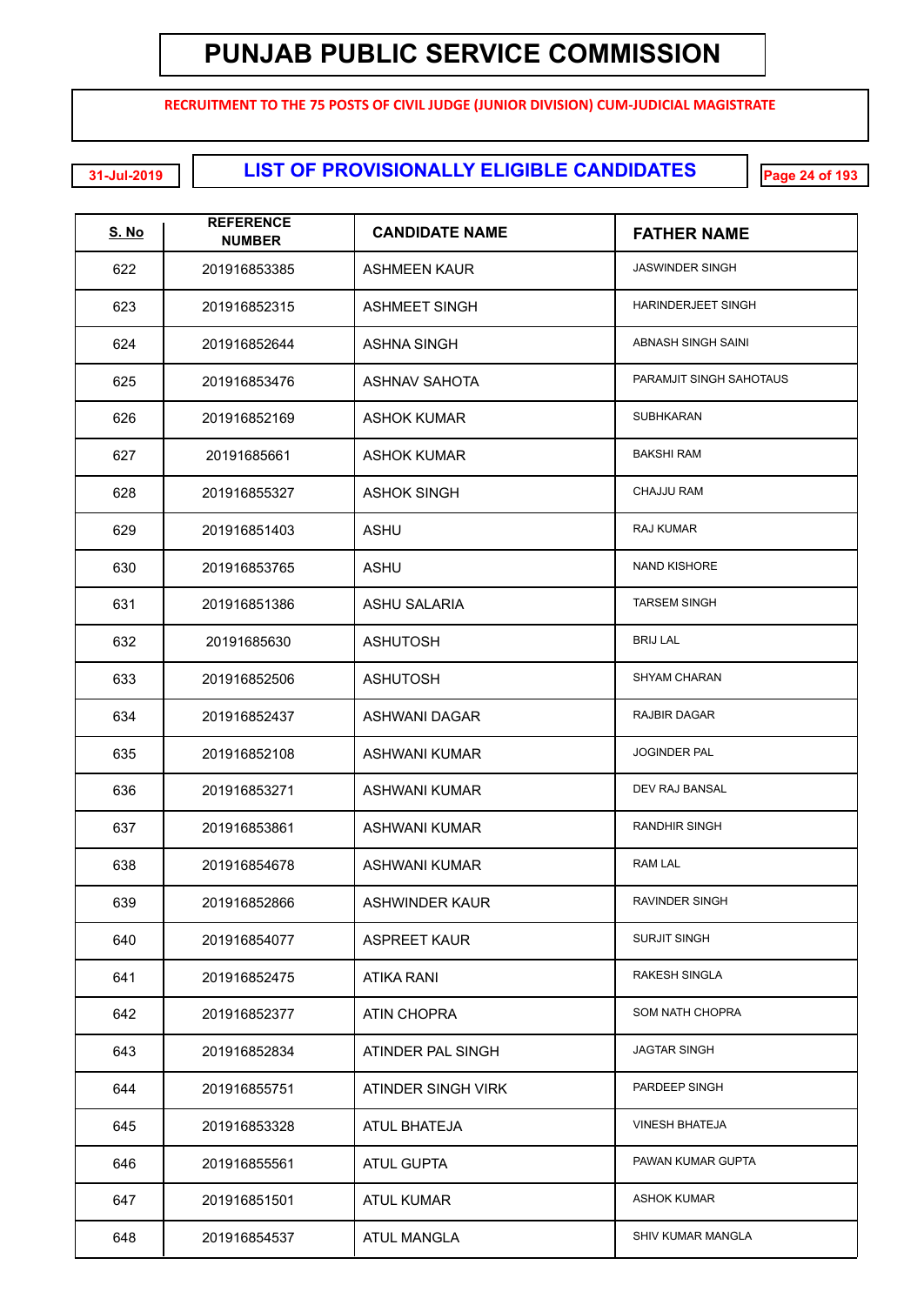**RECRUITMENT TO THE 75 POSTS OF CIVIL JUDGE (JUNIOR DIVISION) CUM-JUDICIAL MAGISTRATE**

**LIST OF PROVISIONALLY ELIGIBLE CANDIDATES 31-Jul-2019 Page 25 of 193**

| <u>S. No</u> | <b>REFERENCE</b><br><b>NUMBER</b> | <b>CANDIDATE NAME</b>       | <b>FATHER NAME</b>         |
|--------------|-----------------------------------|-----------------------------|----------------------------|
| 649          | 201916853780                      | ATUL RAVISH                 | <b>BALRAJ RAVISH</b>       |
| 650          | 201916852497                      | <b>ATUL SHARMA</b>          | SATISH KUMAR SHARMA        |
| 651          | 201916852657                      | <b>ATUL SINGLA</b>          | <b>SURESH PAL</b>          |
| 652          | 201916851347                      | AVANISH NAIN                | RADHA KRISHAN NAIN         |
| 653          | 201916855099                      | AVI BANSAL                  | ANIL BANSAL                |
| 654          | 201916854740                      | <b>AVIJIT SINGH ROOPRAI</b> | AJIT SINGH ROOPRAI         |
| 655          | 20191685956                       | AVINASH CHANDER             | <b>BALWANT KUMAR</b>       |
| 656          | 201916853717                      | <b>AVINASH KUMAR</b>        | OM PRAKASH                 |
| 657          | 20191685554                       | <b>AVISHAKE GARG</b>        | PARVEEN KUMAR              |
| 658          | 201916855019                      | <b>AVISHEK JALOTA</b>       | TARSEM LAL JALOTA          |
| 659          | 201916851856                      | <b>AVLIN SINGH</b>          | SUPINDER SINGH             |
| 660          | 201916855185                      | <b>AVNEEK KAUR SETHI</b>    | <b>HARJEET SINGH SETHI</b> |
| 661          | 201916851857                      | AVNEESH CHOPRA              | <b>ASHWANI SEHGAL</b>      |
| 662          | 201916854697                      | <b>AVNEET KAUR</b>          | NARINDER PAL SINGH KOHLI   |
| 663          | 201916853932                      | <b>AVNEET KAUR</b>          | <b>HARMEET SINGH</b>       |
| 664          | 201916855329                      | <b>AVNEET MINHAS</b>        | AMRIK SINGH MINHAS         |
| 665          | 201916851054                      | <b>AVNEET PAL SINGH</b>     | <b>MANMOHAN SINGH</b>      |
| 666          | 20191685823                       | AVTAR SINGH                 | <b>KARAM SINGH</b>         |
| 667          | 201916853649                      | <b>AVTAR SINGH</b>          | <b>JAGPAL SINGH</b>        |
| 668          | 201916853783                      | AWALNOOR SINGH              | <b>BALJINDER SINGH</b>     |
| 669          | 201916853597                      | <b>AYUSH GUPTA</b>          | RAJESH GUPTA               |
| 670          | 201916855236                      | AYUSHI BANSAL               | <b>BARJESH BANSAL</b>      |
| 671          | 201916854082                      | AZHAR UD DIN                | <b>JAN MOHD</b>            |
| 672          | 20191685658                       | <b>BAANI KHANNA</b>         | <b>VISWAJEET KHANNA</b>    |
| 673          | 201916855733                      | <b>BABANDEEP SINGH</b>      | <b>HARWINDER SINGH</b>     |
| 674          | 201916851559                      | <b>BABANPREET KAUR</b>      | <b>HARJINDER SINGH</b>     |
| 675          | 201916853090                      | <b>BABITA</b>               | <b>MADAN SARUP</b>         |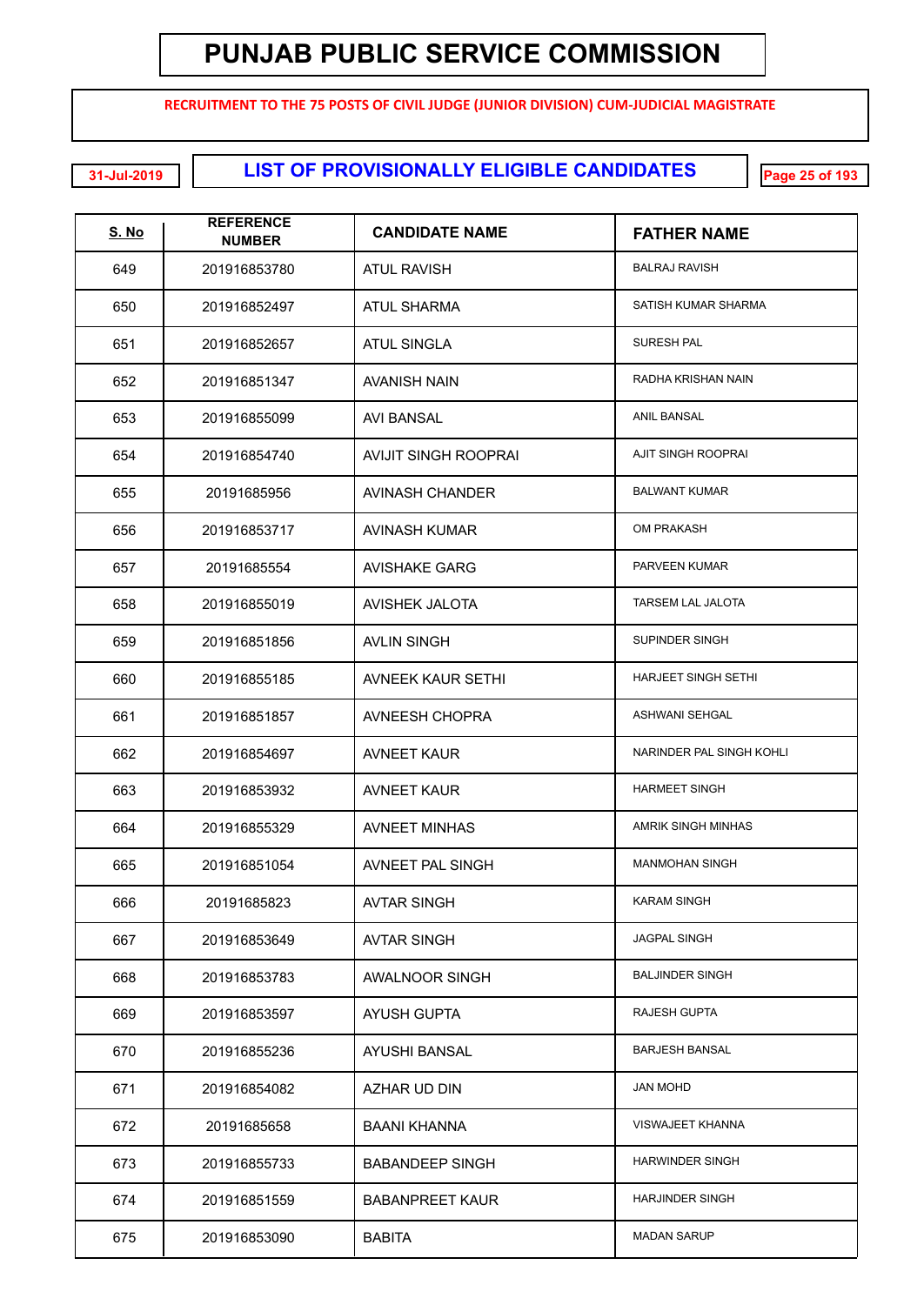**RECRUITMENT TO THE 75 POSTS OF CIVIL JUDGE (JUNIOR DIVISION) CUM-JUDICIAL MAGISTRATE**

**LIST OF PROVISIONALLY ELIGIBLE CANDIDATES 31-Jul-2019 Page 26 of 193**

| <u>S. No</u> | <b>REFERENCE</b><br><b>NUMBER</b> | <b>CANDIDATE NAME</b>       | <b>FATHER NAME</b>         |
|--------------|-----------------------------------|-----------------------------|----------------------------|
| 676          | 201916854561                      | <b>BABITA</b>               | <b>CHAMAN LAL</b>          |
| 677          | 201916851624                      | <b>BABITA KUMARI</b>        | NARANJAN RAM               |
| 678          | 201916853859                      | <b>BABLU KUMAR</b>          | <b>BHUSHAN KUMAR</b>       |
| 679          | 201916852365                      | <b>BABU SINGH</b>           | <b>PURAN SINGH</b>         |
| 680          | 201916855660                      | <b>BAJINDER SINGH</b>       | <b>GURMIT SINGH</b>        |
| 681          | 201916853395                      | <b>BAKSHDEEP SINGH</b>      | <b>BHUPINDER PAL SINGH</b> |
| 682          | 20191685826                       | <b>BALBIR CHAND JAISWAL</b> | DAYA RAM                   |
| 683          | 201916854344                      | <b>BALJEET</b>              | <b>NARINDER KUMAR</b>      |
| 684          | 201916852663                      | <b>BALJEET KAUR</b>         | <b>HARDEEP SINGH</b>       |
| 685          | 201916852471                      | <b>BALJEET KAUR</b>         | SANTOKH SINGH              |
| 686          | 201916851294                      | <b>BALJEET KAUR</b>         | <b>BALVIR SINGH</b>        |
| 687          | 201916851075                      | <b>BALJEET SINGH</b>        | <b>CHIRRA SINGH</b>        |
| 688          | 201916851380                      | <b>BALJEET SINGH</b>        | PARVINDER SINGH            |
| 689          | 201916852652                      | <b>BALJEET SINGH</b>        | <b>CHARANJEET SINGH</b>    |
| 690          | 201916854323                      | <b>BALJEET SINGH</b>        | <b>BALVINDER SINGH</b>     |
| 691          | 201916852318                      | <b>BALJINDER KAUR</b>       | <b>TARSEM SINGH</b>        |
| 692          | 201916852455                      | <b>BALJINDER KAUR</b>       | <b>KARTAR SINGH</b>        |
| 693          | 201916853182                      | <b>BALJINDER KAUR</b>       | <b>TARSEM SINGH</b>        |
| 694          | 201916855072                      | <b>BALJINDER KAUR</b>       | <b>HARCHARAN SINGH</b>     |
| 695          | 20191685515                       | <b>BALJINDER SINGH</b>      | <b>GURPAL SINGH</b>        |
| 696          | 201916851887                      | <b>BALJINDER SINGH</b>      | <b>JASMER SINGH</b>        |
| 697          | 201916853304                      | <b>BALJINDER SINGH</b>      | PARAMJIT SINGH             |
| 698          | 20191685180                       | <b>BALJINDER SINGH</b>      | SAWINDER SINGH             |
| 699          | 201916851135                      | <b>BALJINDER SINGH</b>      | <b>JAGIR SINGH</b>         |
| 700          | 201916852728                      | <b>BALJINDER SINGH</b>      | SITAL SINGH                |
| 701          | 201916853510                      | <b>BALJINDER SINGH</b>      | <b>BALBIR SINGH</b>        |
| 702          | 20191685301                       | <b>BALJIT KAUR</b>          | <b>SALAG RAM</b>           |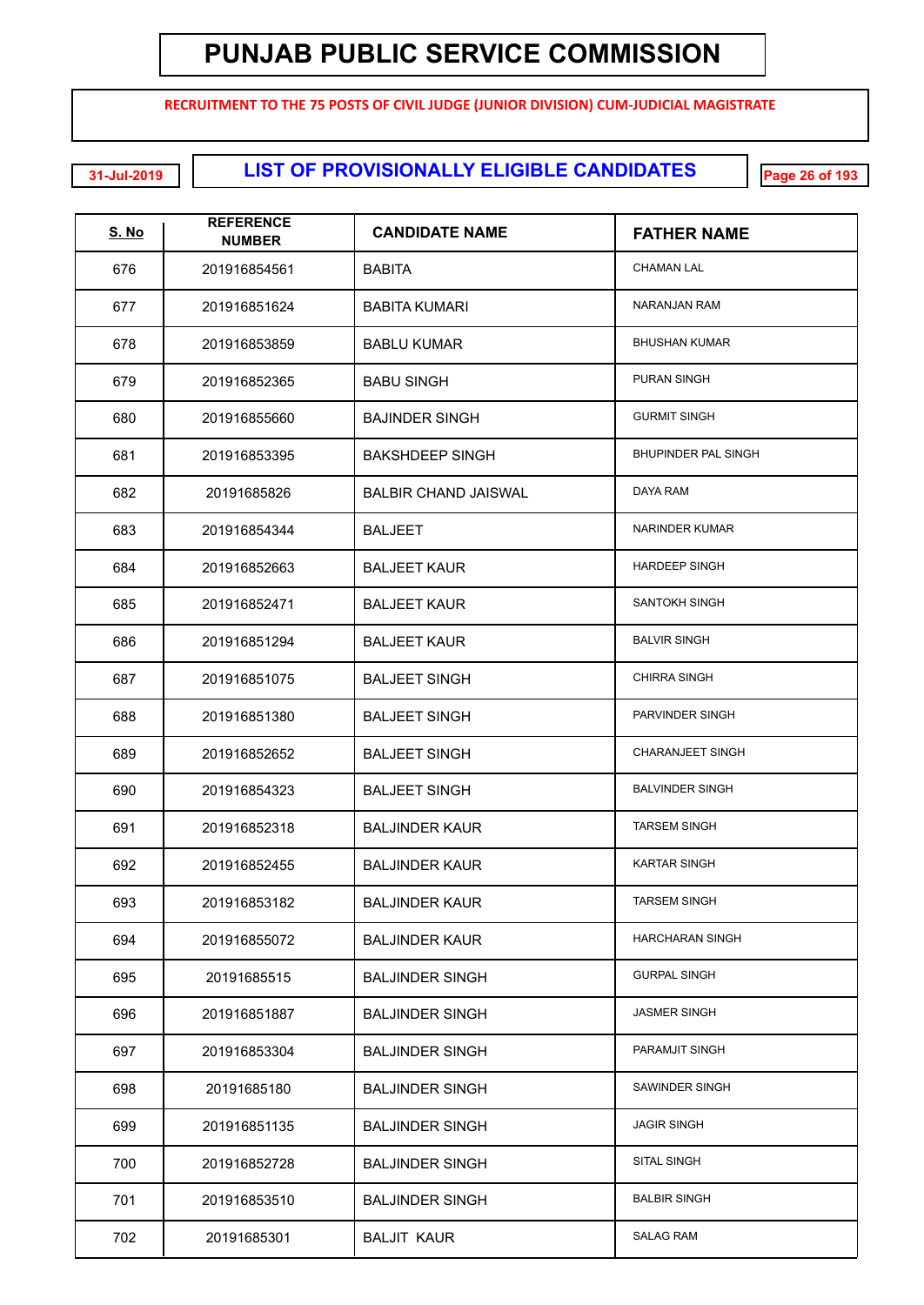**RECRUITMENT TO THE 75 POSTS OF CIVIL JUDGE (JUNIOR DIVISION) CUM-JUDICIAL MAGISTRATE**

**LIST OF PROVISIONALLY ELIGIBLE CANDIDATES 31-Jul-2019 Page 27 of 193**

| <u>S. No</u> | <b>REFERENCE</b><br><b>NUMBER</b> | <b>CANDIDATE NAME</b>        | <b>FATHER NAME</b>         |
|--------------|-----------------------------------|------------------------------|----------------------------|
| 703          | 201916852342                      | <b>BALJIT KAUR</b>           | <b>BALKAR SINGH</b>        |
| 704          | 201916851753                      | <b>BALJIT KAUR</b>           | <b>GURINDER SINGH</b>      |
| 705          | 201916853427                      | <b>BALJIT KAUR</b>           | SHER SINGH                 |
| 706          | 201916854959                      | <b>BALJIT KAUR</b>           | NACHHATTAR SINGH           |
| 707          | 201916853501                      | <b>BALJIT KAUR</b>           | SANTOKH SINGH              |
| 708          | 201916853040                      | <b>BALJIT SINGH</b>          | <b>GURDEV SINGH</b>        |
| 709          | 201916854485                      | <b>BALJIT SINGH</b>          | <b>BOOTA SINGH</b>         |
| 710          | 201916854760                      | <b>BALKARAN SINGH SANDHU</b> | <b>BALKAR SINGH SANDHU</b> |
| 711          | 201916853249                      | <b>BALNEET KAUR</b>          | <b>ONKAR SINGH</b>         |
| 712          | 201916851726                      | <b>BALRAJ KAUR</b>           | <b>HARBANS SINGH</b>       |
| 713          | 201916851585                      | <b>BALRAJ SINGH</b>          | <b>HARKRISHAN SINGH</b>    |
| 714          | 201916855028                      | <b>BALRAJ SINGH</b>          | SAWINDER SINGH             |
| 715          | 201916854960                      | <b>BALRAJ SINGH</b>          | DARSHAN SINGH              |
| 716          | 201916853275                      | <b>BALSHER SINGH</b>         | NARINDER SINGH BAJWA       |
| 717          | 201916851787                      | <b>BALVIR KAUR</b>           | SADHU SINGH                |
| 718          | 20191685476                       | <b>BALWEER</b>               | <b>DES RAJ</b>             |
| 719          | 20191685576                       | <b>BALWINDER KAUR</b>        | <b>DELIP SINGH</b>         |
| 720          | 201916851705                      | <b>BALWINDER KAUR</b>        | AMAR SINGH                 |
| 721          | 201916852897                      | <b>BALWINDER KAUR</b>        | PAL SINGH                  |
| 722          | 201916851805                      | <b>BALWINDER KAUR</b>        | <b>MANOHAR LAL</b>         |
| 723          | 20191685488                       | <b>BANDEEP SINGH</b>         | SATBIR SINGH               |
| 724          | 201916852218                      | <b>BANU PARTAP</b>           | <b>JANGEER SINGH</b>       |
| 725          | 201916854551                      | <b>BAREEN PRATAP SINGH</b>   | PARAMJEET SINGH            |
| 726          | 201916855442                      | <b>BARINDER SINGH</b>        | <b>GURJANT SINGH</b>       |
| 727          | 201916853479                      | <b>BARINDER SINGH</b>        | <b>MALKEET SINGH</b>       |
| 728          | 201916854502                      | <b>BARINDERJEET KAUR</b>     | <b>GURJEET SINGH</b>       |
| 729          | 201916851539                      | <b>BASANT SINGH</b>          | PURAN SINGH                |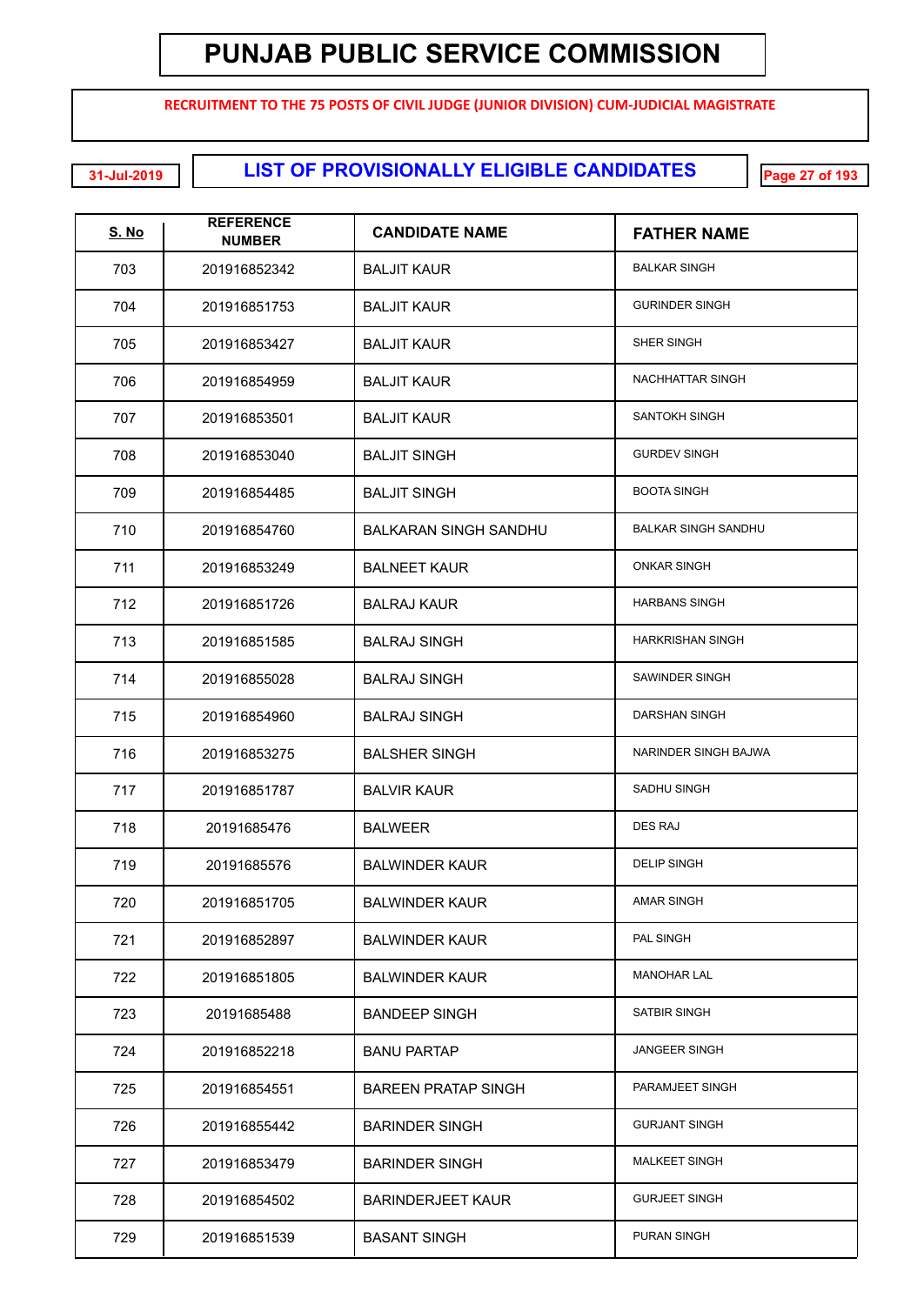**RECRUITMENT TO THE 75 POSTS OF CIVIL JUDGE (JUNIOR DIVISION) CUM-JUDICIAL MAGISTRATE**

**LIST OF PROVISIONALLY ELIGIBLE CANDIDATES 31-Jul-2019 Page 28 of 193**

| <b>S. No</b> | <b>REFERENCE</b><br><b>NUMBER</b> | <b>CANDIDATE NAME</b>          | <b>FATHER NAME</b>         |
|--------------|-----------------------------------|--------------------------------|----------------------------|
| 730          | 20191685234                       | <b>BEANT KAUR</b>              | <b>HARNEK SINGH</b>        |
| 731          | 201916852099                      | <b>BEANT KAUR</b>              | <b>GURDEV SINGH</b>        |
| 732          | 201916853346                      | <b>BEANT KAUR</b>              | <b>AMARJIT SINGH</b>       |
| 733          | 201916855759                      | <b>BENANT NOOR SINGH MAROK</b> | <b>JAGDEEP SINGH MAROK</b> |
| 734          | 201916851293                      | <b>BHAGWAN SINGH</b>           | <b>HARBHAJAN SINGH</b>     |
| 735          | 20191685675                       | <b>BHAJAN KAUR</b>             | RANDHIR SINGH              |
| 736          | 201916852919                      | <b>BHAJAN KAUR</b>             | RANDHIR SINGH              |
| 737          | 201916853357                      | <b>BHANU PARTAP</b>            | <b>YUNAS</b>               |
| 738          | 201916852493                      | <b>BHANU PRIYA</b>             | <b>SUNDER LAL RAJORA</b>   |
| 739          | 20191685798                       | <b>BHANU RANA</b>              | RAVINDER SINGH RANA        |
| 740          | 201916852461                      | <b>BHANVI SOOD</b>             | RAKESH SOOD                |
| 741          | 201916853195                      | <b>BHARAT</b>                  | <b>MUKESH KUMAR</b>        |
| 742          | 201916852034                      | <b>BHARAT BHUSHAN GURU</b>     | <b>JAMNA DASS GURU</b>     |
| 743          | 20191685395                       | <b>BHARAT KUMAR</b>            | <b>ASHWANI KUMAR</b>       |
| 744          | 201916853693                      | <b>BHARAT KUMAR</b>            | <b>SATPAL</b>              |
| 745          | 201916852631                      | <b>BHARTI</b>                  | SHUBASH CHANDER            |
| 746          | 201916852605                      | <b>BHARTI</b>                  | SANJEET KUMAR              |
| 747          | 201916854341                      | <b>BHARTI JANGHRA</b>          | <b>GOVIND BALLABH</b>      |
| 748          | 201916853943                      | <b>BHAVANA GARG</b>            | <b>SATISH GARG</b>         |
| 749          | 201916855804                      | <b>BHAVANA SINGLA</b>          | PARVESH KRISHAN SINGLA     |
| 750          | 201916853544                      | BHAVAYA KARHAIL                | <b>BHUPINDER KUMAR</b>     |
| 751          | 201916853841                      | <b>BHAVIKA DUTTA</b>           | SANJEEV DUTTA              |
| 752          | 20191685875                       | <b>BHAVLEEN</b>                | <b>TILAK RAJ</b>           |
| 753          | 201916854319                      | <b>BHAVNEET ARORA</b>          | <b>SURESH KUMAR</b>        |
| 754          | 201916855233                      | <b>BHAVYA</b>                  | RAJINDER KATYAL            |
| 755          | 201916851225                      | BHAVYYA SHARMA                 | <b>VINAY SHARMA</b>        |
| 756          | 201916855190                      | BHAWAN DEEP JINDAL             | <b>JOGRAJ JINDAL</b>       |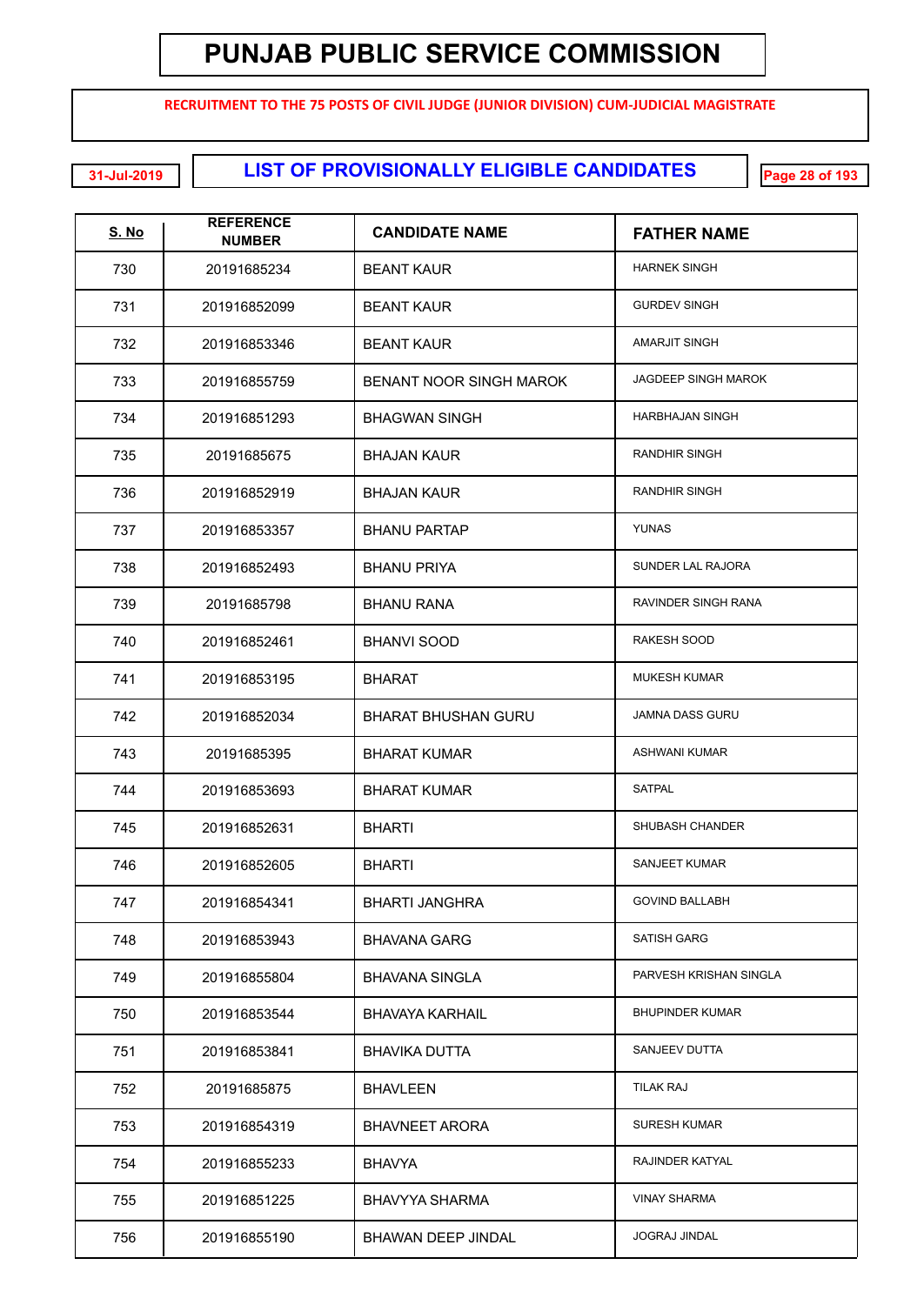**RECRUITMENT TO THE 75 POSTS OF CIVIL JUDGE (JUNIOR DIVISION) CUM-JUDICIAL MAGISTRATE**

**LIST OF PROVISIONALLY ELIGIBLE CANDIDATES 31-Jul-2019 Page 29 of 193**

| <b>S. No</b> | <b>REFERENCE</b><br><b>NUMBER</b> | <b>CANDIDATE NAME</b>    | <b>FATHER NAME</b>        |
|--------------|-----------------------------------|--------------------------|---------------------------|
| 757          | 20191685885                       | <b>BHAWANJOT SINGH</b>   | <b>LAKHVIR SINGH</b>      |
| 758          | 20191685766                       | <b>BHAWAR SINGH RANA</b> | KULDIP SINGH RANA         |
| 759          | 201916853138                      | <b>BHAWNA</b>            | PAWAN KUMAR               |
| 760          | 201916851999                      | <b>BHAWNA</b>            | <b>RAKESH KUMAR</b>       |
| 761          | 201916851047                      | <b>BHAWNA BHARTI</b>     | <b>MOTI LAL</b>           |
| 762          | 201916851467                      | <b>BHAWNA RATTAN</b>     | <b>VIRANDER RATTAN</b>    |
| 763          | 20191685760                       | <b>BHAWNA SABHARWAL</b>  | NARINDER SABHARWAL        |
| 764          | 201916852294                      | <b>BHEEM SEHRAB</b>      | <b>LAKSHMI NARAIN</b>     |
| 765          | 201916851400                      | <b>BHIMANSHU</b>         | <b>KEWAL KRISHAN</b>      |
| 766          | 201916851780                      | <b>BHOLI</b>             | <b>BALVIR SINGH</b>       |
| 767          | 2019168593                        | <b>BHOOMIKA TANEJA</b>   | <b>AK TANEJA</b>          |
| 768          | 201916853459                      | <b>BHUMIKA BISHNOI</b>   | SURENDRA KUMAR BISHNOI    |
| 769          | 201916853569                      | <b>BHUPENDER SHARMA</b>  | <b>DEVRAJ SHARMA</b>      |
| 770          | 201916854547                      | <b>BHUPESH SATIJA</b>    | <b>JAI PARKASH SATIJA</b> |
| 771          | 201916851198                      | <b>BHUPESH SHARMA</b>    | <b>SOM DUTT</b>           |
| 772          | 201916852138                      | <b>BHUPINDER KAUR</b>    | <b>KARNAIL SINGH</b>      |
| 773          | 201916852718                      | <b>BHUPINDER SINGH</b>   | <b>GURMEET SINGH</b>      |
| 774          | 20191685599                       | <b>BHUPINDER SINGH</b>   | <b>MANDEEP SINGH</b>      |
| 775          | 20191685143                       | <b>BHUPINDER SINGH</b>   | <b>NAIB SINGH</b>         |
| 776          | 201916855487                      | <b>BHUPINDER SINGH</b>   | <b>GURDIAL SINGH</b>      |
| 777          | 201916852290                      | <b>BHUVAN KATHURIA</b>   | PREM CHAND KATHURIA       |
| 778          | 201916853062                      | <b>BHUVNESH KUMAR</b>    | <b>CHAMAN LAL</b>         |
| 779          | 201916854803                      | <b>BHUVNESH KUMAR</b>    | YASHPAL                   |
| 780          | 201916855513                      | <b>BIJAY KUMAR</b>       | RAM AVTAR SHARMA          |
| 781          | 201916853522                      | <b>BIKRAMJEET SINGH</b>  | <b>SUCHA SINGH</b>        |
| 782          | 201916854664                      | <b>BIKRAMJEET SINGH</b>  | SAWINDERPAL SINGH         |
| 783          | 20191685753                       | <b>BIKRAMJIT</b>         | HARBHAJAN SINGH           |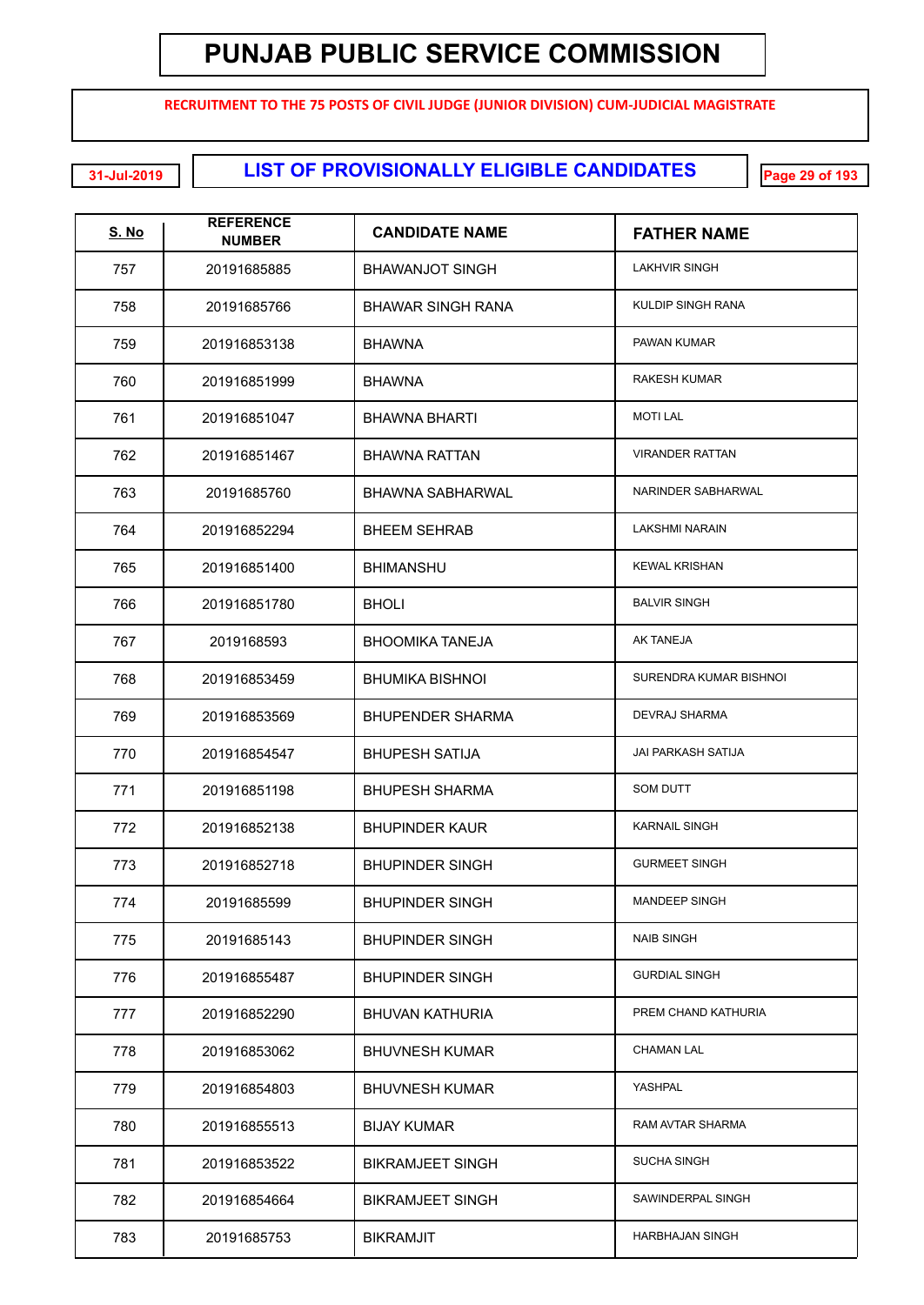**RECRUITMENT TO THE 75 POSTS OF CIVIL JUDGE (JUNIOR DIVISION) CUM-JUDICIAL MAGISTRATE**

**LIST OF PROVISIONALLY ELIGIBLE CANDIDATES 31-Jul-2019 Page 30 of 193**

| <u>S. No</u> | <b>REFERENCE</b><br><b>NUMBER</b> | <b>CANDIDATE NAME</b>         | <b>FATHER NAME</b>           |
|--------------|-----------------------------------|-------------------------------|------------------------------|
| 784          | 201916852375                      | <b>BIKRAMJIT SINGH</b>        | <b>HARCHAND SINGH</b>        |
| 785          | 201916855782                      | <b>BINDER KAUR</b>            | <b>SOM NATH</b>              |
| 786          | 201916852810                      | <b>BINKLE MIDHA</b>           | SATWANT KUMAR                |
| 787          | 201916854292                      | <b>BINNI MITTAL</b>           | SUBHASH SINGH MITTAL         |
| 788          | 201916852387                      | <b>BIPANDEEP KAUR</b>         | <b>GURNAIB SINGH</b>         |
| 789          | 20191685927                       | <b>BIPANDEEP SINGH</b>        | <b>JAI SINGH</b>             |
| 790          | 20191685982                       | <b>BIRINDER SINGH</b>         | SATWANTBIR SINGH             |
| 791          | 201916852624                      | <b>BIRPAL KAUR</b>            | <b>CHARANJEET SINGH</b>      |
| 792          | 201916852556                      | BIRPREET KANWAL SINGH CHHABR. | JASWANT KANWAL SINGH CHHABRA |
| 793          | 201916853221                      | <b>BITTU SINGH</b>            | <b>BALVEER SINGH</b>         |
| 794          | 201916854447                      | <b>BITTU SINGH</b>            | PREM CHAND                   |
| 795          | 201916855456                      | <b>BIVEKDEEP KAUR</b>         | HARINDER PAL SINGH           |
| 796          | 201916852876                      | <b>BIYANKA</b>                | <b>ASHWANI KUMAR</b>         |
| 797          | 2019168546                        | <b>BOBBY SETH</b>             | PAWAN KUMAR                  |
| 798          | 201916851469                      | <b>BRAHMJOT SINGH NAHAR</b>   | <b>DILJEET SINGH NAHAR</b>   |
| 799          | 20191685870                       | <b>BUTA SINGH</b>             | <b>KARNAIL SINGH</b>         |
| 800          | 201916852835                      | <b>CHAARU GAUTAM</b>          | <b>CHANDER MOHAN GAUTAM</b>  |
| 801          | 201916851020                      | CHAHAT                        | KAMAL KISHORE DHIR           |
| 802          | 201916851744                      | <b>CHAHAT GOYAL</b>           | <b>MAHAVIR GOYAL</b>         |
| 803          | 201916851782                      | <b>CHAINA RANI</b>            | PURAN CHAND                  |
| 804          | 20191685796                       | <b>CHAMANDEEP KAUR</b>        | CHARANJIT SINGH KOHLI        |
| 805          | 201916853513                      | <b>CHAMKAUR SINGH</b>         | MUKHAND SINGH                |
| 806          | 201916852630                      | <b>CHAND KUMAR</b>            | <b>SH SIRI RAM</b>           |
| 807          | 201916852994                      | <b>CHANDAN</b>                | PAWAN KUMAR                  |
| 808          | 20191685313                       | <b>CHANDAN GARG</b>           | LACHHMAN DASS GARG           |
| 809          | 201916855701                      | <b>CHANDAN OBEROI</b>         | TIRATH PAL OBEROI            |
| 810          | 201916853964                      | CHANDAN SINGLA                | SHANKAR SINGLA               |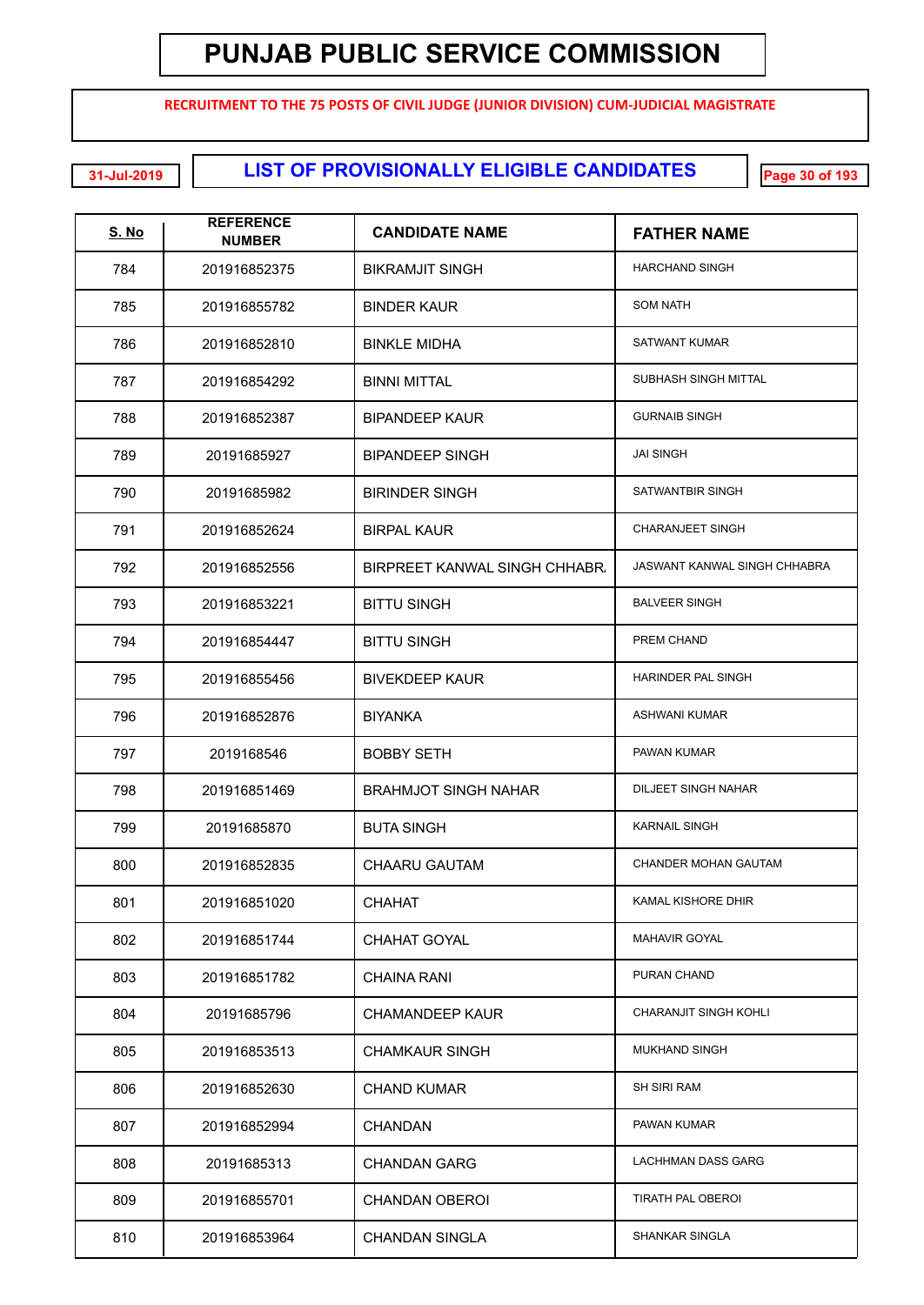**RECRUITMENT TO THE 75 POSTS OF CIVIL JUDGE (JUNIOR DIVISION) CUM-JUDICIAL MAGISTRATE**

#### **LIST OF PROVISIONALLY ELIGIBLE CANDIDATES 31-Jul-2019 Page 31 of 193**

| <u>S. No</u> | <b>REFERENCE</b><br><b>NUMBER</b> | <b>CANDIDATE NAME</b>       | <b>FATHER NAME</b>       |
|--------------|-----------------------------------|-----------------------------|--------------------------|
| 811          | 201916852709                      | <b>CHANDANA</b>             | <b>MR VIJAY KATHURIA</b> |
| 812          | 20191685362                       | CHANDANPREET KAUR AHLUWALIA | SATINDER SINGH           |
| 813          | 201916853729                      | <b>CHANDER GOEL</b>         | <b>RAVI GOEL</b>         |
| 814          | 20191685715                       | <b>CHANDER SHEKHER</b>      | <b>KARAM CHAND</b>       |
| 815          | 201916855260                      | CHANDER SHEKHER CHAUDHARY   | SADA NAND RAM            |
| 816          | 201916851252                      | <b>CHANDNI</b>              | RAJESH AHLUWALIA         |
| 817          | 201916853641                      | <b>CHANDNI JAIN</b>         | ASHWANI KUMAR JAIN       |
| 818          | 201916852207                      | <b>CHANDNI RANI</b>         | <b>RAJINDER KUMAR</b>    |
| 819          | 201916854520                      | <b>CHANPREET SINGH</b>      | NARENDER PAL SINGH       |
| 820          | 20191685986                       | <b>CHARAN KAMAL</b>         | SUKHPAL SINGH            |
| 821          | 201916851011                      | <b>CHARAN SALWAN</b>        | <b>MANBIR SINGH</b>      |
| 822          | 201916855148                      | CHARANDEEP SINGH            | <b>MANMOHAN SINGH</b>    |
| 823          | 201916851491                      | CHARANDEEP SINGH BAL        | SURINDER SINGH BAL       |
| 824          | 201916852414                      | CHARANDEEP SINGH BHATOE     | <b>HARDEV SINGH</b>      |
| 825          | 201916852056                      | <b>CHARANJEET KAUR</b>      | <b>BARKHA SINGH</b>      |
| 826          | 201916851749                      | CHARANJIT                   | <b>KULDIP RAJ</b>        |
| 827          | 201916853926                      | <b>CHARANJIT SINGH</b>      | <b>MANOHAR SINGH</b>     |
| 828          | 201916854079                      | <b>CHARANJIT SINGH</b>      | S NASIB SINGH            |
| 829          | 20191685949                       | <b>CHARANPREET KAUR</b>     | KAMALJEET SINGH          |
| 830          | 201916855320                      | <b>CHARANPREET SINGH</b>    | PARMINDER SINGH          |
| 831          | 201916853967                      | <b>CHARANPREET SINGH</b>    | YUDHBIR SINGH            |
| 832          | 201916853163                      | <b>CHARNJIT POWARI</b>      | <b>RESHAM LAL</b>        |
| 833          | 201916854099                      | <b>CHARNJIT SINGH</b>       | <b>BANSA SINGH</b>       |
| 834          | 201916852985                      | <b>CHARRU GUPTA</b>         | <b>VIKRAM GUPTA</b>      |
| 835          | 201916852332                      | <b>CHARU BEDI</b>           | JANG BAHADUR BEDI        |
| 836          | 201916853680                      | CHARU CHADHA                | JK CHADHA                |
| 837          | 20191685917                       | <b>CHARU KALRA</b>          | PARMOD KUMAR             |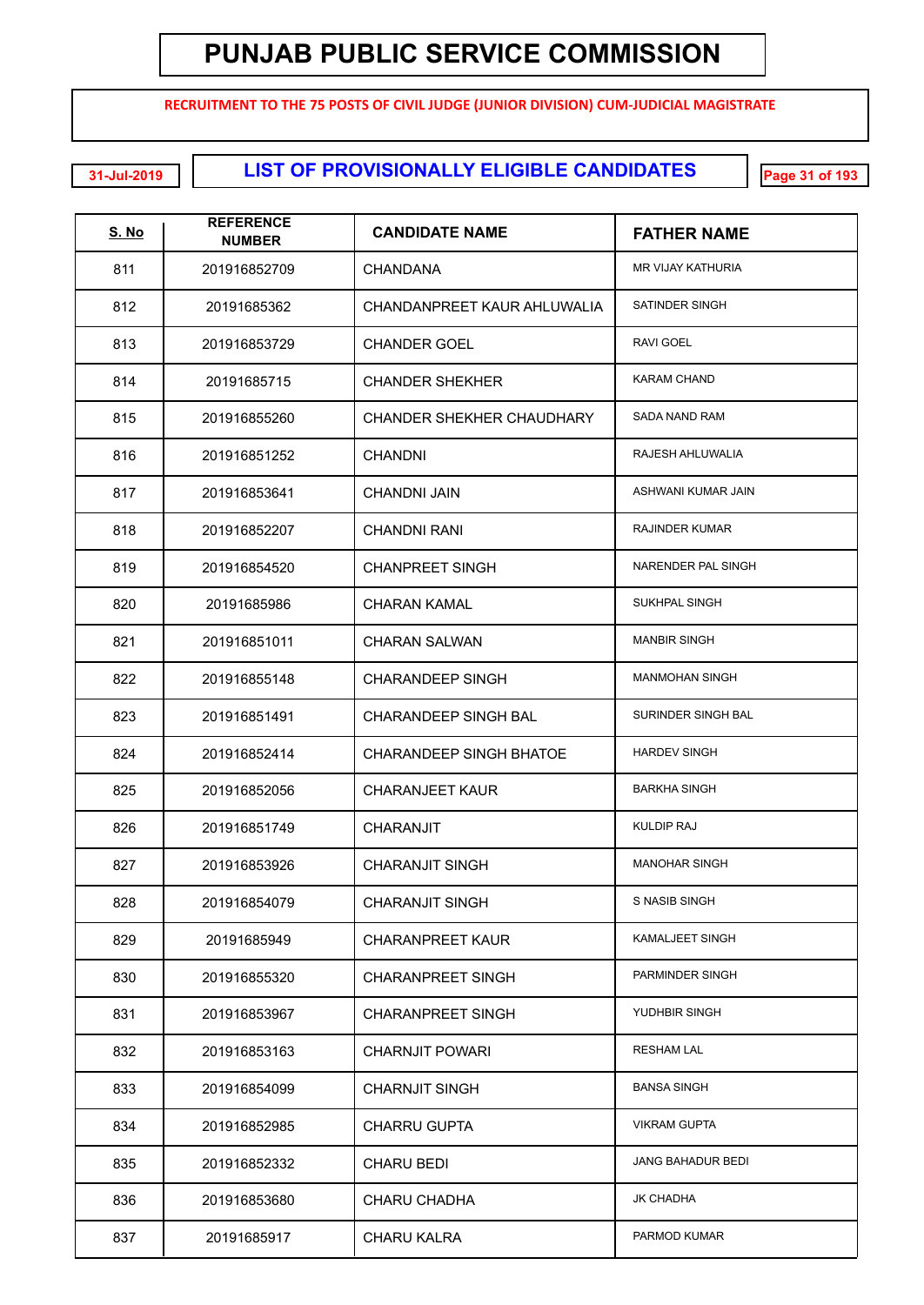**RECRUITMENT TO THE 75 POSTS OF CIVIL JUDGE (JUNIOR DIVISION) CUM-JUDICIAL MAGISTRATE**

**LIST OF PROVISIONALLY ELIGIBLE CANDIDATES 31-Jul-2019 Page 32 of 193**

| <u>S. No</u> | <b>REFERENCE</b><br><b>NUMBER</b> | <b>CANDIDATE NAME</b>   | <b>FATHER NAME</b>    |
|--------------|-----------------------------------|-------------------------|-----------------------|
| 838          | 201916854759                      | CHARU MALIK             | AVINASH MALIK         |
| 839          | 201916855254                      | <b>CHARU RAJPUT</b>     | <b>DILBAGH SINGH</b>  |
| 840          | 201916853109                      | <b>CHATINDER SINGH</b>  | <b>SURINDER SINGH</b> |
| 841          | 201916852803                      | <b>CHATTERPAL SINGH</b> | <b>GURDEEP SINGH</b>  |
| 842          | 201916852053                      | <b>CHERRY SHARMA</b>    | DEVINDER KUMAR SHARMA |
| 843          | 201916854799                      | <b>CHETAN AGGARWAL</b>  | SATYANAND AGGARWAL    |
| 844          | 201916853331                      | <b>CHETAN AHIR</b>      | <b>BALVIR KUMAR</b>   |
| 845          | 201916855274                      | <b>CHETAN ANAND</b>     | RAJESH ANAND          |
| 846          | 201916852084                      | <b>CHETAN CHAUHAN</b>   | H C MASTANA           |
| 847          | 201916852538                      | <b>CHETAN KAPOOR</b>    | RAKESH KAPOOR         |
| 848          | 201916854090                      | <b>CHETAN KHANNA</b>    | ASHOK KUMAR KHANNA    |
| 849          | 20191685423                       | <b>CHETAN KHARBANDA</b> | PAWAN KHARBANDA       |
| 850          | 201916852769                      | <b>CHETAN RAI</b>       | <b>BALWANT RAI</b>    |
| 851          | 201916851994                      | <b>CHETAN SHARMA</b>    | SUKHDEV LAL SHARMA    |
| 852          | 201916854461                      | <b>CHETAN SINGLA</b>    | SURINDER MOHAN SINGLA |
| 853          | 201916855368                      | <b>CHETNA</b>           | <b>BHOJ RAJ</b>       |
| 854          | 201916854554                      | <b>CHETNA BANGE</b>     | <b>BALVIR KUMAR</b>   |
| 855          | 201916852732                      | CHETSI SAROAY           | KISHORE KUMAR         |
| 856          | 201916854385                      | <b>CHINAR BAGHLA</b>    | SANJEEV BAGHLA        |
| 857          | 201916853021                      | <b>CHINAR KAD</b>       | DHARMINDER KUMAR KAD  |
| 858          | 201916853382                      | <b>CHINEY</b>           | <b>TARLOKI NATH</b>   |
| 859          | 201916854415                      | CHINKI JUNEJA           | PREM VEER             |
| 860          | 201916854754                      | <b>CHINKY</b>           | SH PRABH DAYAL        |
| 861          | 201916854913                      | <b>CHIRAG ARORA</b>     | SAVINDER LAL          |
| 862          | 201916853299                      | <b>CHIRAG BANSAL</b>    | <b>AJAY BANSAL</b>    |
| 863          | 201916851029                      | <b>CHIRAG MEHTA</b>     | <b>NARAIN DASS</b>    |
| 864          | 201916851163                      | <b>CHIRAG THAKUR</b>    | <b>BRIJ BHUSHAN</b>   |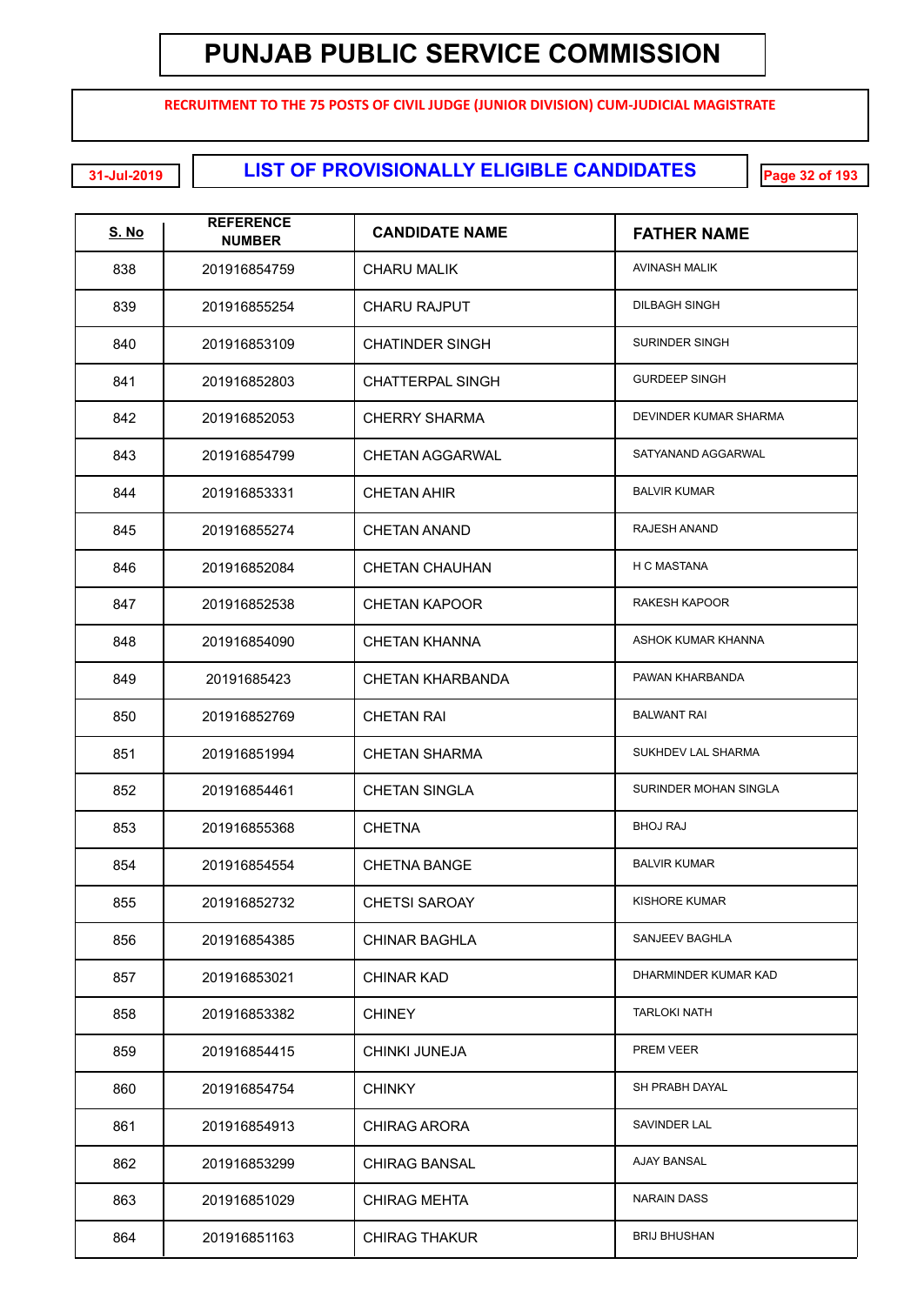**RECRUITMENT TO THE 75 POSTS OF CIVIL JUDGE (JUNIOR DIVISION) CUM-JUDICIAL MAGISTRATE**

**EXECUTE: LIST OF PROVISIONALLY ELIGIBLE CANDIDATES** 

| <u>S. No</u> | <b>REFERENCE</b><br><b>NUMBER</b> | <b>CANDIDATE NAME</b>     | <b>FATHER NAME</b>        |
|--------------|-----------------------------------|---------------------------|---------------------------|
| 865          | 20191685160                       | <b>CHITESH SINGLA</b>     | ASHOK KUMAR SINGLA        |
| 866          | 201916852704                      | CHITRANGADA SHARMA        | <b>SHIV KUMAR</b>         |
| 867          | 201916852040                      | <b>CHITWAN KHOSLA</b>     | <b>ANIL KHOSLA</b>        |
| 868          | 201916853854                      | <b>CHITWANDEEP KAUR</b>   | <b>JASPAL SINGH SAINI</b> |
| 869          | 201916854965                      | <b>DAISY SHARMA</b>       | PARDEEP RANDEV            |
| 870          | 201916852033                      | DAKSHA JAIN               | RAJEEV JAIN               |
| 871          | 201916855094                      | <b>DALBEER KAUR</b>       | <b>CHARANJEET SINGH</b>   |
| 872          | 201916852962                      | <b>DALJEET KAUR</b>       | <b>BAHADAR SINGH</b>      |
| 873          | 201916852308                      | <b>DALJEET KAUR</b>       | <b>AMRIK SINGH</b>        |
| 874          | 201916853179                      | <b>DALJEET KAUR</b>       | <b>AVTAR SINGH</b>        |
| 875          | 201916851699                      | <b>DALJEET KAUR SIDHU</b> | MUKHTIAR SINGH SIDHU      |
| 876          | 20191685845                       | DALJEET SINGH             | <b>TARLOCHAN SINGH</b>    |
| 877          | 201916855196                      | <b>DALJINDER KAUR</b>     | <b>GURMEET SINGH</b>      |
| 878          | 201916853719                      | <b>DALJINDER SINGH</b>    | <b>JAGIR SINGH</b>        |
| 879          | 201916852886                      | <b>DALJIT KAUR</b>        | <b>MOHAN SINGH</b>        |
| 880          | 201916852666                      | <b>DALJIT KAUR</b>        | <b>PIARA SINGH</b>        |
| 881          | 201916851327                      | <b>DALJIT SINGH</b>       | <b>GULZAR SINGH</b>       |
| 882          | 20191685144                       | <b>DALJIT SINGH</b>       | <b>BAHADUR SINGH</b>      |
| 883          | 201916851524                      | DALJOT KAUR               | <b>BALWANT SINGH</b>      |
| 884          | 201916851412                      | <b>DAMAN</b>              | <b>NARESH KUMAR</b>       |
| 885          | 20191685902                       | DAMAN JIT SINGH           | SURINDER SINGH            |
| 886          | 201916851145                      | <b>DAMINI</b>             | SUNIL DUTT SHARMA         |
| 887          | 201916854719                      | DAMINI AGGARWAL           | OM PARKASH                |
| 888          | 201916855673                      | DAMINI DAVINDER SINGH     | DAVINDER SINGH            |
| 889          | 201916853754                      | <b>DAMINI VERMA</b>       | RAMESH VERMA              |
| 890          | 201916855352                      | <b>DANISH GUPTA</b>       | <b>VINOD KUMAR GUPTA</b>  |
| 891          | 201916852873                      | <b>DAPIKSHA</b>           | ARUN PAL SINGH            |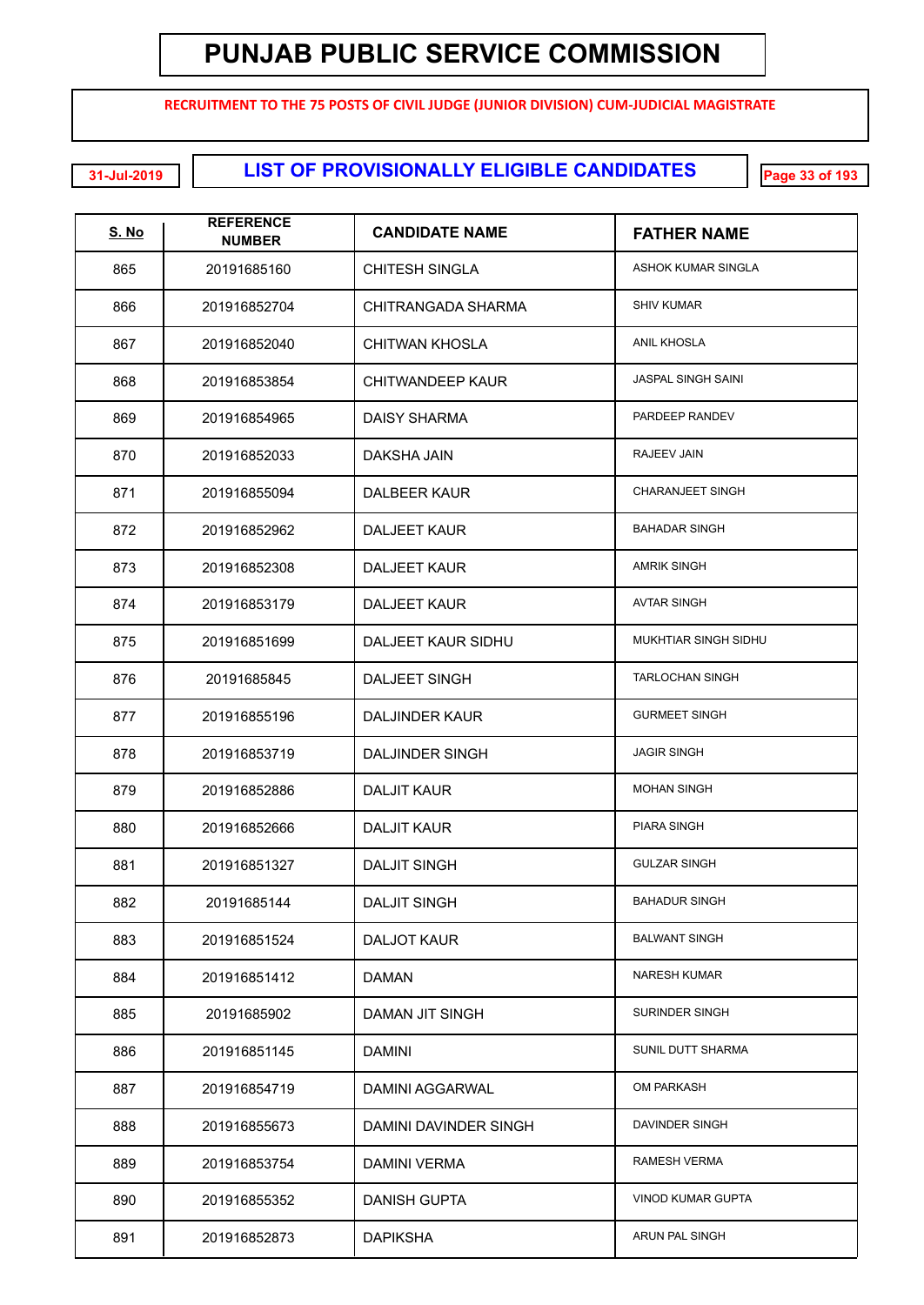**RECRUITMENT TO THE 75 POSTS OF CIVIL JUDGE (JUNIOR DIVISION) CUM-JUDICIAL MAGISTRATE**

**LIST OF PROVISIONALLY ELIGIBLE CANDIDATES 31-Jul-2019 Page 34 of 193**

| S. No | <b>REFERENCE</b><br><b>NUMBER</b> | <b>CANDIDATE NAME</b>   | <b>FATHER NAME</b>        |
|-------|-----------------------------------|-------------------------|---------------------------|
| 892   | 201916852726                      | DAPINDER KAUR GILL      | <b>JAGNINDER SINGH</b>    |
| 893   | 201916853816                      | DARA SINGH              | <b>CHARNJIT SINGH</b>     |
| 894   | 201916852915                      | DARSHAN SINGH           | <b>BALVIR SINGH</b>       |
| 895   | 201916855454                      | DARSHAN SINGH           | <b>BHARAT SINGH</b>       |
| 896   | 201916855176                      | <b>DARSHAN SINGH</b>    | <b>DEVENDER SINGH</b>     |
| 897   | 201916855681                      | DARSHPUNEET KAUR        | <b>JAGJIT SINGH</b>       |
| 898   | 201916851847                      | DASVINDER SINGH         | JATINDER SINGH            |
| 899   | 201916851215                      | <b>DAVINDER KAUR</b>    | <b>RANJIT SINGH</b>       |
| 900   | 201916853449                      | <b>DAVINDER KUMAR</b>   | <b>OM PARKASH</b>         |
| 901   | 201916854179                      | DAVINDER PAL SOOD       | PARVEEN KUMAR SOOD        |
| 902   | 201916851028                      | <b>DAVINDER PATHAK</b>  | <b>VIJAY KUMAR PATHAK</b> |
| 903   | 201916852685                      | <b>DAVINDER SINGH</b>   | <b>JAGJIWAN SINGH</b>     |
| 904   | 201916851965                      | <b>DAVINDER SINGH</b>   | KULWANT SINGH             |
| 905   | 20191685451                       | <b>DAVINDER SINGH</b>   | PARAMJIT SINGH            |
| 906   | 201916851155                      | <b>DAVINDER SINGH</b>   | SATPAL SINGH              |
| 907   | 201916854661                      | <b>DAVINDER SINGH</b>   | <b>NARJAN SINGH</b>       |
| 908   | 201916854733                      | <b>DAVINDER SINGH</b>   | <b>SOHAN SINGH</b>        |
| 909   | 201916853782                      | DAVINDERPAL SINGH SAMRA | <b>BALWINDER SINGH</b>    |
| 910   | 201916854590                      | DAWINDER SINGH          | RASHPAL SINGH             |
| 911   | 201916853407                      | DAYAKARAN SINGH         | SARABJITPAUL SINGH        |
| 912   | 201916851436                      | <b>DEEKSHA</b>          | <b>DEEPAK KUMAR</b>       |
| 913   | 201916852632                      | DEEKSHA JINDAL          | RAJIV JINDAL              |
| 914   | 20191685840                       | <b>DEEKSHA UPPAL</b>    | ONKAR UPPAL               |
| 915   | 20191685851                       | DEEP INDER MONEY        | RAJESH CHANDER SHARMA     |
| 916   | 201916852927                      | DEEP JYOTI ARORA        | MAHENDER PAL SINGH        |
| 917   | 201916855406                      | <b>DEEPA</b>            | AMAR SINGH                |
| 918   | 201916855085                      | <b>DEEPA DHIMAN</b>     | <b>BHUSHAN DHIMAN</b>     |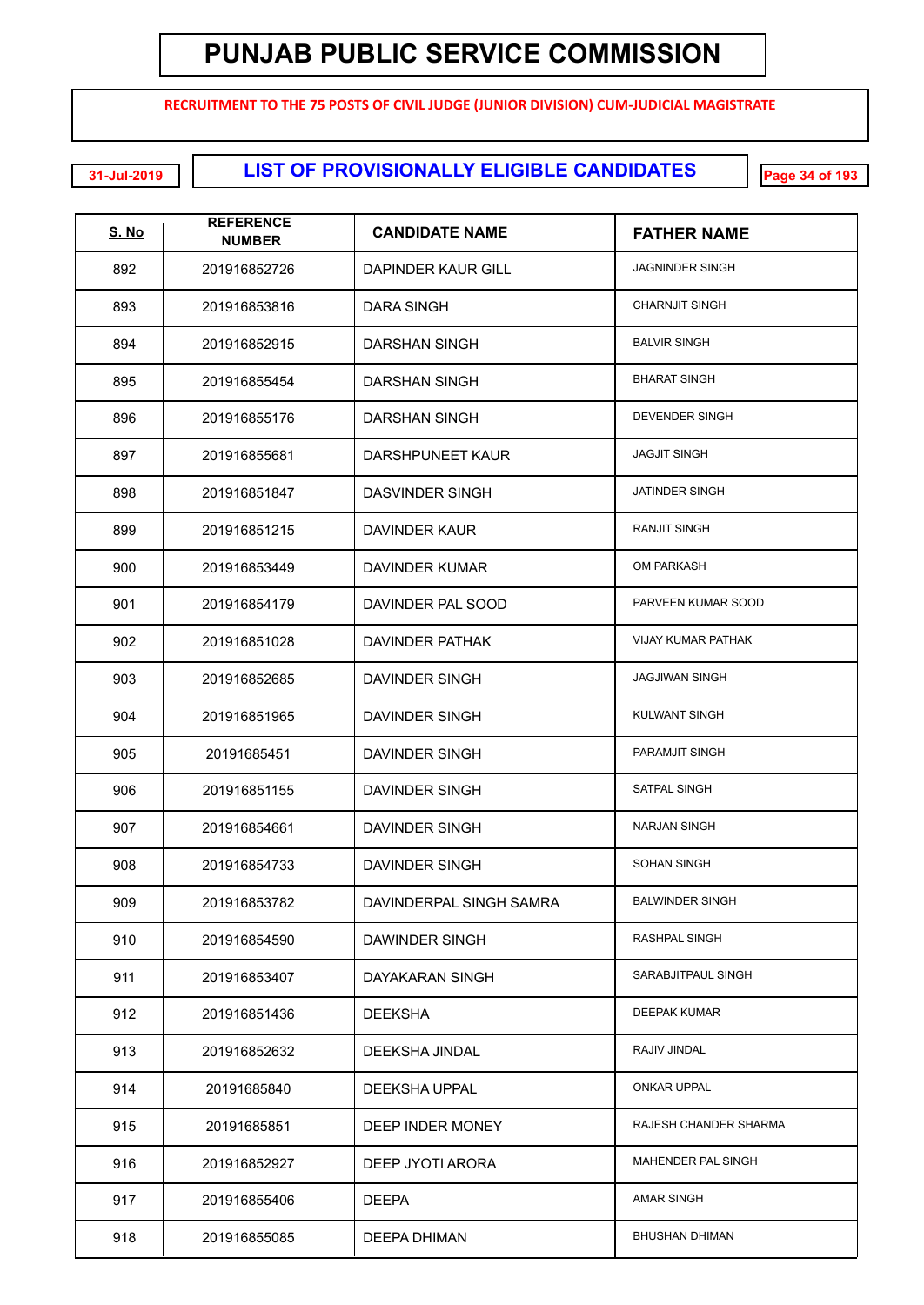**RECRUITMENT TO THE 75 POSTS OF CIVIL JUDGE (JUNIOR DIVISION) CUM-JUDICIAL MAGISTRATE**

**LIST OF PROVISIONALLY ELIGIBLE CANDIDATES 31-Jul-2019 Page 35 of 193**

| <u>S. No</u> | <b>REFERENCE</b><br><b>NUMBER</b> | <b>CANDIDATE NAME</b> | <b>FATHER NAME</b>        |
|--------------|-----------------------------------|-----------------------|---------------------------|
| 919          | 20191685528                       | <b>DEEPAK</b>         | <b>RATTAN LAL</b>         |
| 920          | 201916854143                      | <b>DEEPAK</b>         | <b>DHARAM SINGH</b>       |
| 921          | 201916851038                      | DEEPAK BERWAL         | HARPHOOL DASS BERWAL      |
| 922          | 20191685415                       | DEEPAK ARYA           | <b>INDERJEET ARYA</b>     |
| 923          | 20191685153                       | DEEPAK BAHAGANIA      | <b>VARINDER PAL</b>       |
| 924          | 201916853102                      | DEEPAK BHAGANIA       | <b>VARINDER PAL</b>       |
| 925          | 20191685637                       | <b>DEEPAK GARG</b>    | PREM KUMAR                |
| 926          | 20191685285                       | <b>DEEPAK JAGLAN</b>  | RAMPHAL JAGLAN            |
| 927          | 20191685131                       | DEEPAK KANOJIA        | MANGAT LAL KANOJIA        |
| 928          | 20191685935                       | DEEPAK KUMAR          | PAWAN KUMAR               |
| 929          | 201916851033                      | DEEPAK KUMAR          | <b>OM PRAKASH</b>         |
| 930          | 2019168513                        | DEEPAK KUMAR          | <b>KEWAL SINGH</b>        |
| 931          | 201916854210                      | DEEPAK KUMAR          | <b>KISHAN CHAND</b>       |
| 932          | 20191685492                       | DEEPAK MADAAN         | NARINDER MADAAN           |
| 933          | 2019168522                        | DEEPAK MEHTA          | <b>ASHOK KUMAR MEHTA</b>  |
| 934          | 20191685727                       | DEEPAK MOHAN SHARMA   | SHASHI MOHAN SHARMA       |
| 935          | 201916854865                      | DEEPAK NAHAR KUMAR    | KULWANT NAHAR             |
| 936          | 201916855120                      | DEEPAK NEGI           | KULDEEP SINGH NEGI        |
| 937          | 201916853177                      | DEEPAK PASAHAN        | KAMAL KISHORE PASAHAN     |
| 938          | 201916851859                      | DEEPAK SAROJ          | DAYA RAM SAROJ            |
| 939          | 20191685963                       | <b>DEEPAK SHARMA</b>  | SUBHASH CHAND SHARMA      |
| 940          | 2019168556                        | <b>DEEPAK SINGLA</b>  | MOHINDERPAL SINGLA        |
| 941          | 201916853154                      | <b>DEEPALI</b>        | NARINDER SHARMA           |
| 942          | 201916854694                      | <b>DEEPALI BATTA</b>  | <b>SURJIT SINGH BATTA</b> |
| 943          | 201916851649                      | DEEPALI KALYAN        | SUNDER RAM KALYAN         |
| 944          | 20191685932                       | DEEPALI VERMA         | <b>RAMESH VERMA</b>       |
| 945          | 201916852643                      | DEEPANKUR WADHWA      | <b>LALIT KUMAR</b>        |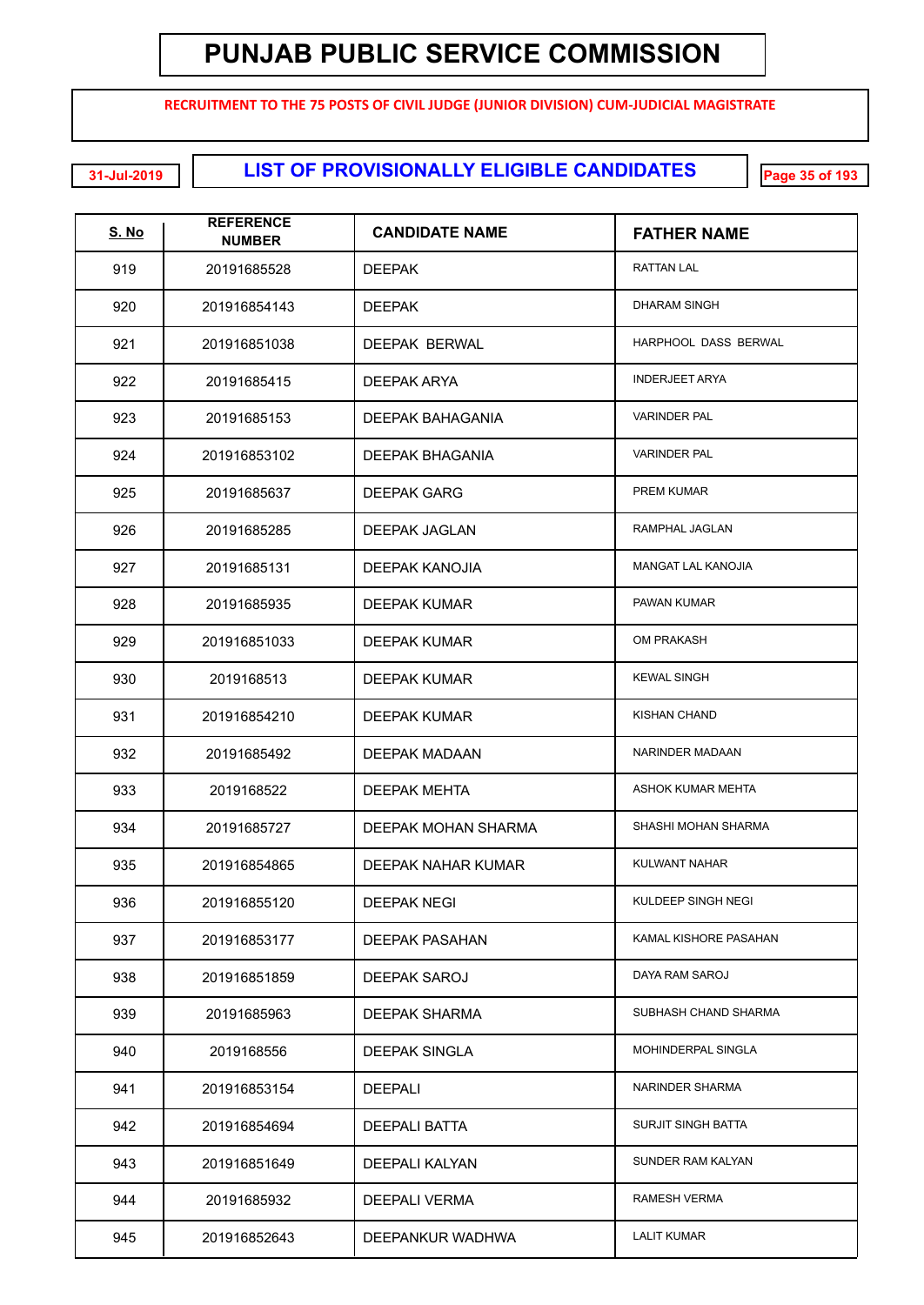**RECRUITMENT TO THE 75 POSTS OF CIVIL JUDGE (JUNIOR DIVISION) CUM-JUDICIAL MAGISTRATE**

**LIST OF PROVISIONALLY ELIGIBLE CANDIDATES 31-Jul-2019 Page 36 of 193**

| <u>S. No</u> | <b>REFERENCE</b><br><b>NUMBER</b> | <b>CANDIDATE NAME</b>  | <b>FATHER NAME</b>           |
|--------------|-----------------------------------|------------------------|------------------------------|
| 946          | 201916853025                      | <b>DEEPIKA</b>         | HARMESH CHAND DHAMI          |
| 947          | 201916853226                      | <b>DEEPIKA</b>         | TARSEM LAL WADHWA            |
| 948          | 201916854819                      | <b>DEEPIKA</b>         | <b>JIWAN LAL</b>             |
| 949          | 201916854908                      | <b>DEEPIKA</b>         | <b>VINOD KUMAR</b>           |
| 950          | 201916854942                      | <b>DEEPIKA</b>         | <b>CHANDER PRAKASH</b>       |
| 951          | 201916852389                      | DEEPIKA BEDI           | <b>GURMINDER SINGH BEDI</b>  |
| 952          | 201916855407                      | DEEPIKA CHIB           | <b>JOGINDER SINGH</b>        |
| 953          | 201916854634                      | <b>DEEPIKA DADHRA</b>  | <b>BALBAIR KLUMAR DADHRA</b> |
| 954          | 20191685771                       | <b>DEEPIKA GARG</b>    | <b>RAJIV GARG</b>            |
| 955          | 201916852206                      | DEEPIKA RANI           | <b>HARBHAGWAN DASS</b>       |
| 956          | 201916852321                      | <b>DEEPIKA RANI</b>    | <b>JAGAN NATH</b>            |
| 957          | 20191685769                       | <b>DEEPIKA SACHER</b>  | <b>RAJ KUMAR SACHER</b>      |
| 958          | 201916854852                      | <b>DEEPIKA SHARMA</b>  | <b>SHIV NARAYAN</b>          |
| 959          | 201916854452                      | <b>DEEPINDER KAUR</b>  | <b>VARINDER PAUL SINGH</b>   |
| 960          | 201916855755                      | <b>DEEPINDER KUMAR</b> | <b>PREM KUMAR</b>            |
| 961          | 201916854053                      | <b>DEEPINDER SINGH</b> | <b>INDERJIT SINGH</b>        |
| 962          | 201916852010                      | <b>DEEPINER KAUR</b>   | <b>HARI KRISHAN SINGH</b>    |
| 963          | 201916853084                      | DEEPKANWAL SINGH       | SUKHVINDER SINGH             |
| 964          | 201916855100                      | <b>DEEPSHIKHA</b>      | <b>SURINDER KUMAR</b>        |
| 965          | 20191685677                       | DEEPSHIKHA VERMA       | MAHESH CHANDER VERMA         |
| 966          | 201916853678                      | <b>DEEPTI VIRDI</b>    | <b>SANTOSH KUMAR</b>         |
| 967          | 201916853876                      | <b>DEEVANSHI GARG</b>  | <b>ASHOK GARG</b>            |
| 968          | 201916855640                      | <b>DESHBIR SINGH</b>   | PARAMJIT SINGH               |
| 969          | 201916854136                      | DEV KARAN SINGH        | SUKHBIR SINGH                |
| 970          | 201916852101                      | DEVANSHI JANMEJA       | ASHOK KUMAR JANMEJA          |
| 971          | 201916854883                      | DEVANSHU KAPOOR        | <b>ALOK KAPOOR</b>           |
| 972          | 201916853166                      | DEVANSHU SHARMA        | YASHPAL SHARMA               |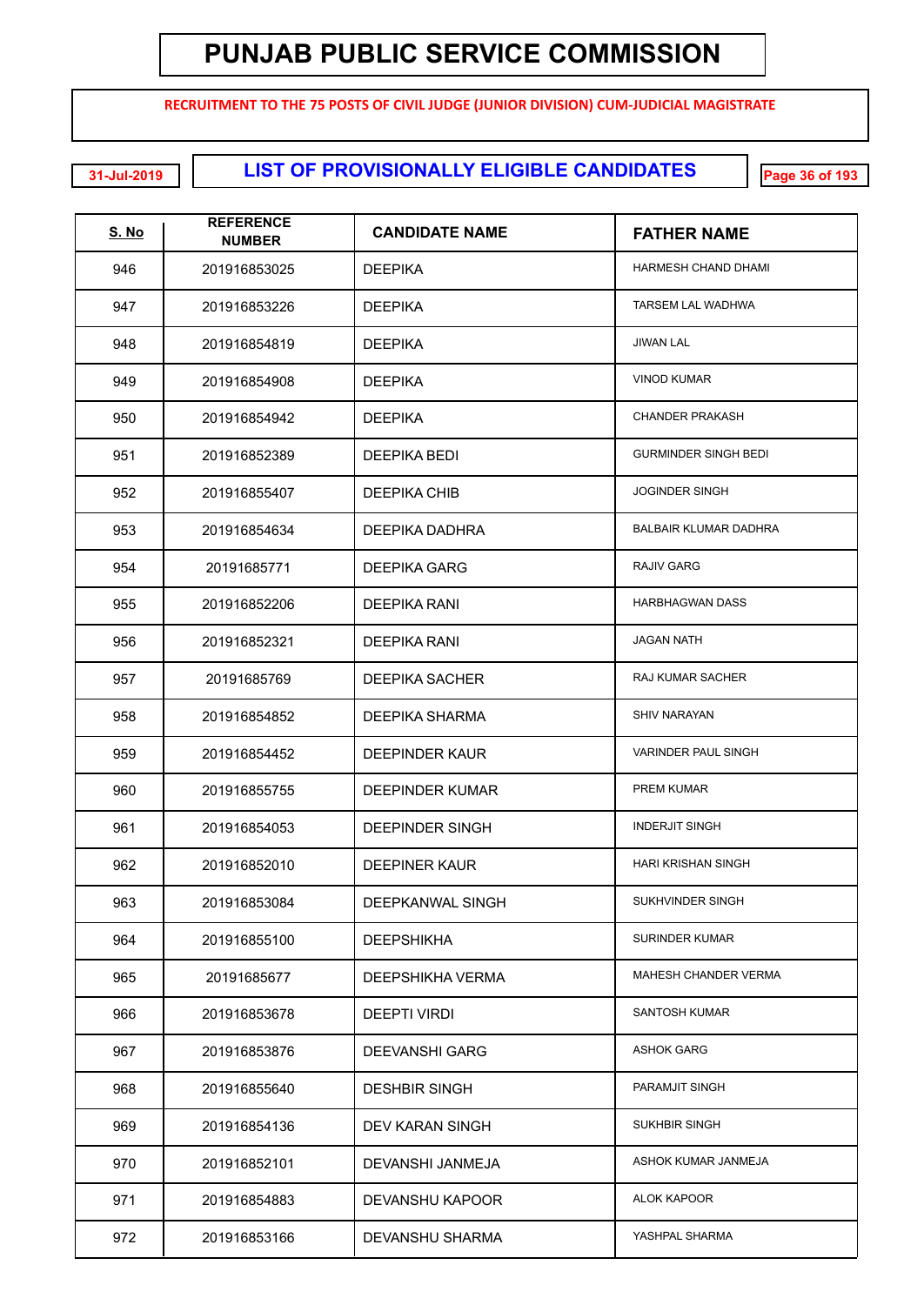**RECRUITMENT TO THE 75 POSTS OF CIVIL JUDGE (JUNIOR DIVISION) CUM-JUDICIAL MAGISTRATE**

**LIST OF PROVISIONALLY ELIGIBLE CANDIDATES 31-Jul-2019 Page 37 of 193**

| <u>S. No</u> | <b>REFERENCE</b><br><b>NUMBER</b> | <b>CANDIDATE NAME</b>       | <b>FATHER NAME</b>           |
|--------------|-----------------------------------|-----------------------------|------------------------------|
| 973          | 201916855179                      | DEVENDER KUMAR              | <b>SURINDER KUMAR</b>        |
| 974          | 201916853089                      | DEVINDER KAUR               | KULWINDER SINGH              |
| 975          | 201916855104                      | <b>DEVINDER SINGH</b>       | <b>NACHHTER SINGH</b>        |
| 976          | 201916854563                      | <b>DEVINDER SINGH</b>       | <b>DEVRAJ</b>                |
| 977          | 201916853994                      | <b>DEVINDER SINGH</b>       | <b>GURMIT SINGH</b>          |
| 978          | 20191685202                       | <b>DEVINDER SINGH ANAND</b> | AMAR JEET SINGH              |
| 979          | 201916855582                      | DEVPREET SIDHU              | <b>INDERJEET SINGH SIDHU</b> |
| 980          | 201916852634                      | <b>DEVYANI</b>              | AVINASH KUMAR SHARMA         |
| 981          | 20191685165                       | <b>DEVYANI SHARMA</b>       | RAMAN SHARMA                 |
| 982          | 201916855255                      | DEWAN VAKUL VINOD GOYAL     | DEWAN VINOD KUMAR GOYAL      |
| 983          | 201916852612                      | DHANESH KUMAR RAHEJA        | <b>RAM LAL</b>               |
| 984          | 201916852416                      | <b>DHANIKA SINGLA</b>       | SUBHASH CHANDER              |
| 985          | 201916852301                      | <b>DHARAMPAL SINGH</b>      | <b>KEHAR SINGH</b>           |
| 986          | 201916852766                      | DHARAMVEER BANYAL           | <b>GURMEET BANYAL</b>        |
| 987          | 2019168559                        | <b>DHARMINDER</b>           | <b>RAKESH KUMAR</b>          |
| 988          | 201916852171                      | <b>DHARMINDER SINGH</b>     | DAVINDER SINGH               |
| 989          | 201916852570                      | <b>DHARMVEER SINGH</b>      | <b>HARCHARAN SINGH</b>       |
| 990          | 20191685732                       | DHARMVEER SINGH             | PAWITTER SINGH               |
| 991          | 201916851150                      | <b>DHARVI THAPAR</b>        | <b>ROBIN THAPAR</b>          |
| 992          | 201916855158                      | DHEERAJ BANSAL              | <b>RAJINDER KUMAR</b>        |
| 993          | 201916854161                      | DHEERAJ KAUSHAL             | <b>INDERJEET</b>             |
| 994          | 201916852328                      | DHEERAJ THAPAR              | <b>KAMAL THAPAR</b>          |
| 995          | 201916852313                      | DHINESH CHADHA              | <b>MANJIT KUMAR CHADHA</b>   |
| 996          | 201916851482                      | DHIRAJ JINDAL               | TARSEM CHAND JINDAL          |
| 997          | 201916853626                      | DHIRAJ SINGH TAANK          | <b>G K SINGH TAANK</b>       |
| 998          | 201916855070                      | <b>DHRUV GOYAL</b>          | JATINDER KUMAR GOYAL         |
| 999          | 201916852572                      | <b>DHRUV GUPTA</b>          | PRADEEP KUMAR GUPTA          |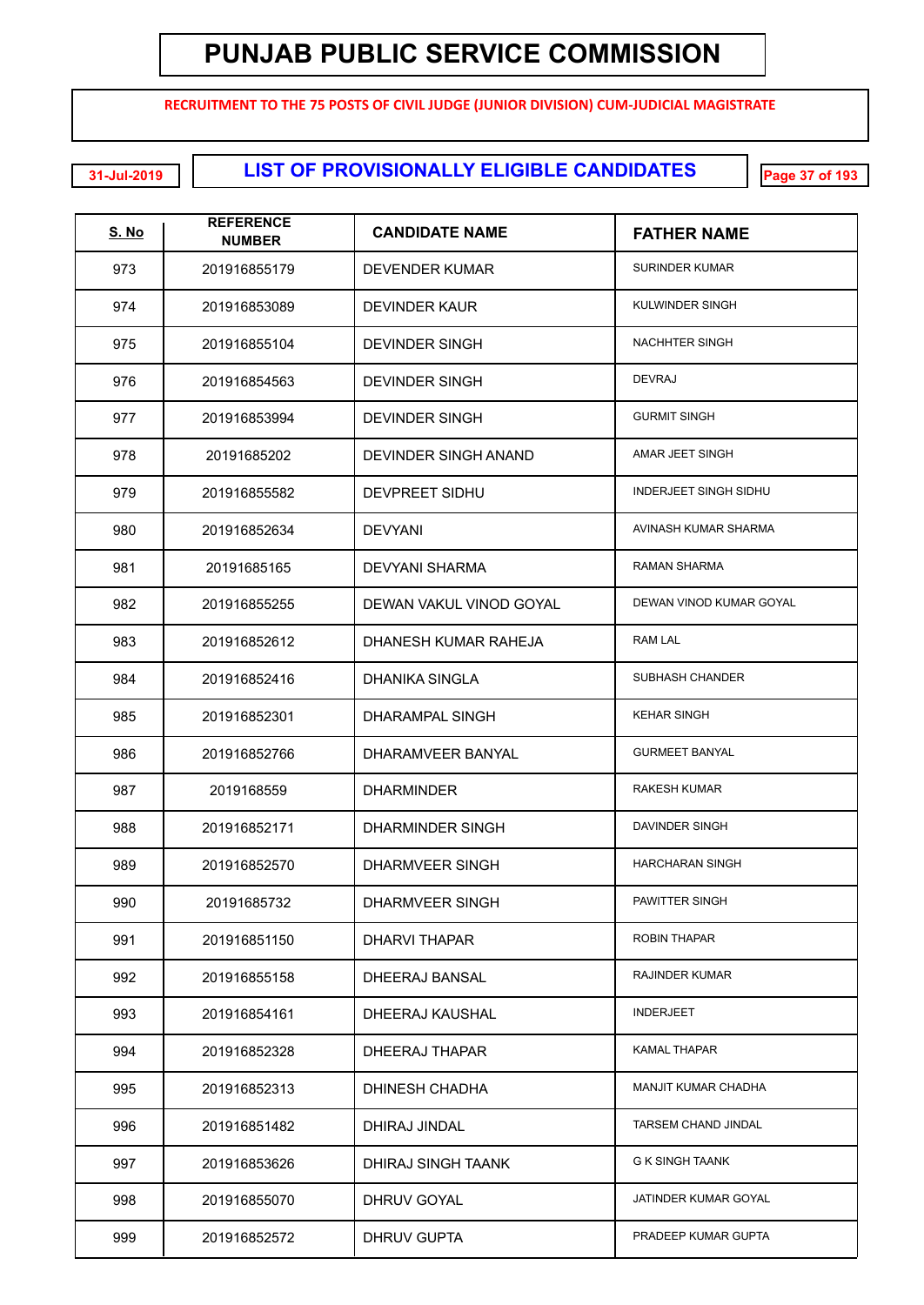**RECRUITMENT TO THE 75 POSTS OF CIVIL JUDGE (JUNIOR DIVISION) CUM-JUDICIAL MAGISTRATE**

**LIST OF PROVISIONALLY ELIGIBLE CANDIDATES 31-Jul-2019 Page 38 of 193**

| <u>S. No</u> | <b>REFERENCE</b><br><b>NUMBER</b> | <b>CANDIDATE NAME</b>  | <b>FATHER NAME</b>        |
|--------------|-----------------------------------|------------------------|---------------------------|
| 1000         | 201916854130                      | DHRUV KHURANA          | <b>SUNIL KHURANA</b>      |
| 1001         | 201916852951                      | <b>DIKANSH GOYAL</b>   | <b>TARSEM LAL GOYAL</b>   |
| 1002         | 201916851083                      | <b>DIKSHA</b>          | <b>ASHOK KUMAR</b>        |
| 1003         | 201916852790                      | <b>DIKSHA</b>          | <b>INDERJIT BAGAL</b>     |
| 1004         | 201916853297                      | <b>DIKSHA</b>          | <b>INDER JIT SHARMA</b>   |
| 1005         | 201916851636                      | <b>DIKSHA</b>          | <b>NAVNEET KUMAR</b>      |
| 1006         | 201916855715                      | <b>DIKSHA AGGARWAL</b> | <b>SUDESH KUMAR</b>       |
| 1007         | 2019168549                        | <b>DIKSHA GARG</b>     | <b>SANJEEV GARG</b>       |
| 1008         | 201916854528                      | <b>DIKSHA GARG</b>     | <b>ASHOK KUMAR GARG</b>   |
| 1009         | 20191685320                       | <b>DIKSHA GOYAL</b>    | RAJEEV GOYAL              |
| 1010         | 201916851817                      | <b>DIKSHA JOSHI</b>    | SANJEEV JOSHI             |
| 1011         | 201916851368                      | <b>DIKSHA KANSAL</b>   | <b>SANJEEV KUMAR</b>      |
| 1012         | 201916851752                      | DIKSHA TUTEJA          | <b>MADAN MOHAN TUTEJA</b> |
| 1013         | 20191685570                       | <b>DIKSHA VERMA</b>    | <b>KRISHAN LAL VERMA</b>  |
| 1014         | 201916852164                      | <b>DIKSHANT</b>        | <b>RISHI PAL</b>          |
| 1015         | 201916851352                      | <b>DILAWAR SINGH</b>   | <b>GURINDER SINGH</b>     |
| 1016         | 201916855159                      | <b>DILDEEP KAUR</b>    | <b>BHAGWAN HANS</b>       |
| 1017         | 201916855224                      | <b>DILER SINGH</b>     | <b>GURMEET SINGH</b>      |
| 1018         | 20191685478                       | <b>DILIP KUMAR</b>     | SHRI KANT SHARMA          |
| 1019         | 201916854302                      | <b>DILJOT SINGH</b>    | <b>VIRINDER PAL SINGH</b> |
| 1020         | 20191685343                       | DILJOT SINGH JATANA    | <b>KARAMJT SINGH</b>      |
| 1021         | 201916853469                      | <b>DILPREET DADHRA</b> | <b>NIRMAL CHAND</b>       |
| 1022         | 20191685778                       | <b>DILPREET SINGH</b>  | <b>BALDEV SINGH</b>       |
| 1023         | 201916851613                      | <b>DILPREET SINGH</b>  | PARTAP SINGH              |
| 1024         | 201916855219                      | <b>DILPREET SINGH</b>  | <b>BHUPINDER SINGH</b>    |
| 1025         | 201916852735                      | DILPREET SINGH SIDHU   | <b>BALWINDER SINGH</b>    |
| 1026         | 201916851898                      | DILRAJ DHALIWAL        | HARINDER SINGH DHALIWAL   |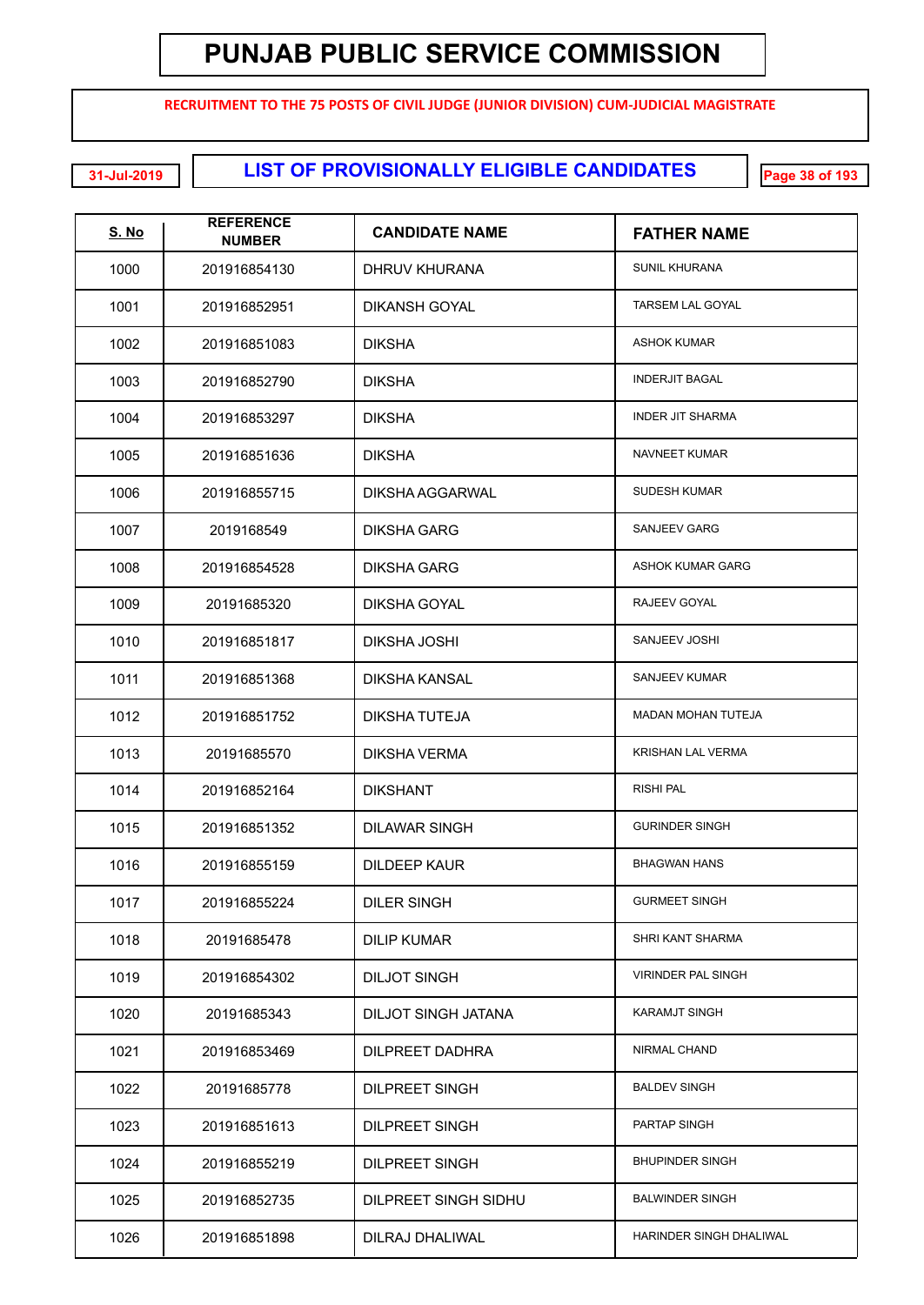**RECRUITMENT TO THE 75 POSTS OF CIVIL JUDGE (JUNIOR DIVISION) CUM-JUDICIAL MAGISTRATE**

**LIST OF PROVISIONALLY ELIGIBLE CANDIDATES 31-Jul-2019 Page 39 of 193**

| <u>S. No</u> | <b>REFERENCE</b><br><b>NUMBER</b> | <b>CANDIDATE NAME</b> | <b>FATHER NAME</b>        |
|--------------|-----------------------------------|-----------------------|---------------------------|
| 1027         | 201916851018                      | DILRAJ KAUR           | <b>LACHHAMAN SINGH</b>    |
| 1028         | 201916853919                      | <b>DIMPLE JINDAL</b>  | KRISHAN CHAND JINDAL      |
| 1029         | 20191685119                       | <b>DINESH</b>         | <b>JAI PRAKASH</b>        |
| 1030         | 201916851500                      | DINESH KHOTH          | <b>PREM KUMAR</b>         |
| 1031         | 201916851050                      | DINESH KUMAR          | RAMESHWAR DASS            |
| 1032         | 201916853688                      | DINESH KUMAR          | <b>BABU LAL</b>           |
| 1033         | 201916854856                      | DINESH KUMAR          | RADHEY SHAM               |
| 1034         | 201916853819                      | <b>DINESH KUMAR</b>   | <b>SUKHBEIR SIGH</b>      |
| 1035         | 201916855506                      | <b>DINESH KUMAR</b>   | <b>GHANSHYAM DASS</b>     |
| 1036         | 201916855199                      | DINESH KUMAR BHARDWAJ | SANDEEP KUMAR             |
| 1037         | 20191685208                       | <b>DINESH MATTOO</b>  | <b>RAJ KUMAR</b>          |
| 1038         | 201916854059                      | <b>DIPIKA BADHAN</b>  | <b>SEVA RAM</b>           |
| 1039         | 201916851564                      | <b>DIPSY GUPTA</b>    | LATE SUNIL KUMAR          |
| 1040         | 201916855750                      | <b>DIPTI ATWAL</b>    | <b>TARSEM LAL ATWAL</b>   |
| 1041         | 201916854686                      | <b>DIPTI BOORA</b>    | <b>JAGBIR SINGH BOORA</b> |
| 1042         | 20191685386                       | <b>DIVESH GARG</b>    | ROSHAN LAL                |
| 1043         | 201916852128                      | DIVJYOT SANDHU        | MAHEL SINGH SANDHU        |
| 1044         | 201916853388                      | <b>DIVYA BHARTI</b>   | <b>ANIL BHARTI</b>        |
| 1045         | 20191685895                       | DIVYA CHOPRA          | AJAY CHOPRA               |
| 1046         | 201916855388                      | DIVYA KOUNDAL         | <b>LAL CHAND</b>          |
| 1047         | 201916851339                      | DIVYA NANDA           | <b>BHUPAL NANDA</b>       |
| 1048         | 201916852993                      | <b>DIVYA SATIJA</b>   | <b>JAGMOHAN SATIJA</b>    |
| 1049         | 201916851411                      | <b>DIVYA SINGAL</b>   | <b>AJAY SINGAL</b>        |
| 1050         | 201916852089                      | <b>DIVYA SINGH</b>    | KARAN SINGH GULERIA       |
| 1051         | 201916851481                      | <b>DIVYAM</b>         | YUVRAJ ARORA              |
| 1052         | 201916853274                      | <b>DIVYANGNA</b>      | <b>ANIL KUMAR</b>         |
| 1053         | 201916852440                      | DIVYANI LUTHRA        | ADARSH KUMAR LUTHRA       |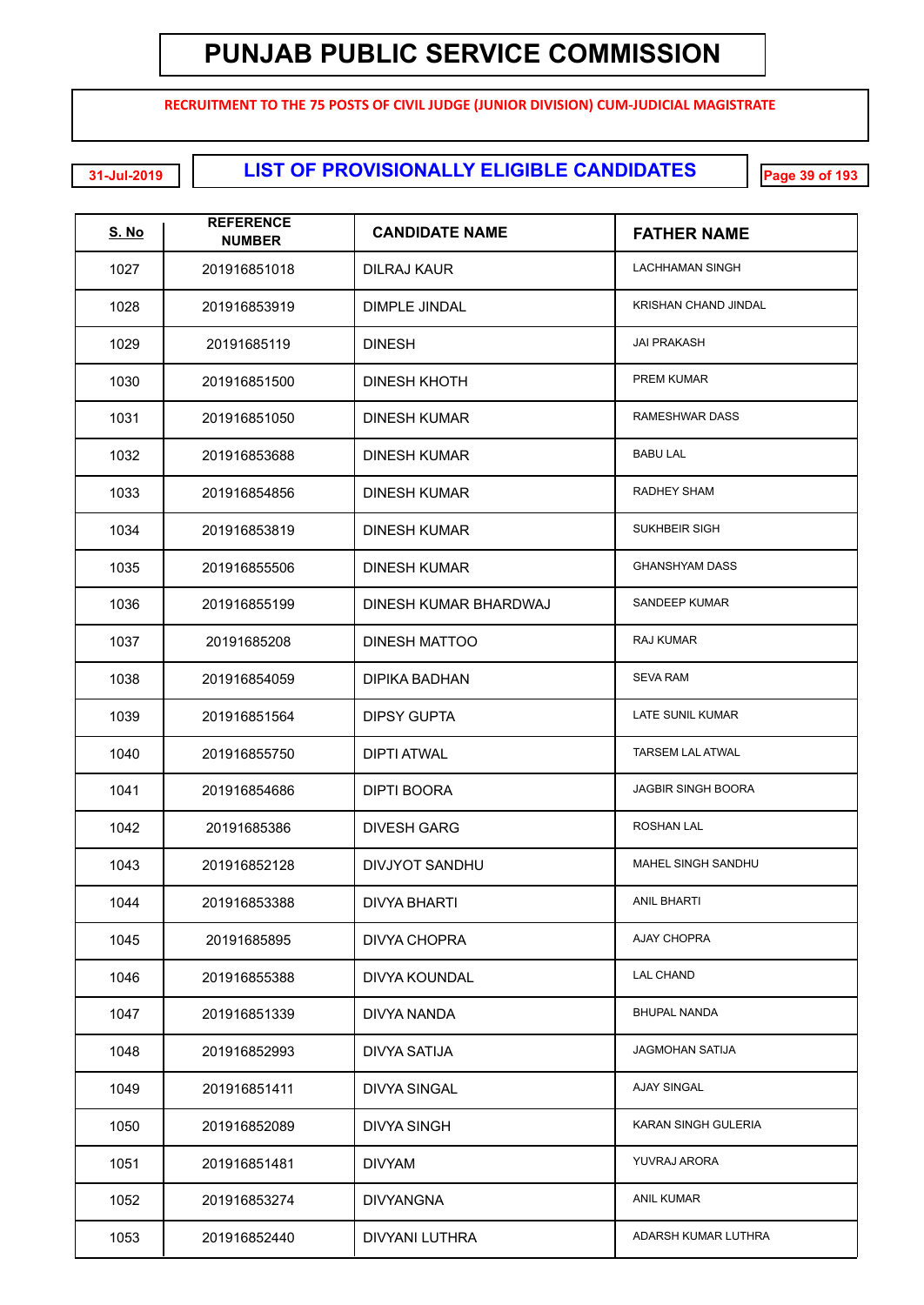**RECRUITMENT TO THE 75 POSTS OF CIVIL JUDGE (JUNIOR DIVISION) CUM-JUDICIAL MAGISTRATE**

**LIST OF PROVISIONALLY ELIGIBLE CANDIDATES 31-Jul-2019 Page 40 of 193**

| <u>S. No</u> | <b>REFERENCE</b><br><b>NUMBER</b> | <b>CANDIDATE NAME</b>        | <b>FATHER NAME</b>     |
|--------------|-----------------------------------|------------------------------|------------------------|
| 1054         | 201916852285                      | DIVYANSHU MITTAL             | ARUN KUMAR MITTAL      |
| 1055         | 201916851864                      | <b>DIWAKSHI ANEJA</b>        | <b>BHARAT ANEJA</b>    |
| 1056         | 201916853345                      | <b>DOLI ARORA</b>            | <b>GULSHAN KUMAR</b>   |
| 1057         | 201916854893                      | <b>DOLLINDER</b>             | <b>RAJESH KUMAR</b>    |
| 1058         | 20191685806                       | <b>DOLLY</b>                 | <b>INDER KUMAR</b>     |
| 1059         | 201916853481                      | <b>DOLLY</b>                 | <b>OM PARKASH</b>      |
| 1060         | 201916851296                      | <b>DOLMIN</b>                | <b>ASHOK KAPOOR</b>    |
| 1061         | 20191685626                       | DR AMRIT JOT KAUR            | AMOLAK SINGH           |
| 1062         | 201916851837                      | <b>DRISHTI AHUJA</b>         | SURINDER KUMAR AHUJA   |
| 1063         | 201916852286                      | <b>DRISHTI SAGAR</b>         | <b>KRISHAN LAL</b>     |
| 1064         | 201916852679                      | <b>DURGESH GARG</b>          | SUBHASH CHAND          |
| 1065         | 201916855799                      | <b>DUSHYANT BHARDWAJ</b>     | TEJ PAUL BHARDWAJ      |
| 1066         | 201916854273                      | <b>DUSHYANT DHAKA</b>        | RAKESH KUMAR DHAKA     |
| 1067         | 201916852826                      | <b>DUSHYANT GODARA</b>       | DHARAMPAL GODARA       |
| 1068         | 2019168510                        | <b>EKAMJIT SINGH</b>         | <b>BALJIT SINGH</b>    |
| 1069         | 201916852413                      | <b>EKANT MAHAJAN</b>         | ASHWANI KUMAR MAHAJAN  |
| 1070         | 201916851904                      | <b>EKLAVYA GAUR</b>          | <b>VIKRAM GAUR</b>     |
| 1071         | 201916852472                      | <b>EKTA</b>                  | <b>BALDEV RAJ</b>      |
| 1072         | 201916853914                      | <b>EKTA</b>                  | <b>RAVINDER KUMAR</b>  |
| 1073         | 201916852744                      | <b>EKTA RANI</b>             | <b>SUKWINDER PAL</b>   |
| 1074         | 201916855671                      | <b>EKTA SHARMA</b>           | <b>DESH RAJ SHARMA</b> |
| 1075         | 201916854192                      | <b>EQVINDER SINGH</b>        | <b>TARANJIT SINGH</b>  |
| 1076         | 201916855567                      | <b>ESHA SHARMA</b>           | NARINDER PAL SHARMA    |
| 1077         | 201916855065                      | <b>ESHA SINGH</b>            | PARAMJIT SINGH         |
| 1078         | 201916855101                      | <b>ESHAN SIDANA</b>          | DEEPAK SIDANA          |
| 1079         | 201916853681                      | <b>ESHJYOT WALIA SHANDIL</b> | <b>SUKHJIT SINGH</b>   |
| 1080         | 20191685985                       | <b>ESHWAR JOT KAUR</b>       | DARSHAN SINGH MEHMI    |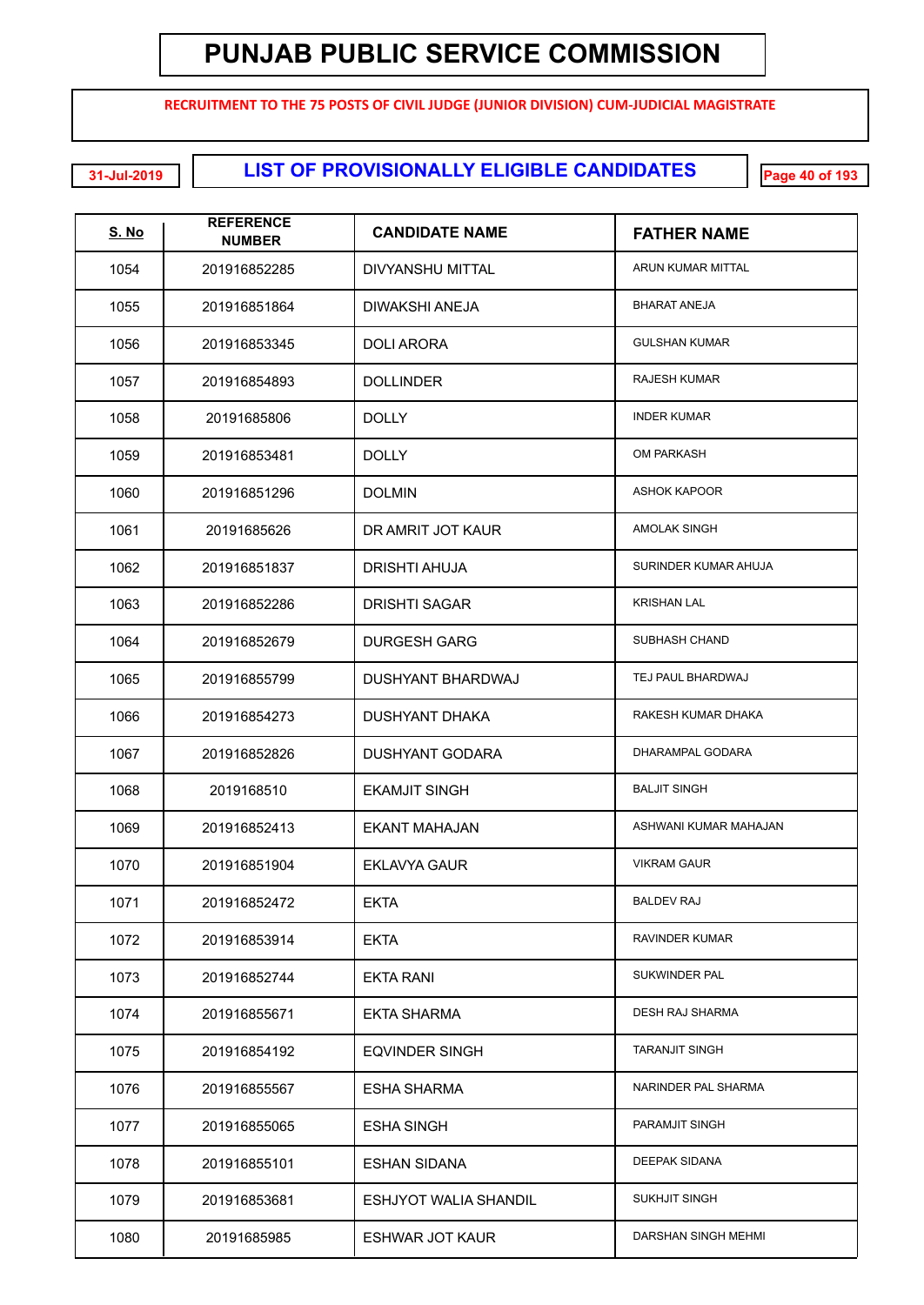**RECRUITMENT TO THE 75 POSTS OF CIVIL JUDGE (JUNIOR DIVISION) CUM-JUDICIAL MAGISTRATE**

**LIST OF PROVISIONALLY ELIGIBLE CANDIDATES 31-Jul-2019 Page 41 of 193**

| <b>S. No</b> | <b>REFERENCE</b><br><b>NUMBER</b> | <b>CANDIDATE NAME</b>           | <b>FATHER NAME</b>      |
|--------------|-----------------------------------|---------------------------------|-------------------------|
| 1081         | 20191685552                       | <b>FARHEEN BAJWA</b>            | DAVINDER SINGH          |
| 1082         | 201916853140                      | <b>FARZANA PARVEEN</b>          | <b>MOHAMAD GULZAR</b>   |
| 1083         | 201916855645                      | <b>FATEH SINGH</b>              | SUKHDEV SINGH           |
| 1084         | 201916851640                      | <b>FERNANDIZ</b>                | <b>JOHN MANGO</b>       |
| 1085         | 201916851792                      | <b>GABBAR SINGH</b>             | <b>RAJINDER SINGH</b>   |
| 1086         | 201916852863                      | <b>GAGAN DEEP PRASHAR</b>       | AVINASH CHANDAR PRASHAR |
| 1087         | 201916853004                      | <b>GAGAN GUPTA</b>              | NARINDER KUMAR GUPTA    |
| 1088         | 20191685759                       | <b>GAGAN KUMAR</b>              | <b>JINDER PAL</b>       |
| 1089         | 201916854237                      | <b>GAGAN MAGGU</b>              | SURIENDER MAGGU         |
| 1090         | 201916852433                      | <b>GAGAN RAMAKRISHNA SHARMA</b> | <b>J K SHARMA</b>       |
| 1091         | 201916854407                      | <b>GAGAN SINGLA</b>             | <b>LABHU RAM</b>        |
| 1092         | 201916851049                      | <b>GAGANDEEP</b>                | <b>TRILOK SINGH</b>     |
| 1093         | 201916852441                      | <b>GAGANDEEP</b>                | <b>VED PRAKASH</b>      |
| 1094         | 201916851814                      | <b>GAGANDEEP</b>                | PAWAN KUMAR             |
| 1095         | 201916852660                      | <b>GAGANDEEP KAUR</b>           | <b>HARDEEP SINGH</b>    |
| 1096         | 201916853356                      | <b>GAGANDEEP KAUR</b>           | CHHINDERPAL SINGH       |
| 1097         | 201916853392                      | <b>GAGANDEEP KAUR</b>           | <b>JOGINDER SINGH</b>   |
| 1098         | 201916852140                      | <b>GAGANDEEP KAUR</b>           | <b>LABH SINGH</b>       |
| 1099         | 201916853406                      | <b>GAGANDEEP KAUR</b>           | <b>HARBANS SINGH</b>    |
| 1100         | 201916851336                      | <b>GAGANDEEP KAUR</b>           | <b>HARJINDER SINGH</b>  |
| 1101         | 201916853093                      | <b>GAGANDEEP KAUR</b>           | <b>BALWINDER SINGH</b>  |
| 1102         | 201916853128                      | <b>GAGANDEEP KAUR</b>           | PIYARE LAL              |
| 1103         | 20191685978                       | <b>GAGANDEEP KAUR</b>           | <b>HARBANS SINGH</b>    |
| 1104         | 201916852326                      | <b>GAGANDEEP KAUR</b>           | <b>MOHAN LAL</b>        |
| 1105         | 201916854589                      | <b>GAGANDEEP KAUR</b>           | <b>JEET SINGH</b>       |
| 1106         | 201916853901                      | <b>GAGANDEEP KAUR</b>           | <b>AMRIK SINGH</b>      |
| 1107         | 201916855803                      | <b>GAGANDEEP KAUR</b>           | NARINDER SINGH          |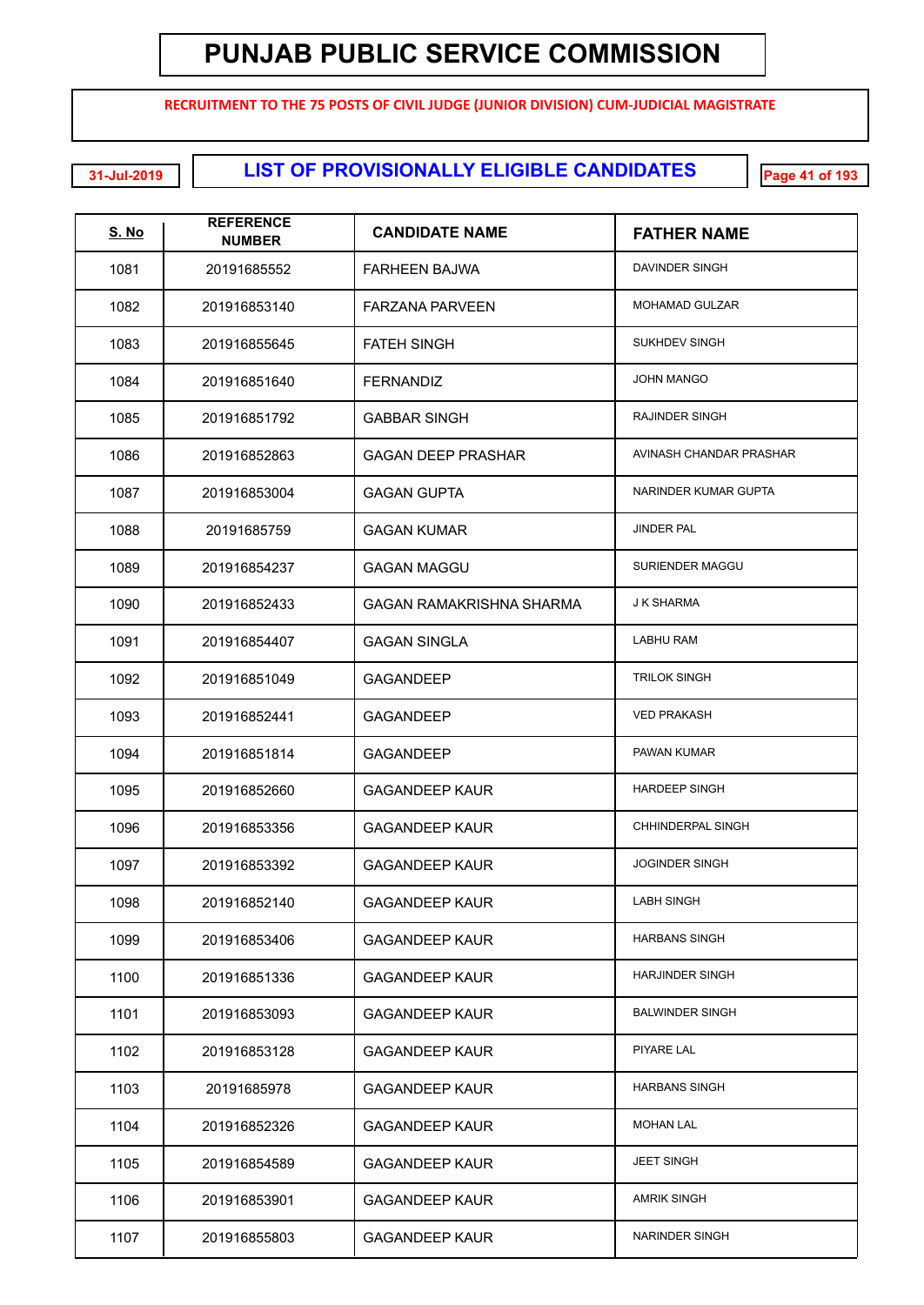**RECRUITMENT TO THE 75 POSTS OF CIVIL JUDGE (JUNIOR DIVISION) CUM-JUDICIAL MAGISTRATE**

**LIST OF PROVISIONALLY ELIGIBLE CANDIDATES 31-Jul-2019 Page 42 of 193**

| <u>S. No</u> | <b>REFERENCE</b><br><b>NUMBER</b> | <b>CANDIDATE NAME</b>           | <b>FATHER NAME</b>        |
|--------------|-----------------------------------|---------------------------------|---------------------------|
| 1108         | 201916853670                      | <b>GAGANDEEP KAUR</b>           | KULDEEP SINGH             |
| 1109         | 201916851986                      | <b>GAGANDEEP KUMAR</b>          | PREM CHAND                |
| 1110         | 201916855657                      | GAGANDEEP KUMAR SHARMA          | <b>JUGESH KUMAR</b>       |
| 1111         | 201916853796                      | <b>GAGANDEEP MACHRA</b>         | <b>INDERJEET SINGH</b>    |
| 1112         | 20191685111                       | <b>GAGANDEEP PAKHARIA</b>       | <b>SHAM LAL</b>           |
| 1113         | 20191685780                       | <b>GAGANDEEP SAINI</b>          | <b>JAGIR SINGH</b>        |
| 1114         | 201916852859                      | <b>GAGANDEEP SINGH</b>          | <b>MOHINDER SINGH</b>     |
| 1115         | 201916852541                      | <b>GAGANDEEP SINGH</b>          | <b>SUBA SINGH</b>         |
| 1116         | 201916852982                      | <b>GAGANDEEP SINGH</b>          | SUKHMINDER SINGH          |
| 1117         | 201916852592                      | <b>GAGANDEEP SINGH</b>          | <b>BALWANT SINGH</b>      |
| 1118         | 201916852785                      | <b>GAGANDEEP SINGH</b>          | <b>HARNEK SINGH</b>       |
| 1119         | 20191685641                       | <b>GAGANDEEP SINGH</b>          | <b>CHARANJEET SINGH</b>   |
| 1120         | 201916853906                      | <b>GAGANDEEP SINGH</b>          | <b>GAJINDER SINGH</b>     |
| 1121         | 201916855553                      | <b>GAGANDEEP SINGH</b>          | <b>SURJEET SINGH</b>      |
| 1122         | 201916853953                      | <b>GAGANDEEP SINGH</b>          | <b>HARBIR SINGH ANAND</b> |
| 1123         | 201916855077                      | <b>GAGANDEEP SINGH</b>          | <b>HARINDER SINGH</b>     |
| 1124         | 201916853672                      | <b>GAGANDEEP SINGH</b>          | PARTAP SINGH              |
| 1125         | 201916854863                      | <b>GAGANDEEP SINGH</b>          | <b>CHIMNA SINGH</b>       |
| 1126         | 201916853824                      | <b>GAGANDEEP SINGH</b>          | <b>HARBANS SINGH</b>      |
| 1127         | 201916854291                      | <b>GAGANDEEP SINGH</b>          | <b>HARDEEP SINGH</b>      |
| 1128         | 201916854818                      | <b>GAGANDEEP SINGH</b>          | <b>TALJINDER SINGH</b>    |
| 1129         | 201916853045                      | <b>GAGANDEEP SINGH BEDI</b>     | ANILJIT SINGH BEDI        |
| 1130         | 2019168520                        | <b>GAGANDEEP SINGH KAINTH</b>   | AVTAR SINGH KAINTH        |
| 1131         | 201916851815                      | <b>GAGANDEEP SINGH MALHOTRA</b> | AMRIK SINGH MALHOTRA      |
| 1132         | 201916855647                      | <b>GAGANDEEP SINGH MANGAT</b>   | BHUPINDER SINGH MANGAT    |
| 1133         | 201916851051                      | <b>GAGANDEEP SINGH NAGPAL</b>   | SUKHDEV SINGH NAGPAL      |
| 1134         | 201916853167                      | <b>GAGANDEEP TAYAL</b>          | RAM KUMAR TAYAL           |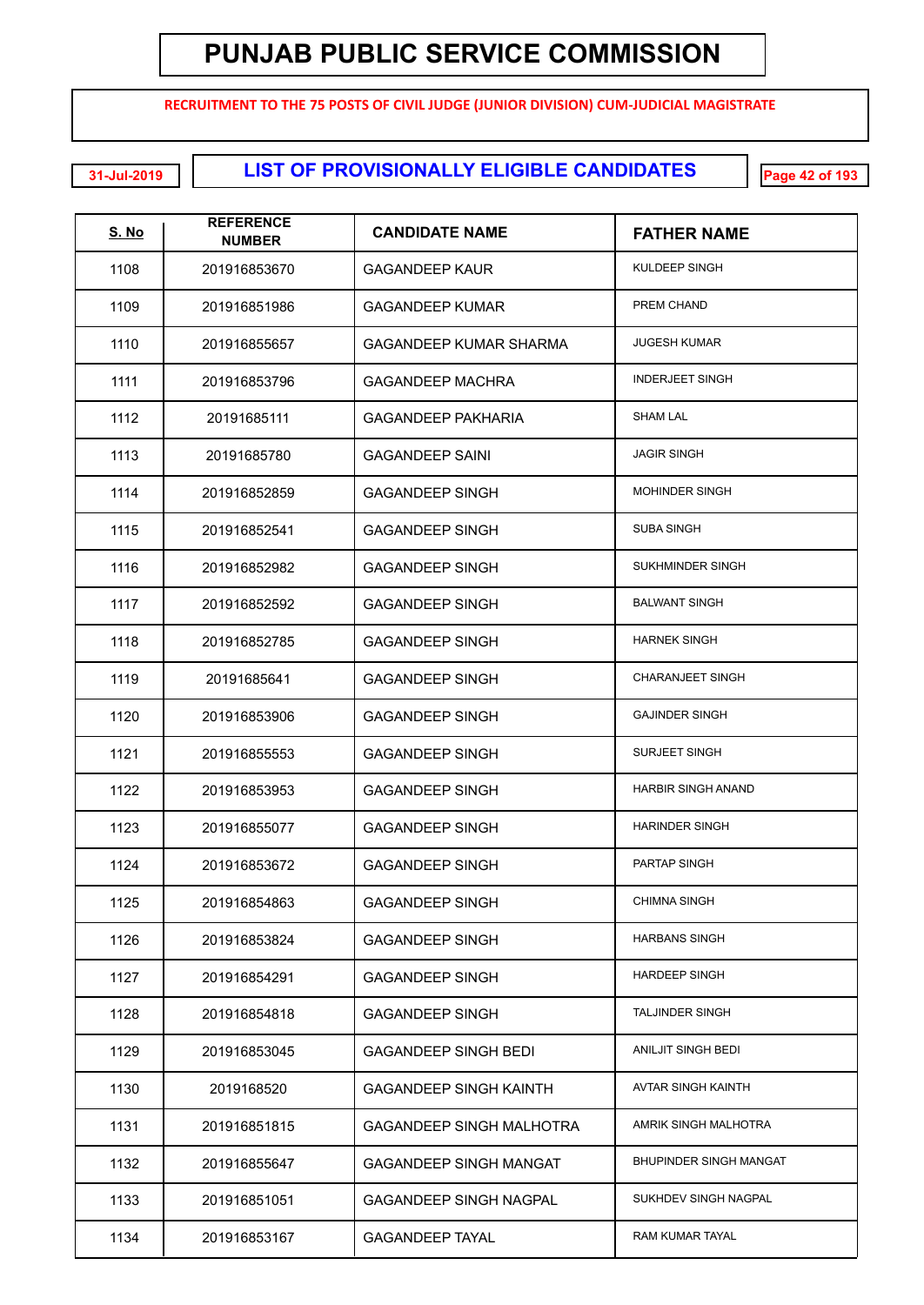**RECRUITMENT TO THE 75 POSTS OF CIVIL JUDGE (JUNIOR DIVISION) CUM-JUDICIAL MAGISTRATE**

**LIST OF PROVISIONALLY ELIGIBLE CANDIDATES 31-Jul-2019 Page 43 of 193**

| <b>S. No</b> | <b>REFERENCE</b><br><b>NUMBER</b> | <b>CANDIDATE NAME</b>         | <b>FATHER NAME</b>          |
|--------------|-----------------------------------|-------------------------------|-----------------------------|
| 1135         | 201916851385                      | <b>GAGANDEEP VARAITCH</b>     | <b>VIKRAM DUTT</b>          |
| 1136         | 201916851713                      | <b>GAGANJOT ABROL</b>         | RAVINDER KUMAR ABROL        |
| 1137         | 20191685509                       | <b>GAGANPREET KAUR</b>        | <b>MAJOR SINGH</b>          |
| 1138         | 20191685184                       | <b>GAGANPREET KAUR</b>        | <b>AMARJEET SINGH</b>       |
| 1139         | 20191685984                       | <b>GAGANPREET KAUR BHATTI</b> | <b>HARBANS SINGH BHATTI</b> |
| 1140         | 20191685175                       | <b>GAGANPREET SINGH</b>       | <b>JASBIR SINGH</b>         |
| 1141         | 201916855524                      | <b>GAGANPREET SINGH</b>       | <b>BALDEV SINGH</b>         |
| 1142         | 201916854225                      | <b>GAGANPREET SINGH</b>       | <b>NAIB SINGH</b>           |
| 1143         | 201916852422                      | <b>GAJINDER SINGH</b>         | <b>BALBIR SINGH</b>         |
| 1144         | 201916853970                      | <b>GANESH CHAND</b>           | PREM CHAND                  |
| 1145         | 201916854435                      | <b>GARIMA</b>                 | <b>JAGDISH CHANDER</b>      |
| 1146         | 201916855209                      | <b>GARIMA ARORA</b>           | <b>DEEPAK ARORA</b>         |
| 1147         | 201916852327                      | <b>GARIMA CHAUHAN</b>         | P S CHAUHAN                 |
| 1148         | 201916855113                      | <b>GARISH KUMAR</b>           | <b>SURINDER KUMAR</b>       |
| 1149         | 20191685182                       | <b>GARVIT GOYAL</b>           | SANJAY GOYAL                |
| 1150         | 201916853609                      | <b>GAURAV</b>                 | <b>RAKESH GILL</b>          |
| 1151         | 201916853575                      | <b>GAURAV BHAGAT</b>          | <b>SAT PAL</b>              |
| 1152         | 201916851593                      | GAURAV DEEP KHAJURIA          | SHAKTI PAL KHAJURIA         |
| 1153         | 201916854946                      | <b>GAURAV DHAWAN</b>          | JATINDER MOHAN DHAWAN       |
| 1154         | 201916853287                      | <b>GAURAV DUTT</b>            | <b>ASHOK KUMAR</b>          |
| 1155         | 20191685801                       | <b>GAURAV GARG</b>            | YOGPAL GARG                 |
| 1156         | 20191685974                       | <b>GAURAV GARG</b>            | <b>RAVI KUMAR</b>           |
| 1157         | 20191685368                       | <b>GAURAV GARG</b>            | YOGESH GARG                 |
| 1158         | 20191685841                       | <b>GAURAV GARG</b>            | <b>RAKESH GARG</b>          |
| 1159         | 201916854191                      | <b>GAURAV GOEL</b>            | <b>DEEPAK GOEL</b>          |
| 1160         | 201916852184                      | <b>GAURAV GOYAL</b>           | PAWAN KUMAR                 |
| 1161         | 20191685114                       | <b>GAURAV GOYAL</b>           | <b>CHAMAN GOYAL</b>         |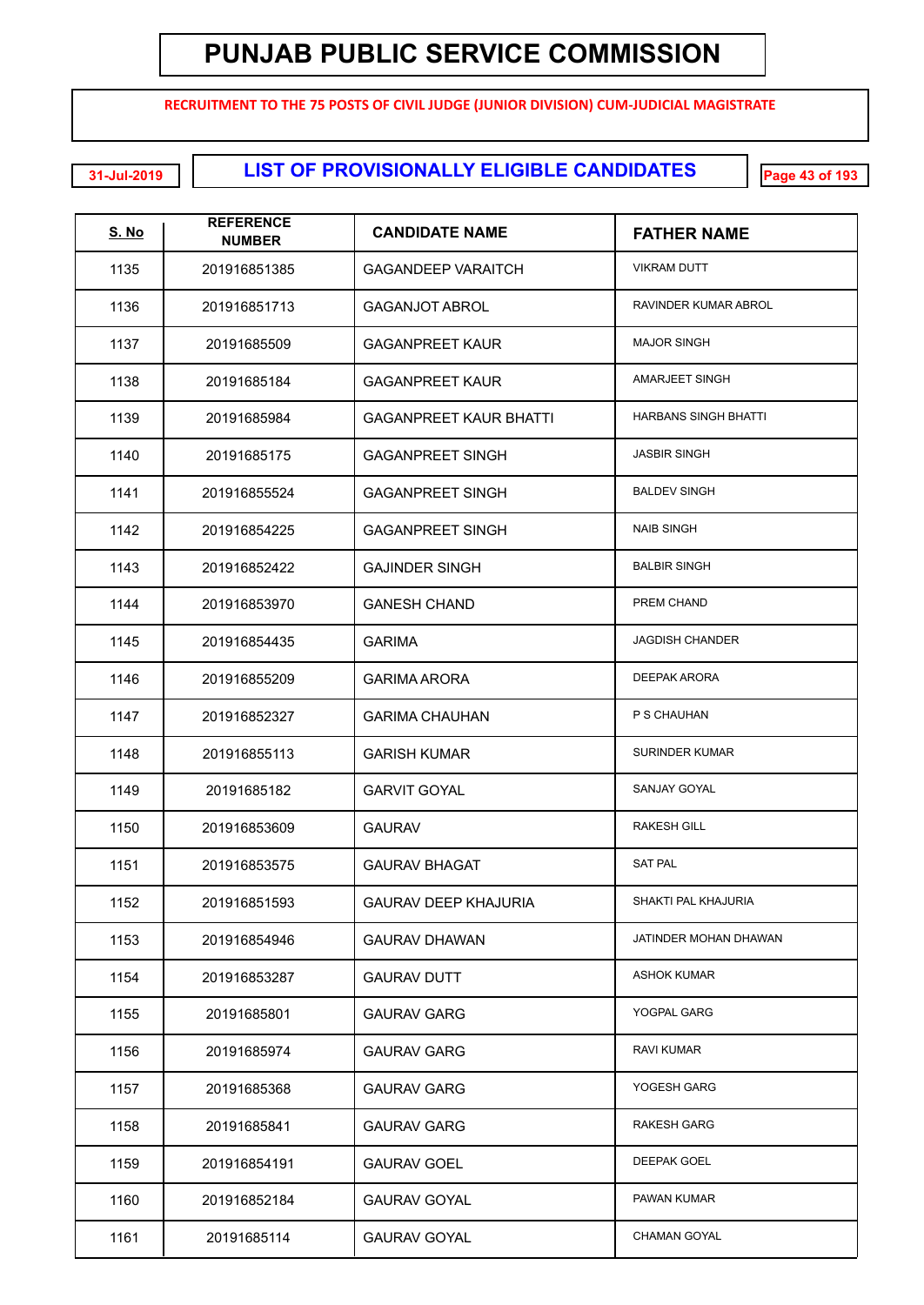**RECRUITMENT TO THE 75 POSTS OF CIVIL JUDGE (JUNIOR DIVISION) CUM-JUDICIAL MAGISTRATE**

**LIST OF PROVISIONALLY ELIGIBLE CANDIDATES 31-Jul-2019 Page 44 of 193**

| <b>S. No</b> | <b>REFERENCE</b><br><b>NUMBER</b> | <b>CANDIDATE NAME</b>    | <b>FATHER NAME</b>        |
|--------------|-----------------------------------|--------------------------|---------------------------|
| 1162         | 2019168594                        | <b>GAURAV GUPTA</b>      | MITHU RAM GUPTA           |
| 1163         | 201916853369                      | <b>GAURAV KOCHAR</b>     | KASTURI LAL KOCHAR        |
| 1164         | 20191685357                       | <b>GAURAV KUMAR</b>      | AMARJEET KUMAR            |
| 1165         | 201916853705                      | <b>GAURAV LALLER</b>     | AMARJEET SINGH            |
| 1166         | 201916852932                      | <b>GAURAV MOUDGIL</b>    | NARINDER KUMAR MOUDGIL    |
| 1167         | 201916852844                      | <b>GAURAV PRABHAKAR</b>  | KHAGESH SHARMA            |
| 1168         | 20191685439                       | <b>GAURAV SAINI</b>      | <b>RAMNIWAS</b>           |
| 1169         | 201916854338                      | <b>GAURAV SHAIRYA</b>    | <b>JAGDISH SHAIRYA</b>    |
| 1170         | 201916852486                      | <b>GAURAV SHARMA</b>     | PAWAN KUMAR SHARMA        |
| 1171         | 2019168535                        | <b>GAURAV SIAG</b>       | <b>BALDEV KUMAR</b>       |
| 1172         | 201916853408                      | <b>GAURAV SINGH RANA</b> | RAJPAL SINGH RANA         |
| 1173         | 201916852850                      | <b>GAURAV SINGLA</b>     | <b>ASHOK SINGLA</b>       |
| 1174         | 20191685444                       | <b>GAURAV VEER SINGH</b> | SATWINDER PAL SINGH       |
| 1175         | 201916854794                      | <b>GAURAV VINOCHA</b>    | KRISHAN KUMAR VINOCHA     |
| 1176         | 201916851931                      | <b>GAURI</b>             | RAM AVTAR YADAV           |
| 1177         | 201916854804                      | <b>GAURI NARANG</b>      | <b>GULSHAN RAI NARANG</b> |
| 1178         | 201916851267                      | <b>GAUTAM JAIN</b>       | SANJEEV JAIN              |
| 1179         | 201916851103                      | <b>GAUTAM SINGH</b>      | <b>RAKSHPAL SINGH</b>     |
| 1180         | 201916851537                      | <b>GAUTAM SINGLA</b>     | YASH PAUL SINGLA          |
| 1181         | 201916851447                      | <b>GAUTAM SINGLA</b>     | SUSHIL KUMAR SINGLA       |
| 1182         | 201916855277                      | GAYATRI SAINI BADWAL     | AMARDEEP SINGH BADWAL     |
| 1183         | 201916852210                      | <b>GAYTRI SINGLA</b>     | <b>ANIL KUMAR</b>         |
| 1184         | 201916855333                      | <b>GAZAL</b>             | PARVEEN JAGGA             |
| 1185         | 201916853556                      | <b>GAZAL DOOMRA</b>      | RAJ KUMAR DOOMRA          |
| 1186         | 201916855696                      | <b>GAZANFAR SIRAJ</b>    | SIRAJUDIN                 |
| 1187         | 201916853615                      | <b>GAZZAL GARG</b>       | SANDEEP GARG              |
| 1188         | 201916853248                      | <b>GEETA ARORA</b>       | <b>KRISHAN LAL</b>        |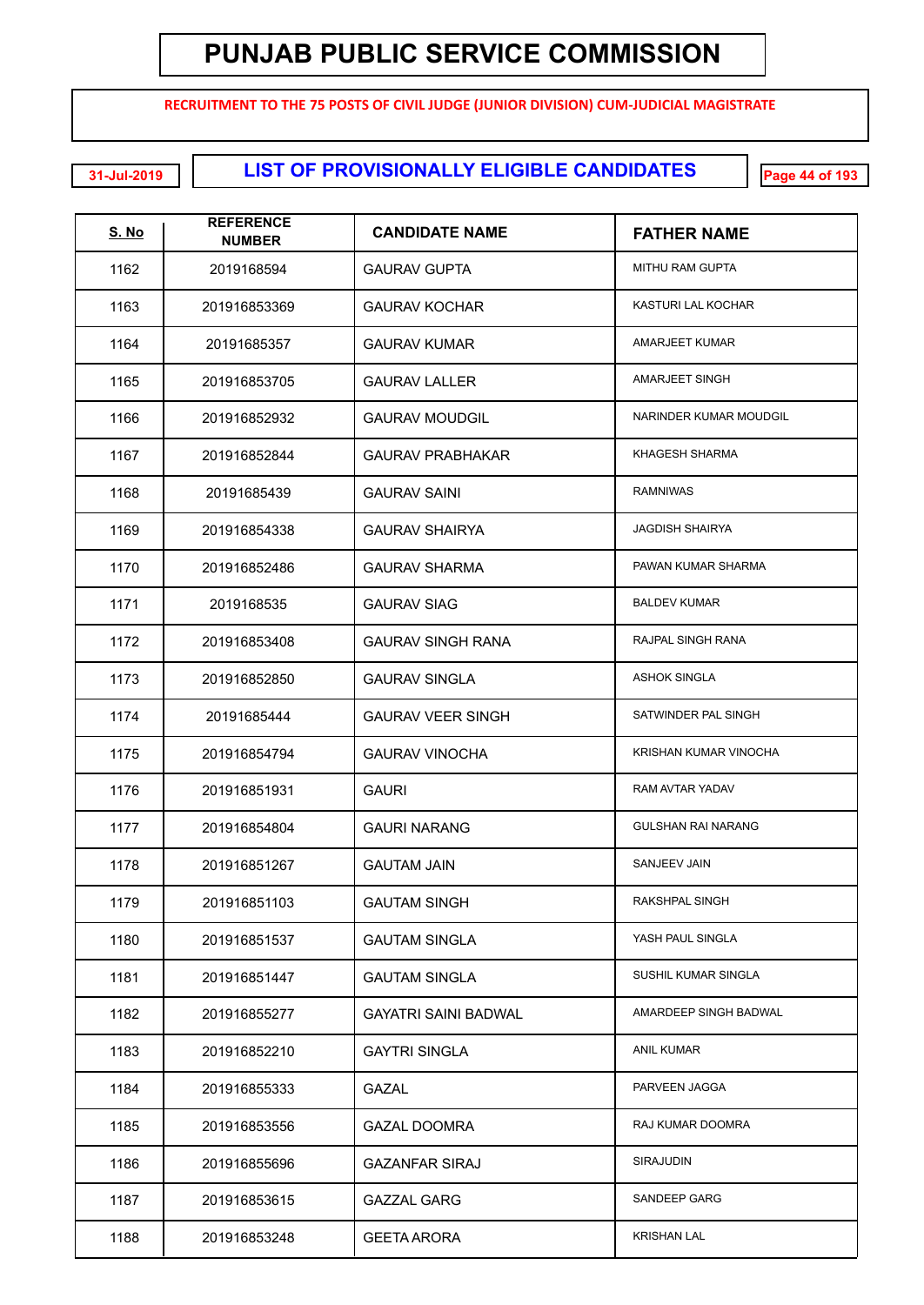**RECRUITMENT TO THE 75 POSTS OF CIVIL JUDGE (JUNIOR DIVISION) CUM-JUDICIAL MAGISTRATE**

**LIST OF PROVISIONALLY ELIGIBLE CANDIDATES 31-Jul-2019 Page 45 of 193**

| <u>S. No</u> | <b>REFERENCE</b><br><b>NUMBER</b> | <b>CANDIDATE NAME</b>      | <b>FATHER NAME</b>       |
|--------------|-----------------------------------|----------------------------|--------------------------|
| 1189         | 201916851573                      | <b>GEETA DUGGAL</b>        | RAJEEV DUGGAL            |
| 1190         | 201916852895                      | <b>GEETA RANI</b>          | <b>SAIN DASS</b>         |
| 1191         | 201916854054                      | <b>GEETA RANI</b>          | <b>BAL KRISHAN</b>       |
| 1192         | 201916853617                      | <b>GEETIKA CHOUDHARY</b>   | KAPIL KUMAR CHOUDHARY    |
| 1193         | 201916854680                      | <b>GEETIKA JINDAL</b>      | PARSHOTAM LAL JINDAL     |
| 1194         | 201916854328                      | <b>GIAN CHUGH</b>          | <b>TARANJIT SINGH</b>    |
| 1195         | 2019168524                        | <b>GINNI GAURAV</b>        | <b>ASHOK KUMAR</b>       |
| 1196         | 201916851696                      | <b>GINNI SINGLA</b>        | <b>KEWAL KRISHAN</b>     |
| 1197         | 20191685513                       | <b>GINNY MAHAJAN</b>       | ASHOK KUMAR MAHAJAN      |
| 1198         | 201916852520                      | <b>GIRISH GARG</b>         | <b>TARLOK CHAND GARG</b> |
| 1199         | 201916855119                      | <b>GIRISH GARG</b>         | <b>ISHWAR GARG</b>       |
| 1200         | 20191685979                       | <b>GITESH JINDAL</b>       | <b>HAKUMAT RAI</b>       |
| 1201         | 201916851963                      | <b>GITIKA GARG</b>         | RAJINDER KUMAR GARG      |
| 1202         | 201916855301                      | <b>GOBINDER SINGH</b>      | RAJINDER SINGH           |
| 1203         | 20191685249                       | <b>GOBINDPREET SINGH</b>   | <b>TARSEM SINGH</b>      |
| 1204         | 201916852151                      | <b>GOODLOO AUJLA</b>       | <b>RAJINDER SINGH</b>    |
| 1205         | 2019168568                        | <b>GOORMEET SINGH</b>      | <b>JASMEET SINGH</b>     |
| 1206         | 201916853372                      | <b>GORAV SHARMA</b>        | <b>GOPAL BHUSHAN</b>     |
| 1207         | 201916851786                      | <b>GOURAV KUMAR</b>        | PAWAN KUMAR              |
| 1208         | 201916854748                      | <b>GOURAV KUMAR</b>        | RAJINDER KUMAR           |
| 1209         | 2019168560                        | <b>GOYAL ATUL ASHOK</b>    | ASHOK KUMAR GOEL         |
| 1210         | 201916851711                      | <b>GULJEET</b>             | <b>GIAN CHAND</b>        |
| 1211         | 20191685211                       | <b>GULJIT SINGH</b>        | <b>KASHMIR SINGH</b>     |
| 1212         | 20191685442                       | <b>GULKANWARDEEP SINGH</b> | SARDUL SINGH             |
| 1213         | 201916852011                      | <b>GULNAZ</b>              | NAZAR KHAN               |
| 1214         | 201916853099                      | <b>GULSHAN KAUR</b>        | PARAMJIT SINGH           |
| 1215         | 201916855452                      | <b>GULSHAN KUMAR</b>       | <b>TARSEM LAL</b>        |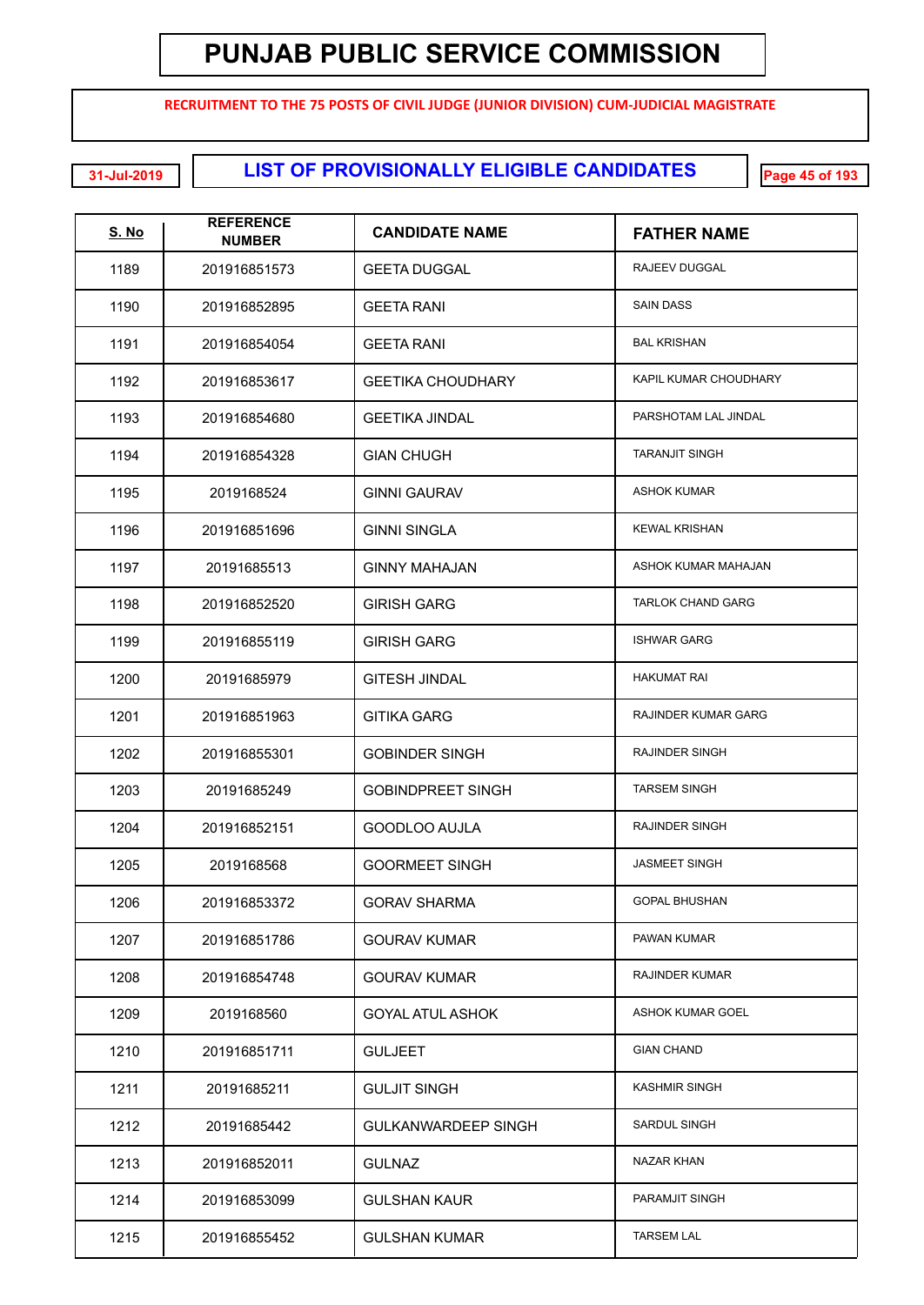**RECRUITMENT TO THE 75 POSTS OF CIVIL JUDGE (JUNIOR DIVISION) CUM-JUDICIAL MAGISTRATE**

**LIST OF PROVISIONALLY ELIGIBLE CANDIDATES 31-Jul-2019 Page 46 of 193**

| <u>S. No</u> | <b>REFERENCE</b><br><b>NUMBER</b> | <b>CANDIDATE NAME</b>           | <b>FATHER NAME</b>         |
|--------------|-----------------------------------|---------------------------------|----------------------------|
| 1216         | 20191685524                       | <b>GULSHAN SAINI</b>            | <b>TARLOK SAINI</b>        |
| 1217         | 201916852068                      | <b>GUNDEEP KAUR</b>             | SUKHDEV INDER SINGH        |
| 1218         | 201916853594                      | <b>GUNEET BABBAR</b>            | <b>HARPAL SINGH</b>        |
| 1219         | 201916853260                      | <b>GUNINDERPAL SINGH</b>        | <b>HARBAJ SINGH</b>        |
| 1220         | 2019168558                        | <b>GUNJAN</b>                   | SANJEEV KUMAR BIHANI       |
| 1221         | 201916851168                      | <b>GUNJAN MEHTA</b>             | <b>ANIL MEHTA</b>          |
| 1222         | 201916852614                      | <b>GUNJEET SINGH BRAR</b>       | SUKHBIR SINGH BRAR         |
| 1223         | 20191685681                       | <b>GUNPREET KAUR KAMBOJ</b>     | CHARANJIT SINGH KAMBOJ     |
| 1224         | 201916852284                      | <b>GUNSHEEN KAUR</b>            | <b>HARVINDER SINGH</b>     |
| 1225         | 20191685404                       | <b>GUNTAS SINGH SIDHU</b>       | <b>BHAVJIT SINGH SIDHU</b> |
| 1226         | 201916851132                      | <b>GUNVEER KAUR</b>             | <b>AMARJIT SINGH BRAR</b>  |
| 1227         | 201916851517                      | <b>GUNVEER SINGH</b>            | <b>GURDEEP SINGH</b>       |
| 1228         | 201916851104                      | <b>GURADESH SINGH</b>           | <b>DEVINDER SINGH</b>      |
| 1229         | 201916855630                      | <b>GURAMRIT KAUR</b>            | <b>BALBIR SINGH</b>        |
| 1230         | 20191685532                       | <b>GURAMRITREET KAUR</b>        | <b>BEANT SINGH</b>         |
| 1231         | 201916852913                      | <b>GURBACHAN SINGH DHALIWAL</b> | <b>DAWINDER SINGH</b>      |
| 1232         | 201916853420                      | <b>GURBAJ SINGH</b>             | <b>BALBIR SINGH</b>        |
| 1233         | 201916855004                      | <b>GURBAKSH SINGH</b>           | <b>JASBIR SINGH</b>        |
| 1234         | 201916853267                      | <b>GURBANT SINGH</b>            | LAKHWINDER SINGH           |
| 1235         | 20191685232                       | <b>GURBHEJ SINGH</b>            | SUBA SINGH                 |
| 1236         | 201916854412                      | <b>GURBHEJ SINGH</b>            | <b>AJIT SINGH</b>          |
| 1237         | 20191685149                       | <b>GURBINDER SINGH</b>          | <b>SUKHWANT SINGH</b>      |
| 1238         | 201916854314                      | <b>GURBIR KAUR MAHAL</b>        | <b>GURIQBAL SINGH</b>      |
| 1239         | 201916852534                      | <b>GURBIR SINGH</b>             | <b>GULZAR SINGH</b>        |
| 1240         | 20191685615                       | <b>GURBIR SINGH</b>             | <b>JARNAIL SINGH</b>       |
| 1241         | 201916851610                      | <b>GURBIR SINGH</b>             | <b>GURNAM SINGH</b>        |
| 1242         | 201916854287                      | <b>GURBIR SINGH</b>             | <b>BALBIR SINGH</b>        |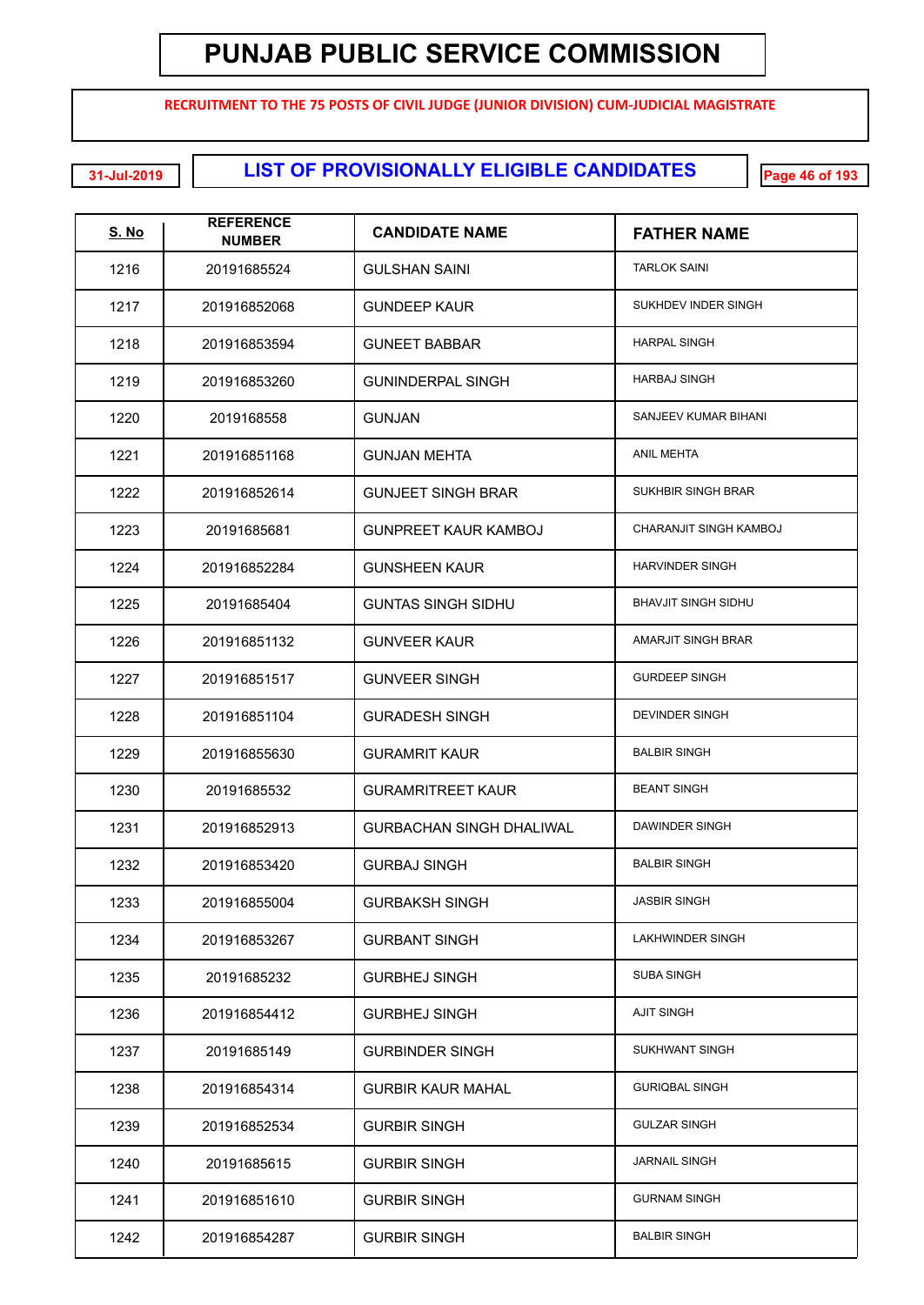**RECRUITMENT TO THE 75 POSTS OF CIVIL JUDGE (JUNIOR DIVISION) CUM-JUDICIAL MAGISTRATE**

**LIST OF PROVISIONALLY ELIGIBLE CANDIDATES 31-Jul-2019 Page 47 of 193**

| <u>S. No</u> | <b>REFERENCE</b><br><b>NUMBER</b> | <b>CANDIDATE NAME</b>          | <b>FATHER NAME</b>         |
|--------------|-----------------------------------|--------------------------------|----------------------------|
| 1243         | 201916852862                      | <b>GURBRINDER SINGH CHAHAL</b> | AMARJIT SINGH CHAHAL       |
| 1244         | 201916853002                      | <b>GURCHARN SINGH</b>          | <b>MUKHTIAR SINGH</b>      |
| 1245         | 201916851983                      | <b>GURDAULT SINGH SIDHU</b>    | MANJEET SINGH SIDHU        |
| 1246         | 201916851896                      | <b>GURDEEP KAUR</b>            | <b>PARGAT SINGH</b>        |
| 1247         | 201916852244                      | <b>GURDEEP KAUR</b>            | <b>DALJIT SINGH</b>        |
| 1248         | 201916851771                      | <b>GURDEEP KUMAR</b>           | <b>MAJNU RAM</b>           |
| 1249         | 201916851793                      | <b>GURDEEP KUMAR</b>           | <b>RAM KRISHAN</b>         |
| 1250         | 201916854807                      | <b>GURDEEP SANGAR</b>          | PREM LAL SANGAR            |
| 1251         | 201916853358                      | <b>GURDEEP SINGH</b>           | <b>KARAMJIT SINGH</b>      |
| 1252         | 201916853290                      | <b>GURDEEP SINGH</b>           | <b>BUTTA SINGH</b>         |
| 1253         | 201916852575                      | <b>GURDEEP SINGH</b>           | <b>JASWINDER SINGH</b>     |
| 1254         | 201916854654                      | <b>GURDEEP SINGH</b>           | <b>HARNEK SINGH</b>        |
| 1255         | 201916855769                      | <b>GURDEEP SINGH</b>           | DARBARA SINGH              |
| 1256         | 201916855020                      | <b>GURDEEP SINGH</b>           | <b>GOLA SINGH</b>          |
| 1257         | 201916855118                      | <b>GURDEEP SINGH</b>           | <b>RAMLOK SINGH</b>        |
| 1258         | 201916851720                      | <b>GURDITT SINGH</b>           | <b>JALANDER SINGH</b>      |
| 1259         | 201916853968                      | <b>GURINDER JEET SINGH</b>     | <b>RASHPAL SINGH</b>       |
| 1260         | 20191685752                       | <b>GURINDER JIT KAUR</b>       | <b>JASWANT SINGH</b>       |
| 1261         | 201916852410                      | <b>GURINDER KAUR</b>           | <b>RAGHBIR SINGH</b>       |
| 1262         | 20191685414                       | <b>GURINDER SINGH</b>          | <b>KARNAIL SINGH</b>       |
| 1263         | 20191685688                       | <b>GURINDER SINGH</b>          | <b>KIRPAL SINGH</b>        |
| 1264         | 201916851806                      | <b>GURINDER SINGH</b>          | <b>SUKHCHAIN SINGH</b>     |
| 1265         | 201916855358                      | <b>GURINDER SINGH</b>          | <b>JAGRAJ SINGH</b>        |
| 1266         | 201916855161                      | <b>GURINDER SINGH</b>          | <b>CHARANJEET SINGH</b>    |
| 1267         | 201916853146                      | <b>GURINDER SINGH SIDHU</b>    | <b>GURMEET SINGH SIDHU</b> |
| 1268         | 201916851036                      | <b>GURINDERDEEP SINGH</b>      | <b>HARNEK SINGH</b>        |
| 1269         | 20191685712                       | <b>GURINDERPAL SINGH</b>       | KAWALJEET SINGH            |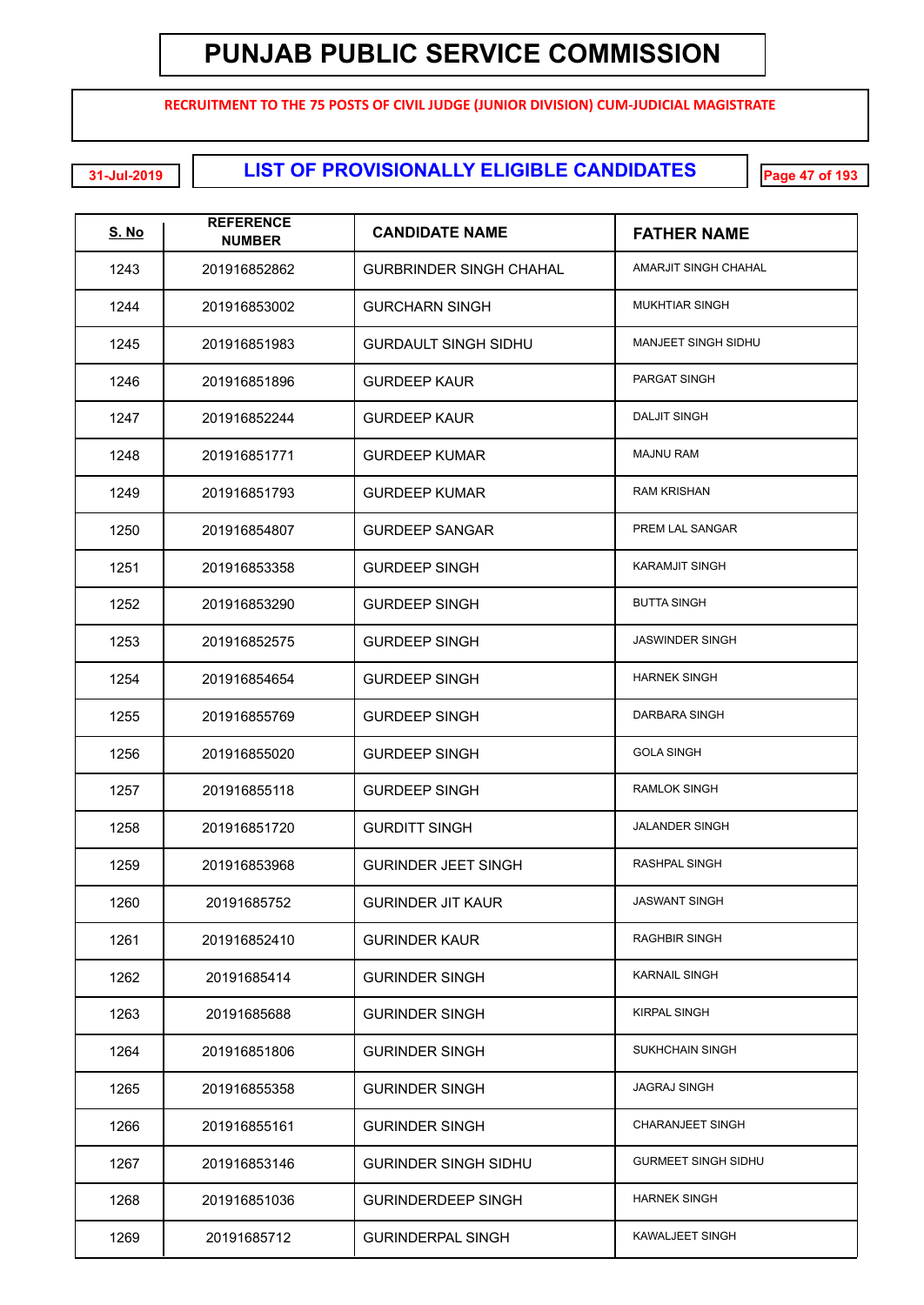**RECRUITMENT TO THE 75 POSTS OF CIVIL JUDGE (JUNIOR DIVISION) CUM-JUDICIAL MAGISTRATE**

**LIST OF PROVISIONALLY ELIGIBLE CANDIDATES 31-Jul-2019 Page 48 of 193**

| S. No | <b>REFERENCE</b><br><b>NUMBER</b> | <b>CANDIDATE NAME</b>        | <b>FATHER NAME</b>     |
|-------|-----------------------------------|------------------------------|------------------------|
| 1270  | 201916852848                      | <b>GURINDERPAL SINGH</b>     | <b>AVTAR SINGH</b>     |
| 1271  | 201916853664                      | <b>GURIQBAL SINGH</b>        | <b>GURNAM SINGH</b>    |
| 1272  | 201916851107                      | <b>GURJANT SINGH</b>         | <b>GURMEET SINGH</b>   |
| 1273  | 20191685970                       | <b>GURJANT SINGH</b>         | <b>HARBHAJAN SINGH</b> |
| 1274  | 201916851583                      | <b>GURJANT SINGH</b>         | <b>UJJAGAR SINGH</b>   |
| 1275  | 201916853735                      | <b>GURJANT SINGH</b>         | <b>NIRMAL SINGH</b>    |
| 1276  | 201916855505                      | <b>GURJEET KAUR</b>          | <b>CHARANJIT SINGH</b> |
| 1277  | 20191685876                       | <b>GURJEET SINGH</b>         | <b>JASWANT SINGH</b>   |
| 1278  | 201916855168                      | <b>GURJEET SINGH</b>         | <b>ATMA SINGH</b>      |
| 1279  | 201916854595                      | <b>GURJEET SINGH</b>         | <b>BALWINDER SINGH</b> |
| 1280  | 201916853576                      | <b>GURJINDER</b>             | <b>NARINDER KUMAR</b>  |
| 1281  | 201916854781                      | <b>GURJINDER DHANOTA</b>     | <b>JINDPAL SINGH</b>   |
| 1282  | 20191685145                       | <b>GURJINDER KAUR</b>        | <b>JASWANT SINGH</b>   |
| 1283  | 201916852237                      | <b>GURJINDER SINGH</b>       | <b>GURPAL SINGH</b>    |
| 1284  | 201916852830                      | <b>GURJINDER SINGH</b>       | <b>HARBANS SINGH</b>   |
| 1285  | 201916852368                      | <b>GURJINDER SINGH</b>       | <b>BAHADUR SINGH</b>   |
| 1286  | 201916854199                      | <b>GURJINDER SINGH</b>       | <b>SURINDER SINGH</b>  |
| 1287  | 201916854324                      | <b>GURJINDER SINGH</b>       | <b>GURMAIL SINGH</b>   |
| 1288  | 201916851077                      | <b>GURJINDERPAL SINGH</b>    | KULDEEP SINGH          |
| 1289  | 201916853559                      | <b>GURJIT SINGH</b>          | <b>JAGDISH SINGH</b>   |
| 1290  | 201916853817                      | <b>GURJIT SINGH</b>          | <b>BALWINDER SINGH</b> |
| 1291  | 201916852500                      | <b>GURJOT KAUR</b>           | <b>AMARJIT SINGH</b>   |
| 1292  | 20191685203                       | <b>GURJOT SINGH</b>          | <b>SATPAL SINGH</b>    |
| 1293  | 201916852560                      | <b>GURJOT SINGH</b>          | <b>GULVINDER SINGH</b> |
| 1294  | 201916853855                      | <b>GURJOT SINGH</b>          | <b>RANJEET SINGH</b>   |
| 1295  | 201916855710                      | <b>GURKANWAL SINGH</b>       | <b>GURDEV SINGH</b>    |
| 1296  | 201916853457                      | <b>GURKARAN SINGH GREWAL</b> | SARVINDER SINGH GREWAL |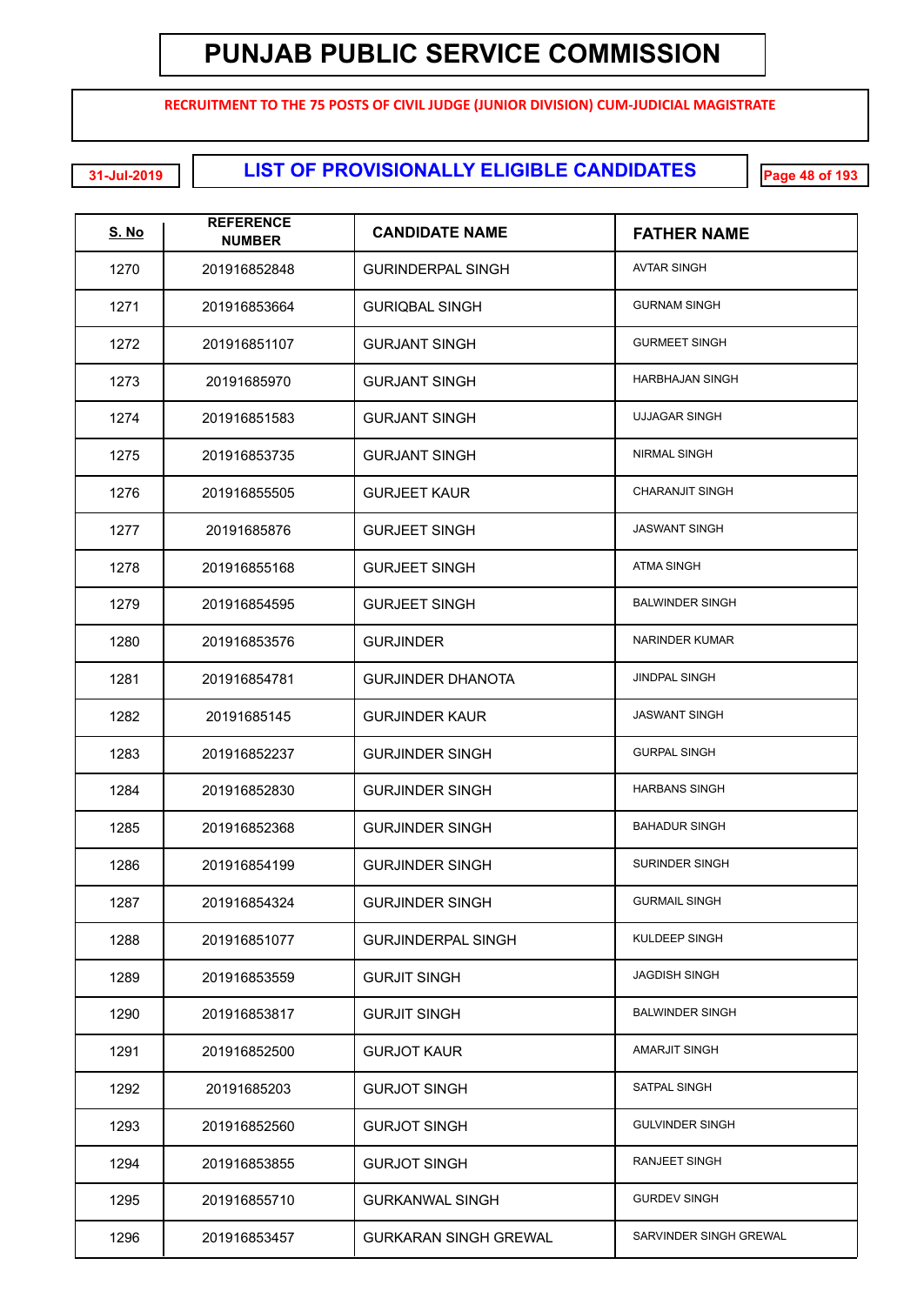**RECRUITMENT TO THE 75 POSTS OF CIVIL JUDGE (JUNIOR DIVISION) CUM-JUDICIAL MAGISTRATE**

**LIST OF PROVISIONALLY ELIGIBLE CANDIDATES 31-Jul-2019 Page 49 of 193**

| S. No | <b>REFERENCE</b><br><b>NUMBER</b> | <b>CANDIDATE NAME</b>       | <b>FATHER NAME</b>      |
|-------|-----------------------------------|-----------------------------|-------------------------|
| 1297  | 201916854304                      | <b>GURKARANJIT SINGH</b>    | <b>VIRPAL SINGH</b>     |
| 1298  | 20191685207                       | <b>GURKARN SINGH NAGRA</b>  | <b>LAKHWINDER SINGH</b> |
| 1299  | 201916853401                      | <b>GURKIRAT SINGH</b>       | <b>KARNAIL SINGH</b>    |
| 1300  | 20191685690                       | <b>GURKIRPAL SINGH</b>      | SHAMSHER SINGH          |
| 1301  | 20191685302                       | <b>GURLEEN KAUR CHEEMA</b>  | PRABHDYAL SINGH CHEEMA  |
| 1302  | 201916855080                      | <b>GURLEEN KAUR GILL</b>    | SARBJEET SINGH GILL     |
| 1303  | 20191685749                       | <b>GURMAN KAUR</b>          | SUKHJINDER SINGH        |
| 1304  | 201916851616                      | <b>GURMANPREET SINGH</b>    | <b>MOHINDER SINGH</b>   |
| 1305  | 20191685632                       | <b>GURMEET KAUR</b>         | DARSHAN SINGH           |
| 1306  | 201916851123                      | <b>GURMEET KAUR</b>         | <b>KHEM SINGH</b>       |
| 1307  | 201916852837                      | <b>GURMEET KAUR</b>         | SARDARA SINGH           |
| 1308  | 201916855665                      | <b>GURMEET KAUR</b>         | RAM LUBHAYA             |
| 1309  | 201916854033                      | <b>GURMEET KAUR</b>         | <b>HARWINDER SINGH</b>  |
| 1310  | 201916853787                      | <b>GURMEET KAUR</b>         | <b>CHAND SINGH</b>      |
| 1311  | 201916851697                      | <b>GURMEET KAUR KHURANA</b> | <b>RANBIR SINGH</b>     |
| 1312  | 201916852091                      | <b>GURMEET SINGH</b>        | <b>BANT SINGH</b>       |
| 1313  | 201916851681                      | <b>GURMEET SINGH</b>        | <b>HARBHAJAN SINGH</b>  |
| 1314  | 201916852641                      | <b>GURMEET SINGH</b>        | <b>CHIMAN SINGH</b>     |
| 1315  | 201916854986                      | <b>GURMEET SINGH</b>        | <b>JASWANT RAM</b>      |
| 1316  | 201916854655                      | <b>GURMEET SINGH</b>        | <b>BALWINDER SINGH</b>  |
| 1317  | 201916855591                      | <b>GURMEET SINGH MANN</b>   | ANGREZ SINGH            |
| 1318  | 201916853410                      | <b>GURMEJ SINGH</b>         | SURINDER SINGH          |
| 1319  | 20191685422                       | <b>GURMUKH SINGH</b>        | <b>FAQIR CHAND</b>      |
| 1320  | 201916853520                      | <b>GURNEET KAUR</b>         | <b>AMRIK SINGH</b>      |
| 1321  | 201916854723                      | <b>GURNEET KAUR</b>         | TEJINDER PAL SINGH      |
| 1322  | 201916855344                      | <b>GURNOOR SINGH CHEEMA</b> | KULDEEP SINGH CHEEMA    |
| 1323  | 20191685790                       | <b>GURPAL KAUR</b>          | <b>GURJANT SINGH</b>    |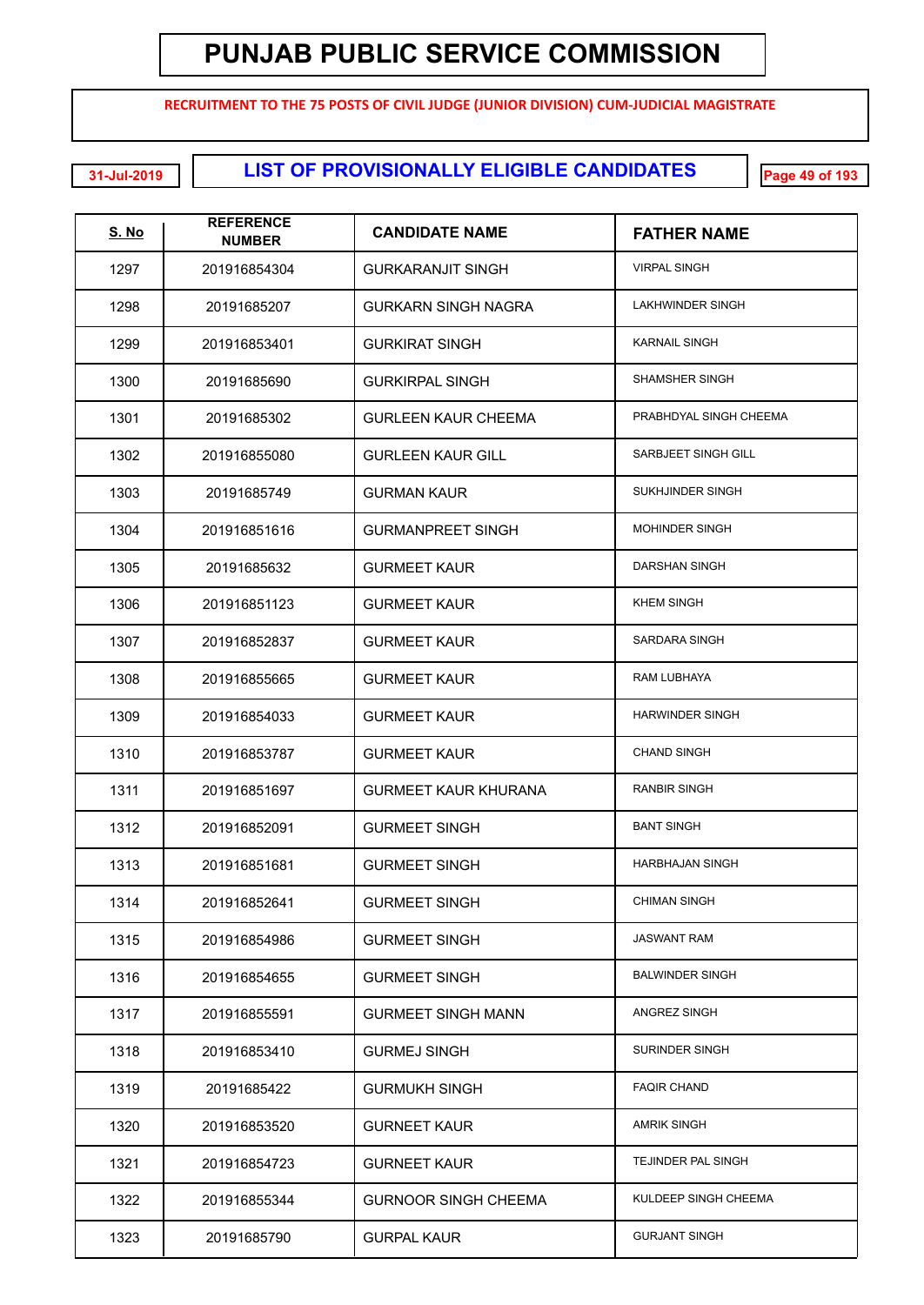**RECRUITMENT TO THE 75 POSTS OF CIVIL JUDGE (JUNIOR DIVISION) CUM-JUDICIAL MAGISTRATE**

**LIST OF PROVISIONALLY ELIGIBLE CANDIDATES 31-Jul-2019 Page 50 of 193**

| <b>S. No</b> | <b>REFERENCE</b><br><b>NUMBER</b> | <b>CANDIDATE NAME</b>          | <b>FATHER NAME</b>          |
|--------------|-----------------------------------|--------------------------------|-----------------------------|
| 1324         | 201916852678                      | <b>GURPAL SINGH</b>            | <b>GAMDUR SINGH</b>         |
| 1325         | 2019168526                        | <b>GURPAL SINGH</b>            | PARAMJIT SINGH              |
| 1326         | 201916854716                      | <b>GURPAL SINGH</b>            | KULKWINER SINGH             |
| 1327         | 201916853250                      | <b>GURPALAK KAUR</b>           | <b>GURVINDER PAL SINGH</b>  |
| 1328         | 201916855394                      | <b>GURPARTAP SINGH</b>         | <b>RANJIT SINGH</b>         |
| 1329         | 20191685669                       | <b>GURPARTAP SINGH BOPARAI</b> | CHAMKAUR SINGH BOPARAI      |
| 1330         | 201916854139                      | <b>GURPARTAP SINGH GILL</b>    | <b>BIRPARTAP SINGH GILL</b> |
| 1331         | 201916851344                      | <b>GURPHEJ SINGH</b>           | <b>NIRMAL SINGH</b>         |
| 1332         | 201916852087                      | <b>GURPINDER KAUR</b>          | LATE HUKAM SINGH            |
| 1333         | 201916851472                      | <b>GURPINDER KAUR</b>          | <b>SARUP SINGH</b>          |
| 1334         | 201916853905                      | <b>GURPINDER SINGH</b>         | <b>SWARAN SINGH</b>         |
| 1335         | 201916851918                      | <b>GURPREET SINGH</b>          | <b>BALBIR SINGH</b>         |
| 1336         | 201916852499                      | <b>GURPREET KAUR</b>           | SHER SINGH                  |
| 1337         | 201916852230                      | <b>GURPREET KAUR</b>           | <b>JAGDEV SINGH</b>         |
| 1338         | 201916852235                      | <b>GURPREET KAUR</b>           | <b>BALKAR SINGH</b>         |
| 1339         | 201916852749                      | <b>GURPREET KAUR</b>           | <b>KASHMIR SINGH</b>        |
| 1340         | 20191685893                       | <b>GURPREET KAUR</b>           | PALVINDER SINGH             |
| 1341         | 201916851888                      | <b>GURPREET KAUR</b>           | <b>SATNAM SINGH</b>         |
| 1342         | 201916852021                      | <b>GURPREET KAUR</b>           | <b>KAKA SINGH</b>           |
| 1343         | 201916852510                      | <b>GURPREET KAUR</b>           | DALBIR SINGH                |
| 1344         | 201916852948                      | <b>GURPREET KAUR</b>           | <b>GURMEET SINGH</b>        |
| 1345         | 20191685561                       | <b>GURPREET KAUR</b>           | <b>MALKEET SINGH</b>        |
| 1346         | 201916852075                      | <b>GURPREET KAUR</b>           | DHANWANT SINGH              |
| 1347         | 201916852431                      | <b>GURPREET KAUR</b>           | DARSHAN SINGH               |
| 1348         | 201916852432                      | <b>GURPREET KAUR</b>           | <b>GURDEV SINGH</b>         |
| 1349         | 201916852890                      | <b>GURPREET KAUR</b>           | <b>RESHAM SINGH</b>         |
| 1350         | 201916857                         | <b>GURPREET KAUR</b>           | RAJWANT SINGH               |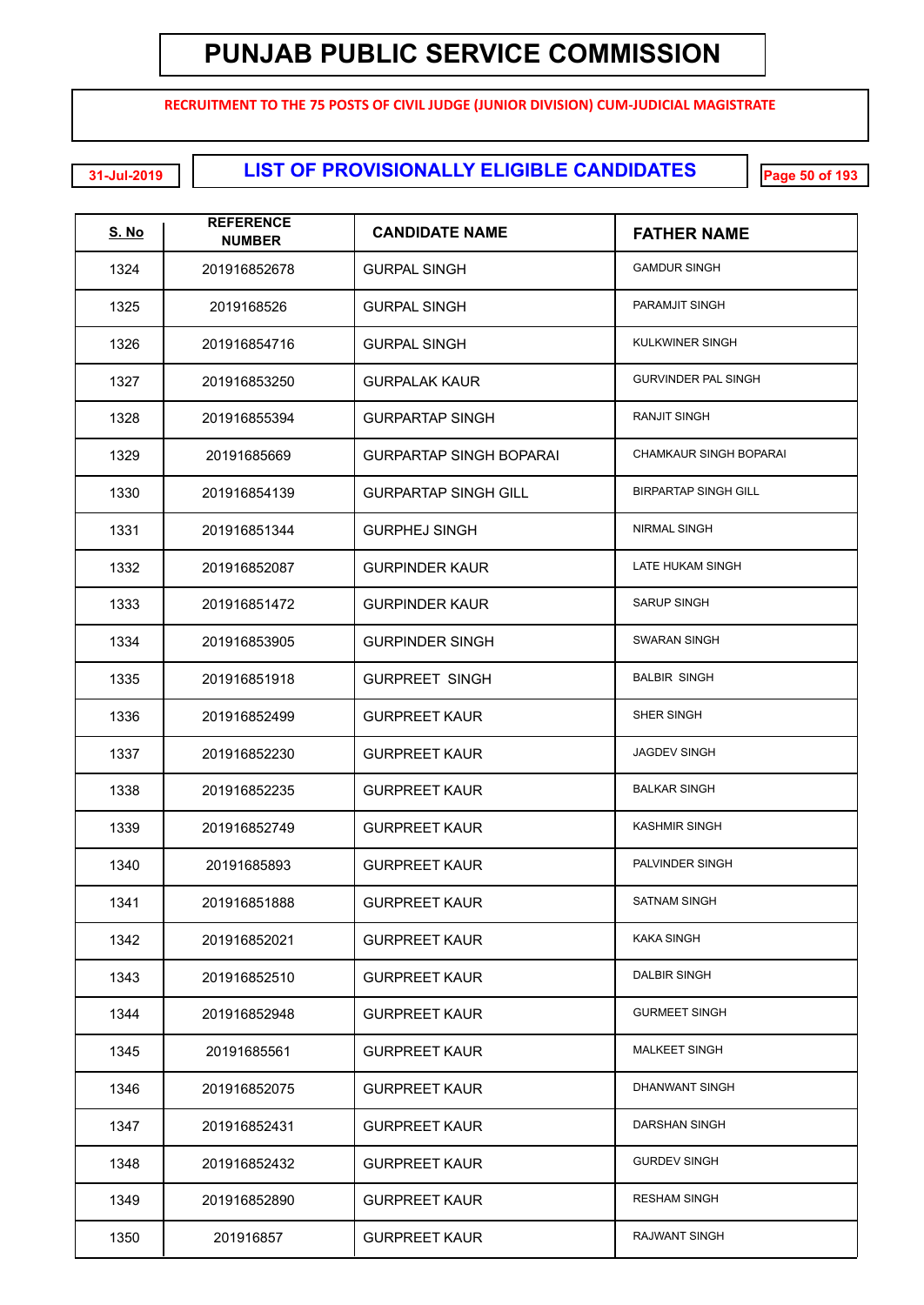**RECRUITMENT TO THE 75 POSTS OF CIVIL JUDGE (JUNIOR DIVISION) CUM-JUDICIAL MAGISTRATE**

**LIST OF PROVISIONALLY ELIGIBLE CANDIDATES 31-Jul-2019 Page 51 of 193**

| <u>S. No</u> | <b>REFERENCE</b><br><b>NUMBER</b> | <b>CANDIDATE NAME</b>    | <b>FATHER NAME</b>     |
|--------------|-----------------------------------|--------------------------|------------------------|
| 1351         | 201916854312                      | <b>GURPREET KAUR</b>     | <b>TARSEM SINGH</b>    |
| 1352         | 201916853800                      | <b>GURPREET KAUR</b>     | <b>HARJINDER SINGH</b> |
| 1353         | 201916855167                      | <b>GURPREET KAUR</b>     | <b>DILBAG SINGH</b>    |
| 1354         | 201916855387                      | <b>GURPREET KAUR</b>     | NACHHATTAR SINGH       |
| 1355         | 201916854048                      | <b>GURPREET KAUR</b>     | <b>BALVEER SINGH</b>   |
| 1356         | 201916853689                      | <b>GURPREET KAUR</b>     | <b>INSAF SINGH</b>     |
| 1357         | 20191685767                       | <b>GURPREET KOUR</b>     | SUKHVINDER SINGH       |
| 1358         | 201916852874                      | <b>GURPREET KUMAR</b>    | <b>SHAM LAL</b>        |
| 1359         | 201916852288                      | <b>GURPREET MAJITHIA</b> | <b>SURJEET SINGH</b>   |
| 1360         | 201916852715                      | <b>GURPREET SINGH</b>    | <b>HARNEK SINGH</b>    |
| 1361         | 20191685824                       | <b>GURPREET SINGH</b>    | <b>SHINGARA SINGH</b>  |
| 1362         | 20191685237                       | <b>GURPREET SINGH</b>    | <b>NIRMAL SINGH</b>    |
| 1363         | 201916851451                      | <b>GURPREET SINGH</b>    | <b>BHUPENDER SINGH</b> |
| 1364         | 201916852146                      | <b>GURPREET SINGH</b>    | <b>JAGNA SINGH</b>     |
| 1365         | 20191685521                       | <b>GURPREET SINGH</b>    | <b>KULBIR SINGH</b>    |
| 1366         | 201916851239                      | <b>GURPREET SINGH</b>    | <b>GURBAKSH SINGH</b>  |
| 1367         | 201916852423                      | <b>GURPREET SINGH</b>    | <b>SUKHBIR SINGH</b>   |
| 1368         | 201916851315                      | <b>GURPREET SINGH</b>    | PARKASH SINGH          |
| 1369         | 201916851628                      | <b>GURPREET SINGH</b>    | DAVINDER SINGH         |
| 1370         | 201916852072                      | <b>GURPREET SINGH</b>    | <b>HARDEV SINGH</b>    |
| 1371         | 201916853795                      | <b>GURPREET SINGH</b>    | <b>KARAM SINGH</b>     |
| 1372         | 201916854668                      | <b>GURPREET SINGH</b>    | <b>JAGDISH SINGH</b>   |
| 1373         | 201916855463                      | <b>GURPREET SINGH</b>    | <b>RAGHUNATH SINGH</b> |
| 1374         | 201916855572                      | <b>GURPREET SINGH</b>    | <b>SURJIT SINGH</b>    |
| 1375         | 201916853529                      | <b>GURPREET SINGH</b>    | <b>INDERJEET SINGH</b> |
| 1376         | 201916854140                      | <b>GURPREET SINGH</b>    | <b>GURDEEP SINGH</b>   |
| 1377         | 201916855062                      | <b>GURPREET SINGH</b>    | <b>BAWA SINGH</b>      |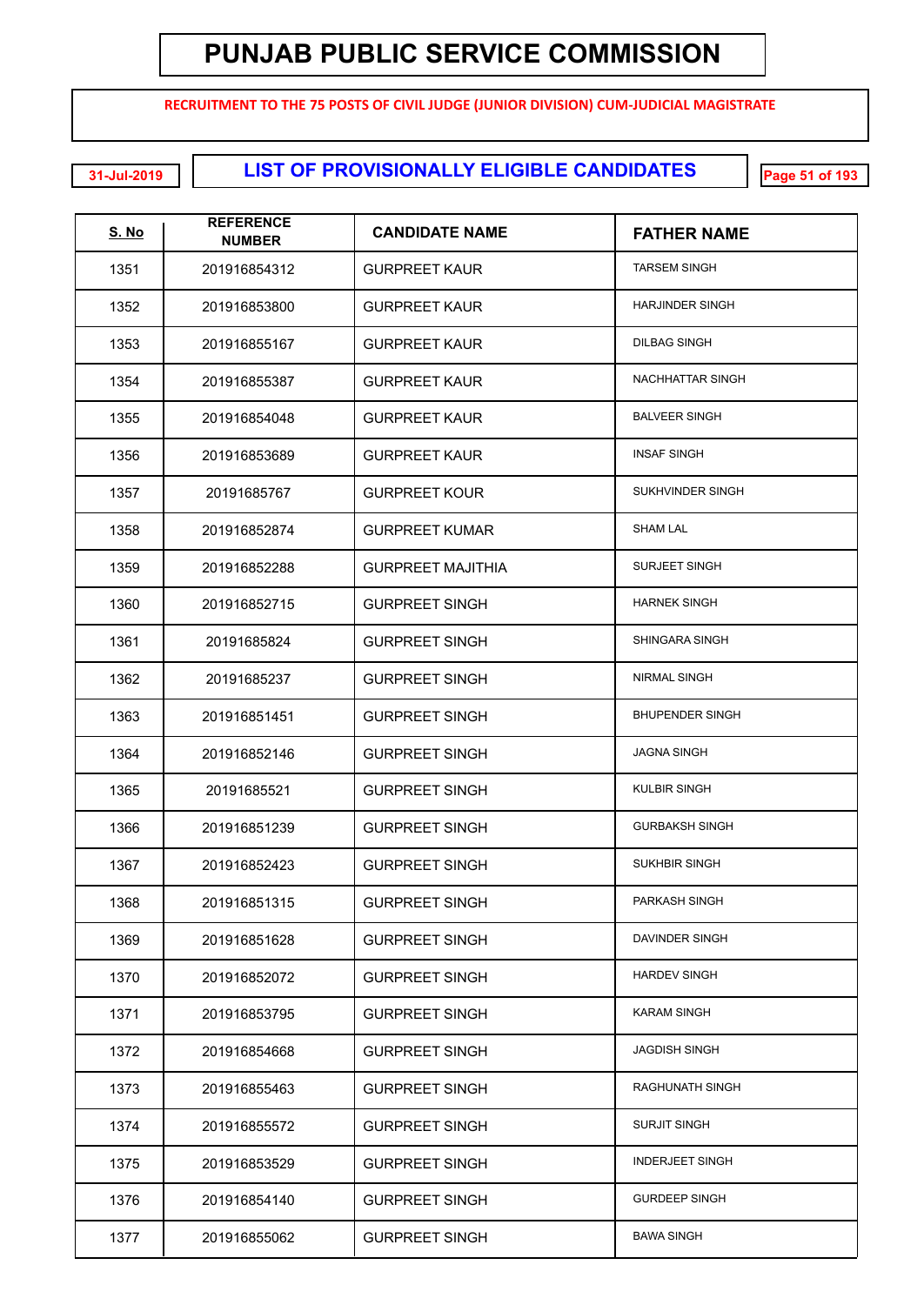**RECRUITMENT TO THE 75 POSTS OF CIVIL JUDGE (JUNIOR DIVISION) CUM-JUDICIAL MAGISTRATE**

**LIST OF PROVISIONALLY ELIGIBLE CANDIDATES 31-Jul-2019 Page 52 of 193**

| <u>S. No</u> | <b>REFERENCE</b><br><b>NUMBER</b> | <b>CANDIDATE NAME</b>               | <b>FATHER NAME</b>           |
|--------------|-----------------------------------|-------------------------------------|------------------------------|
| 1378         | 201916855607                      | <b>GURPREET SINGH</b>               | <b>ALWEL SINGH</b>           |
| 1379         | 201916855795                      | <b>GURPREET SINGH</b>               | SATWANT SINGH                |
| 1380         | 201916854945                      | <b>GURPREET SINGH</b>               | <b>MELA SINGH</b>            |
| 1381         | 201916854133                      | <b>GURPREET SINGH</b>               | <b>HARPAL SINGH</b>          |
| 1382         | 20191685273                       | <b>GURPREET SINGH CHAHAL</b>        | AMARJIT SINGH                |
| 1383         | 201916851544                      | <b>GURPREET SINGH JOSHI</b>         | SURINDER SINGH JOSHI         |
| 1384         | 201916852992                      | <b>GURPREET SINGH KRAIL</b>         | <b>HARDESH RAJ</b>           |
| 1385         | 201916853071                      | <b>GURSEWAK SINGH</b>               | <b>GURMEET SINGH</b>         |
| 1386         | 201916854229                      | <b>GURSEWAK SINGH</b>               | <b>MUKHTYAR SINGH</b>        |
| 1387         | 201916853707                      | <b>GURSEWAK SINGH</b>               | <b>JAGIR SINGH</b>           |
| 1388         | 201916854944                      | <b>GURSHABAD SINGH SANDHU</b>       | KIRANBIR SINGH SANDHU        |
| 1389         | 201916854846                      | <b>GURSHAGUN MEHAK DEEP KAUR BI</b> | <b>GURJIWAN SINGH BHATTI</b> |
| 1390         | 201916855717                      | <b>GURSHARAN PREET SINGH</b>        | <b>TARLOCHAN SINGH</b>       |
| 1391         | 201916851234                      | <b>GURSHARAN SINGH</b>              | <b>SATPAL SINGH</b>          |
| 1392         | 20191685897                       | <b>GURSHARAN SINGH</b>              | <b>BALDEV SINGH</b>          |
| 1393         | 201916855339                      | <b>GURSHARANJIT SINGH</b>           | <b>KULDIP SINGH</b>          |
| 1394         | 201916851127                      | <b>GURSHARANPREET SINGH</b>         | <b>BALWINDER SINGH</b>       |
| 1395         | 201916854001                      | <b>GURSHER SINGH</b>                | <b>JARNAIL SINGH</b>         |
| 1396         | 20191685150                       | <b>GURSIMRAN KAUR</b>               | <b>GURDEV SINGH</b>          |
| 1397         | 201916851683                      | <b>GURSIMRAN SINGH</b>              | PARMINDER SINGH              |
| 1398         | 201916854003                      | <b>GURSIMRAN SINGH JOSSAN</b>       | SURINDER SINGH JOSSAN        |
| 1399         | 201916851525                      | <b>GURTEJ SINGH</b>                 | <b>GURMEET SINGH</b>         |
| 1400         | 201916852742                      | <b>GURTEJ SINGH</b>                 | <b>LABH SINGH</b>            |
| 1401         | 201916851437                      | <b>GURTEJ SINGH</b>                 | <b>RAJ SINGH</b>             |
| 1402         | 201916851279                      | <b>GURTIRATH KAUR</b>               | SUKHDARSHAN SINGH            |
| 1403         | 201916851996                      | <b>GURVEER KAUR</b>                 | <b>GURJANT SINGH</b>         |
| 1404         | 20191685527                       | <b>GURVEER SINGH</b>                | NIRMAL SINGH                 |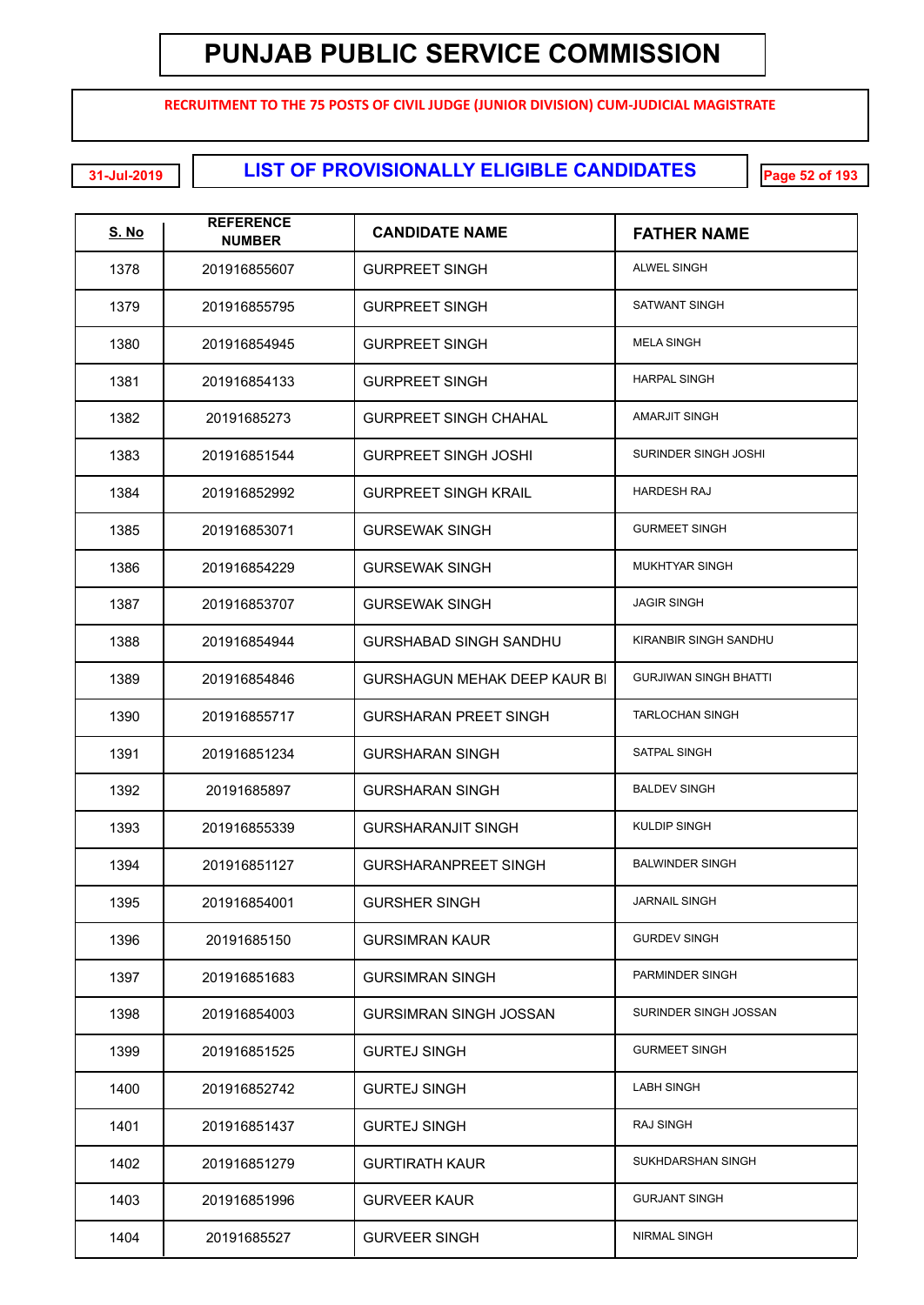**RECRUITMENT TO THE 75 POSTS OF CIVIL JUDGE (JUNIOR DIVISION) CUM-JUDICIAL MAGISTRATE**

**EXECUTE: LIST OF PROVISIONALLY ELIGIBLE CANDIDATES** 

| <b>S. No</b> | <b>REFERENCE</b><br><b>NUMBER</b> | <b>CANDIDATE NAME</b>       | <b>FATHER NAME</b>      |
|--------------|-----------------------------------|-----------------------------|-------------------------|
| 1405         | 20191685762                       | <b>GURVINDER KAUR</b>       | <b>BALRAJ SINGH</b>     |
| 1406         | 201916852822                      | <b>GURVINDER KAUR</b>       | HARJINDER SINGH SAINI   |
| 1407         | 201916853673                      | <b>GURVINDER KAUR</b>       | <b>CHARANJEET SINGH</b> |
| 1408         | 201916853123                      | <b>GURVINDER SINGH</b>      | <b>HARCHARAN SINGH</b>  |
| 1409         | 20191685697                       | <b>GURVINDER SINGH</b>      | <b>KIRPAL SINGH</b>     |
| 1410         | 201916853710                      | <b>GURWINDER KAUR</b>       | <b>JAGTAR SINGH</b>     |
| 1411         | 201916854060                      | <b>GURWINDER KAUR</b>       | <b>HARJINDER SINGH</b>  |
| 1412         | 20191685990                       | <b>GURWINDER PAL</b>        | <b>OM PARKASH</b>       |
| 1413         | 20191685538                       | <b>GURWINDER PAL SINGH</b>  | <b>BEANT SINGH</b>      |
| 1414         | 201916851553                      | <b>GURWINDER SINGH</b>      | <b>DEV SINGH</b>        |
| 1415         | 201916852892                      | <b>GURWINDER SINGH</b>      | <b>JANGIR SINGH</b>     |
| 1416         | 20191685965                       | <b>GURWINDER SINGH</b>      | <b>DAYAL SINGH</b>      |
| 1417         | 201916855549                      | <b>GURWINDER SINGH</b>      | KULDEEP SINGH           |
| 1418         | 201916855739                      | <b>GURWINDER SINGH</b>      | <b>SEWA SINGH</b>       |
| 1419         | 201916855615                      | <b>GURWINDER SINGH BRAR</b> | RAJWINDER SINGH BRAR    |
| 1420         | 201916854078                      | <b>HAMEPREET KAUR</b>       | <b>SUCHA SINGH</b>      |
| 1421         | 201916854514                      | <b>HAMJOT KAUR</b>          | <b>KARNAIL SINGH</b>    |
| 1422         | 201916852085                      | <b>HANEE</b>                | <b>HARMESH LAL</b>      |
| 1423         | 201916852755                      | <b>HANEEL SHARMA</b>        | DINESH CHANDER SHARMA   |
| 1424         | 201916854248                      | <b>HANEETSHARMA</b>         | KAMAL NAIN SHARMA       |
| 1425         | 201916852594                      | <b>HANSPUNEET SINGH</b>     | <b>SARWAN SINGH</b>     |
| 1426         | 201916855735                      | <b>HANVIR SINGH</b>         | PRITAM SINGH            |
| 1427         | 201916855723                      | HARASH KUMAR GOYAL          | <b>RAJINDER KUMAR</b>   |
| 1428         | 201916853952                      | <b>HARAVTAR SINGH</b>       | <b>AJITPAL SINGH</b>    |
| 1429         | 201916852191                      | <b>HARBANS SINGH</b>        | <b>SURJEET SINGH</b>    |
| 1430         | 201916854038                      | HARBHAJAN SINGH             | <b>HARCHAND SINGH</b>   |
| 1431         | 201916851069                      | <b>HARBHAVREET</b>          | <b>SANT SINGH</b>       |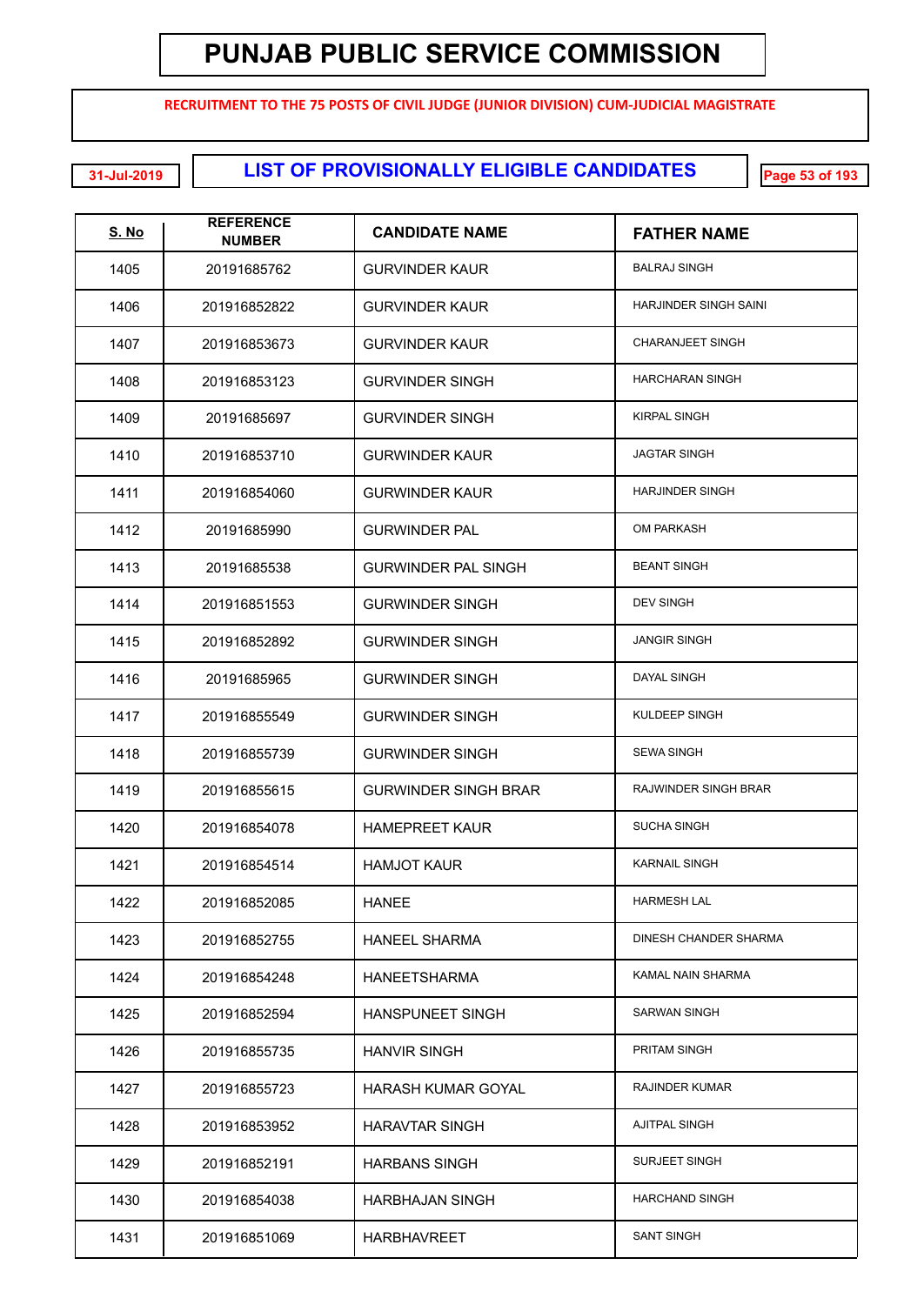**RECRUITMENT TO THE 75 POSTS OF CIVIL JUDGE (JUNIOR DIVISION) CUM-JUDICIAL MAGISTRATE**

**LIST OF PROVISIONALLY ELIGIBLE CANDIDATES 31-Jul-2019 Page 54 of 193**

| <u>S. No</u> | <b>REFERENCE</b><br><b>NUMBER</b> | <b>CANDIDATE NAME</b>      | <b>FATHER NAME</b>        |
|--------------|-----------------------------------|----------------------------|---------------------------|
| 1432         | 201916852546                      | HARBHUPINDER PAL SINGH     | <b>GURBANS SINGH</b>      |
| 1433         | 201916853136                      | <b>HARBIR SINGH</b>        | SARBJIT SINGH             |
| 1434         | 20191685830                       | <b>HARDEEP KAUR</b>        | <b>MASTANA RAM</b>        |
| 1435         | 201916852893                      | <b>HARDEEP KAUR</b>        | <b>BIRBAL SINGH</b>       |
| 1436         | 201916851975                      | <b>HARDEEP KAUR</b>        | PARAMJIT SINGH            |
| 1437         | 20191685595                       | <b>HARDEEP KAUR</b>        | DARSHAN SINGH             |
| 1438         | 201916854618                      | <b>HARDEEP KAUR</b>        | <b>SURINDER KUMAR</b>     |
| 1439         | 201916853728                      | <b>HARDEEP KUMAR</b>       | LATE SHRI BALDEV RAJ      |
| 1440         | 201916853094                      | <b>HARDEEP SINGH</b>       | <b>FAQIR CHAND</b>        |
| 1441         | 201916853247                      | <b>HARDEEP SINGH</b>       | <b>MILKHA SINGH</b>       |
| 1442         | 201916853230                      | <b>HARDEEP SINGH</b>       | <b>MOHAN SINGH</b>        |
| 1443         | 20191685403                       | <b>HARDEEP SINGH</b>       | <b>DIDAR SINGH</b>        |
| 1444         | 20191685510                       | <b>HARDEEP SINGH</b>       | <b>MUKHTIAR SINGH</b>     |
| 1445         | 201916853509                      | <b>HARDEEP SINGH</b>       | <b>BAJ SINGH</b>          |
| 1446         | 201916854864                      | <b>HARDEEP SINGH</b>       | <b>SAWAI SINGH</b>        |
| 1447         | 201916853853                      | <b>HARDEEP SINGH</b>       | <b>SURJEET SINGH</b>      |
| 1448         | 201916854950                      | <b>HARDEV SINGH</b>        | <b>GURBAX SINGH</b>       |
| 1449         | 20191685747                       | HARDIK BHALLA              | PAWAN BHALLA              |
| 1450         | 201916851538                      | <b>HARI KRISHAN</b>        | HARI SHANKAR MISHRA       |
| 1451         | 201916854396                      | HARI SANGMESH MISHRA       | HARI GANESH MISHRA        |
| 1452         | 201916852635                      | <b>HARI SHANKER GARG</b>   | <b>RAJ KUMAR GARG</b>     |
| 1453         | 201916851854                      | <b>HARINDER KUMAR</b>      | <b>JIWAN KUMAR</b>        |
| 1454         | 201916852372                      | <b>HARINDER PAL KAUR</b>   | <b>TIRLOCHAN SINGH</b>    |
| 1455         | 201916855425                      | <b>HARINDER SINGH</b>      | SUDESH CHANDER HATTA      |
| 1456         | 201916854215                      | <b>HARINDER SINGH GILL</b> | <b>JASWANT SINGH GILL</b> |
| 1457         | 201916851345                      | <b>HARINDERJEET SINGH</b>  | PRITAM SINGH              |
| 1458         | 20191685253                       | <b>HARINDERJIT SAINI</b>   | SUDARSHAN KUMAR           |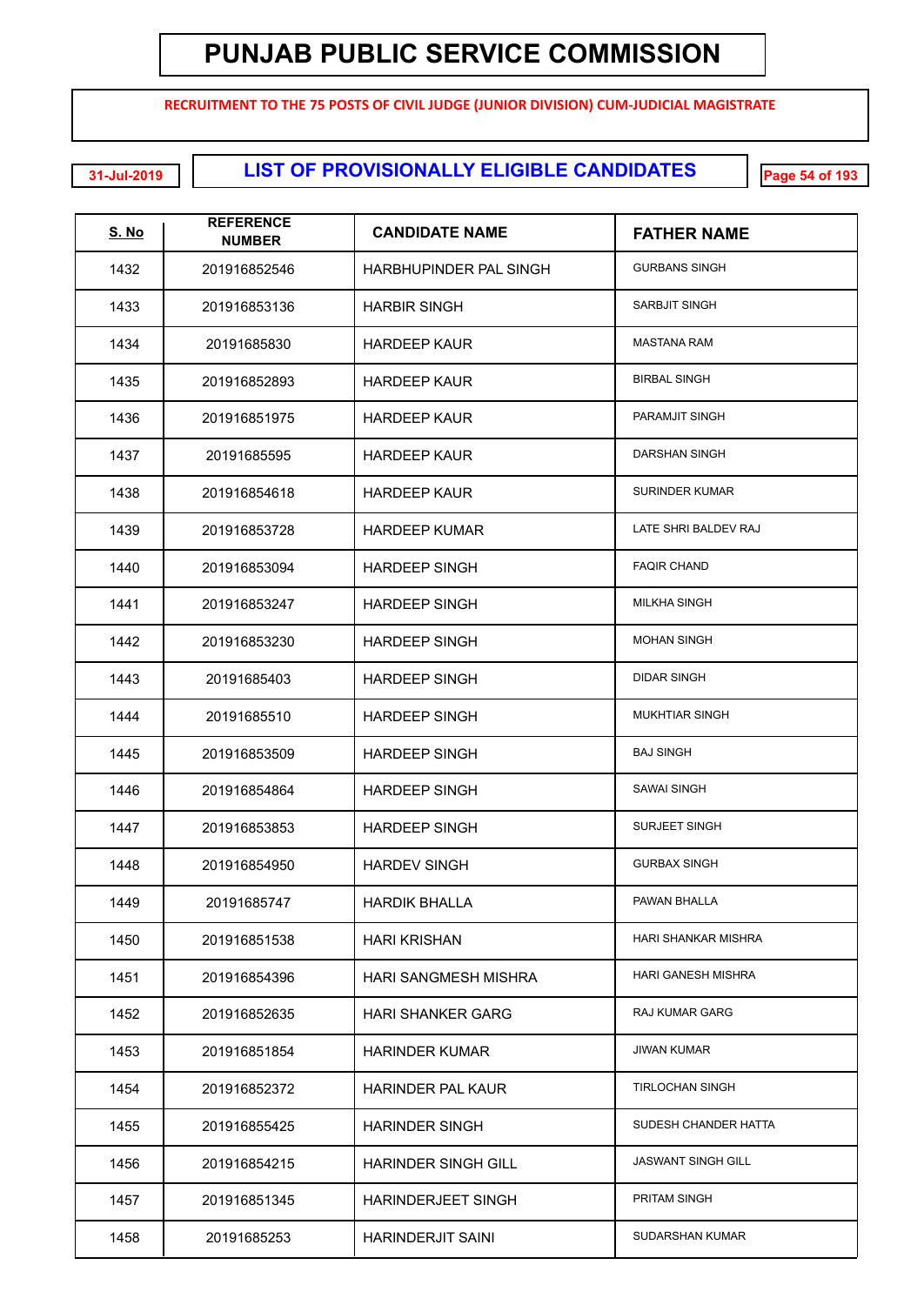**RECRUITMENT TO THE 75 POSTS OF CIVIL JUDGE (JUNIOR DIVISION) CUM-JUDICIAL MAGISTRATE**

**LIST OF PROVISIONALLY ELIGIBLE CANDIDATES 31-Jul-2019 Page 55 of 193**

| <u>S. No</u> | <b>REFERENCE</b><br><b>NUMBER</b> | <b>CANDIDATE NAME</b>        | <b>FATHER NAME</b>          |
|--------------|-----------------------------------|------------------------------|-----------------------------|
| 1459         | 201916855601                      | <b>HARINDERPAL SINGH</b>     | SH JOGA SINGH               |
| 1460         | 201916853852                      | HARINDERPAL SINGH AUJLA      | <b>SURJIT SINGH AUJLA</b>   |
| 1461         | 201916855509                      | <b>HARISH KANWAL</b>         | DALJEET KANWAL              |
| 1462         | 201916855052                      | <b>HARISH KUMAR</b>          | <b>NANAK CHAND</b>          |
| 1463         | 201916854484                      | <b>HARISH SINGLA</b>         | <b>MAHARAJA KRISHAN</b>     |
| 1464         | 201916853285                      | <b>HARJAP SINGH</b>          | <b>HARBHAJAN SINGH</b>      |
| 1465         | 201916851156                      | HARJASHANJOT SINGH           | <b>HARJEET SINGH</b>        |
| 1466         | 201916852039                      | <b>HARJASMEET KAUR</b>       | <b>GURNAM SINGH</b>         |
| 1467         | 201916855037                      | <b>HARJASPINDER SINGH</b>    | <b>SUCHA SINGH</b>          |
| 1468         | 201916852870                      | <b>HARJASPREET SINGH</b>     | <b>HARJANT SINGH</b>        |
| 1469         | 20191685467                       | <b>HARJEET KAUR</b>          | <b>GURPAL SINGH</b>         |
| 1470         | 201916855105                      | <b>HARJEET KAUR</b>          | <b>VIJAY PAL SINGH</b>      |
| 1471         | 201916851879                      | <b>HARJEET SHARMA</b>        | <b>HARBHAGWAN</b>           |
| 1472         | 201916853127                      | <b>HARJEET SINGH</b>         | <b>JARNAIL SINGH</b>        |
| 1473         | 201916853142                      | <b>HARJEET SINGH CHOUHAN</b> | <b>GURNAM SINGH</b>         |
| 1474         | 201916854036                      | <b>HARJEET SINGH KAHLON</b>  | <b>GURDIAL SINGH KAHLON</b> |
| 1475         | 201916851250                      | <b>HARJINDER KAUR</b>        | <b>JASBIR SINGH</b>         |
| 1476         | 201916854869                      | <b>HARJINDER KAUR</b>        | PREM CHAND                  |
| 1477         | 201916854288                      | <b>HARJINDER KAUR</b>        | <b>BOOTA SINGH</b>          |
| 1478         | 20191685530                       | <b>HARJINDER SINGH</b>       | <b>BALWINDER SINGH</b>      |
| 1479         | 201916851109                      | <b>HARJINDER SINGH</b>       | SWINDER SINGH               |
| 1480         | 20191685264                       | <b>HARJINDER SINGH</b>       | <b>MALKIT SINGH</b>         |
| 1481         | 201916852217                      | <b>HARJINDER SINGH</b>       | <b>HARDIP SINGH</b>         |
| 1482         | 20191685115                       | <b>HARJINDER SINGH</b>       | <b>HARBANS SINGH</b>        |
| 1483         | 20191685328                       | <b>HARJINDER SINGH</b>       | <b>GURCHARAN SINGH</b>      |
| 1484         | 201916852283                      | <b>HARJINDER SINGH</b>       | <b>DHARAMPAL</b>            |
| 1485         | 201916853588                      | <b>HARJINDER SINGH</b>       | <b>GURBACHAN SINGH</b>      |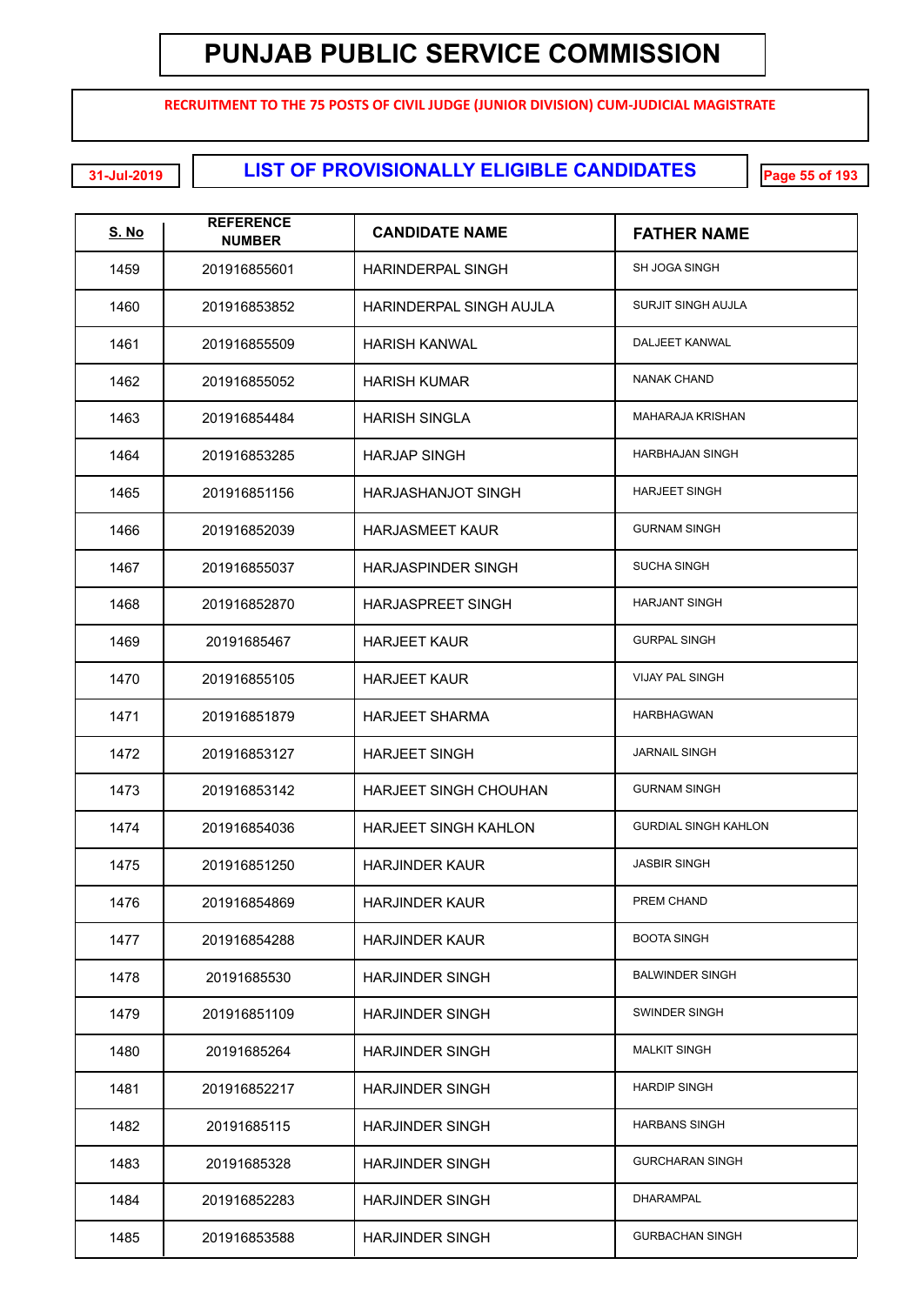**RECRUITMENT TO THE 75 POSTS OF CIVIL JUDGE (JUNIOR DIVISION) CUM-JUDICIAL MAGISTRATE**

**LIST OF PROVISIONALLY ELIGIBLE CANDIDATES 31-Jul-2019 Page 56 of 193**

| <u>S. No</u> | <b>REFERENCE</b><br><b>NUMBER</b> | <b>CANDIDATE NAME</b>      | <b>FATHER NAME</b>        |
|--------------|-----------------------------------|----------------------------|---------------------------|
| 1486         | 201916854613                      | <b>HARJINDER SINGH</b>     | <b>GIAN SINGH</b>         |
| 1487         | 201916854386                      | <b>HARJINDER SINGH</b>     | <b>BALWANT SINGH</b>      |
| 1488         | 201916851742                      | <b>HARJIT KAUR</b>         | <b>RAM SINGH</b>          |
| 1489         | 201916851098                      | <b>HARJIT KAUR</b>         | <b>HARBANS SINGH</b>      |
| 1490         | 201916852380                      | <b>HARJIT SINGH</b>        | <b>HARI SINGH</b>         |
| 1491         | 201916853789                      | <b>HARJIT SINGH</b>        | <b>BALJIT SINGH</b>       |
| 1492         | 201916852698                      | <b>HARJOT KAUR</b>         | <b>HARJINDER SINGH</b>    |
| 1493         | 201916852598                      | <b>HARJOT KAUR</b>         | <b>BHUPINDER SINGH</b>    |
| 1494         | 201916854204                      | <b>HARJOT KAUR</b>         | KANWALPREET SINGH         |
| 1495         | 201916855053                      | <b>HARJOT KAUR</b>         | <b>SURINDER SINGH</b>     |
| 1496         | 201916854478                      | <b>HARJOT KAUR</b>         | <b>BHUPINDER SINGH</b>    |
| 1497         | 201916851456                      | <b>HARJOT SINGH</b>        | <b>GURPREET SINGH</b>     |
| 1498         | 201916855757                      | <b>HARJOT SINGH</b>        | DEVINDER PAL SINGH        |
| 1499         | 201916853361                      | HARKAMALPREET SINGH        | RAJINDER SINGH            |
| 1500         | 201916854425                      | <b>HARKANWAL KAUR</b>      | <b>BHAGWANT SINGH</b>     |
| 1501         | 201916851926                      | HARKANWALJIT KAUR SLATCH   | <b>MANJIT SINGH</b>       |
| 1502         | 201916853918                      | <b>HARKARAN SINGH</b>      | <b>RESHAMPAL SINGH</b>    |
| 1503         | 201916854568                      | HARKAWAL PREET SINGH       | NIRMAL SINGH              |
| 1504         | 201916855397                      | <b>HARKIRAN KAUR</b>       | KASHMIR SINGH BHINDER     |
| 1505         | 20191685957                       | HARKIRANDEEP KAUR          | HARBHAJAN SINGH           |
| 1506         | 201916854989                      | <b>HARKIRAT SINGH</b>      | <b>JASBIR SINGH</b>       |
| 1507         | 201916854756                      | <b>HARKIRAT SINGH</b>      | <b>OPINDERJIT SINGH</b>   |
| 1508         | 201916854762                      | <b>HARKIRAT SINGH GILL</b> | <b>GURDEEP SINGH GILL</b> |
| 1509         | 201916852457                      | <b>HARLEEN KAUR</b>        | RAJINDER SINGH HIRA       |
| 1510         | 201916852209                      | <b>HARLEEN KAUR</b>        | <b>BALWINDERJIT SINGH</b> |
| 1511         | 20191685718                       | <b>HARLEEN KAUR</b>        | <b>BUTA SINGH</b>         |
| 1512         | 201916853614                      | <b>HARLEEN KAUR</b>        | <b>KULJIT SINGH</b>       |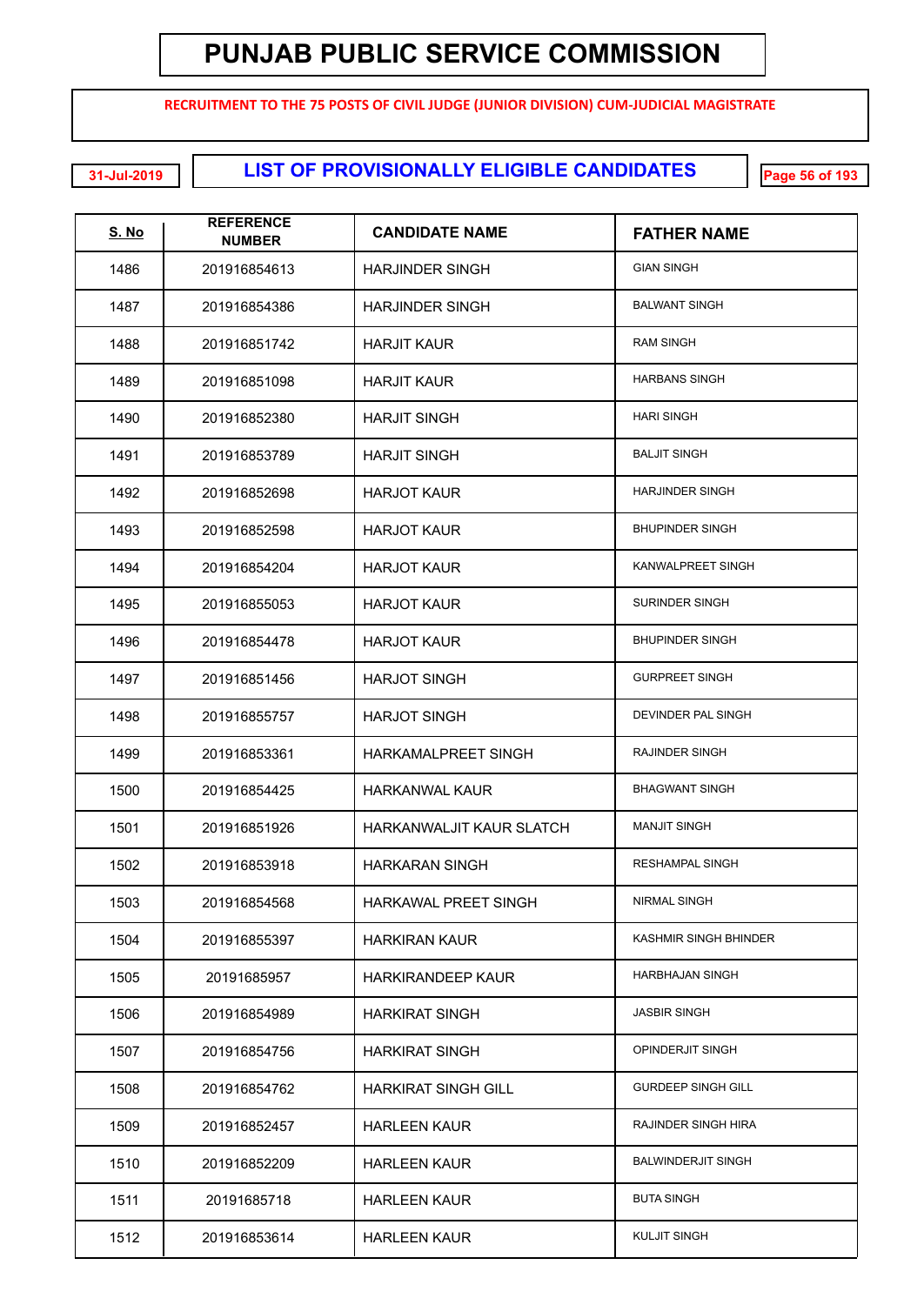**RECRUITMENT TO THE 75 POSTS OF CIVIL JUDGE (JUNIOR DIVISION) CUM-JUDICIAL MAGISTRATE**

**LIST OF PROVISIONALLY ELIGIBLE CANDIDATES 31-Jul-2019 Page 57 of 193**

| <u>S. No</u> | <b>REFERENCE</b><br><b>NUMBER</b> | <b>CANDIDATE NAME</b>         | <b>FATHER NAME</b>           |
|--------------|-----------------------------------|-------------------------------|------------------------------|
| 1513         | 201916854263                      | <b>HARLEEN KAUR</b>           | <b>AVTAR SINGH</b>           |
| 1514         | 201916854824                      | <b>HARLEEN KAUR MARWAH</b>    | <b>INDERPAL SINGH MARWAH</b> |
| 1515         | 201916851404                      | <b>HARLEEN NARULA</b>         | <b>SURJIT SINGH</b>          |
| 1516         | 201916854474                      | <b>HARMAN PREET KAUR</b>      | <b>GURENDER SINGH</b>        |
| 1517         | 20191685988                       | HARMAN SINGH BAJWA            | SURINDER MOHAN SINGH BAJWA   |
| 1518         | 201916855276                      | <b>HARMAN SWAMI</b>           | <b>JATINDER DASS</b>         |
| 1519         | 201916853338                      | <b>HARMANBIR SINGH</b>        | <b>GURINDERJIT SINGH</b>     |
| 1520         | 201916851079                      | <b>HARMANDEEP KAUR</b>        | <b>BALDEV SINGH</b>          |
| 1521         | 201916852597                      | <b>HARMANDEEP KAUR</b>        | <b>MANJIT SINGH GREWAL</b>   |
| 1522         | 201916853042                      | <b>HARMANDEEP KAUR</b>        | <b>HARBANS SINGH</b>         |
| 1523         | 201916854879                      | <b>HARMANDEEP KAUR</b>        | <b>RABEL SINGH</b>           |
| 1524         | 201916853908                      | <b>HARMANDEEP KAUR</b>        | PARAMJIT SINGH               |
| 1525         | 201916852201                      | <b>HARMANDEEP SINGH</b>       | BHUPINDER PAL SINGH          |
| 1526         | 201916852268                      | <b>HARMANDEEP SINGH</b>       | <b>HARBHEJ SINGH</b>         |
| 1527         | 20191685807                       | <b>HARMANDEEP SINGH</b>       | <b>GURMEET SINGH</b>         |
| 1528         | 201916854778                      | <b>HARMANDEEP SINGH</b>       | <b>SHAMSHER SINGH</b>        |
| 1529         | 201916855246                      | <b>HARMANDEEP SINGH</b>       | <b>MOHAN SINGH</b>           |
| 1530         | 201916855559                      | <b>HARMANDEEP SINGH BBRAR</b> | <b>HARNEK SINGH BRAR</b>     |
| 1531         | 201916854112                      | <b>HARMANDER KAUR</b>         | DARSHAN SINGH                |
| 1532         | 201916852131                      | HARMANINDER SINGH SIDHU       | <b>BALWINDER SINGH</b>       |
| 1533         | 201916853450                      | <b>HARMANJEET SINGH</b>       | KULDEEP SINGH                |
| 1534         | 201916851989                      | <b>HARMANJEET SINGH SIDHU</b> | <b>INDERJIT SINGH</b>        |
| 1535         | 201916853294                      | <b>HARMANJIT KAUR</b>         | SURINDER SINGH               |
| 1536         | 201916854440                      | <b>HARMANJIT KAUR</b>         | <b>BAKHSHISH SINGH</b>       |
| 1537         | 201916852454                      | <b>HARMANJIT SINGH</b>        | <b>RAJESH KUMAR</b>          |
| 1538         | 201916853387                      | HARMANJOT KAUR NANDHA         | <b>MALKIT SINGH</b>          |
| 1539         | 201916851408                      | <b>HARMANPREET KAUR</b>       | <b>IQBAL SINGH</b>           |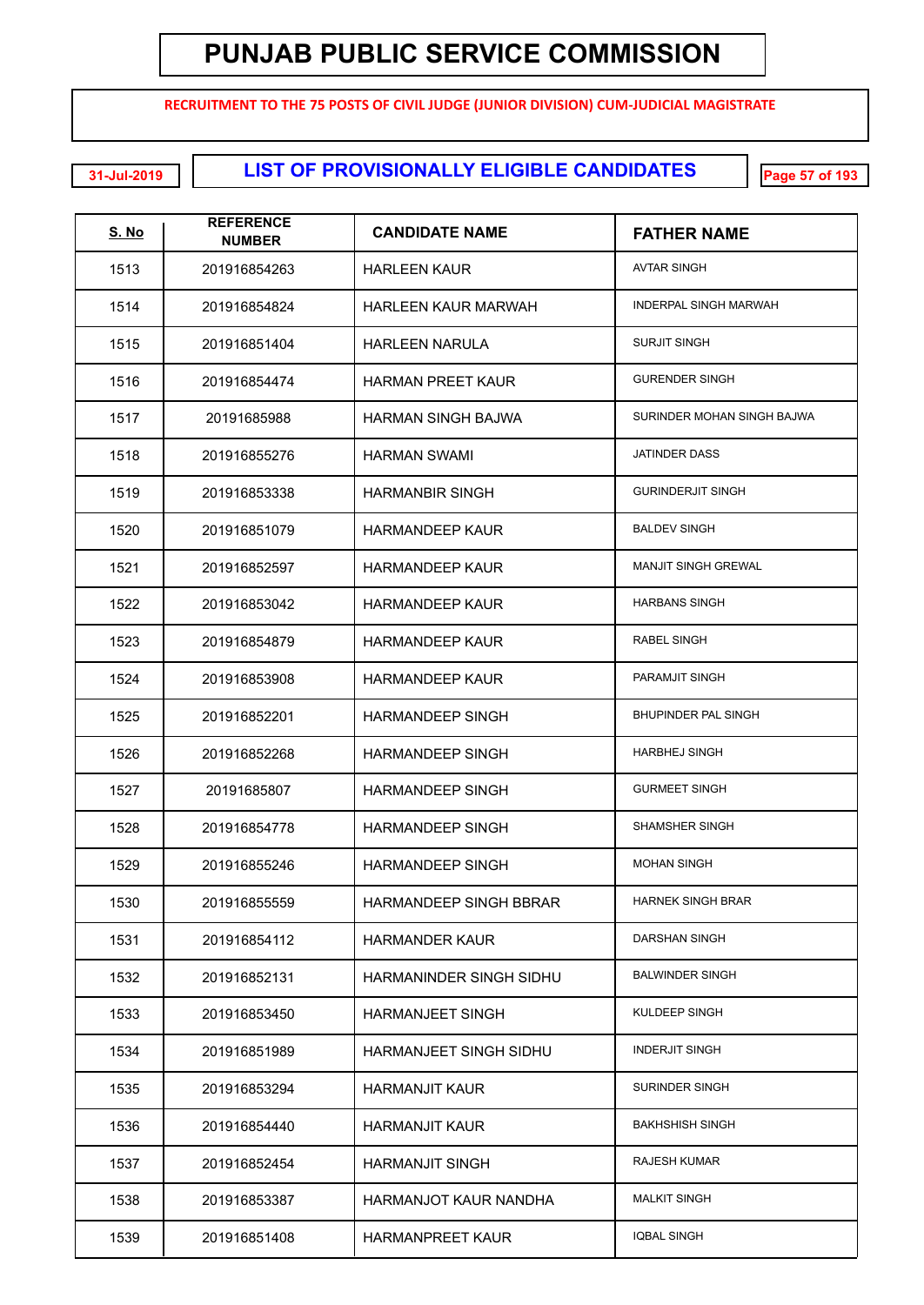**RECRUITMENT TO THE 75 POSTS OF CIVIL JUDGE (JUNIOR DIVISION) CUM-JUDICIAL MAGISTRATE**

**LIST OF PROVISIONALLY ELIGIBLE CANDIDATES 31-Jul-2019 Page 58 of 193**

| <u>S. No</u> | <b>REFERENCE</b><br><b>NUMBER</b> | <b>CANDIDATE NAME</b>        | <b>FATHER NAME</b>                |
|--------------|-----------------------------------|------------------------------|-----------------------------------|
| 1540         | 201916855139                      | HARMANPREET KAUR SAHOTA      | NIRMALJEET SINGH SAHOTA           |
| 1541         | 201916851638                      | <b>HARMANPREET SINGH</b>     | <b>CHAMAN LAL</b>                 |
| 1542         | 201916854153                      | HARMANPREET SINGH MALHOTRA   | <b>BIKRAM SINGH</b>               |
| 1543         | 201916852867                      | <b>HARMEEK SINGH</b>         | <b>MOHINDER SINGH</b>             |
| 1544         | 201916852533                      | <b>HARMEET KAUR</b>          | <b>RANJIT SINGH</b>               |
| 1545         | 201916851236                      | <b>HARMEET KAUR</b>          | <b>DALBIR SINGH</b>               |
| 1546         | 201916853739                      | <b>HARMEET KAUR</b>          | <b>MANJEET SINGH</b>              |
| 1547         | 201916854737                      | <b>HARMEET KAUR</b>          | <b>RAVINDER SINGH</b>             |
| 1548         | 201916854941                      | <b>HARMEET KAUR</b>          | PRITPAL SINGH                     |
| 1549         | 201916855772                      | <b>HARMEET KAUR</b>          | <b>GURSEWAK SINGH</b>             |
| 1550         | 201916855000                      | <b>HARMEET KAUR DHALIWAL</b> | <b>BALWINDER SINGH</b>            |
| 1551         | 201916852390                      | <b>HARMEET SINGH</b>         | <b>INDERJIT SINGH</b>             |
| 1552         | 201916855142                      | <b>HARMEET SINGH</b>         | <b>BEANT SINGH</b>                |
| 1553         | 201916854570                      | HARMEHTAB SINGH SANDHU       | JASPAL SINGH SANDHU               |
| 1554         | 201916851092                      | <b>HARMINDER SINGH BAL</b>   | <b>IQBAL SINGH BAL</b>            |
| 1555         | 201916852978                      | <b>HARNEET KAUR</b>          | <b>JASWINDER SINGH</b>            |
| 1556         | 201916851612                      | HARNIDERPAL SINGH PUNIHANI   | SURINDER SINGH PUNIHANI           |
| 1557         | 201916852287                      | HARNOOR SINGH CHHABRA        | <b>JAGMOHAN SINGH</b>             |
| 1558         | 20191685695                       | <b>HARPAL SINGH</b>          | <b>SUKHDEV SINGH</b>              |
| 1559         | 201916852847                      | <b>HARPAL SINGH</b>          | <b>JOGINDER SINGH</b>             |
| 1560         | 201916851023                      | HARPARTAP SINGH DHALIWAL     | <b>GURINDERJIT SINGH DHALIWAL</b> |
| 1561         | 201916854300                      | HARPARTAP SINGH SIDHU        | HARDAYAL SINGH SIDHU              |
| 1562         | 201916852411                      | <b>HARPINDER SINGH</b>       | <b>JOGINDER SINGH</b>             |
| 1563         | 201916852063                      | <b>HARPREET</b>              | <b>MANJIT SINGH</b>               |
| 1564         | 201916853350                      | <b>HARPREET GILL</b>         | <b>BHUPINDER KUMAR</b>            |
| 1565         | 201916853242                      | <b>HARPREET KAUR</b>         | <b>CHAMKAUR SINGH</b>             |
| 1566         | 201916852403                      | <b>HARPREET KAUR</b>         | <b>GIAN SINGH</b>                 |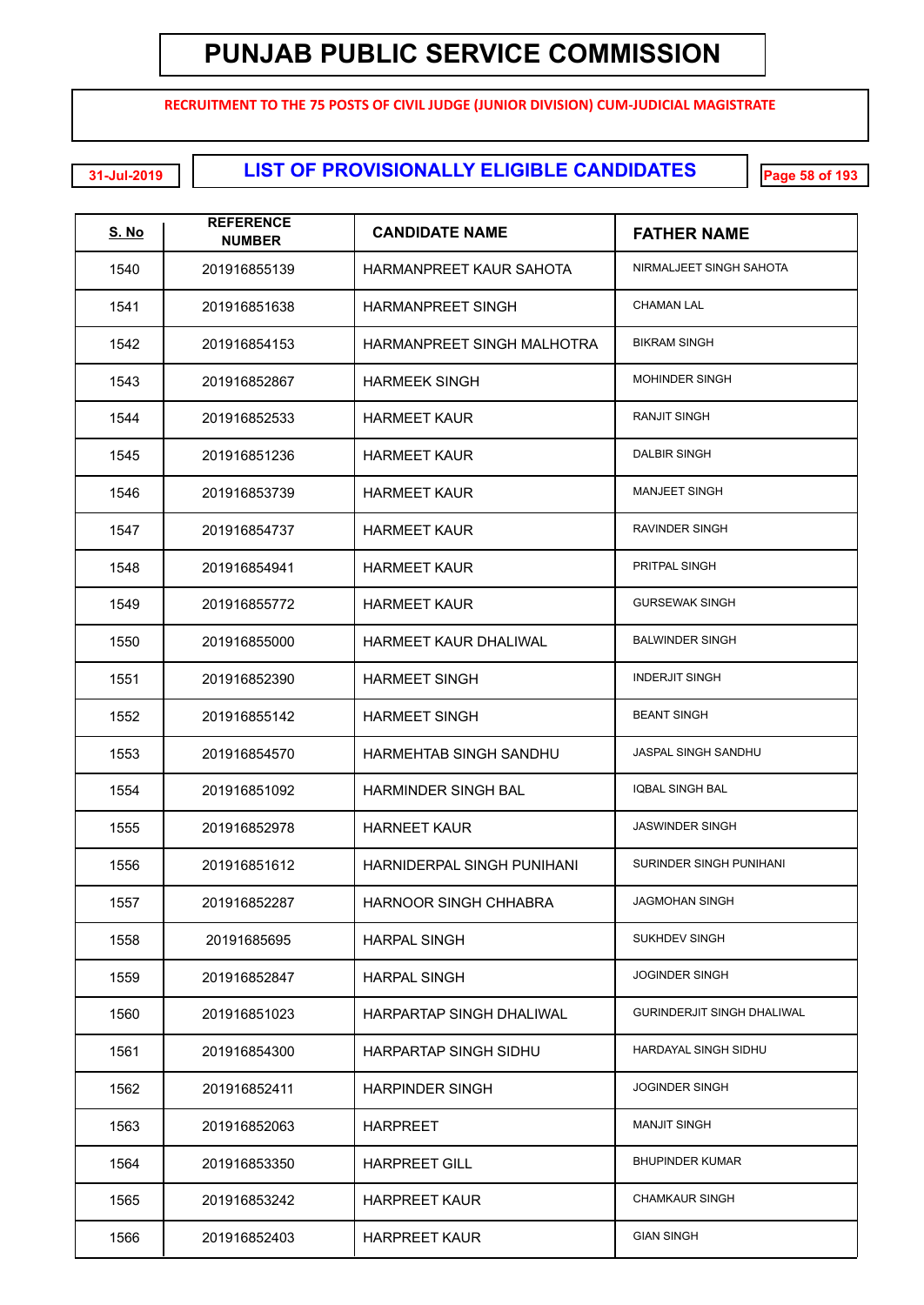**RECRUITMENT TO THE 75 POSTS OF CIVIL JUDGE (JUNIOR DIVISION) CUM-JUDICIAL MAGISTRATE**

**LIST OF PROVISIONALLY ELIGIBLE CANDIDATES 31-Jul-2019 Page 59 of 193**

| <u>S. No</u> | <b>REFERENCE</b><br><b>NUMBER</b> | <b>CANDIDATE NAME</b> | <b>FATHER NAME</b>      |
|--------------|-----------------------------------|-----------------------|-------------------------|
| 1567         | 201916851935                      | <b>HARPREET KAUR</b>  | SUDHU SINGH             |
| 1568         | 201916852864                      | <b>HARPREET KAUR</b>  | <b>DHARMPAL BAGGA</b>   |
| 1569         | 201916851601                      | <b>HARPREET KAUR</b>  | <b>SURINDER SINGH</b>   |
| 1570         | 201916851185                      | <b>HARPREET KAUR</b>  | <b>MANPREET SINGH</b>   |
| 1571         | 201916851381                      | <b>HARPREET KAUR</b>  | <b>HARBANS SINGH</b>    |
| 1572         | 201916851353                      | <b>HARPREET KAUR</b>  | <b>RAJWANT SINGH</b>    |
| 1573         | 2019168587                        | <b>HARPREET KAUR</b>  | <b>CHARANJEET SINGH</b> |
| 1574         | 201916852149                      | <b>HARPREET KAUR</b>  | <b>MAJOR SINGH</b>      |
| 1575         | 201916851671                      | <b>HARPREET KAUR</b>  | <b>GURDEEP SINGH</b>    |
| 1576         | 201916851789                      | <b>HARPREET KAUR</b>  | <b>DARSHAN SINGH</b>    |
| 1577         | 201916851187                      | <b>HARPREET KAUR</b>  | <b>BALRAJ SINGH</b>     |
| 1578         | 201916852843                      | <b>HARPREET KAUR</b>  | <b>GURBHAJAN SINGH</b>  |
| 1579         | 201916851803                      | <b>HARPREET KAUR</b>  | KULWINDER SINGH         |
| 1580         | 20191685231                       | <b>HARPREET KAUR</b>  | <b>SURJIT SINGH</b>     |
| 1581         | 201916852333                      | <b>HARPREET KAUR</b>  | <b>GOLA SINGH</b>       |
| 1582         | 20191685691                       | <b>HARPREET KAUR</b>  | <b>SUKHVIR LAL</b>      |
| 1583         | 20191685251                       | <b>HARPREET KAUR</b>  | <b>SADHU SINGH</b>      |
| 1584         | 20191685372                       | HARPREET KAUR         | DARSHAN SINGH           |
| 1585         | 20191685240                       | <b>HARPREET KAUR</b>  | <b>BALRAM SINGH</b>     |
| 1586         | 201916854706                      | <b>HARPREET KAUR</b>  | <b>BALRAJ SINGH</b>     |
| 1587         | 201916855744                      | <b>HARPREET KAUR</b>  | KULDEEP SINGH           |
| 1588         | 201916855291                      | <b>HARPREET KAUR</b>  | <b>BASAKHA SINGH</b>    |
| 1589         | 201916853482                      | <b>HARPREET KAUR</b>  | PARAMJEET SINGH         |
| 1590         | 201916855005                      | <b>HARPREET KAUR</b>  | <b>BALJIT SINGH</b>     |
| 1591         | 201916853507                      | <b>HARPREET KAUR</b>  | <b>HARNEK SINGH</b>     |
| 1592         | 201916854335                      | <b>HARPREET KAUR</b>  | <b>MANGAL SINGH</b>     |
| 1593         | 201916854934                      | <b>HARPREET KAUR</b>  | <b>GURNAM SINGH</b>     |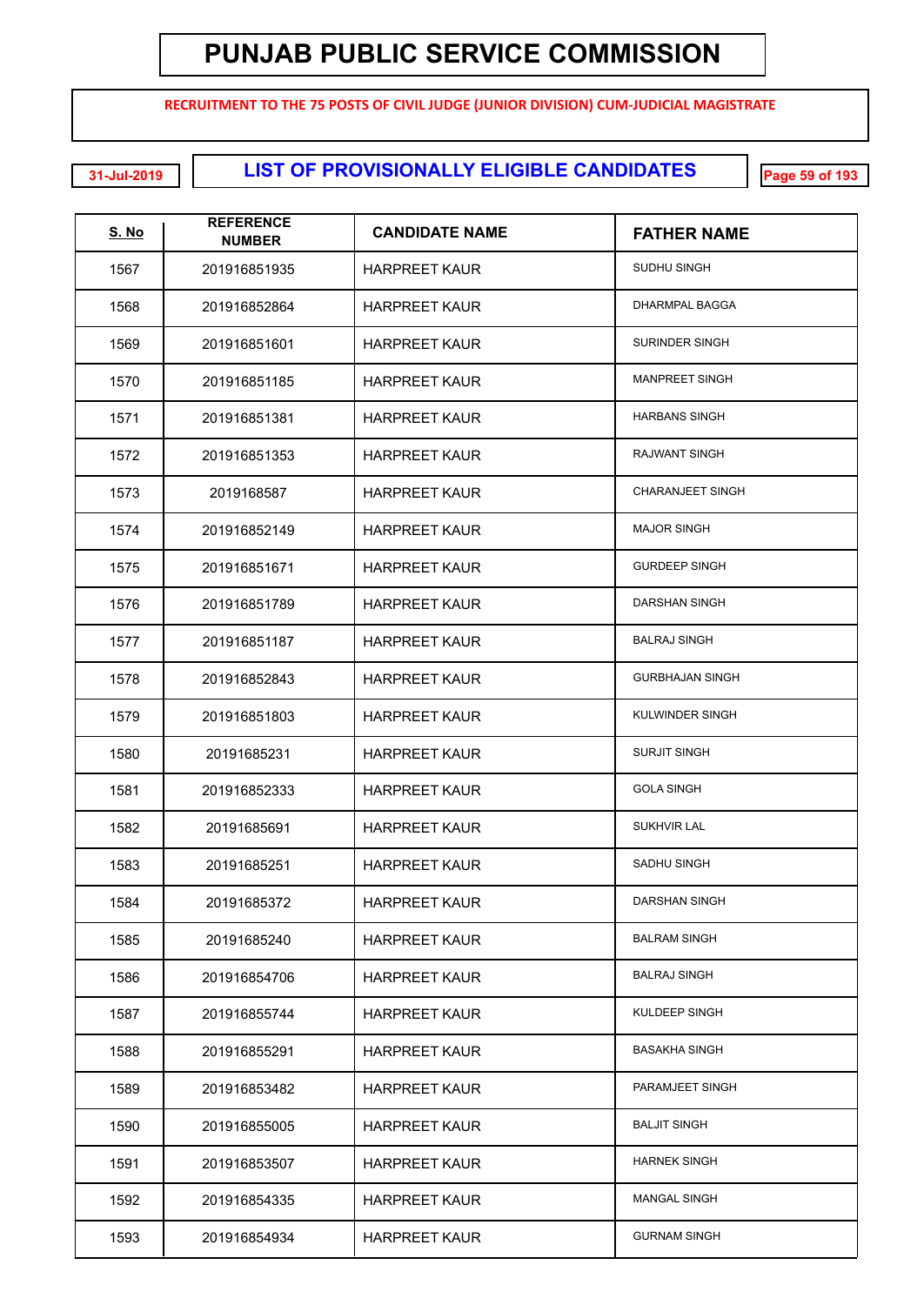**RECRUITMENT TO THE 75 POSTS OF CIVIL JUDGE (JUNIOR DIVISION) CUM-JUDICIAL MAGISTRATE**

#### **LIST OF PROVISIONALLY ELIGIBLE CANDIDATES 31-Jul-2019 Page 60 of 193**

| <u>S. No</u> | <b>REFERENCE</b><br><b>NUMBER</b> | <b>CANDIDATE NAME</b>       | <b>FATHER NAME</b>          |
|--------------|-----------------------------------|-----------------------------|-----------------------------|
| 1594         | 201916854434                      | <b>HARPREET KAUR</b>        | KULWANT SINGH               |
| 1595         | 201916854642                      | <b>HARPREET KAUR</b>        | <b>HARJINDER SINGH</b>      |
| 1596         | 201916855195                      | <b>HARPREET KAUR RATTAN</b> | ARVINDERJIT SINGH RATTAN    |
| 1597         | 201916854584                      | <b>HARPREET KAUR SIDHU</b>  | <b>BALWINDER SINGH</b>      |
| 1598         | 201916851387                      | <b>HARPREET SINGH</b>       | <b>GURNAM SINGH</b>         |
| 1599         | 201916852610                      | <b>HARPREET SINGH</b>       | <b>MANJIT SINGH</b>         |
| 1600         | 20191685516                       | <b>HARPREET SINGH</b>       | <b>DALIP SINGH</b>          |
| 1601         | 20191685504                       | <b>HARPREET SINGH</b>       | <b>RANJIT SINGH</b>         |
| 1602         | 201916851061                      | <b>HARPREET SINGH</b>       | <b>GURMAIL SINGH</b>        |
| 1603         | 201916852607                      | <b>HARPREET SINGH</b>       | <b>BALDEV RAJ</b>           |
| 1604         | 20191685158                       | <b>HARPREET SINGH</b>       | PAVITTER SINGH              |
| 1605         | 201916852942                      | <b>HARPREET SINGH</b>       | <b>DHARAM SINGH</b>         |
| 1606         | 201916851984                      | <b>HARPREET SINGH</b>       | <b>AVTAR SINGH</b>          |
| 1607         | 201916851621                      | <b>HARPREET SINGH</b>       | <b>JASWANT SINGH</b>        |
| 1608         | 201916852564                      | <b>HARPREET SINGH</b>       | <b>JAGJIT SINGH</b>         |
| 1609         | 2019168598                        | <b>HARPREET SINGH</b>       | <b>AMARNATH</b>             |
| 1610         | 201916855022                      | <b>HARPREET SINGH</b>       | SHAMSHER SINGH              |
| 1611         | 201916854437                      | <b>HARPREET SINGH</b>       | <b>BALWINDER SINGH</b>      |
| 1612         | 201916854074                      | <b>HARPREET SINGH</b>       | <b>CHARAN SINGH</b>         |
| 1613         | 201916854482                      | <b>HARPREET SINGH</b>       | <b>HARDEV SINGH</b>         |
| 1614         | 201916855071                      | <b>HARPREET SINGH</b>       | <b>DIDAR SINGH</b>          |
| 1615         | 201916853951                      | <b>HARPREET SINGH</b>       | <b>GURMAIL SINGH</b>        |
| 1616         | 201916853515                      | <b>HARPREET SINGH</b>       | <b>RAJINDER SINGH</b>       |
| 1617         | 201916854294                      | <b>HARPREET SINGH</b>       | <b>NANAK SINGH</b>          |
| 1618         | 201916855373                      | <b>HARPREET SINGH</b>       | <b>JOGINDER SINGH</b>       |
| 1619         | 201916852646                      | HARPREET SINGH TANEJA       | <b>GURJEET SINGH TANEJA</b> |
| 1620         | 201916854530                      | <b>HARPREET SINGLA</b>      | PALA MAL SINGLA             |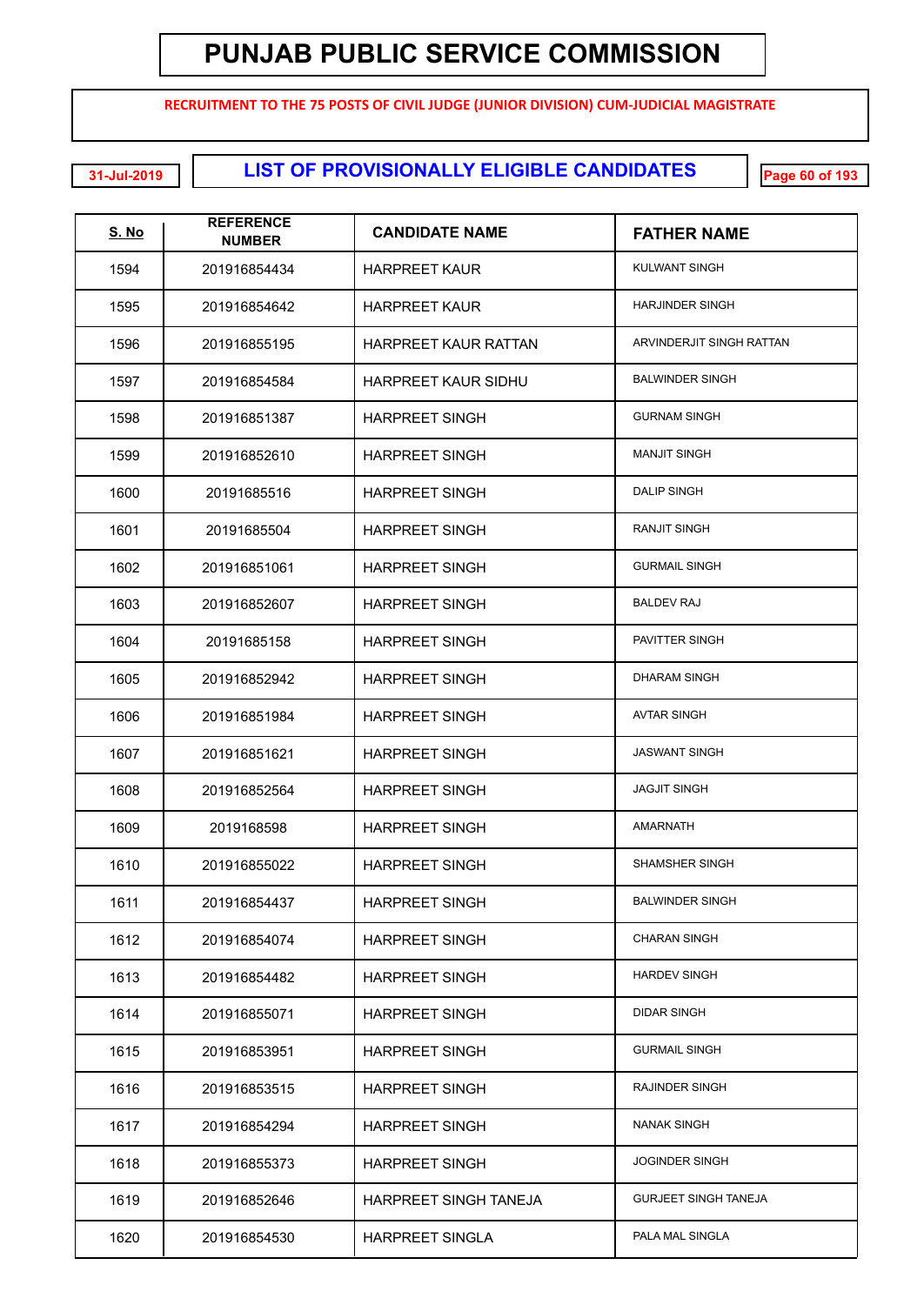**RECRUITMENT TO THE 75 POSTS OF CIVIL JUDGE (JUNIOR DIVISION) CUM-JUDICIAL MAGISTRATE**

**LIST OF PROVISIONALLY ELIGIBLE CANDIDATES 31-Jul-2019 Page 61 of 193**

| <u>S. No</u> | <b>REFERENCE</b><br><b>NUMBER</b> | <b>CANDIDATE NAME</b>        | <b>FATHER NAME</b>           |
|--------------|-----------------------------------|------------------------------|------------------------------|
| 1621         | 201916853727                      | <b>HARPRIT KAUR</b>          | <b>SWARN SINGH</b>           |
| 1622         | 201916853662                      | <b>HARPRIYA SAINI</b>        | <b>HARBHAJAN SINGH SAINI</b> |
| 1623         | 201916853577                      | <b>HARPRRET KAUR</b>         | SURINDERPAL SINGH            |
| 1624         | 201916851085                      | HARRY ADLAKHA                | RAJ KUMAR                    |
| 1625         | 201916855516                      | <b>HARSANGEET KAUR</b>       | S S RANDHAWA                 |
| 1626         | 201916853224                      | <b>HARSH</b>                 | <b>RANJEET KUMAR</b>         |
| 1627         | 201916852489                      | <b>HARSH BANSAL</b>          | <b>ASHWANI BANSAL</b>        |
| 1628         | 201916852518                      | <b>HARSH WALIA</b>           | <b>VIJAY WALIA</b>           |
| 1629         | 201916851594                      | <b>HARSHARN SINGH</b>        | <b>SWARN SINGH</b>           |
| 1630         | 201916851097                      | <b>HARSHDEEP KAUR WALIA</b>  | AMRITPAL SINGH WALIA         |
| 1631         | 20191685929                       | <b>HARSHDEEP SINGH</b>       | SUKHDEEP SINGH               |
| 1632         | 201916853627                      | <b>HARSHDEEP SINGH</b>       | <b>HANS RAJ</b>              |
| 1633         | 201916853697                      | <b>HARSHIT BAHMANI</b>       | <b>GIAN SINGH BAHMANI</b>    |
| 1634         | 20191685304                       | <b>HARSHITA GOYAL</b>        | <b>GANESH GOYAL</b>          |
| 1635         | 201916852714                      | <b>HARSIMRAN KAUR</b>        | ARVINDER SINGH               |
| 1636         | 201916854383                      | <b>HARSIMRAN KAUR</b>        | <b>SUCHA SINGH</b>           |
| 1637         | 201916855726                      | <b>HARSIMRAN SINGH</b>       | <b>RANJIT SINGH</b>          |
| 1638         | 201916851899                      | <b>HARSIMRAN SINGH MALWA</b> | AMARJIT SINGH MALWA          |
| 1639         | 201916851555                      | <b>HARSIMRAN SINGH SARAO</b> | RANJIT SINGH SARAO           |
| 1640         | 201916851589                      | <b>HARSIMRANDEEP KAUR</b>    | <b>BALDEV SINGH ARORA</b>    |
| 1641         | 201916854402                      | <b>HARSIMRANJIT KAUR</b>     | <b>RAM SINGH</b>             |
| 1642         | 201916853818                      | <b>HARSIMRANJIT KAUR</b>     | <b>KARNAIL SINGH</b>         |
| 1643         | 20191685341                       | <b>HARSIMRANJIT SINGH</b>    | <b>GURCHARAN SINGH</b>       |
| 1644         | 20191685743                       | HARSIMRANPREET SINGH RAJPAL  | AVTAR SINGH RAJPAL           |
| 1645         | 20191685267                       | <b>HARSUKHNINDER KAUR</b>    | <b>GURNAM SINGH</b>          |
| 1646         | 201916852309                      | HARSWAINA SINGH              | <b>BIRENDER SINGH RANGI</b>  |
| 1647         | 201916854640                      | <b>HARTEJ SINGH</b>          | <b>MUKHTIAR SINGH</b>        |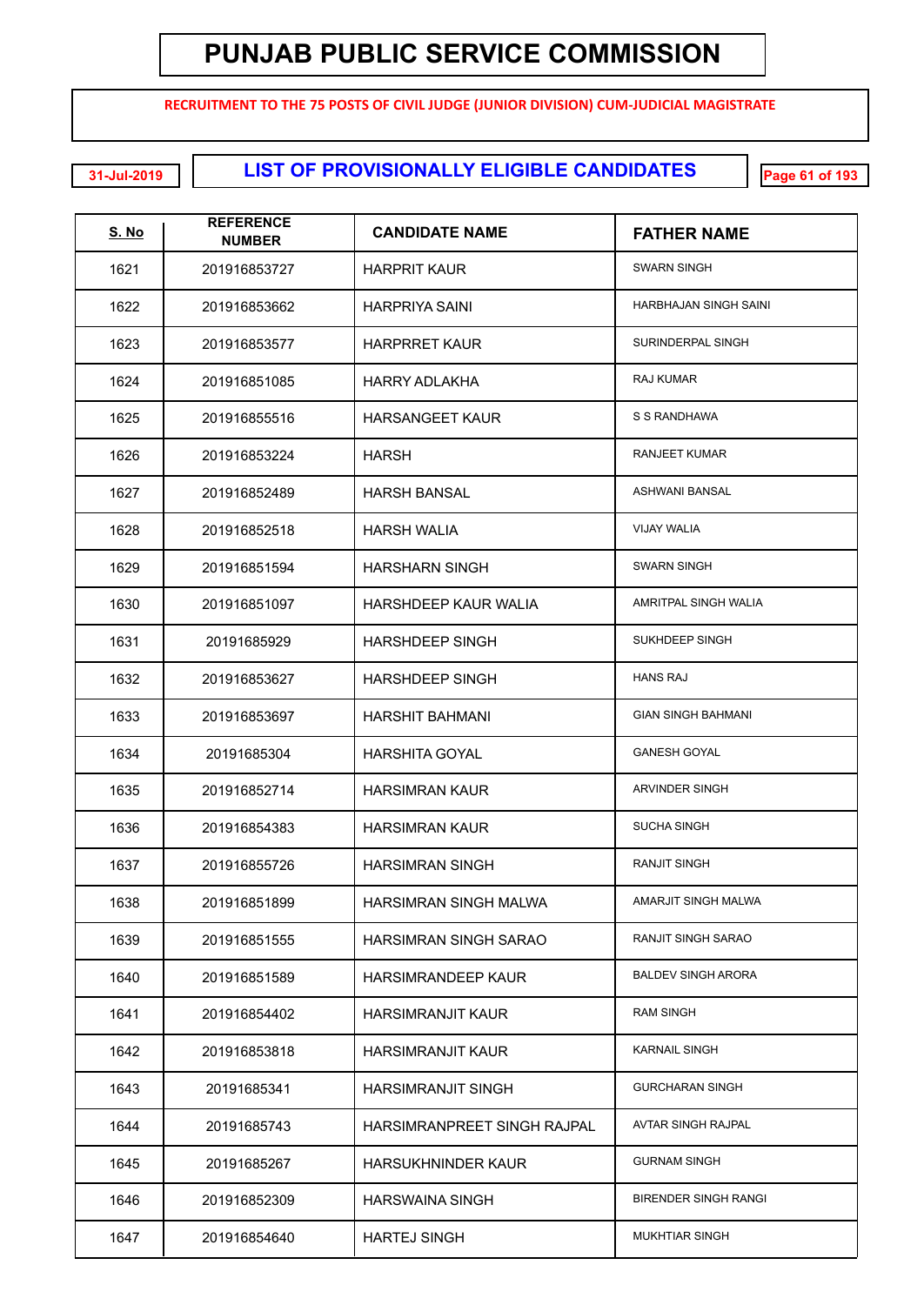**RECRUITMENT TO THE 75 POSTS OF CIVIL JUDGE (JUNIOR DIVISION) CUM-JUDICIAL MAGISTRATE**

**LIST OF PROVISIONALLY ELIGIBLE CANDIDATES 31-Jul-2019 Page 62 of 193**

| <b>S. No</b> | <b>REFERENCE</b><br><b>NUMBER</b> | <b>CANDIDATE NAME</b>         | <b>FATHER NAME</b>        |
|--------------|-----------------------------------|-------------------------------|---------------------------|
| 1648         | 201916854423                      | <b>HARVEER SINGH</b>          | <b>JOGINDER SINGH</b>     |
| 1649         | 201916854984                      | <b>HARVEER SINGH</b>          | <b>RAM SINGH</b>          |
| 1650         | 201916851384                      | <b>HARVELAS SINGH</b>         | <b>MANGAT RAI</b>         |
| 1651         | 201916855133                      | <b>HARVINDER SINGH</b>        | <b>BHUPINDER SINGH</b>    |
| 1652         | 201916851609                      | <b>HARVINDER KAUR</b>         | <b>MOHINDER SINGH</b>     |
| 1653         | 201916851324                      | <b>HARVINDER SINGH</b>        | <b>NIRMAIL SINGH</b>      |
| 1654         | 201916855054                      | <b>HARVINDER SINGH</b>        | <b>RAJINDER SINGH</b>     |
| 1655         | 201916853468                      | <b>HARVINDER SINGH</b>        | JAGMOHAN SINGH JOHAL      |
| 1656         | 201916851068                      | <b>HARVIR SINGH GILL</b>      | <b>BALDEV SINGH GILL</b>  |
| 1657         | 201916851545                      | <b>HARWANT SINGH</b>          | SUKHNANDAN SINGH          |
| 1658         | 201916851410                      | <b>HARWINDER KAUR</b>         | <b>AMAR SINGH</b>         |
| 1659         | 201916852540                      | <b>HARWINDER KAUR</b>         | <b>SURINDER SINGH</b>     |
| 1660         | 201916852392                      | <b>HARWINDER KAUR</b>         | <b>JASWANT SINGH</b>      |
| 1661         | 20191685457                       | <b>HARWINDER SHARMA</b>       | <b>BALJIT KUMAR</b>       |
| 1662         | 201916851625                      | <b>HARWINDER SINGH</b>        | <b>JAGTAR SINGH</b>       |
| 1663         | 20191685850                       | <b>HARWINDER SINGH</b>        | <b>SURINDER SINGH</b>     |
| 1664         | 201916854954                      | HASAN INDER PREET SINGH HAYER | <b>AVTAR SINGH HAYER</b>  |
| 1665         | 201916851946                      | HASAN SINGH                   | SARDARA RAM               |
| 1666         | 201916854010                      | <b>HASHANDEEP SINGH</b>       | <b>JASBIR SINGH SIDHU</b> |
| 1667         | 2019168516                        | <b>HEEBA</b>                  | <b>MANOJ KUMAR</b>        |
| 1668         | 20191685642                       | <b>HEEMA</b>                  | YOGESH BANSAL             |
| 1669         | 201916853141                      | <b>HEENA</b>                  | <b>JOGINDER SINGH</b>     |
| 1670         | 201916851600                      | <b>HEENA</b>                  | <b>GURTEJ SINGH</b>       |
| 1671         | 201916854380                      | <b>HEENA</b>                  | <b>ASHOK KUMAR</b>        |
| 1672         | 201916851794                      | <b>HEENA AGNIHOTRI</b>        | AMARJIT AGNIHOTRI         |
| 1673         | 201916852245                      | <b>HEENA BHANOT</b>           | <b>LAKHWINDER PAL</b>     |
| 1674         | 201916853949                      | <b>HEENA GANDHI</b>           | RAJINDER KUMAR            |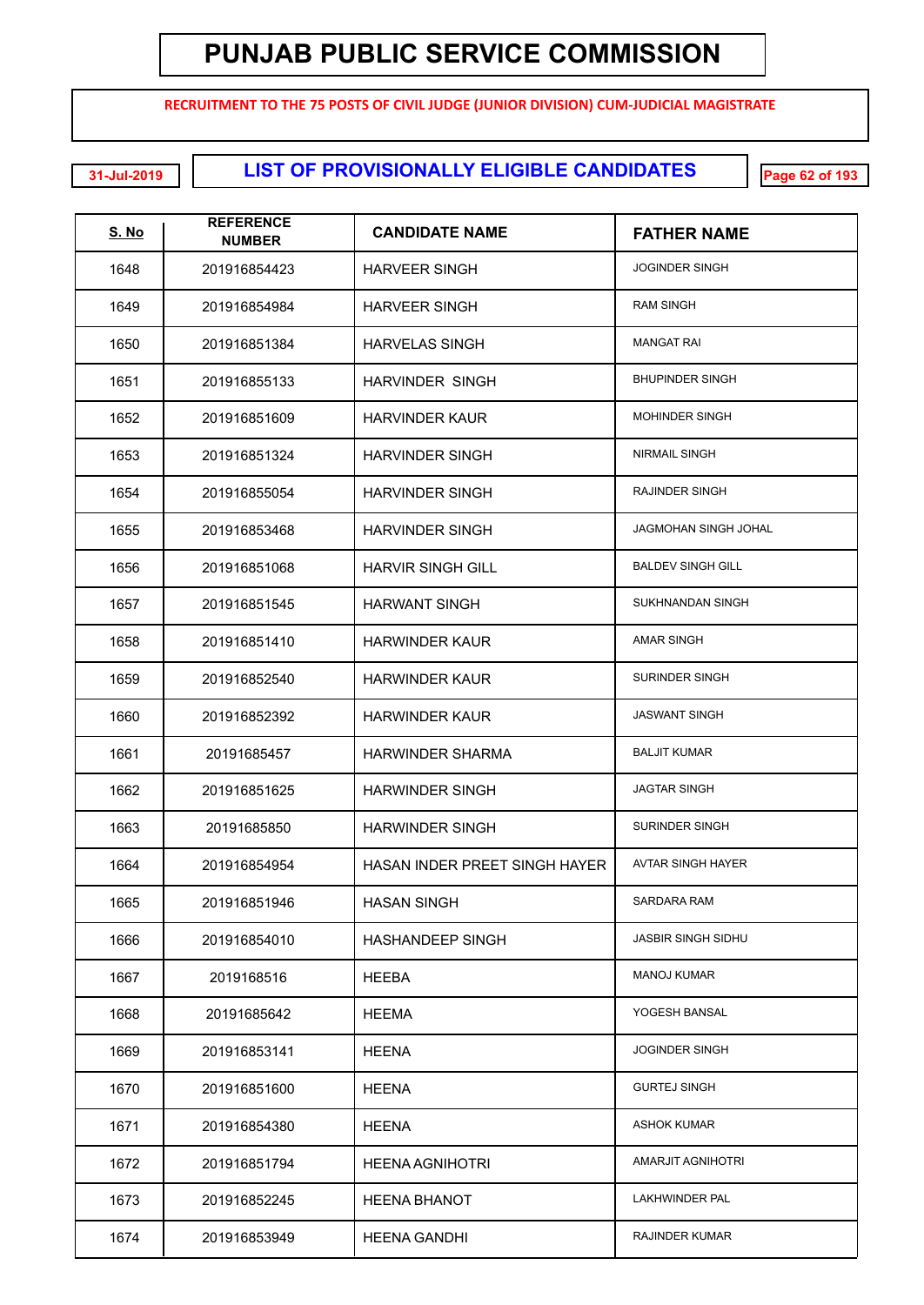**RECRUITMENT TO THE 75 POSTS OF CIVIL JUDGE (JUNIOR DIVISION) CUM-JUDICIAL MAGISTRATE**

**LIST OF PROVISIONALLY ELIGIBLE CANDIDATES 31-Jul-2019 Page 63 of 193**

| <u>S. No</u> | <b>REFERENCE</b><br><b>NUMBER</b> | <b>CANDIDATE NAME</b>        | <b>FATHER NAME</b>         |
|--------------|-----------------------------------|------------------------------|----------------------------|
| 1675         | 20191685660                       | <b>HEENA GUPTA</b>           | <b>VARINDER KUMAR</b>      |
| 1676         | 201916853574                      | <b>HEENA SHARMA</b>          | DINESH KUMAR SHARMA        |
| 1677         | 201916851497                      | <b>HELLY FUR KAUR</b>        | <b>RAJESH SOAIL</b>        |
| 1678         | 201916854810                      | <b>HEM LATA</b>              | <b>DES RAJ</b>             |
| 1679         | 201916854940                      | <b>HEM LATA</b>              | <b>BRAHAM PARKASH</b>      |
| 1680         | 201916852980                      | <b>HEMA RANI</b>             | <b>MANJEET PAL</b>         |
| 1681         | 201916856                         | <b>HEMANT GARG</b>           | <b>GIAN GARG</b>           |
| 1682         | 201916853181                      | <b>HEMANT JAIN</b>           | PARAS JAIN                 |
| 1683         | 201916852292                      | <b>HEMANT JINDAL</b>         | <b>RAKESH KUMAR</b>        |
| 1684         | 201916851574                      | <b>HEMANT KUMAR</b>          | <b>VIJAY KUMAR</b>         |
| 1685         | 201916854488                      | <b>HEMANT KUMAR BHORIWAL</b> | <b>GOPI CHAND BHORIWAL</b> |
| 1686         | 201916854574                      | <b>HEMANT SINGLA</b>         | <b>AJAY SINGLA</b>         |
| 1687         | 201916851721                      | <b>HEMANT WAHI</b>           | <b>ASHOK WAHI</b>          |
| 1688         | 201916853329                      | HIMANI                       | <b>RAKESH KUMAR</b>        |
| 1689         | 201916854607                      | HIMANI                       | SURINDER PAL SINGH         |
| 1690         | 201916855362                      | HIMANI                       | SHAVINDER BAINS            |
| 1691         | 20191685945                       | <b>HIMANI BANSAL</b>         | RAJ KUMAR BANSAL           |
| 1692         | 201916855238                      | HIMANI DHIR                  | <b>SANJEEV DHIR</b>        |
| 1693         | 201916855403                      | HIMANSHI BABBAR              | <b>DALIP SINGH</b>         |
| 1694         | 201916855015                      | <b>HIMANSHI GUPTA</b>        | <b>MANOJ GUPTA</b>         |
| 1695         | 20191685431                       | HIMANSHI JAIN                | PAWAN KUMAR JAIN           |
| 1696         | 20191685511                       | <b>HIMANSHU</b>              | <b>DARSHAN LAL</b>         |
| 1697         | 201916855046                      | <b>HIMANSHU ANGRA</b>        | RAKESH KUMAR ANGRA         |
| 1698         | 201916855125                      | HIMANSHU BANSAL              | KASTURI LAL BANSAL         |
| 1699         | 201916852738                      | HIMANSHU BAWEJA              | <b>RAMESH KUMAR</b>        |
| 1700         | 201916854340                      | HIMANSHU GOYAL               | SURINDER GOYAL             |
| 1701         | 201916855045                      | <b>HIMANSHU GUPTA</b>        | <b>AJAY KUMAR</b>          |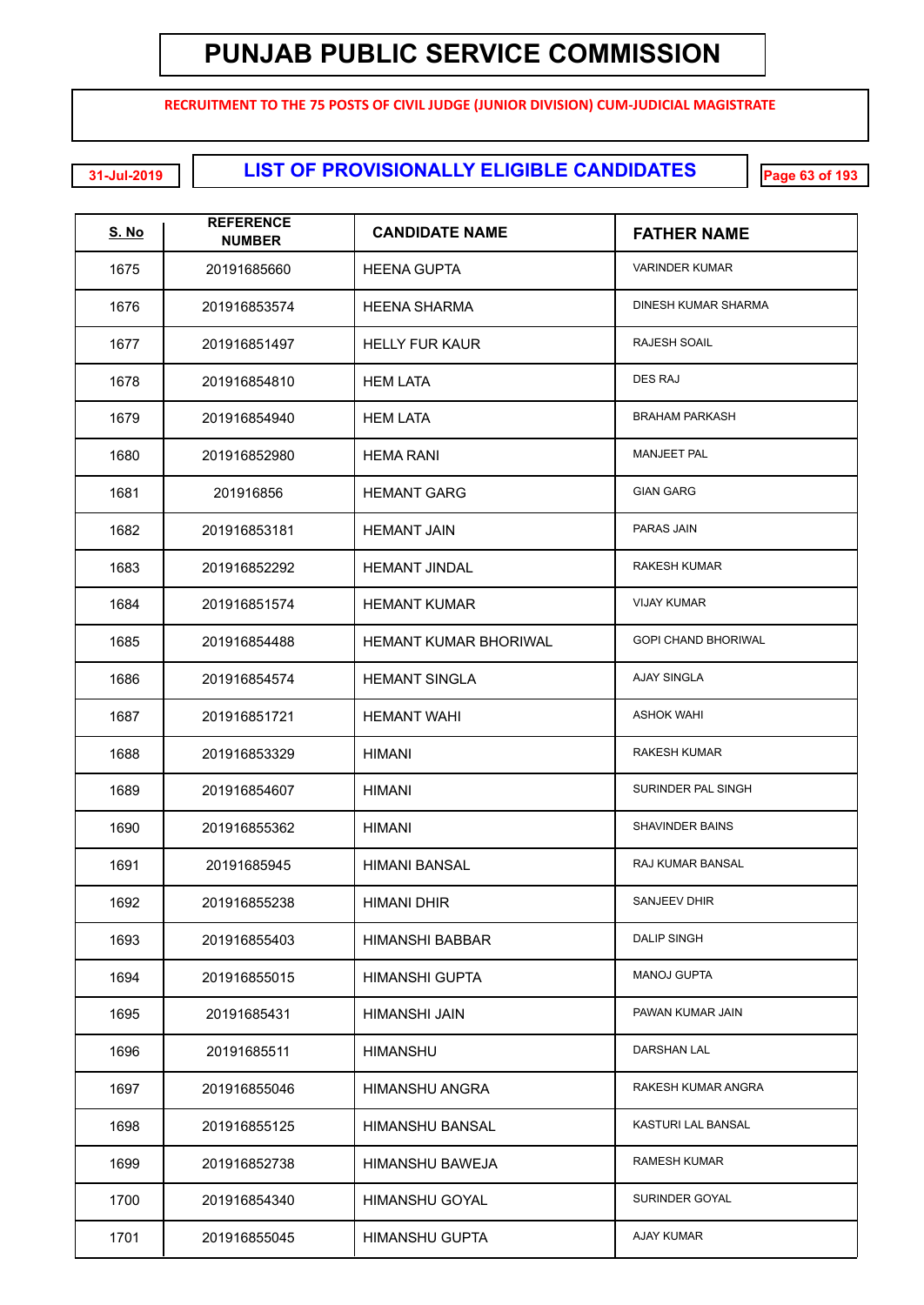**RECRUITMENT TO THE 75 POSTS OF CIVIL JUDGE (JUNIOR DIVISION) CUM-JUDICIAL MAGISTRATE**

**LIST OF PROVISIONALLY ELIGIBLE CANDIDATES 31-Jul-2019 Page 64 of 193**

| <u>S. No</u> | <b>REFERENCE</b><br><b>NUMBER</b> | <b>CANDIDATE NAME</b>     | <b>FATHER NAME</b>           |
|--------------|-----------------------------------|---------------------------|------------------------------|
| 1702         | 201916851395                      | HIMANSHU RAI              | <b>JASWANT RAI</b>           |
| 1703         | 2019168533                        | HIMANSHU SAINI            | RAGHUBIR SINGH SAINI         |
| 1704         | 201916853368                      | HIMANSHU SINGH            | AJAY KUMAR SINGH             |
| 1705         | 201916855207                      | HIMMAT SINGH SIDHU        | <b>BALTEJ SINGH SIDHU</b>    |
| 1706         | 201916855364                      | <b>HIMMAT VOHRA</b>       | SURINDER VOHRA               |
| 1707         | 201916854231                      | HIRA SINGH UPPAL          | <b>BHUPINDER SINGH UPPAL</b> |
| 1708         | 20191685437                       | <b>HIRDEYJEET SINGH</b>   | <b>MANMOHAN SINGH</b>        |
| 1709         | 201916853963                      | <b>HITANSH MOHAN</b>      | <b>NARESH MOHAN</b>          |
| 1710         | 201916855785                      | <b>HITENDER ATRI</b>      | <b>INDERJIT SHARMA</b>       |
| 1711         | 20191685655                       | <b>HITESH</b>             | <b>GIAN CHAND</b>            |
| 1712         | 201916855132                      | <b>HITESH RATRA</b>       | <b>UMESH RATRA</b>           |
| 1713         | 201916854216                      | <b>HITKARAN SINGH</b>     | <b>JAGMOHAN SINGH</b>        |
| 1714         | 201916852585                      | <b>HITPAUL SINGH DEOL</b> | SATPAL SINGH DEOL            |
| 1715         | 20191685517                       | <b>HOMA BANSAL</b>        | <b>AKASH BANSAL</b>          |
| 1716         | 201916855349                      | <b>HONEY</b>              | <b>SURENDRA</b>              |
| 1717         | 201916855481                      | <b>HUNERPREET KAUR</b>    | <b>TARSEM SINGH</b>          |
| 1718         | 201916852015                      | <b>IKKPREET KAUR</b>      | <b>RAJINDER SINGH</b>        |
| 1719         | 201916852435                      | <b>IKRAN</b>              | AJMER SINGH                  |
| 1720         | 2019168579                        | <b>IMANPREET SINGH</b>    | <b>JASBIR SINGH</b>          |
| 1721         | 201916853162                      | <b>IMERDEEP SINGH</b>     | RACHHPAL SINGH               |
| 1722         | 201916852007                      | <b>IMRAN</b>              | <b>MOHD SHABIR</b>           |
| 1723         | 201916853922                      | <b>IMROSE TIWANA</b>      | HARINDERJIT SINGH TIWANA     |
| 1724         | 201916851287                      | IMTIAZ AHMED KHAN         | KHAWAJ AHMED                 |
| 1725         | 201916855458                      | <b>INAYAT VIRK</b>        | <b>MOHANDIP SINGH VIRK</b>   |
| 1726         | 201916853564                      | <b>INDER PREET SINGH</b>  | HARVINDER SINGH SOHAL        |
| 1727         | 201916851044                      | <b>INDERJEET</b>          | <b>KASHMIR SINGH</b>         |
| 1728         | 201916853835                      | <b>INDERJEET KAUR</b>     | <b>HARCHARAN SINGH</b>       |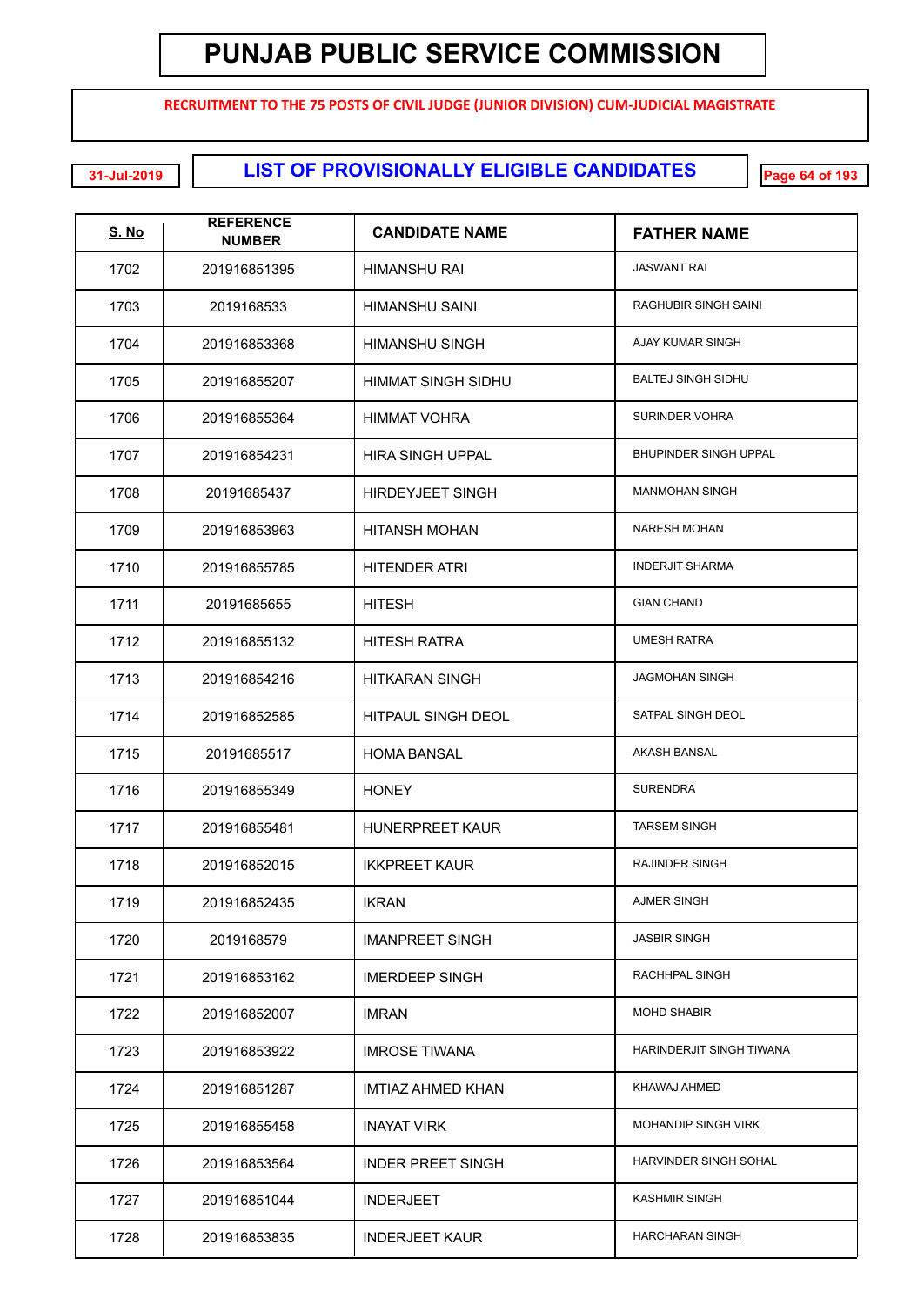**RECRUITMENT TO THE 75 POSTS OF CIVIL JUDGE (JUNIOR DIVISION) CUM-JUDICIAL MAGISTRATE**

**LIST OF PROVISIONALLY ELIGIBLE CANDIDATES 31-Jul-2019 Page 65 of 193**

| <u>S. No</u> | <b>REFERENCE</b><br><b>NUMBER</b> | <b>CANDIDATE NAME</b>          | <b>FATHER NAME</b>     |
|--------------|-----------------------------------|--------------------------------|------------------------|
| 1729         | 20191685751                       | INDERJEET SINGH                | <b>GURDEV SINGH</b>    |
| 1730         | 20191685260                       | INDERJEET SINGH                | <b>DARA SINGH</b>      |
| 1731         | 20191685873                       | INDERJEET SINGH                | <b>AVTAR SINGH</b>     |
| 1732         | 201916854596                      | <b>INDERJEET SINGH</b>         | <b>MOHINDER SINGH</b>  |
| 1733         | 20191685813                       | <b>INDERJIT KAUR</b>           | <b>SURINDER PAL</b>    |
| 1734         | 20191685331                       | INDERJOYT KAUR BAJWA           | <b>GURDIAL SINGH</b>   |
| 1735         | 201916851160                      | INDERPAL SINGH                 | <b>BHAG SINGH</b>      |
| 1736         | 201916855131                      | <b>INDERPAL SINGH</b>          | <b>GURVINDER SINGH</b> |
| 1737         | 201916855810                      | <b>INDERPAL SINGH</b>          | <b>JASBIR SINGH</b>    |
| 1738         | 20191685987                       | <b>INDERPAUL SINGH</b>         | <b>DALBIR SINGH</b>    |
| 1739         | 201916852573                      | <b>INDERPREET KAUR</b>         | <b>JAGJIT SINGH</b>    |
| 1740         | 201916854278                      | INDERPREET KAUR                | <b>JASBIR SINGH</b>    |
| 1741         | 201916852127                      | <b>INDERPREET SINGH</b>        | <b>SUKHDEV SINGH</b>   |
| 1742         | 201916853312                      | <b>INDERPREET SINGH</b>        | <b>AMARJIT SINGH</b>   |
| 1743         | 201916853000                      | <b>INDERPREET SINGH</b>        | <b>JAGDISH SINGH</b>   |
| 1744         | 201916854419                      | <b>INDERPREET SINGH CHAHAL</b> | KULDEEP SINGH          |
| 1745         | 201916852909                      | <b>INDERRJEET KAUR</b>         | <b>MR RAM SAROOP</b>   |
| 1746         | 201916851655                      | <b>INDERVEER KAUR GREWAL</b>   | <b>DIAWANT SINGH</b>   |
| 1747         | 201916855771                      | <b>INDU</b>                    | <b>BISHANDAS</b>       |
| 1748         | 201916854325                      | <b>INDU</b>                    | OM PARKASH             |
| 1749         | 201916851810                      | <b>INDU BALA</b>               | <b>MANOHAR LAL</b>     |
| 1750         | 201916852580                      | <b>INDU BALA</b>               | PAWAN KUMAR            |
| 1751         | 201916852132                      | <b>INDU BHARTI JAIN</b>        | <b>SATISH GARG</b>     |
| 1752         | 201916853504                      | <b>INTZAAR SINGH</b>           | SHAKEEL SINGH          |
| 1753         | 201916853798                      | <b>IQBALDEEP SINGH</b>         | KULWANT SINGH          |
| 1754         | 201916853616                      | <b>IQBALDEEP SINGH</b>         | <b>MANMOHAN SINGH</b>  |
| 1755         | 201916853425                      | <b>IQBALJEET KAUR</b>          | <b>GURDHAIN SINGH</b>  |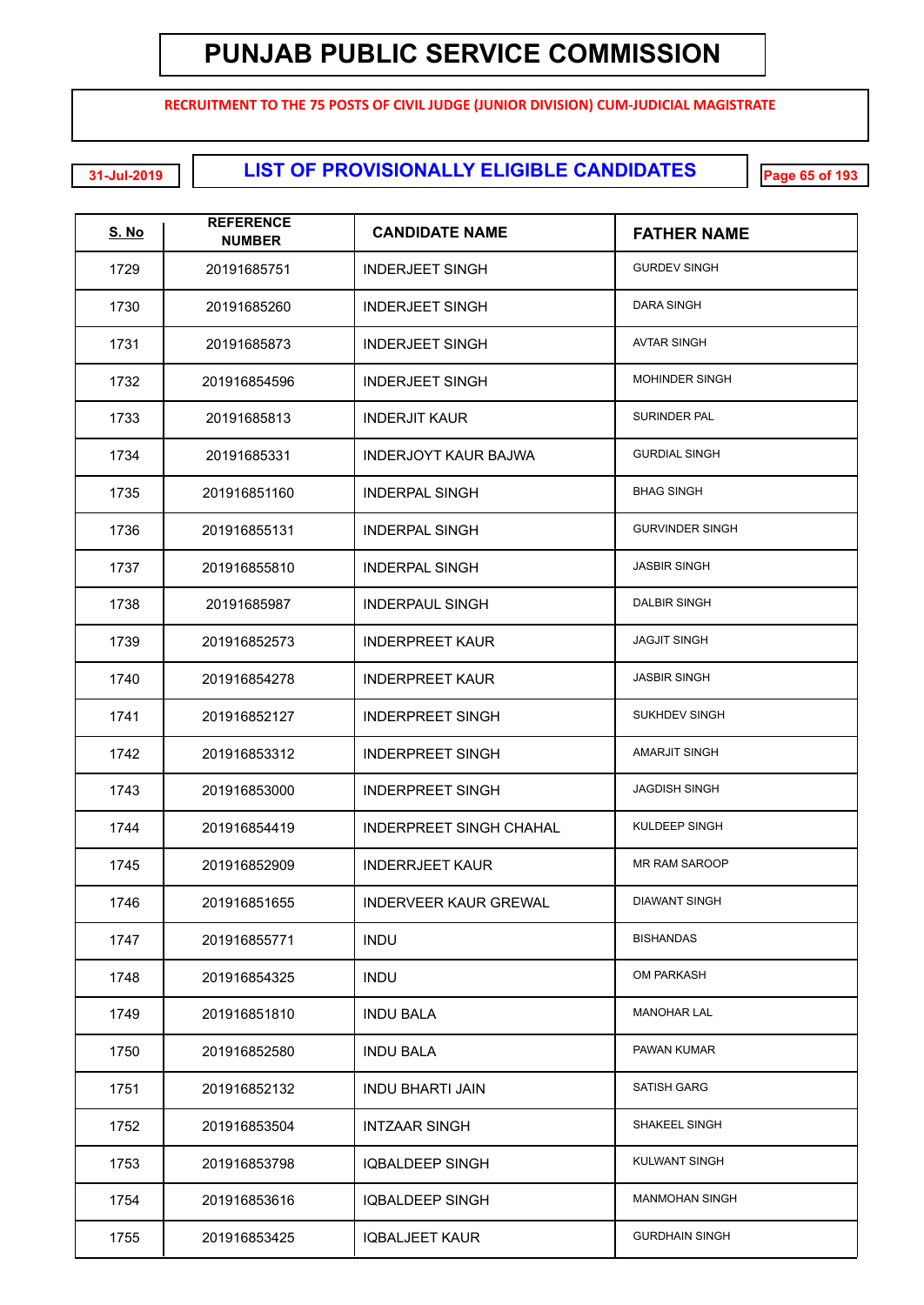**RECRUITMENT TO THE 75 POSTS OF CIVIL JUDGE (JUNIOR DIVISION) CUM-JUDICIAL MAGISTRATE**

**LIST OF PROVISIONALLY ELIGIBLE CANDIDATES 31-Jul-2019 Page 66 of 193**

| <b>S. No</b> | <b>REFERENCE</b><br><b>NUMBER</b> | <b>CANDIDATE NAME</b>       | <b>FATHER NAME</b>      |
|--------------|-----------------------------------|-----------------------------|-------------------------|
| 1756         | 20191685797                       | IQBALPREET SINGH            | <b>HARINDER SINGH</b>   |
| 1757         | 201916854470                      | <b>IQBALPREET SINGH</b>     | PALWINDER SINGH         |
| 1758         | 201916854043                      | <b>ISHA</b>                 | <b>NARINDER SINGH</b>   |
| 1759         | 201916855222                      | <b>ISHA</b>                 | <b>LAKHMI VERMA</b>     |
| 1760         | 201916854789                      | <b>ISHA</b>                 | RAJ KUMAR               |
| 1761         | 20191685733                       | <b>ISHA DHINGRA</b>         | <b>KEWAL DHINGRA</b>    |
| 1762         | 201916852187                      | ISHA GARG                   | <b>BALRAJ GARG</b>      |
| 1763         | 201916854566                      | <b>ISHA GOYAL</b>           | <b>RAM DARSHAN</b>      |
| 1764         | 201916854154                      | ISHA MANCHANDA              | <b>ASHOK PARKASH</b>    |
| 1765         | 201916853821                      | <b>ISHA MEHRA</b>           | AVINASH CHANDER MEHRA   |
| 1766         | 201916852067                      | <b>ISHA MEHTA</b>           | <b>SUKHDEV MEHTA</b>    |
| 1767         | 201916851878                      | <b>ISHA SHARMA</b>          | <b>ASHOK KUMAR</b>      |
| 1768         | 20191685101                       | <b>ISHA SHARMA</b>          | <b>ASHWANI KUMAR</b>    |
| 1769         | 201916854503                      | <b>ISHA SHARMA</b>          | <b>KAMAL SHARMA</b>     |
| 1770         | 20191685535                       | <b>ISHAAN SINGH</b>         | <b>TARLOCHAN SINGH</b>  |
| 1771         | 201916851735                      | <b>ISHAAN THAMMAN</b>       | <b>NAVEEN THAMMAN</b>   |
| 1772         | 2019168566                        | <b>ISHAN CHAUHAN</b>        | <b>RAJU CHAUHAN</b>     |
| 1773         | 201916853292                      | <b>ISHAN JAIN</b>           | <b>JAININDER JAIN</b>   |
| 1774         | 201916853236                      | <b>ISHAN MITTAL</b>         | SANJAY                  |
| 1775         | 20191685566                       | <b>ISHAN SHARMA</b>         | RAJEEV SHARMA           |
| 1776         | 201916853400                      | <b>ISHAN SHARMA</b>         | KASHYAP SHARMA          |
| 1777         | 201916851409                      | <b>ISHANDEEP SINGH GILL</b> | RAVINDER PAL SINGH GILL |
| 1778         | 201916851281                      | <b>ISHANI ARORA</b>         | MOHINDER PAUL ARORA     |
| 1779         | 201916853939                      | <b>ISHAR SINGH</b>          | PALA SINGH              |
| 1780         | 20191685944                       | ISHITA CHADHA               | DEEPAK CHADHA           |
| 1781         | 201916853521                      | <b>ISHU MANCHANDA</b>       | YUGBIR MANCHANDA        |
| 1782         | 201916854785                      | <b>ISHWARPREET KAUR</b>     | <b>GURMIT SINGH</b>     |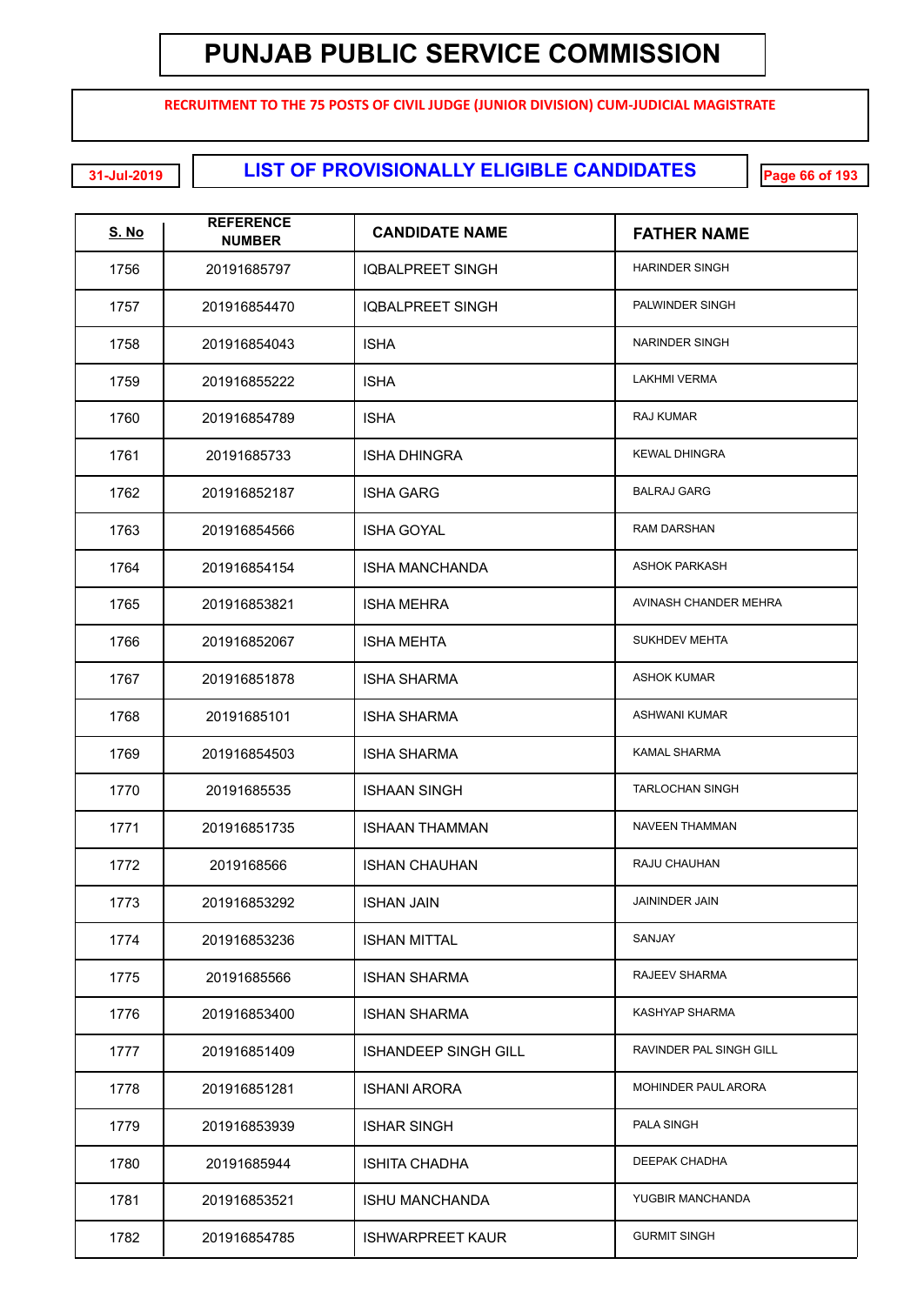**RECRUITMENT TO THE 75 POSTS OF CIVIL JUDGE (JUNIOR DIVISION) CUM-JUDICIAL MAGISTRATE**

**LIST OF PROVISIONALLY ELIGIBLE CANDIDATES 31-Jul-2019 Page 67 of 193**

| <u>S. No</u> | <b>REFERENCE</b><br><b>NUMBER</b> | <b>CANDIDATE NAME</b>    | <b>FATHER NAME</b>     |
|--------------|-----------------------------------|--------------------------|------------------------|
| 1783         | 201916854964                      | <b>ITRAT VIJAY SINGH</b> | <b>VIJAY SINGH</b>     |
| 1784         | 201916851008                      | <b>JAGANDEEP SINGH</b>   | PALWINDER SINGH        |
| 1785         | 201916852792                      | <b>JAGBIR KAUR</b>       | <b>JASPAL SINGH</b>    |
| 1786         | 201916853808                      | <b>JAGDEEP KUMAR</b>     | <b>BALDEV RAJ</b>      |
| 1787         | 201916855266                      | <b>JAGDEEP MITTAL</b>    | <b>ANOOP KUMAR</b>     |
| 1788         | 201916853173                      | <b>JAGDEEP SINGH</b>     | <b>HARNEK SINGH</b>    |
| 1789         | 201916851708                      | <b>JAGDEEP SINGH</b>     | <b>GURMEET SINGH</b>   |
| 1790         | 201916852231                      | <b>JAGDEEP SINGH</b>     | <b>HARVINDER SINGH</b> |
| 1791         | 20191685556                       | <b>JAGDEEP SINGH</b>     | <b>MAJOR SINGH</b>     |
| 1792         | 20191685323                       | <b>JAGDEEP SINGH</b>     | <b>SOHAN SINGH</b>     |
| 1793         | 201916851947                      | <b>JAGDEEP SINGH</b>     | <b>MANJIT SINGH</b>    |
| 1794         | 201916853528                      | <b>JAGDEEP SINGH</b>     | <b>AVTAR SINGH</b>     |
| 1795         | 201916854065                      | <b>JAGDEEP SINGH</b>     | <b>SANTOKH SINGH</b>   |
| 1796         | 201916854069                      | <b>JAGDEEP SINGH</b>     | <b>BALWANT SINGH</b>   |
| 1797         | 201916851241                      | <b>JAGDEV SINGH</b>      | <b>BAHADUR SINGH</b>   |
| 1798         | 201916855590                      | <b>JAGDISH GARG</b>      | <b>HARGOPAL</b>        |
| 1799         | 201916854644                      | <b>JAGGA SINGH</b>       | <b>MAHINDER SINGH</b>  |
| 1800         | 20191685950                       | <b>JAGJEET KAUR</b>      | <b>WARYAM SINGH</b>    |
| 1801         | 201916853517                      | <b>JAGJIT KAUR</b>       | <b>BHUPINDER SINGH</b> |
| 1802         | 201916853075                      | <b>JAGJIT SINGH</b>      | <b>DIDAR SINGH</b>     |
| 1803         | 201916852293                      | <b>JAGJIVAN SINGH</b>    | AMARJIT SINGH          |
| 1804         | 20191685874                       | <b>JAGMEET KAUR</b>      | HARBHAJAN SINGH        |
| 1805         | 201916852483                      | <b>JAGMEET SINGH</b>     | <b>ROOP SINGH</b>      |
| 1806         | 20191685245                       | <b>JAGMINDER SINGH</b>   | SARABJIT SINGH         |
| 1807         | 201916852621                      | <b>JAGMIT SINGH</b>      | <b>MALKIT SINGH</b>    |
| 1808         | 201916853694                      | <b>JAGMOHAN SINGH</b>    | <b>BALDEV SINGH</b>    |
| 1809         | 20191685772                       | <b>JAGPAL SINGH</b>      | <b>RANJIT SINGH</b>    |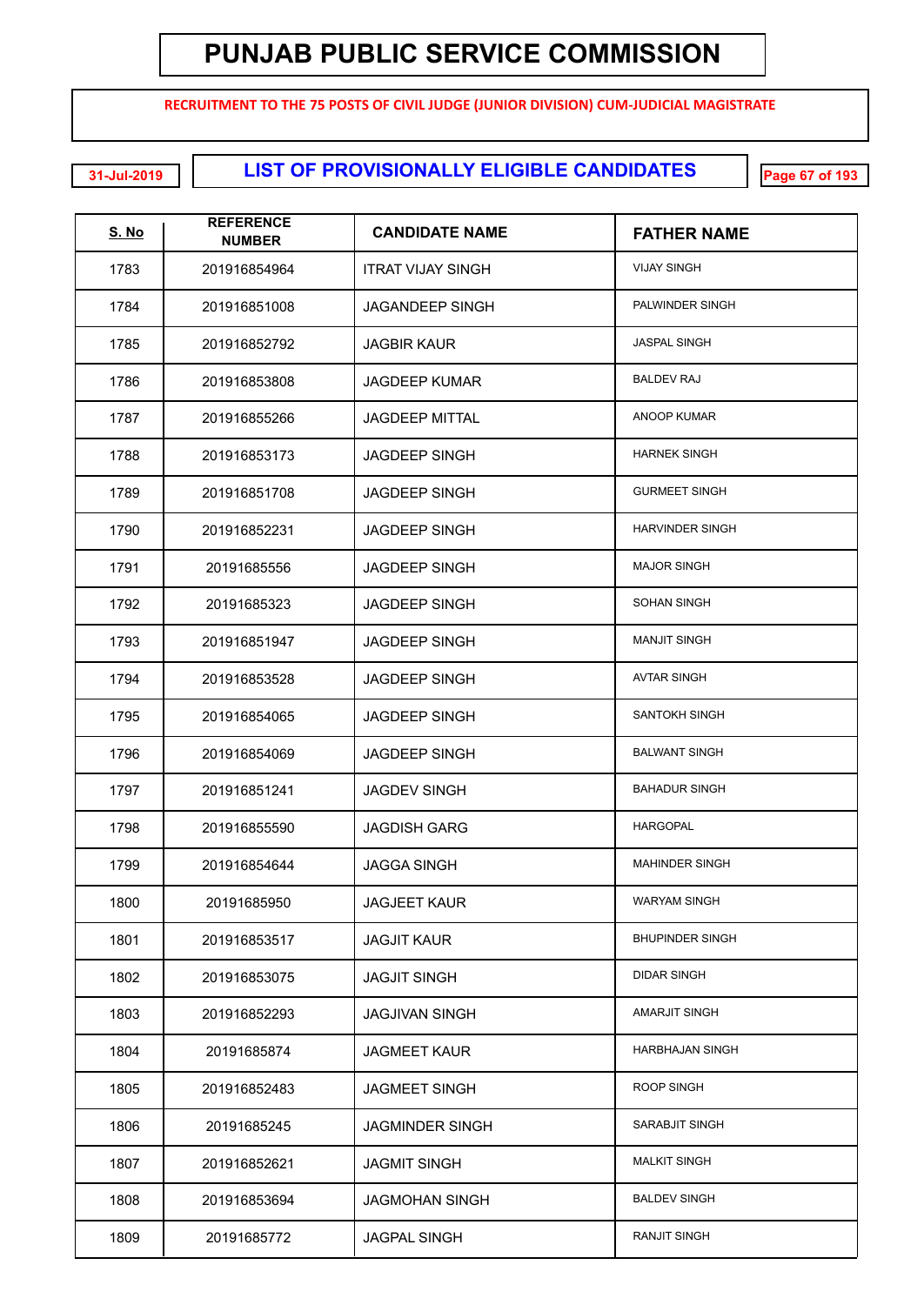**RECRUITMENT TO THE 75 POSTS OF CIVIL JUDGE (JUNIOR DIVISION) CUM-JUDICIAL MAGISTRATE**

**LIST OF PROVISIONALLY ELIGIBLE CANDIDATES 31-Jul-2019 Page 68 of 193**

| <b>S. No</b> | <b>REFERENCE</b><br><b>NUMBER</b> | <b>CANDIDATE NAME</b>       | <b>FATHER NAME</b>         |
|--------------|-----------------------------------|-----------------------------|----------------------------|
| 1810         | 201916853591                      | <b>JAGPREET DUHAN</b>       | <b>DALBIR DUHAN</b>        |
| 1811         | 201916852965                      | <b>JAGPREET KAUR</b>        | <b>JASVIR SINGH</b>        |
| 1812         | 20191685206                       | <b>JAGRAJ JIT SINGH</b>     | <b>MANINDER JIT SINGH</b>  |
| 1813         | 20191685452                       | <b>JAGRITI GUPTA</b>        | <b>SANJAY GUPTA</b>        |
| 1814         | 201916855262                      | <b>JAGRITY YADAV</b>        | <b>JAGDISH KUMAR YADAV</b> |
| 1815         | 201916851682                      | <b>JAGROOP SINGH</b>        | <b>BALWINDER SINGH</b>     |
| 1816         | 201916853978                      | <b>JAGROOP SINGH</b>        | <b>AMAR SINGH</b>          |
| 1817         | 201916854979                      | <b>JAGSEER SINGH BANGER</b> | <b>ROOR SINGH BANGER</b>   |
| 1818         | 201916854509                      | <b>JAGSIR SINGH</b>         | <b>GURBACHAN SINGH</b>     |
| 1819         | 201916854334                      | <b>JAGSIR SINGH CHAHAL</b>  | <b>AMRIK SINGH</b>         |
| 1820         | 201916854641                      | <b>JAGTAR</b>               | <b>HIRA LAL</b>            |
| 1821         | 201916852222                      | <b>JAGTAR SINGH</b>         | <b>DILWAR CHAND</b>        |
| 1822         | 201916852340                      | <b>JAGTAR SINGH</b>         | <b>GURDIAL SINGH</b>       |
| 1823         | 201916851923                      | <b>JAGVEER KAUR</b>         | <b>JALOUR SINGH</b>        |
| 1824         | 201916855086                      | <b>JAGVINDER KUMAR</b>      | <b>MAISY RAM</b>           |
| 1825         | 201916852950                      | <b>JAI GOVIND</b>           | <b>VINOD KUMAR SHUKLA</b>  |
| 1826         | 20191685756                       | <b>JAI GOYAL</b>            | PARVEEN KUMAR GOYAL        |
| 1827         | 20191685719                       | JAI INDER SINGH             | <b>SARBJIT SINGH</b>       |
| 1828         | 201916854450                      | <b>JAI KUMAR</b>            | <b>PREMKUMAR</b>           |
| 1829         | 201916852323                      | <b>JAIDEEP JAIN</b>         | <b>SANJAY JAIN</b>         |
| 1830         | 201916851378                      | <b>JAIDEEP SINGH</b>        | PAL SINGH                  |
| 1831         | 201916852249                      | JAIDEEP SINGH BEDI          | MANINDER PAL SINGH         |
| 1832         | 20191685250                       | <b>JAIDEV SINGH</b>         | <b>H S CHOPRA</b>          |
| 1833         | 20191685230                       | <b>JAIJAIKAR SINGH</b>      | <b>GURBACHAN SINGH</b>     |
| 1834         | 201916855265                      | <b>JAIMEET</b>              | <b>MANOHAR SINGH</b>       |
| 1835         | 201916851193                      | <b>JAITEG SINGH GILL</b>    | SUKHJINDER SINGH GILL      |
| 1836         | 201916852943                      | <b>JAITY</b>                | RAVINDER KUMAR             |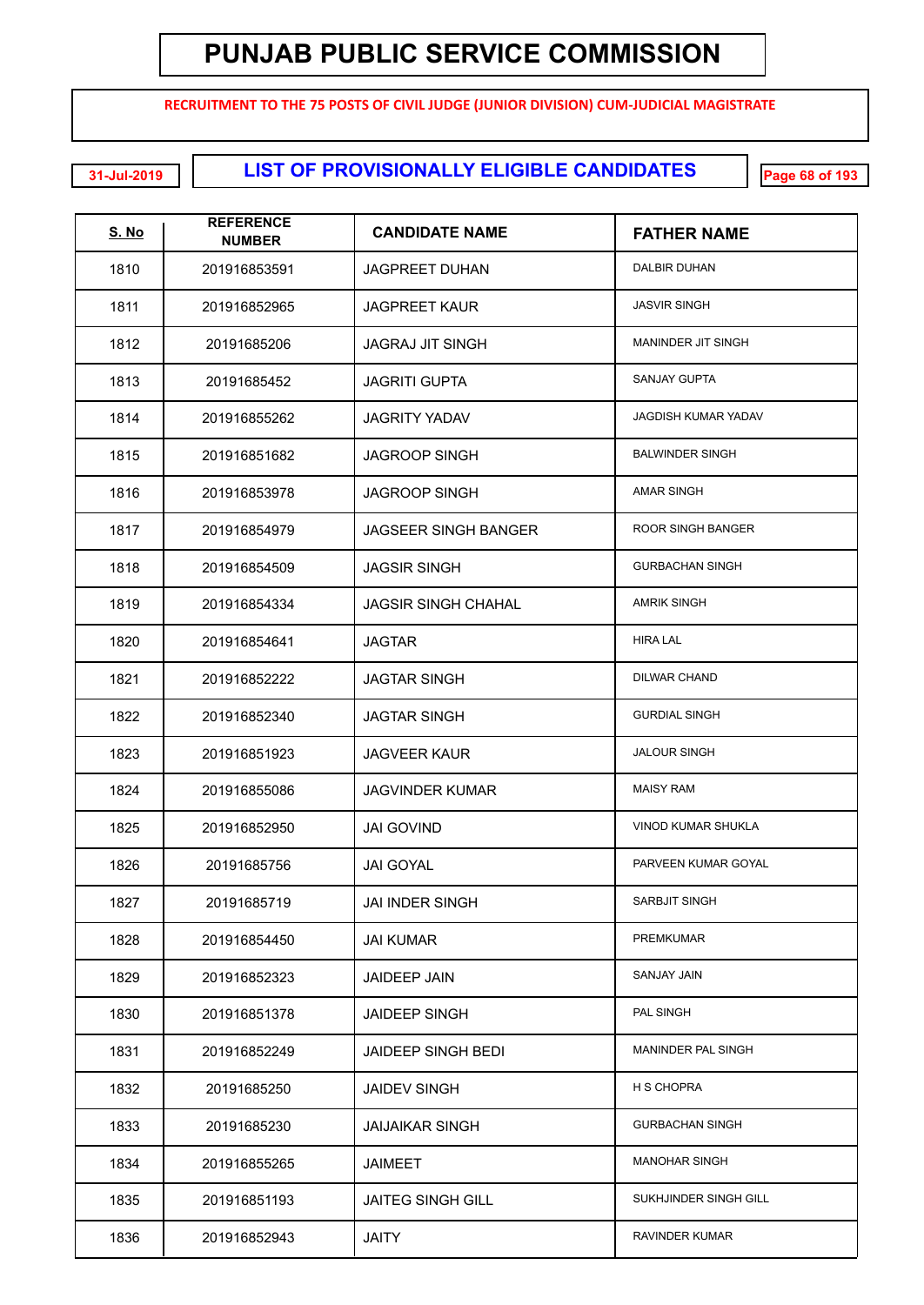**RECRUITMENT TO THE 75 POSTS OF CIVIL JUDGE (JUNIOR DIVISION) CUM-JUDICIAL MAGISTRATE**

**LIST OF PROVISIONALLY ELIGIBLE CANDIDATES 31-Jul-2019 Page 69 of 193**

| <u>S. No</u> | <b>REFERENCE</b><br><b>NUMBER</b> | <b>CANDIDATE NAME</b>            | <b>FATHER NAME</b>        |
|--------------|-----------------------------------|----------------------------------|---------------------------|
| 1837         | 201916854629                      | <b>JANGRANJODH SINGH</b>         | <b>GURNAM SINGH</b>       |
| 1838         | 201916854549                      | <b>JANJINDER SINGH</b>           | <b>LABH SINGH</b>         |
| 1839         | 20191685262                       | <b>JANNAT WALIA</b>              | <b>SHAM LAL WALIA</b>     |
| 1840         | 201916853613                      | <b>JAP JI SINGH</b>              | ZABAR JANG SINGH          |
| 1841         | 201916855155                      | <b>JAPINDER SINGH</b>            | <b>BALJINDER SINGH</b>    |
| 1842         | 201916853966                      | <b>JAPREET SINGH</b>             | <b>GURDARSHAN SINGH</b>   |
| 1843         | 201916851096                      | <b>JASBEER KAUR</b>              | <b>DARSHAN SINGH</b>      |
| 1844         | 201916852946                      | <b>JASBEER SINGH</b>             | SUKHDEV SINGH             |
| 1845         | 201916852797                      | <b>JASBIR KAUR</b>               | <b>GOBIND SINGH</b>       |
| 1846         | 201916853168                      | <b>JASBIR SINGH</b>              | PRITAM SINGH              |
| 1847         | 201916853844                      | <b>JASDEEP BAJAJ</b>             | <b>SURINDER BAJAJ</b>     |
| 1848         | 201916855610                      | <b>JASDEEP HEER</b>              | <b>HARMESH HEER</b>       |
| 1849         | 20191685618                       | <b>JASDEEP KAUR</b>              | <b>AJAIB SINGH</b>        |
| 1850         | 201916854310                      | <b>JASDEEP KAUR</b>              | <b>BALWINDER SINGH</b>    |
| 1851         | 201916851956                      | <b>JASDEEP SINGH</b>             | <b>BHUPINDER SINGH</b>    |
| 1852         | 201916855774                      | <b>JASDEEP SINGH</b>             | <b>MALKIAT SINGH</b>      |
| 1853         | 201916855410                      | <b>JASDEEP SINGH DHALIWAL</b>    | HARINDER SINGH DHALIWAL   |
| 1854         | 20191685462                       | <b>JASHAN CHOPRA</b>             | RAKESH CHOPRA             |
| 1855         | 201916851643                      | <b>JASHANDEEP</b>                | <b>KASHMIR SINGH</b>      |
| 1856         | 201916853120                      | JASHANDEEP SINGH GILL            | <b>MALKIAT SINGH GILL</b> |
| 1857         | 201916852026                      | <b>JASHANDEEP SINGH SETHI</b>    | DAMANJIT SINGH SETHI      |
| 1858         | 201916853872                      | <b>JASHANPREET KAUR</b>          | SARABJIT SINGH            |
| 1859         | 201916851334                      | JASHANPREET KAUR JAWANDHA        | <b>SUKHVIR SINGH</b>      |
| 1860         | 20191685818                       | <b>JASHANPREET SINGH</b>         | RAGHVIR SINGH             |
| 1861         | 201916851959                      | <b>JASHANPREET SINGH BENIPAL</b> | JAGRAJ SINGH BENIPAL      |
| 1862         | 201916855018                      | <b>JASHANPREET SINGH CHHABRA</b> | IQBAL SINGH CHHABRA       |
| 1863         | 201916855476                      | <b>JASHANPREET SINGH MEHRA</b>   | NIRMAL SINGH              |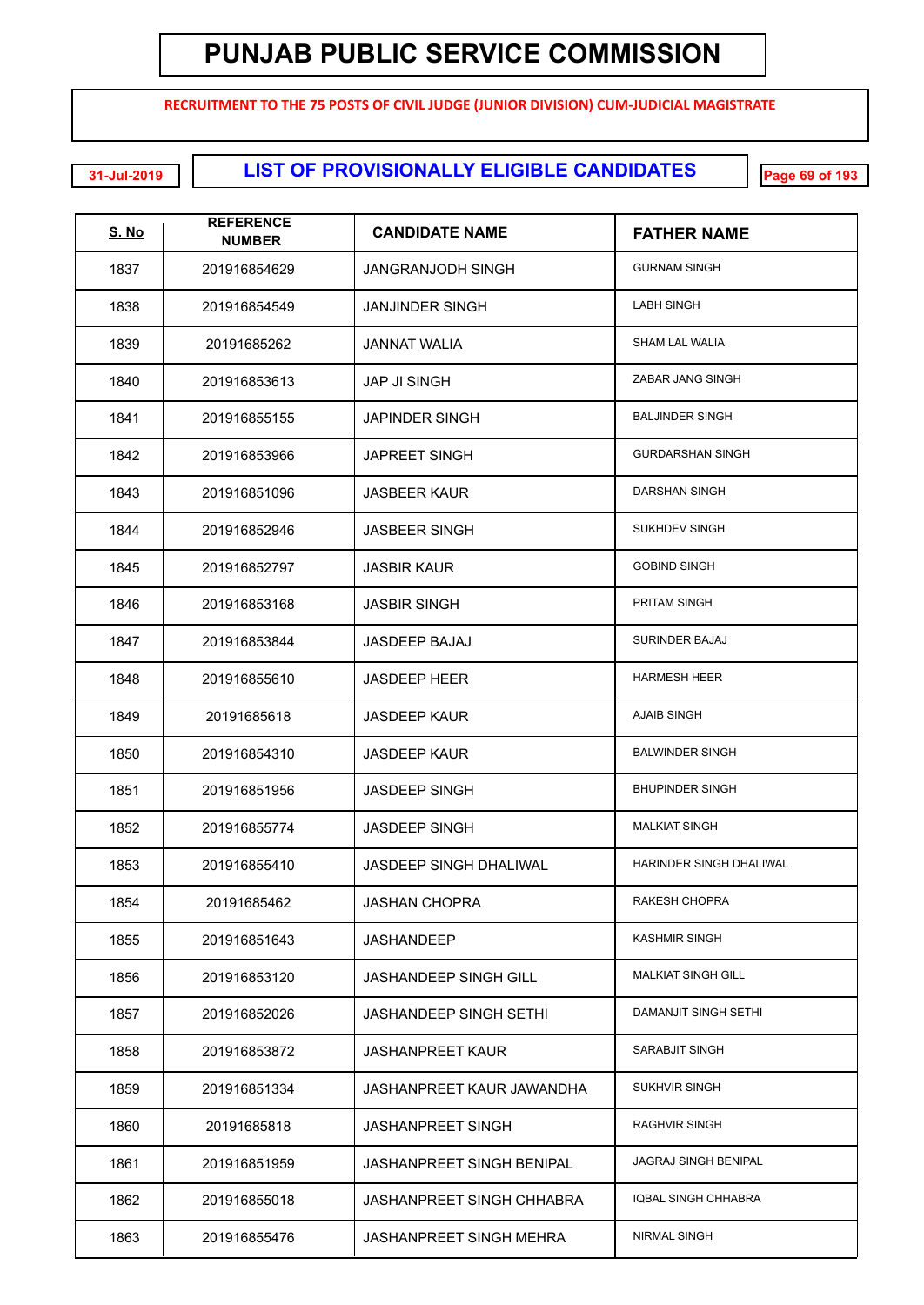**RECRUITMENT TO THE 75 POSTS OF CIVIL JUDGE (JUNIOR DIVISION) CUM-JUDICIAL MAGISTRATE**

**LIST OF PROVISIONALLY ELIGIBLE CANDIDATES 31-Jul-2019 Page 70 of 193**

| <u>S. No</u> | <b>REFERENCE</b><br><b>NUMBER</b> | <b>CANDIDATE NAME</b>             | <b>FATHER NAME</b>          |
|--------------|-----------------------------------|-----------------------------------|-----------------------------|
| 1864         | 201916853374                      | JASIKA VIJ                        | DEVINDER VIJ                |
| 1865         | 201916855562                      | <b>JASJEET SINGH</b>              | <b>GURINDER SINGH</b>       |
| 1866         | 201916854790                      | <b>JASJEET SINGH CHAHAL</b>       | <b>DALJIT SINGH</b>         |
| 1867         | 201916854765                      | <b>JASKAMAL SINGH GREWAL</b>      | <b>RANJIT SINGH GREWAL</b>  |
| 1868         | 201916854645                      | <b>JASKAMALPREET SINGH DHIMAN</b> | JASBIR SINGH DHIMAN         |
| 1869         | 201916853840                      | <b>JASKANWAR SINGH</b>            | <b>INDERJEET SINGH</b>      |
| 1870         | 201916853125                      | <b>JASKARAN KAUR</b>              | <b>CHATAR SINGH</b>         |
| 1871         | 20191685318                       | <b>JASKARAN SINGH</b>             | <b>MANDEEP SINGH</b>        |
| 1872         | 201916853975                      | <b>JASKARAN SINGH</b>             | <b>GURMEET SINGH NADALA</b> |
| 1873         | 201916853496                      | <b>JASKARAN SINGH BRAR</b>        | <b>JASWANT SINGH</b>        |
| 1874         | 201916855619                      | <b>JASKARAN SINGH SOHAL</b>       | JATINDER PAL SINGH          |
| 1875         | 201916852648                      | <b>JASKARAN SINGH SOMAL</b>       | RAGHUNATH SINGH SOMAL       |
| 1876         | 201916851995                      | <b>JASKARANBIR SINGH WARAICH</b>  | <b>JASBIR SINGH</b>         |
| 1877         | 201916853254                      | <b>JASKIRAN KAUR</b>              | <b>NARAIN SINGH</b>         |
| 1878         | 201916851662                      | <b>JASKIRAN KAUR</b>              | RANDHIR SINGH               |
| 1879         | 20191685608                       | <b>JASKIRAN SIDHU</b>             | AJAIB SINGH SIDHU           |
| 1880         | 201916854917                      | <b>JASKIRAN SONDH</b>             | <b>SHARNPAL SINGH</b>       |
| 1881         | 201916851755                      | JASKIRAT SANDHU                   | DALJINDER SINGH SANDHU      |
| 1882         | 201916853777                      | <b>JASKIRAT SIDHU</b>             | ATMA SINGH SIDHU            |
| 1883         | 201916852415                      | <b>JASKIRAT SINGH ARORA</b>       | <b>MANDEEP SINGH ARORA</b>  |
| 1884         | 201916851579                      | JASLEEN BAWEJA                    | PARAMJIT SINGH              |
| 1885         | 201916851322                      | <b>JASLEEN KAUR</b>               | <b>GURMOHAN SINGH</b>       |
| 1886         | 201916852425                      | <b>JASLEEN KAUR</b>               | PARAMJIT SINGH              |
| 1887         | 20191685266                       | <b>JASLEEN KAUR</b>               | <b>MUKHTAJ SINGH</b>        |
| 1888         | 201916851515                      | <b>JASLEEN KAUR</b>               | DALJEET SINGH               |
| 1889         | 20191685212                       | <b>JASLEEN KAUR</b>               | <b>RANJIT SINGH</b>         |
| 1890         | 201916851932                      | <b>JASLEEN KAUR</b>               | TRILOCHAN SINGH             |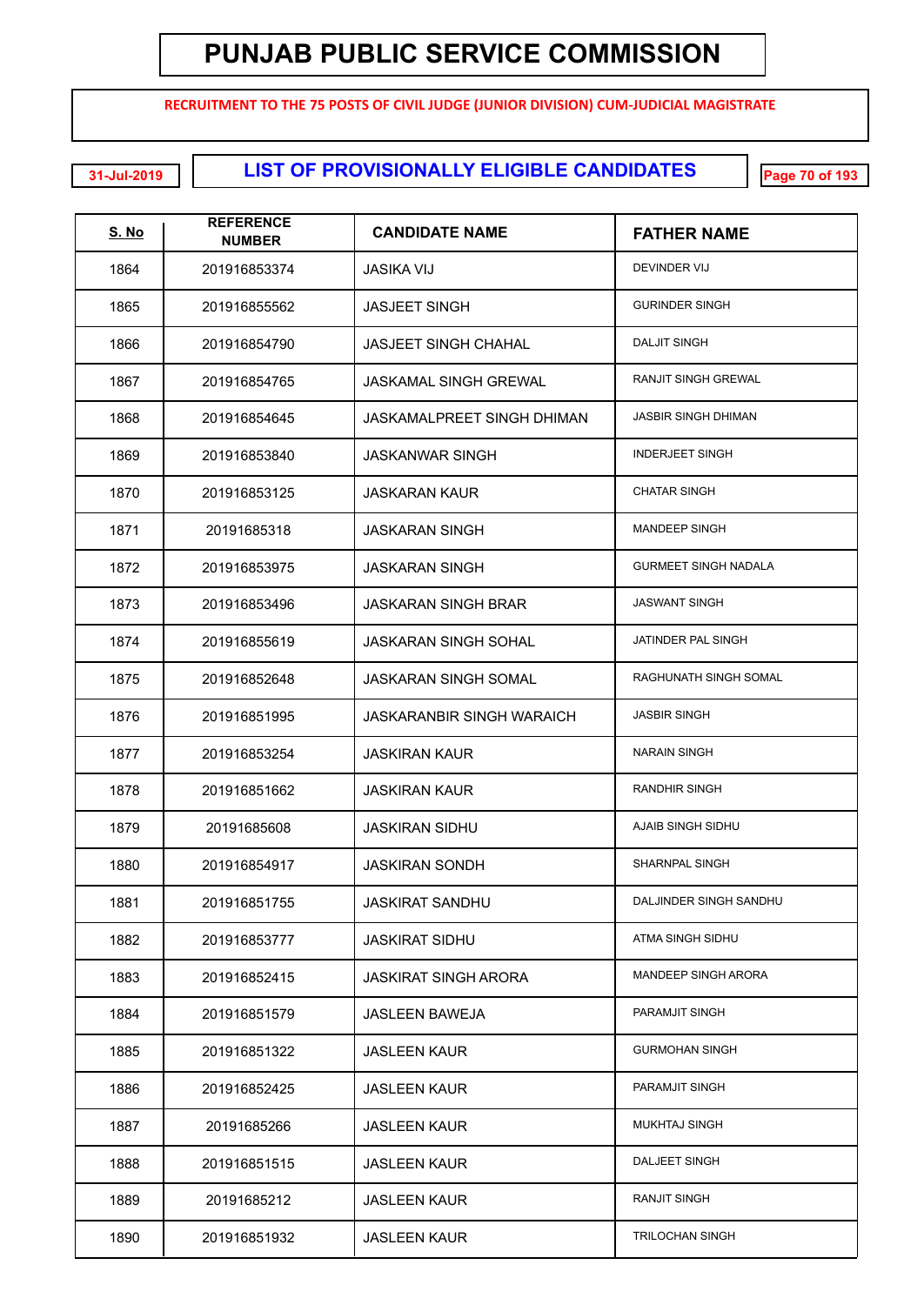**RECRUITMENT TO THE 75 POSTS OF CIVIL JUDGE (JUNIOR DIVISION) CUM-JUDICIAL MAGISTRATE**

**EXECUTE: LIST OF PROVISIONALLY ELIGIBLE CANDIDATES** 

| <u>S. No</u> | <b>REFERENCE</b><br><b>NUMBER</b> | <b>CANDIDATE NAME</b>       | <b>FATHER NAME</b>         |
|--------------|-----------------------------------|-----------------------------|----------------------------|
| 1891         | 201916852820                      | <b>JASLEEN KAUR</b>         | <b>PRITAM SINGH</b>        |
| 1892         | 20191685676                       | <b>JASLEEN KAUR</b>         | PRITPAL SINGH              |
| 1893         | 201916854538                      | <b>JASLEEN KAUR</b>         | <b>MANJEET SINGH</b>       |
| 1894         | 201916853538                      | <b>JASLEEN KAUR</b>         | <b>AKALJEET SINGH</b>      |
| 1895         | 201916854436                      | <b>JASLEEN KAUR</b>         | AMANDEEP SINGH             |
| 1896         | 201916853857                      | <b>JASLEEN KAUR MANGAT</b>  | <b>GURJEET SINGH</b>       |
| 1897         | 20191685137                       | <b>JASLEEN KAUR PANDHER</b> | <b>BALJIT SINGH</b>        |
| 1898         | 201916851701                      | <b>JASLEEN WALIA</b>        | CHARANJEET SINGH WALIA     |
| 1899         | 201916852973                      | <b>JASMAN</b>               | RAVINDER SINGH             |
| 1900         | 201916853001                      | <b>JASMAN SINGH SETHI</b>   | <b>JASJIT SINGH SETHI</b>  |
| 1901         | 201916854002                      | <b>JASMEEN K RANDHAWA</b>   | SUKHWINDER SINGH RANDHAWA  |
| 1902         | 201916852444                      | <b>JASMEEN KAUR</b>         | <b>ISHWAR SINGH GREWAL</b> |
| 1903         | 201916854646                      | <b>JASMEEN KAUR</b>         | SWARAN SINGH               |
| 1904         | 201916854947                      | <b>JASMEEN KAUR</b>         | <b>SATNAM SINGH</b>        |
| 1905         | 201916853581                      | <b>JASMEEN SINGH</b>        | <b>HARJEET SINGH</b>       |
| 1906         | 20191685188                       | <b>JASMEET KAUR</b>         | <b>LAKHVINDER SINGH</b>    |
| 1907         | 201916855069                      | <b>JASMEET KAUR</b>         | MOHINDER PAL SINGH         |
| 1908         | 201916852302                      | <b>JASMEET SINGH</b>        | <b>KULWANT SINGH</b>       |
| 1909         | 201916854056                      | <b>JASMEET SINGH</b>        | <b>MANJIT SINGH</b>        |
| 1910         | 201916852142                      | <b>JASMIN KHAN</b>          | <b>RAMJAN KHAN</b>         |
| 1911         | 2019168518                        | <b>JASMINE</b>              | <b>HARBANS SINGH</b>       |
| 1912         | 20191685214                       | <b>JASMINE</b>              | SUKHDEV SINGH              |
| 1913         | 20191685713                       | <b>JASMINE</b>              | RAJDEEP SINGH              |
| 1914         | 201916852673                      | <b>JASMINE GILL</b>         | <b>HARPAL SINGH GILL</b>   |
| 1915         | 201916852729                      | <b>JASMINE KAUR</b>         | <b>TEJINDER SINGH</b>      |
| 1916         | 201916852861                      | <b>JASMINE KAUR</b>         | <b>JASVIR SINGH</b>        |
| 1917         | 201916853632                      | <b>JASMINE KAUR</b>         | <b>AMARJIT SINGH</b>       |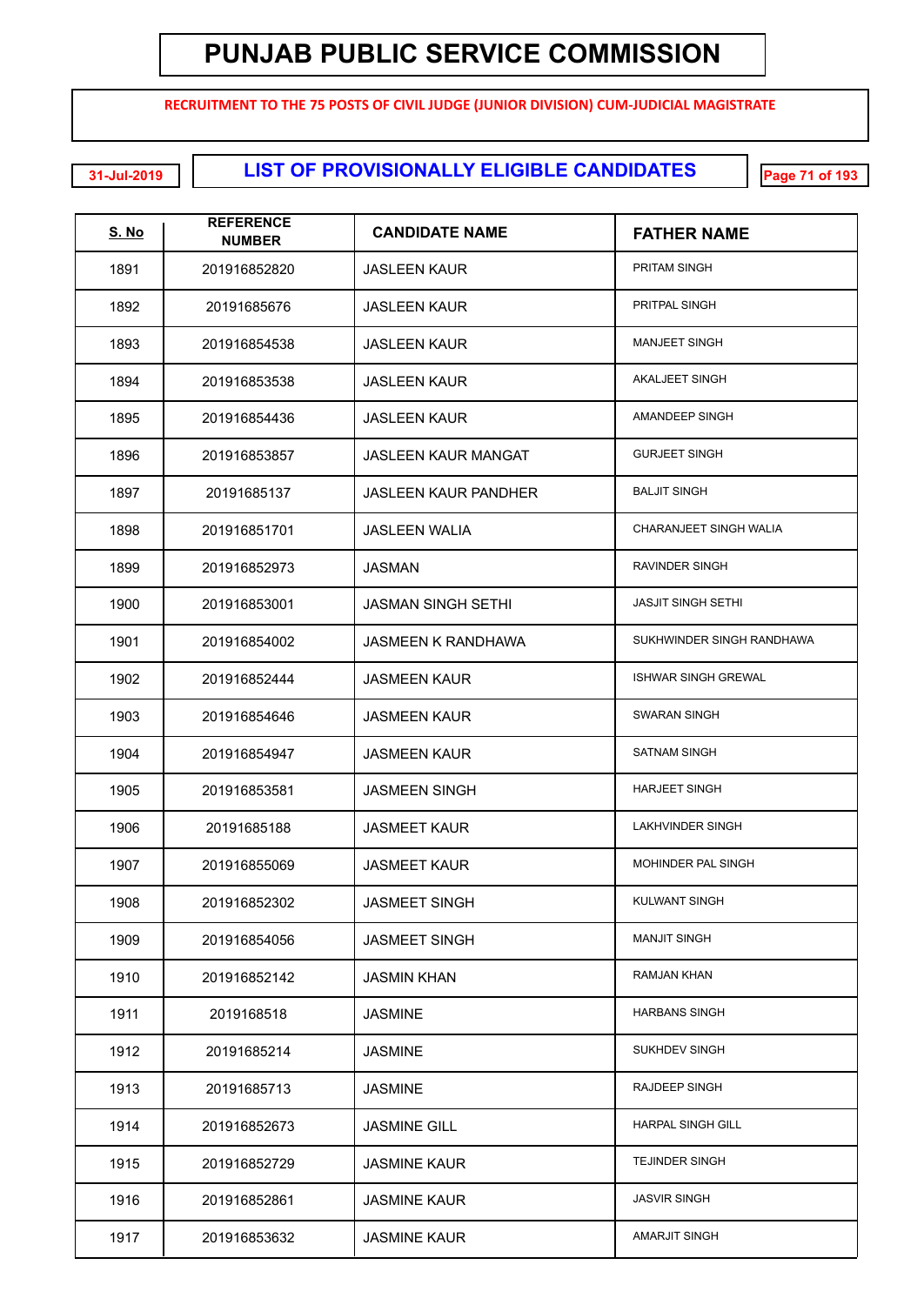**RECRUITMENT TO THE 75 POSTS OF CIVIL JUDGE (JUNIOR DIVISION) CUM-JUDICIAL MAGISTRATE**

**LIST OF PROVISIONALLY ELIGIBLE CANDIDATES 31-Jul-2019 Page 72 of 193**

| <u>S. No</u> | <b>REFERENCE</b><br><b>NUMBER</b> | <b>CANDIDATE NAME</b>  | <b>FATHER NAME</b>     |
|--------------|-----------------------------------|------------------------|------------------------|
| 1918         | 201916854119                      | <b>JASMINE KAUR</b>    | <b>DALJIT SINGH</b>    |
| 1919         | 201916853194                      | <b>JASMINE SINGH</b>   | <b>GURNAM SINGH</b>    |
| 1920         | 201916853974                      | <b>JASMINE SUDHIR</b>  | <b>SL SUDHIR</b>       |
| 1921         | 201916853206                      | <b>JASNEEK KAUR</b>    | <b>BHUPINDER SINGH</b> |
| 1922         | 201916852145                      | <b>JASPINDER KAUR</b>  | <b>GURBACHAN SINGH</b> |
| 1923         | 201916851673                      | <b>JASPINDER KAUR</b>  | SWARANJIT SINGH        |
| 1924         | 201916851003                      | <b>JASPINDER SINGH</b> | PARMINDER SINGH        |
| 1925         | 20191685926                       | <b>JASPREET KAUR</b>   | <b>JARNAIL SINGH</b>   |
| 1926         | 201916852196                      | <b>JASPREET KAUR</b>   | <b>JAGVIR SINGH</b>    |
| 1927         | 20191685629                       | <b>JASPREET KAUR</b>   | <b>KARMINDER SINGH</b> |
| 1928         | 201916852918                      | <b>JASPREET KAUR</b>   | <b>SUKHDEV SINGH</b>   |
| 1929         | 20191685624                       | <b>JASPREET KAUR</b>   | DEV RAJ                |
| 1930         | 20191685466                       | <b>JASPREET KAUR</b>   | <b>SUKHDEV SINGH</b>   |
| 1931         | 201916852613                      | <b>JASPREET KAUR</b>   | <b>BAKHTAUR SINGH</b>  |
| 1932         | 201916851445                      | <b>JASPREET KAUR</b>   | <b>JAGTAR SINGH</b>    |
| 1933         | 201916851220                      | JASPREET KAUR          | <b>BALWINDER SINGH</b> |
| 1934         | 201916851328                      | <b>JASPREET KAUR</b>   | <b>BALDEV SINGH</b>    |
| 1935         | 201916852097                      | <b>JASPREET KAUR</b>   | <b>HARJIT SINGH</b>    |
| 1936         | 201916854194                      | <b>JASPREET KAUR</b>   | <b>HARVIR SINGH</b>    |
| 1937         | 201916854044                      | <b>JASPREET KAUR</b>   | <b>JASVEER SINGH</b>   |
| 1938         | 201916854615                      | <b>JASPREET KAUR</b>   | PARAMJEET SINGH        |
| 1939         | 20191685593                       | <b>JASPREET SINGH</b>  | <b>BALJINDER SINGH</b> |
| 1940         | 20191685758                       | <b>JASPREET SINGH</b>  | <b>SUCHA SINGH</b>     |
| 1941         | 201916853456                      | <b>JASPREET SINGH</b>  | DARSHAN SINGH          |
| 1942         | 20191685348                       | <b>JASPREET SINGH</b>  | <b>MAHINDER SINGH</b>  |
| 1943         | 201916851877                      | <b>JASPREET SINGH</b>  | <b>JASWINDER SINGH</b> |
| 1944         | 2019168555                        | <b>JASPREET SINGH</b>  | <b>BUTA SINGH</b>      |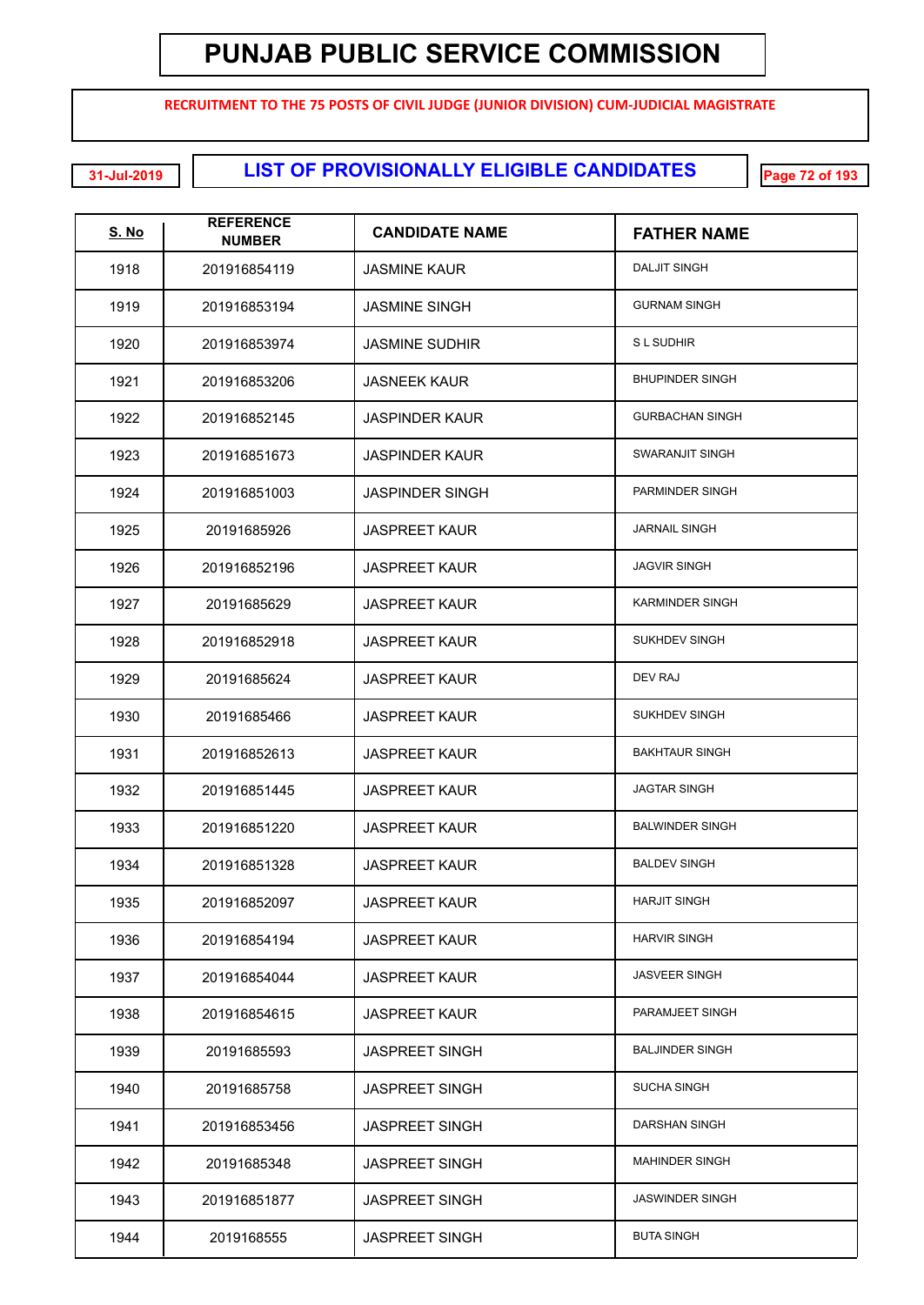**RECRUITMENT TO THE 75 POSTS OF CIVIL JUDGE (JUNIOR DIVISION) CUM-JUDICIAL MAGISTRATE**

| <b>S. No</b> | <b>REFERENCE</b><br><b>NUMBER</b> | <b>CANDIDATE NAME</b>        | <b>FATHER NAME</b>        |
|--------------|-----------------------------------|------------------------------|---------------------------|
| 1945         | 201916851866                      | <b>JASPREET SINGH</b>        | NARINDER PAUL SINGH       |
| 1946         | 201916854397                      | <b>JASPREET SINGH</b>        | <b>RANJIT SINGH</b>       |
| 1947         | 201916853698                      | <b>JASPREET SINGH</b>        | KAMALJIT SINGH            |
| 1948         | 201916855451                      | <b>JASPREET SINGH</b>        | <b>SUKHPAL SINGH</b>      |
| 1949         | 201916854349                      | <b>JASPREET SINGH</b>        | <b>JOGINDER PAL</b>       |
| 1950         | 201916853790                      | <b>JASPREET SINGH</b>        | <b>BALWINDER SINGH</b>    |
| 1951         | 201916855313                      | <b>JASPREET SINGH</b>        | <b>BIKKAR SINGH</b>       |
| 1952         | 201916853573                      | <b>JASPREET SINGH</b>        | <b>RAGHBIR SINGH</b>      |
| 1953         | 201916854122                      | <b>JASPREET SINGH</b>        | PALVINDER SINGH           |
| 1954         | 20191685408                       | <b>JASPREET SINGH BHATTI</b> | SURINDER SINGH BHATTI     |
| 1955         | 201916853871                      | <b>JASPREET SINGH GILL</b>   | <b>BALWANT SINGH</b>      |
| 1956         | 201916854280                      | <b>JASPREET SINGH SOKHI</b>  | <b>GURDEEP SINGH</b>      |
| 1957         | 201916853815                      | <b>JASRAJ SINGH</b>          | <b>BEANT SINGH</b>        |
| 1958         | 20191685588                       | <b>JASSMEET KAUR BRAR</b>    | <b>GURBIR SINGH BRAR</b>  |
| 1959         | 201916852118                      | <b>JASVEER KAUR</b>          | <b>HARBHAJAN SINGH</b>    |
| 1960         | 20191685490                       | <b>JASVEER SINGH</b>         | <b>CHARANJEET SINGH</b>   |
| 1961         | 201916852879                      | <b>JASVINDER SINGH</b>       | <b>SANT PARKASH SINGH</b> |
| 1962         | 201916851818                      | <b>JASVIR KUMAR</b>          | <b>ACHHAR RAM</b>         |
| 1963         | 20191685739                       | <b>JASVIR SINGH</b>          | <b>SATPAL</b>             |
| 1964         | 2019168570                        | <b>JASVIR SINGH</b>          | <b>BALJEET SINGH</b>      |
| 1965         | 201916851795                      | <b>JASWANT SINGH</b>         | <b>CHANAN RAM</b>         |
| 1966         | 201916854252                      | <b>JASWANT SINGH</b>         | <b>TARLOK SINGH</b>       |
| 1967         | 201916853442                      | <b>JASWINDER</b>             | <b>BHUPINDER SINGH</b>    |
| 1968         | 201916852300                      | <b>JASWINDER KAUR</b>        | <b>HARCHET SINGH</b>      |
| 1969         | 201916852571                      | <b>JASWINDER KAUR</b>        | <b>JASPAL</b>             |
| 1970         | 20191685724                       | <b>JASWINDER KAUR</b>        | S BABU SINGH              |
| 1971         | 20191685735                       | <b>JASWINDER KAUR</b>        | <b>JEET SINGH</b>         |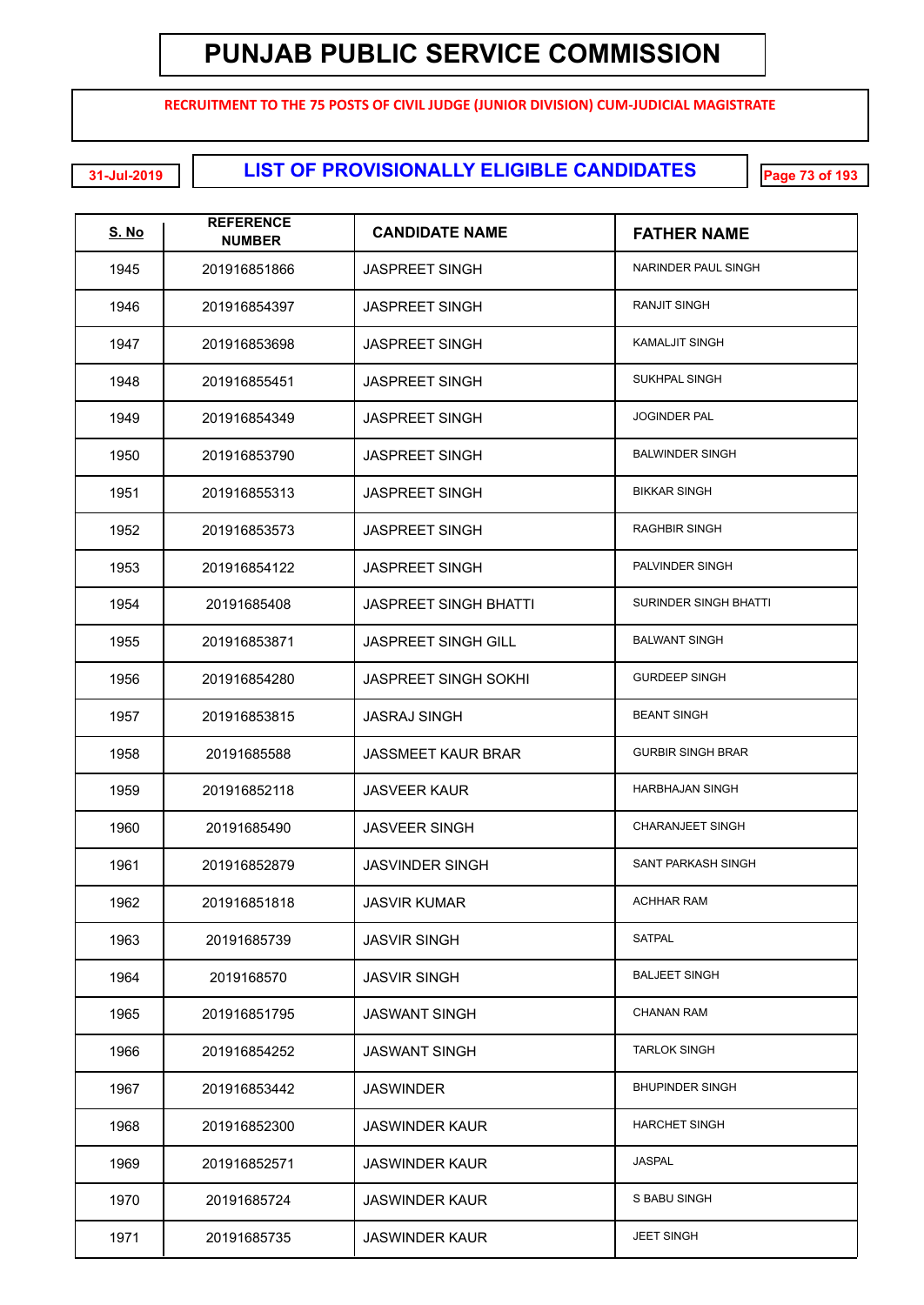**RECRUITMENT TO THE 75 POSTS OF CIVIL JUDGE (JUNIOR DIVISION) CUM-JUDICIAL MAGISTRATE**

| <u>S. No</u> | <b>REFERENCE</b><br><b>NUMBER</b> | <b>CANDIDATE NAME</b>  | <b>FATHER NAME</b>           |
|--------------|-----------------------------------|------------------------|------------------------------|
| 1972         | 201916852583                      | <b>JASWINDER KAUR</b>  | <b>LAKHVIR SINGH</b>         |
| 1973         | 201916853582                      | <b>JASWINDER KAUR</b>  | <b>GOPAL DASS</b>            |
| 1974         | 201916855264                      | JASWINDER PAL SINGH    | SURINDER PAL SINGH           |
| 1975         | 201916851639                      | <b>JASWINDER SINGH</b> | <b>JAGSIR SINGH</b>          |
| 1976         | 201916853072                      | <b>JASWINDER SINGH</b> | SHINDERPAL SINGH             |
| 1977         | 201916851900                      | <b>JASWINDER SINGH</b> | <b>DALBIR SINGH</b>          |
| 1978         | 20191685337                       | <b>JASWINDER SINGH</b> | <b>SUKHDEV SINGH</b>         |
| 1979         | 201916851901                      | <b>JASWINDER SINGH</b> | <b>RAGHUBIR SINGH</b>        |
| 1980         | 201916853310                      | <b>JASWINDER SINGH</b> | <b>KARTAR SINGH</b>          |
| 1981         | 201916855347                      | <b>JASWINDER SINGH</b> | <b>AVTAAR SINGH</b>          |
| 1982         | 201916853618                      | <b>JASWINDER SINGH</b> | <b>SURINDER MOHAN</b>        |
| 1983         | 201916854911                      | <b>JASWINDER SINGH</b> | <b>TARLOK SINGH</b>          |
| 1984         | 201916854499                      | <b>JASWINDER SINGH</b> | DARSHAN SINGH                |
| 1985         | 201916853892                      | <b>JATIN CHHABRA</b>   | <b>GURCHARAN LAL CHHABRA</b> |
| 1986         | 201916852038                      | <b>JATIN GARG</b>      | <b>INDERJEET GARG</b>        |
| 1987         | 201916852989                      | <b>JATIN GOYAL</b>     | <b>TARSEM CHAND</b>          |
| 1988         | 2019168537                        | <b>JATIN KHARB</b>     | <b>JAIVIR SINGH KHARB</b>    |
| 1989         | 201916855296                      | <b>JATIN PURI</b>      | <b>LALIT PURI</b>            |
| 1990         | 201916854867                      | <b>JATIN SINGAL</b>    | RAGHUBIR CHAND SINGAL        |
| 1991         | 201916851843                      | <b>JATINDER ARORA</b>  | <b>HEERA PAL</b>             |
| 1992         | 201916853600                      | <b>JATINDER KAPOOR</b> | SUBHASH CHANDER              |
| 1993         | 201916854467                      | <b>JATINDER KAUR</b>   | <b>MAHAL SINGH</b>           |
| 1994         | 201916854146                      | <b>JATINDER KAUR</b>   | <b>MOHINDER SINGH</b>        |
| 1995         | 201916853651                      | <b>JATINDER KAUR</b>   | <b>JOGINDER KAUR</b>         |
| 1996         | 201916855021                      | JATINDER KAUR PAUL     | DALBIR SINGH                 |
| 1997         | 201916854710                      | <b>JATINDER KOHLI</b>  | <b>DEEPAK KOHLI</b>          |
| 1998         | 20191685843                       | <b>JATINDER KUMAR</b>  | DHARAM PAL                   |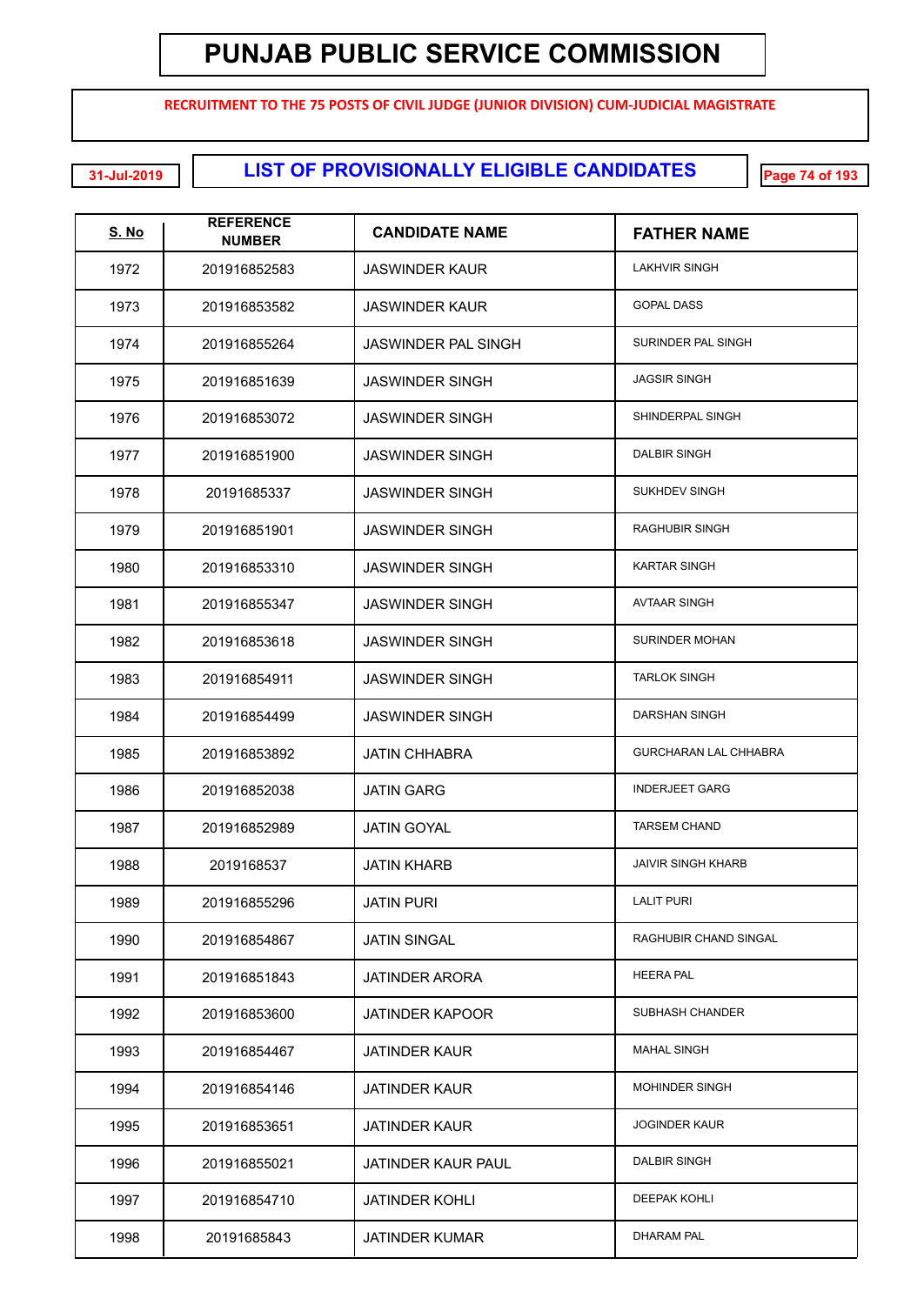**RECRUITMENT TO THE 75 POSTS OF CIVIL JUDGE (JUNIOR DIVISION) CUM-JUDICIAL MAGISTRATE**

| <u>S. No</u> | <b>REFERENCE</b><br><b>NUMBER</b> | <b>CANDIDATE NAME</b>    | <b>FATHER NAME</b>     |
|--------------|-----------------------------------|--------------------------|------------------------|
| 1999         | 201916852329                      | <b>JATINDER KUMAR</b>    | <b>NARINDER LALA</b>   |
| 2000         | 20191685475                       | <b>JATINDER KUMAR</b>    | SHINGARA RAM           |
| 2001         | 20191685883                       | <b>JATINDER PAL</b>      | RAVINDER NATH          |
| 2002         | 201916851551                      | JATINDER PAL KAUR        | <b>SURINDER SINGH</b>  |
| 2003         | 201916854456                      | JATINDER PAL SINGH       | <b>SURJIT SINGH</b>    |
| 2004         | 20191685268                       | <b>JATINDER SINGH</b>    | <b>KULTAR SINGH</b>    |
| 2005         | 201916851398                      | <b>JATINDER SINGH</b>    | <b>MOHINDER SINGH</b>  |
| 2006         | 201916851475                      | <b>JATINDER SINGH</b>    | <b>JAGRAJ SINGH</b>    |
| 2007         | 201916853077                      | <b>JATINDER SINGH</b>    | <b>AMRITPAL SINGH</b>  |
| 2008         | 201916853998                      | <b>JATINDER SINGH</b>    | <b>CHANDER GUPT</b>    |
| 2009         | 201916854449                      | <b>JATINDER SINGH</b>    | <b>SURJEET SINGH</b>   |
| 2010         | 201916854912                      | <b>JATINDER SINGH</b>    | KULWANT SINGH          |
| 2011         | 201916852727                      | <b>JATINDERBIR KAUR</b>  | <b>NISHAN SINGH</b>    |
| 2012         | 201916852998                      | <b>JATINDERBIR SINGH</b> | <b>LAKHWANT SINGH</b>  |
| 2013         | 201916854473                      | JATINDERDEEP SINGH       | KULDEEP SINGH          |
| 2014         | 201916854887                      | <b>JATINDERPAL SINGH</b> | <b>BALJINDER SINGH</b> |
| 2015         | 201916855802                      | <b>JATINDERPAL SINGH</b> | <b>JASPAL SINGH</b>    |
| 2016         | 201916854857                      | JATINDERVEER SINGH       | <b>KASHMIR SINGH</b>   |
| 2017         | 201916852070                      | <b>JAWANJEET KAUR</b>    | <b>JAIMAL SINGH</b>    |
| 2018         | 201916854761                      | <b>JAYANT TARA</b>       | <b>HANSPAL TARA</b>    |
| 2019         | 201916853139                      | <b>JAYESH GILHOTRA</b>   | AJAY KUMAR GILHOTRA    |
| 2020         | 201916854730                      | <b>JAYPREET SINGH</b>    | TEJINDERPAL SINGH      |
| 2021         | 20191685345                       | <b>JAZBAT DEWAN</b>      | <b>ANIL DEWAN</b>      |
| 2022         | 201916852094                      | JEEVANJOT KAUR SIDHU     | PREM SINGH SIDHU       |
| 2023         | 201916854395                      | <b>JIMMY GUPTA</b>       | <b>TARSEM SINGLA</b>   |
| 2024         | 201916855060                      | JIMMY KARAN KAUR         | AMARJEET SINGH         |
| 2025         | 201916854239                      | <b>JINDERPAL SINGH</b>   | <b>SATNAM SINGH</b>    |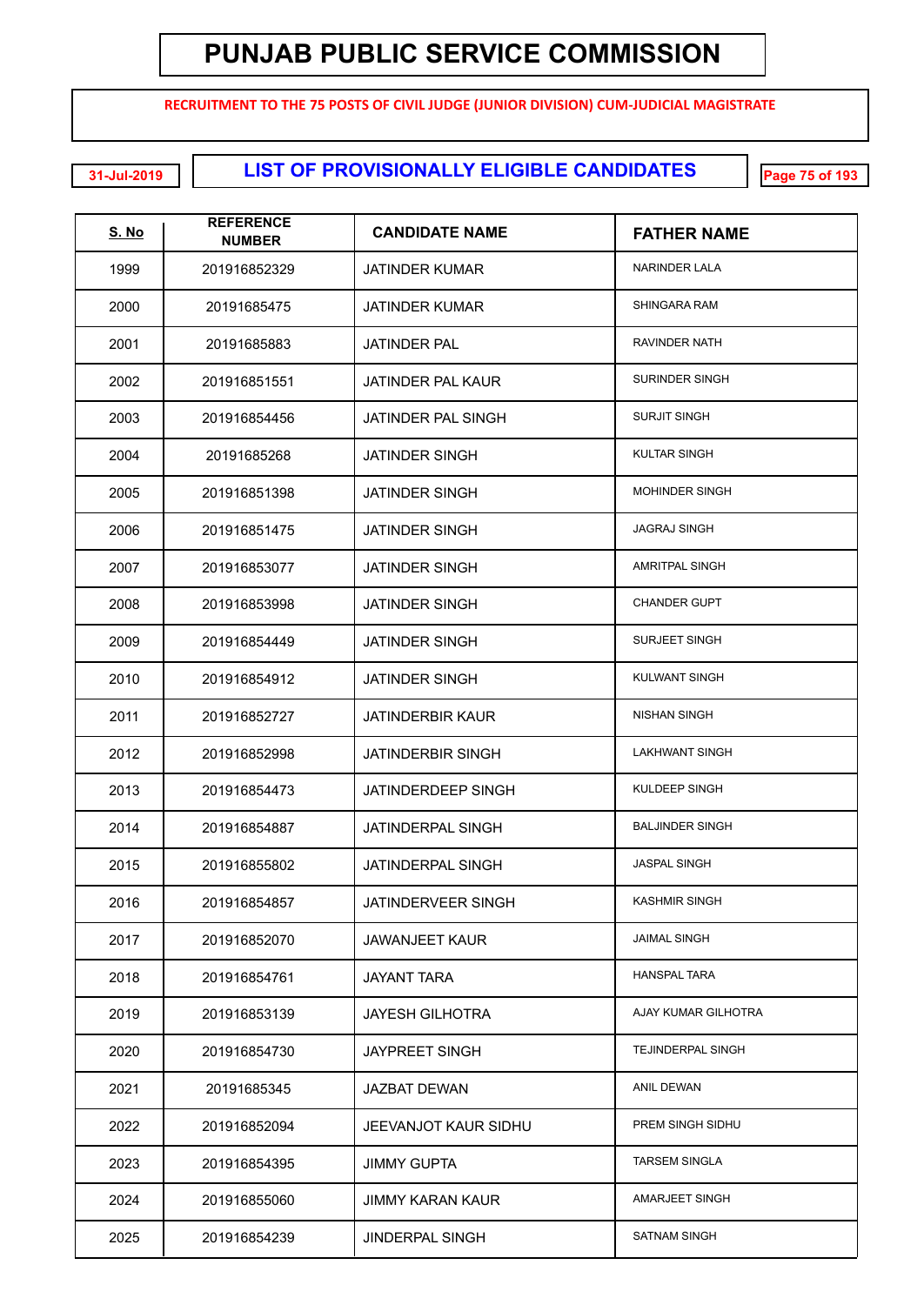**RECRUITMENT TO THE 75 POSTS OF CIVIL JUDGE (JUNIOR DIVISION) CUM-JUDICIAL MAGISTRATE**

**LIST OF PROVISIONALLY ELIGIBLE CANDIDATES 31-Jul-2019 Page 76 of 193**

| <b>S. No</b> | <b>REFERENCE</b><br><b>NUMBER</b> | <b>CANDIDATE NAME</b>     | <b>FATHER NAME</b>       |
|--------------|-----------------------------------|---------------------------|--------------------------|
| 2026         | 201916852586                      | <b>JINSU BANSAL</b>       | RAJ KUMAR                |
| 2027         | 20191685583                       | <b>JITENJOT SINGH</b>     | <b>GURMIT SINGH</b>      |
| 2028         | 201916855401                      | <b>JIVTESH SINGH NAGI</b> | <b>GURDEV SINGH NAGI</b> |
| 2029         | 201916853846                      | <b>JIWANJOT KAUR</b>      | <b>JOGINDER SINGH</b>    |
| 2030         | 20191685550                       | <b>JOBANJIT SINGH</b>     | <b>AMRIK SINGH</b>       |
| 2031         | 201916851852                      | <b>JOBANPREET SINGH</b>   | <b>TARLOK SINGH</b>      |
| 2032         | 20191685805                       | <b>JOHAN BANSAL</b>       | JAGDISH RAI              |
| 2033         | 201916851012                      | <b>JOHIT KUMAR</b>        | <b>SATISH KUMAR</b>      |
| 2034         | 20191685670                       | <b>JORAVER SINGH</b>      | <b>JOGINDER SINGH</b>    |
| 2035         | 201916854787                      | <b>JOTI LAL</b>           | <b>MAHIPAL</b>           |
| 2036         | 201916853606                      | <b>JUGAD SINGH</b>        | ZABAR JANG SINGH         |
| 2037         | 201916851936                      | <b>JUGRAJ SINGH</b>       | <b>KARNAIL SINGH</b>     |
| 2038         | 201916853879                      | <b>JUGWINDER BIR KAUR</b> | <b>IQBAL SINGH</b>       |
| 2039         | 201916852739                      | <b>JUHI</b>               | AJAY BABLA               |
| 2040         | 201916851766                      | <b>JYOTI</b>              | KAKA SINGH               |
| 2041         | 201916851945                      | <b>JYOTI</b>              | <b>SUBHASH</b>           |
| 2042         | 20191685324                       | <b>JYOTI</b>              | <b>SATYWAN</b>           |
| 2043         | 201916851305                      | <b>JYOTI</b>              | <b>RAM CHAND</b>         |
| 2044         | 2019168547                        | <b>JYOTI</b>              | RAJINDERPAL SINGH        |
| 2045         | 201916852529                      | <b>JYOTI</b>              | <b>BOHAR SINGH</b>       |
| 2046         | 201916853740                      | <b>JYOTI</b>              | <b>LAKHPAT RAI</b>       |
| 2047         | 201916853945                      | <b>JYOTI</b>              | <b>BANSI LAL</b>         |
| 2048         | 201916852442                      | <b>JYOTI BALA</b>         | RAM PRAKASH              |
| 2049         | 20191685596                       | <b>JYOTI BALA</b>         | <b>HARBANS LAL</b>       |
| 2050         | 201916854878                      | <b>JYOTI CHAUHAN</b>      | JASPAL SINGH             |
| 2051         | 20191685454                       | <b>JYOTI GILL</b>         | <b>SHAM SINGH</b>        |
| 2052         | 201916851262                      | <b>JYOTI GOYAL</b>        | RAKESH KUMAR             |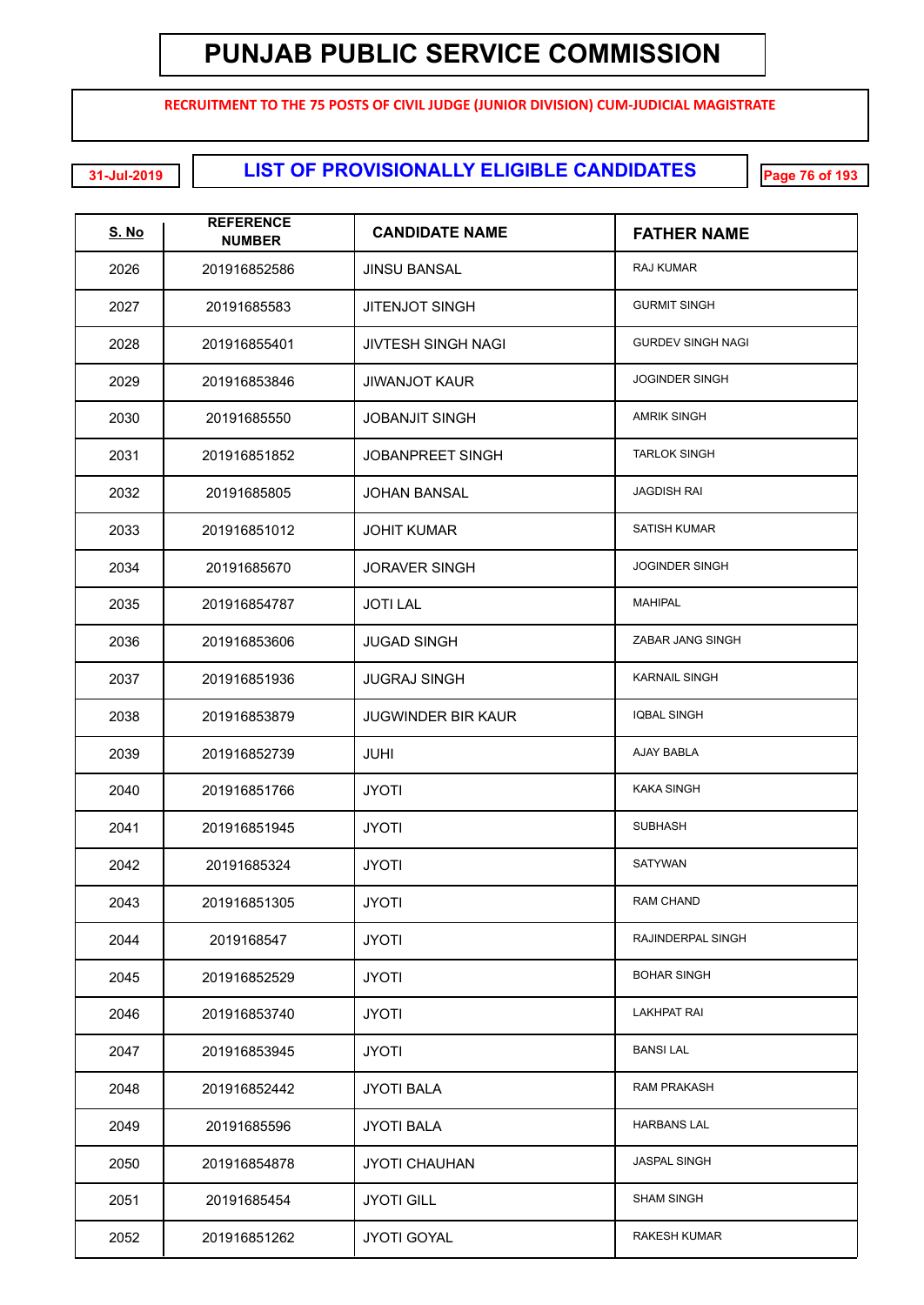**RECRUITMENT TO THE 75 POSTS OF CIVIL JUDGE (JUNIOR DIVISION) CUM-JUDICIAL MAGISTRATE**

**LIST OF PROVISIONALLY ELIGIBLE CANDIDATES 31-Jul-2019 Page 77 of 193**

| <u>S. No</u> | <b>REFERENCE</b><br><b>NUMBER</b> | <b>CANDIDATE NAME</b>    | <b>FATHER NAME</b>      |
|--------------|-----------------------------------|--------------------------|-------------------------|
| 2053         | 201916851930                      | JYOTI JAIN               | ABHAY JAIN              |
| 2054         | 201916852147                      | <b>JYOTI KUMARI</b>      | LAKSHMI NARAYAN DHAWAN  |
| 2055         | 201916851743                      | <b>JYOTI PALI</b>        | RAM SARUP PALI          |
| 2056         | 201916855180                      | <b>JYOTI PASSI</b>       | PADAM PASSI             |
| 2057         | 201916853137                      | <b>JYOTI RAI</b>         | <b>HV RAI</b>           |
| 2058         | 20191685710                       | <b>JYOTI RANI</b>        | <b>RAJINDER KUMAR</b>   |
| 2059         | 201916854                         | <b>JYOTI SHARMA</b>      | ROOP KUMAR              |
| 2060         | 201916852662                      | <b>JYOTI VANSH</b>       | <b>AMAR CHAND</b>       |
| 2061         | 201916855232                      | <b>JYOTIKA PRABHAKAR</b> | AMRIT SAGAR PRABHAKAR   |
| 2062         | 201916854198                      | <b>JYOTPREET KAUR</b>    | PARAMJIT SINGH          |
| 2063         | 201916854842                      | <b>JYOTSANA</b>          | <b>PRANEET</b>          |
| 2064         | 20191685547                       | <b>JYOTSANA RAWAT</b>    | RAVINDER SINGH RAWAT    |
| 2065         | 201916853756                      | <b>JYOTSNA SAINI</b>     | <b>CHANDER MOHAN</b>    |
| 2066         | 201916852338                      | <b>JYOTSNA SANDHI</b>    | RAMESH KUMAR SANDHI     |
| 2067         | 201916852642                      | <b>KABIR BAHL</b>        | AJAY BAHL               |
| 2068         | 201916853107                      | <b>KABIR VADHERA</b>     | <b>VINOD VADHERA</b>    |
| 2069         | 201916855379                      | <b>KAILASH KUMAR</b>     | <b>BAKSHISH LAL</b>     |
| 2070         | 20191685383                       | <b>KAILASH RANI</b>      | RAJ KUMAR               |
| 2071         | 20191685545                       | <b>KAJAL</b>             | DEV RAJ                 |
| 2072         | 201916851014                      | <b>KAJAL</b>             | <b>ATUL KUMAR</b>       |
| 2073         | 20191685385                       | KAJAL JINDAL             | PAWAN KUMAR             |
| 2074         | 201916854735                      | <b>KAJAL SAINI</b>       | ASHWANI KUMAR SAINI     |
| 2075         | 201916852374                      | <b>KAJAL SHARMA</b>      | <b>ASHOK SHARMA</b>     |
| 2076         | 201916855097                      | KAJORI BHATNAGAR         | SANDEEP BHATNAGAR       |
| 2077         | 201916851369                      | <b>KALPANA</b>           | ROSHAN LAL              |
| 2078         | 201916851762                      | <b>KAMAL GARG</b>        | <b>VIJAY KUMAR GARG</b> |
| 2079         | 201916854802                      | <b>KAMAL GOYAL</b>       | SURESH GOYAL            |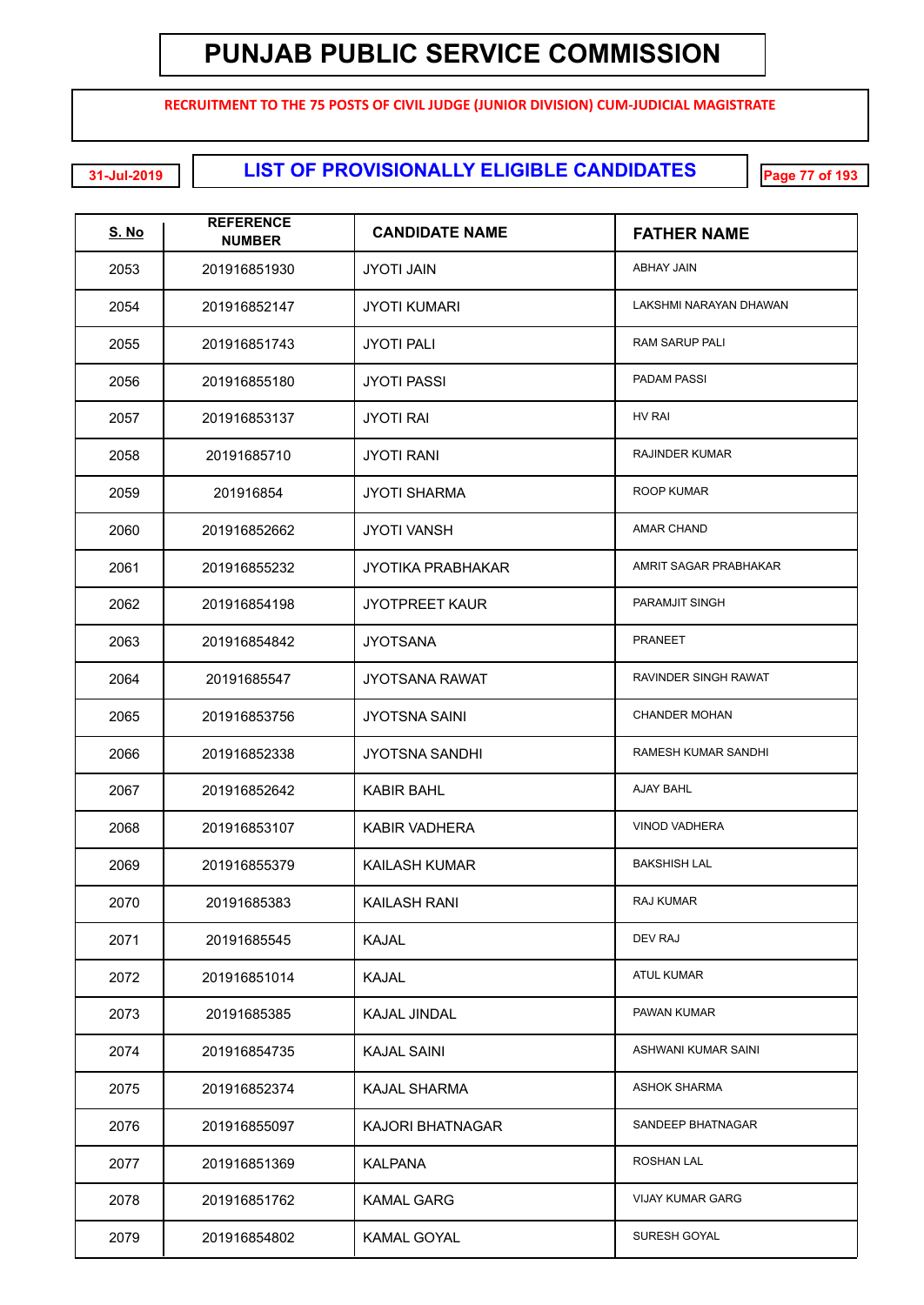**RECRUITMENT TO THE 75 POSTS OF CIVIL JUDGE (JUNIOR DIVISION) CUM-JUDICIAL MAGISTRATE**

| <u>S. No</u> | <b>REFERENCE</b><br><b>NUMBER</b> | <b>CANDIDATE NAME</b>     | <b>FATHER NAME</b>     |
|--------------|-----------------------------------|---------------------------|------------------------|
| 2080         | 20191685930                       | KAMAL JINDAL              | <b>SURESH KUMAR</b>    |
| 2081         | 201916852282                      | <b>KAMAL JOT KAUR</b>     | <b>HARBANS SINGH</b>   |
| 2082         | 201916852438                      | KAMAL KUMAR               | <b>TARA CHAND</b>      |
| 2083         | 201916855646                      | <b>KAMAL KUMAR</b>        | <b>RAVINDER KUMAR</b>  |
| 2084         | 201916853814                      | KAMAL KUMAR RAMOTRA       | KARANJIT RAMOTRA       |
| 2085         | 201916851761                      | <b>KAMAL KUMAR TANDON</b> | <b>ANIL KUMAR</b>      |
| 2086         | 201916853351                      | KAMAL RAI                 | <b>LAL CHAND</b>       |
| 2087         | 201916854096                      | <b>KAMAL SODHI</b>        | KUNDAN LAL SODHI       |
| 2088         | 201916854943                      | <b>KAMALDEEP KAUR</b>     | <b>HARVINDER SINGH</b> |
| 2089         | 20191685282                       | KAMALDEEPA JAKHAR         | KULBIR SINGH JAKHAR    |
| 2090         | 201916852406                      | <b>KAMALJEET KAUR</b>     | <b>JAGIR SINGH</b>     |
| 2091         | 201916852659                      | <b>KAMALJEET KAUR</b>     | <b>BALWINDER SINGH</b> |
| 2092         | 201916855049                      | <b>KAMALJEET KAUR</b>     | <b>BHAG SINGH</b>      |
| 2093         | 201916855226                      | <b>KAMALJEET KAUR</b>     | <b>SULAKHAN SINGH</b>  |
| 2094         | 201916854956                      | <b>KAMALJEET KAUR</b>     | PRITPAL SINGH          |
| 2095         | 201916855519                      | <b>KAMALJEET SINGH</b>    | DAVINDER SINGH         |
| 2096         | 201916855078                      | <b>KAMALJEET SINGH</b>    | <b>GOPI RAM</b>        |
| 2097         | 201916854841                      | <b>KAMALJEET SINGH</b>    | <b>SUKHDEV SINGH</b>   |
| 2098         | 201916854201                      | <b>KAMALJEET SINGH</b>    | <b>GURDEV SINGH</b>    |
| 2099         | 201916853830                      | <b>KAMALJEET SINGH</b>    | AMARJEET SINGH         |
| 2100         | 201916853992                      | <b>KAMALJEET SINGH</b>    | <b>TARSEM SINGH</b>    |
| 2101         | 201916855520                      | <b>KAMALJIT BANGAR</b>    | <b>MANMOHAN SINGH</b>  |
| 2102         | 20191685587                       | <b>KAMALJIT SINGH</b>     | <b>BALWANT SINGH</b>   |
| 2103         | 201916851464                      | <b>KAMALJIT SINGH</b>     | <b>GURNAM SINGH</b>    |
| 2104         | 201916852495                      | <b>KAMALJIT SINGH</b>     | <b>JASVIR SINGH</b>    |
| 2105         | 201916852319                      | <b>KAMALJIT SINGH</b>     | <b>GURNAM SINGH</b>    |
| 2106         | 201916855310                      | <b>KAMALJIT SINGH</b>     | <b>ATMA SINGH</b>      |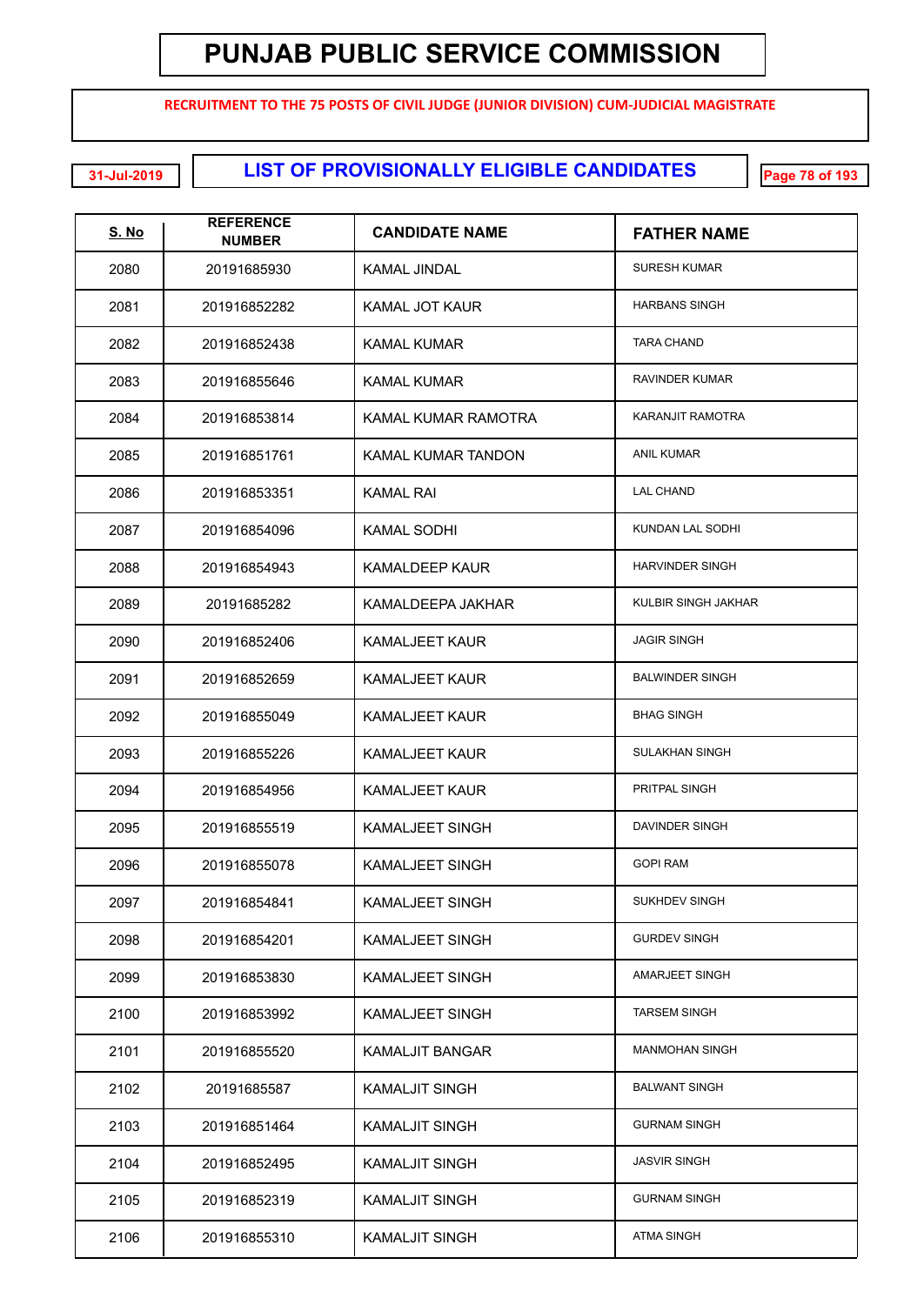**RECRUITMENT TO THE 75 POSTS OF CIVIL JUDGE (JUNIOR DIVISION) CUM-JUDICIAL MAGISTRATE**

**LIST OF PROVISIONALLY ELIGIBLE CANDIDATES 31-Jul-2019 Page 79 of 193**

| <b>S. No</b> | <b>REFERENCE</b><br><b>NUMBER</b> | <b>CANDIDATE NAME</b>   | <b>FATHER NAME</b>     |
|--------------|-----------------------------------|-------------------------|------------------------|
| 2107         | 201916853571                      | KAMALJOT SINGH SIDHU    | <b>HARWANT SINGH</b>   |
| 2108         | 201916854764                      | <b>KAMALPREET</b>       | <b>TARSEM</b>          |
| 2109         | 201916851698                      | <b>KAMALPREET BAWA</b>  | <b>NARINDER KUMAR</b>  |
| 2110         | 201916851779                      | <b>KAMALPREET KAUR</b>  | SUKHWINDER SINGH       |
| 2111         | 201916852883                      | <b>KAMALPREET KAUR</b>  | <b>MALKEET SINGH</b>   |
| 2112         | 201916853997                      | KAMALPREET KAUR SOMAL   | PARVINDERPAL SINGH     |
| 2113         | 201916853784                      | <b>KAMALPREET SINGH</b> | NARPINDERPAL SINGH     |
| 2114         | 201916855503                      | <b>KAMALPREET SINGH</b> | <b>GURCHARAN SINGH</b> |
| 2115         | 201916854970                      | <b>KAMAPREET SINGH</b>  | <b>MAJOR SINGH</b>     |
| 2116         | 201916851420                      | KAMINI RANI             | <b>KAMAL SINGH</b>     |
| 2117         | 201916855666                      | <b>KANAV ARORA</b>      | SUBHASH CHANDER ARORA  |
| 2118         | 20191685484                       | KANAV MAHAJAN           | SURESH KUMAR MAHAJAN   |
| 2119         | 201916851660                      | KANCHAN                 | <b>HARBANS LAL</b>     |
| 2120         | 201916853424                      | <b>KANCHAN BALA</b>     | KANSHI RAM RATHI       |
| 2121         | 20191685842                       | <b>KANCHAN BALA</b>     | <b>BACHAN LAL</b>      |
| 2122         | 201916855457                      | <b>KANCHAN BHARTI</b>   | <b>JANAK RAJ</b>       |
| 2123         | 201916851728                      | KANCHAN GARG            | <b>HEMRAJ GARG</b>     |
| 2124         | 201916852256                      | KANCHAN GARG            | SH NARESH KUMAR GARG   |
| 2125         | 201916855003                      | <b>KANCHAN SINDHU</b>   | <b>RAJENDER SINGH</b>  |
| 2126         | 201916855448                      | KANIKA ANEJA            | BHARAT BHUSHAN ANEJA   |
| 2127         | 201916851067                      | KANIKA CHAUDHARY        | RAJ CHAUDHARY          |
| 2128         | 201916851846                      | KANIKA DHADWAL          | LEHAR SINGH DHADWAL    |
| 2129         | 201916851063                      | <b>KANIKA GAUR</b>      | J R GAUR               |
| 2130         | 201916851007                      | KANIKA HANDA            | ARUN KUMAR HANDA       |
| 2131         | 20191685980                       | <b>KANIKA KESAR</b>     | NEETI RAJAN KESAR      |
| 2132         | 201916855322                      | KANIKA RANA             | AVTAR SINGH RANA       |
| 2133         | 201916853889                      | <b>KANIKA SAREEN</b>    | ROMESH SAREEN          |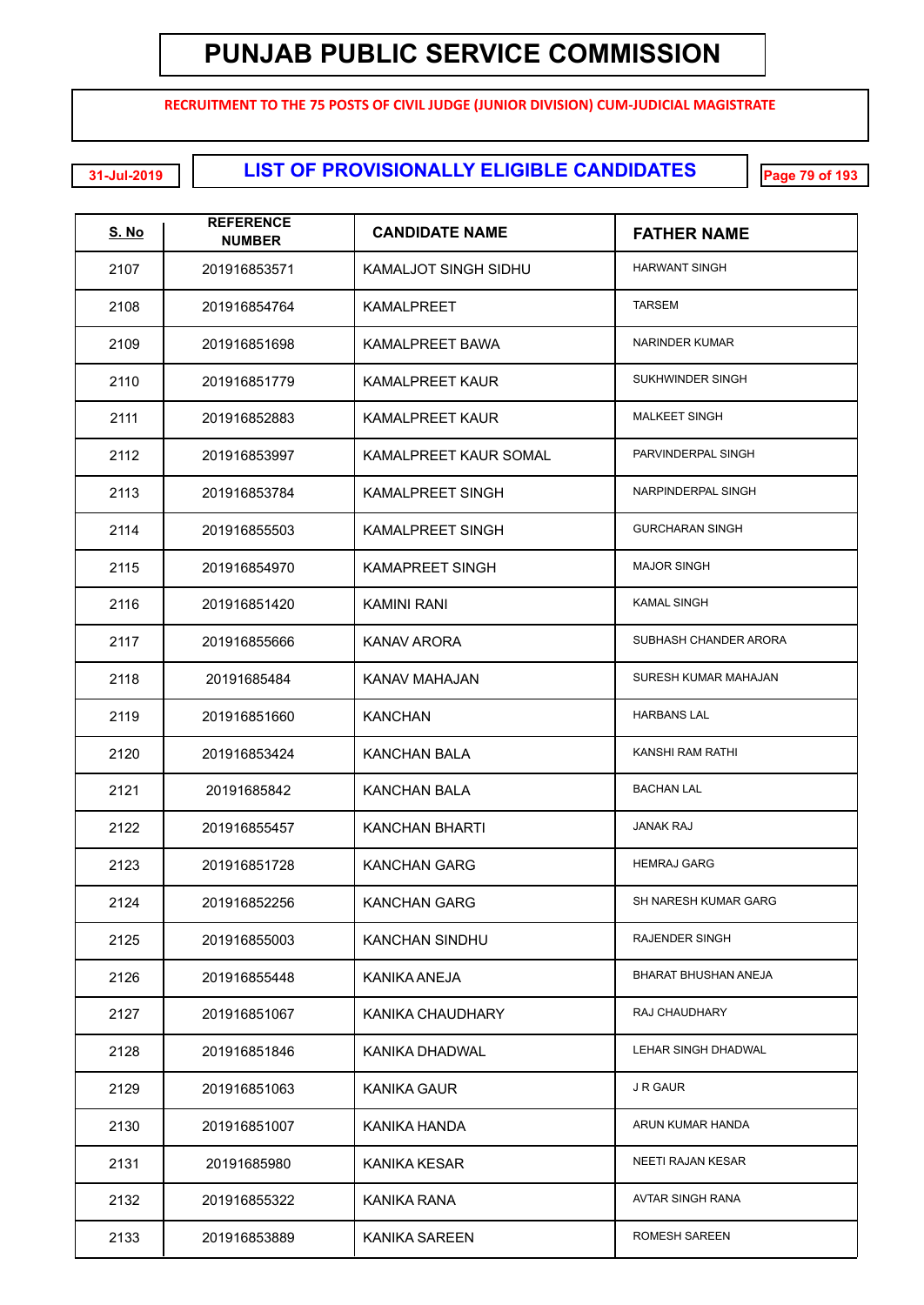**RECRUITMENT TO THE 75 POSTS OF CIVIL JUDGE (JUNIOR DIVISION) CUM-JUDICIAL MAGISTRATE**

**LIST OF PROVISIONALLY ELIGIBLE CANDIDATES 31-Jul-2019 Page 80 of 193**

| <u>S. No</u> | <b>REFERENCE</b><br><b>NUMBER</b> | <b>CANDIDATE NAME</b>     | <b>FATHER NAME</b>              |
|--------------|-----------------------------------|---------------------------|---------------------------------|
| 2134         | 201916853330                      | KANIKA SEHGAL             | RAKESH SEHGAL                   |
| 2135         | 201916854367                      | KANIKA TOOR               | <b>JASWINDER PAL SINGH TOOR</b> |
| 2136         | 201916853623                      | KANNAV SHARMA             | <b>DINESH SHARMA</b>            |
| 2137         | 201916854066                      | KANU LOMAS                | <b>KK LOMAS</b>                 |
| 2138         | 201916855035                      | KANUPRIYA GREWAL          | <b>GIAN GREWAL</b>              |
| 2139         | 201916852016                      | KANWAL MARWAHA            | <b>JAGDISH MARWAHA</b>          |
| 2140         | 201916852551                      | KANWALJEET SINGH          | HARBINDER PAL SINGH             |
| 2141         | 201916854677                      | KANWALJEET SINGH          | <b>GURBACHAN SINGH</b>          |
| 2142         | 201916851235                      | <b>KANWALJIT KAUR</b>     | <b>MOHINDER SINGH</b>           |
| 2143         | 201916854466                      | <b>KANWALJIT KAUR</b>     | <b>CHARANJIT SINGH</b>          |
| 2144         | 201916851557                      | <b>KANWALPREET KAUR</b>   | HARVINDERPAL SINGH ANEJA        |
| 2145         | 201916854387                      | KANWALVIR KAUR            | <b>JASBIR SINGH MAAN</b>        |
| 2146         | 201916854702                      | KANWAR BALJIT             | <b>GURMUKH SINGH</b>            |
| 2147         | 201916851985                      | KANWAR BILAWAL SINGH      | KANWAR JASWANT SINGH            |
| 2148         | 201916854487                      | KANWAR INDER SINGH        | <b>MANJINDER SINGH</b>          |
| 2149         | 20191685112                       | KANWAR MEHTAAB SINGH BRAR | RAMINDER SINGH BRAR             |
| 2150         | 201916854619                      | KANWAR PAHUL SINGH        | KANWAR RAJINDER SINGH           |
| 2151         | 201916855393                      | <b>KANWAR RAJ SINGH</b>   | <b>SAMAR SINGH</b>              |
| 2152         | 201916851432                      | KANWARDEEP SINGH          | <b>AMRIK SINGH</b>              |
| 2153         | 201916855540                      | KANWARJIT SINGH AULAKH    | SHIVRAJ SINGH AULAKH            |
| 2154         | 201916853737                      | <b>KANWARJOT</b>          | <b>TARSEM SINGH</b>             |
| 2155         | 20191685667                       | KANWARPAL SINGH           | MAJ INDERJIT SINGH BUMBRHA      |
| 2156         | 201916855285                      | KANWARPREET SINGH         | RULDA SINGH                     |
| 2157         | 201916855197                      | KAPIL DEV DOGRA           | RAJENDER KUMAR                  |
| 2158         | 20191685507                       | <b>KAPIL GUPTA</b>        | <b>RAM KUMAR</b>                |
| 2159         | 201916851311                      | KAPIL KAILEY              | SAWARAN LAL KAILEY              |
| 2160         | 201916853376                      | <b>KAPIL KHANEJA</b>      | YASHPAL KHANEJA                 |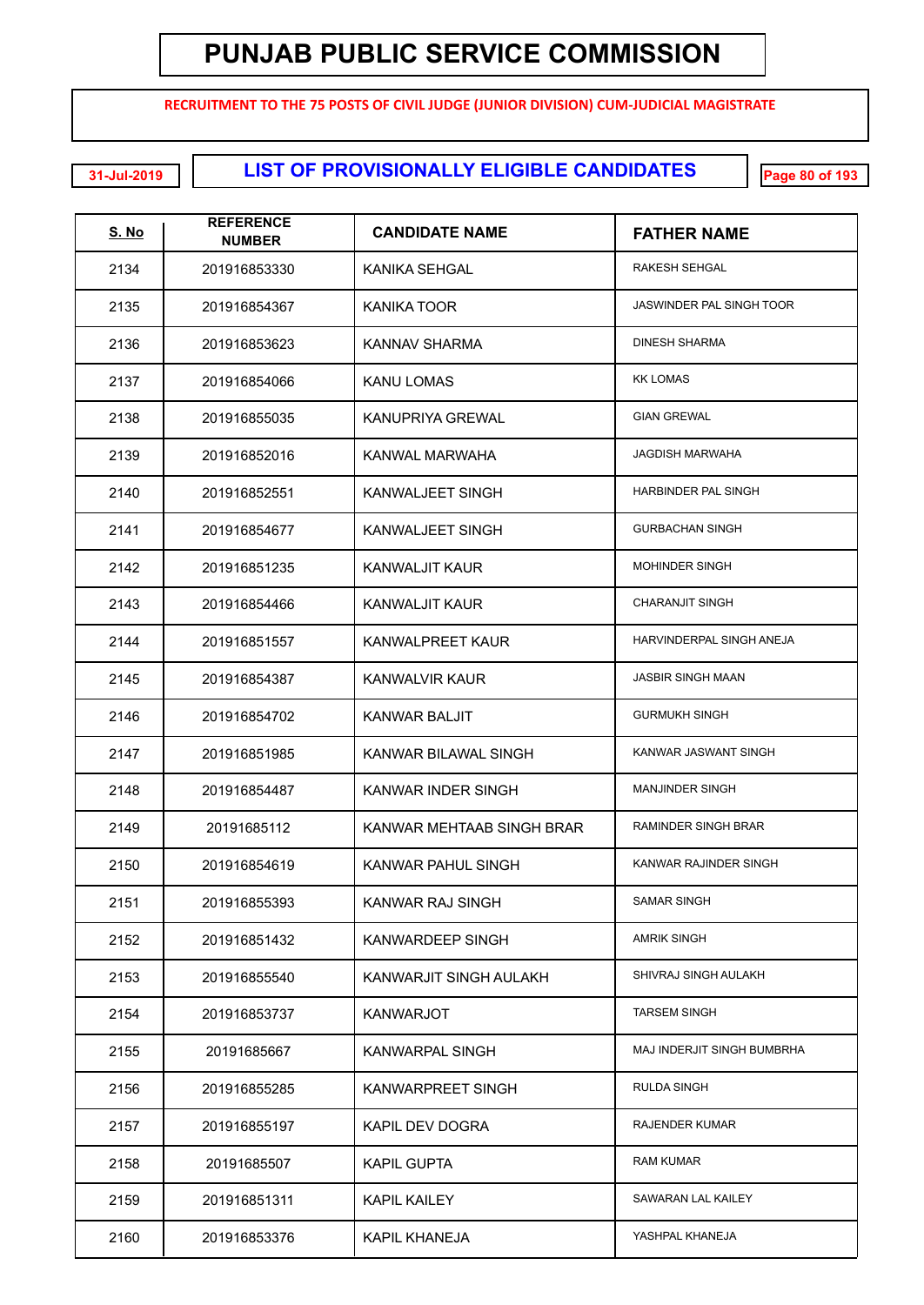**RECRUITMENT TO THE 75 POSTS OF CIVIL JUDGE (JUNIOR DIVISION) CUM-JUDICIAL MAGISTRATE**

**LIST OF PROVISIONALLY ELIGIBLE CANDIDATES 31-Jul-2019 Page 81 of 193**

| <u>S. No</u> | <b>REFERENCE</b><br><b>NUMBER</b> | <b>CANDIDATE NAME</b>   | <b>FATHER NAME</b>          |
|--------------|-----------------------------------|-------------------------|-----------------------------|
| 2161         | 201916854830                      | KAPIL SHARMA            | RAMAN KUMAR SHARMA          |
| 2162         | 201916853033                      | <b>KARAJVEER SINGH</b>  | <b>HARJIT SINGH</b>         |
| 2163         | 201916854004                      | <b>KARAMBIR KAUR</b>    | AMARPREET SINGH             |
| 2164         | 201916851704                      | <b>KARAMJEET KAUR</b>   | <b>KIRPAL SINGH</b>         |
| 2165         | 20191685638                       | KARAMJEET KAUR          | SUNRINDER SINGH             |
| 2166         | 201916853215                      | <b>KARAMJEET KAUR</b>   | <b>GURDEV SINGH</b>         |
| 2167         | 201916853281                      | <b>KARAMJEET KAUR</b>   | <b>KRISHAN DEV</b>          |
| 2168         | 201916855488                      | <b>KARAMJEET KAUR</b>   | <b>LAKHWINDER SINGH</b>     |
| 2169         | 201916855315                      | KARAMJEET KAUR          | <b>GURDEEP SINGH</b>        |
| 2170         | 201916854286                      | <b>KARAMJEET KAUR</b>   | PRITHI SINGH                |
| 2171         | 201916854011                      | <b>KARAMJEET SINGH</b>  | <b>KARNAIL SINGH</b>        |
| 2172         | 2019168525                        | <b>KARAMJIT SINGH</b>   | SAUDAGER SINGH              |
| 2173         | 20191685518                       | KARAMPAL                | AMIN LAL KHICHY             |
| 2174         | 201916853318                      | <b>KARAMVIR SINGH</b>   | RAJINDER PAUL SINGH         |
| 2175         | 201916855724                      | <b>KARAMVIR SINGH</b>   | <b>HUKAM SINGH</b>          |
| 2176         | 201916851249                      | <b>KARAMWINDER KAUR</b> | <b>GURMEL SINGH</b>         |
| 2177         | 201916854350                      | KARAN ARORA             | <b>GULSHAN KUMAR ARORA</b>  |
| 2178         | 201916853008                      | <b>KARAN BIR SINGH</b>  | RAJINDER PARTAP SINGH       |
| 2179         | 20191685721                       | <b>KARAN DHINGRA</b>    | SHAM LAL DHINGRA            |
| 2180         | 201916852221                      | <b>KARAN KAPOOR</b>     | <b>SANJAY KAPOOR</b>        |
| 2181         | 201916851254                      | <b>KARAN KUMAR</b>      | <b>RANVIR SINGH</b>         |
| 2182         | 201916853527                      | <b>KARAN KUMAR</b>      | <b>SURINDER KUMAR</b>       |
| 2183         | 201916851264                      | <b>KARAN KUMAR PALI</b> | KIRPAL SINGH PALI           |
| 2184         | 2019168553                        | KARAN MONGA             | <b>GULSHAN RAI MONGA</b>    |
| 2185         | 201916853213                      | KARAN RAHEJA            | RAJINDER RAHEJA             |
| 2186         | 201916851679                      | KARAN RANA              | ASHOK KUMAR RANA            |
| 2187         | 201916855462                      | KARAN SINGH NARANG      | <b>JOGINDER NATH NARANG</b> |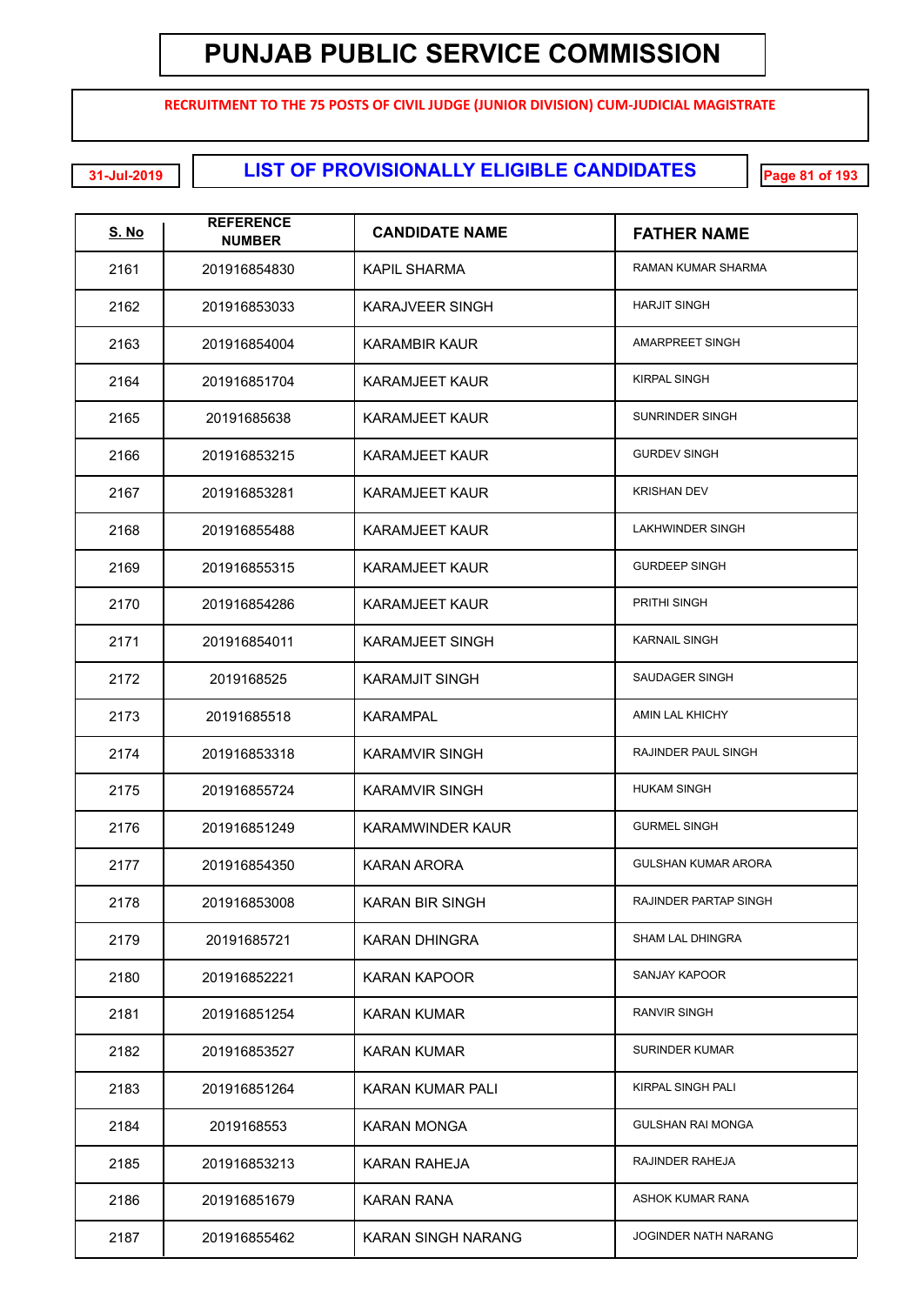**RECRUITMENT TO THE 75 POSTS OF CIVIL JUDGE (JUNIOR DIVISION) CUM-JUDICIAL MAGISTRATE**

**LIST OF PROVISIONALLY ELIGIBLE CANDIDATES 31-Jul-2019 Page 82 of 193**

| <u>S. No</u> | <b>REFERENCE</b><br><b>NUMBER</b> | <b>CANDIDATE NAME</b>   | <b>FATHER NAME</b>            |
|--------------|-----------------------------------|-------------------------|-------------------------------|
| 2188         | 2019168542                        | KARAN SOFAT             | <b>VARINDER SOFAT</b>         |
| 2189         | 2019168592                        | KARAN SOOD              | SURINDER PAL SOOD             |
| 2190         | 201916855602                      | <b>KARANADEEP SINGH</b> | <b>HARNEK SINGH</b>           |
| 2191         | 201916853488                      | KARANBIR SINGH TAKKAR   | AMAR IQBAL SINGH TAKKAR       |
| 2192         | 20191685110                       | <b>KARANDEEP</b>        | <b>RAMESH KUMAR</b>           |
| 2193         | 201916852139                      | <b>KARANDEEP SINGH</b>  | <b>JASWANT SINGH</b>          |
| 2194         | 20191685604                       | <b>KARANDEEP SINGH</b>  | <b>GURJIT SINGH</b>           |
| 2195         | 201916855565                      | <b>KARANDEEP SINGH</b>  | <b>HARBHAJAN SINGH</b>        |
| 2196         | 201916852189                      | KARANDEEP VASHISHT      | <b>SUBHASH CHAND</b>          |
| 2197         | 201916855302                      | <b>KARANDIP SINGH</b>   | <b>MANDIP SINGH</b>           |
| 2198         | 201916854743                      | <b>KARANPREET KAUR</b>  | <b>AMARJEET SINGH</b>         |
| 2199         | 201916851487                      | <b>KARANPREET SINGH</b> | <b>HARBHINDER SINGH</b>       |
| 2200         | 201916852751                      | <b>KARANVEER SINGH</b>  | <b>AMARJIT SINGH</b>          |
| 2201         | 201916853064                      | <b>KARANVEER SINGH</b>  | <b>GURTEJ SINGH</b>           |
| 2202         | 201916855338                      | <b>KARANVEER SINGH</b>  | <b>BHOLA SINGH</b>            |
| 2203         | 201916854571                      | <b>KARANVEER SINGH</b>  | SOBHA SINGH                   |
| 2204         | 201916851503                      | KARANVEER SINGH KULLAR  | DAVINDER SINGH KULLAR         |
| 2205         | 201916851676                      | <b>KARANVIR SINGH</b>   | <b>JATINDER SINGH</b>         |
| 2206         | 201916851312                      | <b>KARANVIR SINGH</b>   | <b>KULJINDER SINGH</b>        |
| 2207         | 201916851152                      | KARANVIR SINGH SANDHU   | <b>BALVINDER SINGH SANDHU</b> |
| 2208         | 201916851059                      | KARISHMA ABROL          | PURAN CHAND ABROL             |
| 2209         | 201916851170                      | <b>KARM SINGH</b>       | PARMJIT SINGH                 |
| 2210         | 201916854211                      | <b>KARMJEET KAUR</b>    | <b>ATMA SINGH</b>             |
| 2211         | 201916854240                      | <b>KARMJEET SINGH</b>   | <b>HIRA SINGH</b>             |
| 2212         | 201916851824                      | <b>KARMJOT KAUR</b>     | <b>RAM SHAH</b>               |
| 2213         | 201916852467                      | <b>KARNESH VERMA</b>    | RAJINDER KUMAR VERMA          |
| 2214         | 20191685493                       | <b>KARPAL SINGH</b>     | <b>NISHABER SINGH</b>         |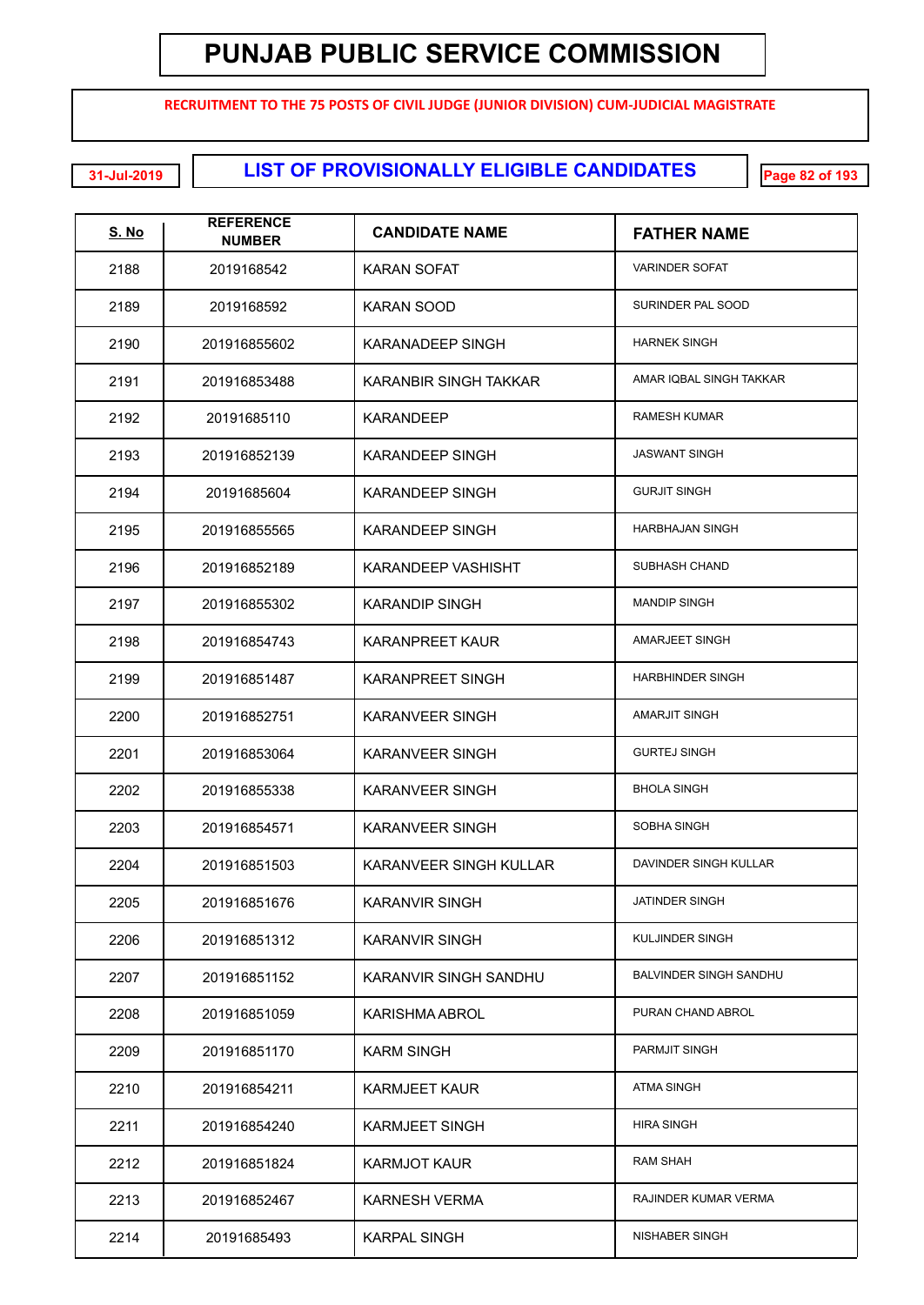**RECRUITMENT TO THE 75 POSTS OF CIVIL JUDGE (JUNIOR DIVISION) CUM-JUDICIAL MAGISTRATE**

| <u>S. No</u> | <b>REFERENCE</b><br><b>NUMBER</b> | <b>CANDIDATE NAME</b>    | <b>FATHER NAME</b>            |
|--------------|-----------------------------------|--------------------------|-------------------------------|
| 2215         | 201916853803                      | KARTIK BANSAL            | RAJNISH BANSAL                |
| 2216         | 201916855102                      | <b>KARTIK NAKRA</b>      | SANDEEP NAKRA                 |
| 2217         | 201916852595                      | <b>KARTIK SONKHLA</b>    | KAILASH CHAND                 |
| 2218         | 201916855668                      | <b>KARTIKAY SHRIDHAR</b> | SUDHIR SHRIDHAR               |
| 2219         | 201916854421                      | KARTIKEYA VASHIST        | ARUN KUMAR VASHIST            |
| 2220         | 201916854769                      | <b>KARUNESH KAUSHAL</b>  | DEEPAK KAUSHAL                |
| 2221         | 201916852900                      | <b>KASHMIR SINGH</b>     | <b>BHAGWAN SINGH</b>          |
| 2222         | 2019168544                        | KATYAYNI DWEVEDI         | DAVINDER DWEVEDI              |
| 2223         | 2019168580                        | <b>KAUSHIK</b>           | MANDEEP DHAWAN                |
| 2224         | 20191685942                       | KAVITA                   | DARSHAN SINGH KATARIA         |
| 2225         | 201916854187                      | <b>KAVITA</b>            | <b>BALJIT SINGH</b>           |
| 2226         | 201916852370                      | <b>KAVITA GARG</b>       | <b>MOHINDER PAUL GARG</b>     |
| 2227         | 201916852722                      | <b>KAVITA RANI</b>       | DAYA SHANKAR                  |
| 2228         | 20191685102                       | KAVITA SHARDA            | PARDEEP KUMAR                 |
| 2229         | 201916852248                      | KAVITA SHARMA            | PAWAN KUMAR                   |
| 2230         | 201916855472                      | <b>KAVITA THAKUR</b>     | JATINDER SINGH                |
| 2231         | 20191685336                       | <b>KAVITA THAPA</b>      | <b>HARI BAHADUR THAPA</b>     |
| 2232         | 201916855773                      | KAWAL DEEP SINGH         | <b>TERTH SINGH</b>            |
| 2233         | 20191685366                       | <b>KAWALDEEP SINGH</b>   | <b>GURDAS SINGH</b>           |
| 2234         | 201916852061                      | KAWALDEEP SINGH GREWAL   | <b>JASWINDER SINGH GREWAL</b> |
| 2235         | 201916852757                      | <b>KAWALDIP SINGH</b>    | <b>MOHAN SINGH</b>            |
| 2236         | 201916851646                      | <b>KAWALJEET KAUR</b>    | PARVESH SINGH                 |
| 2237         | 201916853118                      | KAWALJEET SINGH          | <b>BALDEV SINGH</b>           |
| 2238         | 201916855638                      | KAWALJEET SINGH          | <b>GIAN SINGH</b>             |
| 2239         | 20191685598                       | <b>KAWALJIT KAUR</b>     | SUKHWINDER SINGH              |
| 2240         | 201916853512                      | <b>KAWALJIT KAUR</b>     | <b>HARMOHINDER SINGH</b>      |
| 2241         | 201916855584                      | <b>KAWALJIT KAUR</b>     | <b>KARNAIL SINGH</b>          |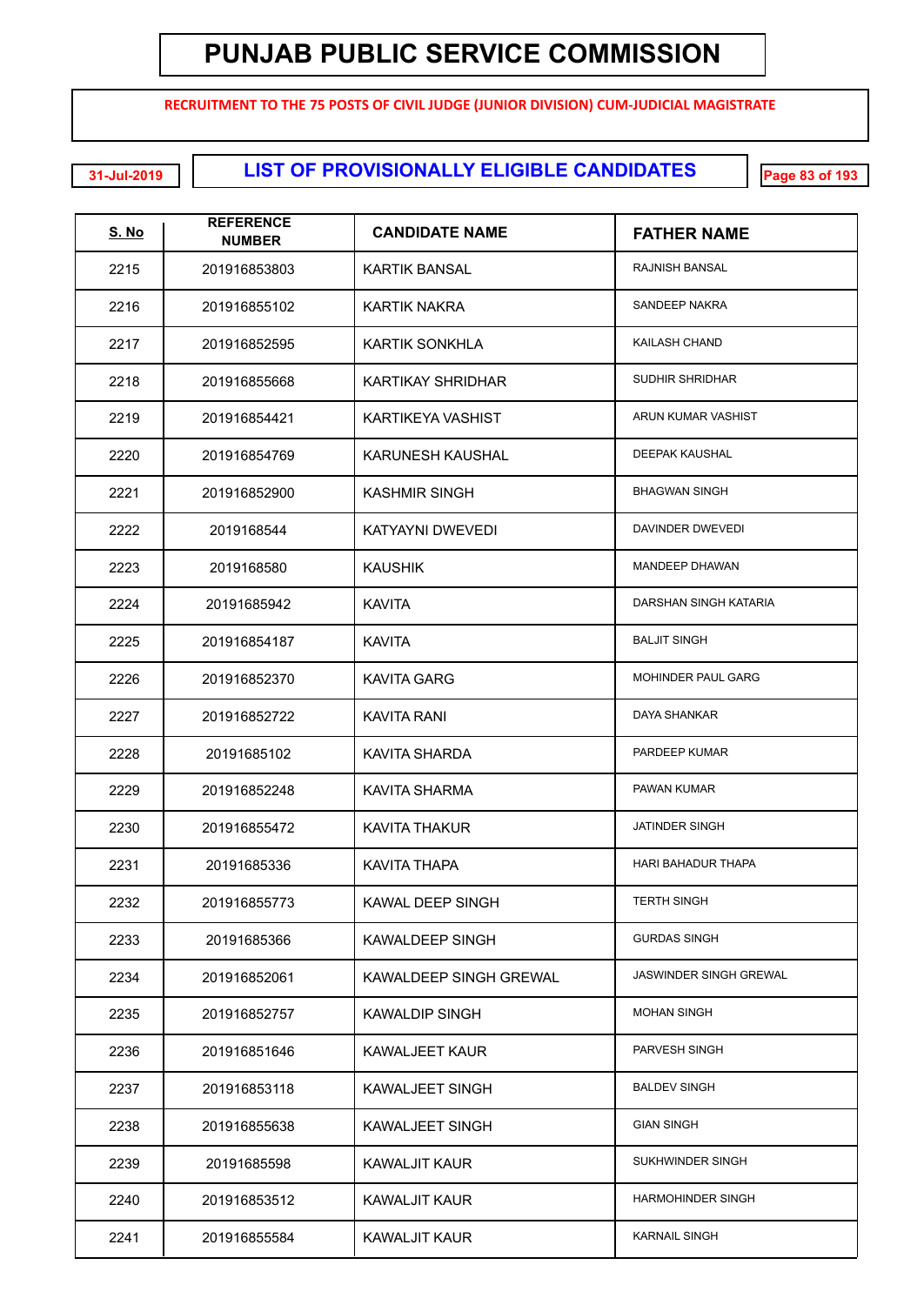**RECRUITMENT TO THE 75 POSTS OF CIVIL JUDGE (JUNIOR DIVISION) CUM-JUDICIAL MAGISTRATE**

**LIST OF PROVISIONALLY ELIGIBLE CANDIDATES 31-Jul-2019 Page 84 of 193**

| <u>S. No</u> | <b>REFERENCE</b><br><b>NUMBER</b> | <b>CANDIDATE NAME</b>      | <b>FATHER NAME</b>       |
|--------------|-----------------------------------|----------------------------|--------------------------|
| 2242         | 20191685657                       | KAWALJIT RAJ               | <b>BIHARI LAL</b>        |
| 2243         | 201916852512                      | <b>KEEMAT SINGH</b>        | <b>GURDIP SINGH</b>      |
| 2244         | 201916851867                      | <b>KESHAV AGNIHOTRI</b>    | <b>GK AGNIHOTRI</b>      |
| 2245         | 201916854047                      | <b>KESHAV GARG</b>         | <b>SUKHRAM DASS</b>      |
| 2246         | 201916851494                      | <b>KESHAV JINDAL</b>       | RAJINDER KUMAR JINDAL    |
| 2247         | 201916854246                      | <b>KESHAV SHARDA</b>       | MITHILESH SHARDA         |
| 2248         | 201916855748                      | <b>KETAN KHURANA</b>       | NARESH KUMAR KHURANA     |
| 2249         | 20191685968                       | <b>KETAN KUMAR CHOUHAN</b> | <b>OM PARKASH</b>        |
| 2250         | 201916851348                      | KETKI                      | <b>SHANEEL RANA</b>      |
| 2251         | 20191685269                       | KHEM RAJ                   | <b>ASHOK KUMAR</b>       |
| 2252         | 201916854284                      | <b>KHERUL NISHA</b>        | SHOQUAT ALI              |
| 2253         | 201916852878                      | KHUSH KARAN JOT SINGH      | SHARDEV SINGH GILL       |
| 2254         | 201916854376                      | <b>KHUSHDEEP KAUR</b>      | <b>HARCHARAN SINGH</b>   |
| 2255         | 201916853026                      | KHUSHDEEP SINGH            | PREM SINGH               |
| 2256         | 20191685223                       | KHUSHDEEP SINGH            | <b>RAJINDER SINGH</b>    |
| 2257         | 20191685894                       | <b>KHUSHDEV SINGH</b>      | <b>MANJIT SINGH</b>      |
| 2258         | 201916851851                      | KHUSHINDERJEET SINGH       | <b>GURDIP SINGH</b>      |
| 2259         | 201916851951                      | KHUSHPREET KAUR            | <b>MOHAN SINGH</b>       |
| 2260         | 201916853477                      | KHUSHPREET KAUR            | <b>RAJINDER SINGH</b>    |
| 2261         | 201916852968                      | KHUSHPREET SINGH           | <b>MAJOR SINGH</b>       |
| 2262         | 20191685448                       | <b>KHUSHWANT PREET</b>     | <b>JASVIR SINGH</b>      |
| 2263         | 20191685118                       | <b>KHUSHWANT SINGH</b>     | <b>IQBAL SINGH</b>       |
| 2264         | 201916854906                      | KHUSHWINDER KAUR           | <b>JEET SINGH</b>        |
| 2265         | 201916854873                      | <b>KIMMY BHADU</b>         | <b>VINAY KUMAR BHADU</b> |
| 2266         | 201916851531                      | <b>KIMY GUPTA</b>          | SUBHASH CHANDER          |
| 2267         | 201916852277                      | <b>KIRAN</b>               | ANIL KUMAR BHARDWAJ      |
| 2268         | 201916853273                      | <b>KIRAN</b>               | PREM VEER                |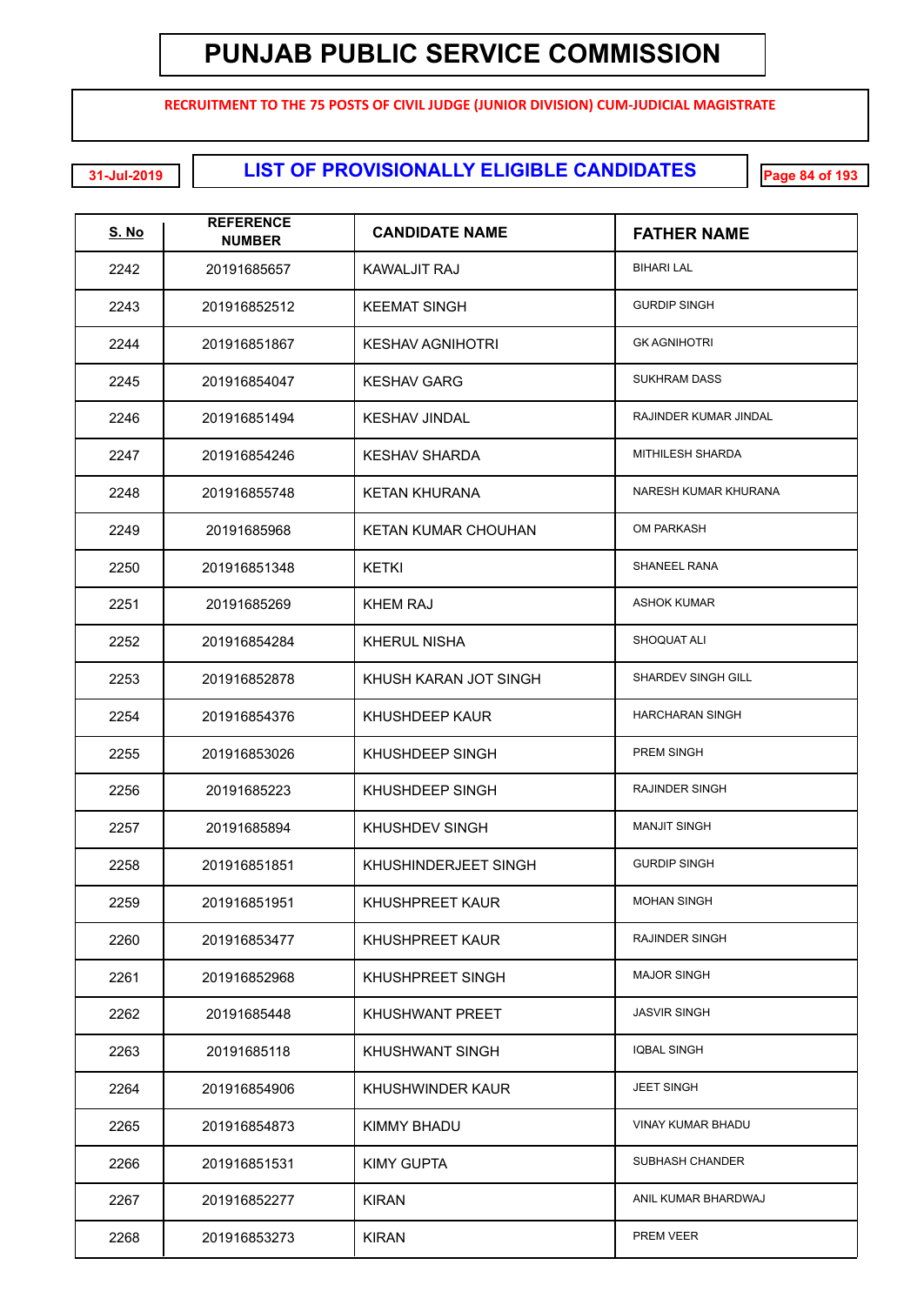**RECRUITMENT TO THE 75 POSTS OF CIVIL JUDGE (JUNIOR DIVISION) CUM-JUDICIAL MAGISTRATE**

**LIST OF PROVISIONALLY ELIGIBLE CANDIDATES 31-Jul-2019 Page 85 of 193**

| <u>S. No</u> | <b>REFERENCE</b><br><b>NUMBER</b> | <b>CANDIDATE NAME</b>   | <b>FATHER NAME</b>        |
|--------------|-----------------------------------|-------------------------|---------------------------|
| 2269         | 201916852691                      | KIRAN KUMAR             | <b>DHARAM CHAND</b>       |
| 2270         | 201916854148                      | <b>KIRAN KUMAR</b>      | <b>JAGDISH LAL</b>        |
| 2271         | 201916852591                      | <b>KIRAN PAUL KAUR</b>  | <b>GURJANT SINGH</b>      |
| 2272         | 20191685124                       | KIRAN SAINI             | DARSHAN SINGH SAINI       |
| 2273         | 201916853809                      | <b>KIRAN SANDHU</b>     | <b>SUKHDEV SINGH</b>      |
| 2274         | 201916851166                      | KIRANBIR SINGH MALHI    | <b>JAGJIT SINGH</b>       |
| 2275         | 201916854357                      | <b>KIRANDEEP</b>        | PARAMJIT RAM              |
| 2276         | 201916852921                      | <b>KIRANDEEP KAUR</b>   | RAMINDERJIT SINGH         |
| 2277         | 20191685920                       | <b>KIRANDEEP KAUR</b>   | <b>SURJIT SINGH</b>       |
| 2278         | 201916851471                      | <b>KIRANDEEP KAUR</b>   | <b>AJAIB SINGH</b>        |
| 2279         | 201916851672                      | <b>KIRANDEEP KAUR</b>   | <b>AJIT SINGH</b>         |
| 2280         | 201916851836                      | <b>KIRANDEEP KAUR</b>   | <b>HARGOPAL SINGH</b>     |
| 2281         | 201916854166                      | <b>KIRANDEEP KAUR</b>   | RAJINDER SINGH            |
| 2282         | 201916851440                      | KIRANDEEP SINGH         | <b>HARDIP SINGH</b>       |
| 2283         | 20191685378                       | KIRANDEEP SINGH         | TILAK RAJ                 |
| 2284         | 20191685953                       | <b>KIRANDISH KAUR</b>   | <b>PRITAM SINGH</b>       |
| 2285         | 201916851536                      | KIRANJEET KAUR          | DARSHAN SINGH             |
| 2286         | 201916851767                      | <b>KIRANJEET KAUR</b>   | SUKHPAL SINGH             |
| 2287         | 201916855308                      | <b>KIRANJEET KAUR</b>   | <b>BALJEET SINGH</b>      |
| 2288         | 201916853960                      | <b>KIRANJIT KAUR</b>    | <b>BALDEV SINGH</b>       |
| 2289         | 201916852619                      | <b>KIRANJOT KAUR</b>    | <b>JASBIR SINGH CHANA</b> |
| 2290         | 201916851110                      | <b>KIRANPAL KAUR</b>    | <b>GURTEJ SINGH</b>       |
| 2291         | 201916852716                      | KIRANPREET KAUR         | <b>BALWANT SINGH</b>      |
| 2292         | 201916851164                      | <b>KIRANPREET KAUR</b>  | <b>DILPRIT SINGH</b>      |
| 2293         | 201916855036                      | <b>KIRANPREET KAUR</b>  | <b>AMRIK SINGH</b>        |
| 2294         | 201916851663                      | KIRANPREET KAUR MARWAHA | JAGMOHAN SINGH MARWAHA    |
| 2295         | 201916854190                      | KIRPAL SINGH SAGAR      | AJMER SINGH SAGAR         |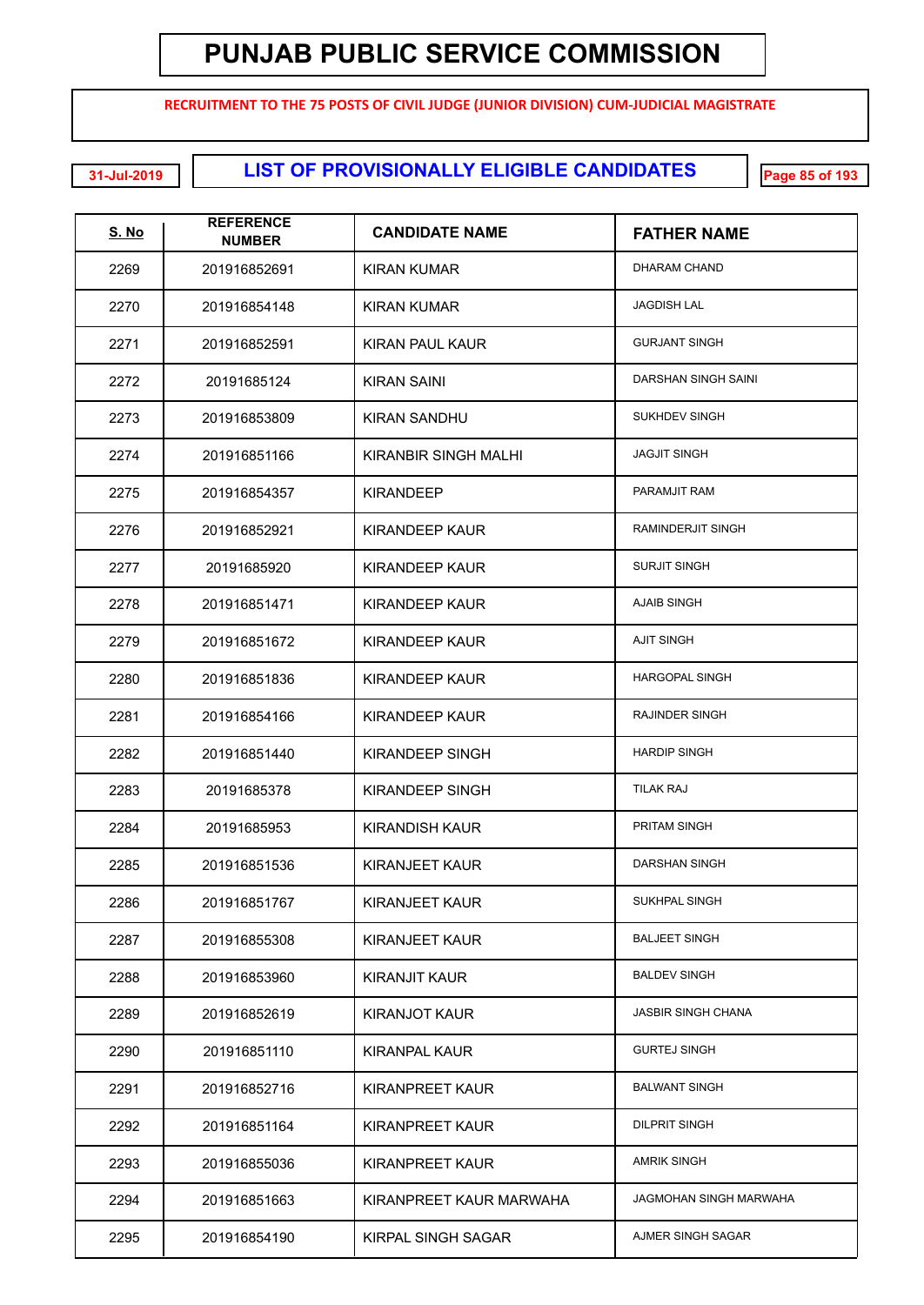**RECRUITMENT TO THE 75 POSTS OF CIVIL JUDGE (JUNIOR DIVISION) CUM-JUDICIAL MAGISTRATE**

**LIST OF PROVISIONALLY ELIGIBLE CANDIDATES 31-Jul-2019 Page 86 of 193**

| <u>S. No</u> | <b>REFERENCE</b><br><b>NUMBER</b> | <b>CANDIDATE NAME</b>   | <b>FATHER NAME</b>          |
|--------------|-----------------------------------|-------------------------|-----------------------------|
| 2296         | 201916851685                      | KIRTI AGGARWAL          | NIRMAL AGGARWAL             |
| 2297         | 20191685272                       | <b>KIRTI DANG</b>       | NARINDER DANG               |
| 2298         | 201916855667                      | <b>KIRTI DWIVEDI</b>    | <b>RAVI DUTT</b>            |
| 2299         | 201916851590                      | <b>KIRTI GARG</b>       | <b>SATISH GARG</b>          |
| 2300         | 201916851554                      | <b>KIRTI KHOSLA</b>     | <b>LAVINDER KHOSLA</b>      |
| 2301         | 201916854626                      | <b>KIRTI KUNDU</b>      | RAMPHAL KUNDU               |
| 2302         | 2019168581                        | <b>KIRTI SHARMA</b>     | <b>BIJENDER SHARMA</b>      |
| 2303         | 201916853051                      | <b>KISHANT GARG</b>     | <b>MANOJ KUMAR</b>          |
| 2304         | 201916851444                      | KOMAL AGGARWAL          | PAWAN KUMAR                 |
| 2305         | 201916851197                      | <b>KOMAL BHATIA</b>     | V K BHATIA                  |
| 2306         | 201916854398                      | <b>KOMAL HUNJAN</b>     | <b>DALIP SINGH</b>          |
| 2307         | 201916854905                      | <b>KOMAL PREET KAUR</b> | <b>BALWINDER SINGH</b>      |
| 2308         | 201916855392                      | <b>KOMAL PREET KAUR</b> | <b>GULZAR SINGH</b>         |
| 2309         | 20191685802                       | <b>KOMAL SAINI</b>      | PURAN CHAND                 |
| 2310         | 20191685541                       | <b>KOMAL SINGH</b>      | <b>JASVIR SINGH</b>         |
| 2311         | 201916852972                      | <b>KOMALGARG</b>        | <b>PREM GARG</b>            |
| 2312         | 201916854459                      | <b>KOMALPREET KAUR</b>  | <b>RAJWINDER SINGH</b>      |
| 2313         | 201916854597                      | KOMALPREET KAUR         | <b>AVTAR SINGH</b>          |
| 2314         | 201916851620                      | <b>KONICA</b>           | <b>DALJIT KUMAR</b>         |
| 2315         | 201916853429                      | <b>KRISHAN CHAND</b>    | DAULAT RAM                  |
| 2316         | 201916855294                      | <b>KRISHAN GOPAL</b>    | ROOP RAM                    |
| 2317         | 201916853984                      | <b>KRISHAN KUMAR</b>    | <b>RAGHUBIR SINGH</b>       |
| 2318         | 201916854534                      | <b>KRISHAN KUMAR</b>    | TELU RAM                    |
| 2319         | 201916851519                      | KRISHAN KUMAR SAINI     | <b>JAGDISH PARSAD SAINI</b> |
| 2320         | 201916852706                      | <b>KRISHAN MITTAL</b>   | SUBODH MITTAL               |
| 2321         | 201916852925                      | <b>KRISHMA CHAUHAN</b>  | <b>SURJIT KUMAR</b>         |
| 2322         | 20191685785                       | <b>KRITI</b>            | <b>VARINDER BHATIA</b>      |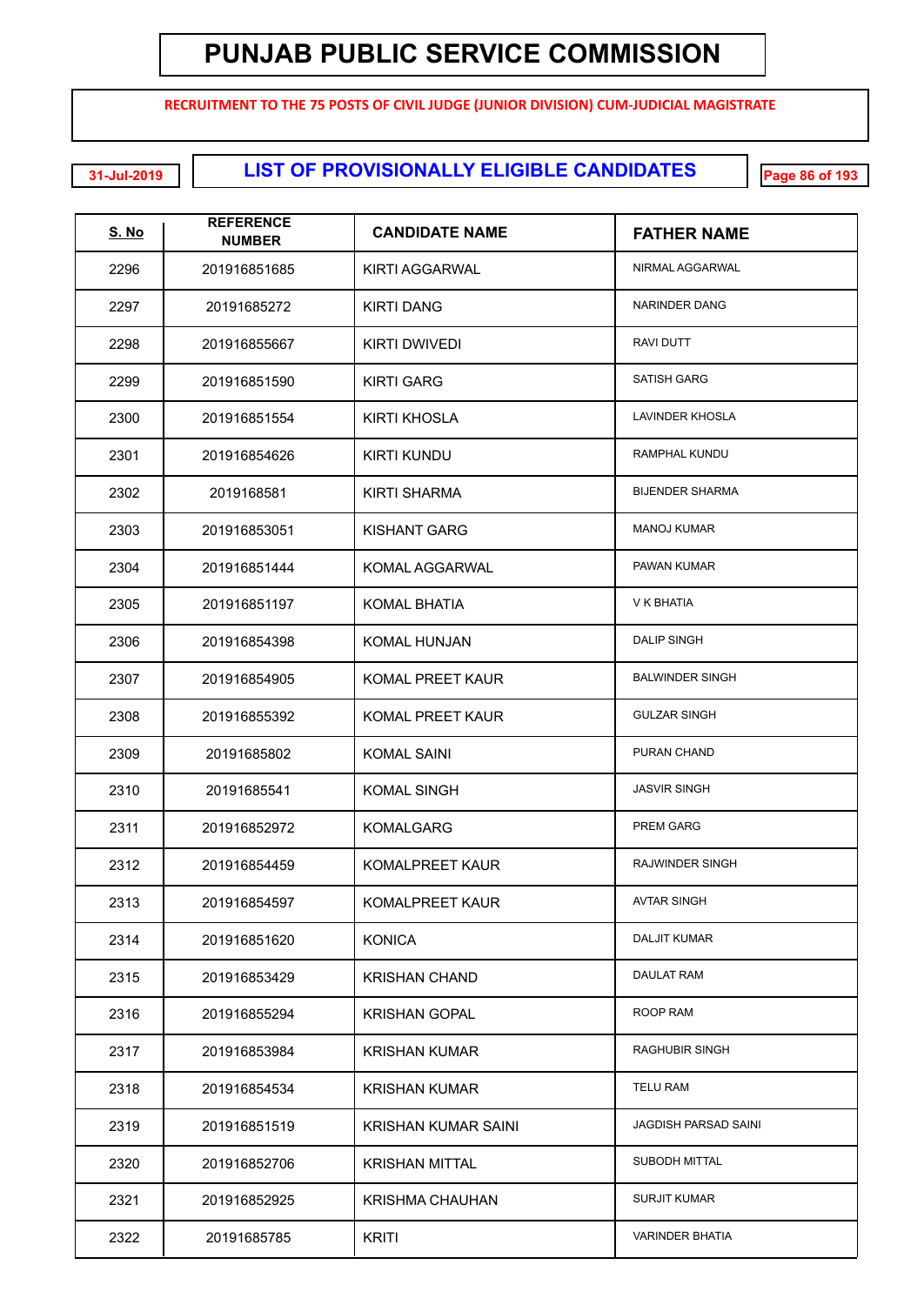**RECRUITMENT TO THE 75 POSTS OF CIVIL JUDGE (JUNIOR DIVISION) CUM-JUDICIAL MAGISTRATE**

**LIST OF PROVISIONALLY ELIGIBLE CANDIDATES 31-Jul-2019 Page 87 of 193**

| <u>S. No</u> | <b>REFERENCE</b><br><b>NUMBER</b> | <b>CANDIDATE NAME</b>  | <b>FATHER NAME</b>     |
|--------------|-----------------------------------|------------------------|------------------------|
| 2323         | 201916852615                      | <b>KRITI BANSAL</b>    | RAJESH BANSAL          |
| 2324         | 201916855029                      | <b>KRITIKA</b>         | <b>DINESH KUMAR</b>    |
| 2325         | 201916854885                      | <b>KRITIKA JAGOTA</b>  | <b>KRISHAN JAGOTA</b>  |
| 2326         | 201916854594                      | <b>KRITIKA SHEORAN</b> | <b>RAM PAL</b>         |
| 2327         | 201916851433                      | <b>KSHITIJ GUPTA</b>   | <b>KARMVIR GUPTA</b>   |
| 2328         | 201916854465                      | <b>KUDRAT BEDI</b>     | PARMEET SINGH BEDI     |
| 2329         | 201916852331                      | <b>KULBIR SINGH</b>    | SHISH PAL SINGH        |
| 2330         | 201916855797                      | <b>KULDEEP DHULL</b>   | <b>NAR SINGH DHULL</b> |
| 2331         | 201916853438                      | <b>KULDEEP KAUR</b>    | <b>BHARPOOR SINGH</b>  |
| 2332         | 201916851788                      | <b>KULDEEP KAUR</b>    | SUKHDEV SINGH          |
| 2333         | 20191685786                       | <b>KULDEEP KUMAR</b>   | OM PRAKASH             |
| 2334         | 20191685821                       | <b>KULDEEP KUMAR</b>   | <b>SHAKTI SINGH</b>    |
| 2335         | 20191685856                       | KULDEEP SINGH          | <b>AMRIK SINGH</b>     |
| 2336         | 201916851124                      | KULDEEP SINGH          | <b>MANGAL DASS</b>     |
| 2337         | 201916852121                      | KULDEEP SINGH          | <b>HARMESHWER DASS</b> |
| 2338         | 201916853205                      | KULDEEP SINGH          | PRITAM SINGH           |
| 2339         | 201916853280                      | KULDEEP SINGH          | <b>JASWANT SINGH</b>   |
| 2340         | 201916851654                      | KULDEEP SINGH          | <b>MALKEET SINGH</b>   |
| 2341         | 201916853308                      | KULDEEP SINGH          | <b>MAHIPAL SINGH</b>   |
| 2342         | 201916851466                      | KULDEEP SINGH          | RAMESHWAR DASS         |
| 2343         | 20191685684                       | KULDEEP SINGH          | DARSHAN SINGH          |
| 2344         | 201916851977                      | KULDEEP SINGH          | <b>HARNEK SINGH</b>    |
| 2345         | 201916855033                      | KULDEEP SINGH          | <b>DAULAT SINGH</b>    |
| 2346         | 201916855300                      | KULDEEP SINGH          | BISHAN DASS            |
| 2347         | 201916853875                      | KULDEEP SINGH          | <b>BHAGWAN SINGH</b>   |
| 2348         | 201916855160                      | KULDEEP SINGH          | <b>GURBACHAN SINGH</b> |
| 2349         | 201916853122                      | <b>KULDIP</b>          | RAM CHAND              |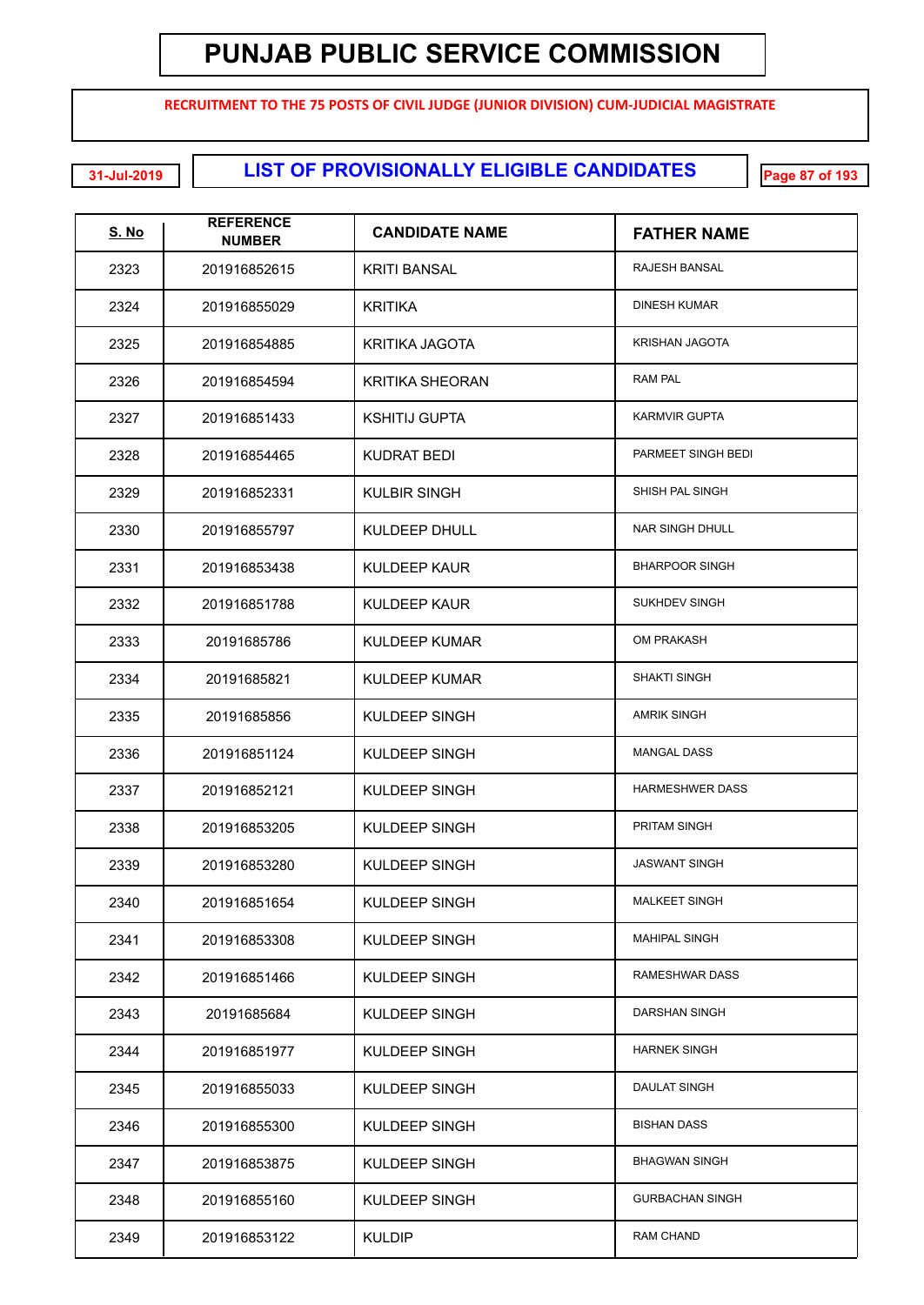**RECRUITMENT TO THE 75 POSTS OF CIVIL JUDGE (JUNIOR DIVISION) CUM-JUDICIAL MAGISTRATE**

**LIST OF PROVISIONALLY ELIGIBLE CANDIDATES 31-Jul-2019 Page 88 of 193**

| S. No | <b>REFERENCE</b><br><b>NUMBER</b> | <b>CANDIDATE NAME</b>   | <b>FATHER NAME</b>     |
|-------|-----------------------------------|-------------------------|------------------------|
| 2350  | 201916852542                      | KULDIP SINGH            | <b>BALVIR SINGH</b>    |
| 2351  | 201916855631                      | <b>KULDIP SINGH</b>     | <b>SATNAM SINGH</b>    |
| 2352  | 20191685627                       | <b>KULJINDER SINGH</b>  | <b>SATWANT SINGH</b>   |
| 2353  | 201916853047                      | <b>KULJINDER SINGH</b>  | <b>AMRIK SINGH</b>     |
| 2354  | 201916853108                      | KULJIT KAUR             | <b>BAKHSHISH SINGH</b> |
| 2355  | 201916852650                      | <b>KULJIT SINGH</b>     | <b>HARCHARAN SINGH</b> |
| 2356  | 201916852320                      | <b>KULRAJ KUMARI</b>    | <b>HARISH KUMAR</b>    |
| 2357  | 20191685329                       | <b>KULVEER KAUR</b>     | <b>GURPAL SINGH</b>    |
| 2358  | 201916853860                      | KULVEER SINGH           | <b>BALKAR SINGH</b>    |
| 2359  | 201916851237                      | <b>KULWANT SINGH</b>    | <b>HANS RAJ</b>        |
| 2360  | 201916851343                      | <b>KULWANT SINGH</b>    | <b>SURJIT SINGH</b>    |
| 2361  | 201916852705                      | <b>KULWANT SINGH</b>    | <b>AMRIK SINGH</b>     |
| 2362  | 201916855622                      | <b>KULWANT SINGH</b>    | <b>RAM DASS</b>        |
| 2363  | 20191685123                       | <b>KULWINDER KAUR</b>   | <b>HARMAIL SINGH</b>   |
| 2364  | 201916852204                      | <b>KULWINDER KAUR</b>   | PARVINDER SINGH        |
| 2365  | 201916854020                      | <b>KULWINDER KAUR</b>   | <b>SURJIT SINGH</b>    |
| 2366  | 201916854370                      | KULWINDER KAUR          | <b>NIRMAL CHAND</b>    |
| 2367  | 201916853940                      | KULWINDER KAUR          | <b>MOHINDER SINGH</b>  |
| 2368  | 201916855024                      | KULWINDER KAUR          | DARBARA SINGH          |
| 2369  | 201916852707                      | KULWINDER KUMAR         | <b>CHAMAN LAL</b>      |
| 2370  | 20191685409                       | KULWINDER PAL KAUR GILL | PARAMJIT SINGH GILL    |
| 2371  | 201916855670                      | KULWINDER SINGH         | <b>DAULAT SINGH</b>    |
| 2372  | 201916854247                      | KULWINDER SINGH         | PARMJEET SINGH         |
| 2373  | 201916854662                      | KULWINDER SINGH         | <b>HEMRAJ SINGH</b>    |
| 2374  | 201916853657                      | KULWINDER SINGH         | <b>JARNAIL SINGH</b>   |
| 2375  | 201916854427                      | KULWINDER SINGH         | <b>SUKHNAIL SINGH</b>  |
| 2376  | 201916852404                      | KULYASHDEEP KAUR        | KANWARJIT SINGH        |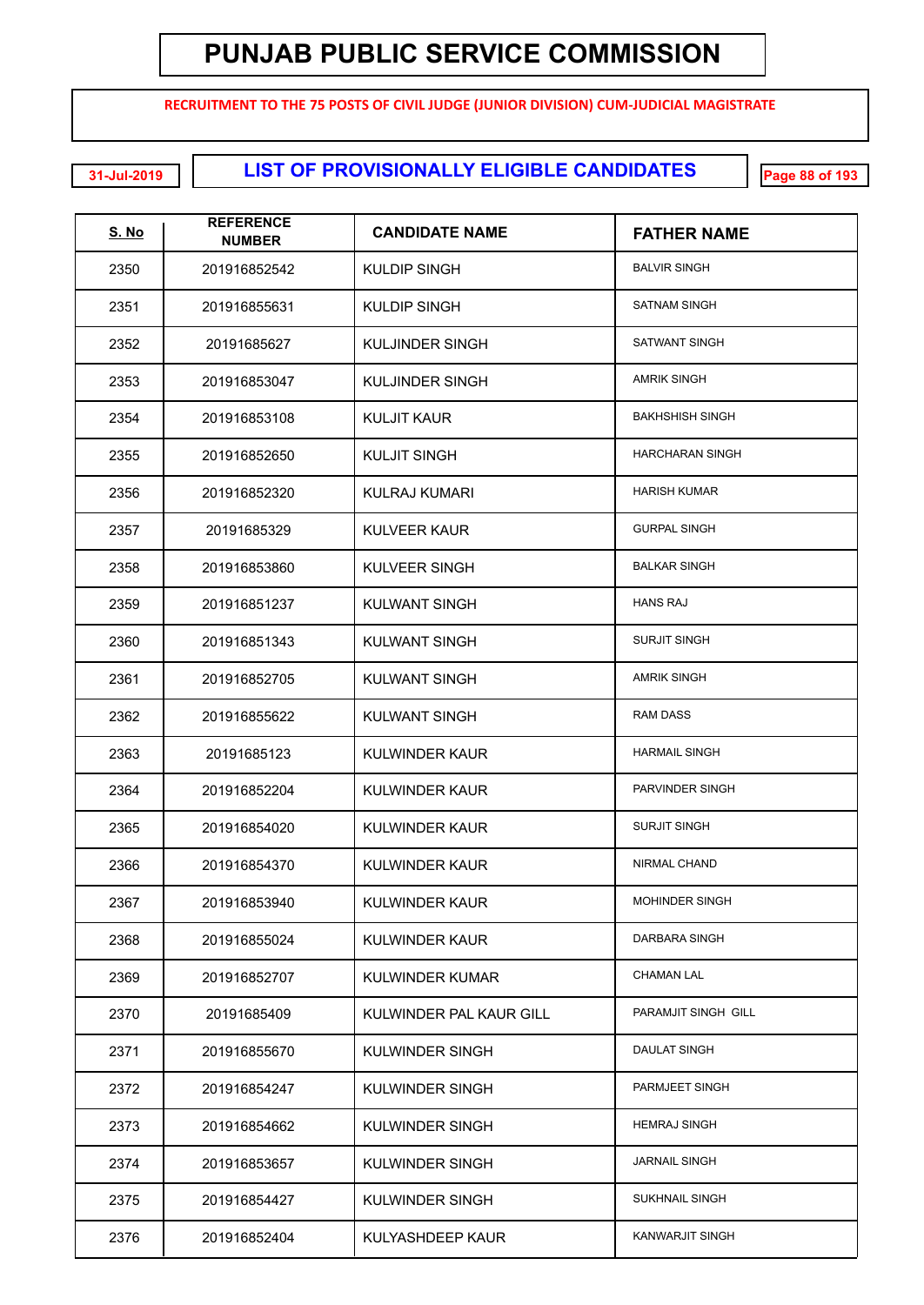**RECRUITMENT TO THE 75 POSTS OF CIVIL JUDGE (JUNIOR DIVISION) CUM-JUDICIAL MAGISTRATE**

**LIST OF PROVISIONALLY ELIGIBLE CANDIDATES 31-Jul-2019 Page 89 of 193**

| <u>S. No</u> | <b>REFERENCE</b><br><b>NUMBER</b> | <b>CANDIDATE NAME</b>   | <b>FATHER NAME</b>        |
|--------------|-----------------------------------|-------------------------|---------------------------|
| 2377         | 201916853082                      | KUMAR GAURAV            | <b>RAJINDER KUMAR</b>     |
| 2378         | 201916852582                      | KUMAR KUSH GOYAL        | ANIL KUMAR GOYAL          |
| 2379         | 201916854868                      | KUMAR SAMBHAV           | <b>MANOJ KUMAR JHA</b>    |
| 2380         | 201916851955                      | KUNAL AGGARWAL          | <b>VIJAY AGGARWAL</b>     |
| 2381         | 201916853076                      | KUNAL ARORA             | <b>LAKHWINDER PAL</b>     |
| 2382         | 201916855187                      | KUNAL ARORA             | <b>MANMOHAN ARORA</b>     |
| 2383         | 201916851113                      | KUNAL GOYAL             | SURESH KUMAR GOYAL        |
| 2384         | 201916852054                      | KUNAL GOYAL             | YESH PAUL GOYAL           |
| 2385         | 201916852110                      | KUNAL JAIN              | <b>NAVEEN JAIN</b>        |
| 2386         | 201916854155                      | <b>KUNAL KAPOOR</b>     | <b>RAMAN KAPOOR</b>       |
| 2387         | 201916853333                      | <b>KUNAL SACHAR</b>     | <b>ANIL SACHAR</b>        |
| 2388         | 201916855351                      | <b>KUNAL SANDHU</b>     | SOHAN LAL SANDHU          |
| 2389         | 201916855253                      | <b>KUNAL VINAYAK</b>    | <b>BRIJ MOHAN VINAYAK</b> |
| 2390         | 201916854368                      | KUNWAR MALHOTRA         | JATINDER MALHOTRA         |
| 2391         | 201916852032                      | <b>KUNWARBIR SINGH</b>  | <b>GURTEJ SINGH</b>       |
| 2392         | 201916854359                      | KUSHAL KATHURIA         | RAKESH KATHURIA           |
| 2393         | 201916851520                      | <b>KUSUM RANI</b>       | <b>KRISHAN DEV</b>        |
| 2394         | 201916851302                      | KUSUM SHARMA            | <b>SURESH KUMAR</b>       |
| 2395         | 20191685784                       | KUSUMPREET KAUR PANDHER | <b>JARNAIL SINGH</b>      |
| 2396         | 201916852963                      | <b>LABH SINGH</b>       | <b>LAKHVINDER SINGH</b>   |
| 2397         | 201916852031                      | <b>LABHJIT KAUR</b>     | <b>HARPAL SINGH</b>       |
| 2398         | 201916852001                      | LAGHIMA AGGARWAL        | <b>VINOD KUMAR</b>        |
| 2399         | 201916852789                      | LAKHAN                  | DHEERAJ KUMAR             |
| 2400         | 201916852025                      | <b>LAKHBEER SINGH</b>   | <b>SURJEET SINGH</b>      |
| 2401         | 20191685765                       | <b>LAKHVINDER SINGH</b> | <b>LAL SINGH</b>          |
| 2402         | 20191685612                       | LAKHVIR KAUR            | <b>MAJOR SINGH</b>        |
| 2403         | 201916853014                      | <b>LAKHVIR KAUR</b>     | <b>JAGTAR SINGH</b>       |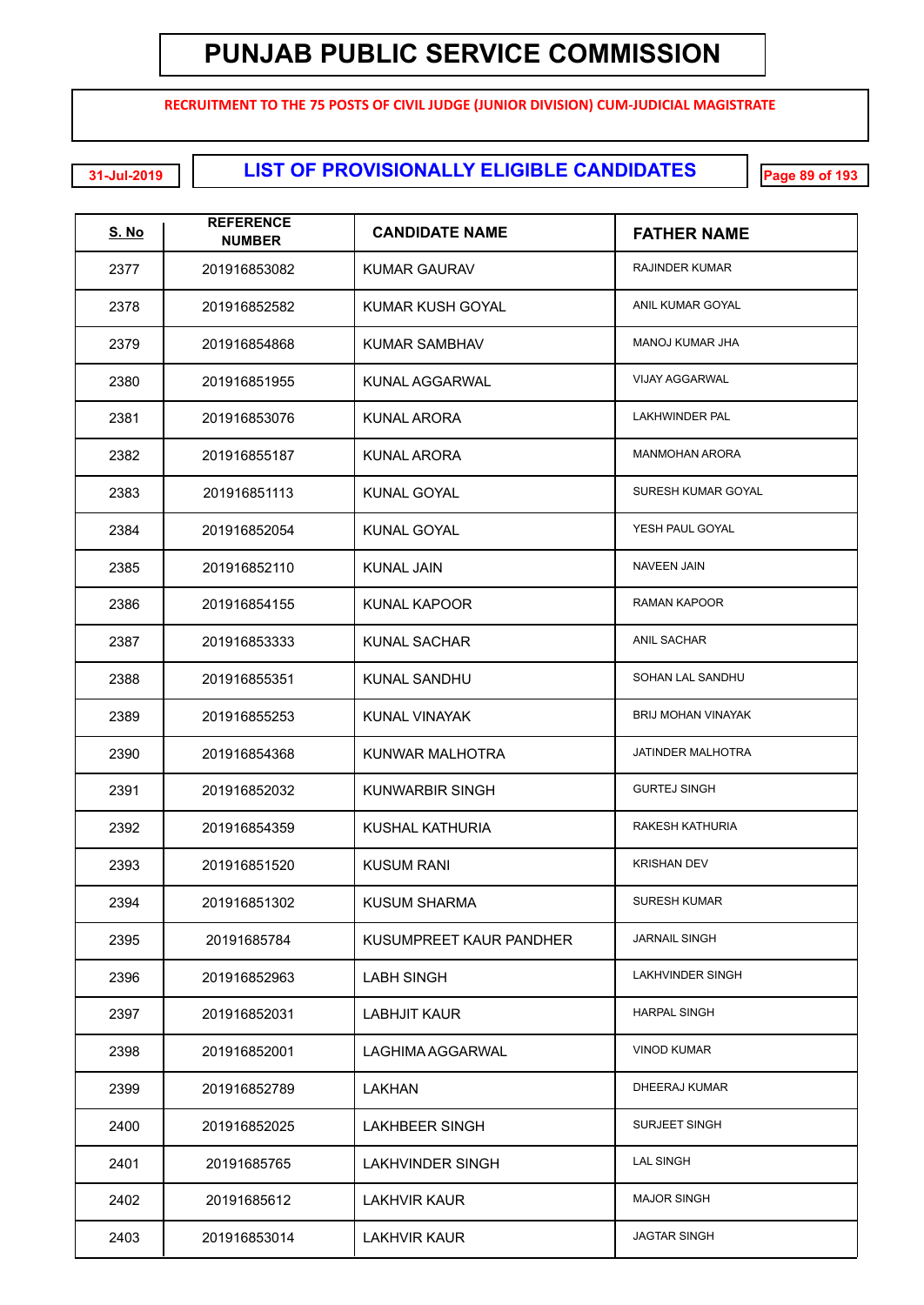**RECRUITMENT TO THE 75 POSTS OF CIVIL JUDGE (JUNIOR DIVISION) CUM-JUDICIAL MAGISTRATE**

**LIST OF PROVISIONALLY ELIGIBLE CANDIDATES 31-Jul-2019 Page 90 of 193**

| <u>S. No</u> | <b>REFERENCE</b><br><b>NUMBER</b> | <b>CANDIDATE NAME</b>   | <b>FATHER NAME</b>    |
|--------------|-----------------------------------|-------------------------|-----------------------|
| 2404         | 201916853898                      | LAKHVIR KUMAR           | <b>BUTA RAM</b>       |
| 2405         | 201916852807                      | <b>LAKHVIR SINGH</b>    | <b>MEHAR SINGH</b>    |
| 2406         | 20191685703                       | <b>LAKHVIR SINGH</b>    | <b>CHARANJIT LAL</b>  |
| 2407         | 201916852408                      | <b>LAKHWINDER KAUR</b>  | PREM SINGH            |
| 2408         | 201916854095                      | <b>LAKHWINDER PAL</b>   | <b>LAL CHAND</b>      |
| 2409         | 201916854113                      | <b>LAKHWINDER SINGH</b> | <b>BALVIR SINGH</b>   |
| 2410         | 201916854180                      | <b>LAKSHAY ANGRA</b>    | SURINDER PAL ANGRA    |
| 2411         | 201916854217                      | <b>LAKSHAY BECTOR</b>   | LAKHVIR CHAND BECTOR  |
| 2412         | 201916854332                      | <b>LAKSHAYA</b>         | <b>MOHAN LAL</b>      |
| 2413         | 20191685601                       | LAKSHMI                 | <b>ROOP SINGH</b>     |
| 2414         | 201916851492                      | LAKSHMI                 | <b>DHARAM PAL</b>     |
| 2415         | 201916851119                      | <b>LAKSHYA GARG</b>     | <b>VINOD KUMAR</b>    |
| 2416         | 201916852536                      | <b>LAL CHAND</b>        | <b>JAIRAM DASS</b>    |
| 2417         | 201916855570                      | <b>LALDEEP SINGH</b>    | <b>BALWANT SINGH</b>  |
| 2418         | 201916851427                      | <b>LALIT KUMAR</b>      | <b>BHULLAR RAM</b>    |
| 2419         | 201916853396                      | <b>LALIT MITTAL</b>     | PAWAN KUMAR           |
| 2420         | 201916855092                      | <b>LALIT PRASHAD</b>    | <b>MANGAT RAM</b>     |
| 2421         | 201916854631                      | <b>LALIT SHARMA</b>     | SURINDER SHARMA       |
| 2422         | 201916851292                      | <b>LALITA</b>           | <b>BHADUR SINGH</b>   |
| 2423         | 201916852944                      | <b>LALITA DEVI</b>      | <b>JAGDEV SINGH</b>   |
| 2424         | 201916852262                      | <b>LALITA DEVI</b>      | <b>BALWANT RAI</b>    |
| 2425         | 201916851835                      | LATIKA                  | SANJAY KUMAR          |
| 2426         | 201916855061                      | LAV JINDAL              | <b>SURINDER KUMAR</b> |
| 2427         | 201916851922                      | <b>LAVESH KUMAR</b>     | PRABH DYAL            |
| 2428         | 20191685868                       | <b>LAVITA GARG</b>      | <b>RAHISH GARG</b>    |
| 2429         | 201916855544                      | <b>LAXMI RANI</b>       | <b>JANG BAHADUR</b>   |
| 2430         | 20191685741                       | <b>LILAT GOYAL</b>      | RAKESH GOYAL          |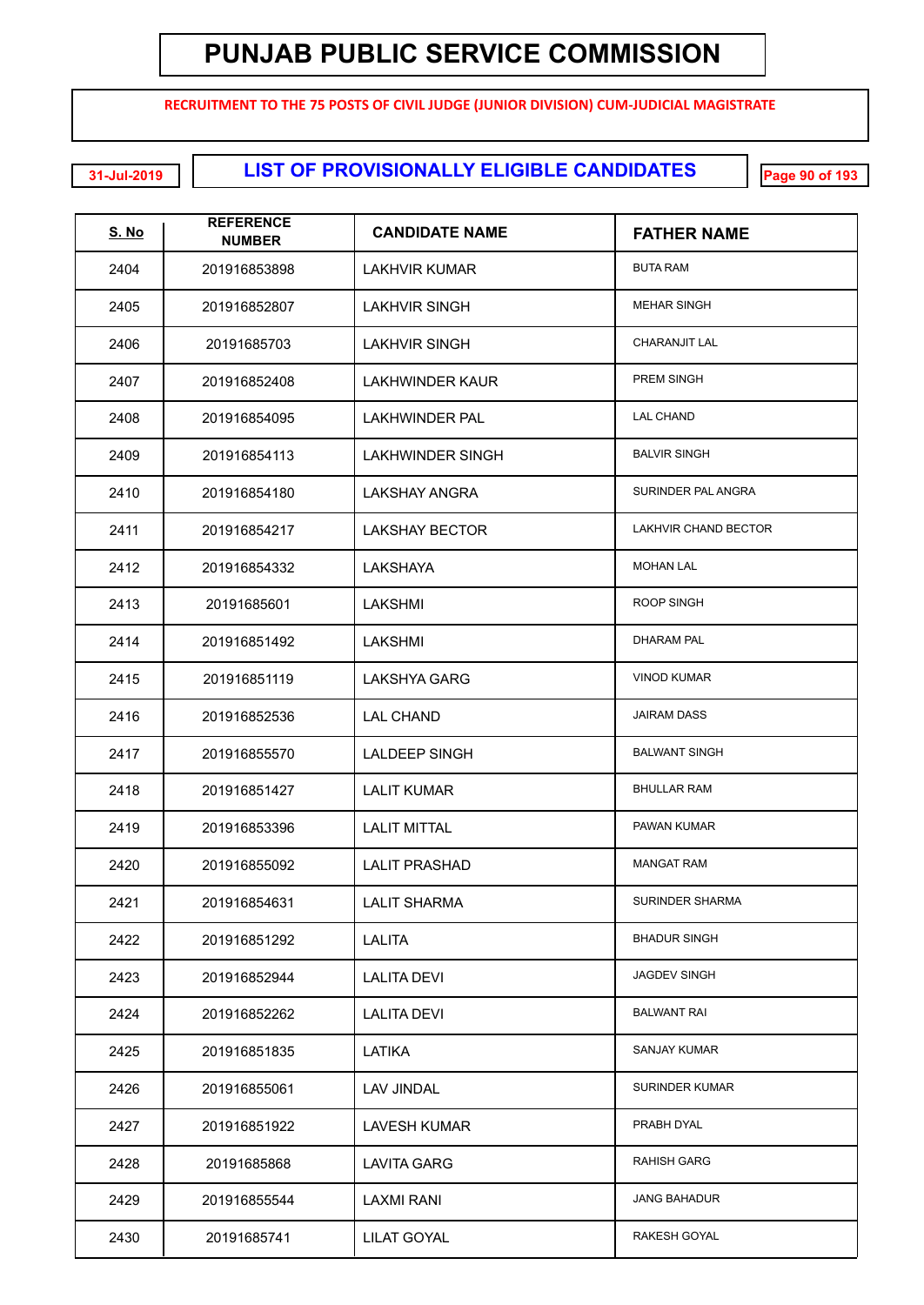**RECRUITMENT TO THE 75 POSTS OF CIVIL JUDGE (JUNIOR DIVISION) CUM-JUDICIAL MAGISTRATE**

**LIST OF PROVISIONALLY ELIGIBLE CANDIDATES 31-Jul-2019 Page 91 of 193**

| <u>S. No</u> | <b>REFERENCE</b><br><b>NUMBER</b> | <b>CANDIDATE NAME</b>  | <b>FATHER NAME</b>        |
|--------------|-----------------------------------|------------------------|---------------------------|
| 2431         | 201916853393                      | <b>LITTLE LUTHRA</b>   | <b>IQBAL SINGH LUTHRA</b> |
| 2432         | 201916852953                      | LIYAS KHAN             | <b>HANEEF KHAN</b>        |
| 2433         | 201916852076                      | <b>LOBHPREET</b>       | <b>MANJIT SINGH</b>       |
| 2434         | 201916855547                      | <b>LOHIT GOYAL</b>     | <b>VIJAY GOYAL</b>        |
| 2435         | 201916852775                      | <b>LOKESH JINDAL</b>   | <b>CHANDER PAUL</b>       |
| 2436         | 201916855598                      | <b>LOKESH SINGLA</b>   | PARVEEN SINGLA            |
| 2437         | 201916851364                      | LOTUS GOYAL            | <b>JASPAL GOYAL</b>       |
| 2438         | 201916854795                      | <b>LOVE KUMAR</b>      | <b>SUBHASH CHANDER</b>    |
| 2439         | 201916853779                      | <b>LOVEDEEP KAUR</b>   | <b>HARJINDER SINGH</b>    |
| 2440         | 201916854670                      | <b>LOVEDEV SINGH</b>   | <b>JAGMAIL SINGH</b>      |
| 2441         | 201916854186                      | <b>LOVEJEET KAUR</b>   | <b>MUKHTIAR SINGH</b>     |
| 2442         | 201916855569                      | <b>LOVEJOT KAUR</b>    | <b>HARMESH LAL</b>        |
| 2443         | 201916852412                      | <b>LOVEKESH KUMAR</b>  | <b>HARISH CHANDER</b>     |
| 2444         | 201916855370                      | <b>LOVELEEN KAUR</b>   | RAJ BANS SINGH            |
| 2445         | 20191685941                       | <b>LOVELEEN SINGH</b>  | <b>AMRIK SINGH</b>        |
| 2446         | 201916853364                      | <b>LOVELY GOYAL</b>    | <b>NARINDER KUMAR</b>     |
| 2447         | 20191685540                       | <b>LOVELY MEHTA</b>    | PARSHOTAM MEHTA           |
| 2448         | 201916855184                      | <b>LOVENEET</b>        | <b>GIAN CHAND</b>         |
| 2449         | 201916855153                      | <b>LOVEPREET AHEER</b> | <b>CHAND AHEER</b>        |
| 2450         | 201916854862                      | LOVEPREET HANDA        | SATNAMPAL HANDA           |
| 2451         | 201916851146                      | LOVEPREET JOHAL        | AMRIK JOHAL               |
| 2452         | 201916852593                      | LOVEPREET KAUR         | <b>BALWINDER SINGH</b>    |
| 2453         | 20191685497                       | LOVEPREET KAUR         | <b>PARMJIT SINGH</b>      |
| 2454         | 20191685947                       | LOVEPREET KAUR         | PREM SINGH                |
| 2455         | 201916851066                      | LOVEPREET KAUR         | <b>JAGSIR SINGH</b>       |
| 2456         | 201916852676                      | LOVEPREET KAUR         | LAKHWINDER SINGH          |
| 2457         | 201916855605                      | LOVEPREET SHARMA       | RAJ KUMAR                 |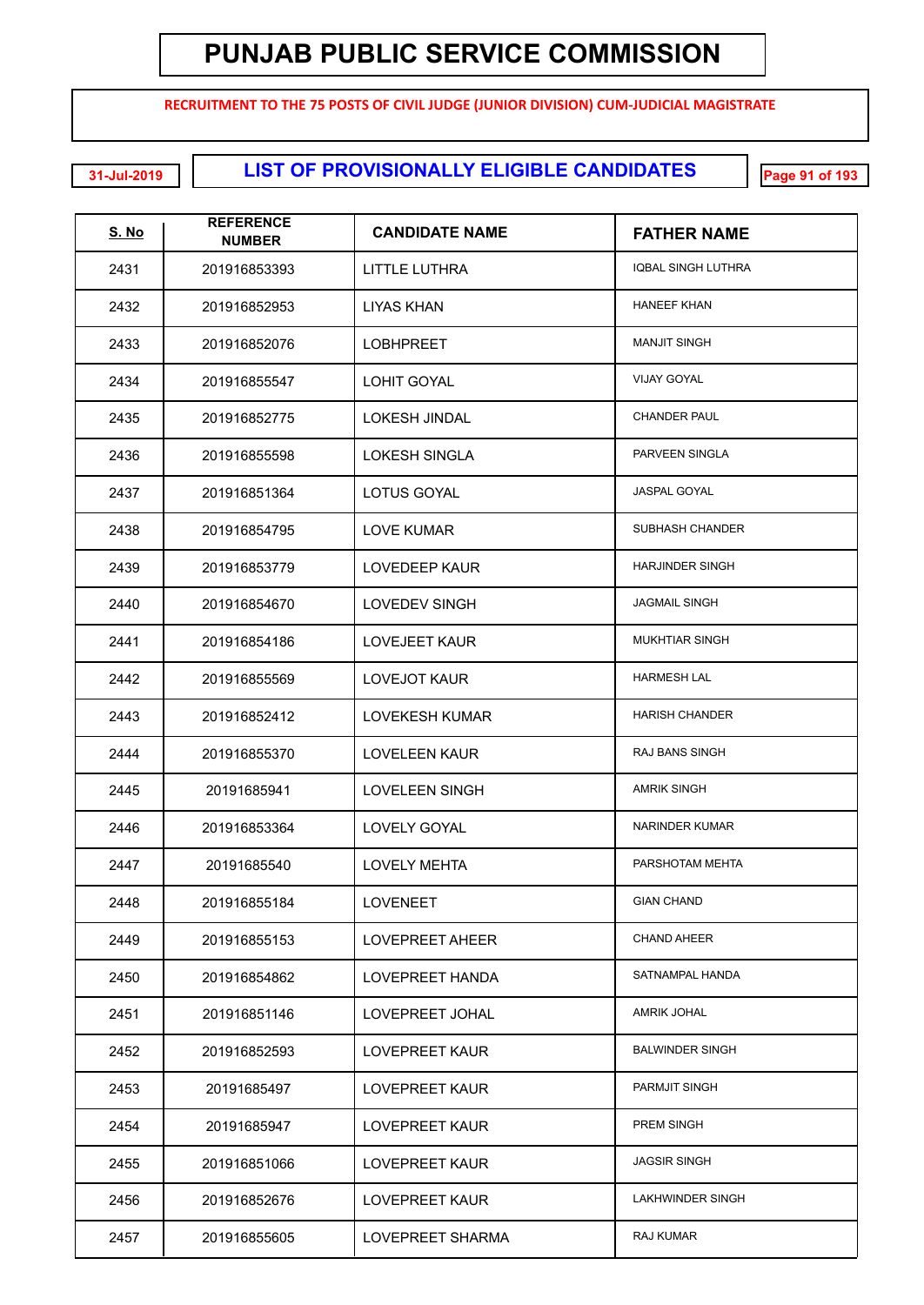**RECRUITMENT TO THE 75 POSTS OF CIVIL JUDGE (JUNIOR DIVISION) CUM-JUDICIAL MAGISTRATE**

**LIST OF PROVISIONALLY ELIGIBLE CANDIDATES 31-Jul-2019 Page 92 of 193**

| <u>S. No</u> | <b>REFERENCE</b><br><b>NUMBER</b> | <b>CANDIDATE NAME</b>      | <b>FATHER NAME</b>         |
|--------------|-----------------------------------|----------------------------|----------------------------|
| 2458         | 20191685351                       | LOVEPREET SINGH            | PARAMJIT SINGH             |
| 2459         | 20191685717                       | <b>LOVEPREET SINGH</b>     | RAJINDER SINGH             |
| 2460         | 20191685659                       | <b>LOVEPREET SINGH</b>     | CHHINDER PAUL              |
| 2461         | 201916854444                      | <b>LOVEPREET SINGH</b>     | <b>BASANT SINGH</b>        |
| 2462         | 201916854963                      | <b>LOVEPREET SINGH</b>     | <b>GURDEEP SINGH</b>       |
| 2463         | 201916852480                      | <b>LOVISH</b>              | <b>SOHAN LAL</b>           |
| 2464         | 201916851880                      | <b>LOVISH KHANNA</b>       | PARDEEP KHANNA             |
| 2465         | 201916854953                      | <b>LOVISH SAINI</b>        | PARMJIT SINGH              |
| 2466         | 201916853962                      | <b>LOVISHA GUPTA</b>       | <b>RAJKUMAR GUPTA</b>      |
| 2467         | 201916852166                      | <b>LOVNEESH MEHMI</b>      | <b>JOGINDER PAUL MEHMI</b> |
| 2468         | 201916853933                      | <b>LUXVEER SINGH GOGNA</b> | AMRITPAL SINGH GOGNA       |
| 2469         | 20191685261                       | <b>MADHAV ARORA</b>        | <b>ANIL ARORA</b>          |
| 2470         | 201916852544                      | <b>MADHAV DHIR</b>         | <b>MANU DHIR</b>           |
| 2471         | 20191685562                       | <b>MADHU BALA</b>          | <b>VISHWA NATH</b>         |
| 2472         | 201916853390                      | <b>MADHUR AGGARWAL</b>     | SATIKSHAN AGGARWAL         |
| 2473         | 201916852901                      | <b>MADHUR BASRA</b>        | <b>JIWAN KUMAR</b>         |
| 2474         | 201916854234                      | <b>MADHVI</b>              | <b>NARINDER KUMAR</b>      |
| 2475         | 201916853489                      | MAGANVEER KAUR             | <b>VARINDER KUMAR</b>      |
| 2476         | 20191685315                       | MAHADEV MAHARAJ SINGH      | SARTAJ SINGH               |
| 2477         | 201916851282                      | MAHAK SHARMA               | ANIL SHARMA                |
| 2478         | 201916853749                      | <b>MAHANJEET SINGH</b>     | <b>MEWA SINGH</b>          |
| 2479         | 201916855551                      | <b>MAHAVIR SINGH</b>       | <b>PIRTHI</b>              |
| 2480         | 201916851429                      | MAHEEP KAMAL SINGH HARIKA  | <b>HARPREET SINGH</b>      |
| 2481         | 201916852155                      | <b>MAHENDER KUMAR</b>      | <b>GIRDHALA</b>            |
| 2482         | 201916851309                      | <b>MAHESH KUMAR</b>        | <b>JAGDISH KUMAR</b>       |
| 2483         | 201916853414                      | <b>MAHESH WARI</b>         | <b>SHIV KUMAR</b>          |
| 2484         | 20191685729                       | <b>MAHIMA MAKKAR</b>       | <b>ASHOK MAKKAR</b>        |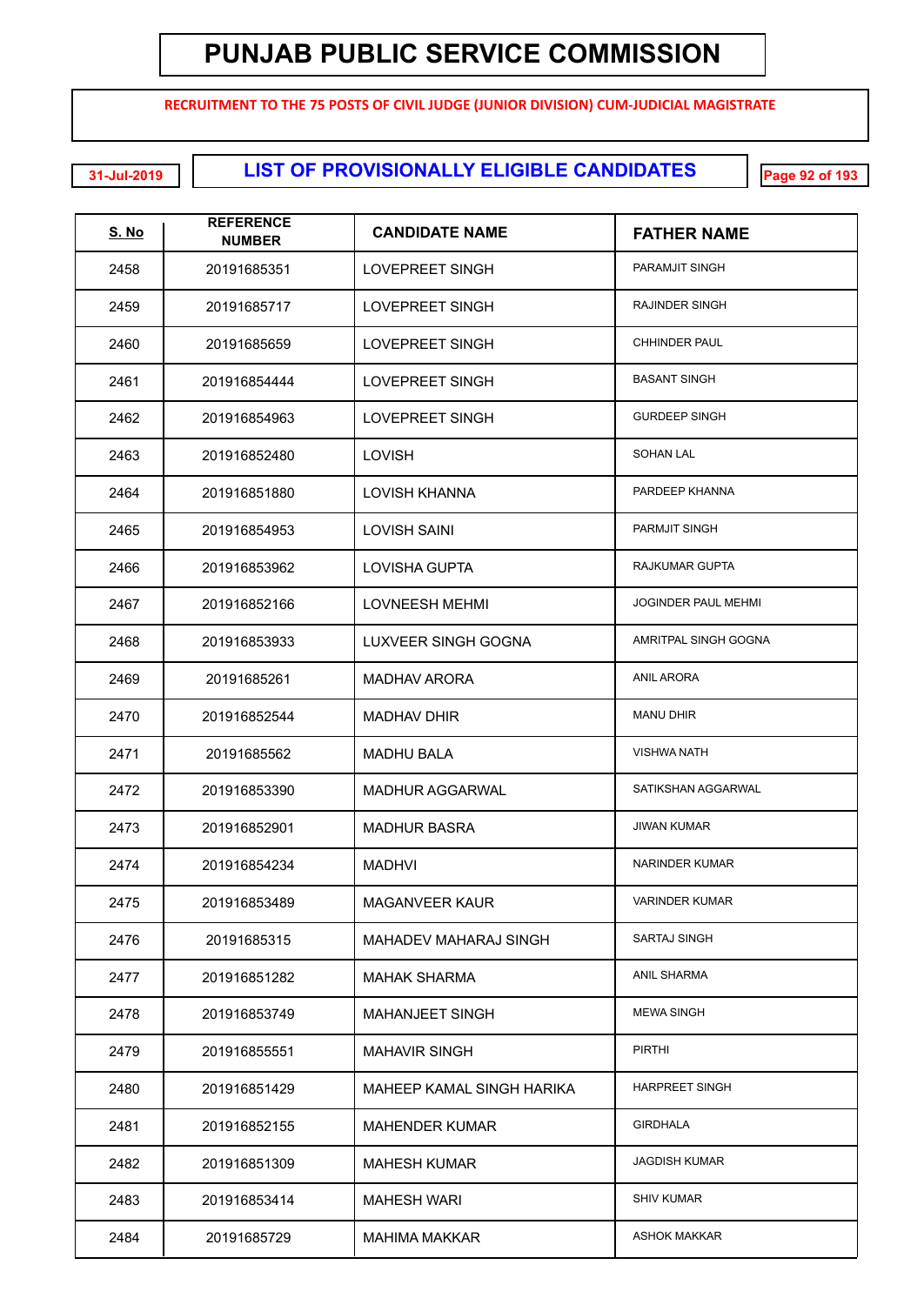**RECRUITMENT TO THE 75 POSTS OF CIVIL JUDGE (JUNIOR DIVISION) CUM-JUDICIAL MAGISTRATE**

| <u>S. No</u> | <b>REFERENCE</b><br><b>NUMBER</b> | <b>CANDIDATE NAME</b>    | <b>FATHER NAME</b>         |
|--------------|-----------------------------------|--------------------------|----------------------------|
| 2485         | 201916853028                      | <b>MAHIP SINGH</b>       | <b>BALWINDER SINGH</b>     |
| 2486         | 201916854519                      | MALA                     | <b>ASHOK KUMAR</b>         |
| 2487         | 20191685585                       | <b>MALKEET SINGH</b>     | <b>JAGTAR SINGH</b>        |
| 2488         | 201916852699                      | <b>MALKIAT SINGH</b>     | <b>DALBIR SINGH</b>        |
| 2489         | 201916853048                      | <b>MALLIKA KAPUR</b>     | <b>RAJAN KAPUR</b>         |
| 2490         | 201916851527                      | <b>MALLIKA PRABHAKAR</b> | ASHWINI PRABHAKAR          |
| 2491         | 20191685828                       | <b>MALWINDER SINGH</b>   | <b>BALBIR SINGH</b>        |
| 2492         | 201916855145                      | <b>MALWINDER SINGH</b>   | <b>SURJIT SINGH</b>        |
| 2493         | 201916854881                      | <b>MALWINDER SINGH</b>   | <b>NAZAR SINGH</b>         |
| 2494         | 201916855480                      | <b>MAMTA</b>             | <b>ANIL KUMAR</b>          |
| 2495         | 201916853611                      | MAMTA                    | <b>GURBACHAN SINGH</b>     |
| 2496         | 201916855031                      | MAMTA                    | RAJ KUMAR                  |
| 2497         | 20191685227                       | <b>MAMTA MEHMI</b>       | <b>JAI DEV MEHMI</b>       |
| 2498         | 201916851508                      | <b>MAMTA PRUTHI</b>      | <b>TRILOK NATH</b>         |
| 2499         | 201916851853                      | <b>MAMTA RANI</b>        | <b>BRAHAM DUTT</b>         |
| 2500         | 201916853101                      | <b>MAMTA RANI</b>        | <b>RAM PAUL</b>            |
| 2501         | 201916852396                      | <b>MAMTA RANI</b>        | <b>JATINDER PAL</b>        |
| 2502         | 201916851484                      | <b>MAMTA SAHDEV</b>      | ASHWANI SAHDEV             |
| 2503         | 20191685995                       | <b>MANAN MEHTA</b>       | SATISH MEHTA               |
| 2504         | 201916855272                      | MANAVPREET SINGH         | <b>MAGHAR SINGH</b>        |
| 2505         | 201916855247                      | <b>MANBEER KAUR</b>      | <b>JAGTAR SINGH</b>        |
| 2506         | 201916851580                      | <b>MANBIR SINGH</b>      | <b>JOGINDER SINGH</b>      |
| 2507         | 201916851496                      | <b>MANBIR SINGH GILL</b> | <b>GURINDER SINGH GILL</b> |
| 2508         | 201916851203                      | <b>MANDEEP</b>           | MANOHAR LAL JASPAL         |
| 2509         | 201916852760                      | <b>MANDEEP KAUR</b>      | SATKARTAR SINGH            |
| 2510         | 201916851913                      | <b>MANDEEP KAUR</b>      | KULWINDER SINGH            |
| 2511         | 201916852484                      | <b>MANDEEP KAUR</b>      | <b>MANJINDER SINGH</b>     |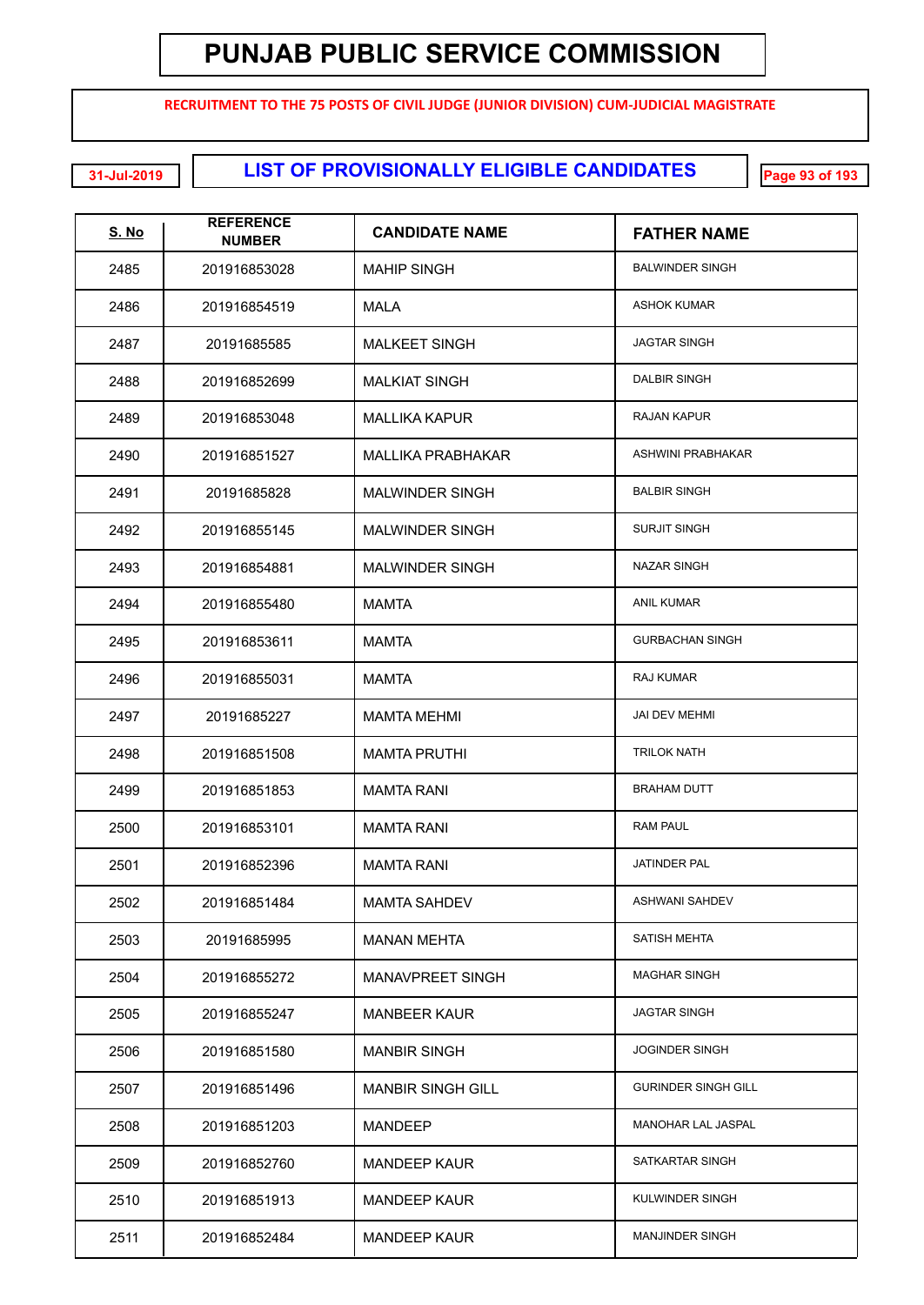**RECRUITMENT TO THE 75 POSTS OF CIVIL JUDGE (JUNIOR DIVISION) CUM-JUDICIAL MAGISTRATE**

**LIST OF PROVISIONALLY ELIGIBLE CANDIDATES 31-Jul-2019 Page 94 of 193**

| <u>S. No</u> | <b>REFERENCE</b><br><b>NUMBER</b> | <b>CANDIDATE NAME</b>      | <b>FATHER NAME</b>     |
|--------------|-----------------------------------|----------------------------|------------------------|
| 2512         | 20191685166                       | <b>MANDEEP KAUR</b>        | PRITPAL SINGH          |
| 2513         | 201916851667                      | <b>MANDEEP KAUR</b>        | PRITPAL SINGH          |
| 2514         | 201916851389                      | <b>MANDEEP KAUR</b>        | DARSHAN SINGH          |
| 2515         | 201916852782                      | <b>MANDEEP KAUR</b>        | <b>TARSEM SINGH</b>    |
| 2516         | 201916852910                      | <b>MANDEEP KAUR</b>        | <b>DARSHAN SINGH</b>   |
| 2517         | 20191685705                       | <b>MANDEEP KAUR</b>        | <b>JASBIR SINGH</b>    |
| 2518         | 201916853373                      | <b>MANDEEP KAUR</b>        | <b>BHAJAN SINGH</b>    |
| 2519         | 201916852394                      | <b>MANDEEP KAUR</b>        | <b>BALBIR SINGH</b>    |
| 2520         | 201916854080                      | <b>MANDEEP KAUR</b>        | <b>NARINDER SINGH</b>  |
| 2521         | 201916855225                      | <b>MANDEEP KAUR</b>        | <b>SURJIT SINGH</b>    |
| 2522         | 201916854895                      | <b>MANDEEP KAUR</b>        | DARSHAN SINGH          |
| 2523         | 201916853625                      | <b>MANDEEP KAUR</b>        | SWARNJEET SINGH        |
| 2524         | 201916855440                      | MANDEEP KAUR               | <b>KULWANT SINGH</b>   |
| 2525         | 201916853633                      | <b>MANDEEP KAUR</b>        | PRITPAL SINGH          |
| 2526         | 201916854023                      | MANDEEP KAUR               | <b>BALWINDER SINGH</b> |
| 2527         | 201916854107                      | <b>MANDEEP KAUR SANDHU</b> | <b>MANGAL SINGH</b>    |
| 2528         | 20191685720                       | <b>MANDEEP KUMAR</b>       | <b>ONKAR CHAND</b>     |
| 2529         | 201916855599                      | <b>MANDEEP KUMAR</b>       | <b>HARI KRISHAN</b>    |
| 2530         | 201916853833                      | MANDEEP SANGER             | <b>BALI RAM</b>        |
| 2531         | 201916853422                      | <b>MANDEEP SINGH</b>       | PRITAM SINGH           |
| 2532         | 20191685450                       | <b>MANDEEP SINGH</b>       | <b>BANGAL SINGH</b>    |
| 2533         | 20191685568                       | <b>MANDEEP SINGH</b>       | <b>MALKEET SINGH</b>   |
| 2534         | 20191685946                       | <b>MANDEEP SINGH</b>       | <b>AMRIK SINGH</b>     |
| 2535         | 201916852763                      | <b>MANDEEP SINGH</b>       | RAMESH LAL             |
| 2536         | 201916854691                      | <b>MANDEEP SINGH</b>       | <b>HARBANS SINGH</b>   |
| 2537         | 201916853668                      | <b>MANDEEP SINGH</b>       | DARSHAN SINGH          |
| 2538         | 201916854238                      | <b>MANDEEP SINGH</b>       | <b>VIR BHAN SINGH</b>  |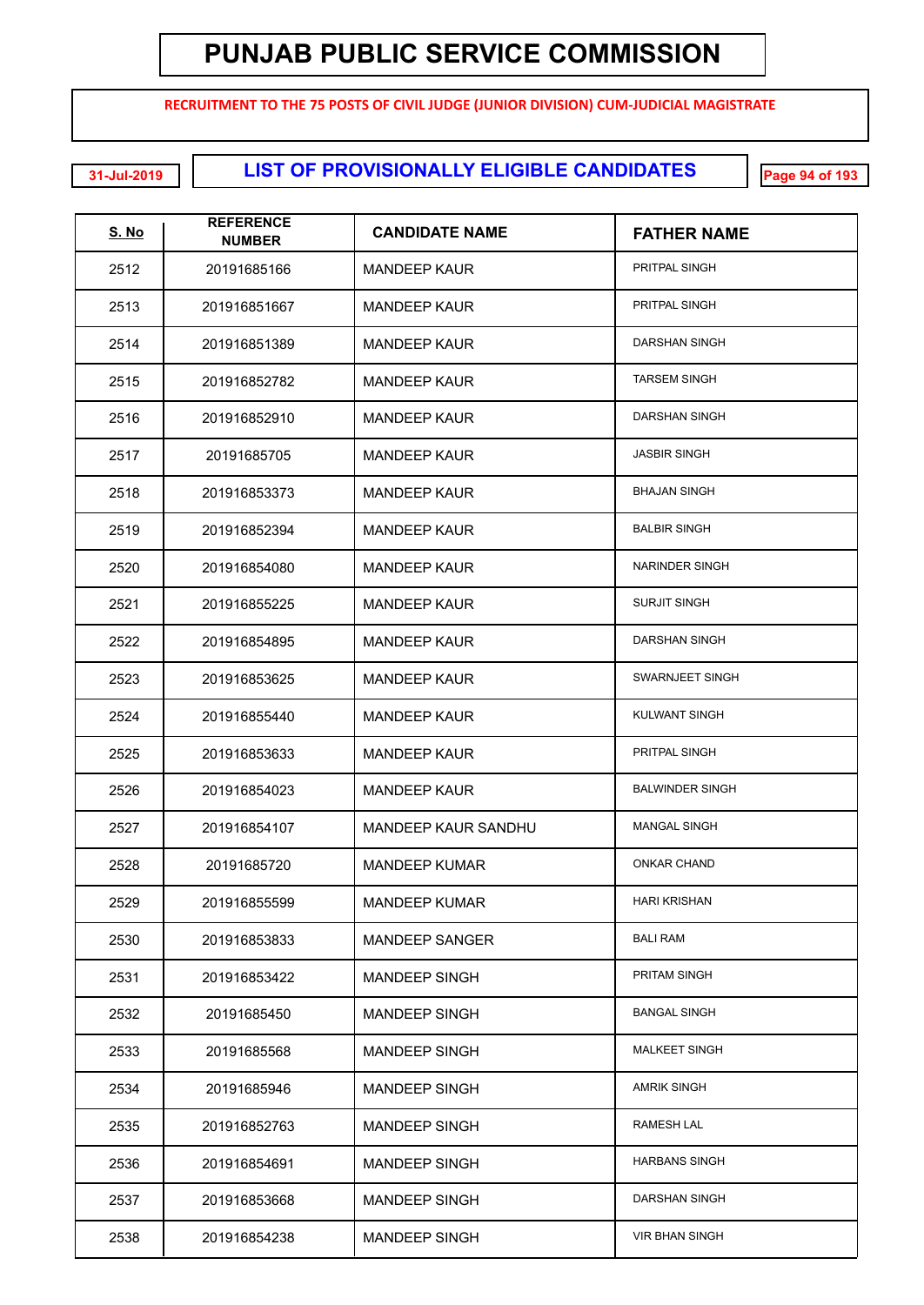**RECRUITMENT TO THE 75 POSTS OF CIVIL JUDGE (JUNIOR DIVISION) CUM-JUDICIAL MAGISTRATE**

**LIST OF PROVISIONALLY ELIGIBLE CANDIDATES 31-Jul-2019 Page 95 of 193**

| <u>S. No</u> | <b>REFERENCE</b><br><b>NUMBER</b> | <b>CANDIDATE NAME</b>        | <b>FATHER NAME</b>         |
|--------------|-----------------------------------|------------------------------|----------------------------|
| 2539         | 201916854205                      | <b>MANDEEP SINGH</b>         | <b>SKINDER SINGH</b>       |
| 2540         | 201916855532                      | <b>MANDEEP SINGH</b>         | <b>SEWA SINGH</b>          |
| 2541         | 201916854660                      | <b>MANDEEP SINGH</b>         | <b>LAL SINGH</b>           |
| 2542         | 201916854223                      | <b>MANDEEP SINGH</b>         | <b>SHAMSHER SINGH</b>      |
| 2543         | 201916853724                      | <b>MANDEEP SINGH</b>         | <b>KEWAL SINGH</b>         |
| 2544         | 201916855417                      | <b>MANDEEP SINGH</b>         | <b>GURDEEP SINGH</b>       |
| 2545         | 201916853278                      | <b>MANDEEP SINGH BHATTI</b>  | SHAMSHER SINGH BHATTI      |
| 2546         | 201916852420                      | <b>MANDEEP SINGH DHILLON</b> | <b>SWARN SINGH DHILLON</b> |
| 2547         | 20191685701                       | <b>MANDEEP SINGH MANN</b>    | NIRANJAN SINGH             |
| 2548         | 201916851642                      | <b>MANDEEP SINGLA</b>        | <b>SURJIT SINGLA</b>       |
| 2549         | 20191685128                       | <b>MANDIP SINGH</b>          | <b>HANSA SINGH</b>         |
| 2550         | 201916854318                      | <b>MANEESH MITTAL</b>        | <b>CHANDER SHEKHAR</b>     |
| 2551         | 20191685832                       | <b>MANEESHA</b>              | <b>SOHAN LAL</b>           |
| 2552         | 201916855106                      | <b>MANEESHA SINGH</b>        | <b>KALWANT SINGH</b>       |
| 2553         | 201916854996                      | <b>MANGAL SINGH</b>          | <b>GURDEV SINGH</b>        |
| 2554         | 201916853343                      | <b>MANGAT RAM</b>            | <b>SURJIT SINGH</b>        |
| 2555         | 201916853426                      | <b>MANHAR PREET KARWAL</b>   | RAJINDER PARSHAD KARWAL    |
| 2556         | 201916852683                      | MANI                         | <b>JADDU RAM</b>           |
| 2557         | 201916854384                      | <b>MANI AGNIHOTRI</b>        | <b>NARESH KUMAR</b>        |
| 2558         | 201916852692                      | <b>MANI BANSAL</b>           | DARSHAN LAL BANSAL         |
| 2559         | 201916855115                      | <b>MANI GOBIND SINGH</b>     | PARVEEN SABHARWAL          |
| 2560         | 201916851356                      | <b>MANI SINGLA</b>           | SATPAUL                    |
| 2561         | 20191685983                       | <b>MANIK DEMLA</b>           | ARJUN DEMLA                |
| 2562         | 201916852307                      | <b>MANIK DUTTA</b>           | RAKESH DUTTA               |
| 2563         | 201916855162                      | <b>MANIK GUPTA</b>           | <b>SATISH KUMAR</b>        |
| 2564         | 201916853948                      | <b>MANIKA AHUJA</b>          | CHARANJIT AHUJA            |
| 2565         | 201916851244                      | <b>MANIKA GOEL</b>           | <b>RAJESH KUMAR</b>        |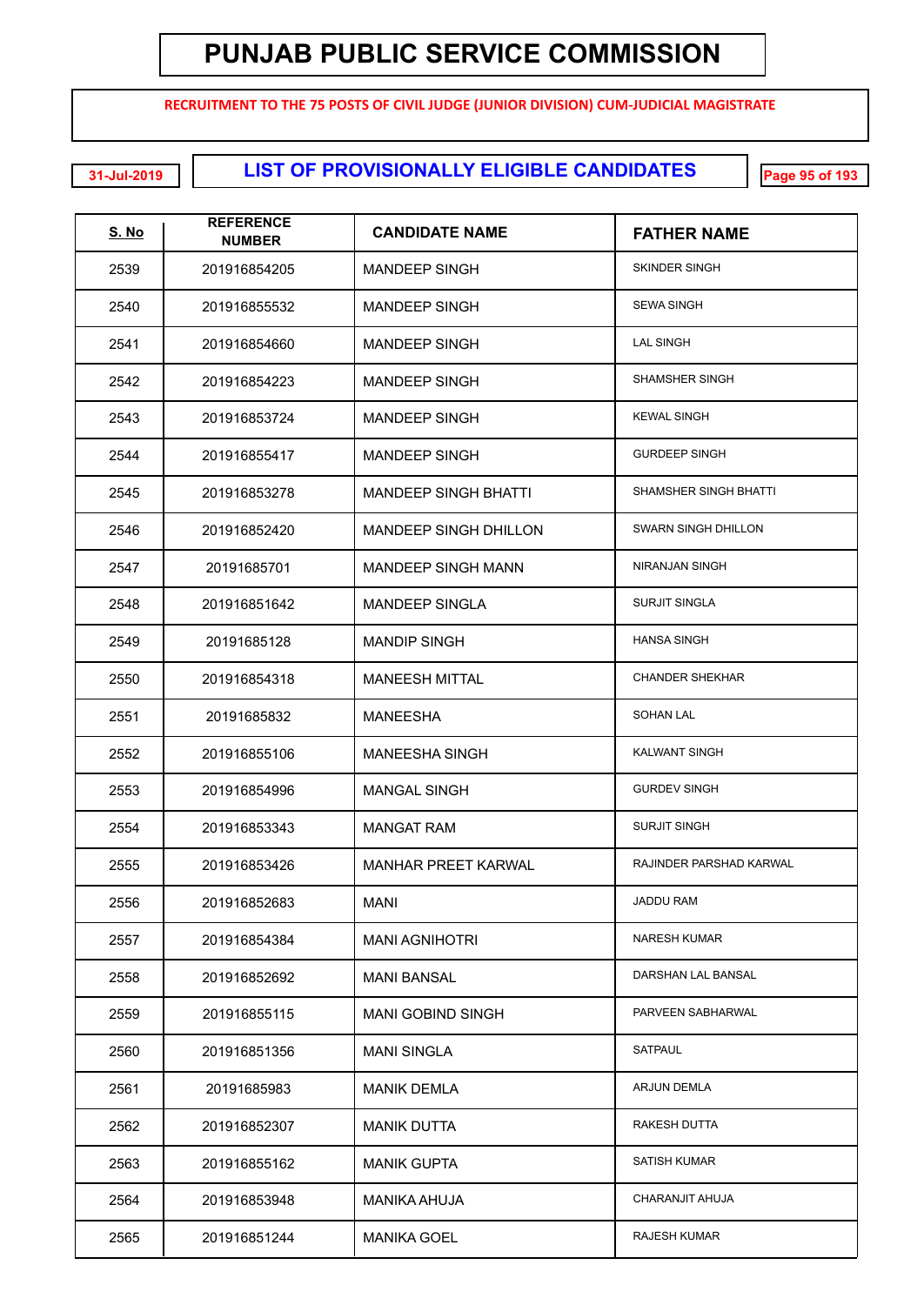**RECRUITMENT TO THE 75 POSTS OF CIVIL JUDGE (JUNIOR DIVISION) CUM-JUDICIAL MAGISTRATE**

**LIST OF PROVISIONALLY ELIGIBLE CANDIDATES 31-Jul-2019 Page 96 of 193**

| <u>S. No</u> | <b>REFERENCE</b><br><b>NUMBER</b> | <b>CANDIDATE NAME</b>       | <b>FATHER NAME</b>      |
|--------------|-----------------------------------|-----------------------------|-------------------------|
| 2566         | 201916853851                      | MANIKA JOSHI                | <b>SUNIL JOSHI</b>      |
| 2567         | 201916851226                      | <b>MANIKARAN SINGH MANN</b> | KULDEEP SINGH MANN      |
| 2568         | 201916851001                      | <b>MANINDER KAUR</b>        | <b>GURMUKH SINGH</b>    |
| 2569         | 201916852914                      | <b>MANINDER KAUR</b>        | <b>TEJINDER SINGH</b>   |
| 2570         | 201916854308                      | <b>MANINDER KAUR</b>        | <b>BALDEV SINGH</b>     |
| 2571         | 201916853801                      | <b>MANINDER KAUR</b>        | <b>AVTAR SINGH</b>      |
| 2572         | 201916854671                      | <b>MANINDER KAUR</b>        | SARBJIT SINGH           |
| 2573         | 201916855473                      | <b>MANINDER KUMAR</b>       | <b>SAT PAL</b>          |
| 2574         | 201916854317                      | <b>MANINDER PAL</b>         | <b>BALWINDER KUMAR</b>  |
| 2575         | 20191685483                       | <b>MANINDER SINGH</b>       | <b>RAKESH KUMAR</b>     |
| 2576         | 201916852382                      | <b>MANINDER SINGH</b>       | <b>IQBAL SINGH</b>      |
| 2577         | 201916852214                      | <b>MANINDER SINGH</b>       | <b>MAKHAN SINGH</b>     |
| 2578         | 201916851876                      | <b>MANINDER SINGH</b>       | PARAM PAVITER SINGH     |
| 2579         | 201916851423                      | <b>MANINDER SINGH</b>       | <b>BHUPINDER SINGH</b>  |
| 2580         | 201916855477                      | <b>MANINDER SINGH</b>       | <b>SEWA SINGH</b>       |
| 2581         | 201916855009                      | <b>MANINDER SINGH</b>       | SURINDER SINGH          |
| 2582         | 201916853552                      | <b>MANINDER SINGH</b>       | PARDEEP SINGH           |
| 2583         | 201916854039                      | <b>MANINDER SINGH GILL</b>  | <b>IQBAL SINGH GILL</b> |
| 2584         | 201916851214                      | MANINDERJEET LADI           | RAM DHARI               |
| 2585         | 2019168571                        | MANINDERJEET SINGH AUJLA    | SUKHVINDER SINGH AUJLA  |
| 2586         | 201916852640                      | <b>MANINDERJIT KAUR</b>     | <b>DARSHAN SINGH</b>    |
| 2587         | 20191685654                       | <b>MANINDERJIT SINGH</b>    | <b>BAVESHAR SINGH</b>   |
| 2588         | 201916852348                      | MANINDERPREET SINGH         | <b>MANMOHAN SINGH</b>   |
| 2589         | 201916852213                      | <b>MANISH ARORA</b>         | CHARANJIT ARORA         |
| 2590         | 201916851521                      | <b>MANISH CHAWLA</b>        | <b>SOHAN LAL</b>        |
| 2591         | 201916852150                      | MANISH KHURANA              | NARINDER KHURANA        |
| 2592         | 201916853985                      | <b>MANISH KUMAR</b>         | <b>HARINDER GUPTA</b>   |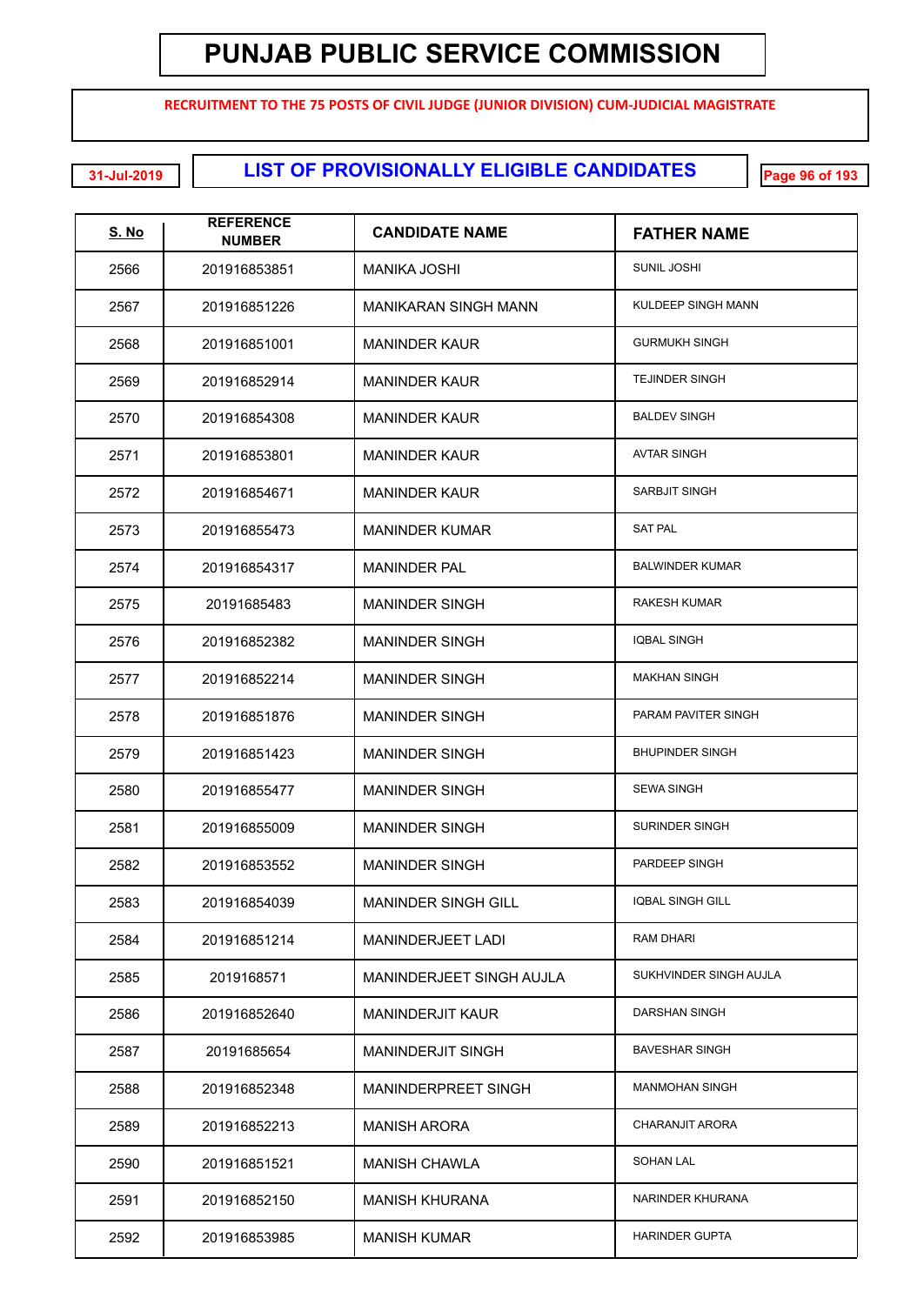**RECRUITMENT TO THE 75 POSTS OF CIVIL JUDGE (JUNIOR DIVISION) CUM-JUDICIAL MAGISTRATE**

**LIST OF PROVISIONALLY ELIGIBLE CANDIDATES 31-Jul-2019 Page 97 of 193**

| <u>S. No</u> | <b>REFERENCE</b><br><b>NUMBER</b> | <b>CANDIDATE NAME</b>        | <b>FATHER NAME</b>            |
|--------------|-----------------------------------|------------------------------|-------------------------------|
| 2593         | 201916852730                      | MANISH PRATAP RANA           | PARDEEP RANA                  |
| 2594         | 201916852924                      | <b>MANISHA</b>               | <b>RAM NIWAS SHARMA</b>       |
| 2595         | 2019168512                        | MANISHA                      | DHARMINDER KUMAR              |
| 2596         | 201916852211                      | MANISHA                      | RAJ KUMAR                     |
| 2597         | 201916852548                      | MANISHA                      | <b>GURMIT RAM BANYAL</b>      |
| 2598         | 201916851246                      | MANISHA                      | <b>DHANESH KUMAR</b>          |
| 2599         | 201916851468                      | <b>MANISHA GARG</b>          | <b>SOM NATH GARG</b>          |
| 2600         | 201916853902                      | <b>MANISHA GUPTA</b>         | <b>BHAGWANT KISHORE GUPTA</b> |
| 2601         | 201916851401                      | <b>MANISHA SHARMA</b>        | <b>KULDEEP SHARMA</b>         |
| 2602         | 201916854228                      | <b>MANISHA SHARMA</b>        | SURINDER DHAWAN               |
| 2603         | 201916854355                      | <b>MANJATINDER SINGH</b>     | <b>JODH SINGH</b>             |
| 2604         | 201916853121                      | <b>MANJEET KAUR</b>          | <b>SWARN SINGH</b>            |
| 2605         | 201916854717                      | <b>MANJEET KAUR SHERGILL</b> | <b>GURMAIL SINGH</b>          |
| 2606         | 201916851095                      | <b>MANJEET KUMAR</b>         | <b>HARBILAS</b>               |
| 2607         | 201916851361                      | <b>MANJEET SINGH</b>         | <b>NANAK SINGH</b>            |
| 2608         | 201916851791                      | <b>MANJEET SINGH</b>         | <b>NAIB SINGH</b>             |
| 2609         | 201916852148                      | <b>MANJEET SINGH</b>         | <b>INDER SINGH</b>            |
| 2610         | 20191685787                       | <b>MANJINDER KAUR</b>        | <b>GELA SINGH</b>             |
| 2611         | 20191685704                       | <b>MANJINDER KAUR</b>        | SANTOKH SINGH                 |
| 2612         | 201916852402                      | <b>MANJINDER KAUR</b>        | <b>JABSIR SINGH</b>           |
| 2613         | 201916853416                      | <b>MANJINDER KAUR</b>        | NARINDER SINGH                |
| 2614         | 20191685526                       | <b>MANJINDER KAUR</b>        | <b>JASPAL SINGH</b>           |
| 2615         | 201916854175                      | <b>MANJINDER KAUR</b>        | KANWALJIT SINGH               |
| 2616         | 201916853622                      | <b>MANJINDER KAUR</b>        | <b>JASWANT SINGH</b>          |
| 2617         | 201916852186                      | <b>MANJINDER SINGH</b>       | <b>JASPAL SINGH</b>           |
| 2618         | 20191685326                       | <b>MANJINDER SINGH</b>       | <b>GURCHARAN SINGH</b>        |
| 2619         | 201916852788                      | <b>MANJINDER SINGH</b>       | PARTAP SINGH                  |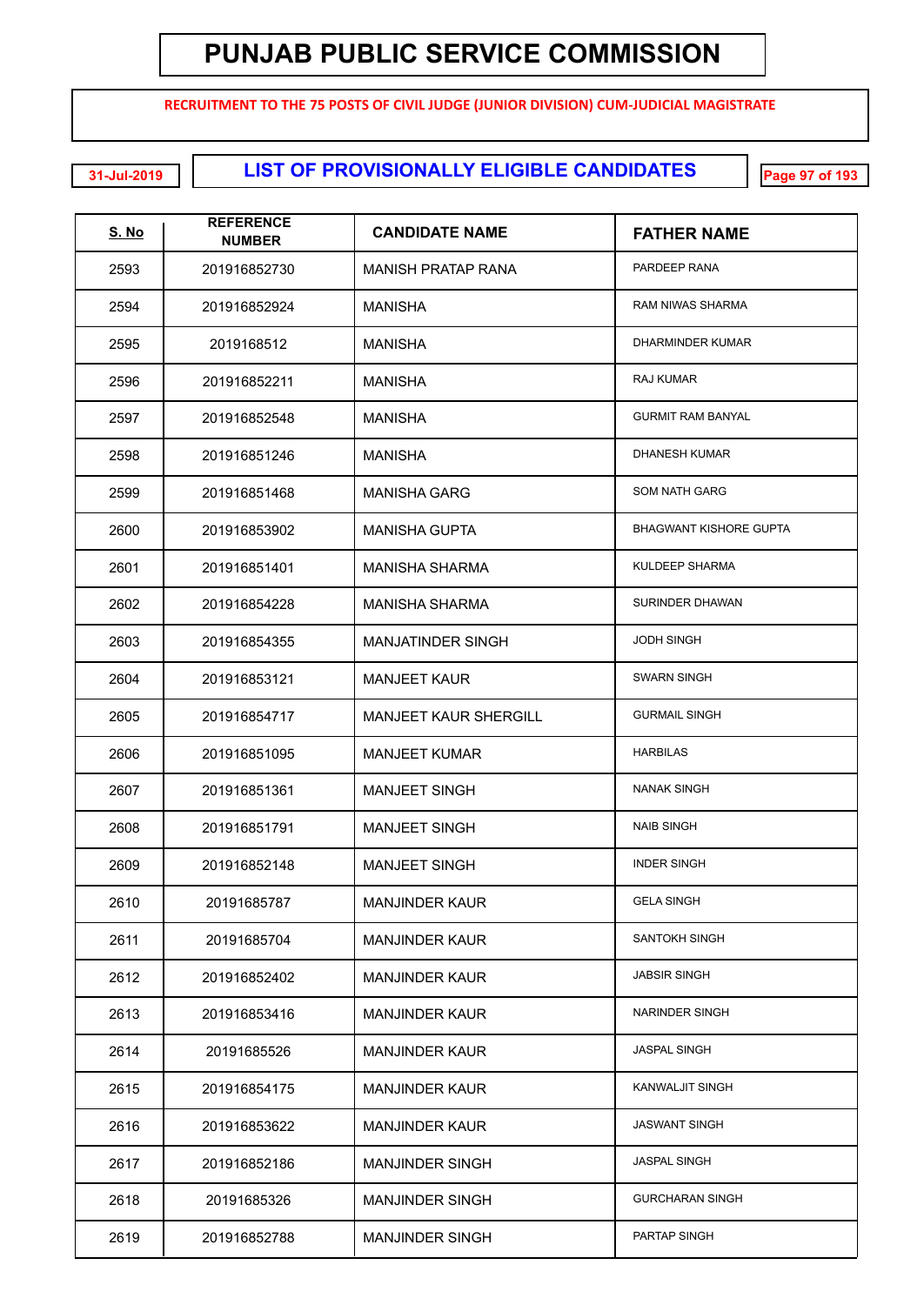**RECRUITMENT TO THE 75 POSTS OF CIVIL JUDGE (JUNIOR DIVISION) CUM-JUDICIAL MAGISTRATE**

**LIST OF PROVISIONALLY ELIGIBLE CANDIDATES 31-Jul-2019 Page 98 of 193**

| <b>S. No</b> | <b>REFERENCE</b><br><b>NUMBER</b> | <b>CANDIDATE NAME</b>    | <b>FATHER NAME</b>     |
|--------------|-----------------------------------|--------------------------|------------------------|
| 2620         | 201916852601                      | <b>MANJIT KAUR</b>       | <b>HUSSAN LAL</b>      |
| 2621         | 201916853458                      | <b>MANJIT KAUR</b>       | <b>HARJIT SINGH</b>    |
| 2622         | 201916854882                      | <b>MANJIT KAUR</b>       | <b>RAM LAL</b>         |
| 2623         | 20191685871                       | <b>MANJIT SINGH</b>      | <b>OM PARKASH</b>      |
| 2624         | 201916854766                      | <b>MANJIT SINGH</b>      | <b>GURDIAL SINGH</b>   |
| 2625         | 201916852172                      | <b>MANJOSHNA</b>         | <b>JUNG BHADER</b>     |
| 2626         | 201916851543                      | <b>MANJOT KAUR</b>       | SUKHWINDER SINGH       |
| 2627         | 201916851626                      | <b>MANJOT KAUR</b>       | RASHPAL SINGH          |
| 2628         | 20191685937                       | <b>MANJOT KAUR</b>       | <b>HARMINDER SINGH</b> |
| 2629         | 201916854814                      | <b>MANJOT KAUR</b>       | <b>IQBAL SINGH</b>     |
| 2630         | 201916853781                      | <b>MANJOT KAUR</b>       | SINDER SINGH           |
| 2631         | 201916854632                      | <b>MANJOT KAUR</b>       | <b>AVTAR SINGH</b>     |
| 2632         | 201916851892                      | <b>MANJOT KAUR SAINI</b> | <b>CHARANJIT SINGH</b> |
| 2633         | 20191685864                       | <b>MANJOT SINGH</b>      | <b>RAM SINGH</b>       |
| 2634         | 201916854189                      | <b>MANJRI</b>            | PAWAN KUMAR            |
| 2635         | 201916852325                      | <b>MANJU BALA</b>        | <b>ROSHAN LAL</b>      |
| 2636         | 201916854305                      | MANJU JINDAL             | ROSHAN LAL             |
| 2637         | 201916855040                      | <b>MANJU KUMARI</b>      | <b>FAKEER CHAND</b>    |
| 2638         | 20191685154                       | MANKIRAN KAUR NAGRA      | HARJIWAN SINGH NAGRA   |
| 2639         | 201916851812                      | <b>MANMEET KAUR</b>      | <b>MUKHTAR SINGH</b>   |
| 2640         | 201916851060                      | <b>MANMEET KAUR</b>      | RANJEET SINGH          |
| 2641         | 201916854805                      | <b>MANMEET KAUR</b>      | <b>SURJIT SINGH</b>    |
| 2642         | 201916853825                      | <b>MANMEET SINGH</b>     | <b>MANJIT SINGH</b>    |
| 2643         | 201916851161                      | <b>MANMITIKA</b>         | <b>TARSEM LAL</b>      |
| 2644         | 201916855586                      | <b>MANMOHAN SINGH</b>    | <b>MARKANDAY SINGH</b> |
| 2645         | 201916854975                      | <b>MANMOHAN SINGH</b>    | <b>JARNAIL SINGH</b>   |
| 2646         | 20191685113                       | <b>MANNAT MARWAHA</b>    | AMARJIT SINGH          |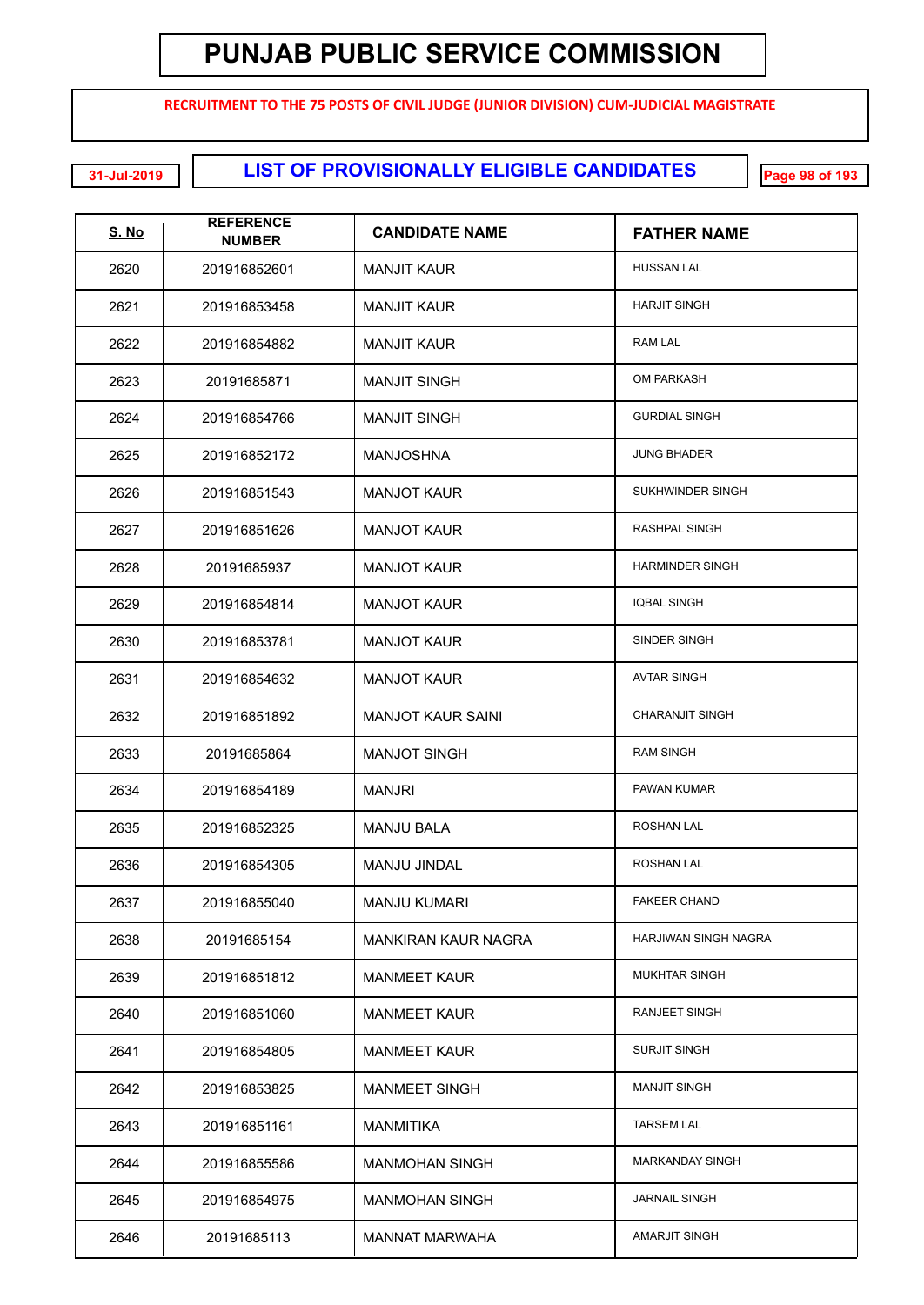**RECRUITMENT TO THE 75 POSTS OF CIVIL JUDGE (JUNIOR DIVISION) CUM-JUDICIAL MAGISTRATE**

**LIST OF PROVISIONALLY ELIGIBLE CANDIDATES 31-Jul-2019 Page 99 of 193**

| <u>S. No</u> | <b>REFERENCE</b><br><b>NUMBER</b> | <b>CANDIDATE NAME</b>  | <b>FATHER NAME</b>      |
|--------------|-----------------------------------|------------------------|-------------------------|
| 2647         | 201916854601                      | <b>MANNAT NIROLA</b>   | RAJEEV NIROLA           |
| 2648         | 201916855223                      | <b>MANNIK DHANKAR</b>  | DHARAMVIR SINGH DHANKAR |
| 2649         | 20191685921                       | <b>MANOJ KUMAR</b>     | <b>JOGINDER PAL</b>     |
| 2650         | 201916853303                      | <b>MANOJ KUMAR</b>     | DEEP CHAND              |
| 2651         | 201916854630                      | <b>MANOJ KUMAR</b>     | <b>MAM RAJ</b>          |
| 2652         | 201916851314                      | <b>MANPREET CHANDI</b> | <b>HARJINDER SINGH</b>  |
| 2653         | 201916852794                      | <b>MANPREET JOSHI</b>  | PREM CHAND JOSHI        |
| 2654         | 201916851611                      | <b>MANPREET KAUR</b>   | <b>SARBAN SINGH</b>     |
| 2655         | 201916851298                      | <b>MANPREET KAUR</b>   | <b>MANJEET SINGH</b>    |
| 2656         | 201916852858                      | <b>MANPREET KAUR</b>   | <b>JASWANT SINGH</b>    |
| 2657         | 201916852135                      | <b>MANPREET KAUR</b>   | <b>BALWINDER SINGH</b>  |
| 2658         | 201916852247                      | <b>MANPREET KAUR</b>   | <b>SURJIT SINGH</b>     |
| 2659         | 20191685506                       | <b>MANPREET KAUR</b>   | <b>MOHAN LAL</b>        |
| 2660         | 201916852770                      | <b>MANPREET KAUR</b>   | <b>HARDEV SINGH</b>     |
| 2661         | 201916853244                      | <b>MANPREET KAUR</b>   | <b>GURINDER SINGH</b>   |
| 2662         | 201916852637                      | <b>MANPREET KAUR</b>   | NARINDER SINGH          |
| 2663         | 201916851133                      | <b>MANPREET KAUR</b>   | <b>RAJPAL SINGH</b>     |
| 2664         | 20191685901                       | <b>MANPREET KAUR</b>   | <b>JAGROOP SINGH</b>    |
| 2665         | 201916851498                      | <b>MANPREET KAUR</b>   | JARNAIL SINGH           |
| 2666         | 201916851190                      | <b>MANPREET KAUR</b>   | <b>JASWANT SINGH</b>    |
| 2667         | 20191685474                       | <b>MANPREET KAUR</b>   | <b>JAGDISH SINGH</b>    |
| 2668         | 201916851260                      | <b>MANPREET KAUR</b>   | <b>KULDEEP SINGH</b>    |
| 2669         | 201916852369                      | <b>MANPREET KAUR</b>   | <b>NIRMAL SINGH</b>     |
| 2670         | 201916851458                      | <b>MANPREET KAUR</b>   | <b>HARJOT SINGH</b>     |
| 2671         | 201916852784                      | <b>MANPREET KAUR</b>   | <b>RAGHUNATH SINGH</b>  |
| 2672         | 201916852002                      | Manpreet Kaur          | Shamsher Singh          |
| 2673         | 201916852831                      | <b>MANPREET KAUR</b>   | <b>JAGBIR SINGH</b>     |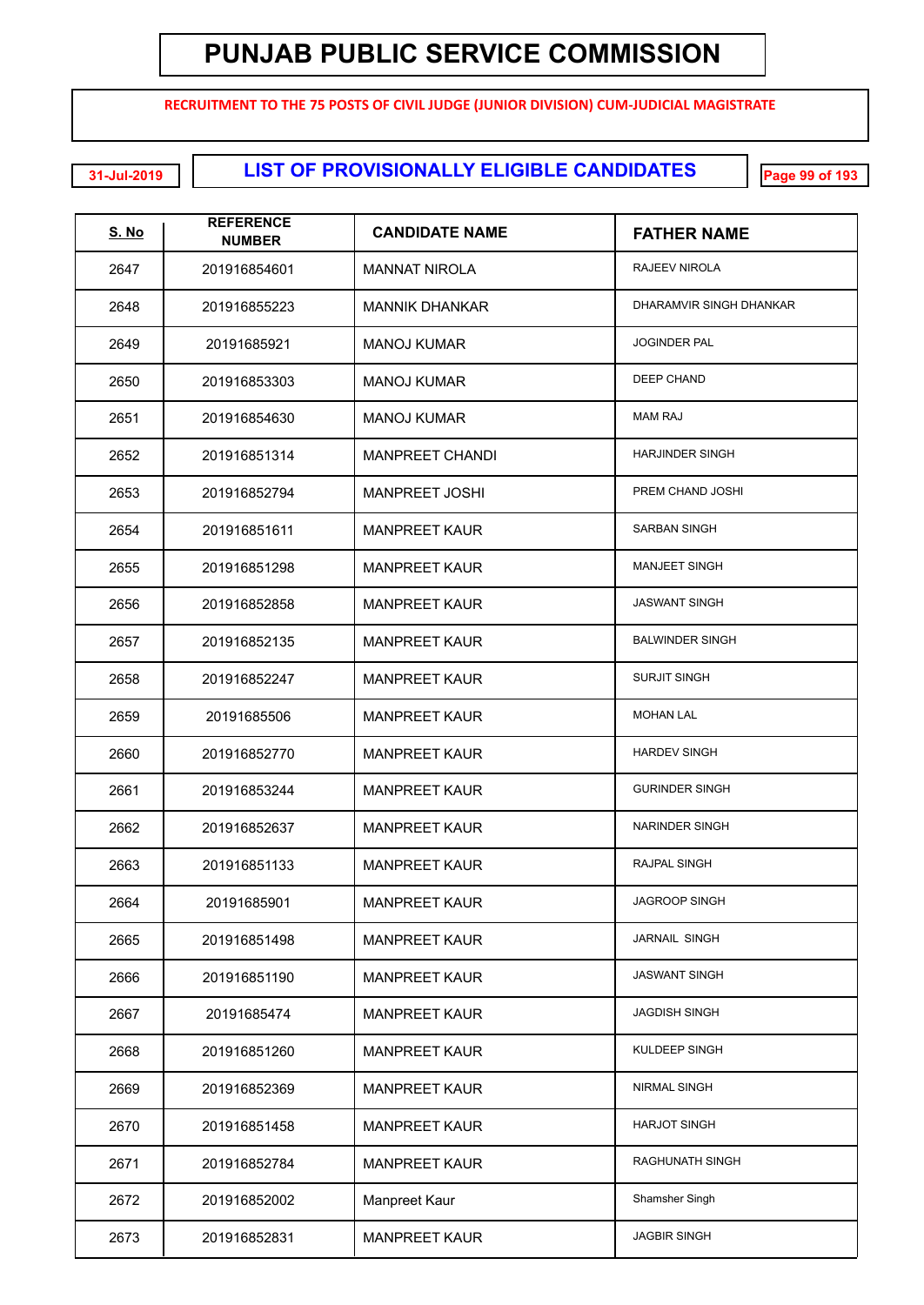**RECRUITMENT TO THE 75 POSTS OF CIVIL JUDGE (JUNIOR DIVISION) CUM-JUDICIAL MAGISTRATE**

**LIST OF PROVISIONALLY ELIGIBLE CANDIDATES 31-Jul-2019 Page 100 of 193**

| <u>S. No</u> | <b>REFERENCE</b><br><b>NUMBER</b> | <b>CANDIDATE NAME</b>      | <b>FATHER NAME</b>     |
|--------------|-----------------------------------|----------------------------|------------------------|
| 2674         | 20191685960                       | <b>MANPREET KAUR</b>       | <b>BHAGWAN DASS</b>    |
| 2675         | 20191685130                       | <b>MANPREET KAUR</b>       | RAJINDER SINGH         |
| 2676         | 20191685281                       | <b>MANPREET KAUR</b>       | <b>SUKHDEV SINGH</b>   |
| 2677         | 201916851587                      | <b>MANPREET KAUR</b>       | <b>NIRMAL SINGH</b>    |
| 2678         | 201916853704                      | <b>MANPREET KAUR</b>       | <b>MANJIT SINGH</b>    |
| 2679         | 201916854086                      | <b>MANPREET KAUR</b>       | <b>JASPAL SINGH</b>    |
| 2680         | 201916853665                      | <b>MANPREET KAUR</b>       | <b>BALWINDER SINGH</b> |
| 2681         | 201916854356                      | <b>MANPREET KAUR</b>       | <b>HARJINDER SINGH</b> |
| 2682         | 201916854558                      | <b>MANPREET KAUR</b>       | <b>JAGDEV SINGH</b>    |
| 2683         | 201916853595                      | <b>MANPREET KAUR</b>       | <b>KULWANT SINGH</b>   |
| 2684         | 201916854257                      | <b>MANPREET KAUR</b>       | <b>PURAN SINGH</b>     |
| 2685         | 201916854160                      | <b>MANPREET KAUR</b>       | <b>SURINDER SINGH</b>  |
| 2686         | 201916855794                      | <b>MANPREET KAUR</b>       | <b>RULDA SINGH</b>     |
| 2687         | 201916855535                      | <b>MANPREET KAUR</b>       | <b>SATNAM SINGH</b>    |
| 2688         | 201916854582                      | <b>MANPREET KAUR</b>       | <b>AVTAR SINGH</b>     |
| 2689         | 201916855298                      | <b>MANPREET KAUR</b>       | <b>RAJINDER SINGH</b>  |
| 2690         | 201916855502                      | <b>MANPREET KAUR</b>       | <b>GURCHARAN SINGH</b> |
| 2691         | 201916851174                      | <b>MANPREET KAUR LEHAL</b> | <b>GURBACHAN SINGH</b> |
| 2692         | 201916853646                      | <b>MANPREET KAUR SAINI</b> | <b>ONKAR SINGH</b>     |
| 2693         | 201916852195                      | <b>MANPREET SAGGU</b>      | HARMEET SINGH SAGGU    |
| 2694         | 201916851709                      | <b>MANPREET SINGH</b>      | <b>AVTAR SINGH</b>     |
| 2695         | 201916852628                      | <b>MANPREET SINGH</b>      | <b>AMRIK SINGH</b>     |
| 2696         | 201916853031                      | <b>MANPREET SINGH</b>      | <b>JOGINDER SINGH</b>  |
| 2697         | 201916853006                      | <b>MANPREET SINGH</b>      | <b>HARBIR SINGH</b>    |
| 2698         | 201916851707                      | <b>MANPREET SINGH</b>      | <b>INDERJEET SINGH</b> |
| 2699         | 2019168551                        | <b>MANPREET SINGH</b>      | <b>KASHMIR SINGH</b>   |
| 2700         | 201916851800                      | <b>MANPREET SINGH</b>      | PRITAM SINGH           |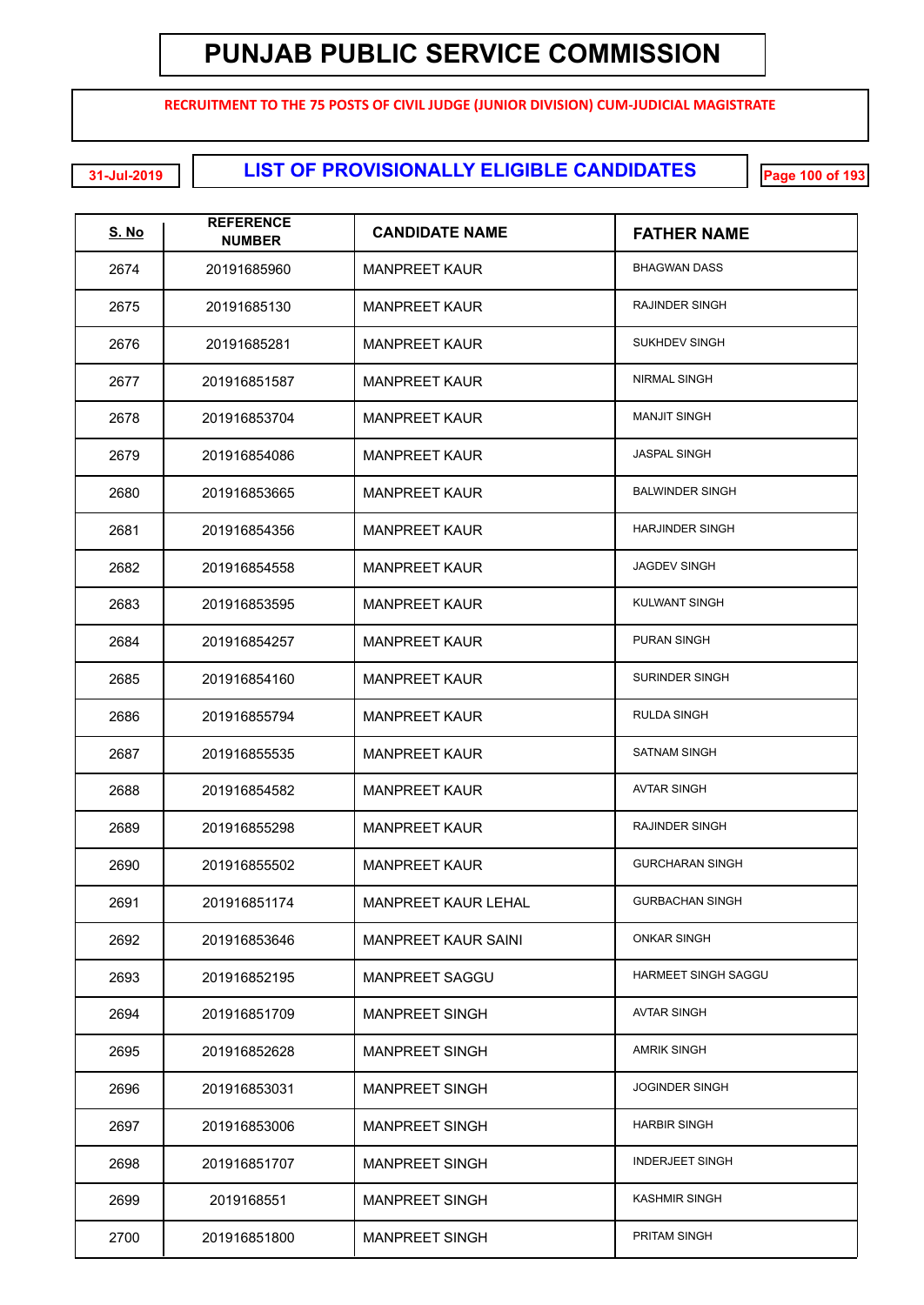**RECRUITMENT TO THE 75 POSTS OF CIVIL JUDGE (JUNIOR DIVISION) CUM-JUDICIAL MAGISTRATE**

**LIST OF PROVISIONALLY ELIGIBLE CANDIDATES 31-Jul-2019 Page 101 of 193**

| <u>S. No</u> | <b>REFERENCE</b><br><b>NUMBER</b> | <b>CANDIDATE NAME</b>       | <b>FATHER NAME</b>            |
|--------------|-----------------------------------|-----------------------------|-------------------------------|
| 2701         | 201916851273                      | <b>MANPREET SINGH</b>       | RAJINDER SINGH                |
| 2702         | 20191685702                       | <b>MANPREET SINGH</b>       | NIRANJAN SINGH                |
| 2703         | 201916853946                      | <b>MANPREET SINGH</b>       | <b>MEWA SINGH</b>             |
| 2704         | 201916855624                      | <b>MANPREET SINGH</b>       | <b>KARAMJEET SINGH</b>        |
| 2705         | 201916855304                      | <b>MANPREET SINGH</b>       | <b>SASDEV SINGH</b>           |
| 2706         | 20191685687                       | MANPREET SINGH DHANJAL      | JAGDEV SINGH DHANJAL          |
| 2707         | 201916852219                      | MANPREET SINGH DHANJAL      | JAGDEV SINGH DHANJAL          |
| 2708         | 201916851272                      | MANPREET SINGH JOSAN        | <b>NAZAR SINGH</b>            |
| 2709         | 201916853049                      | <b>MANPREET SOHI</b>        | PAL KHAN                      |
| 2710         | 20191685394                       | <b>MANPREET SOHI</b>        | PAL KHAN                      |
| 2711         | 20191685575                       | <b>MANRAJ KAUR</b>          | <b>BHAGWANT SINGH</b>         |
| 2712         | 201916854690                      | <b>MANRAJ SINGH</b>         | <b>BALIHAR SINGH</b>          |
| 2713         | 201916854978                      | <b>MANREET KAUR</b>         | <b>DALJIT SINGH</b>           |
| 2714         | 201916853455                      | <b>MANREET SINGH SANDHU</b> | <b>BALJINDER SINGH SANDHU</b> |
| 2715         | 201916854270                      | <b>MANROOP SINGH</b>        | <b>HARPAL SINGH</b>           |
| 2716         | 201916852539                      | <b>MANSEERAT SINGH</b>      | <b>JAGNAHAR SINGH</b>         |
| 2717         | 201916854375                      | MANSI                       | <b>RAM PARSHAD</b>            |
| 2718         | 201916853327                      | MANSI BALUJA                | KAILASH CHANDER               |
| 2719         | 201916853883                      | <b>MANU KADIYAN</b>         | <b>MAHINDER SINGH KADIYAN</b> |
| 2720         | 20191685569                       | <b>MANU RUMPAL</b>          | <b>JAGMOHAN RUMPAL</b>        |
| 2721         | 201916854672                      | <b>MANUJ KAUSHIK</b>        | <b>NAVIN KAUSHIK</b>          |
| 2722         | 201916851678                      | <b>MANURIT SINGH</b>        | <b>MANJIT SINGH</b>           |
| 2723         | 201916852429                      | <b>MANVEER KAUR</b>         | <b>SOM SINGH</b>              |
| 2724         | 20191685837                       | <b>MANVEER SINGH</b>        | <b>LABH SINGH</b>             |
| 2725         | 20191685948                       | <b>MANVI VERMA</b>          | RAJESH VERMA                  |
| 2726         | 201916855279                      | <b>MANVIR KAUR</b>          | <b>MANGAT RAM</b>             |
| 2727         | 20191685147                       | <b>MANVIR SINGH BRAR</b>    | <b>AVTAR SINGH BRAR</b>       |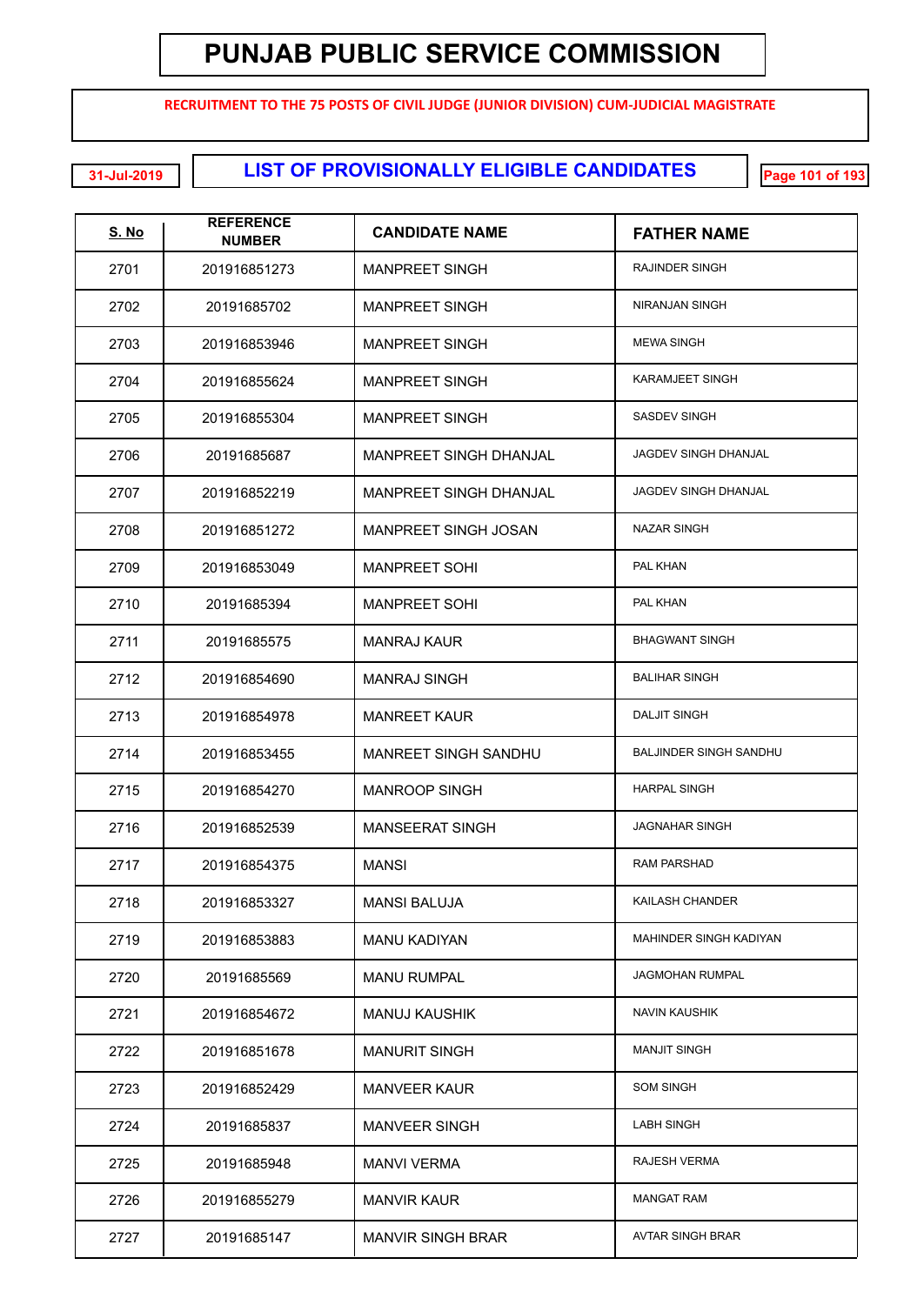**RECRUITMENT TO THE 75 POSTS OF CIVIL JUDGE (JUNIOR DIVISION) CUM-JUDICIAL MAGISTRATE**

**LIST OF PROVISIONALLY ELIGIBLE CANDIDATES 31-Jul-2019 Page 102 of 193**

| <u>S. No</u> | <b>REFERENCE</b><br><b>NUMBER</b> | <b>CANDIDATE NAME</b>   | <b>FATHER NAME</b>         |
|--------------|-----------------------------------|-------------------------|----------------------------|
| 2728         | 201916853192                      | MANYA                   | <b>BHARPUR SINGH SODHI</b> |
| 2729         | 20191685908                       | <b>MAVRO SINGH</b>      | <b>HARBLAS</b>             |
| 2730         | 201916854980                      | MAYA DEVI               | <b>KESAR SINGH</b>         |
| 2731         | 201916855307                      | MAYA DEVI               | <b>MUNSHI RAM</b>          |
| 2732         | 201916852350                      | <b>MAYANK GUPTA</b>     | <b>VINOD GUPTA</b>         |
| 2733         | 20191685906                       | <b>MAYANK JUNEJA</b>    | VIJAY KUMAR JUNEJA         |
| 2734         | 201916855529                      | <b>MAYANK MEHTA</b>     | PARVEEN MEHTA              |
| 2735         | 20191685498                       | <b>MAYANK SETHI</b>     | <b>DEEPAK SETHI</b>        |
| 2736         | 201916854244                      | <b>MAYUR SINGLA</b>     | MOHINDER PAL SINGLA        |
| 2737         | 201916852153                      | <b>MEENA RANI</b>       | <b>JOGINDER PAL</b>        |
| 2738         | 201916852606                      | <b>MEENA SAINI</b>      | <b>BODH RAJ</b>            |
| 2739         | 201916854249                      | <b>MEENAKSHI</b>        | <b>BALDEV RAJ</b>          |
| 2740         | 201916854542                      | <b>MEENAKSHI</b>        | HARIKISHAN BAGAHNIA        |
| 2741         | 201916853745                      | <b>MEENAKSHI</b>        | <b>INDERJIT SINGH</b>      |
| 2742         | 201916851418                      | MEENAKSHI CHAND         | <b>MASIH PARKASH</b>       |
| 2743         | 201916855412                      | <b>MEENAKSHI GOYAL</b>  | MAHESH KUMAR GOYAL         |
| 2744         | 20191685899                       | <b>MEENAKSHI HANDA</b>  | <b>B B HANDA</b>           |
| 2745         | 201916853514                      | <b>MEENAKSHI SHARMA</b> | PAWAN KUMAR SHARMA         |
| 2746         | 201916854884                      | <b>MEENAL KAMBOJ</b>    | RAMESH KAMBOJ              |
| 2747         | 201916851561                      | MEENU                   | <b>SANJEEV VERMA</b>       |
| 2748         | 201916852119                      | MEENU                   | <b>RAJINDER KUMAR</b>      |
| 2749         | 201916855468                      | MEENU                   | <b>JAGDISH RAI</b>         |
| 2750         | 201916855555                      | MEENU                   | <b>LAL CHAND</b>           |
| 2751         | 201916854816                      | MEENU                   | <b>RAJBIR SINGH</b>        |
| 2752         | 201916852086                      | <b>MEENU BALA</b>       | RAJINDER NATH              |
| 2753         | 201916855376                      | <b>MEENU BALA</b>       | SAWINDERPAL SINGH          |
| 2754         | 201916851363                      | <b>MEENU BHATTI</b>     | <b>NEHRU RAM</b>           |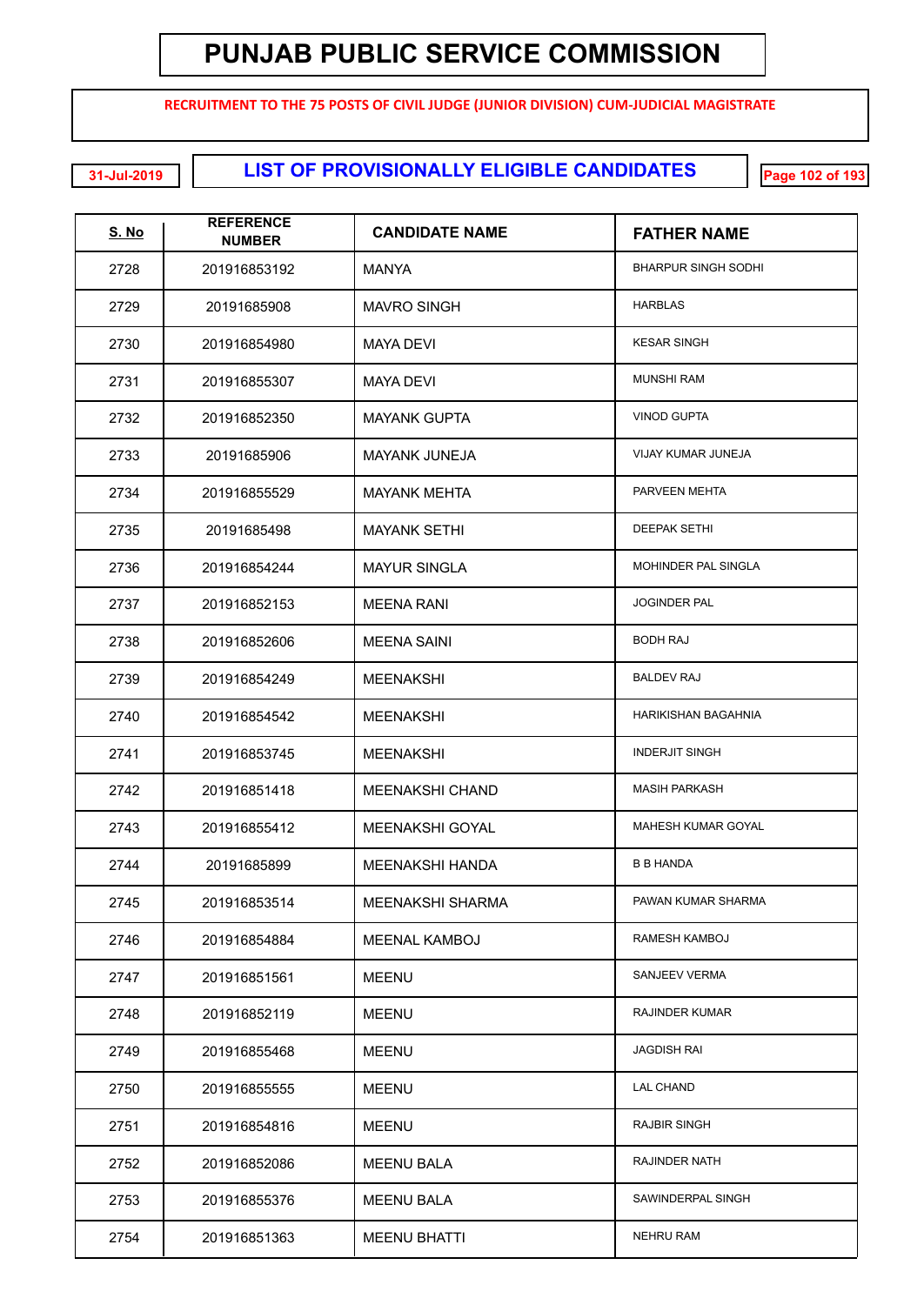**RECRUITMENT TO THE 75 POSTS OF CIVIL JUDGE (JUNIOR DIVISION) CUM-JUDICIAL MAGISTRATE**

**LIST OF PROVISIONALLY ELIGIBLE CANDIDATES 31-Jul-2019 Page 103 of 193**

| <u>S. No</u> | <b>REFERENCE</b><br><b>NUMBER</b> | <b>CANDIDATE NAME</b>     | <b>FATHER NAME</b>        |
|--------------|-----------------------------------|---------------------------|---------------------------|
| 2755         | 201916853155                      | <b>MEENU KANSAL</b>       | PAWAN KUMAR KANSAL        |
| 2756         | 201916855025                      | <b>MEENU KUMARI</b>       | <b>PYARE LAL</b>          |
| 2757         | 201916851614                      | <b>MEENU NANDAN</b>       | <b>JASWINDER SINGH</b>    |
| 2758         | 201916852627                      | <b>MEENU VERMA</b>        | RAKESH VERMA              |
| 2759         | 201916853802                      | <b>MEETU RANI</b>         | <b>RAM CHANDER</b>        |
| 2760         | 201916851821                      | <b>MEGHA BHUTANI</b>      | ANIL BHUTANI              |
| 2761         | 201916852841                      | MEGHA CHAWLA              | ANIL CHAWLA               |
| 2762         | 201916854117                      | <b>MEGHA RANI</b>         | SUKHPAL SHARMA            |
| 2763         | 201916851186                      | <b>MEGHA THAKUR</b>       | KISHAN PAL SINGH THAKUR   |
| 2764         | 201916851228                      | <b>MEGHNA KHULLAR</b>     | SANDEEP KUMAR KHULLAR     |
| 2765         | 20191685707                       | <b>MEHA DEVGUN</b>        | <b>CHAMAN LAL KAUSHIK</b> |
| 2766         | 20191685907                       | <b>MEHAK BANSAL</b>       | JAGDISH BANSAL            |
| 2767         | 201916854097                      | <b>MEHAK JAIN</b>         | PARDEEP JAIN              |
| 2768         | 201916853044                      | <b>MEHAK MANGLA</b>       | PAWAN KUMAR MANGLA        |
| 2769         | 201916855768                      | MEHAK SACHDEVA            | ASHWANI SACHDEVA          |
| 2770         | 201916855134                      | <b>MEHAKDEEP SINGH</b>    | <b>DHARAM SINGH</b>       |
| 2771         | 201916851784                      | <b>MEHAR SINGH</b>        | <b>VIJAY KUMAR</b>        |
| 2772         | 201916853367                      | <b>MEHTAB KAUR AULAKH</b> | AMARJIT SINGH AULAKH      |
| 2773         | 201916851774                      | <b>MEHTAB SINGH</b>       | PARMINDERPAL SINGH        |
| 2774         | 201916855083                      | <b>MEHTAB SINGH VIRK</b>  | <b>RANBIR SINGH</b>       |
| 2775         | 201916852490                      | MEHTABH SAHI              | <b>JAGJIT SINGH SAHI</b>  |
| 2776         | 20191685909                       | <b>MEHUL</b>              | <b>RAJINDER KUMAR</b>     |
| 2777         | 201916854704                      | MERU                      | <b>ASHOK KUMAR</b>        |
| 2778         | 201916854839                      | <b>MINAKSHI</b>           | <b>LABH SINGH</b>         |
| 2779         | 201916854832                      | <b>MINAKSHI GUPTA</b>     | NIRMAL KUMAR              |
| 2780         | 201916853822                      | <b>MINKLE</b>             | <b>MOHINDER PAL BERI</b>  |
| 2781         | 201916852855                      | <b>MISHA MADAN</b>        | <b>MAHESH MADAN</b>       |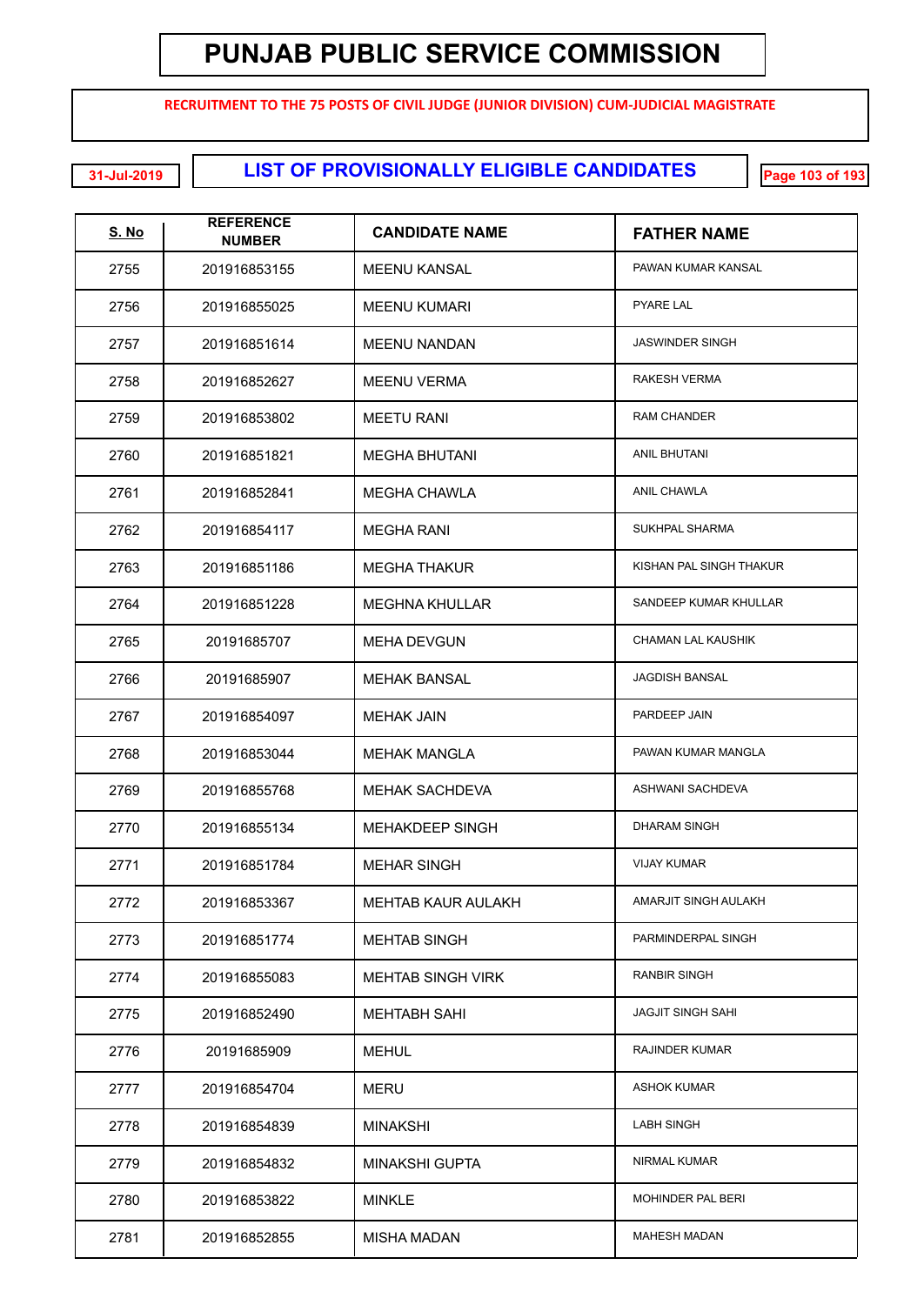**RECRUITMENT TO THE 75 POSTS OF CIVIL JUDGE (JUNIOR DIVISION) CUM-JUDICIAL MAGISTRATE**

**LIST OF PROVISIONALLY ELIGIBLE CANDIDATES 31-Jul-2019 Page 104 of 193**

| <u>S. No</u> | <b>REFERENCE</b><br><b>NUMBER</b> | <b>CANDIDATE NAME</b>       | <b>FATHER NAME</b>          |
|--------------|-----------------------------------|-----------------------------|-----------------------------|
| 2782         | 201916853240                      | MISHIKA SALH                | <b>GURDEEP SINGH SALH</b>   |
| 2783         | 20191685344                       | <b>MITIKA SHARMA</b>        | BHISHAM DEV SHARMA          |
| 2784         | 201916852609                      | <b>MITTUL MEHRA</b>         | <b>ANIL KUMAR</b>           |
| 2785         | 201916854539                      | <b>MOHAMMAD AASIM</b>       | <b>MOHAMMAD KHUSHI</b>      |
| 2786         | 201916855165                      | <b>MOHAN LAL</b>            | <b>BANTA SINGH</b>          |
| 2787         | 201916854093                      | <b>MOHD IMRAN</b>           | <b>MOHD IQBAL</b>           |
| 2788         | 201916853685                      | <b>MOHD JAMEEL</b>          | <b>NAZEER MOHD</b>          |
| 2789         | 201916852976                      | <b>MOHINDER KUMAR</b>       | <b>GOBIND LAL</b>           |
| 2790         | 201916855006                      | <b>MOHINDER PAL</b>         | SUKHDEV RAJ                 |
| 2791         | 201916853087                      | MOHINDER PARTAP SINGH LIBRA | <b>RAM SINGH LIBRA</b>      |
| 2792         | 201916851598                      | <b>MOHINI GOYAL</b>         | SUSHIL KUMAR GOYAL          |
| 2793         | 20191685508                       | <b>MOHIT</b>                | <b>DHARAM PAUL</b>          |
| 2794         | 201916852981                      | <b>MOHIT BATRA</b>          | PAWAN KUMAR                 |
| 2795         | 201916854207                      | <b>MOHIT BIHANE</b>         | <b>BALDEV SINGH</b>         |
| 2796         | 20191685279                       | <b>MOHIT CHAUDHARY</b>      | KAILASH CHAUDHARY           |
| 2797         | 201916851644                      | <b>MOHIT CHHIBBER</b>       | N K CHHIBBER                |
| 2798         | 201916854346                      | <b>MOHIT CHUGH</b>          | <b>BHARAT BHUSHAN CHUGH</b> |
| 2799         | 201916852523                      | <b>MOHIT GARG</b>           | <b>SATISH KUMAR</b>         |
| 2800         | 201916855564                      | <b>MOHIT GARG</b>           | <b>RAJESH KUMAR</b>         |
| 2801         | 201916852552                      | <b>MOHIT GIRDHAR</b>        | <b>VIJAY GIRDHAR</b>        |
| 2802         | 201916854127                      | <b>MOHIT GUPTA</b>          | <b>SUNIL GUPTA</b>          |
| 2803         | 201916853826                      | <b>MOHIT JAIDKA</b>         | SATVINDER KUMAR JAIDKA      |
| 2804         | 201916854829                      | <b>MOHIT JINDAL</b>         | RAM TIRATH JINDAL           |
| 2805         | 201916852719                      | <b>MOHIT JUNEJA</b>         | ASHWANI KUMAR JUNEJA        |
| 2806         | 201916852233                      | <b>MOHIT KAKKAR</b>         | <b>SATPAL KAKKAR</b>        |
| 2807         | 201916851173                      | <b>MOHIT KAUL</b>           | VINOD KUMAR KAUL            |
| 2808         | 201916854366                      | <b>MOHIT KUMAR GARG</b>     | VINOD KUMAR GARG            |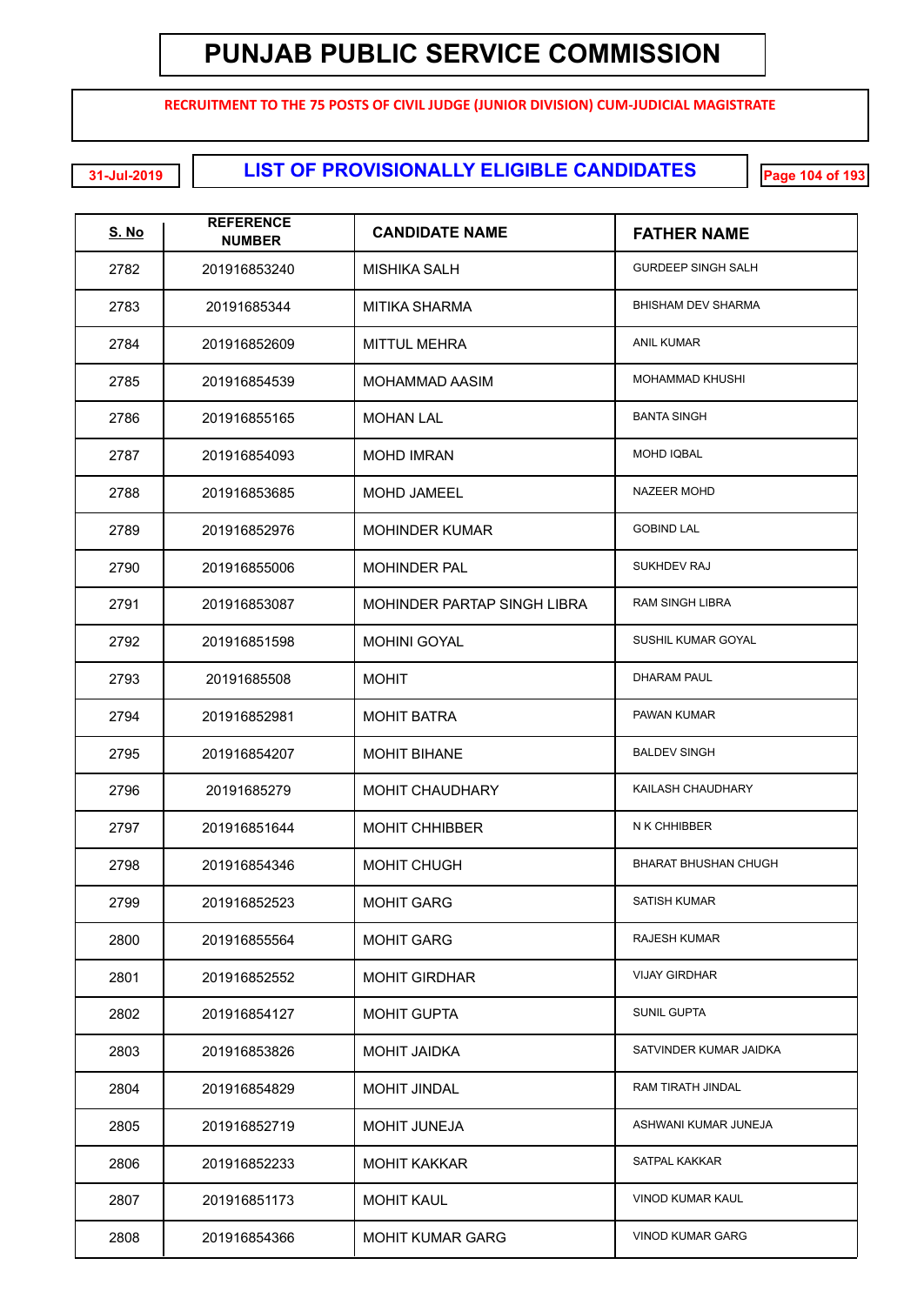**RECRUITMENT TO THE 75 POSTS OF CIVIL JUDGE (JUNIOR DIVISION) CUM-JUDICIAL MAGISTRATE**

**LIST OF PROVISIONALLY ELIGIBLE CANDIDATES 31-Jul-2019 Page 105 of 193**

| <u>S. No</u> | <b>REFERENCE</b><br><b>NUMBER</b> | <b>CANDIDATE NAME</b>  | <b>FATHER NAME</b>         |
|--------------|-----------------------------------|------------------------|----------------------------|
| 2809         | 201916855144                      | MOHIT KUMAR MUNJAAL    | <b>SHAM MUNJAAL</b>        |
| 2810         | 20191685755                       | <b>MOHIT MEHTA</b>     | <b>M K MEHTA</b>           |
| 2811         | 201916851914                      | <b>MOHIT SAINI</b>     | <b>KEWAL KRISHAN SAINI</b> |
| 2812         | 20191685584                       | <b>MOHIT SAINI</b>     | SUBHASH CHAND SAINI        |
| 2813         | 201916854624                      | <b>MOHIT SAINI</b>     | KAILASH KUMAR              |
| 2814         | 20191685354                       | <b>MOHIT SEHGAL</b>    | <b>VIJAY SEHGAL</b>        |
| 2815         | 20191685558                       | <b>MOHIT SHUKLA</b>    | <b>HARVINDER SHUKLA</b>    |
| 2816         | 201916852174                      | <b>MOHIT SINGH</b>     | <b>VINOD KUMAR</b>         |
| 2817         | 201916852806                      | <b>MOHIT SINGLA</b>    | <b>ANISH SINGLA</b>        |
| 2818         | 201916853497                      | <b>MOHIT SONI</b>      | <b>VARINDER SONI</b>       |
| 2819         | 20191685388                       | <b>MOHIT THAKUR</b>    | SHAVINDER SINGH            |
| 2820         | 20191685668                       | <b>MOHIT TRIKHA</b>    | SUBHASH CHANDER TRIKHA     |
| 2821         | 201916852376                      | <b>MOHIT VASHISHAT</b> | RACHHPAL CHAND             |
| 2822         | 201916852178                      | <b>MOKSHI</b>          | RAVINDER VAID              |
| 2823         | 20191685346                       | <b>MOLSARI SINGH</b>   | <b>TEJWANT SINGH</b>       |
| 2824         | 20191685387                       | <b>MONI SINGH</b>      | <b>NARENDRA SINGH</b>      |
| 2825         | 201916854363                      | <b>MONICA BAINS</b>    | <b>JASBIR SINGH BAINS</b>  |
| 2826         | 201916853158                      | <b>MONIKA</b>          | PARAMJIT SINGH             |
| 2827         | 20191685410                       | <b>MONIKA</b>          | <b>TARSEM LAL</b>          |
| 2828         | 201916854394                      | <b>MONIKA</b>          | SURINDER PAL               |
| 2829         | 201916854598                      | <b>MONIKA</b>          | RAJ KUMAR                  |
| 2830         | 201916855288                      | <b>MONIKA</b>          | <b>MAHABIR SINGH</b>       |
| 2831         | 201916855713                      | <b>MONIKA ARORA</b>    | <b>VINOD KUMAR</b>         |
| 2832         | 201916853428                      | <b>MONIKA BHALLA</b>   | <b>BASANT KUMAR BHALLA</b> |
| 2833         | 201916851453                      | <b>MONIKA GAUGHT</b>   | <b>GOBIND RAI</b>          |
| 2834         | 20191685910                       | <b>MONIKA GOYAL</b>    | <b>JAGDISH RAI GOYAL</b>   |
| 2835         | 201916853629                      | <b>MONIKA GOYAL</b>    | DHARAM PAL GOYAL           |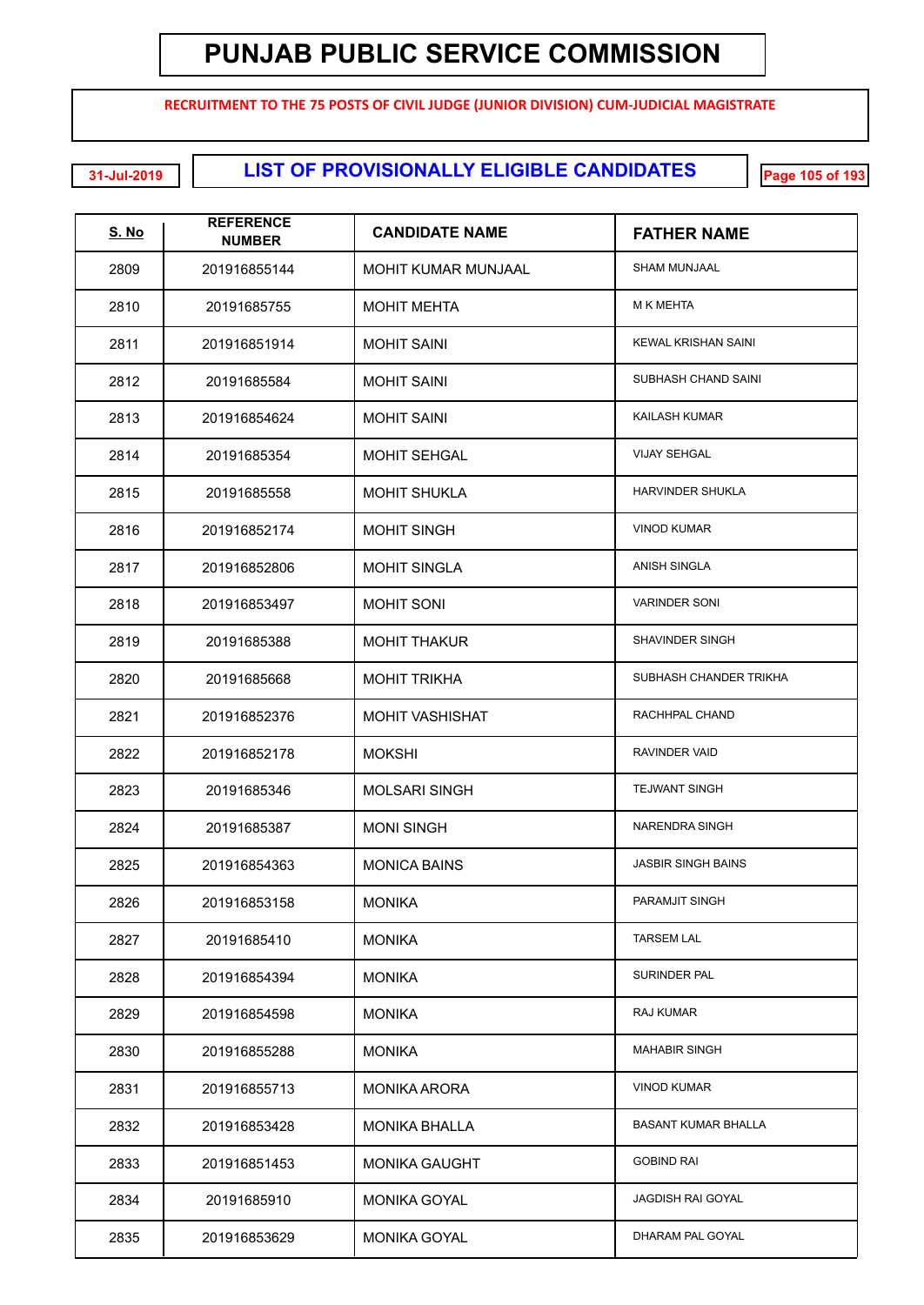**RECRUITMENT TO THE 75 POSTS OF CIVIL JUDGE (JUNIOR DIVISION) CUM-JUDICIAL MAGISTRATE**

**LIST OF PROVISIONALLY ELIGIBLE CANDIDATES 31-Jul-2019 Page 106 of 193**

| <u>S. No</u> | <b>REFERENCE</b><br><b>NUMBER</b> | <b>CANDIDATE NAME</b>  | <b>FATHER NAME</b>     |
|--------------|-----------------------------------|------------------------|------------------------|
| 2836         | 201916851850                      | <b>MONIKA KUMARI</b>   | <b>CHOTTE LAL</b>      |
| 2837         | 201916851526                      | <b>MONIKA PALYAL</b>   | RATTAN CHAND           |
| 2838         | 201916851881                      | <b>MONIKA RANI</b>     | SHRIPAL SINGH          |
| 2839         | 2019168563                        | <b>MONIKA RANI</b>     | SH RAMESH CHAND        |
| 2840         | 201916852453                      | <b>MONIKA SINGH</b>    | <b>NASIB SINGH</b>     |
| 2841         | 201916852177                      | <b>MOONAK GARG</b>     | YASHPAL                |
| 2842         | 201916854688                      | <b>MORIS</b>           | RAJ KUMAR              |
| 2843         | 201916853066                      | <b>MRIDUL GUPTA</b>    | SANDEEP KUMAR GUPTA    |
| 2844         | 201916851530                      | <b>MUBARK MAKKAR</b>   | SACHINDER PAL MAKKAR   |
| 2845         | 201916854780                      | MUDIT MOHAN BHARDWAJ   | ASHWANI KUMAR BHARDWAJ |
| 2846         | 201916854464                      | <b>MUDRA PRAKASH</b>   | <b>SOM PRAKASH</b>     |
| 2847         | 201916852279                      | <b>MUKHBANT SINGH</b>  | <b>GURTEJ SINGH</b>    |
| 2848         | 20191685146                       | <b>MUKUL BHAGAT</b>    | ROSHAN LAL BHAGAT      |
| 2849         | 20191685142                       | <b>MUKUL SHARMA</b>    | <b>NARESH KUMAR</b>    |
| 2850         | 201916853584                      | <b>MUMTAZ</b>          | <b>KRISHAN PARVEEN</b> |
| 2851         | 201916852009                      | <b>MUNISH GARG</b>     | <b>RAJESH GARG</b>     |
| 2852         | 201916853111                      | <b>MUNISH JINDAL</b>   | PARVEEN JINDAL         |
| 2853         | 201916851176                      | <b>MUNISH KUMAR</b>    | UPINDER KUMAR          |
| 2854         | 20191685971                       | <b>MUNISH KUMAR</b>    | SUBHASH CHAND          |
| 2855         | 201916854399                      | <b>MUNISH KUMAR</b>    | <b>SATPAL</b>          |
| 2856         | 201916854026                      | <b>MUNISH KUMAR</b>    | <b>KRISHAN KUMAR</b>   |
| 2857         | 201916854572                      | <b>MUNISH KUMAR</b>    | <b>MADAN LAL</b>       |
| 2858         | 201916851608                      | <b>MUNISH KUNDAL</b>   | ASHOK KUMAR KUNDAL     |
| 2859         | 201916853187                      | MUSHTAQ NATHANIEL      | NATHANIEL SAMUEL       |
| 2860         | 201916855395                      | <b>MUSKAN</b>          | HARSH KUMAR LUTHRA     |
| 2861         | 201916855244                      | <b>MUSKAN AGGARWAL</b> | DINESH AGGARWAL        |
| 2862         | 20191685537                       | <b>MUSKAN GUPTA</b>    | RAMAN GUPTA            |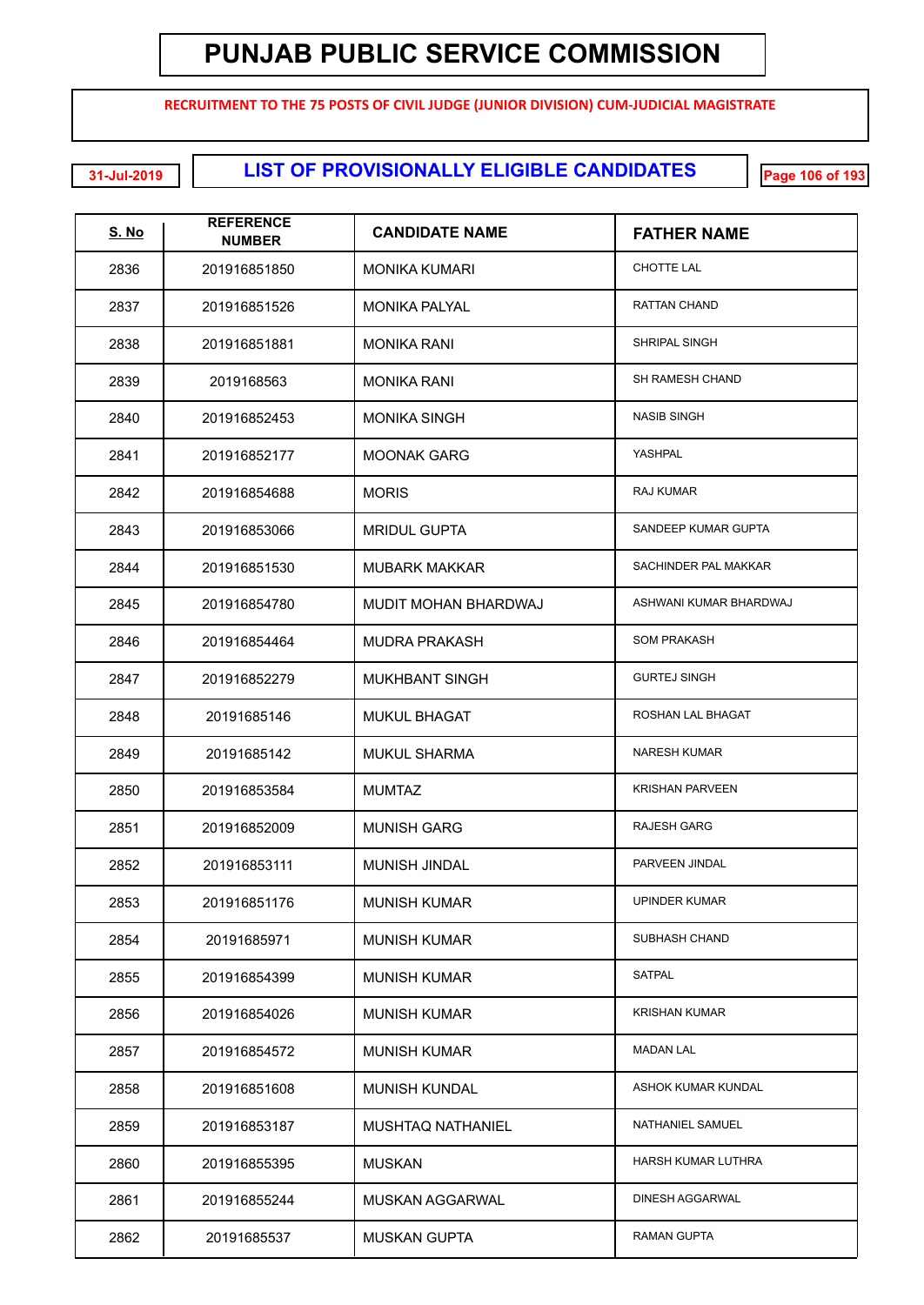**RECRUITMENT TO THE 75 POSTS OF CIVIL JUDGE (JUNIOR DIVISION) CUM-JUDICIAL MAGISTRATE**

**LIST OF PROVISIONALLY ELIGIBLE CANDIDATES 31-Jul-2019 Page 107 of 193**

| <u>S. No</u> | <b>REFERENCE</b><br><b>NUMBER</b> | <b>CANDIDATE NAME</b>   | <b>FATHER NAME</b>         |
|--------------|-----------------------------------|-------------------------|----------------------------|
| 2863         | 201916854674                      | <b>MUSKAN KHEMKA</b>    | <b>MR NARENDER KHEMKA</b>  |
| 2864         | 201916851355                      | <b>NACHHATTAR SINGH</b> | <b>SAMPURAN SINGH</b>      |
| 2865         | 201916851872                      | NADIRA WAHEED           | <b>ABDUL WAHEED</b>        |
| 2866         | 201916854848                      | <b>NAGMA GUPTA</b>      | <b>ASHOK KUMAR GARG</b>    |
| 2867         | 201916852578                      | NAGMA KHAN              | <b>KAMRUDDIN KHAN</b>      |
| 2868         | 20191685170                       | <b>NAINA</b>            | <b>SURAJ MOHAN</b>         |
| 2869         | 201916853499                      | <b>NAINA</b>            | RAVINDER KAUSHAL           |
| 2870         | 201916855210                      | <b>NAINA BHATT</b>      | <b>ARUN BHATT</b>          |
| 2871         | 201916854707                      | NAINA KAKKAR            | <b>SURINDER KAKKAR</b>     |
| 2872         | 2019168578                        | NAINJOT SINGH           | <b>AJAIB SINGH</b>         |
| 2873         | 201916852208                      | <b>NAMAN NARANG</b>     | HARI KRISHAN NARANG        |
| 2874         | 201916853284                      | <b>NAMAN SHARMA</b>     | HARINDER PAL SHARMA        |
| 2875         | 201916851256                      | <b>NANCY</b>            | TILAK RAJ DUTTA            |
| 2876         | 201916854835                      | <b>NANCY</b>            | <b>RAGHUBIR SINGH</b>      |
| 2877         | 20191685819                       | <b>NANCY CHHABRA</b>    | RAKESH CHHABRA             |
| 2878         | 201916852682                      | NANCY CHOPRA            | <b>SUSHIL CHOPRA</b>       |
| 2879         | 201916854486                      | <b>NANCY GUPTA</b>      | <b>KEWAL KRISHAN GUPTA</b> |
| 2880         | 201916852074                      | NANCY SHARMA            | <b>BHINDER PAL SHARMA</b>  |
| 2881         | 201916853157                      | <b>NAND LAL</b>         | <b>GYANI RAM</b>           |
| 2882         | 201916852083                      | <b>NANDINI</b>          | SUBHASH CHAND SHARMA       |
| 2883         | 201916853937                      | NANDINI AGGARWAL        | KAILASH CHAND              |
| 2884         | 201916851206                      | NANDITA VERMA           | PAWAN VERMA                |
| 2885         | 201916851167                      | NANIKA MAKHIJA          | NATINDER MAKHIJA           |
| 2886         | 201916858                         | NARENDER KAUR KHALSA    | AVINASH SINGH KHALSA       |
| 2887         | 201916855398                      | <b>NARENDER SINGH</b>   | <b>KARAMVIR SINGH</b>      |
| 2888         | 201916855252                      | NARESH GHAI             | <b>RATTAN LAL</b>          |
| 2889         | 20191685849                       | <b>NARESH KUMAR</b>     | PARSHOTAM LAL              |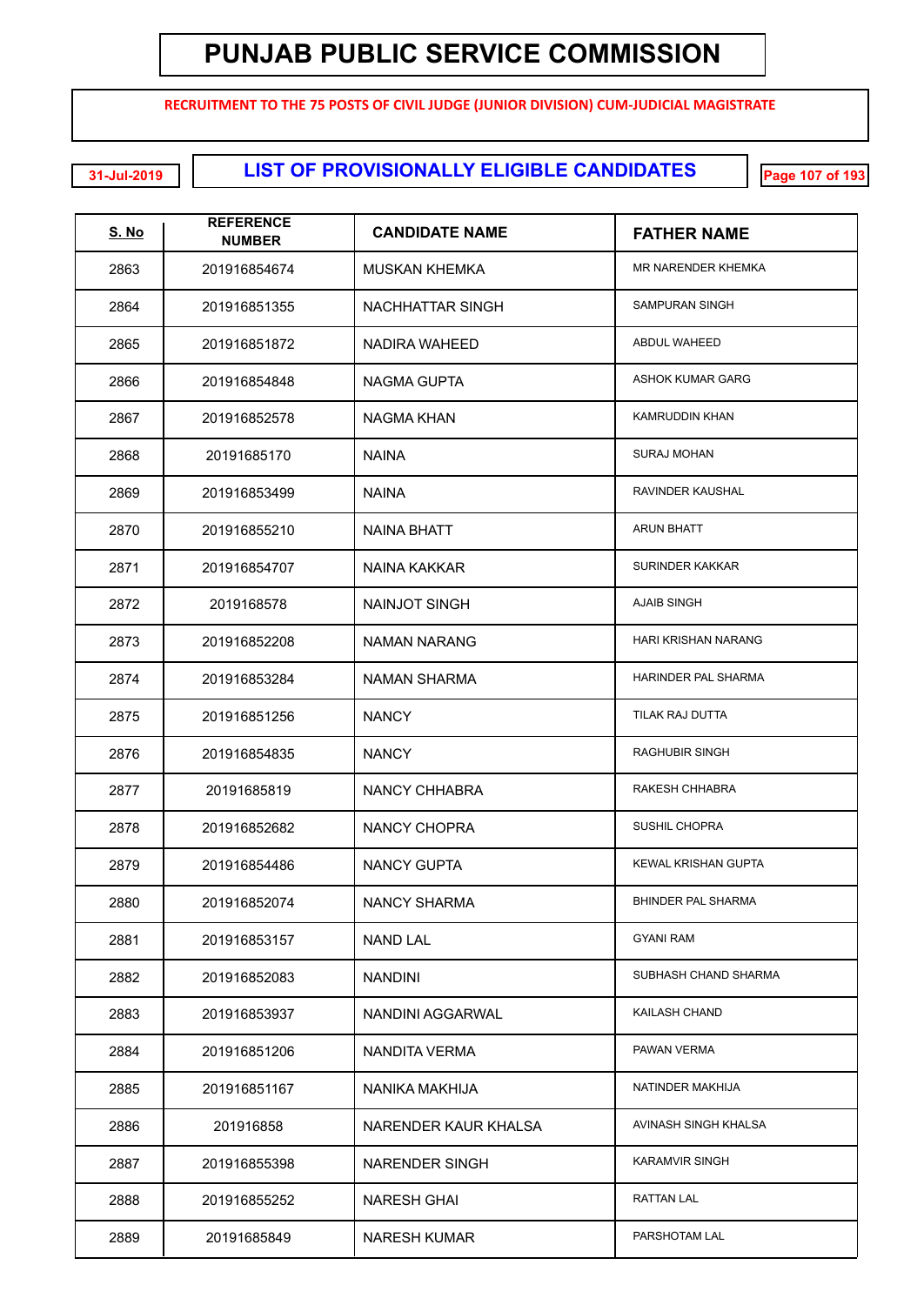**RECRUITMENT TO THE 75 POSTS OF CIVIL JUDGE (JUNIOR DIVISION) CUM-JUDICIAL MAGISTRATE**

**LIST OF PROVISIONALLY ELIGIBLE CANDIDATES 31-Jul-2019 Page 108 of 193**

| <b>S. No</b> | <b>REFERENCE</b><br><b>NUMBER</b> | <b>CANDIDATE NAME</b> | <b>FATHER NAME</b>          |
|--------------|-----------------------------------|-----------------------|-----------------------------|
| 2890         | 20191685744                       | NARESH KUMAR          | <b>RAMESH KUMAR</b>         |
| 2891         | 201916854526                      | <b>NARESH KUMAR</b>   | RAGHUBIR PARKASH            |
| 2892         | 201916855669                      | NARESH KUMAR          | <b>SOHAN LAL</b>            |
| 2893         | 201916853558                      | NARESH KUMAR          | SATPAL ARORA                |
| 2894         | 201916854782                      | NARESH KUMAR SHARMA   | NIKKA RAM SHARMA            |
| 2895         | 201916853441                      | NARESH NAGIAL         | <b>JASPAL SINGH</b>         |
| 2896         | 201916853176                      | NARINDER GIR          | <b>GURMAIL GIR</b>          |
| 2897         | 201916852071                      | NARINDER KAUR         | OM PARKASH JOLLY            |
| 2898         | 201916854638                      | NARINDER KAUR         | <b>JAGSIR SINGH</b>         |
| 2899         | 201916855571                      | <b>NARINDER PAL</b>   | <b>JUGAL KISHORE</b>        |
| 2900         | 201916852589                      | NARINDER PAL SINGH    | <b>GURDIAL SINGH</b>        |
| 2901         | 201916855674                      | NARINDER PAL SINGH    | SUKHJINDER SINGH            |
| 2902         | 201916851804                      | NARINDER SAMA         | PRITHVI RAJ                 |
| 2903         | 201916854859                      | <b>NARINDER SINGH</b> | <b>MANGAL SINGH</b>         |
| 2904         | 201916854103                      | <b>NARINDER SINGH</b> | <b>JARNAIL SINGH</b>        |
| 2905         | 201916855499                      | <b>NARINDER SINGH</b> | RACHHPAL SINGH              |
| 2906         | 201916852291                      | NARINDER SINGH DHARNI | <b>BALJIT SINGH</b>         |
| 2907         | 201916851997                      | NARPEN KAMBOJ         | CHARAN DASS KAMBOJ          |
| 2908         | 20191685200                       | NATASHA VIJ           | <b>AJAY VIJ</b>             |
| 2909         | 201916853344                      | NAUNIHAL SINGH PUNIA  | <b>IQBALJIT SINGH PUNIA</b> |
| 2910         | 201916854142                      | NAV PRIYANKA          | <b>GAGANDEEP SINGH</b>      |
| 2911         | 201916852004                      | <b>NAVAL KUMAR</b>    | HARBANS LAL SINGLA          |
| 2912         | 201916854602                      | <b>NAVDEEP</b>        | DAYAL SINGH                 |
| 2913         | 201916854497                      | NAVDEEP ANMOL         | <b>BIHARI LAL ANMOL</b>     |
| 2914         | 201916852028                      | NAVDEEP BANSAL        | <b>TEJINDER KUMAR</b>       |
| 2915         | 201916852003                      | NAVDEEP GILL          | <b>BACHAN SINGH</b>         |
| 2916         | 201916854169                      | NAVDEEP GILL          | <b>JIT MASIH GILL</b>       |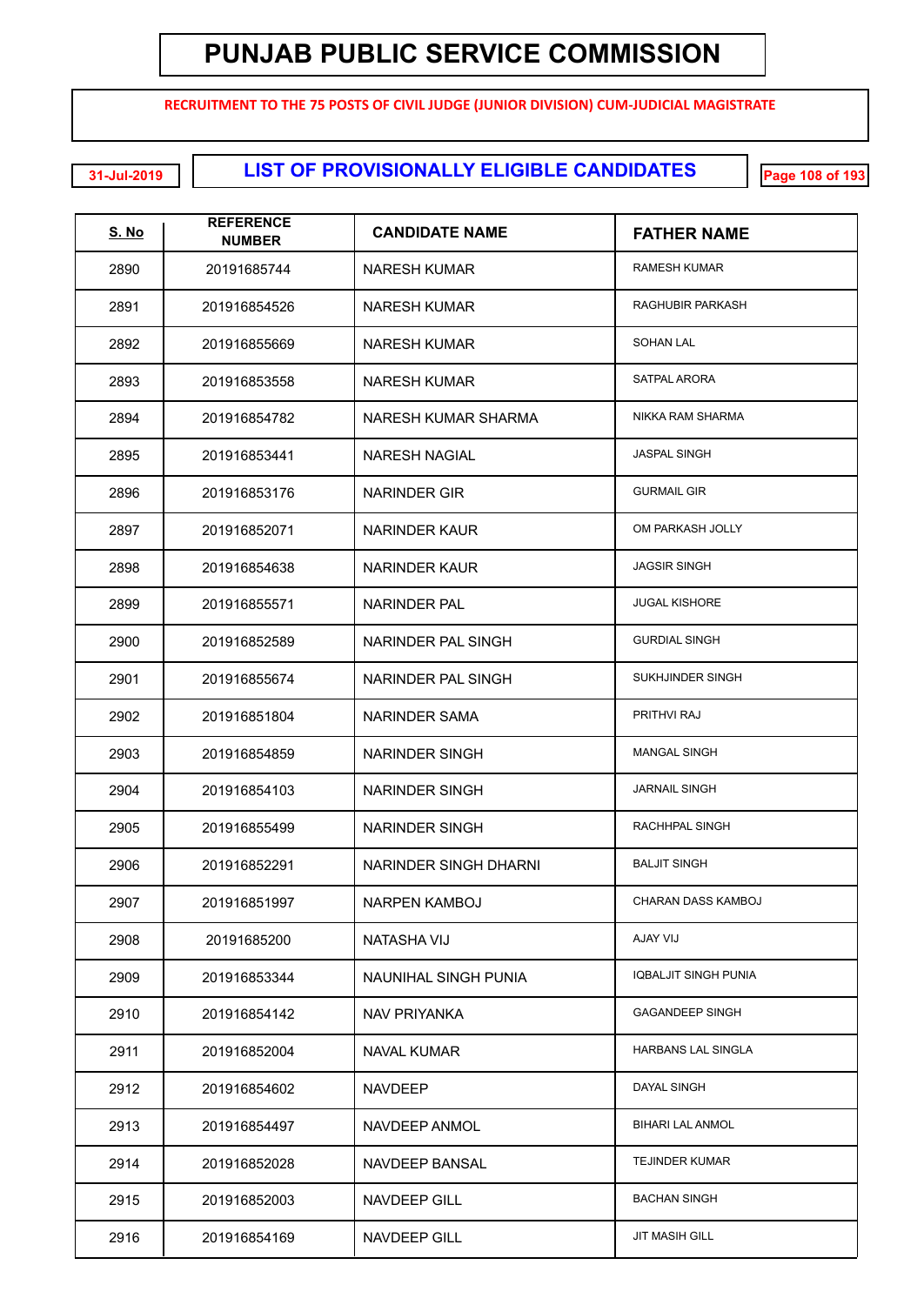**RECRUITMENT TO THE 75 POSTS OF CIVIL JUDGE (JUNIOR DIVISION) CUM-JUDICIAL MAGISTRATE**

**LIST OF PROVISIONALLY ELIGIBLE CANDIDATES 31-Jul-2019 Page 109 of 193**

| <u>S. No</u> | <b>REFERENCE</b><br><b>NUMBER</b> | <b>CANDIDATE NAME</b> | <b>FATHER NAME</b>           |
|--------------|-----------------------------------|-----------------------|------------------------------|
| 2917         | 201916853056                      | <b>NAVDEEP KALAIR</b> | ASSA RAM KALAIR              |
| 2918         | 201916852711                      | NAVDEEP KAUR          | <b>BHUPINDER SINGH</b>       |
| 2919         | 20191685692                       | NAVDEEP KAUR          | <b>JASWANT SINGH</b>         |
| 2920         | 20191685370                       | NAVDEEP KAUR          | <b>JASVIR SINGH</b>          |
| 2921         | 201916853200                      | NAVDEEP KAUR          | <b>MANJIT SINGH</b>          |
| 2922         | 201916851552                      | NAVDEEP KAUR          | <b>LAKHVIR SINGH</b>         |
| 2923         | 201916852474                      | NAVDEEP KAUR          | <b>GURPAL SINGH</b>          |
| 2924         | 20191685773                       | NAVDEEP KAUR          | NARINDER SINGH               |
| 2925         | 201916855337                      | NAVDEEP KAUR          | <b>GURDEEP SINGH</b>         |
| 2926         | 201916854128                      | NAVDEEP KAUR          | <b>DILBAGH SINGH</b>         |
| 2927         | 201916854974                      | NAVDEEP KUMAR         | NATHA RAM                    |
| 2928         | 201916851736                      | NAVDEEP RAI           | <b>JAGDISH RAI</b>           |
| 2929         | 201916851446                      | NAVDEEP SINGH         | <b>CHARANJIT SINGH</b>       |
| 2930         | 201916852823                      | NAVDEEP SINGH         | <b>KULWANT SINGH</b>         |
| 2931         | 201916851015                      | NAVDEEP SINGH         | <b>ASHOK SINGH</b>           |
| 2932         | 201916853309                      | NAVDEEP SINGH         | DARSHAN SINGH                |
| 2933         | 201916851869                      | NAVDEEP SINGH         | <b>AJWANT SINGH</b>          |
| 2934         | 20191685768                       | NAVDEEP SINGH         | <b>AMAR SINGH</b>            |
| 2935         | 201916854579                      | NAVDEEP SINGH         | <b>HARCHARANJEET SINGH</b>   |
| 2936         | 201916854967                      | NAVDEEP SINGH         | <b>KAUR SINGH</b>            |
| 2937         | 201916855268                      | NAVDEEP SINGH         | <b>SATPAL SINGH</b>          |
| 2938         | 201916855010                      | NAVDEEP SINGH         | PARAMJEET SINGH              |
| 2939         | 201916853491                      | NAVDEEP SINGH         | DATAR SINGH                  |
| 2940         | 20191685943                       | NAVDEEP SINGH THIND   | NAROTAM SINGH THIND          |
| 2941         | 201916854196                      | NAVDEEP SINGH WARAICH | <b>GURDIAL SINGH WARAICH</b> |
| 2942         | 201916851948                      | NAVEDITA KOCHHAR      | SANJEEV KOCHHAR              |
| 2943         | 201916852352                      | <b>NAVEEN</b>         | <b>HAY KRISHAN</b>           |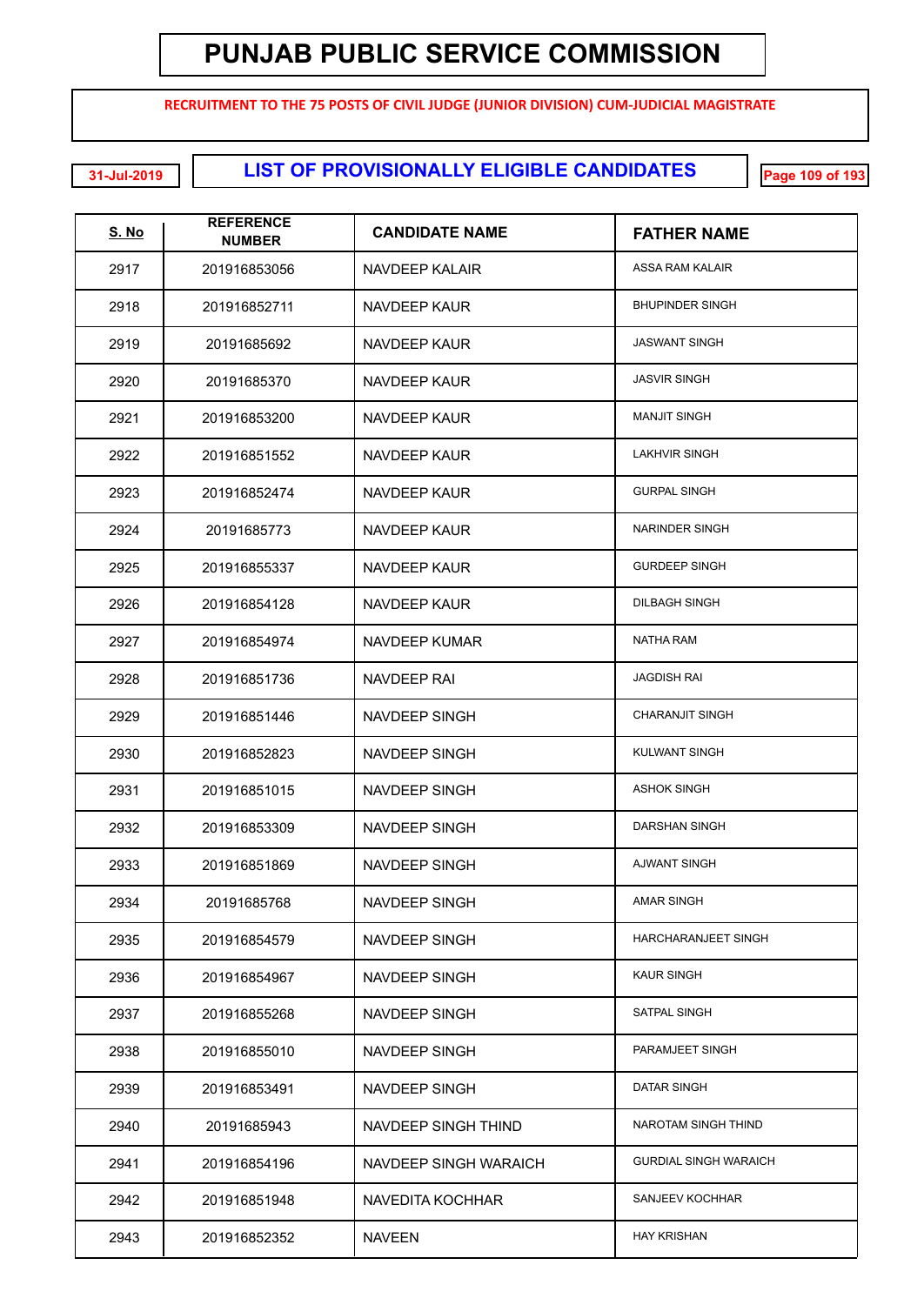**RECRUITMENT TO THE 75 POSTS OF CIVIL JUDGE (JUNIOR DIVISION) CUM-JUDICIAL MAGISTRATE**

| <u>S. No</u> | <b>REFERENCE</b><br><b>NUMBER</b> | <b>CANDIDATE NAME</b> | <b>FATHER NAME</b>           |
|--------------|-----------------------------------|-----------------------|------------------------------|
| 2944         | 201916855126                      | NAVEEN DOGRA          | <b>JAI SINGH DOGRA</b>       |
| 2945         | 201916853265                      | <b>NAVEEN KAPOOR</b>  | SHIV DARSHAN KAPOOR          |
| 2946         | 201916853355                      | NAVEEN KUMAR          | RAM LUBHAYA                  |
| 2947         | 20191685416                       | <b>NAVEEN SHARMA</b>  | <b>TARLOK CHAND SHARMA</b>   |
| 2948         | 201916853289                      | <b>NAVEEN SINGLA</b>  | PAWAN KUMAR SINGLA           |
| 2949         | 201916855390                      | NAVEENA SHARMA        | <b>ARVIND KUMAR</b>          |
| 2950         | 201916852799                      | NAVEENPREET KAUR      | <b>HARDEVPREET SINGH</b>     |
| 2951         | 201916855583                      | <b>NAVENDU JAIN</b>   | TARSEM KUMAR JAIN            |
| 2952         | 201916855612                      | <b>NAVITA</b>         | <b>BALBIR SINGH</b>          |
| 2953         | 201916854462                      | <b>NAVJEET KAUR</b>   | <b>LAKHWINDER SINGH OJLA</b> |
| 2954         | 201916854159                      | <b>NAVJEET KAUR</b>   | <b>MADANJIT SINGH</b>        |
| 2955         | 201916851360                      | NAVJEET SINGH         | <b>NAIB SINGH</b>            |
| 2956         | 20191685293                       | NAVJOT KAUR           | <b>MANJIT SINGH</b>          |
| 2957         | 201916851390                      | NAVJOT KAUR           | <b>BALWANT SINGH</b>         |
| 2958         | 201916851759                      | NAVJOT KAUR           | KUNDAN SINGH                 |
| 2959         | 201916852343                      | NAVJOT KAUR           | THANA SINGH                  |
| 2960         | 20191685306                       | <b>NAVJOT KAUR</b>    | <b>GURINDER PAL SINGH</b>    |
| 2961         | 201916855692                      | <b>NAVJOT KAUR</b>    | <b>TARSEM SINGH</b>          |
| 2962         | 201916853560                      | <b>NAVJOT KAUR</b>    | <b>JASWINDER SINGH</b>       |
| 2963         | 201916853640                      | <b>NAVJOT KAUR</b>    | <b>GURDIAL SINGH</b>         |
| 2964         | 201916854476                      | NAVJOT KAUR           | <b>BALDEV SINGH</b>          |
| 2965         | 201916855189                      | <b>NAVJOT KAUR</b>    | <b>HARKIT SINGH</b>          |
| 2966         | 201916854817                      | <b>NAVJOT KAUR</b>    | <b>KARTAR SINGH</b>          |
| 2967         | 201916853764                      | <b>NAVJOT KAUR</b>    | <b>JASWINDER SINGH</b>       |
| 2968         | 20191685287                       | <b>NAVJOT KUAR</b>    | RAM SAROOP                   |
| 2969         | 201916851772                      | NAVJOT SINGH          | <b>BALJINDER SINGH</b>       |
| 2970         | 20191685592                       | NAVJOT SINGH          | <b>GURMEET SINGH</b>         |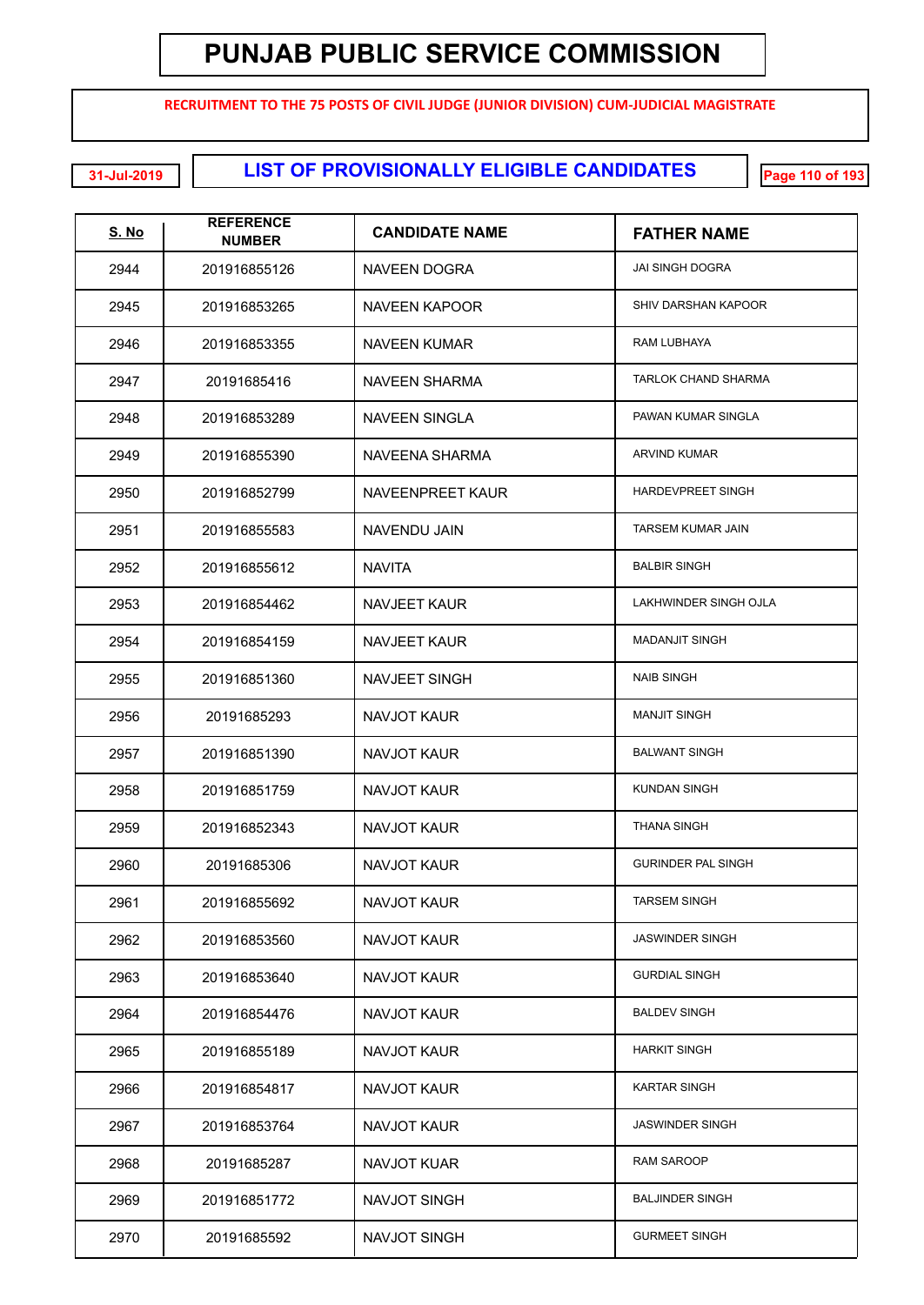**RECRUITMENT TO THE 75 POSTS OF CIVIL JUDGE (JUNIOR DIVISION) CUM-JUDICIAL MAGISTRATE**

| <u>S. No</u> | <b>REFERENCE</b><br><b>NUMBER</b> | <b>CANDIDATE NAME</b>    | <b>FATHER NAME</b>         |
|--------------|-----------------------------------|--------------------------|----------------------------|
| 2971         | 201916854559                      | NAVJOT SINGH             | <b>KULWANT SINGH</b>       |
| 2972         | 201916854382                      | <b>NAVJOT SINGH</b>      | <b>JAGJIT SINGH</b>        |
| 2973         | 201916854983                      | NAVJOT SINGH DHUNNA      | SUKHWINDER SINGH           |
| 2974         | 201916855356                      | NAVJOT SINGH SIDHU       | <b>JASWANT SINGH SIDHU</b> |
| 2975         | 20191685673                       | NAVJOT VIRDI             | <b>SAT PAUL VIRDI</b>      |
| 2976         | 20191685966                       | <b>NAVJOT WALIA</b>      | <b>SUBHASH WALIA</b>       |
| 2977         | 201916851816                      | NAVJYOT KAUR SANHOTRA    | RANBIR SINGH SANHOTRA      |
| 2978         | 201916853542                      | <b>NAVJYOTI</b>          | <b>BALWANT SINGH</b>       |
| 2979         | 201916854374                      | NAVKARAN SINGH           | <b>ASDEEP SINGH</b>        |
| 2980         | 201916851940                      | <b>NAVKIRAN KAUR</b>     | HARBHAGWAN SINGH JOGA      |
| 2981         | 201916853539                      | NAVKIRANPREET SINGH KANG | <b>GURNAM SINGH KANG</b>   |
| 2982         | 201916853381                      | NAVNA SINGH              | <b>BAHADUR SINGH</b>       |
| 2983         | 2019168591                        | NAVNEET BHATHAL          | <b>MOHAN SINGH</b>         |
| 2984         | 201916852220                      | <b>NAVNEET KAUR</b>      | <b>VIRSA SINGH</b>         |
| 2985         | 201916852212                      | <b>NAVNEET KAUR</b>      | <b>MOHAN SINGH</b>         |
| 2986         | 201916853403                      | NAVNEET KAUR             | <b>BHUPINDER SINGH</b>     |
| 2987         | 201916852608                      | <b>NAVNEET KAUR</b>      | PIRTHI CHAND               |
| 2988         | 201916851210                      | NAVNEET KAUR             | RAVINDER SINGH             |
| 2989         | 20191685878                       | NAVNEET KAUR             | <b>BALRAJ SINGH</b>        |
| 2990         | 201916851889                      | NAVNEET KAUR             | <b>BALKAR SINGH</b>        |
| 2991         | 201916851157                      | NAVNEET KAUR             | DALJIT SINGH BAJWA         |
| 2992         | 201916851773                      | NAVNEET KAUR             | <b>GURMAIL SINGH</b>       |
| 2993         | 20191685436                       | NAVNEET KAUR             | SATWANT SINGH              |
| 2994         | 201916852143                      | NAVNEET KAUR             | NAVDEEP SINGH              |
| 2995         | 201916853760                      | NAVNEET KAUR             | <b>HARNEK SINGH</b>        |
| 2996         | 201916854489                      | NAVNEET KAUR             | <b>BALVIR SINGH</b>        |
| 2997         | 201916853699                      | NAVNEET KAUR             | PREMPAL SINGH              |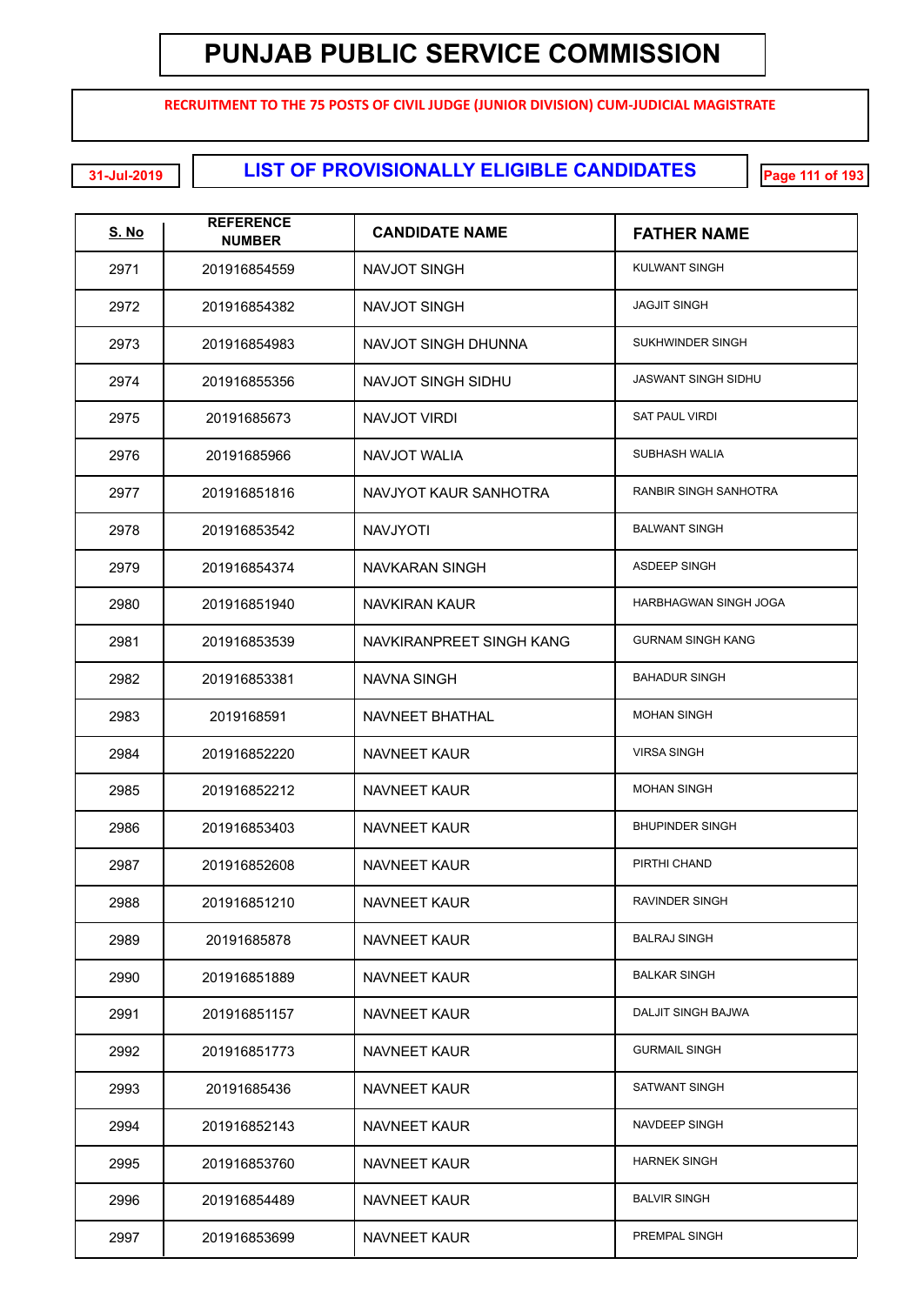**RECRUITMENT TO THE 75 POSTS OF CIVIL JUDGE (JUNIOR DIVISION) CUM-JUDICIAL MAGISTRATE**

**LIST OF PROVISIONALLY ELIGIBLE CANDIDATES 31-Jul-2019 Page 112 of 193**

| <u>S. No</u> | <b>REFERENCE</b><br><b>NUMBER</b> | <b>CANDIDATE NAME</b>  | <b>FATHER NAME</b>           |
|--------------|-----------------------------------|------------------------|------------------------------|
| 2998         | 201916854531                      | NAVNEET KAUR           | <b>JAGRAJ SINGH</b>          |
| 2999         | 201916853549                      | NAVNEET KAUR           | <b>JAGDEV SINGH</b>          |
| 3000         | 201916854845                      | NAVNEET KAUR           | <b>CHHOTA SINGH</b>          |
| 3001         | 20191685205                       | NAVNEET KAUR DHALIWAL  | NIRMAL SINGH DHALIWAL        |
| 3002         | 201916855381                      | NAVNEET KAUR GILL      | SUKHBIR SINGH GILL           |
| 3003         | 201916855552                      | NAVNEET KAUR GILL      | <b>JASVINDER SINGH GILL</b>  |
| 3004         | 201916853070                      | NAVNEET KAUR KHARBANDA | DEPENDER SINGH KHARBANDA     |
| 3005         | 201916852400                      | NAVNEET KAUR WARAICH   | <b>BHARPUR SINGH WARAICH</b> |
| 3006         | 201916855464                      | NAVNEET KUMAR          | PHAKIR CHAND                 |
| 3007         | 201916853377                      | NAVNEET LOCHAN         | <b>LATE DILBAG SINGH</b>     |
| 3008         | 201916853753                      | <b>NAVNEET MEHRA</b>   | SUDAGAR SINGH                |
| 3009         | 201916853771                      | NAVNEET SAINI          | <b>AVTAR SINGH SAINI</b>     |
| 3010         | 20191685795                       | NAVNEET SINGH          | <b>SURINDER SINGH</b>        |
| 3011         | 201916853671                      | NAVNEET SINGH          | <b>MANMOHAN SINGH</b>        |
| 3012         | 201916854432                      | NAVNEET SINGH          | <b>HARJEET SINGH</b>         |
| 3013         | 201916853572                      | NAVNOOR KAUR           | <b>RAJDEEP SINGH</b>         |
| 3014         | 201916851073                      | <b>NAVPREET KAUR</b>   | SUKHBIR SINGH                |
| 3015         | 20191685365                       | NAVPREET KAUR          | <b>BALWINDER PAL SINGH</b>   |
| 3016         | 201916851668                      | NAVPREET KAUR          | <b>HARDEEP KUMAR</b>         |
| 3017         | 20191685400                       | NAVPREET KAUR          | SUKHDEV SINGH                |
| 3018         | 20191685776                       | NAVPREET KAUR          | <b>HARBHAJAN SINGH</b>       |
| 3019         | 201916853152                      | NAVPREET KAUR          | PALWINDER SINGH              |
| 3020         | 201916854352                      | NAVPREET KAUR          | <b>ANOOP SINGH</b>           |
| 3021         | 20191685915                       | NAVPREET SINGH         | <b>JAGTAR SINGH</b>          |
| 3022         | 201916854648                      | NAVPUNEET KAUR         | <b>BALJINDER SINGH</b>       |
| 3023         | 201916853610                      | NAVRAJ PANDHU          | RISHPAL SINGH PANDHU         |
| 3024         | 201916852935                      | NAVREET KAUR           | SHIVRAJ SINGH                |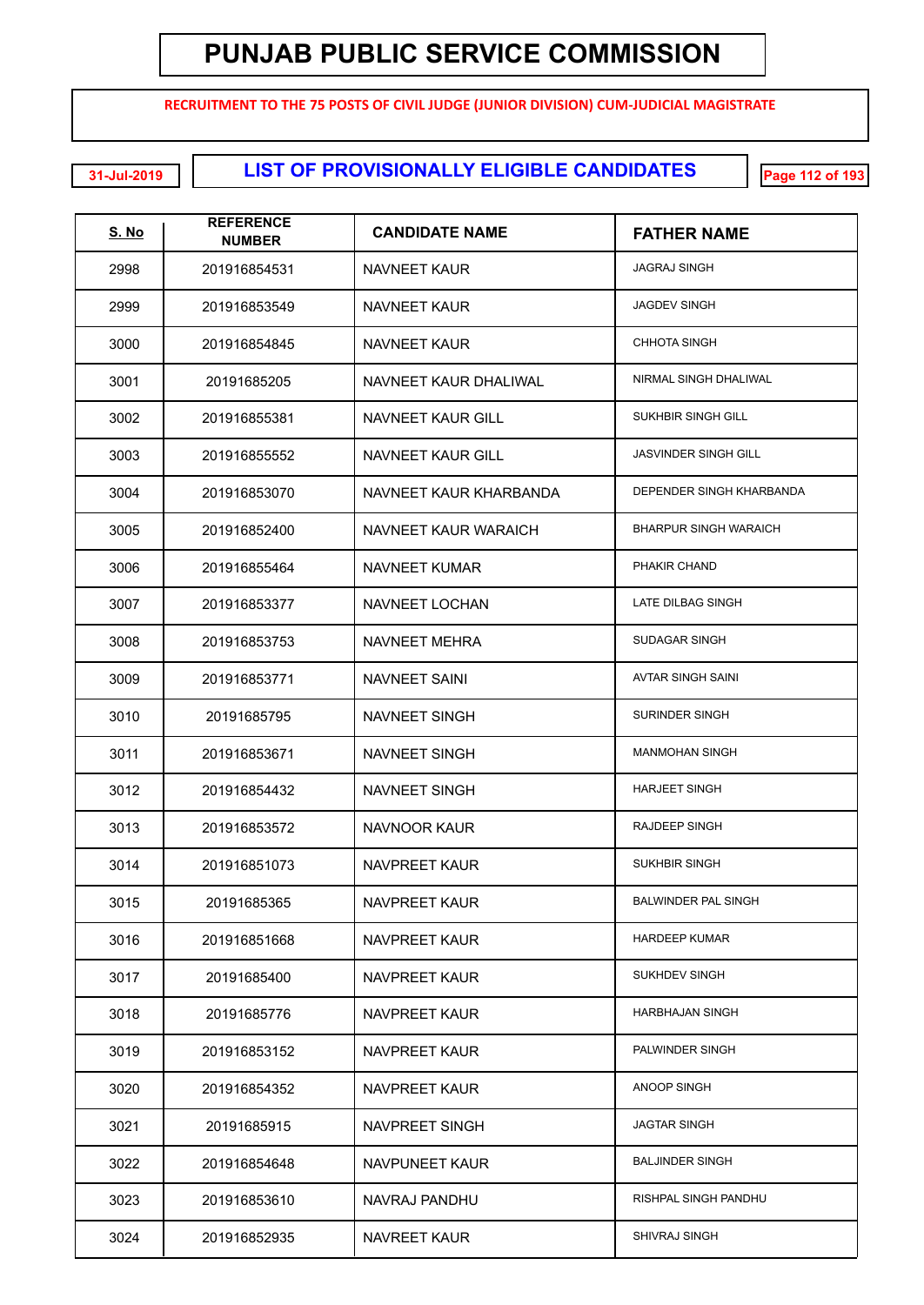**RECRUITMENT TO THE 75 POSTS OF CIVIL JUDGE (JUNIOR DIVISION) CUM-JUDICIAL MAGISTRATE**

| <u>S. No</u> | <b>REFERENCE</b><br><b>NUMBER</b> | <b>CANDIDATE NAME</b> | <b>FATHER NAME</b>          |
|--------------|-----------------------------------|-----------------------|-----------------------------|
| 3025         | 201916853532                      | NAVREET KAUR          | WISAKHA SINGH               |
| 3026         | 201916855076                      | NAVREET KAUR          | <b>AMRIK SINGH</b>          |
| 3027         | 201916853104                      | NAVSANDEEP KAUR       | KULWANT SINGH               |
| 3028         | 201916853607                      | NAVSANGEET SIDHU      | SAWINDER SINGH SIDHU        |
| 3029         | 201916852255                      | NAVSIMRANJEET KAUR    | <b>KASHMIR SINGH</b>        |
| 3030         | 201916855621                      | NAVVINDER SINGH       | <b>BANARSI DASS</b>         |
| 3031         | 201916854455                      | NAVYA S VALECHA       | RAJESH SACHDEVA             |
| 3032         | 201916854491                      | NAYAN CHOPRA          | DAVINDER KUMAR CHOPRA       |
| 3033         | 201916854152                      | <b>NAZUK SINGHAL</b>  | VARINDER MOHAN SINGHAL      |
| 3034         | 201916854019                      | <b>NAZUK SOOD</b>     | RAVINDER SOOD               |
| 3035         | 201916854994                      | <b>NEEL KAMAL</b>     | <b>JAGRAJ SINGH</b>         |
| 3036         | 201916851169                      | <b>NEELAM</b>         | <b>SOM NATH</b>             |
| 3037         | 201916853682                      | <b>NEELAM BAWA</b>    | NIRMAL BAWA                 |
| 3038         | 201916851838                      | <b>NEELAM SHARMA</b>  | <b>RAM KUMAR SHARMA</b>     |
| 3039         | 201916852702                      | NEELKANTH AHUJA       | <b>NARESH AHUJA</b>         |
| 3040         | 20191685862                       | <b>NEELU</b>          | <b>RAKESH KUMAR</b>         |
| 3041         | 201916851599                      | <b>NEENA RAJU</b>     | <b>MOHINDER SINGH</b>       |
| 3042         | 201916851874                      | <b>NEENU RANI</b>     | <b>SURESH KUMAR</b>         |
| 3043         | 201916852528                      | <b>NEERAJ</b>         | <b>RAMPAL SARSWAL</b>       |
| 3044         | 20191685325                       | NEERAJ CHALOTRA       | <b>RAMESH CHANDER</b>       |
| 3045         | 201916854040                      | NEERAJ DHULL          | SHER SINGH DHULL            |
| 3046         | 201916855340                      | <b>NEERAJ GARG</b>    | <b>KESHAV GARG</b>          |
| 3047         | 201916855375                      | <b>NEERAJ KUMAR</b>   | <b>ASHOK KUMAR</b>          |
| 3048         | 201916851455                      | NEERAJ KUMAR ARORA    | RAJ KUMAR ARORA             |
| 3049         | 201916855234                      | NEERAJ KUMAR ARORA    | <b>JAGDEESH KUMAR ARORA</b> |
| 3050         | 201916855391                      | NEERAJ MEELU          | <b>CHARANJIT SINGH</b>      |
| 3051         | 201916853658                      | <b>NEERAJ RANI</b>    | <b>HARCHAND SINGH</b>       |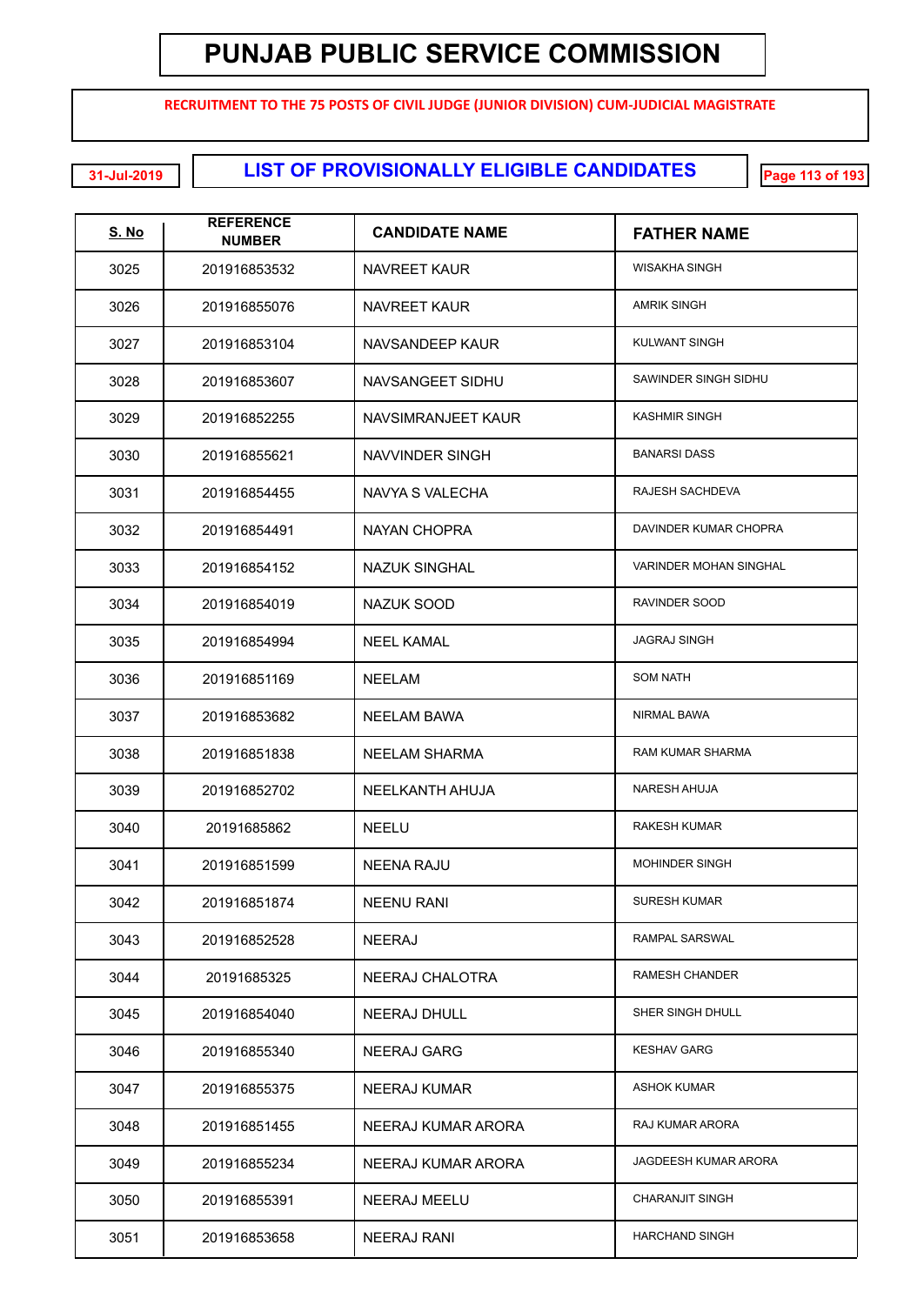**RECRUITMENT TO THE 75 POSTS OF CIVIL JUDGE (JUNIOR DIVISION) CUM-JUDICIAL MAGISTRATE**

| <u>S. No</u> | <b>REFERENCE</b><br><b>NUMBER</b> | <b>CANDIDATE NAME</b> | <b>FATHER NAME</b>      |
|--------------|-----------------------------------|-----------------------|-------------------------|
| 3052         | 20191685183                       | NEERAJ SAINI          | <b>BHAVNESH SAINI</b>   |
| 3053         | 201916851341                      | NEERU BALA            | <b>JANAK RAJ</b>        |
| 3054         | 201916854565                      | <b>NEERU KAPIL</b>    | <b>BALKRISHAN KAPIL</b> |
| 3055         | 20191685555                       | <b>NEERU SINGLA</b>   | <b>ASHOK KUMAR</b>      |
| 3056         | 201916854301                      | NEESINDER DEEP KAUR   | KULDEEP SINGH           |
| 3057         | 201916852405                      | <b>NEETIKA</b>        | VARINDER KUMAR KOCHHAR  |
| 3058         | 201916852310                      | <b>NEETU</b>          | <b>KASHMIR SINGH</b>    |
| 3059         | 201916855314                      | <b>NEETU</b>          | <b>VIJAY KUMAR</b>      |
| 3060         | 201916854405                      | <b>NEETU</b>          | <b>KRISHAN LAL</b>      |
| 3061         | 201916851093                      | <b>NEETU BALA</b>     | <b>DES RAJ</b>          |
| 3062         | 20191685922                       | <b>NEETU BALA</b>     | DEV RAJ                 |
| 3063         | 201916852908                      | <b>NEETU BALA</b>     | <b>KEWAL KRISHAN</b>    |
| 3064         | 201916854926                      | <b>NEETU SINGH</b>    | <b>HARI SINGH</b>       |
| 3065         | 201916851091                      | <b>NEHA</b>           | <b>SURJIT KUMAR</b>     |
| 3066         | 201916853188                      | <b>NEHA</b>           | PREM KUMAR              |
| 3067         | 201916852801                      | <b>NEHA</b>           | RAJ KUMAR               |
| 3068         | 201916853537                      | <b>NEHA</b>           | <b>BALDEEP SINGH</b>    |
| 3069         | 201916854583                      | <b>NEHA</b>           | <b>VIKRAM DOGRA</b>     |
| 3070         | 201916854752                      | <b>NEHA</b>           | RJ KUMAR GARG           |
| 3071         | 201916855438                      | <b>NEHA</b>           | <b>SUBHASH TISAWER</b>  |
| 3072         | 201916855056                      | NEHA ABRAHAM          | <b>JANAK ABRAHAM</b>    |
| 3073         | 201916851376                      | <b>NEHA ATTRI</b>     | <b>VINOD ATTRI</b>      |
| 3074         | 201916851597                      | NEHA BEDI             | RAJ KUMAR               |
| 3075         | 201916854592                      | <b>NEHA CHADHA</b>    | SURINDER KUMAR CHADHA   |
| 3076         | 201916854738                      | <b>NEHA CHAND</b>     | AMARDEEP CHAND          |
| 3077         | 20191685860                       | <b>NEHA CHEEMA</b>    | <b>JIT RAM</b>          |
| 3078         | 201916854722                      | <b>NEHA CHUGH</b>     | <b>VIRBHAN</b>          |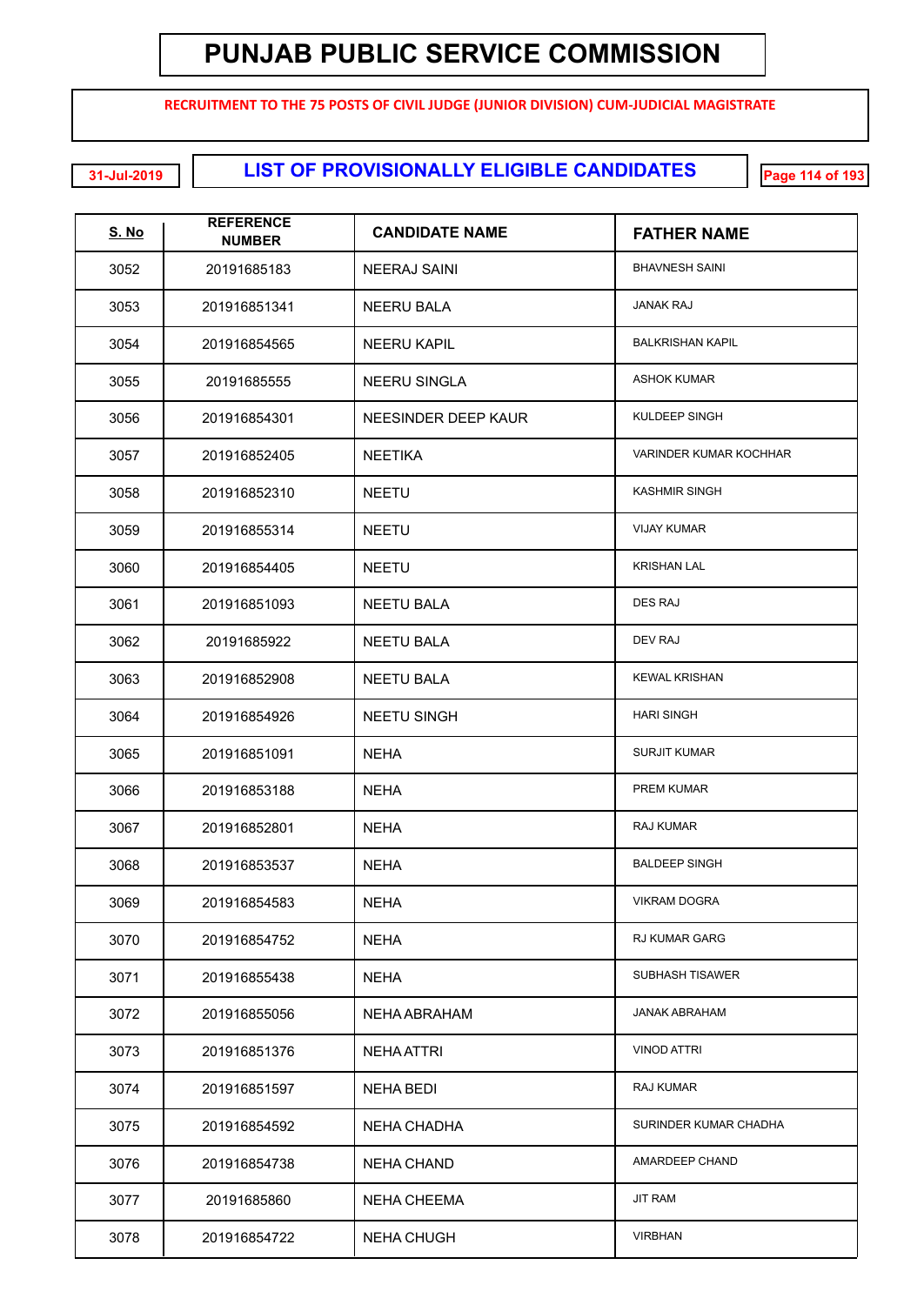**RECRUITMENT TO THE 75 POSTS OF CIVIL JUDGE (JUNIOR DIVISION) CUM-JUDICIAL MAGISTRATE**

| <b>S. No</b> | <b>REFERENCE</b><br><b>NUMBER</b> | <b>CANDIDATE NAME</b> | <b>FATHER NAME</b>        |
|--------------|-----------------------------------|-----------------------|---------------------------|
| 3079         | 201916852096                      | <b>NEHA DEVAL</b>     | RAMPAL DEVAL              |
| 3080         | 201916851454                      | <b>NEHA GARG</b>      | <b>RAMAN GARG</b>         |
| 3081         | 201916851062                      | <b>NEHA JINDAL</b>    | <b>ASHOK KUMAR</b>        |
| 3082         | 20191685827                       | NEHA MAAN             | <b>WASSAN SINGH</b>       |
| 3083         | 201916851072                      | <b>NEHA MADAN</b>     | <b>ASHOK MADAN</b>        |
| 3084         | 201916852443                      | <b>NEHA MAINKA</b>    | <b>RAM PAL</b>            |
| 3085         | 201916854709                      | <b>NEHA MINOCHA</b>   | SITA RAM MINOCHA          |
| 3086         | 2019168567                        | <b>NEHA PABBI</b>     | SHASHI KANT PABBI         |
| 3087         | 20191685666                       | NEHA RANI             | <b>NAROTAM DASS</b>       |
| 3088         | 201916851242                      | <b>NEHA SHARMA</b>    | KAMAL KANT SHARMA         |
| 3089         | 201916854635                      | <b>NEHA SHARMA</b>    | AJAY KUMAR SHARMA         |
| 3090         | 201916852487                      | <b>NEHA SHIROHI</b>   | <b>KULDIP SINGH</b>       |
| 3091         | 201916854838                      | <b>NEHA SHUKLA</b>    | <b>VIJAY KUMAR SHUKLA</b> |
| 3092         | 201916851488                      | <b>NEHA SINGH</b>     | RIPDAMAN SINGH            |
| 3093         | 201916853365                      | <b>NEHA SODHI</b>     | <b>ADARSH SODHI</b>       |
| 3094         | 201916852050                      | <b>NEHA TANDON</b>    | <b>RAM SHARAN</b>         |
| 3095         | 201916851910                      | <b>NIDHI</b>          | <b>VIJAY KUMAR</b>        |
| 3096         | 201916855702                      | <b>NIDHI</b>          | PARDEEP KUMAR             |
| 3097         | 201916852436                      | NIDHI AGGARWAL        | <b>BHARAT BHUSHAN</b>     |
| 3098         | 201916854729                      | NIDHI BAINS           | <b>CHARAN SINGH</b>       |
| 3099         | 201916854457                      | NIDHI BHALLA          | <b>ASHOK KUMAR</b>        |
| 3100         | 201916853494                      | NIDHI KALYAN          | <b>JATINDER KUMAR</b>     |
| 3101         | 201916851840                      | NIDHI RAJ             | <b>HARI LAL</b>           |
| 3102         | 20191685225                       | NIDHI SAINI           | RAMJI LAL SAINI           |
| 3103         | 201916853474                      | NIDHI SHARAD          | SHAADI LAL SHARAD         |
| 3104         | 201916852357                      | NIDHI SHARMA          | KISHORE CHAND SHARMA      |
| 3105         | 20191685869                       | NIDHI SHARMA          | <b>VINOD KUMAR</b>        |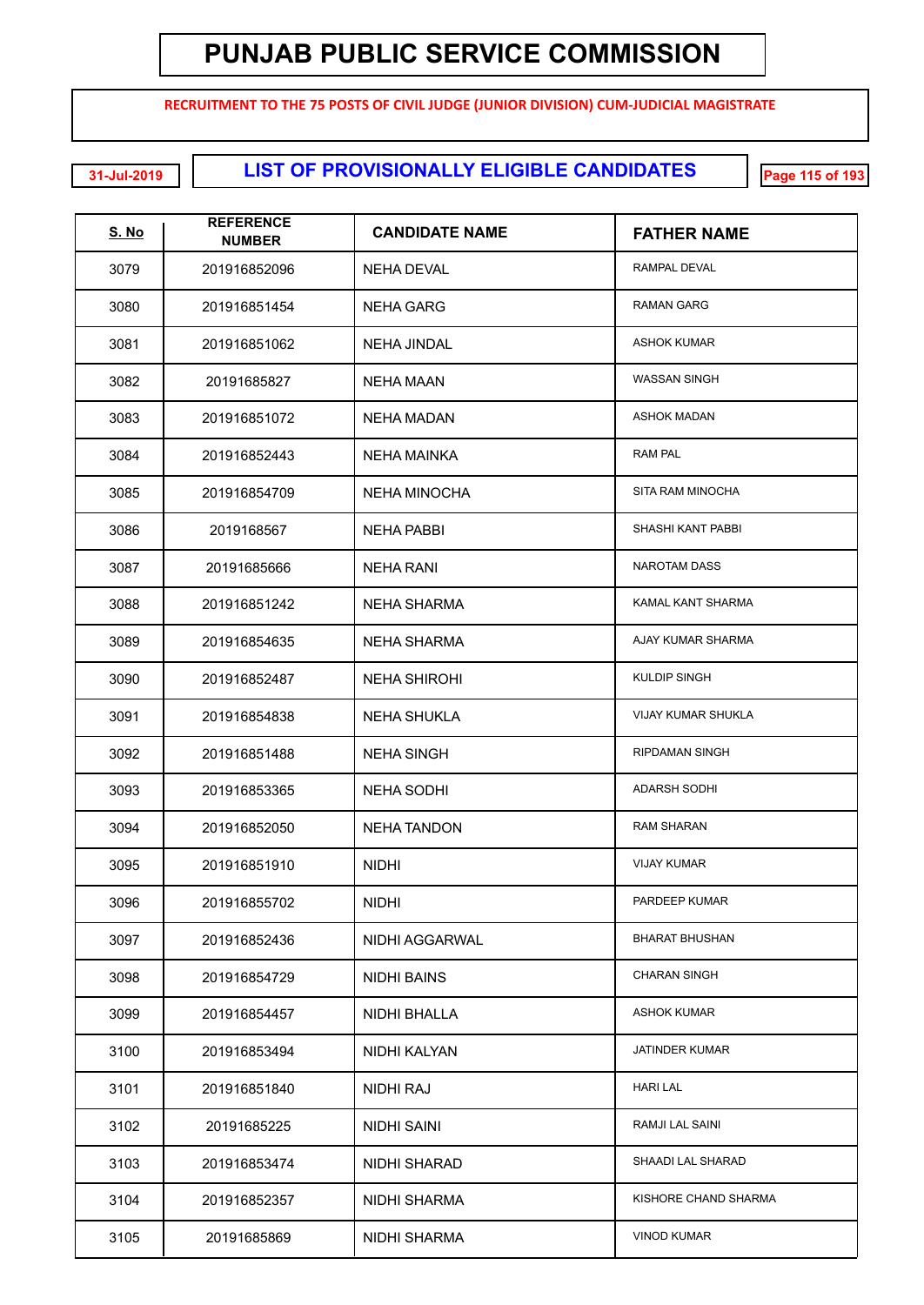**RECRUITMENT TO THE 75 POSTS OF CIVIL JUDGE (JUNIOR DIVISION) CUM-JUDICIAL MAGISTRATE**

| <b>S. No</b> | <b>REFERENCE</b><br><b>NUMBER</b> | <b>CANDIDATE NAME</b> | <b>FATHER NAME</b>            |
|--------------|-----------------------------------|-----------------------|-------------------------------|
| 3106         | 201916855495                      | NIDHI SHARMA          | SANJEEV SHARMA                |
| 3107         | 201916851114                      | NIDHI YADAV           | RAM SINGH YADAV               |
| 3108         | 201916855059                      | <b>NIHAR GUPTA</b>    | <b>SANT KUMAR</b>             |
| 3109         | 20191685330                       | <b>NIHARIKA</b>       | <b>JUGAL KISHORE GARG</b>     |
| 3110         | 201916855697                      | NIHARIKA AGGARWAL     | RAM KISHORE AGGARWAL          |
| 3111         | 201916853996                      | NIHARIKA GUPTA        | <b>NARESH GUPTA</b>           |
| 3112         | 20191685770                       | NIKHIL ARORA          | ARVIND KUMAR ARORA            |
| 3113         | 201916855450                      | <b>NIKHIL ATTRI</b>   | SANSAR CHAND ATTRI            |
| 3114         | 20191685289                       | <b>NIKHIL KALRA</b>   | <b>SATISH KALRA</b>           |
| 3115         | 201916854578                      | <b>NIKHIL SAHOTA</b>  | RAJ KUMAR SAHOTA              |
| 3116         | 201916851969                      | <b>NIKITA BANSAL</b>  | LATE ASHWANI BANSAL           |
| 3117         | 201916852447                      | <b>NIKITA CHHABRA</b> | PARDEEP CHHABRA               |
| 3118         | 201916854468                      | <b>NIKITA MUNJAL</b>  | NARESH KUMAR MUNJAL           |
| 3119         | 201916853585                      | NIKITA RAI            | <b>GURINDER PAL SINGH RAI</b> |
| 3120         | 201916852226                      | NILESH KANT GOYAL     | RAVINDER GOYAL                |
| 3121         | 20191685635                       | <b>NILIMA PRAKASH</b> | <b>CHANDER PRAKASH</b>        |
| 3122         | 201916854647                      | NIMERJYOT KAUR        | JASWINDER PAL SINGH           |
| 3123         | 201916851181                      | <b>NIMISHA</b>        | <b>VIJAY KUMAR</b>            |
| 3124         | 201916852795                      | NIMRAT KAUR DHILLON   | <b>JAGJIT SINGH DHILLON</b>   |
| 3125         | 20191685890                       | NIMRATA KAUR          | PARDAMAN SINGH                |
| 3126         | 201916853566                      | <b>NIPPUN</b>         | <b>JAI KARAN</b>              |
| 3127         | 201916854757                      | <b>NIPPUN SHARMA</b>  | RAJESH SHARMA                 |
| 3128         | 201916851831                      | <b>NIPUN KAUSHIK</b>  | <b>ANIL KAUSHIK</b>           |
| 3129         | 201916852152                      | NIRAV SHARMA          | PARVESH KUMAR                 |
| 3130         | 201916852952                      | NIRLEP KAUR           | <b>BHUPINDER SINGH</b>        |
| 3131         | 201916852304                      | NIRLEP KAUR SAVRA     | <b>SHAM SINGH SAVRA</b>       |
| 3132         | 20191685614                       | NIRMAL JIT SINGH      | <b>RATTAN SINGH</b>           |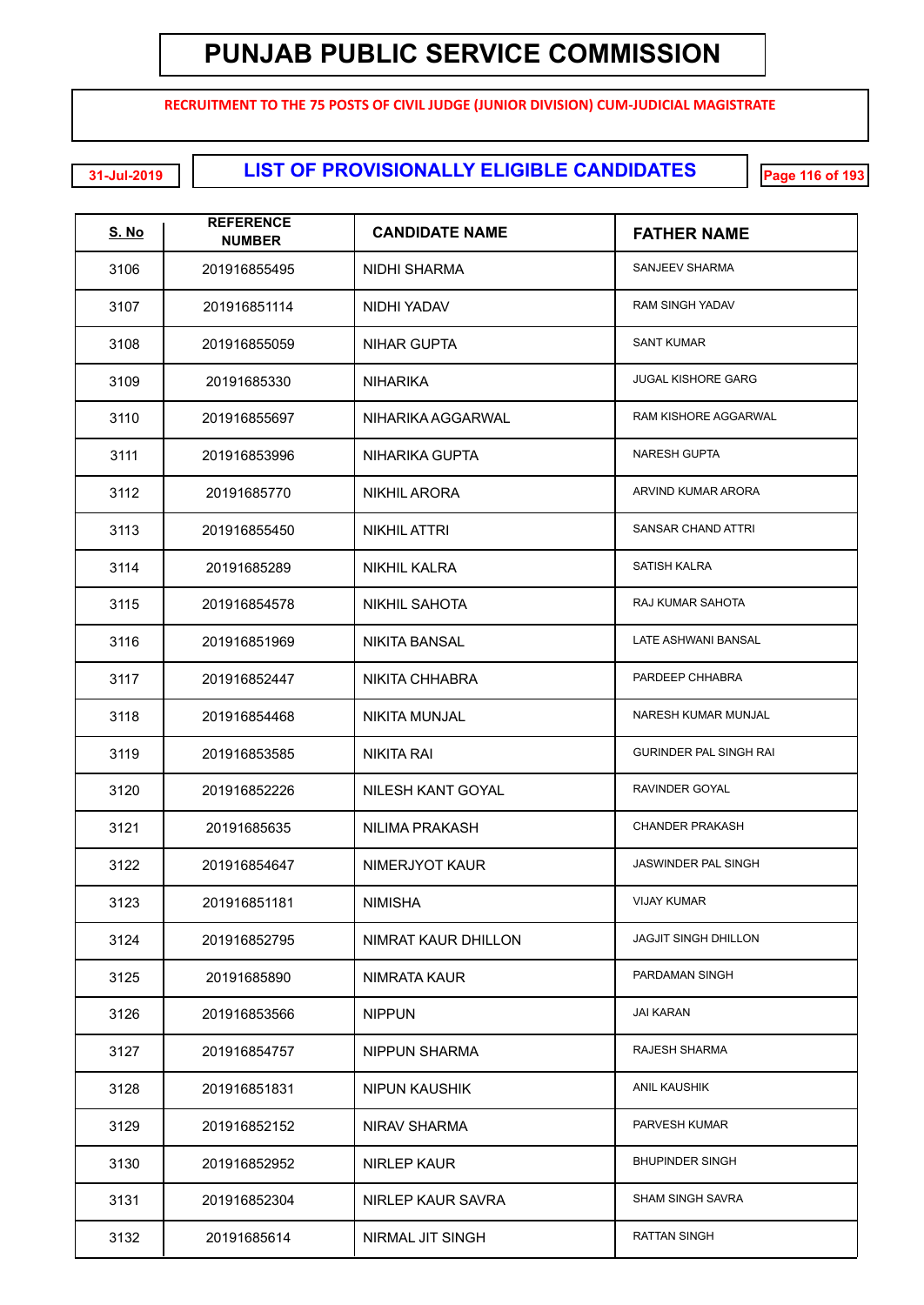**RECRUITMENT TO THE 75 POSTS OF CIVIL JUDGE (JUNIOR DIVISION) CUM-JUDICIAL MAGISTRATE**

**LIST OF PROVISIONALLY ELIGIBLE CANDIDATES 31-Jul-2019 Page 117 of 193**

| <u>S. No</u> | <b>REFERENCE</b><br><b>NUMBER</b> | <b>CANDIDATE NAME</b>   | <b>FATHER NAME</b>       |
|--------------|-----------------------------------|-------------------------|--------------------------|
| 3133         | 201916851354                      | NIRMAL KAUR             | <b>BASAKHA SINGH</b>     |
| 3134         | 201916854315                      | <b>NIRMAL KAUR</b>      | <b>PRITAM SINGH</b>      |
| 3135         | 201916853334                      | <b>NIRMAL SINGH</b>     | <b>JAGRAJ SINGH</b>      |
| 3136         | 201916854105                      | NIRMALJIT KAUR GILL     | <b>RANJIT SINGH GILL</b> |
| 3137         | 201916854182                      | NIRMALJIT SINGH BILLING | SHARANJEET SINGH BILLING |
| 3138         | 201916852042                      | NISCHAY KASHYAP         | PARVINDER KASHYAP        |
| 3139         | 201916852463                      | <b>NISHA</b>            | <b>KRISHAN LAL</b>       |
| 3140         | 201916851202                      | <b>NISHA</b>            | <b>CHAMAN LAL</b>        |
| 3141         | 201916852828                      | <b>NISHA</b>            | RANDHIR SINGH MALIK      |
| 3142         | 201916852103                      | <b>NISHA</b>            | <b>HARBLASS</b>          |
| 3143         | 201916851224                      | <b>NISHA</b>            | PARMJIT SINGH            |
| 3144         | 201916851656                      | <b>NISHA</b>            | RAVINDER KUMAR           |
| 3145         | 201916852814                      | NISHA JINDAL            | <b>GOPAL KRISHAN</b>     |
| 3146         | 201916853096                      | <b>NISHA MALIK</b>      | SHISH PAL                |
| 3147         | 201916851493                      | <b>NISHA RANI</b>       | <b>GULSHAN SINGH</b>     |
| 3148         | 201916852346                      | NISHA RANI              | <b>RAM PARKASH</b>       |
| 3149         | 201916854088                      | <b>NISHA RANI</b>       | <b>RAM PHAL</b>          |
| 3150         | 201916853761                      | NISHA RANI              | <b>SURJEET SINGH</b>     |
| 3151         | 201916851175                      | NISHA SANDHU            | PARAMJIT SINGH           |
| 3152         | 201916853523                      | NISHA SHARMA            | <b>SHIV KUMAR</b>        |
| 3153         | 20191685889                       | <b>NISHA SINGLA</b>     | <b>JIWAN KUMAR</b>       |
| 3154         | 201916852115                      | <b>NISHA THAPAR</b>     | AJAY KUMAR THAPAR        |
| 3155         | 201916851691                      | nishank kataria         | pradeep kataria          |
| 3156         | 201916851734                      | NISHANT DUTTA           | <b>NARESH KUMAR</b>      |
| 3157         | 201916854724                      | <b>NISHANT KAUSHIK</b>  | <b>VIJAY KUMAR</b>       |
| 3158         | 201916852202                      | <b>NISHANT RATTAN</b>   | <b>VINOD RATTAN</b>      |
| 3159         | 201916851417                      | <b>NISHAT BANGARH</b>   | DHARM CHAND BANGARH      |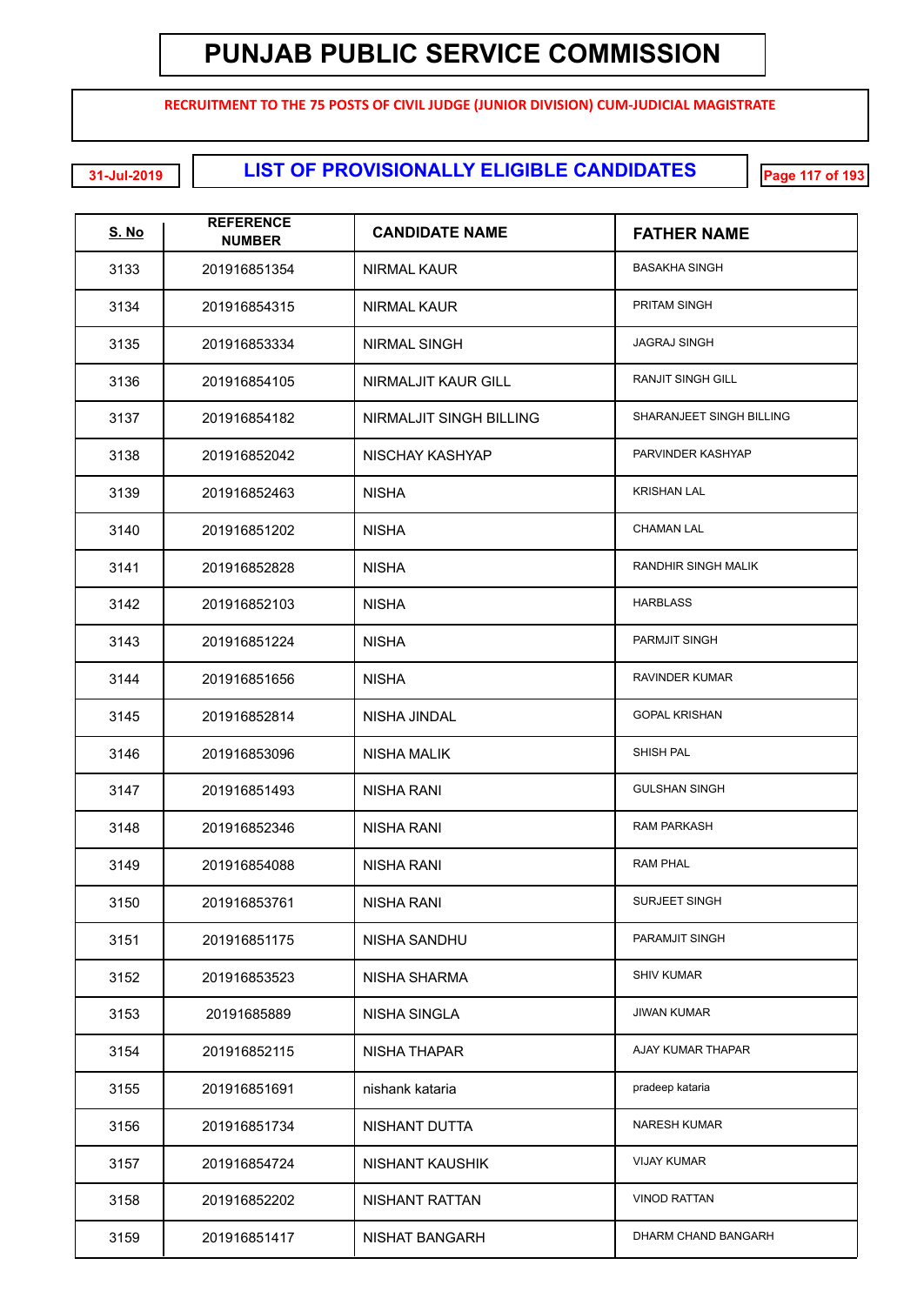**RECRUITMENT TO THE 75 POSTS OF CIVIL JUDGE (JUNIOR DIVISION) CUM-JUDICIAL MAGISTRATE**

| <u>S. No</u> | <b>REFERENCE</b><br><b>NUMBER</b> | <b>CANDIDATE NAME</b>  | <b>FATHER NAME</b>          |
|--------------|-----------------------------------|------------------------|-----------------------------|
| 3160         | 201916851823                      | NISHPAKSH KUMAR SAREEN | <b>PREM NATH</b>            |
| 3161         | 201916852545                      | NISHTHA ANAND          | <b>SUNIL KUMAR</b>          |
| 3162         | 201916854731                      | <b>NISHU</b>           | <b>TEHAL DASS</b>           |
| 3163         | 20191685470                       | NITASHA SHARMA         | RAKESH SHARMA               |
| 3164         | 20191685602                       | <b>NITESH BHANDARI</b> | RAJ BHANDARI                |
| 3165         | 201916853695                      | <b>NITESH MITTAL</b>   | <b>SATISH KUMAR</b>         |
| 3166         | 20191685477                       | <b>NITESH RAJ</b>      | SHISH PAL                   |
| 3167         | 20191685578                       | NITESH SEN JASSI       | <b>NARINDER KUMAR JASSI</b> |
| 3168         | 20191685591                       | <b>NITIKA BANSAL</b>   | <b>RAKESH KUMAR</b>         |
| 3169         | 201916855235                      | NITIKA JAURA           | <b>NERAJ KUMAR</b>          |
| 3170         | 20191685662                       | NITIKA MAHAJAN         | KAMLESH MAHAJAN             |
| 3171         | 201916855173                      | <b>NITIN</b>           | <b>VIRENDER KUMAR</b>       |
| 3172         | 201916852345                      | NITIN ARORA            | <b>SURINDER ARORA</b>       |
| 3173         | 201916854901                      | <b>NITIN BERRY</b>     | ARUN KUMAR BERRY            |
| 3174         | 2019168590                        | <b>NITIN KALIA</b>     | RAVINDER KALIA              |
| 3175         | 201916854298                      | <b>NITIN KUMAR</b>     | <b>KAMAL SINGH</b>          |
| 3176         | 201916853286                      | NITIN KUMAR AVASTHI    | PREM PARKASH AVASTHI        |
| 3177         | 201916855539                      | NITIN RATHOUR          | PARDEEP RATHOUR             |
| 3178         | 201916854820                      | <b>NITISH BHALLA</b>   | RAKESH BHALLA               |
| 3179         | 201916854749                      | <b>NITISH BHARTI</b>   | SUBHASH CHANDER BHARTI      |
| 3180         | 201916851706                      | NITISH DUGGAL          | DHARAMPAL DUGGAL            |
| 3181         | 201916855191                      | <b>NITISH JAIN</b>     | NEERAJ JAIN                 |
| 3182         | 201916851811                      | <b>NITISH KUNDRA</b>   | RAJESH KUNDRA               |
| 3183         | 201916852311                      | <b>NITISH MOHAN</b>    | <b>ANIL KUMAR</b>           |
| 3184         | 201916855193                      | <b>NITISH RAI</b>      | <b>JAGDISH RAI</b>          |
| 3185         | 201916851819                      | NITISH RAJA            | DARSHAN KUMAR               |
| 3186         | 201916853811                      | <b>NITU</b>            | <b>RISHIPAL</b>             |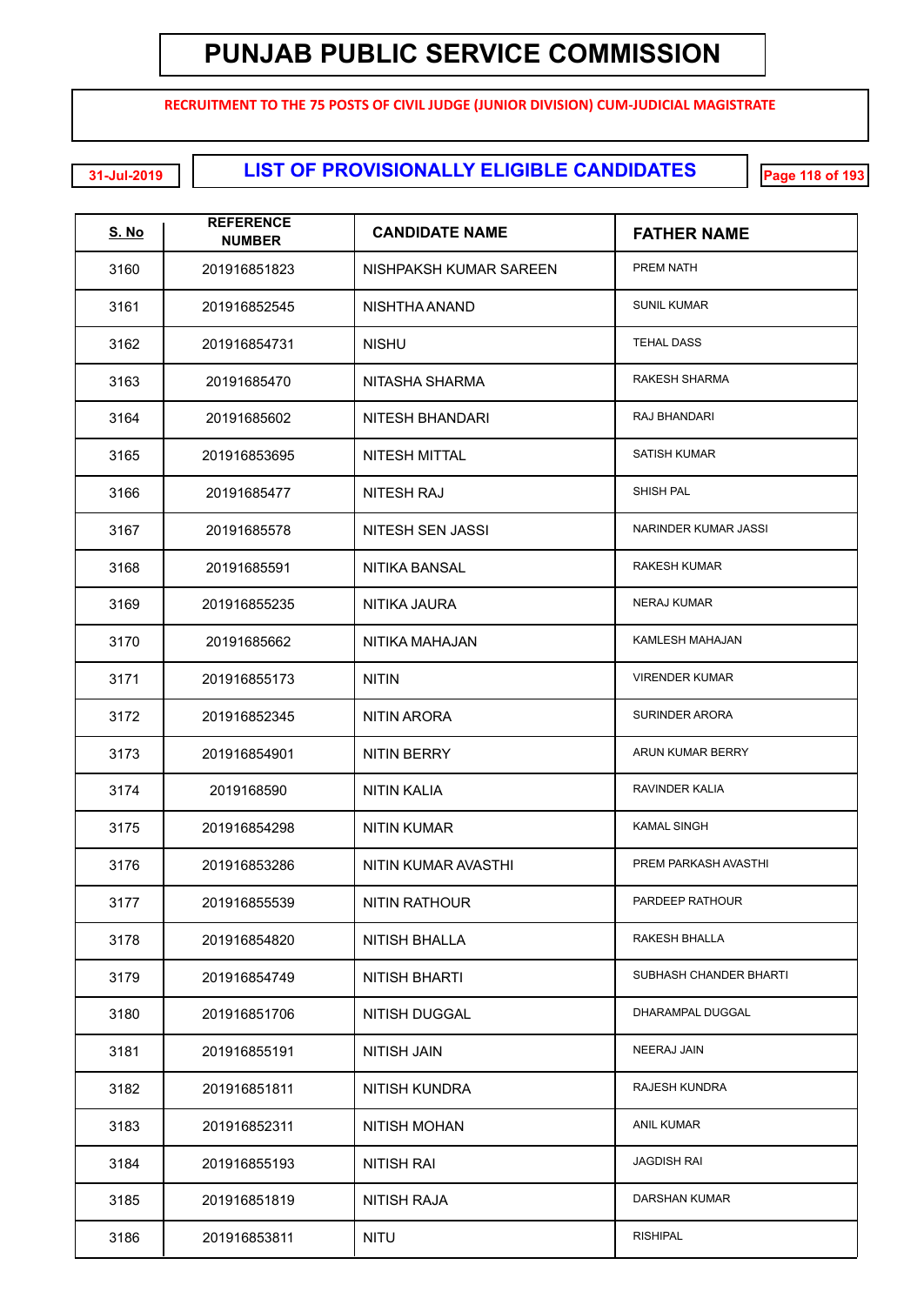**RECRUITMENT TO THE 75 POSTS OF CIVIL JUDGE (JUNIOR DIVISION) CUM-JUDICIAL MAGISTRATE**

| <b>S. No</b> | <b>REFERENCE</b><br><b>NUMBER</b> | <b>CANDIDATE NAME</b>   | <b>FATHER NAME</b>             |
|--------------|-----------------------------------|-------------------------|--------------------------------|
| 3187         | 201916855095                      | <b>NIVEDITA</b>         | <b>ASHOK KUMAR</b>             |
| 3188         | 201916854886                      | NIVI JAIN               | SANJEEV JAIN                   |
| 3189         | 201916854114                      | <b>NIVIA JAIN</b>       | <b>VINOD KUMAR</b>             |
| 3190         | 201916852670                      | <b>NIYATI GARG</b>      | <b>ANIL KUMAR GARG</b>         |
| 3191         | 201916851745                      | <b>NOLEENA</b>          | <b>TAJESH MARWAHA</b>          |
| 3192         | 201916853959                      | NOOR MATHAROO           | <b>GOBINDER SINGH MATHAROO</b> |
| 3193         | 201916855150                      | <b>NOOR VERMANI</b>     | <b>LALIT VERMANI</b>           |
| 3194         | 201916852158                      | <b>NOVEPREET KAUR</b>   | <b>RULIA RAM</b>               |
| 3195         | 201916855042                      | <b>NUPUR SHERWAL</b>    | <b>ASHOK SHERWAL</b>           |
| 3196         | 201916852298                      | OM PARKASH              | <b>BABU RAM</b>                |
| 3197         | 201916853565                      | <b>ONKARPREET SINGH</b> | <b>AMARJIT SODHI</b>           |
| 3198         | 201916854653                      | <b>OSHIMA MALHOTRA</b>  | RAJESH MALHOTRA                |
| 3199         | 201916852959                      | <b>OSHIN</b>            | SHAVINDER CHOWDHARY            |
| 3200         | 201916852193                      | PAAWAN BADHAN           | RAMJI DASS BADHAN              |
| 3201         | 20191685674                       | <b>PADAM GILL</b>       | <b>MOTI GILL</b>               |
| 3202         | 201916851541                      | <b>PALAK</b>            | <b>MOTI LAL SINGLA</b>         |
| 3203         | 201916854925                      | PALAK GUPTA             | RAJINDER GUPTA                 |
| 3204         | 201916853660                      | <b>PALAK JAIN</b>       | <b>RAMAN JAIN</b>              |
| 3205         | 201916851289                      | PALAK MAKKAR            | <b>MANOJ KUMAR</b>             |
| 3206         | 201916854027                      | PALAK SYAL              | RAJESH SYAL                    |
| 3207         | 20191685548                       | <b>PALIKA</b>           | <b>HUSAN LAL</b>               |
| 3208         | 201916855128                      | PALKI GUPTA             | <b>RAKESH KUMAR</b>            |
| 3209         | 201916852116                      | PALLAVI BANSAL          | ANIL BANSAL                    |
| 3210         | 201916854289                      | PALLAVI GANDOTRA        | SUKHDEV RAJ                    |
| 3211         | 201916853806                      | PALLAVI MEHTA           | OM PARKASH MEHTA               |
| 3212         | 201916851370                      | PALLVI RANA             | <b>MALKIAT SINGH</b>           |
| 3213         | 201916851470                      | PALTA SINGH             | RAMESH CHANDER                 |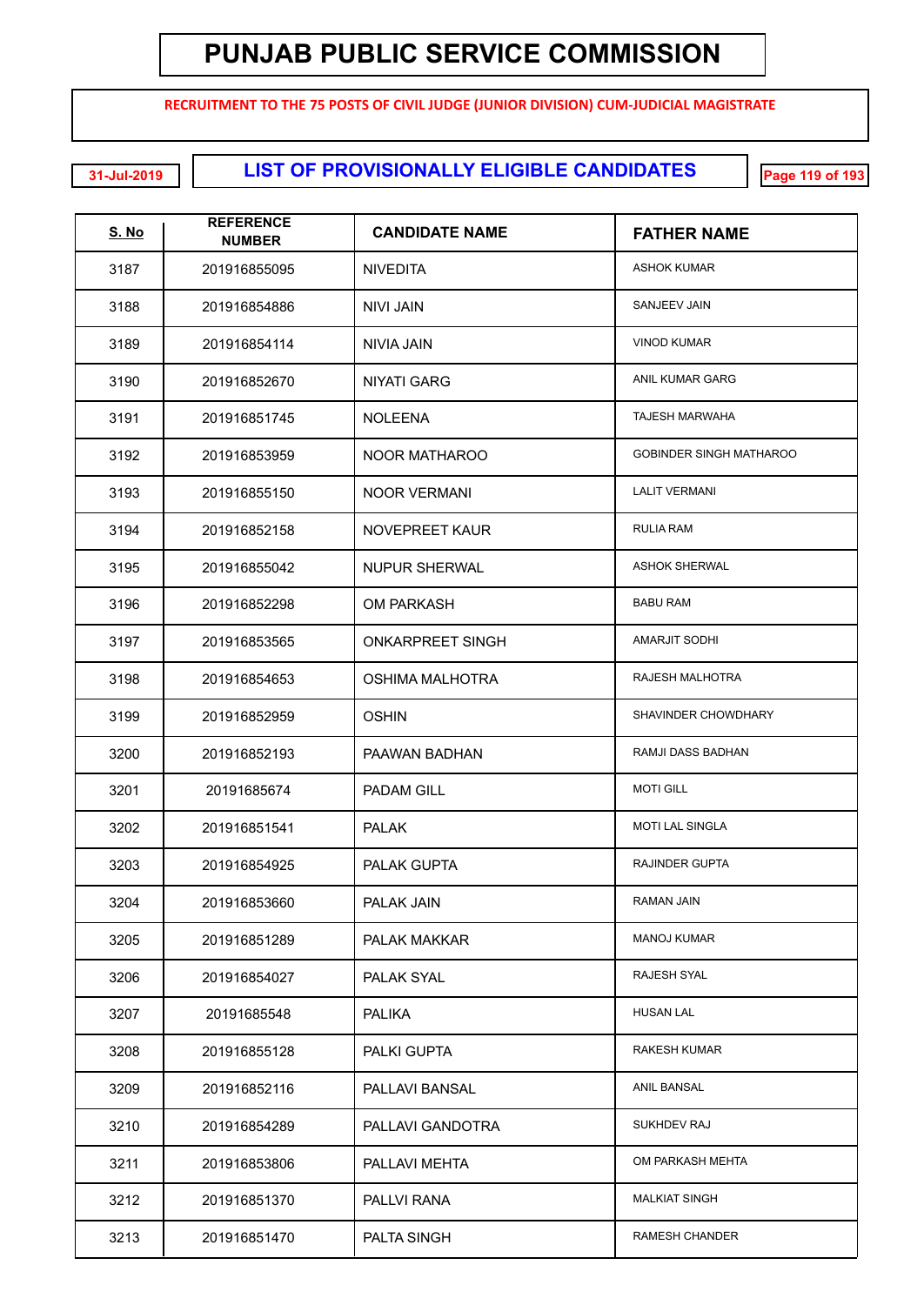**RECRUITMENT TO THE 75 POSTS OF CIVIL JUDGE (JUNIOR DIVISION) CUM-JUDICIAL MAGISTRATE**

**LIST OF PROVISIONALLY ELIGIBLE CANDIDATES 31-Jul-2019 Page 120 of 193**

| <u>S. No</u> | <b>REFERENCE</b><br><b>NUMBER</b> | <b>CANDIDATE NAME</b>    | <b>FATHER NAME</b>          |
|--------------|-----------------------------------|--------------------------|-----------------------------|
| 3214         | 201916853184                      | <b>PALVI</b>             | <b>GOPAL KRISHAN KLER</b>   |
| 3215         | 20191685825                       | PALVI JAIN               | <b>KIMTI JAIN</b>           |
| 3216         | 201916853180                      | PALWINDER KAUR           | <b>GURDEEP SINGH</b>        |
| 3217         | 201916855730                      | PALWINDER KAUR           | <b>BODH RAJ</b>             |
| 3218         | 201916853519                      | PALWINDER KAUR           | <b>TARA RAM</b>             |
| 3219         | 201916855248                      | PALWINDER SAHOTA         | SURJEET SINGH SAHOTA        |
| 3220         | 201916851641                      | <b>PAMANPREET KAUR</b>   | RASHPAL SINGH               |
| 3221         | 201916853035                      | PANCHAMPREET KAUR        | SATINDERJIT SINGH           |
| 3222         | 201916855793                      | PANKAJ KALIA             | RAJINDER PARSHAD            |
| 3223         | 20191685339                       | PANKAJ ATWAL             | <b>KEWAL KRISHAN</b>        |
| 3224         | 201916859                         | PANKAJ GARG              | DAYAL CHAND GARG            |
| 3225         | 20191685171                       | PANKAJ KHATANA           | SUBHASH CHANDER KHATANA     |
| 3226         | 201916854123                      | PANKAJ KUMAR             | PREM KUMAR                  |
| 3227         | 201916854124                      | PANKAJ KUMAR             | <b>MADAN LAL SHARMA</b>     |
| 3228         | 201916854525                      | PANKAJ MALHOTRA          | <b>BL MALHOTRA</b>          |
| 3229         | 201916851055                      | PANKAJ RANDHAWA          | KEWAL KUMAR RANDHAWA        |
| 3230         | 20191685255                       | PANKAJ SHARMA            | <b>SHAM SUNDER SHARMA</b>   |
| 3231         | 20191685699                       | PANKAJ SHUKLA            | SANDEEP KUMAR               |
| 3232         | 201916854853                      | PANKAJ SOI               | <b>MANGAT RAM</b>           |
| 3233         | 201916855091                      | PANKAJ TANEJA            | ROSHAN LAL TANEJA           |
| 3234         | 201916851147                      | <b>PANKAJPREET SINGH</b> | <b>MOHINDER MOHAN SINGH</b> |
| 3235         | 201916853989                      | <b>PANKIL BANSAL</b>     | <b>SUNIL BANSAL</b>         |
| 3236         | 201916852809                      | PANSHUL KALIHAR          | <b>SUNIL KUMAR</b>          |
| 3237         | 201916852712                      | <b>PAPPU KUMAR</b>       | <b>LACHHMAN SHAH</b>        |
| 3238         | 201916852661                      | PARABHJOT SINGH          | <b>MOHINDER SINGH</b>       |
| 3239         | 201916851375                      | PARAM HANS PURI          | <b>BRIJ MOHAN PURI</b>      |
| 3240         | 201916851858                      | PARAMBIR SINGH GHOTRA    | <b>GURNAM SINGH GHOTRA</b>  |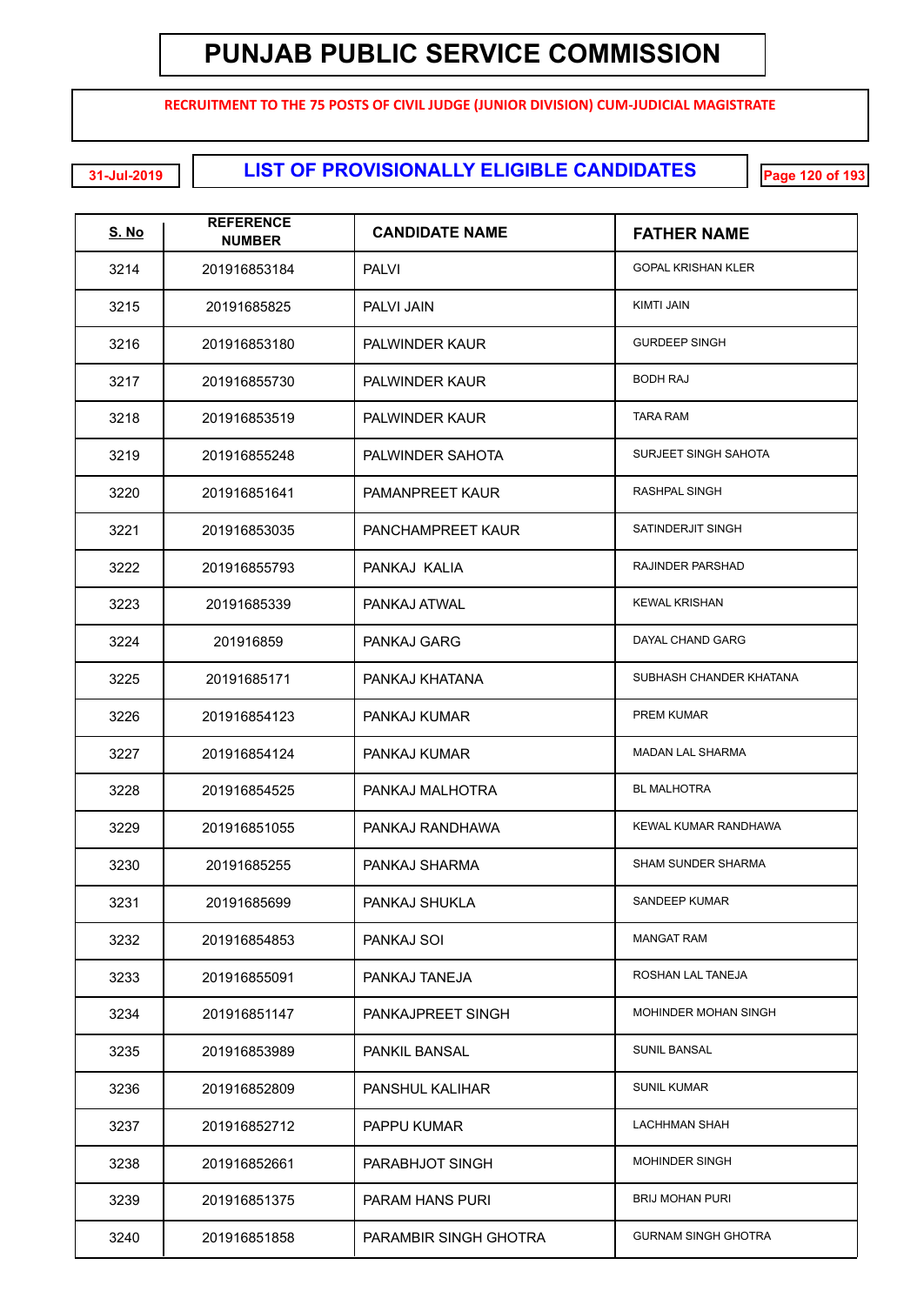**RECRUITMENT TO THE 75 POSTS OF CIVIL JUDGE (JUNIOR DIVISION) CUM-JUDICIAL MAGISTRATE**

**LIST OF PROVISIONALLY ELIGIBLE CANDIDATES 31-Jul-2019 Page 121 of 193**

| <u>S. No</u> | <b>REFERENCE</b><br><b>NUMBER</b> | <b>CANDIDATE NAME</b>   | <b>FATHER NAME</b>     |
|--------------|-----------------------------------|-------------------------|------------------------|
| 3241         | 201916853375                      | PARAMDEEP KAUR          | <b>GURCHARAN SINGH</b> |
| 3242         | 201916852227                      | PARAMDEEP SINGH         | NACHHATTAR SINGH       |
| 3243         | 20191685455                       | PARAMJEET KAUR          | <b>BHAJAN SINGH</b>    |
| 3244         | 201916854413                      | PARAMJEET KAUR          | AMARJIT SINGH          |
| 3245         | 20191685833                       | PARAMJEET SINGH         | RAJINDER PAL JAURA     |
| 3246         | 20191685791                       | <b>PARAMJIT</b>         | <b>HARBHAJAN DASS</b>  |
| 3247         | 201916853037                      | <b>PARAMJIT</b>         | PRAVESH KUMAR          |
| 3248         | 201916851719                      | PARAMJIT KAUR           | <b>BALWINDER MOHAN</b> |
| 3249         | 201916853684                      | PARAMJIT KAUR           | PRITAM SINGH           |
| 3250         | 201916854600                      | PARAMJIT KAUR           | <b>MILKHA SINGH</b>    |
| 3251         | 201916853451                      | <b>PARAMJIT SINGH</b>   | <b>KULDIP SINGH</b>    |
| 3252         | 201916853842                      | <b>PARAMJIT SINGH</b>   | <b>MULAKH RAJ</b>      |
| 3253         | 201916854490                      | <b>PARAMJIT SINGH</b>   | <b>HARVINDER SINGH</b> |
| 3254         | 201916852273                      | PARAMJOT KAUR BAJWA     | ARJAN SINGH BAJWA      |
| 3255         | 201916853190                      | PARAMJOT KAUR RANA      | SOHAN SINGH RANA       |
| 3256         | 201916854811                      | <b>PARAMPAL SINGH</b>   | <b>MOHAN SINGH</b>     |
| 3257         | 201916853972                      | <b>PARAMPAL SINGH</b>   | <b>JAGJIT SINGH</b>    |
| 3258         | 201916854233                      | PARAMPREET KAUR SALHAN  | PARAMJIT SINGH SALHAN  |
| 3259         | 201916853971                      | PARAMPREET SINGH        | KULWANT SINGH          |
| 3260         | 201916853241                      | PARAMVEER SINGH         | <b>SATNAM SINGH</b>    |
| 3261         | 201916852124                      | PARAMVIR SINGH          | <b>TAJINDER SINGH</b>  |
| 3262         | 201916855525                      | PARAMVIR SINGH          | <b>MANJIT SINGH</b>    |
| 3263         | 201916854564                      | <b>PARAMVIR SINGH</b>   | <b>JAGJIT SINGH</b>    |
| 3264         | 201916852840                      | PARAMVIR SINGH DHINDSA  | PARGAT SINGH DHINDSA   |
| 3265         | 201916853604                      | PARAMVIR SINGH RANDHAWA | IQBAL SINGH RANDHAWA   |
| 3266         | 201916852180                      | PARANMANI               | YADWINDER SINGH        |
| 3267         | 20191685789                       | <b>PARAS</b>            | <b>VARINDER KUMAR</b>  |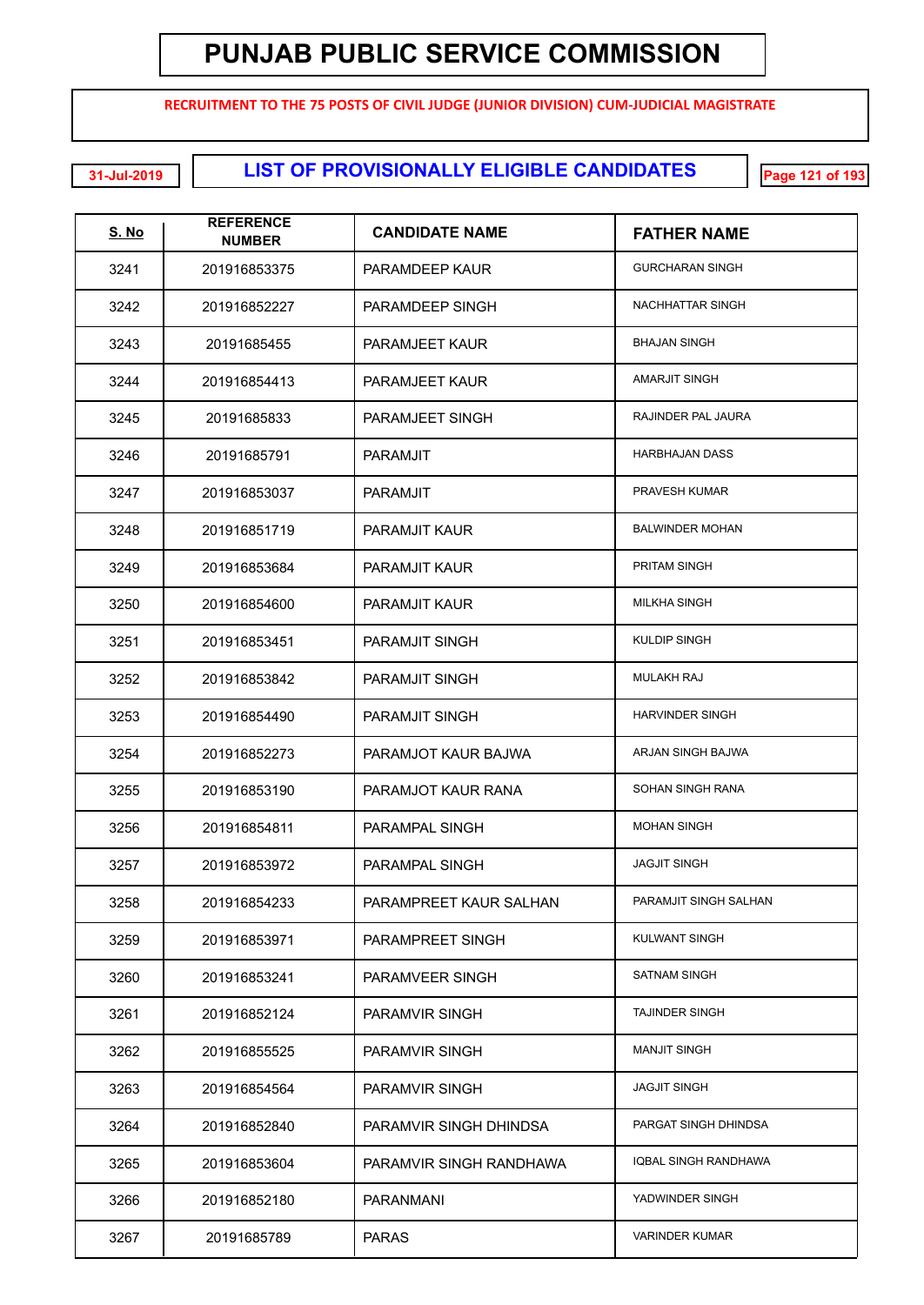**RECRUITMENT TO THE 75 POSTS OF CIVIL JUDGE (JUNIOR DIVISION) CUM-JUDICIAL MAGISTRATE**

**LIST OF PROVISIONALLY ELIGIBLE CANDIDATES 31-Jul-2019 Page 122 of 193**

| <u>S. No</u> | <b>REFERENCE</b><br><b>NUMBER</b> | <b>CANDIDATE NAME</b>     | <b>FATHER NAME</b>         |
|--------------|-----------------------------------|---------------------------|----------------------------|
| 3268         | 201916852710                      | <b>PARAS</b>              | DAVINDER KUMAR             |
| 3269         | 201916854209                      | <b>PARAS GILHOTRA</b>     | SOM NATH GILOTRA           |
| 3270         | 201916855576                      | <b>PARAS GUMBER</b>       | PAWAN K GUMBER             |
| 3271         | 201916851777                      | PARAS JHAMB               | <b>SUNIL KUMAR</b>         |
| 3272         | 201916852095                      | <b>PARAS SCHAR</b>        | YUDHVIR SACHAR             |
| 3273         | 201916852651                      | PARBH PREET SINGH         | <b>MUKAND SINGH</b>        |
| 3274         | 201916854992                      | PARDEEP DUGGAL            | SATNAM DUGGAL              |
| 3275         | 201916852616                      | PARDEEP JOT SINGH         | <b>GURMAIL SINGH</b>       |
| 3276         | 201916851689                      | PARDEEP KAUR              | <b>SUKHDEV SINGH</b>       |
| 3277         | 201916851875                      | PARDEEP KAUR              | <b>KAKA SINGH</b>          |
| 3278         | 20191685117                       | PARDEEP KAUR              | <b>DARSHAN SINGH</b>       |
| 3279         | 201916855796                      | PARDEEP KUMAR             | <b>RAJ KUMAR</b>           |
| 3280         | 201916854299                      | PARDEEP KUMAR             | <b>KARAM CHAND</b>         |
| 3281         | 201916855563                      | PARDEEP KUMAR             | <b>BABU RAM</b>            |
| 3282         | 201916854433                      | PARDEEP KUMAR             | SUBHASH CHANDER            |
| 3283         | 201916855501                      | PARDEEP KUMAR BAJAJ       | SHAMBHU RAM BAJAJ          |
| 3284         | 20191685398                       | PARDEEP SINGH             | MUKHWINDER SINGH           |
| 3285         | 201916854788                      | PARDEEP SINGH             | DARSHAN SINGH              |
| 3286         | 201916853713                      | PARDEEP SINGH             | <b>BHAGAT SINGH</b>        |
| 3287         | 201916851781                      | PARDHUMAN GARG            | <b>KEWAL KRISHAN GARG</b>  |
| 3288         | 201916853078                      | <b>PARDIP KUMAR</b>       | <b>MALKIAT RAI</b>         |
| 3289         | 201916854261                      | PARDUMAN SHARMA           | LOK RAJ                    |
| 3290         | 201916854708                      | <b>PARGAT SINGH</b>       | <b>RAM SINGH</b>           |
| 3291         | 20191685855                       | PARIKA CHAUHAN            | <b>MANOHAR LAL CHAUHAN</b> |
| 3292         | 201916852688                      | <b>PARIKSHA</b>           | DHARAM SINGH               |
| 3293         | 201916851118                      | <b>PARMEET SINGH GILL</b> | LAKHWINDER SINGH           |
| 3294         | 20191685808                       | PARMEET SINGH MITHA       | PRITAM SINGH MITHA         |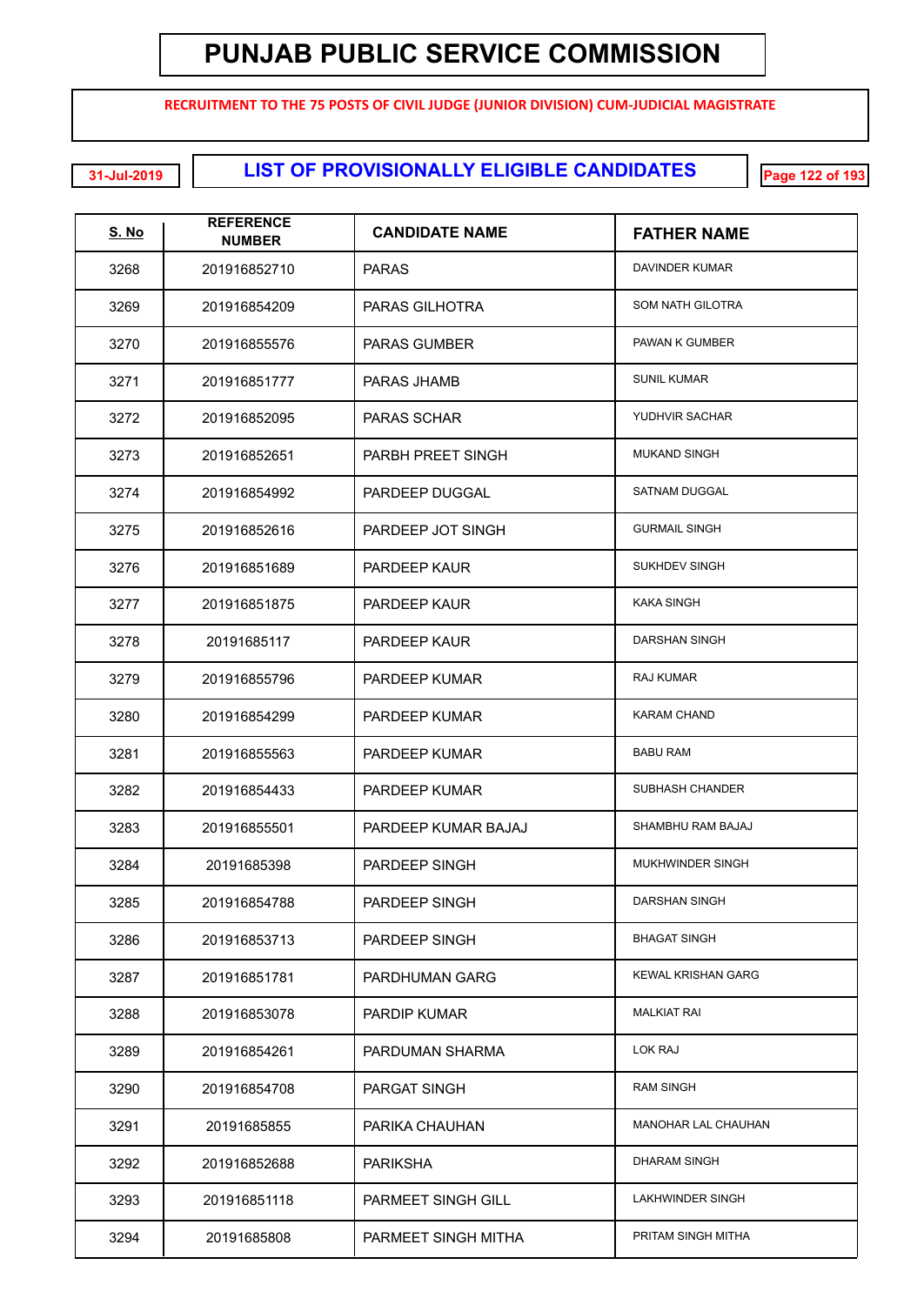**RECRUITMENT TO THE 75 POSTS OF CIVIL JUDGE (JUNIOR DIVISION) CUM-JUDICIAL MAGISTRATE**

**LIST OF PROVISIONALLY ELIGIBLE CANDIDATES 31-Jul-2019 Page 123 of 193**

| <u>S. No</u> | <b>REFERENCE</b><br><b>NUMBER</b> | <b>CANDIDATE NAME</b>  | <b>FATHER NAME</b>      |
|--------------|-----------------------------------|------------------------|-------------------------|
| 3295         | 201916854013                      | <b>PARMILA</b>         | <b>MOHAN SINGH</b>      |
| 3296         | 20191685731                       | <b>PARMINDER KAUR</b>  | <b>MANJIT SINGH</b>     |
| 3297         | 201916853430                      | <b>PARMINDER KAUR</b>  | <b>RANJIT SINGH</b>     |
| 3298         | 201916851592                      | <b>PARMINDER KAUR</b>  | <b>BHAG SINGH</b>       |
| 3299         | 201916852891                      | <b>PARMINDER KAUR</b>  | <b>KASHMIR SINGH</b>    |
| 3300         | 201916855217                      | <b>PARMINDER KAUR</b>  | <b>SURJEET SINGH</b>    |
| 3301         | 201916853502                      | <b>PARMINDER KAUR</b>  | <b>GURMEET SINGH</b>    |
| 3302         | 201916854666                      | PARMINDER KAUR         | SUKHWINDER SINGH        |
| 3303         | 201916854713                      | PARMINDER KAUR SAHOTA  | <b>MANJIT SINGH</b>     |
| 3304         | 201916855324                      | PARMINDER KAUR SANDHU  | <b>HARDEEP SINGH</b>    |
| 3305         | 201916852355                      | PARMINDER PINDU        | <b>SURJIT SINGH</b>     |
| 3306         | 201916851126                      | <b>PARMINDER SINGH</b> | <b>GIAN SINGH</b>       |
| 3307         | 201916853218                      | <b>PARMINDER SINGH</b> | <b>BALVIR SINGH</b>     |
| 3308         | 201916853269                      | <b>PARMINDER SINGH</b> | <b>RANJEET SINGH</b>    |
| 3309         | 201916852677                      | PARMINDER SINGH        | <b>HARDIT SINGH</b>     |
| 3310         | 201916852157                      | PARMINDER SINGH        | <b>SUKHDEV SINGH</b>    |
| 3311         | 201916855355                      | PARMINDER SINGH        | <b>JAGDEEP SINGH</b>    |
| 3312         | 201916854260                      | PARMINDER SINGH        | KULDEEP SINGH           |
| 3313         | 201916853612                      | PARMINDER SINGH        | <b>MEHAR SINGH</b>      |
| 3314         | 201916854418                      | PARMINDER SINGH        | <b>MAJBOOR SINGH</b>    |
| 3315         | 201916852261                      | PARMINDER SINGH NIJJAR | KULWANT SINGH           |
| 3316         | 201916852531                      | PARMINDERJIT KAUR      | <b>LAKHWINDER SINGH</b> |
| 3317         | 201916851942                      | <b>PARMJEET KAUR</b>   | NACHHATAR SINGH         |
| 3318         | 201916853197                      | <b>PARMJEET KAUR</b>   | NIRMAL SINGH            |
| 3319         | 201916853769                      | <b>PARMJEET KAUR</b>   | <b>CHAMKAUR SINGH</b>   |
| 3320         | 201916854448                      | PARMJIT PANDOVE        | <b>SURINDER KUMAR</b>   |
| 3321         | 201916851633                      | <b>PARMJIT SINGH</b>   | <b>SUCHA SINGH</b>      |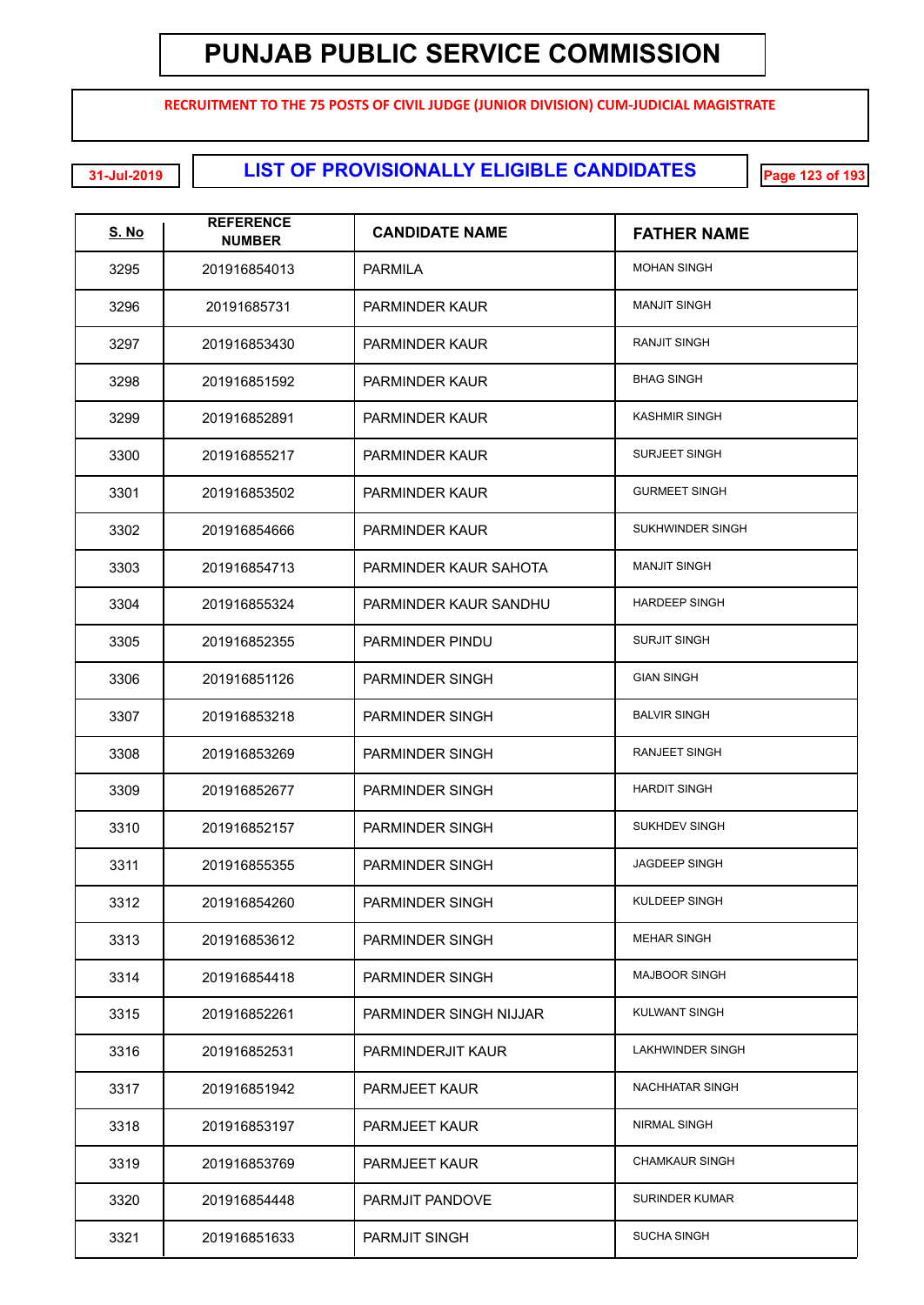**RECRUITMENT TO THE 75 POSTS OF CIVIL JUDGE (JUNIOR DIVISION) CUM-JUDICIAL MAGISTRATE**

**LIST OF PROVISIONALLY ELIGIBLE CANDIDATES 31-Jul-2019 Page 124 of 193**

| <u>S. No</u> | <b>REFERENCE</b><br><b>NUMBER</b> | <b>CANDIDATE NAME</b> | <b>FATHER NAME</b>         |
|--------------|-----------------------------------|-----------------------|----------------------------|
| 3322         | 201916854472                      | <b>PARMVEER SINGH</b> | <b>BHIM SINGH</b>          |
| 3323         | 201916852397                      | <b>PARNEET KAUR</b>   | <b>BHARPUR SINGH</b>       |
| 3324         | 201916851112                      | <b>PARNEET KAUR</b>   | SINDER SINGH               |
| 3325         | 20191685975                       | <b>PARNEET KAUR</b>   | <b>MAJOR SINGH SEKHON</b>  |
| 3326         | 20191685853                       | PARNEET KAUR SAROY    | <b>BAHADUR SINGH SAROY</b> |
| 3327         | 201916851722                      | PARSHANT KUMAR        | <b>RAMESH KUMAR</b>        |
| 3328         | 201916854006                      | <b>PARTAP SINGH</b>   | <b>KABAL SINGH</b>         |
| 3329         | 20191685644                       | PARTAP SINGH SIDHU    | DEVINDER SINGH SIDHU       |
| 3330         | 201916852047                      | PARTEEK CHUGH         | RAJ KUMAR CHUGH            |
| 3331         | 20191685722                       | <b>PARTH CHHIBBER</b> | <b>SURJIT KUMAR</b>        |
| 3332         | 201916852550                      | <b>PARUL</b>          | <b>RAJESH KUMAR</b>        |
| 3333         | 201916851556                      | <b>PARUL</b>          | AGAR CHAND JAIN            |
| 3334         | 201916855369                      | <b>PARUL CHAUHAN</b>  | LAXMAN DASS                |
| 3335         | 201916855587                      | <b>PARUL GAMBHIR</b>  | <b>JATINDER GAMBHIR</b>    |
| 3336         | 201916852386                      | <b>PARUL GARG</b>     | RAKESH KUMAR               |
| 3337         | 201916851849                      | PARUL KANGNIWAL       | O P KANGNIWAL              |
| 3338         | 201916851808                      | PARUL SALOPAL         | MR VIPEN KUMAR SALOPAL     |
| 3339         | 201916853296                      | <b>PARUL SARVAR</b>   | <b>SATPAL SINGH</b>        |
| 3340         | 201916853317                      | <b>PARUL SINHMAR</b>  | DINESH KUMAR SINHMAR       |
| 3341         | 20191685434                       | <b>PARVEEN</b>        | <b>PARAMJIT</b>            |
| 3342         | 201916851172                      | PARVEEN CHAUDHARY     | MELA RAM CHAUDHARY         |
| 3343         | 201916854535                      | PARVEEN CHOPRA        | <b>JANAK RAJ</b>           |
| 3344         | 201916854736                      | PARVEEN GUPTA         | <b>NARSI RAM</b>           |
| 3345         | 201916855635                      | <b>PARVEEN KAUR</b>   | SANTOKH SINGH              |
| 3346         | 201916853785                      | PARVEEN KAUR          | <b>MOHINDER SINGH</b>      |
| 3347         | 201916855424                      | <b>PARVEEN KUMAR</b>  | <b>KRISHAN KUMAR</b>       |
| 3348         | 201916851911                      | PARVEEN SINGH         | <b>BAKSHISH SINGH</b>      |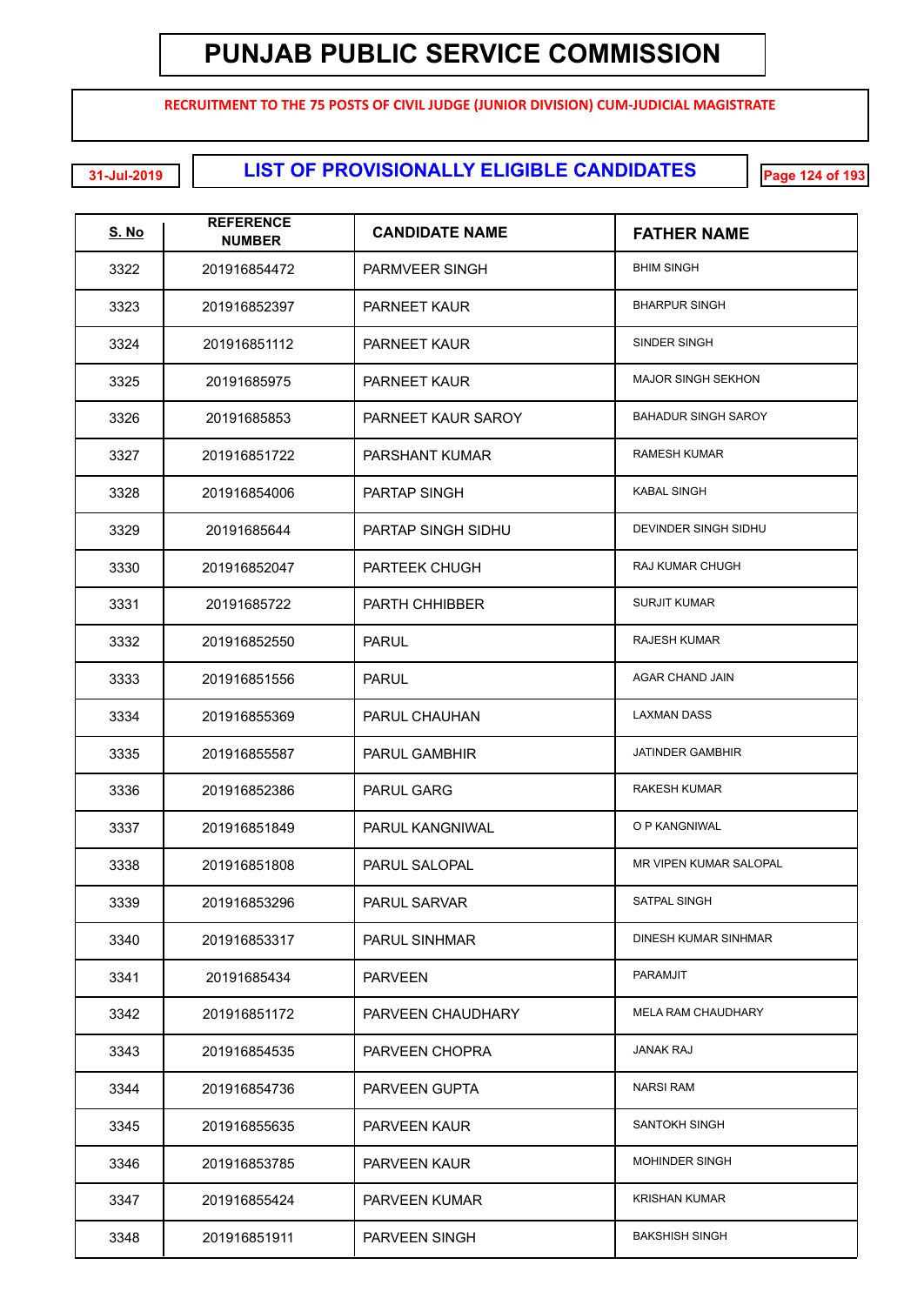**RECRUITMENT TO THE 75 POSTS OF CIVIL JUDGE (JUNIOR DIVISION) CUM-JUDICIAL MAGISTRATE**

**LIST OF PROVISIONALLY ELIGIBLE CANDIDATES 31-Jul-2019 Page 125 of 193**

| <u>S. No</u> | <b>REFERENCE</b><br><b>NUMBER</b> | <b>CANDIDATE NAME</b>  | <b>FATHER NAME</b>            |
|--------------|-----------------------------------|------------------------|-------------------------------|
| 3349         | 201916854014                      | <b>PARVESH BATISH</b>  | <b>GAUTAM BATISH</b>          |
| 3350         | 201916852783                      | PARVESH KUMAR          | <b>RAM KUMAR</b>              |
| 3351         | 20191685486                       | PARVESH KUMAR          | <b>JAGDEESH KUMAR</b>         |
| 3352         | 20191685577                       | PARVESH SACHDEVA       | <b>BALBIR KUMAR SACHDEVA</b>  |
| 3353         | 20191685959                       | PARVINDER KAUR         | <b>CHAMANPAL SINGH BHATTI</b> |
| 3354         | 201916854184                      | PARVINDER KAUR         | <b>MALKEET SINGH</b>          |
| 3355         | 201916852062                      | PARVINDER SINGH        | SIMARJEET SINGH               |
| 3356         | 201916852877                      | PARVINDER SINGH        | <b>KESAR SINGH</b>            |
| 3357         | 201916852703                      | PAWAN BISHNOI          | RAJINDER BISHNOI              |
| 3358         | 201916851207                      | <b>PAWAN KUMAR</b>     | <b>JAIT KUMAR</b>             |
| 3359         | 201916854977                      | PAWAN KUMAR            | <b>OM PARKASH</b>             |
| 3360         | 201916855512                      | PAWAN KUMAR            | <b>OM PARKASH</b>             |
| 3361         | 201916851586                      | PAWAN SHARMA           | JAI NARAIN SHARMA             |
| 3362         | 20191685514                       | PAWANDEEP KAUR         | <b>LAKHBIR SINGH</b>          |
| 3363         | 20191685275                       | PAWANDEEP KAUR         | PIARA SINGH                   |
| 3364         | 201916851393                      | PAWANDEEP KAUR         | <b>MUKHTAR SINGH</b>          |
| 3365         | 201916852731                      | PAWANDEEP KAUR         | SANTOKH SINGH                 |
| 3366         | 201916851962                      | PAWANDEEP KAUR         | <b>BALWINDER SINGH</b>        |
| 3367         | 201916854927                      | PAWANDEEP KAUR         | <b>BALRAJ SINGH</b>           |
| 3368         | 201916853850                      | PAWANDEEP SINGH        | <b>HARMESH SINGH</b>          |
| 3369         | 201916852401                      | PAWANJOT KAUR          | <b>RANJEET SINGH</b>          |
| 3370         | 201916851939                      | <b>PAWANPREET KAUR</b> | <b>RANDHIR SINGH</b>          |
| 3371         | 201916853837                      | <b>PAWANPREET KAUR</b> | KULWINDER SINGH               |
| 3372         | 20191685479                       | <b>PAYAL</b>           | <b>RAJESH KUMAR</b>           |
| 3373         | 20191685127                       | <b>PAYAL GUPTA</b>     | <b>SURESH KUMAR</b>           |
| 3374         | 201916851648                      | PAYAL SINGLA           | <b>MEHAR CHAND SINGLA</b>     |
| 3375         | 201916851540                      | PAYAL TANWAR           | <b>SURINDER KUMAR</b>         |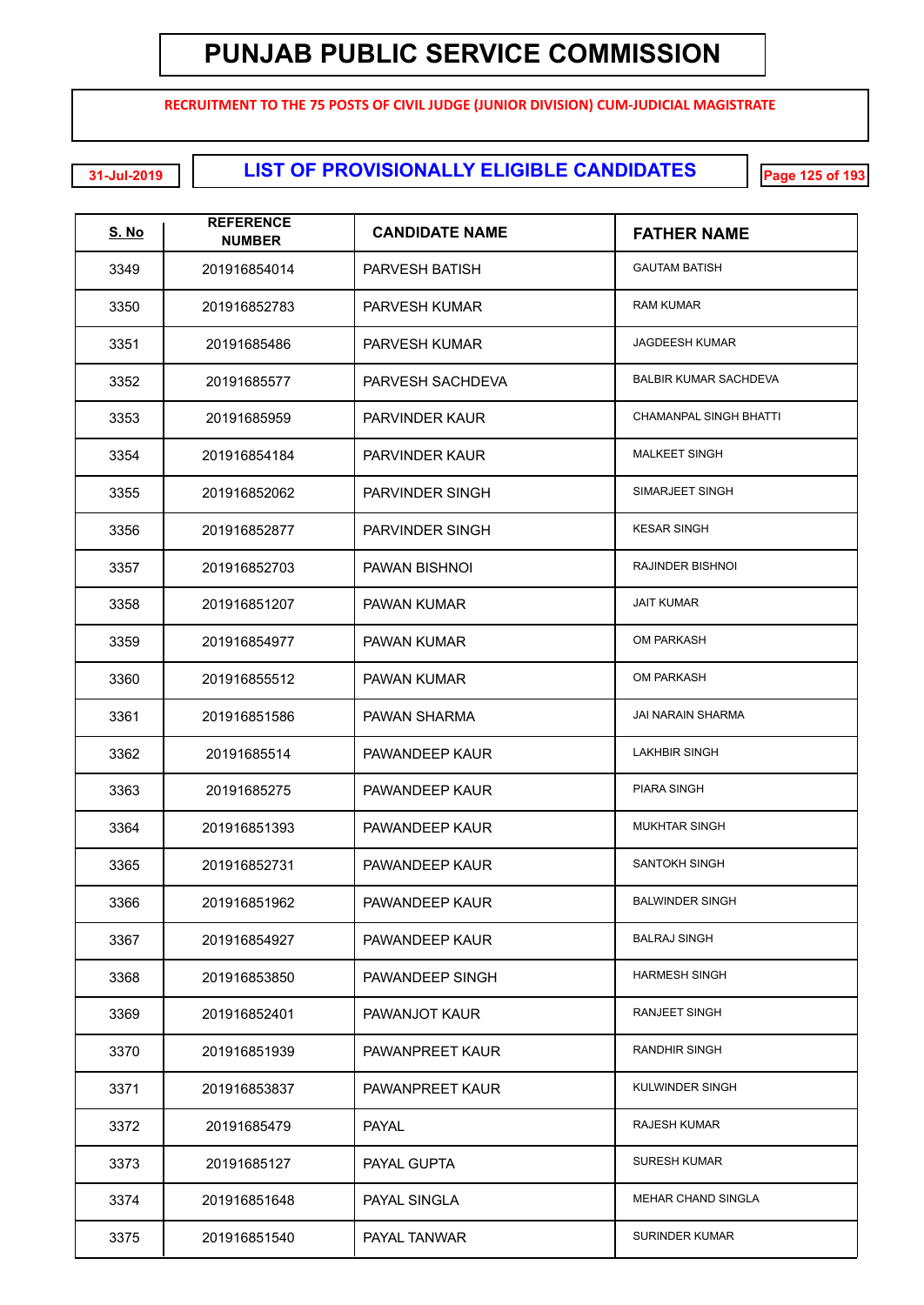**RECRUITMENT TO THE 75 POSTS OF CIVIL JUDGE (JUNIOR DIVISION) CUM-JUDICIAL MAGISTRATE**

**LIST OF PROVISIONALLY ELIGIBLE CANDIDATES 31-Jul-2019 Page 126 of 193**

| <u>S. No</u> | <b>REFERENCE</b><br><b>NUMBER</b> | <b>CANDIDATE NAME</b> | <b>FATHER NAME</b>     |
|--------------|-----------------------------------|-----------------------|------------------------|
| 3376         | 201916855002                      | PEEUSH GAKKHAR        | <b>SURESH GAKKHAR</b>  |
| 3377         | 201916851195                      | PINKI KUMARI          | <b>RAJINDER SINGH</b>  |
| 3378         | 201916852170                      | PINKISH BHATEJA       | <b>JAGDISH BHATEJA</b> |
| 3379         | 201916855581                      | PIOUS BHARGAVA        | <b>ASHOK BHARGAVA</b>  |
| 3380         | 201916852485                      | PIYUSH DHANOTIA       | RAJ KUMAR DHANOTIA     |
| 3381         | 201916854365                      | PIYUSH DHIMAN         | CHANDER MOHAN DHIMAN   |
| 3382         | 201916855792                      | PIYUSH SETIA          | SANJEEV SETIA          |
| 3383         | 201916851251                      | <b>POOJA</b>          | <b>RAGHUBIR SINGH</b>  |
| 3384         | 201916853874                      | <b>POOJA</b>          | <b>KRISHAN LAL</b>     |
| 3385         | 201916852439                      | POOJA AGRAWAL         | YOGESH KUMAR AGRAWAL   |
| 3386         | 201916851724                      | POOJA ARYA            | S K ARYA               |
| 3387         | 20191685312                       | POOJA BHARGAVA        | O P BHARGAVA           |
| 3388         | 201916853878                      | POOJA KHOSLA          | RAMESH KHOSLA          |
| 3389         | 201916852977                      | POOJA RANI            | <b>RAMESH KUMAR</b>    |
| 3390         | 201916851801                      | POOJA RANI            | <b>ASHOK KUMAR</b>     |
| 3391         | 201916855497                      | POOJA RANI            | SUKHVINDER KUMAR       |
| 3392         | 201916854808                      | POOJA RANI            | <b>MOHAN LAL</b>       |
| 3393         | 201916854650                      | POOJA RANI            | RANDHIR SINGH          |
| 3394         | 201916855284                      | POOJA THAKUR          | <b>ONKAR SINGH</b>     |
| 3395         | 201916853010                      | POOJA VERMA           | <b>ASHOK VERMA</b>     |
| 3396         | 20191685132                       | POOJA WADHWA          | RAM DARSHAN WADHWA     |
| 3397         | 201916854157                      | POOJA WADHWA          | <b>JOGINDER WADHWA</b> |
| 3398         | 201916851357                      | <b>POONAM</b>         | SURINDER MOHAN         |
| 3399         | 201916853135                      | <b>POONAM</b>         | NARENDER PAL KOHLI     |
| 3400         | 201916853791                      | <b>POONAM</b>         | <b>ARUN KUMAR</b>      |
| 3401         | 201916853653                      | <b>POONAM</b>         | <b>ABHAY SINGH</b>     |
| 3402         | 20191685536                       | POONAM BATRA          | ASHOK KUMAR BATRA      |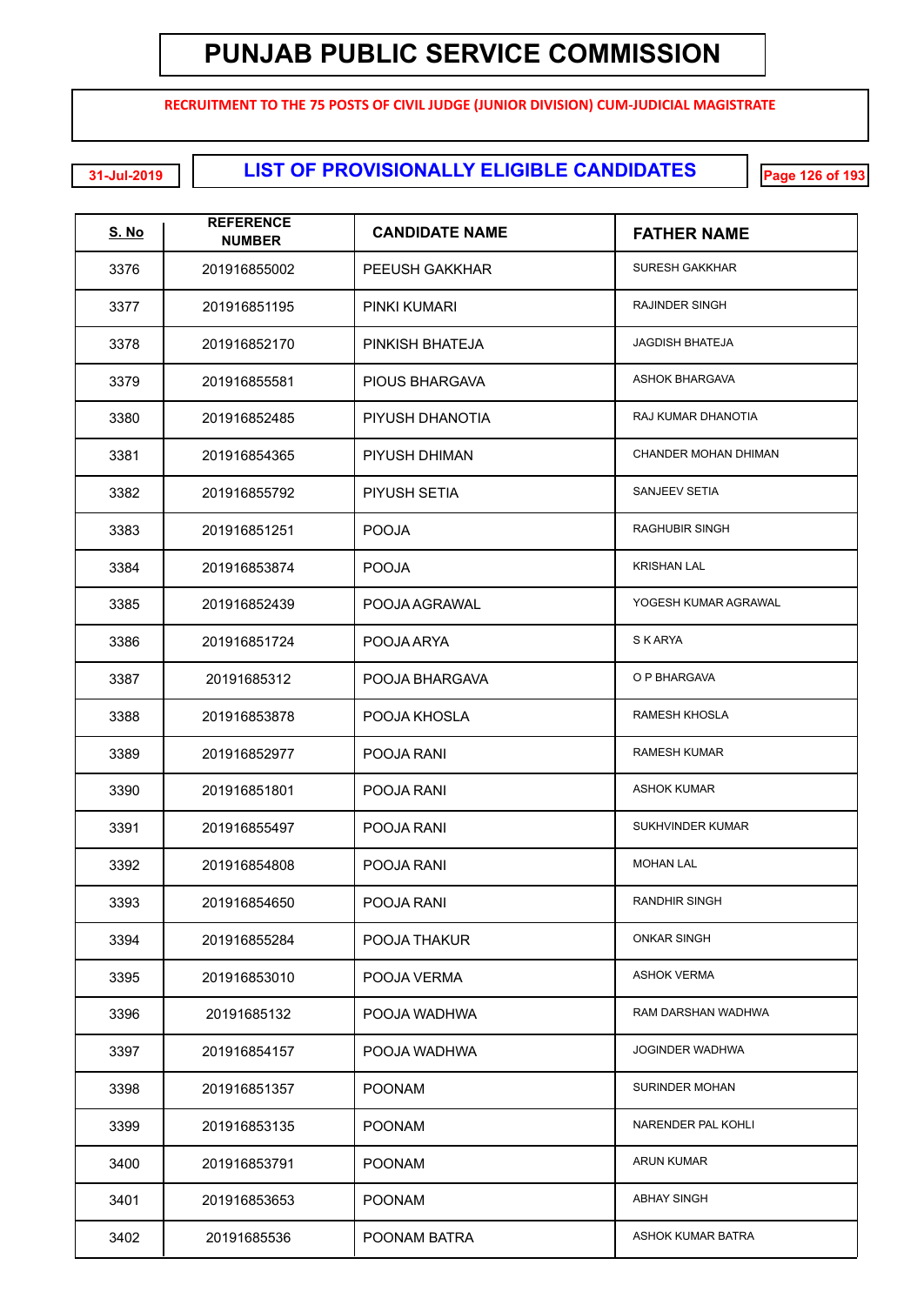**RECRUITMENT TO THE 75 POSTS OF CIVIL JUDGE (JUNIOR DIVISION) CUM-JUDICIAL MAGISTRATE**

**LIST OF PROVISIONALLY ELIGIBLE CANDIDATES 31-Jul-2019 Page 127 of 193**

| <b>S. No</b> | <b>REFERENCE</b><br><b>NUMBER</b> | <b>CANDIDATE NAME</b>  | <b>FATHER NAME</b>       |
|--------------|-----------------------------------|------------------------|--------------------------|
| 3403         | 20191685904                       | POONAM GARG BANSAL     | <b>ADISH GARG</b>        |
| 3404         | 201916854480                      | POONAM GOSWAMI         | PREM CHAND               |
| 3405         | 201916854951                      | POONAM LAMBA           | RAM KUMAR LAMBA          |
| 3406         | 201916852899                      | POONAM RANI            | <b>SAIN DASS</b>         |
| 3407         | 201916852996                      | POONAM RANI            | <b>DES RAJ</b>           |
| 3408         | 201916852098                      | POONAM SHARMA          | ASHOK KUMAR SHARMA       |
| 3409         | 201916853211                      | POONAM SHARMA          | <b>VINOD KUMAR</b>       |
| 3410         | 201916851422                      | POONAM SOOD            | AMAR CHAND SOOD          |
| 3411         | 201916851027                      | PRABAL GOYAL           | MOHINDER PAL             |
| 3412         | 20191685152                       | PRABHA MARWAHA         | YOGESHWAR MARWAHA        |
| 3413         | 201916854606                      | PRABHDEEP KAUR         | PREM SINGH               |
| 3414         | 20191685815                       | PRABHDEEP SINGH DHANJU | RAJINDER SINGH DHANJU    |
| 3415         | 201916854313                      | PRABHDEEP SINGH DHANJU | RAJINDER SINGH DHANJU    |
| 3416         | 201916853360                      | <b>PRABHJEET KOUR</b>  | <b>BALVINDER SINGH</b>   |
| 3417         | 201916853143                      | <b>PRABHJOT KAUR</b>   | <b>HARDEV SINGH</b>      |
| 3418         | 201916852747                      | <b>PRABHJOT KAUR</b>   | <b>GURMEET SINGH</b>     |
| 3419         | 201916852274                      | <b>PRABHJOT KAUR</b>   | <b>AMARJIT SINGH</b>     |
| 3420         | 201916851208                      | <b>PRABHJOT KAUR</b>   | <b>SUSHIL KUMAR</b>      |
| 3421         | 201916853288                      | <b>PRABHJOT KAUR</b>   | <b>BALVINDER SINGH</b>   |
| 3422         | 201916852179                      | <b>PRABHJOT KAUR</b>   | LAKHWINDER SINGH         |
| 3423         | 20191685671                       | <b>PRABHJOT KAUR</b>   | <b>OM PARKASH</b>        |
| 3424         | 201916851920                      | <b>PRABHJOT KAUR</b>   | <b>GURBAX SINGH</b>      |
| 3425         | 201916853593                      | <b>PRABHJOT KAUR</b>   | <b>KULDIP SINGH</b>      |
| 3426         | 201916854791                      | <b>PRABHJOT KAUR</b>   | LAKHWINDER SINGH         |
| 3427         | 201916853679                      | <b>PRABHJOT KAUR</b>   | SANTOKH SINGH            |
| 3428         | 201916851382                      | PRABHJOT KAUR VIRDI    | <b>NANAK SINGH VIRDI</b> |
| 3429         | 201916851316                      | <b>PRABHJOT KUMARI</b> | <b>DES RAJ</b>           |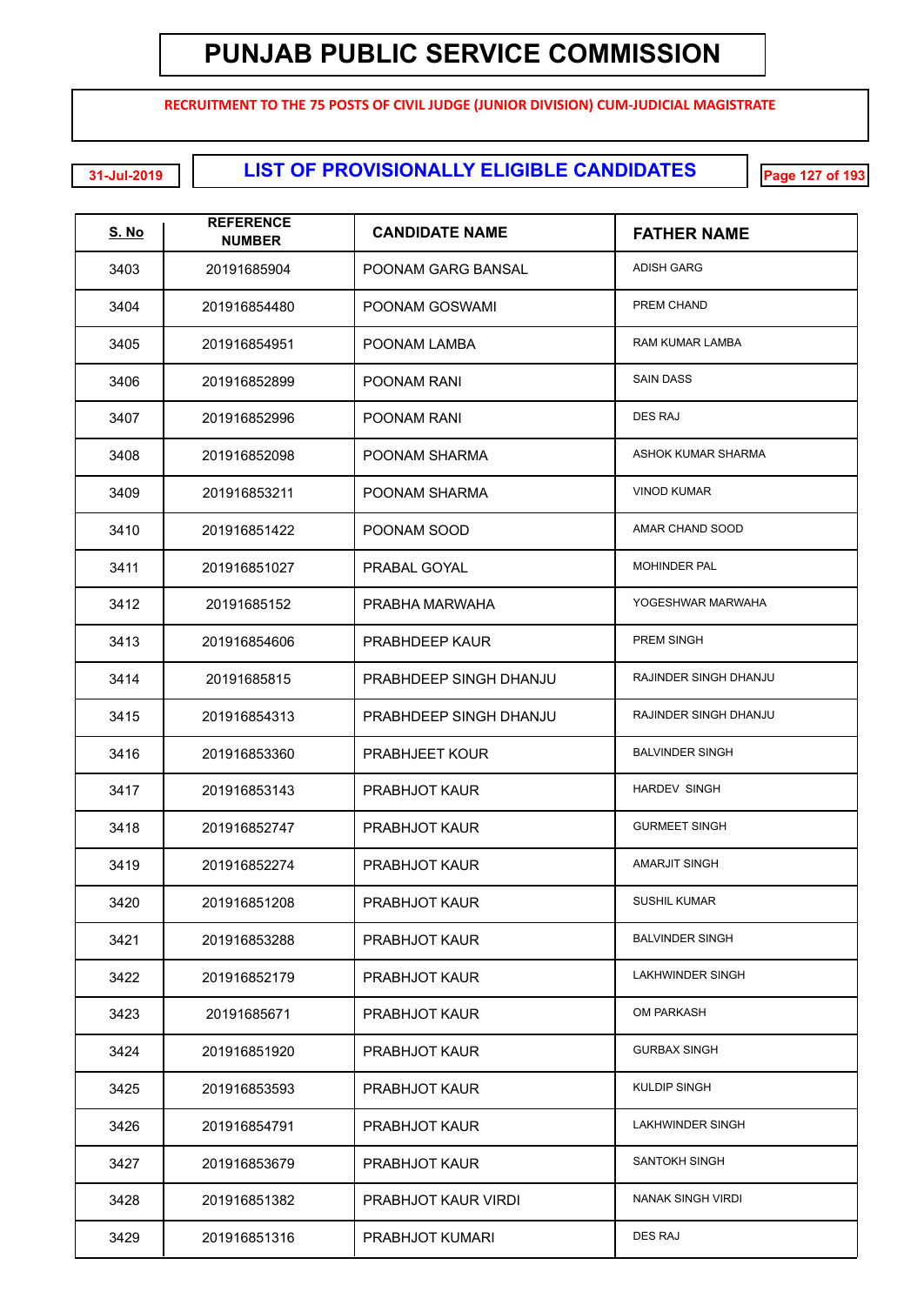**RECRUITMENT TO THE 75 POSTS OF CIVIL JUDGE (JUNIOR DIVISION) CUM-JUDICIAL MAGISTRATE**

**LIST OF PROVISIONALLY ELIGIBLE CANDIDATES 31-Jul-2019 Page 128 of 193**

| <u>S. No</u> | <b>REFERENCE</b><br><b>NUMBER</b> | <b>CANDIDATE NAME</b>   | <b>FATHER NAME</b>            |
|--------------|-----------------------------------|-------------------------|-------------------------------|
| 3430         | 201916851459                      | PRABHJOT RANI           | <b>MADAN LAL</b>              |
| 3431         | 20191685213                       | <b>PRABHJOT SINGH</b>   | SHER SINGH                    |
| 3432         | 201916852456                      | <b>PRABHJOT SINGH</b>   | <b>RANJIT SINGH</b>           |
| 3433         | 201916854919                      | PRABHJOT SINGH          | RATTANPAL SINGH               |
| 3434         | 201916854522                      | PRABHJOT SINGH          | <b>HARBHAJAN SINGH</b>        |
| 3435         | 2019168585                        | PRABHJOT SINGH SETHI    | <b>JASBIR SINGH SETHI</b>     |
| 3436         | 201916853243                      | <b>PRABHKEEN KAUR</b>   | <b>INDERJEET SINGH</b>        |
| 3437         | 201916854282                      | PRABHLEEN KAUR BANIPAL  | AJEETPAL SINGH BANIPAL        |
| 3438         | 201916853069                      | PRABHLEEN KAUR TIWANA   | <b>TERVINDER SINGH TIWANA</b> |
| 3439         | 201916852922                      | PRABHLEEN SANGHA        | <b>JAIWANT SINGH SANGHA</b>   |
| 3440         | 201916851388                      | PRABHNOOR SINGH         | <b>RANJIT SINGH</b>           |
| 3441         | 201916855229                      | PRABHSHARAN SINGH       | <b>JASBIR SINGH</b>           |
| 3442         | 201916854100                      | <b>PRABHSIMRAN KAUR</b> | <b>NAURANG SINGH</b>          |
| 3443         | 20191685288                       | PRABHSIMRAN SINGH       | <b>RESHAM SINGH</b>           |
| 3444         | 201916855213                      | <b>PRACHI GROVER</b>    | RAKESH GROVER                 |
| 3445         | 20191685226                       | <b>PRACHI GUMBER</b>    | PAWAN GUMBER                  |
| 3446         | 201916854504                      | PRACHI SHARMA           | SIRJIWAN KUMAR SHARMA         |
| 3447         | 201916855654                      | <b>PRADEEP SINGH</b>    | <b>KABAL SINGH</b>            |
| 3448         | 20191685361                       | PRAGATI CHAUHAN         | SATBIR CHAUHAN                |
| 3449         | 201916854899                      | PRAGATI LOOMBA          | MANOJ LOOMBA                  |
| 3450         | 20191685839                       | <b>PRAGATI SONI</b>     | RAJENDRA SONI                 |
| 3451         | 201916854045                      | <b>PRAGYATI</b>         | RAJINDER KUMAR BHUSRI         |
| 3452         | 201916853888                      | PRAKHAR TYAGI           | DEOKI NANDAN TYAGI            |
| 3453         | 201916855718                      | <b>PRANAV NARANG</b>    | <b>HARISH NARANG</b>          |
| 3454         | 201916854786                      | PRANJALI SHARMA         | VIJAY KUMAR SHARMA            |
| 3455         | 201916855729                      | PRANSHU JAIN            | PARVEEN JAIN                  |
| 3456         | 201916852391                      | PRANSHU SHARMA          | PAWAN SHARMA                  |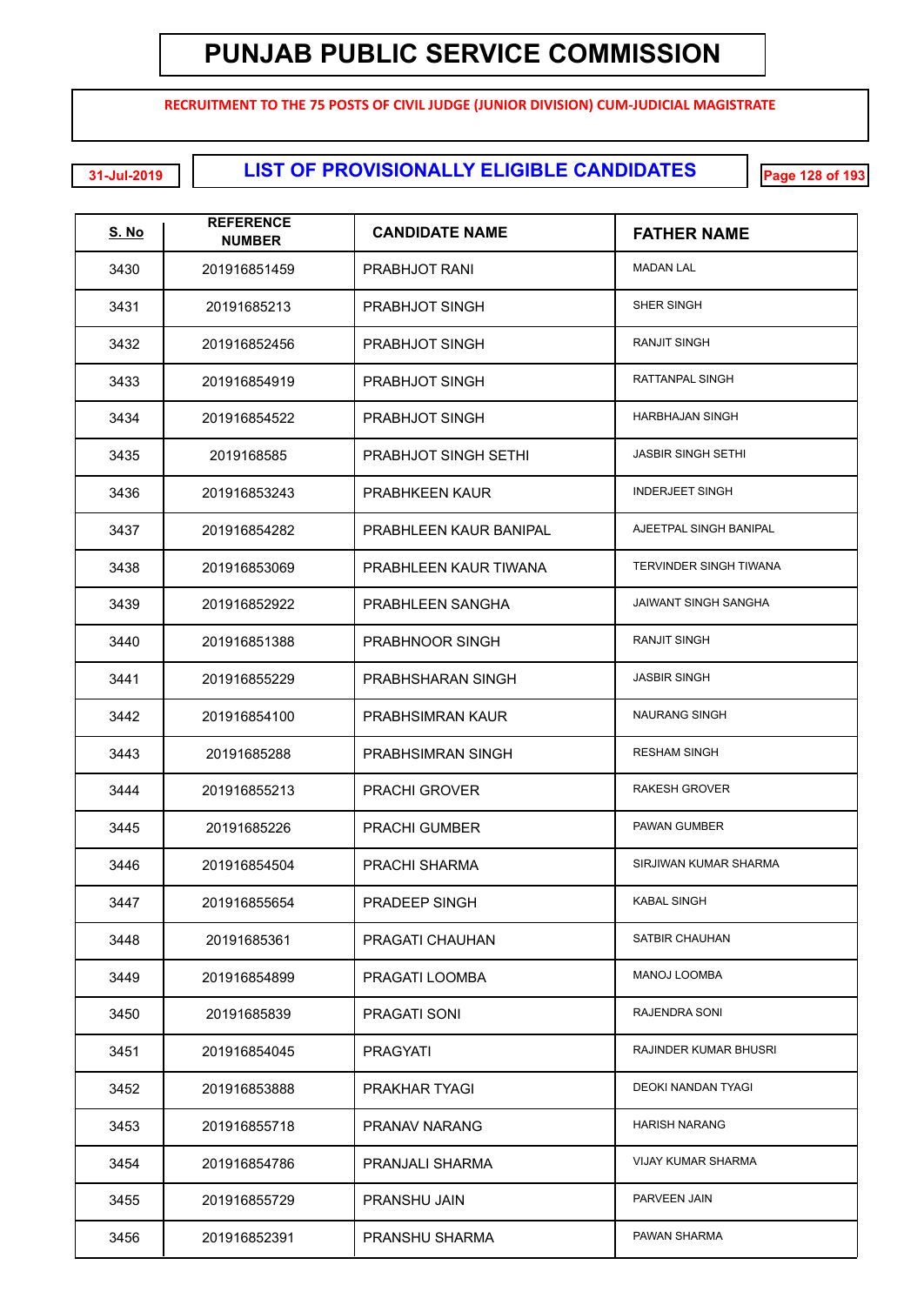**RECRUITMENT TO THE 75 POSTS OF CIVIL JUDGE (JUNIOR DIVISION) CUM-JUDICIAL MAGISTRATE**

**LIST OF PROVISIONALLY ELIGIBLE CANDIDATES 31-Jul-2019 Page 129 of 193**

| <u>S. No</u> | <b>REFERENCE</b><br><b>NUMBER</b> | <b>CANDIDATE NAME</b>  | <b>FATHER NAME</b>          |
|--------------|-----------------------------------|------------------------|-----------------------------|
| 3457         | 201916852776                      | PRASHANT CHOPRA        | <b>JAGMOHAN CHOPRA</b>      |
| 3458         | 201916854771                      | PRASHANT NARANG        | <b>ASHWANI NARANG</b>       |
| 3459         | 201916854037                      | <b>PRASHANT PURI</b>   | <b>AMIT PURI</b>            |
| 3460         | 201916851961                      | <b>PRASHISH KANWAR</b> | <b>KANWAR SHARMA</b>        |
| 3461         | 201916855732                      | PRATIBHA VERMA         | KULDIP KUMAR VERMA          |
| 3462         | 201916855055                      | <b>PREET INDER</b>     | <b>GHAN SHAM</b>            |
| 3463         | 201916851751                      | PREET KAMAL DHILLON    | <b>BALJIT SINGH DHILLON</b> |
| 3464         | 201916851738                      | PREET MATTU            | <b>MOHINDER PAUL</b>        |
| 3465         | 201916852875                      | <b>PREETI</b>          | <b>SANTOKH RAM</b>          |
| 3466         | 201916854017                      | PREETI SIDHU           | PARAMJIT SINGH              |
| 3467         | 201916851424                      | PREETI KATARIA         | <b>JEET SINGH KATARIA</b>   |
| 3468         | 20191685779                       | PREETI NAGPAL          | NARINDER KUMAR NAGPAL       |
| 3469         | 201916851034                      | PREETI RANI            | <b>ASHOK KUMAR</b>          |
| 3470         | 20191685781                       | PREETI SHARMA          | LATE YASH PAL SHARMA        |
| 3471         | 201916851606                      | PREETI SOOD            | ADESH KUMAR SOOD            |
| 3472         | 201916853022                      | PREETI VERMA           | <b>ASHOK VERMA</b>          |
| 3473         | 201916855385                      | PREETI VERMA           | SHIV KUMAR VERMA            |
| 3474         | 201916851277                      | <b>PREETINDER</b>      | <b>HARJIT SINGH</b>         |
| 3475         | 201916851041                      | PREETINDER KAUR        | LAKHMINDER SINGH CHAHAL     |
| 3476         | 201916854115                      | PREETINDER KAUR        | <b>GURDEV SINGH</b>         |
| 3477         | 201916851405                      | PREETKAMAL KAUR        | R P S VERMA                 |
| 3478         | 201916853097                      | <b>PREETY</b>          | <b>ASHOK KUMAR</b>          |
| 3479         | 201916853797                      | <b>PREETY</b>          | MAKHAN LAL                  |
| 3480         | 201916854483                      | <b>PREETY</b>          | <b>BALWANT SINGH</b>        |
| 3481         | 201916852073                      | <b>PREM KUMAR</b>      | <b>JAI DIYAL</b>            |
| 3482         | 201916853378                      | PRERNA MALHOTRA        | SANJEEV MALHOTRA            |
| 3483         | 201916851960                      | PRIKSHA SHARMA         | MOHAN LAL SHARMA            |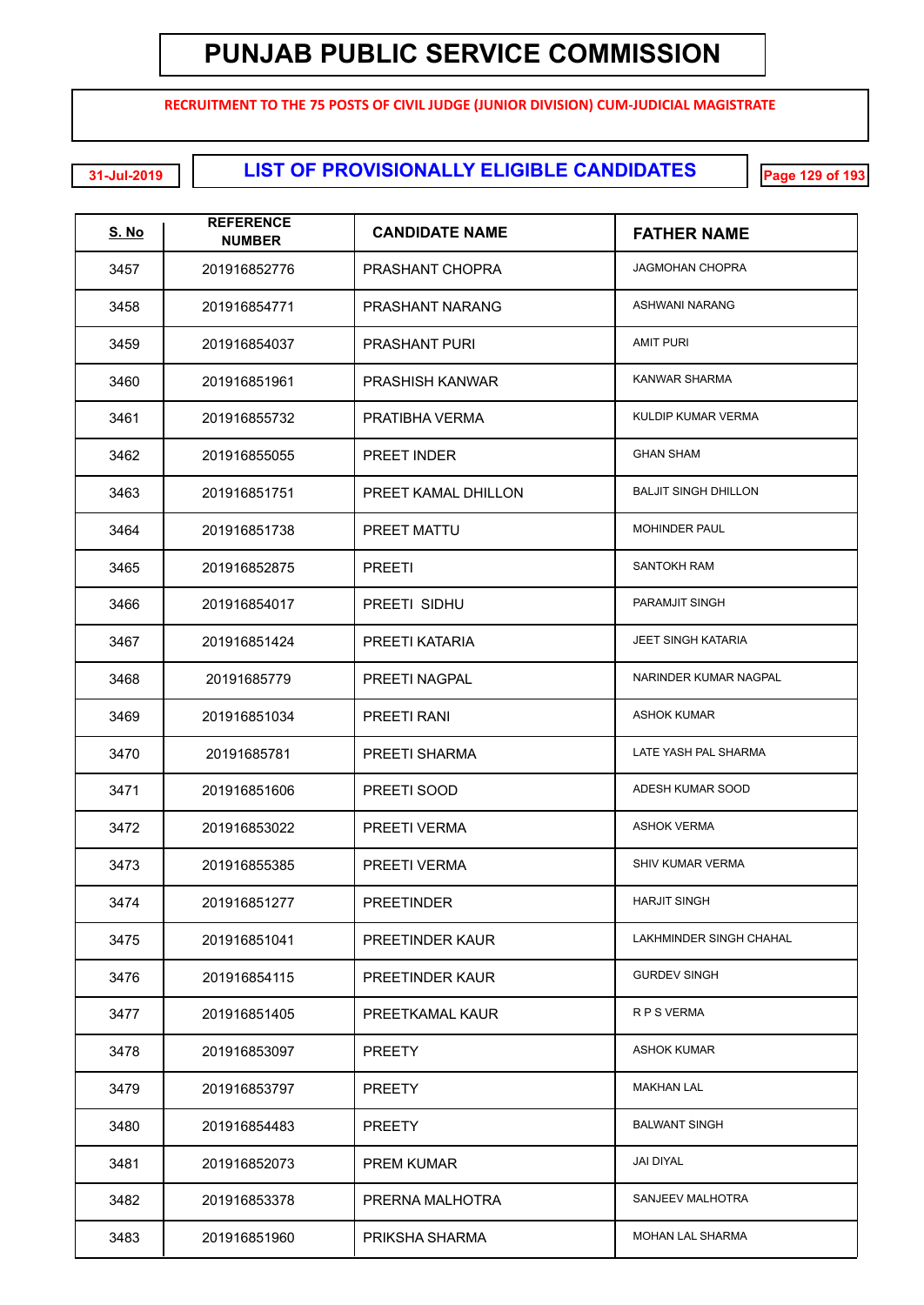**RECRUITMENT TO THE 75 POSTS OF CIVIL JUDGE (JUNIOR DIVISION) CUM-JUDICIAL MAGISTRATE**

**LIST OF PROVISIONALLY ELIGIBLE CANDIDATES 31-Jul-2019 Page 130 of 193**

| <b>S. No</b> | <b>REFERENCE</b><br><b>NUMBER</b> | <b>CANDIDATE NAME</b>             | <b>FATHER NAME</b>        |
|--------------|-----------------------------------|-----------------------------------|---------------------------|
| 3484         | 201916852330                      | <b>PRINCE</b>                     | <b>SURINDER KUMAR</b>     |
| 3485         | 20191685353                       | <b>PRINCE</b>                     | <b>RAM PARKASH</b>        |
| 3486         | 201916855807                      | <b>PRINCE BANSAL</b>              | <b>RAJINDER PAL</b>       |
| 3487         | 201916853046                      | PRINCE GANDHI                     | SUBHASH GANDHI            |
| 3488         | 201916854689                      | <b>PRINCE KUKREJA</b>             | <b>BALDEV RAJ KUKREJA</b> |
| 3489         | 201916851570                      | <b>PRINCE KUMAR</b>               | <b>ASHOK KUMAR</b>        |
| 3490         | 20191685241                       | PRINCE PASRICHA                   | CHITRANJAN PASRICHA       |
| 3491         | 20191685640                       | PRINCE PUSHPINDER RANA            | PARAMJIT SINGH RANA       |
| 3492         | 201916852746                      | PRINCE SHARMA                     | <b>RAJIV KUMAR</b>        |
| 3493         | 201916851495                      | <b>PRINCEPREETJIT SINGH BASSI</b> | <b>DALJIT SINGH BASSI</b> |
| 3494         | 201916855484                      | <b>PRINKAL</b>                    | <b>JASBIR SINGH</b>       |
| 3495         | 201916853540                      | <b>PRITAM SINGH</b>               | <b>RAMESH KUMAR</b>       |
| 3496         | 201916852555                      | PRITHVI PAL SINGH BRAR            | RANJEET SINGH             |
| 3497         | 201916853886                      | PRITI DATTA                       | <b>G S DATTA</b>          |
| 3498         | 201916851502                      | PRITIKA SACHDEV                   | <b>HIRA LAL SACHDEV</b>   |
| 3499         | 20191685390                       | <b>PRITISH MALIK</b>              | RADHE SHAM MALIK          |
| 3500         | 201916851130                      | PRITPAL SINGH                     | <b>SUKHJIT SINGH</b>      |
| 3501         | 201916852427                      | PRITPALJIT SINGH SANGHA           | PARAMJIT SINGH SANGHA     |
| 3502         | 201916851630                      | <b>PRIYA</b>                      | <b>ASHANI KUMAR</b>       |
| 3503         | 201916853386                      | <b>PRIYA</b>                      | RAJINDER KUMAR            |
| 3504         | 201916853531                      | <b>PRIYA</b>                      | KULDEEP SINGH             |
| 3505         | 201916854076                      | PRIYA BANSAL                      | <b>SATPAL</b>             |
| 3506         | 20191685848                       | PRIYA BHARDWAJ                    | <b>B L BHARDWAJ</b>       |
| 3507         | 20191685412                       | PRIYA BHATIA                      | SHAMMI KUMAR BHATIA       |
| 3508         | 20191685377                       | PRIYA GOTHWAL                     | <b>SATYA NARAIN</b>       |
| 3509         | 201916853268                      | PRIYA GUPTA                       | <b>NAND LAL</b>           |
| 3510         | 201916851319                      | PRIYA KANDA                       | RAJINDER KUMAR            |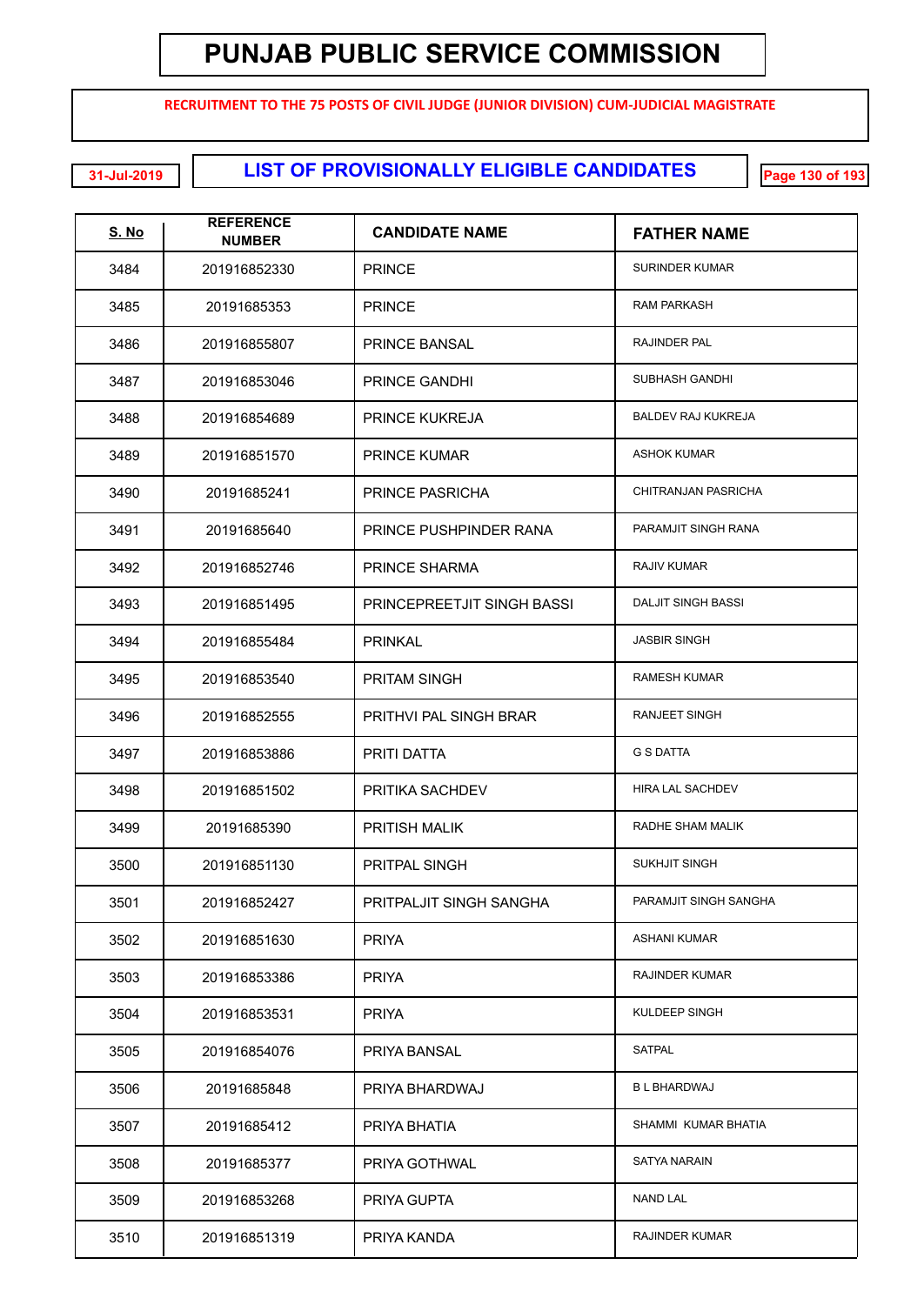**RECRUITMENT TO THE 75 POSTS OF CIVIL JUDGE (JUNIOR DIVISION) CUM-JUDICIAL MAGISTRATE**

**EXECUTE: 11-Jul-2019 120 131 of DIST OF PROVISIONALLY ELIGIBLE CANDIDATES** 

| <u>S. No</u> | <b>REFERENCE</b><br><b>NUMBER</b> | <b>CANDIDATE NAME</b>    | <b>FATHER NAME</b>       |
|--------------|-----------------------------------|--------------------------|--------------------------|
| 3511         | 201916851013                      | PRIYA KUMARI             | <b>DESRAJ</b>            |
| 3512         | 201916852366                      | PRIYA RANI               | <b>SATPAL</b>            |
| 3513         | 201916853849                      | PRIYA SEHGAL             | <b>KAMAL KISHORE</b>     |
| 3514         | 20191685865                       | PRIYA SHARMA             | <b>VINOD SHARMA</b>      |
| 3515         | 201916853068                      | <b>PRIYADEEP</b>         | <b>GURTEJ SINGH</b>      |
| 3516         | 20191685201                       | PRIYANK GOYAL            | KEDAR NATH GOYAL         |
| 3517         | 201916851137                      | PRIYANKA                 | NARESH KUMAR GOYAL       |
| 3518         | 201916853354                      | PRIYANKA                 | <b>SUBHASH CHANDER</b>   |
| 3519         | 201916851139                      | <b>PRIYANKA</b>          | <b>UMED SINGH</b>        |
| 3520         | 201916853383                      | PRIYANKA                 | <b>HARMESH LAL POWAR</b> |
| 3521         | 201916851031                      | PRIYANKA                 | SURINDER MADAAN          |
| 3522         | 201916854687                      | PRIYANKA                 | TILAKJ RAJ               |
| 3523         | 201916853342                      | PRIYANKA BANSAL          | RAM PARKASH BANSAL       |
| 3524         | 201916851276                      | PRIYANKA BHARDWAJ        | RUPINDER KUMAR BHARDWAJ  |
| 3525         | 201916854728                      | PRIYANKA BHARDWAJ        | SUBHASH CHANDER BHARDWAJ |
| 3526         | 201916854712                      | PRIYANKA CHOPRA          | <b>BRIJ MOHAN CHOPRA</b> |
| 3527         | 2019168540                        | PRIYANKA DEVI            | <b>KISHORI LAL</b>       |
| 3528         | 201916852356                      | PRIYANKA GABA            | <b>DARSHAN KUMAR</b>     |
| 3529         | 201916851809                      | PRIYANKA GAUTAM          | <b>MAHESH KUMAR</b>      |
| 3530         | 20191685197                       | PRIYANKA GOYAL           | PAWAN KUMAR              |
| 3531         | 20191685458                       | PRIYANKA GUPTA           | PAWAN GUPTA              |
| 3532         | 201916855738                      | PRIYANKA KANSAL          | <b>RAKESH KANSAL</b>     |
| 3533         | 201916851661                      | PRIYANKA KATHURIA CHAWLA | DEVENDRA KUMAR KATHURIA  |
| 3534         | 201916855791                      | PRIYANKA KAUSHAL         | <b>JAGDISH KUMAR</b>     |
| 3535         | 201916853683                      | PRIYANKA LUTHER          | <b>GEORGE FRANCIS</b>    |
| 3536         | 201916855058                      | PRIYANKA MAHAJAN         | SUBHASH MAHAJAN          |
| 3537         | 201916851474                      | PRIYANKA NARANG          | LT KRISHAN LAL NARANG    |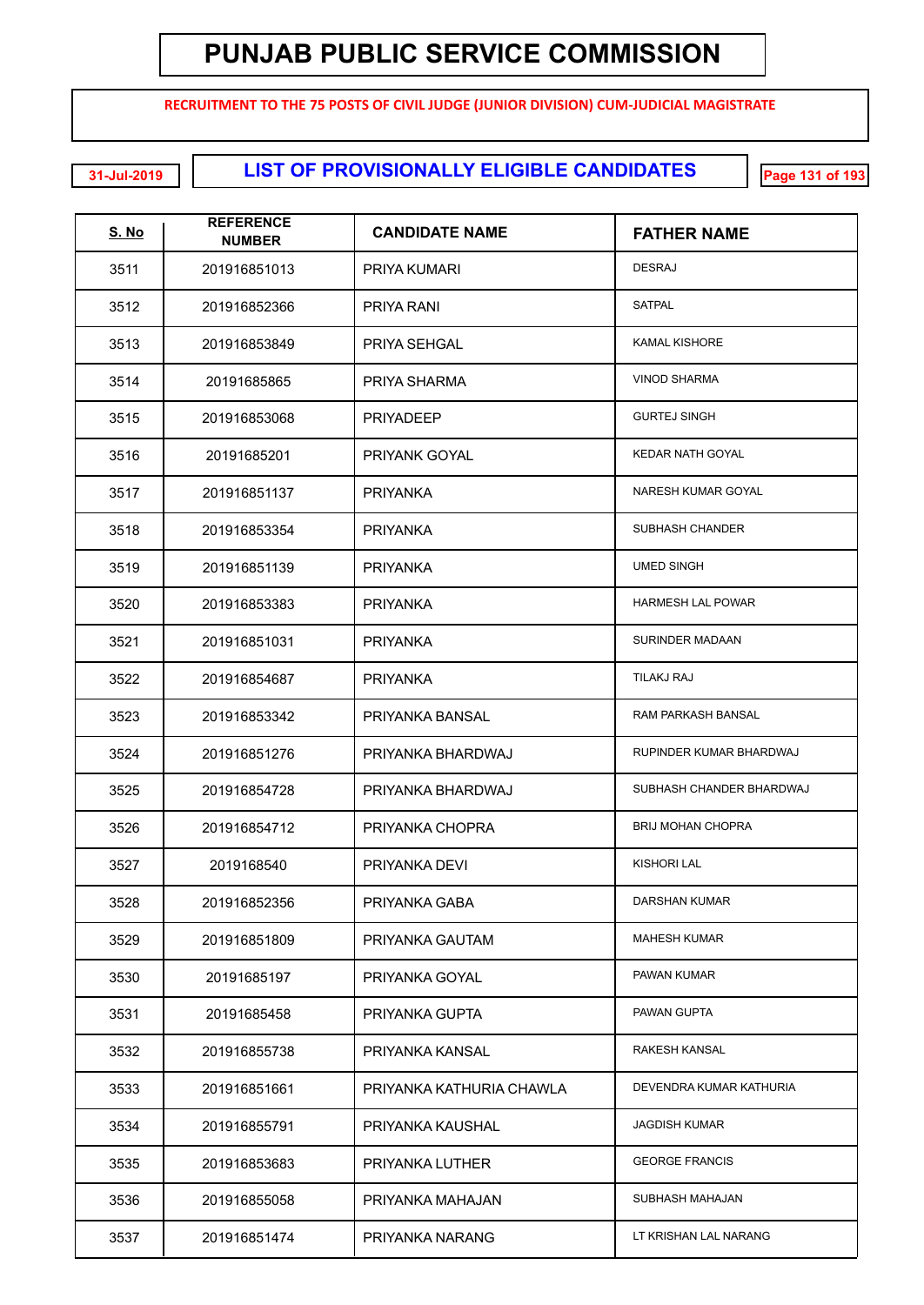**RECRUITMENT TO THE 75 POSTS OF CIVIL JUDGE (JUNIOR DIVISION) CUM-JUDICIAL MAGISTRATE**

**LIST OF PROVISIONALLY ELIGIBLE CANDIDATES 31-Jul-2019 Page 132 of 193**

| <b>S. No</b> | <b>REFERENCE</b><br><b>NUMBER</b> | <b>CANDIDATE NAME</b> | <b>FATHER NAME</b>         |
|--------------|-----------------------------------|-----------------------|----------------------------|
| 3538         | 201916851351                      | PRIYANKA RANI         | <b>SURESH KUMAR</b>        |
| 3539         | 201916851799                      | PRIYANKA SHARMA       | <b>MEENA SHARMA</b>        |
| 3540         | 201916853029                      | PRIYANKA SHARMA       | RAMESH KUMAR SHARMA        |
| 3541         | 201916853151                      | PRIYANKA SHARMA       | RAJINDER PARSHAD SHARMA    |
| 3542         | 201916855306                      | PRIYANKA SHARMA       | <b>VIJAY KUMAR SHARMA</b>  |
| 3543         | 201916854116                      | PRIYANKA SHARMA       | <b>NARESH SHARMA</b>       |
| 3544         | 201916854623                      | PRIYANKA SHARMA       | NARAIN DUTT SHARMA         |
| 3545         | 201916852929                      | PRIYANKA VERMA        | <b>RUPINDER KUMAR</b>      |
| 3546         | 201916854898                      | PRIYANKA VIJ          | COLONEL JAYANT VIJ RETIRED |
| 3547         | 201916853716                      | PROTIMA DHAMMI        | <b>BEANT SINGH DHAMMI</b>  |
| 3548         | 201916854573                      | PUKHRAJBIR KAUR       | <b>JASPAL SINGH</b>        |
| 3549         | 20191685192                       | PULKIT DHANDA         | ANOOP KUMAR DHANDA         |
| 3550         | 201916852684                      | PUNEET BAJWA          | <b>NS BAJWA</b>            |
| 3551         | 201916852584                      | <b>PUNEET JAIN</b>    | PINK RAJ JAIN              |
| 3552         | 201916854599                      | <b>PUNEET KAUR</b>    | <b>GURMUKH SINGH</b>       |
| 3553         | 201916853074                      | <b>PUNEET KUMAR</b>   | <b>ASHOK KUMAR</b>         |
| 3554         | 201916854226                      | <b>PUNEET KUMAR</b>   | SH JASWANT RAI JINDAL      |
| 3555         | 201916855188                      | PUNEET MUKHIJA        | <b>VIKRAM MUKHIJA</b>      |
| 3556         | 20191685277                       | PUNEET PANESAR        | <b>GURDEEP SINGH</b>       |
| 3557         | 20191685939                       | PUNEET SAHIBA         | PRITPAL SINGH              |
| 3558         | 201916854129                      | PUNEET SHAMRA         | <b>MEGH NATH</b>           |
| 3559         | 201916852868                      | PUNEET SINGH          | KULDEEP SINGH              |
| 3560         | 201916852430                      | PUNEET SINGH          | <b>JAGDISH SINGH</b>       |
| 3561         | 201916854683                      | PUNEET THUKRAL        | <b>TARSEM THUKRAL</b>      |
| 3562         | 201916853032                      | PUNEET VERMA          | PAWAN VERMA                |
| 3563         | 201916852638                      | <b>PUNIT KALRA</b>    | <b>GIAN SINGH KALRA</b>    |
| 3564         | 201916853325                      | PURU JAREWAL          | PRITHVI RAJ                |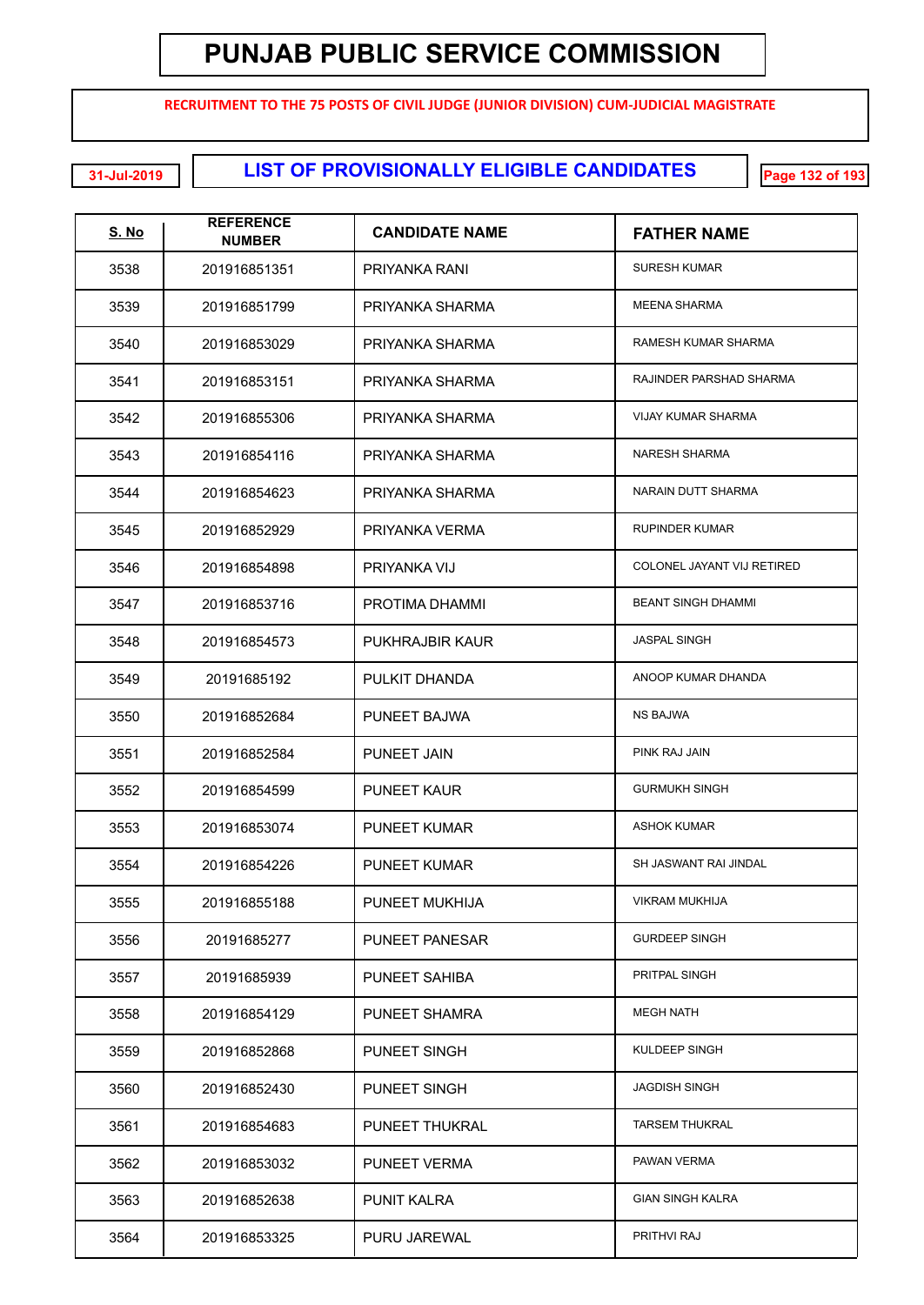**RECRUITMENT TO THE 75 POSTS OF CIVIL JUDGE (JUNIOR DIVISION) CUM-JUDICIAL MAGISTRATE**

| <u>S. No</u> | <b>REFERENCE</b><br><b>NUMBER</b> | <b>CANDIDATE NAME</b>   | <b>FATHER NAME</b>       |
|--------------|-----------------------------------|-------------------------|--------------------------|
| 3565         | 201916853295                      | <b>PUSHP LATA</b>       | <b>JOGINDER SINGH</b>    |
| 3566         | 201916851278                      | <b>PUSHPINDER KAUR</b>  | <b>VIJAY KUMAR</b>       |
| 3567         | 201916854094                      | <b>PUSHPINDER KAUR</b>  | <b>KIRPAL SINGH</b>      |
| 3568         | 201916853690                      | <b>PUSHPINDER KAUR</b>  | SAWINDER SINGH           |
| 3569         | 201916855449                      | <b>PUSHPINDER KAUR</b>  | PURAN SINGH GILL         |
| 3570         | 201916853189                      | PUSHPINDER PAL SINGH    | <b>KARTAR SINGH</b>      |
| 3571         | 2019168564                        | <b>PUSHPINDER SINGH</b> | <b>BALBIR SINGH</b>      |
| 3572         | 201916851219                      | <b>QUTE NARANG</b>      | <b>CHARANJEET NARANG</b> |
| 3573         | 201916851694                      | <b>RABIA</b>            | <b>SURINDER SHARMA</b>   |
| 3574         | 201916854611                      | <b>RABIA GUND</b>       | SIKANDER LAL GUND        |
| 3575         | 2019168539                        | RACHANA                 | <b>JASWANT RAI</b>       |
| 3576         | 201916852238                      | RACHNA BHARI            | <b>OM PARKASH</b>        |
| 3577         | 201916852057                      | <b>RACHNA KAUR</b>      | <b>JARNAIL SINGH</b>     |
| 3578         | 20191685419                       | RADHIKA KHOSLA          | <b>DEEPAK KHOSLA</b>     |
| 3579         | 201916854894                      | <b>RAFI MOHAMMAD</b>    | <b>TARI MOHAMMAD</b>     |
| 3580         | 201916853086                      | RAGHAV BHATIA           | PARDEEP BHATIA           |
| 3581         | 201916852547                      | <b>RAGHAV DHIR</b>      | <b>MANU DHIR</b>         |
| 3582         | 201916851572                      | RAGHAV KHANNA           | <b>MUNISH KHANNA</b>     |
| 3583         | 201916852798                      | RAGHAV KHURANA          | SANJEEV KHURANA          |
| 3584         | 20191685384                       | RAGHAV PAHUJA           | RAKESH PAHUJA            |
| 3585         | 201916854009                      | RAGHAV PAHWA            | SUBHASH PAHWA            |
| 3586         | 201916854494                      | <b>RAGHAV SAGGAR</b>    | ANIL KUMAR SAGGAR        |
| 3587         | 201916852156                      | RAGHAV SHARMA           | SATISH SHARMA            |
| 3588         | 201916851976                      | <b>RAGHAV SINGLA</b>    | RAJEEV KUMAR SINGLA      |
| 3589         | 201916853262                      | RAGHU RAJA              | DAVINDER KUMAR           |
| 3590         | 201916854705                      | RAGINI KHANNA           | RAJIV KHANNA             |
| 3591         | 20191685109                       | <b>RAHUL</b>            | <b>JAGDIP SINGH</b>      |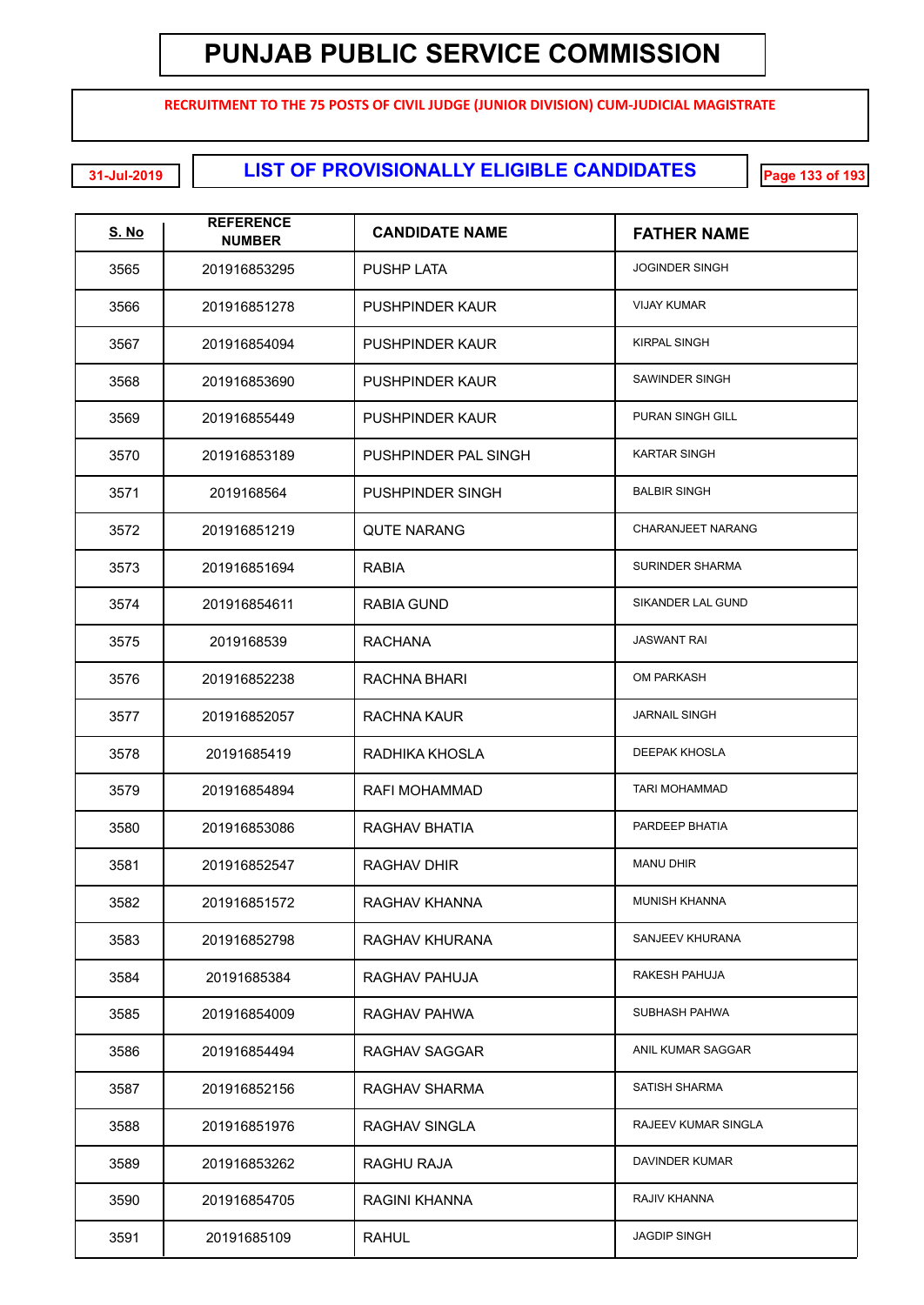**RECRUITMENT TO THE 75 POSTS OF CIVIL JUDGE (JUNIOR DIVISION) CUM-JUDICIAL MAGISTRATE**

**LIST OF PROVISIONALLY ELIGIBLE CANDIDATES 31-Jul-2019 Page 134 of 193**

| <u>S. No</u> | <b>REFERENCE</b><br><b>NUMBER</b> | <b>CANDIDATE NAME</b> | <b>FATHER NAME</b>        |
|--------------|-----------------------------------|-----------------------|---------------------------|
| 3592         | 201916852496                      | <b>RAHUL</b>          | <b>SURAJ BHAN</b>         |
| 3593         | 201916851421                      | <b>RAHUL</b>          | <b>GOPAL KRISHAN</b>      |
| 3594         | 201916853214                      | RAHUL ARORA           | <b>DEEPAK ARORA</b>       |
| 3595         | 201916855087                      | RAHUL GOYAL           | RAMESH GOYAL              |
| 3596         | 201916854505                      | RAHUL GOYAL           | AMRIT PAL GOYAL           |
| 3597         | 201916854888                      | RAHUL GUPTA           | <b>VIPIN KUMAR GUPTA</b>  |
| 3598         | 201916854269                      | <b>RAHUL KAUSHAL</b>  | <b>BHUPINDER SINGH</b>    |
| 3599         | 201916854982                      | <b>RAHUL KAUSHAL</b>  | <b>ANIL KAUSHAL</b>       |
| 3600         | 201916855754                      | <b>RAHUL KUMAR</b>    | <b>SATISH KUMAR</b>       |
| 3601         | 201916855704                      | RAHUL KUMAR PRASHAR   | NIRMAL KUMAR PRASHAR      |
| 3602         | 201916852019                      | RAHUL MARWAHA         | <b>JAGDISH MARWAHA</b>    |
| 3603         | 201916852967                      | RAHUL MDHARA          | <b>NASIB CHAND</b>        |
| 3604         | 201916854188                      | <b>RAHUL MIGLANI</b>  | <b>ASHWANI MIGLANI</b>    |
| 3605         | 201916852503                      | RAHUL NARULA          | ASHOK KUMAR NARULA        |
| 3606         | 20191685981                       | RAHUL SACHDEVA        | VIJAY KUMAR SACHDEVA      |
| 3607         | 201916854768                      | RAHUL SAROAY          | <b>JASWINDER SAROAY</b>   |
| 3608         | 201916853007                      | <b>RAHUL SEHGAL</b>   | <b>ASHOK SEHGAL</b>       |
| 3609         | 201916851489                      | RAHUL SHARMA          | <b>VINOD KUMAR SHARMA</b> |
| 3610         | 201916854070                      | <b>RAHUL SHARMA</b>   | DESH BANDHU SHARMA        |
| 3611         | 201916854251                      | RAINA KAPOOR          | <b>ASHWANI KAPOOR</b>     |
| 3612         | 2019168527                        | RAJ KUMAR             | <b>MUKHTIAR SINGH</b>     |
| 3613         | 201916852384                      | <b>RAJ KUMAR</b>      | <b>SAIN DASS</b>          |
| 3614         | 201916851770                      | <b>RAJA SINGH</b>     | <b>GURDEV SINGH</b>       |
| 3615         | 201916852335                      | RAJAN ARORA           | <b>MUKESH KUMAR</b>       |
| 3616         | 201916851588                      | <b>RAJAN CHUGH</b>    | <b>ASHOK CHUGH</b>        |
| 3617         | 201916854981                      | RAJAN SOOD            | <b>TIRATH RAM</b>         |
| 3618         | 201916853709                      | RAJANDEEP KAUR        | SUKHJEET SINGH            |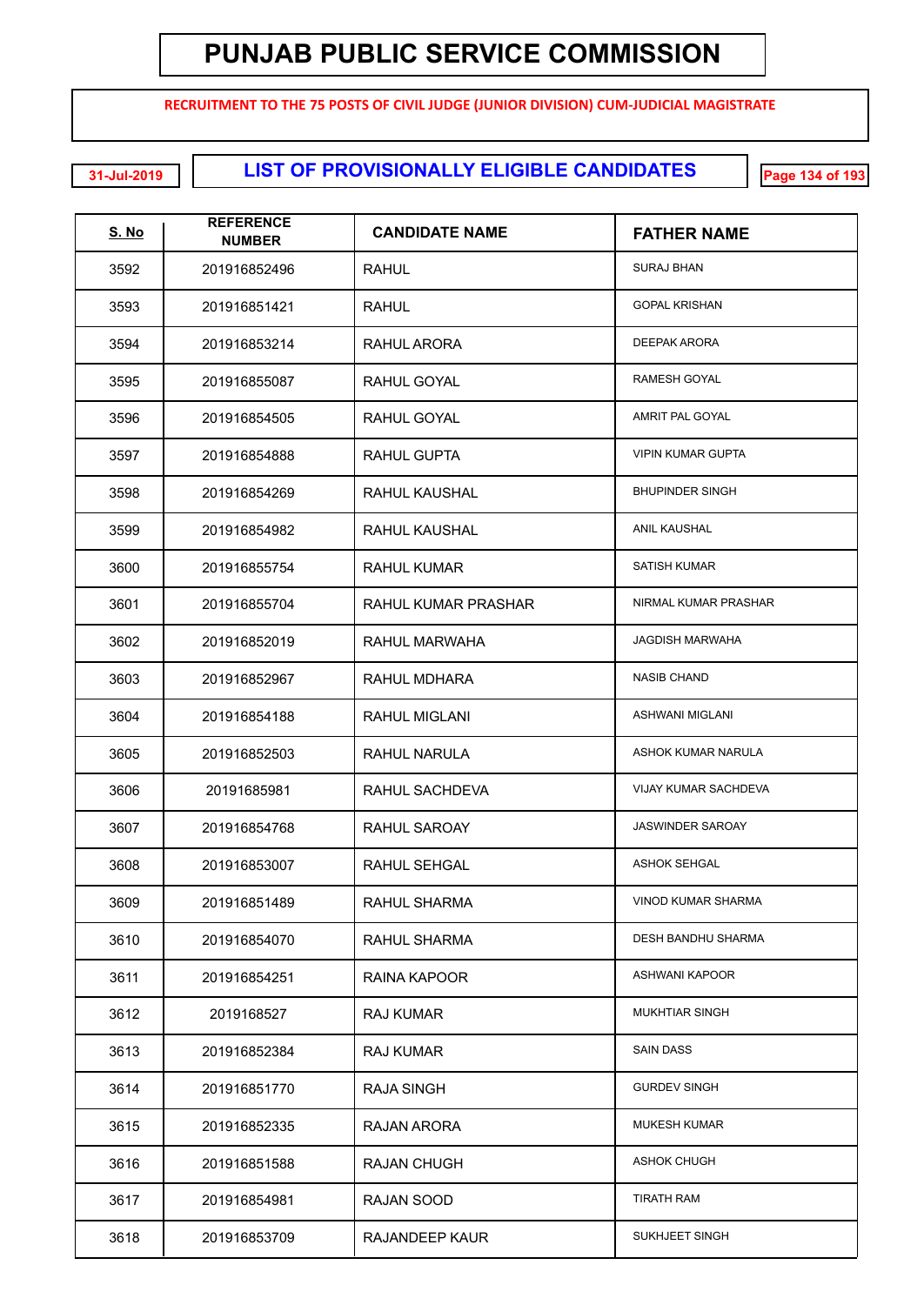**RECRUITMENT TO THE 75 POSTS OF CIVIL JUDGE (JUNIOR DIVISION) CUM-JUDICIAL MAGISTRATE**

**LIST OF PROVISIONALLY ELIGIBLE CANDIDATES 31-Jul-2019 Page 135 of 193**

| <u>S. No</u> | <b>REFERENCE</b><br><b>NUMBER</b> | <b>CANDIDATE NAME</b>  | <b>FATHER NAME</b>            |
|--------------|-----------------------------------|------------------------|-------------------------------|
| 3619         | 201916851637                      | RAJANPREET KAUR        | DAVINDER SINGH                |
| 3620         | 201916852266                      | <b>RAJARSHI MEHTA</b>  | <b>HARSH KUMAR MEHTA</b>      |
| 3621         | 201916853225                      | <b>RAJAT</b>           | <b>VIJAY KUMAR</b>            |
| 3622         | 201916854235                      | <b>RAJAT</b>           | SUBHASH CHANDER               |
| 3623         | 201916853924                      | RAJAT ACHARYA          | PREM KUMAR ACHARYA            |
| 3624         | 20191685916                       | RAJAT ARORA            | KASHMIRI LAL ARORA            |
| 3625         | 20191685468                       | <b>RAJAT CHOWDHARY</b> | <b>BALBIR SINGH CHOWDHARY</b> |
| 3626         | 201916853904                      | RAJAT DOGRA            | <b>RAKESH DOGRA</b>           |
| 3627         | 201916852059                      | <b>RAJAT GARG</b>      | PAWAN KUMAR GARG              |
| 3628         | 201916852505                      | RAJAT GARG             | <b>GURINDER KUMAR</b>         |
| 3629         | 20191685700                       | <b>RAJAT GOYAL</b>     | RAJINDER PAL GOYAL            |
| 3630         | 201916853336                      | RAJAT MONGA            | RAJ KUMAR MONGA               |
| 3631         | 20191685533                       | RAJAT PAHUJA           | <b>SURESH PAHUJA</b>          |
| 3632         | 201916853185                      | <b>RAJAT SHOREY</b>    | SATISH KUMAR SHOREY           |
| 3633         | 201916853752                      | <b>RAJBEER KAUR</b>    | <b>KARAM SINGH</b>            |
| 3634         | 201916853834                      | <b>RAJBEER SINGH</b>   | <b>GURBAX SINGH</b>           |
| 3635         | 201916853150                      | <b>RAJBIR KAUR</b>     | <b>ANOOP SINGH</b>            |
| 3636         | 201916852334                      | <b>RAJBIR KAUR</b>     | LAKHWINDER SINGH              |
| 3637         | 201916854907                      | <b>RAJBIR KAUR</b>     | <b>JASPAL SINGH</b>           |
| 3638         | 201916854815                      | <b>RAJBIR KAUR</b>     | SAKATTAR SINGH                |
| 3639         | 20191685992                       | <b>RAJBIR SINGH</b>    | <b>BALKAR SINGH</b>           |
| 3640         | 201916851209                      | <b>RAJDEEP KAUR</b>    | <b>GURMEET SINGH</b>          |
| 3641         | 201916851367                      | <b>RAJDEEP KAUR</b>    | <b>RANBIR SINGH</b>           |
| 3642         | 201916851271                      | RAJDEEP SINGH SANDHU   | CHARANJIT SINGH SANDHU        |
| 3643         | 201916851647                      | RAJEEV CHHABRA         | <b>NARESH CHHABRA</b>         |
| 3644         | 201916855182                      | RAJEEV KUMAR SHARMA    | <b>BHARAT BHUSHAN</b>         |
| 3645         | 20191685838                       | <b>RAJESH KUMAR</b>    | RAMESH CHAND SUMAN            |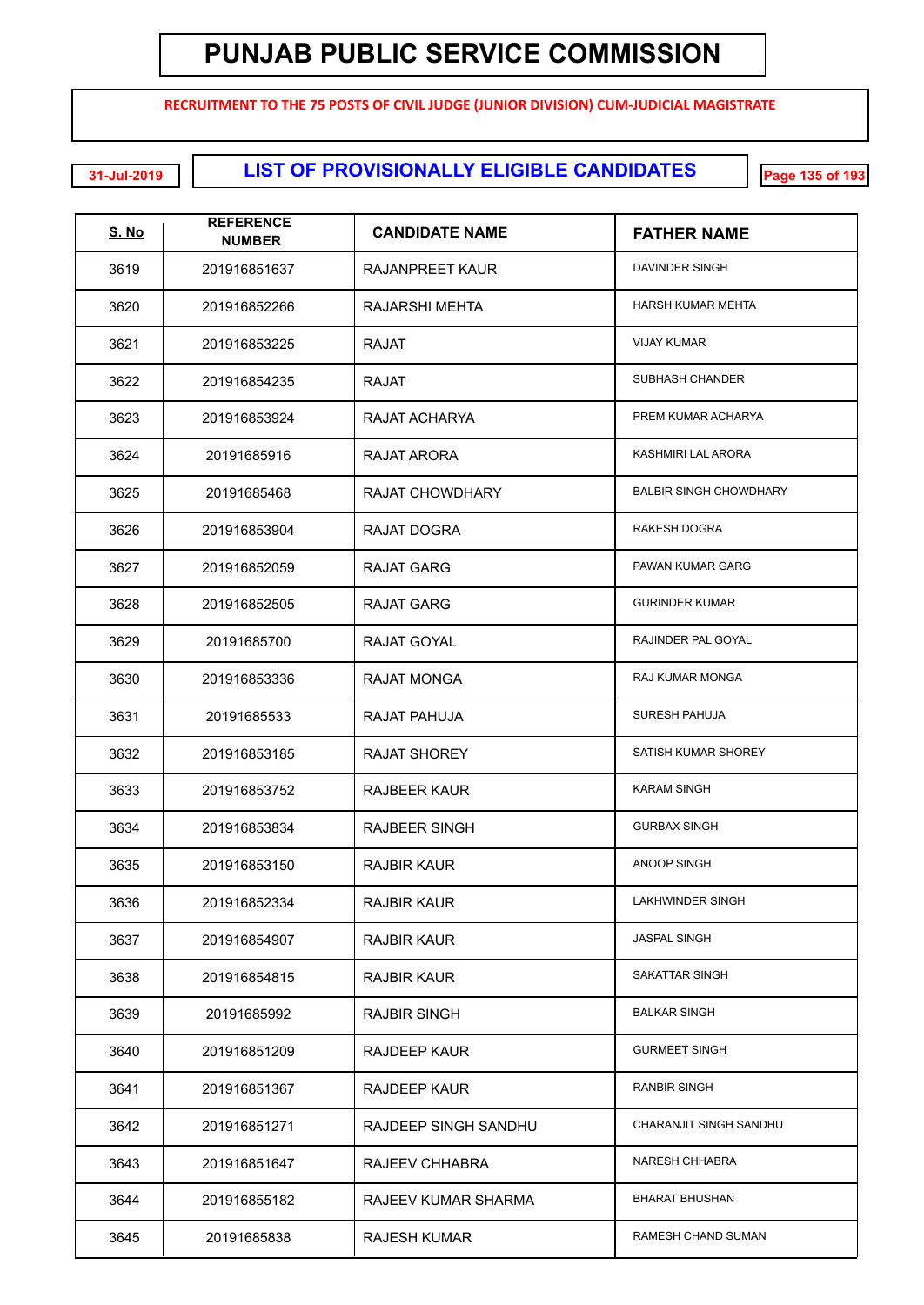**RECRUITMENT TO THE 75 POSTS OF CIVIL JUDGE (JUNIOR DIVISION) CUM-JUDICIAL MAGISTRATE**

**LIST OF PROVISIONALLY ELIGIBLE CANDIDATES 31-Jul-2019 Page 136 of 193**

| <u>S. No</u> | <b>REFERENCE</b><br><b>NUMBER</b> | <b>CANDIDATE NAME</b>   | <b>FATHER NAME</b>         |
|--------------|-----------------------------------|-------------------------|----------------------------|
| 3646         | 201916851030                      | RAJESH KUMAR            | <b>MEHAR CHAND</b>         |
| 3647         | 201916854961                      | RAJESH KUMAR            | <b>LAKSHMI NARAIN</b>      |
| 3648         | 201916851944                      | RAJESH KUMAR JHA        | FEKAN JHA                  |
| 3649         | 201916855626                      | RAJESH REHAN            | <b>RAMESH REHAN</b>        |
| 3650         | 20191685221                       | RAJESH SAINI            | RAM PRASHAD SAINI          |
| 3651         | 201916854336                      | RAJESH SALARIA          | KULDEEP SINGH              |
| 3652         | 201916855280                      | RAJESHKUMAR             | SARDARI LAL                |
| 3653         | 201916855421                      | RAJESHWAR SINGH         | LATE S SWINDER SINGH KAMAL |
| 3654         | 201916854605                      | RAJESHWAR SINGH         | <b>JAGBINDER SINGH</b>     |
| 3655         | 201916852126                      | RAJINDER KAUR           | SUKHWINDER KAUR            |
| 3656         | 201916852708                      | RAJINDER KAUR           | <b>PRITAM SINGH</b>        |
| 3657         | 20191685886                       | RAJINDER KAUR           | <b>MANJIT SINGH</b>        |
| 3658         | 201916853535                      | <b>RAJINDER KAUR</b>    | DARSHAN SINGH              |
| 3659         | 201916853038                      | RAJINDER KUMAR          | <b>JAGAN NATH</b>          |
| 3660         | 201916853915                      | RAJINDER KUMAR          | <b>TEK CHAND</b>           |
| 3661         | 201916855627                      | RAJINDER PAL SINGH      | <b>KHARAG SINGH</b>        |
| 3662         | 201916853518                      | RAJINDER PAL SINGH      | RACHHPLAL SINGH            |
| 3663         | 201916852458                      | RAJINDER SINGH          | <b>LABH SINGH</b>          |
| 3664         | 201916853461                      | <b>RAJINDER SINGH</b>   | <b>BAKHTAUR SINGH</b>      |
| 3665         | 201916851602                      | RAJINDER SINGH          | <b>MAKHAN SINGH</b>        |
| 3666         | 201916852296                      | RAJINDER SINGH          | <b>BALDEV SINGH</b>        |
| 3667         | 201916853648                      | <b>RAJINDER SINGH</b>   | RASHPAL SINGH              |
| 3668         | 201916854910                      | <b>RAJINDER SINGH</b>   | <b>AMRIK SINGH</b>         |
| 3669         | 201916854362                      | RAJINDERA KALYANI SINGH | <b>MAKHAN SINGH</b>        |
| 3670         | 201916853848                      | RAJIV KUMAR             | PRITAM CHAND               |
| 3671         | 201916854968                      | <b>RAJIV PAL SINGH</b>  | <b>G S BHATTI</b>          |
| 3672         | 201916852839                      | RAJMUKADAR SINGH SIDHU  | <b>GURTEJ SINGH SIDHU</b>  |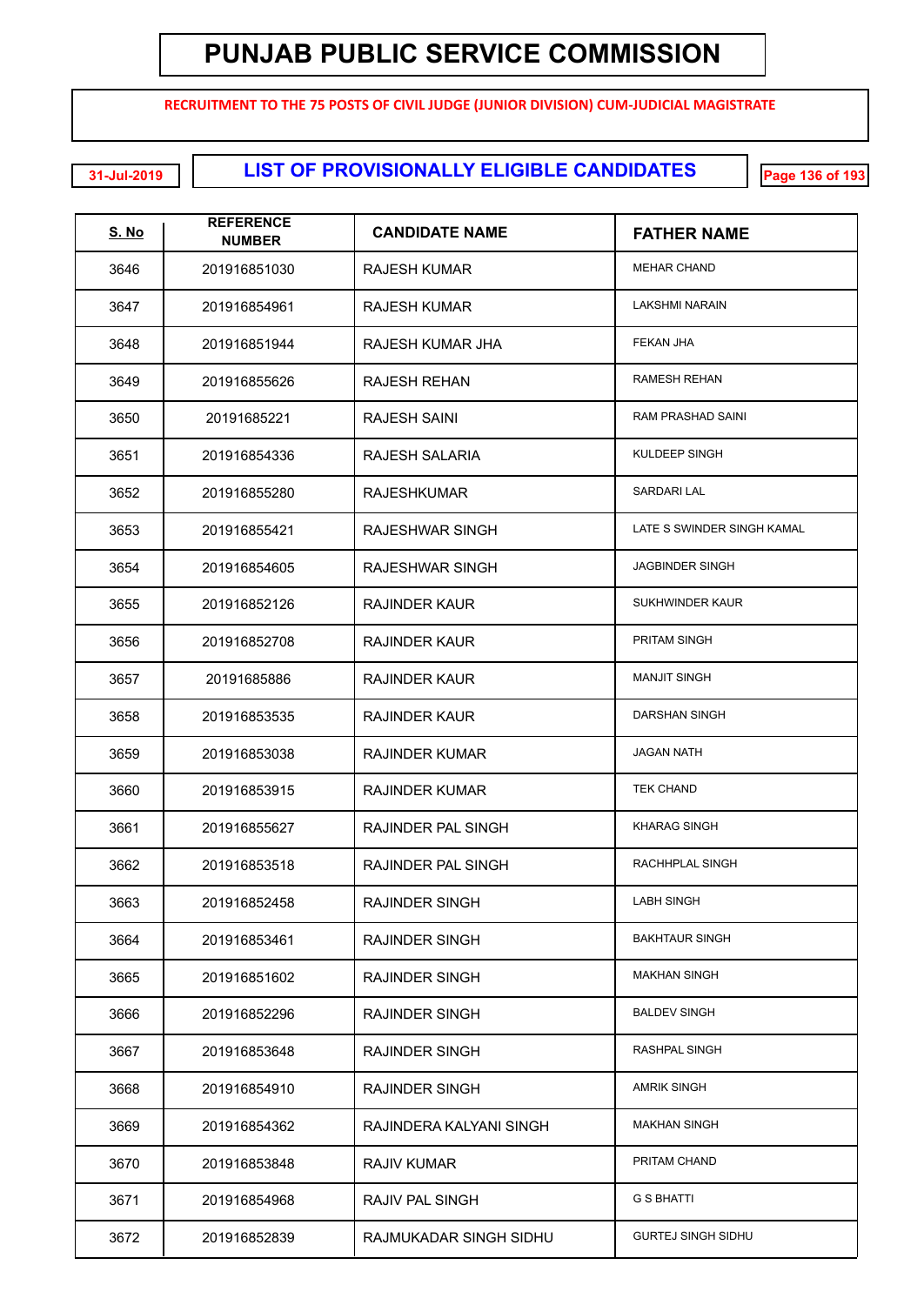**RECRUITMENT TO THE 75 POSTS OF CIVIL JUDGE (JUNIOR DIVISION) CUM-JUDICIAL MAGISTRATE**

**LIST OF PROVISIONALLY ELIGIBLE CANDIDATES 31-Jul-2019 Page 137 of 193**

| <b>S. No</b> | <b>REFERENCE</b><br><b>NUMBER</b> | <b>CANDIDATE NAME</b>   | <b>FATHER NAME</b>     |
|--------------|-----------------------------------|-------------------------|------------------------|
| 3673         | 20191685814                       | <b>RAJNEESH KUMAR</b>   | <b>RAJ KUMAR</b>       |
| 3674         | 201916853394                      | RAJNEESHPAL SINGH SIDHU | AJIT SINGH SIDHU       |
| 3675         | 201916851090                      | RAJNI                   | <b>VIJAY KUMAR</b>     |
| 3676         | 201916853106                      | RAJNI                   | <b>KRISHAN KUMAR</b>   |
| 3677         | 201916852825                      | RAJNI                   | <b>HANS RAJ</b>        |
| 3678         | 201916854163                      | <b>RAJNI AGGARWAL</b>   | RAJ KUMAR AGGARWAL     |
| 3679         | 20191685105                       | RAJNI BALA              | <b>KRISHAN CHAND</b>   |
| 3680         | 201916851629                      | <b>RAJNI BALA</b>       | RAJ KUMAR              |
| 3681         | 201916854936                      | <b>RAJNI BALA</b>       | SHAMSHER SINGH         |
| 3682         | 201916855172                      | <b>RAJNI BALA</b>       | <b>NAND LAL</b>        |
| 3683         | 201916852267                      | RAJNI BHARAJ            | SUKHDEV SINGH          |
| 3684         | 20191685122                       | <b>RAJNI DEVI</b>       | <b>DAULAT RAM</b>      |
| 3685         | 201916853828                      | <b>RAJNI KUMARI</b>     | SATINDER SINGH         |
| 3686         | 201916853405                      | <b>RAJNI MISHRA</b>     | SHARDA MISHRA          |
| 3687         | 201916853011                      | <b>RAJNI RANI</b>       | <b>SUNIL KUMAR</b>     |
| 3688         | 201916853983                      | <b>RAJNI SHARMA</b>     | <b>DARSHAN KUMAR</b>   |
| 3689         | 201916854417                      | <b>RAJNI SIHAG</b>      | <b>KRISHNA SIHAG</b>   |
| 3690         | 201916854171                      | RAJNI VOHRA             | <b>BARKAT SINGH</b>    |
| 3691         | 201916854007                      | <b>RAJNISH KAUR</b>     | <b>KARNAIL SINGH</b>   |
| 3692         | 201916851216                      | <b>RAJPAL</b>           | <b>JAIT KUMAR</b>      |
| 3693         | 201916851659                      | <b>RAJPAL KAUR</b>      | <b>JASWINDER SINGH</b> |
| 3694         | 201916853323                      | RAJPAL SINGH            | SATWINDER SINGH        |
| 3695         | 201916853897                      | RAJPAL SINGH            | <b>GAJINDER SINGH</b>  |
| 3696         | 201916852093                      | <b>RAJVEER</b>          | NARINDER PAL           |
| 3697         | 201916852048                      | RAJVEER KAUR            | SURINDER SINGH         |
| 3698         | 201916851549                      | RAJVEER KAUR            | <b>JOGINDER PAL</b>    |
| 3699         | 201916854008                      | RAJVEER KAUR            | <b>AMAR SINGH</b>      |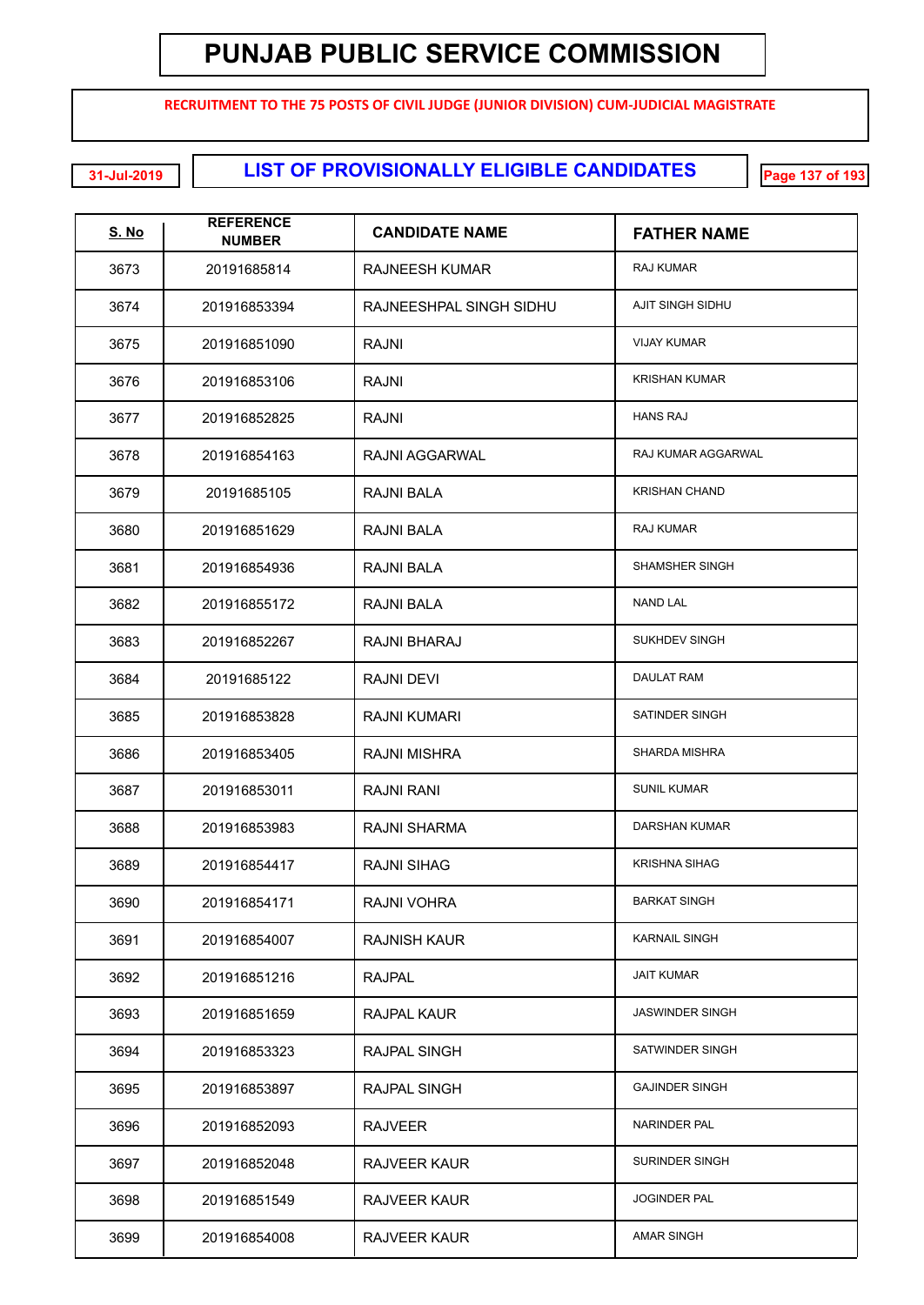**RECRUITMENT TO THE 75 POSTS OF CIVIL JUDGE (JUNIOR DIVISION) CUM-JUDICIAL MAGISTRATE**

**LIST OF PROVISIONALLY ELIGIBLE CANDIDATES 31-Jul-2019 Page 138 of 193**

| <u>S. No</u> | <b>REFERENCE</b><br><b>NUMBER</b> | <b>CANDIDATE NAME</b>  | <b>FATHER NAME</b>     |
|--------------|-----------------------------------|------------------------|------------------------|
| 3700         | 201916851                         | RAJVEER SINGH          | SUKHVINDER SINGH       |
| 3701         | 201916854024                      | RAJVEER SINGH          | <b>LAKHVIR SINGH</b>   |
| 3702         | 201916852854                      | RAJVINDER KAUR         | <b>MOHAR SINGH</b>     |
| 3703         | 201916851882                      | RAJVINDER SINGH        | ANGREZ SINGH           |
| 3704         | 201916852476                      | RAJVIR KAUR            | <b>HARBANS SINGH</b>   |
| 3705         | 201916851212                      | RAJVIR KAUR            | <b>CHARANJIT SINGH</b> |
| 3706         | 20191685447                       | RAJVIR KAUR            | <b>GURBAKSH SINGH</b>  |
| 3707         | 20191685229                       | RAJWANT KAUR           | <b>MEWA SINGH</b>      |
| 3708         | 20191685169                       | RAJWINDER KAUR         | DAVINDER SINGH         |
| 3709         | 20191685456                       | RAJWINDER KAUR         | <b>JASWANT SINGH</b>   |
| 3710         | 201916851716                      | RAJWINDER KAUR         | <b>KULWANT SINGH</b>   |
| 3711         | 20191685369                       | RAJWINDER KAUR         | LAKHWINDER SINGH       |
| 3712         | 201916851861                      | RAJWINDER KAUR         | <b>GURBAX SINGH</b>    |
| 3713         | 20191685954                       | <b>RAJWINDER KAUR</b>  | DARSHAN SINGH          |
| 3714         | 201916853210                      | RAJWINDER KAUR         | <b>JAGDEV SINGH</b>    |
| 3715         | 20191685693                       | RAJWINDER KAUR         | PRITAM SINGH           |
| 3716         | 201916853486                      | RAJWINDER KAUR         | <b>KABUL SINGH</b>     |
| 3717         | 201916855491                      | RAJWINDER KAUR         | <b>MAJOR SINGH</b>     |
| 3718         | 201916854501                      | RAJWINDER KAUR         | <b>BALBIR SINGH</b>    |
| 3719         | 201916852941                      | RAJWINDER SINGH        | <b>BHOLA SINGH</b>     |
| 3720         | 201916853655                      | <b>RAJWINDER SINGH</b> | SARABJEET SINGH        |
| 3721         | 201916855618                      | RAKESH ARORA           | <b>ASHOK KUMAR</b>     |
| 3722         | 201916852836                      | <b>RAKESH BHARTI</b>   | <b>HORI LAL</b>        |
| 3723         | 201916852720                      | RAKESH KUMAR           | LATE SH DALEL SINGH    |
| 3724         | 201916853654                      | RAKESH KUMAR           | <b>SUCHA RAM</b>       |
| 3725         | 201916855719                      | RAKESH KUMAR           | <b>ISHWER SINGH</b>    |
| 3726         | 201916854258                      | <b>RAKESH KUMAR</b>    | SH BAHADUR SINGH       |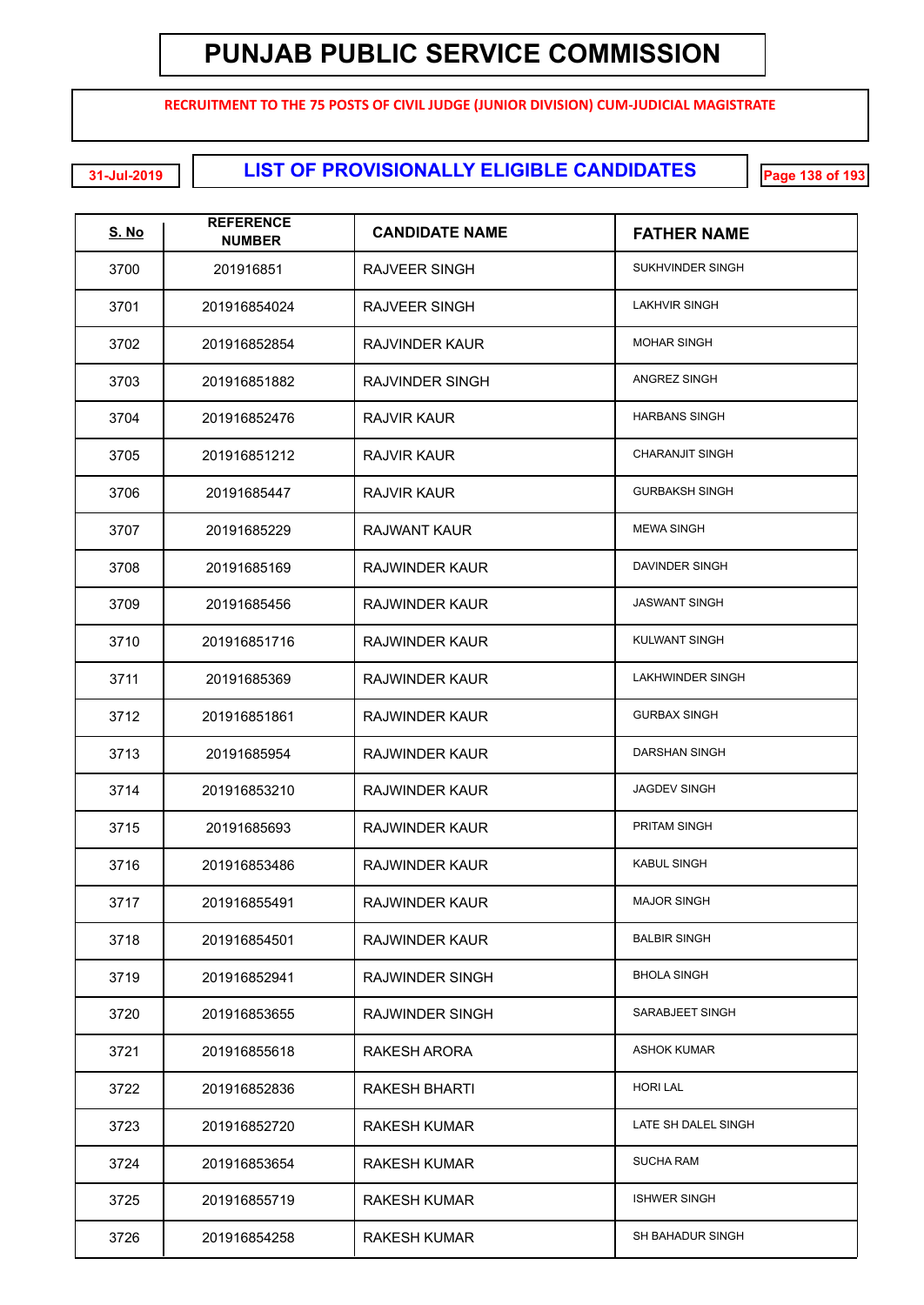**RECRUITMENT TO THE 75 POSTS OF CIVIL JUDGE (JUNIOR DIVISION) CUM-JUDICIAL MAGISTRATE**

**LIST OF PROVISIONALLY ELIGIBLE CANDIDATES 31-Jul-2019 Page 139 of 193**

| <u>S. No</u> | <b>REFERENCE</b><br><b>NUMBER</b> | <b>CANDIDATE NAME</b>    | <b>FATHER NAME</b>     |
|--------------|-----------------------------------|--------------------------|------------------------|
| 3727         | 201916853734                      | RAM SINGH                | SUKHJINDER SINGH       |
| 3728         | 201916852888                      | RAMA VERMA               | TILAK RAJ VERMA        |
| 3729         | 201916851684                      | RAMAN                    | <b>ASHOK KUMAR</b>     |
| 3730         | 201916855365                      | RAMAN                    | <b>VIJAY KUMAR</b>     |
| 3731         | 201916851192                      | RAMAN BHATIA             | V K BHATIA             |
| 3732         | 201916852451                      | RAMAN DEEP               | PREM SAGAR             |
| 3733         | 201916852860                      | <b>RAMAN DEEP RAJPUT</b> | NARESH PAUL RAJPUT     |
| 3734         | 201916851757                      | <b>RAMAN GILL</b>        | PREM LAL GILL          |
| 3735         | 201916854212                      | RAMAN JAIN               | RAVINDER JAIN          |
| 3736         | 20191685738                       | RAMAN KUMAR              | <b>MAMAT RAJ</b>       |
| 3737         | 201916853596                      | RAMAN KUMAR              | <b>SOM LAL</b>         |
| 3738         | 201916855359                      | RAMAN KUMAR              | <b>RAM PARKASH</b>     |
| 3739         | 20191685764                       | RAMAN KUMARI             | <b>DIAL CHAND</b>      |
| 3740         | 201916853590                      | RAMAN MALHOTRA           | KRISHAN LAL MALHOTRA   |
| 3741         | 201916852521                      | RAMAN PREET SINGH        | <b>SOHAN SINGH</b>     |
| 3742         | 20191685694                       | <b>RAMANDEEP</b>         | <b>RAJPAL SINGH</b>    |
| 3743         | 20191685465                       | RAMANDEEP KAUR           | KULWANT SINGH          |
| 3744         | 201916851666                      | RAMANDEEP KAUR           | <b>GURVINDER SINGH</b> |
| 3745         | 201916852852                      | RAMANDEEP KAUR           | <b>BANARSI DASS</b>    |
| 3746         | 201916852665                      | RAMANDEEP KAUR           | <b>JASWANT SINGH</b>   |
| 3747         | 20191685872                       | RAMANDEEP KAUR           | <b>IQBAL SINGH</b>     |
| 3748         | 20191685737                       | RAMANDEEP KAUR           | PRABHJEET SINGH        |
| 3749         | 201916853171                      | RAMANDEEP KAUR           | <b>NAHAR SIGNH</b>     |
| 3750         | 201916852324                      | RAMANDEEP KAUR           | PRITAM SINGH           |
| 3751         | 201916853174                      | RAMANDEEP KAUR           | <b>GURMAIL SINGH</b>   |
| 3752         | 201916852904                      | RAMANDEEP KAUR           | <b>TARSEM SINGH</b>    |
| 3753         | 201916852804                      | RAMANDEEP KAUR           | SUKHDEV SINGH          |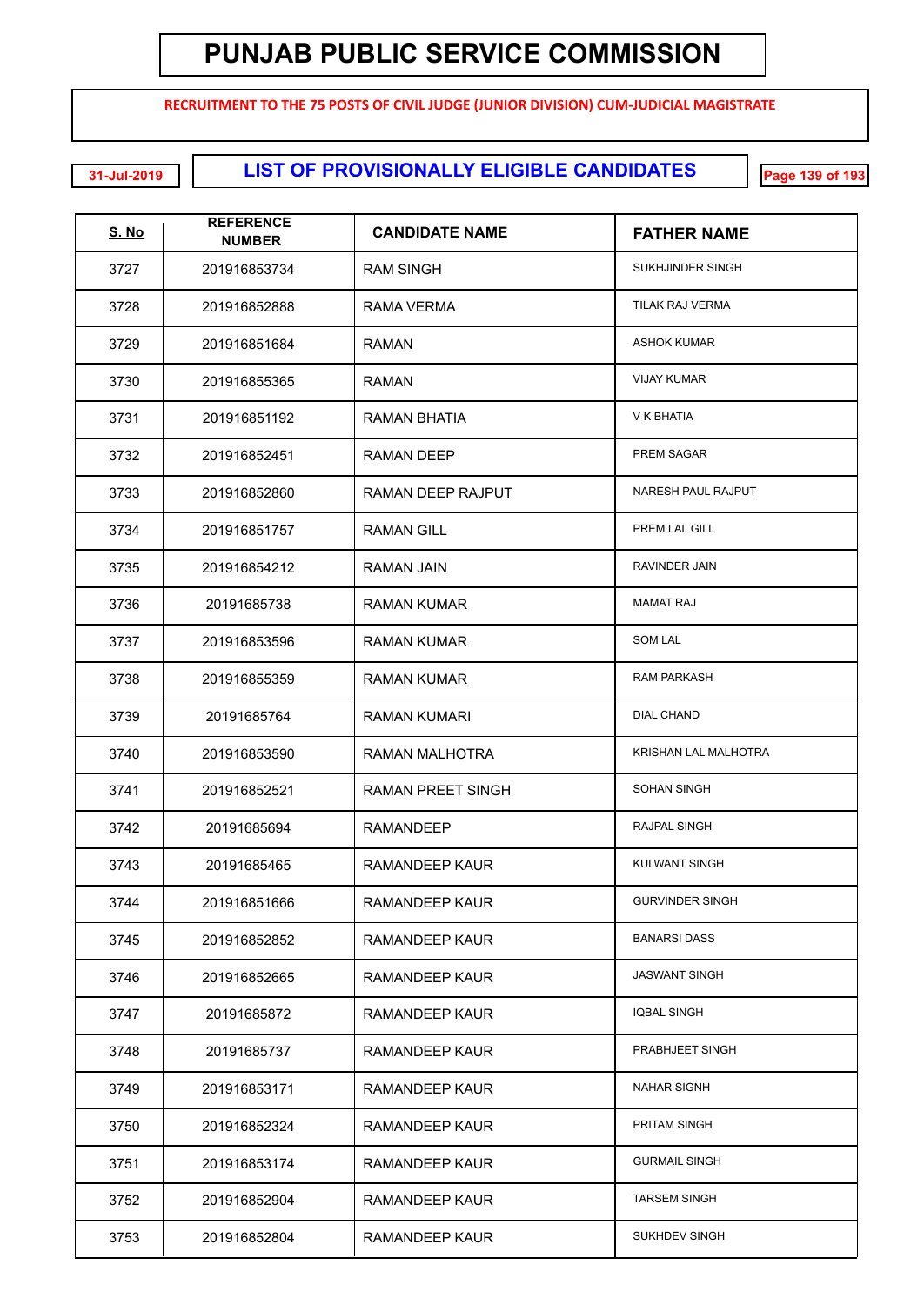**RECRUITMENT TO THE 75 POSTS OF CIVIL JUDGE (JUNIOR DIVISION) CUM-JUDICIAL MAGISTRATE**

**LIST OF PROVISIONALLY ELIGIBLE CANDIDATES 31-Jul-2019 Page 140 of 193**

| <u>S. No</u> | <b>REFERENCE</b><br><b>NUMBER</b> | <b>CANDIDATE NAME</b>      | <b>FATHER NAME</b>           |
|--------------|-----------------------------------|----------------------------|------------------------------|
| 3754         | 201916853052                      | RAMANDEEP KAUR             | <b>SHANGARA SINGH</b>        |
| 3755         | 201916852122                      | RAMANDEEP KAUR             | <b>JASPAL SINGH</b>          |
| 3756         | 201916853117                      | RAMANDEEP KAUR             | <b>LAKHWINDER SINGH</b>      |
| 3757         | 201916851189                      | RAMANDEEP KAUR             | <b>SURINDER SINGH</b>        |
| 3758         | 201916852160                      | RAMANDEEP KAUR             | <b>SHAMSHER SINGH</b>        |
| 3759         | 201916852725                      | RAMANDEEP KAUR             | <b>GURDIAL SINGH</b>         |
| 3760         | 201916851394                      | RAMANDEEP KAUR             | <b>MAKHAN SINGH</b>          |
| 3761         | 201916852674                      | RAMANDEEP KAUR             | <b>SWARAN SINGH</b>          |
| 3762         | 201916851084                      | RAMANDEEP KAUR             | <b>SUKHCHAIN SINGH</b>       |
| 3763         | 201916852278                      | RAMANDEEP KAUR             | <b>HARWINDER SINGH</b>       |
| 3764         | 201916855489                      | RAMANDEEP KAUR             | SUKHMANDER SINGH             |
| 3765         | 201916855611                      | RAMANDEEP KAUR             | <b>HARMINDER SINGH</b>       |
| 3766         | 201916855461                      | RAMANDEEP KAUR             | <b>TEJINDER SINGH</b>        |
| 3767         | 20191685918                       | RAMANDEEP KAUR RAO         | <b>GURPAL SINGH</b>          |
| 3768         | 201916854391                      | RAMANDEEP SHARMA           | <b>RAJ KUMAR</b>             |
| 3769         | 201916853231                      | RAMANDEEP SINGH            | <b>AJAIB SINGH</b>           |
| 3770         | 201916853335                      | RAMANDEEP SINGH            | JASPAL SINGH DALI            |
| 3771         | 201916852808                      | RAMANDEEP SINGH            | <b>AMRIK SINGH</b>           |
| 3772         | 201916855218                      | RAMANDEEP SINGH            | <b>GURDEV SINGH</b>          |
| 3773         | 201916853546                      | RAMANDEEP SINGH            | <b>MAKHAN SINGH</b>          |
| 3774         | 201916855643                      | RAMANDEEP SINGH SIDHU      | <b>BARJINDER SINGH SIDHU</b> |
| 3775         | 201916852418                      | <b>RAMANJEET KAUR</b>      | <b>JOGINDER SINGH</b>        |
| 3776         | 201916855678                      | <b>RAMANJEET KAUR</b>      | <b>BHUPINDER SINGH</b>       |
| 3777         | 201916851820                      | <b>RAMANJIT KAUR</b>       | <b>HARBANS SINGH</b>         |
| 3778         | 201916855507                      | <b>RAMANJIT KAUR</b>       | <b>GURMUKH LAL</b>           |
| 3779         | 201916855360                      | <b>RAMANJIT KAUR</b>       | <b>ZORA SINGH</b>            |
| 3780         | 201916854049                      | <b>RAMANJIT SINGH MANN</b> | DARSHAN SINGH MANN           |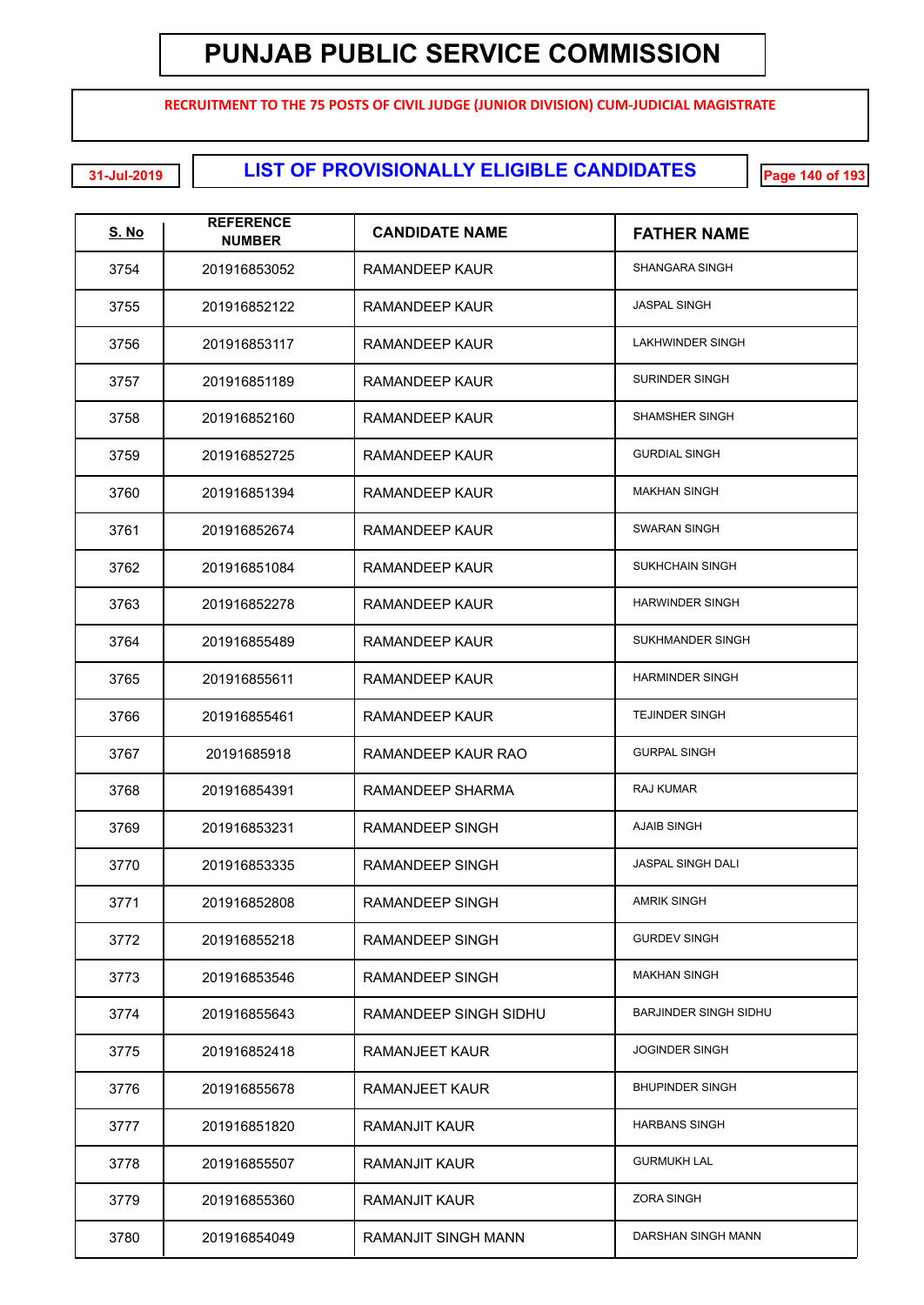**RECRUITMENT TO THE 75 POSTS OF CIVIL JUDGE (JUNIOR DIVISION) CUM-JUDICIAL MAGISTRATE**

**LIST OF PROVISIONALLY ELIGIBLE CANDIDATES 31-Jul-2019 Page 141 of 193**

| <u>S. No</u> | <b>REFERENCE</b><br><b>NUMBER</b> | <b>CANDIDATE NAME</b>     | <b>FATHER NAME</b>          |
|--------------|-----------------------------------|---------------------------|-----------------------------|
| 3781         | 201916854747                      | RAMANJOT KAUR DHINDSA     | HARJINDER SINGH DHINDSA     |
| 3782         | 201916851142                      | RAMANPREET KAUR           | <b>ATAMJIT SINGH</b>        |
| 3783         | 201916851604                      | RAMANPREET KAUR           | <b>SATPAL SINGH</b>         |
| 3784         | 201916853252                      | RAMANPREET KAUR           | <b>SUCHA SINGH</b>          |
| 3785         | 20191685745                       | RAMANPREET KAUR           | <b>HARINDER SINGH</b>       |
| 3786         | 20191685623                       | RAMANPREET KAUR           | <b>GURDEV SINGH</b>         |
| 3787         | 201916851283                      | RAMANPREET KAUR           | <b>AVTAR SINGH</b>          |
| 3788         | 201916854890                      | RAMANPREET KAUR           | <b>KASHMEER SINGH</b>       |
| 3789         | 201916854874                      | RAMANPREET KAUR           | <b>KARNAIL SINGH</b>        |
| 3790         | 201916854516                      | RAMANPREET KAUR           | KULDEEP SINGH               |
| 3791         | 201916853788                      | RAMANPREET SINGH          | <b>RAJ SINGH</b>            |
| 3792         | 201916855743                      | RAMANPREET SINGH          | SUKHDEV SINGH               |
| 3793         | 201916852259                      | RAMBHAGAT SINGH           | <b>TEHAL SINGH</b>          |
| 3794         | 201916851547                      | RAMESH KUMAR              | <b>KHAYALI RAM</b>          |
| 3795         | 201916852361                      | RAMESH KUMAR              | <b>GOPI CHAND JAIN</b>      |
| 3796         | 201916852905                      | RAMESH SINGH              | <b>MEHAL SINGH</b>          |
| 3797         | 201916854675                      | RAMESHINDER KUMAR         | NATHU RAM                   |
| 3798         | 201916853300                      | RAMESHINDER SINGH BHULLAR | <b>BOHAR SINGH</b>          |
| 3799         | 20191685634                       | RAMESHWAR DEV SHARMA      | <b>BALWINDER PAL SHARMA</b> |
| 3800         | 201916854443                      | raminder singh            | harminder singh             |
| 3801         | 201916854219                      | RAMINDERJIT SINGH         | <b>AMARJIT SINGH</b>        |
| 3802         | 201916851980                      | RAMITA                    | <b>ASHOK KUMAR</b>          |
| 3803         | 201916851255                      | RAMITA SAHOTRA            | <b>BASHIR SAHOTRA</b>       |
| 3804         | 201916855261                      | RAMJIT YADAV              | <b>HIRDE RAM</b>            |
| 3805         | 201916851915                      | <b>RAMNEEK</b>            | <b>NAWAB SINGH</b>          |
| 3806         | 201916852017                      | <b>RAMNEEK KAUR</b>       | RAJINDER SINGH              |
| 3807         | 201916854872                      | RAMNEEK KAUR SANDHU       | UJJAL DIDAR SINGH SANDHU    |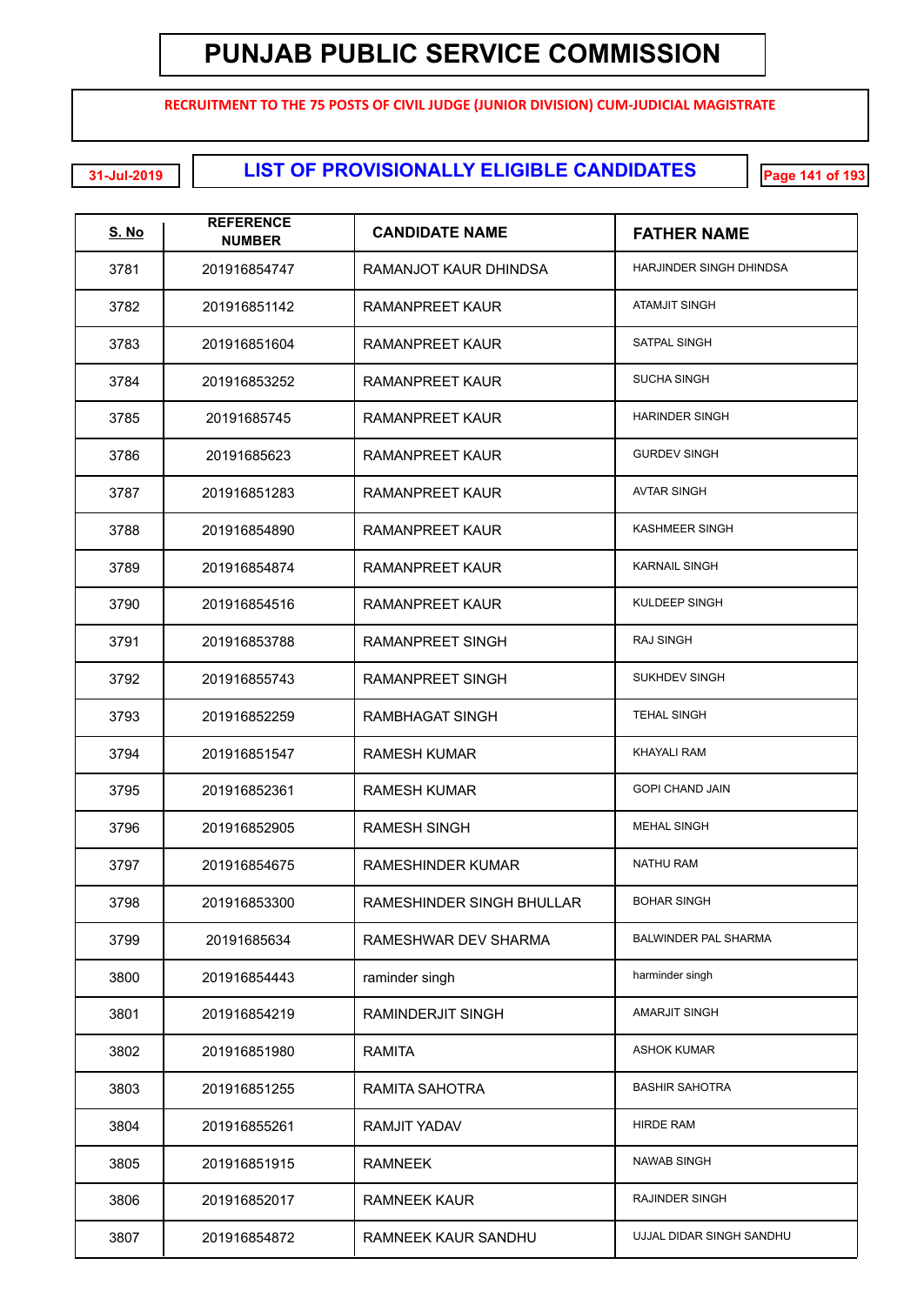**RECRUITMENT TO THE 75 POSTS OF CIVIL JUDGE (JUNIOR DIVISION) CUM-JUDICIAL MAGISTRATE**

**LIST OF PROVISIONALLY ELIGIBLE CANDIDATES 31-Jul-2019 Page 142 of 193**

| <u>S. No</u> | <b>REFERENCE</b><br><b>NUMBER</b> | <b>CANDIDATE NAME</b>     | <b>FATHER NAME</b>             |
|--------------|-----------------------------------|---------------------------|--------------------------------|
| 3808         | 201916851358                      | RAMNEET KAUR              | UTTAM SINGH                    |
| 3809         | 201916852689                      | RAMNISH SINGLA            | SURINDER KUMAR SINGLA          |
| 3810         | 201916852655                      | RANA PARAMVEER SINGH BEHL | RANA RAVINDER MOHAN SINGH BEHL |
| 3811         | 201916853464                      | <b>RANBIR SINGH</b>       | <b>BALWANT SINGH</b>           |
| 3812         | 201916854739                      | RANBIR SINGH              | RAVINDER SINGH                 |
| 3813         | 201916853347                      | <b>RANDEEP</b>            | NARINDER SINGH                 |
| 3814         | 201916854544                      | RANDEEP KAUR              | RAJINDER SINGH                 |
| 3815         | 201916855579                      | <b>RANDEEP SINGH</b>      | JASWINDER SINGH SIDHU          |
| 3816         | 201916854195                      | <b>RANDEEP SINGH</b>      | PRITAM SINGH                   |
| 3817         | 20191685263                       | <b>RANDHIR SINGH</b>      | <b>BHUPINDER SINGH</b>         |
| 3818         | 201916852243                      | <b>RANESH BANSAL</b>      | <b>DES RAJ BANSAL</b>          |
| 3819         | 2019168586                        | <b>RANGAT GHIRRA</b>      | <b>RANBIR SINGH</b>            |
| 3820         | 20191685879                       | RANJANA DEVI              | <b>TARA CHAND</b>              |
| 3821         | 201916851371                      | RANJANA KASHYAP           | RAJESH KASHYAP                 |
| 3822         | 201916852260                      | RANJANA RANI              | SUKHDARSHAN SINGH              |
| 3823         | 201916853925                      | RANJANA SHARMA            | AYODHAYA PRAKASH SHARMA        |
| 3824         | 201916853877                      | RANJANDEEP KAUR           | <b>RAM PARKASH</b>             |
| 3825         | 201916851883                      | RANJEET KAUR              | <b>GULZAR SINGH</b>            |
| 3826         | 201916853793                      | <b>RANJEET KAUR</b>       | <b>BALVEER SINGH</b>           |
| 3827         | 201916851162                      | <b>RANJEET SINGH</b>      | <b>KULWANT SINGH</b>           |
| 3828         | 201916854507                      | <b>RANJEET SINGH</b>      | NIRMAL SINGH                   |
| 3829         | 201916854050                      | <b>RANJEET SINGH</b>      | <b>KASHMIR SINGH</b>           |
| 3830         | 20191685881                       | <b>RANJIT KAUR</b>        | <b>GURDEV SINGH</b>            |
| 3831         | 201916854388                      | <b>RANJIT KAUR</b>        | <b>KASHMIR SINGH</b>           |
| 3832         | 201916853126                      | <b>RANJIT SINGH</b>       | PRITAM SINGH                   |
| 3833         | 20191685589                       | <b>RANJIT SINGH</b>       | SUKHDARSHAN SINGH              |
| 3834         | 201916853547                      | <b>RANJIT SINGH</b>       | <b>KARNAIL SINGH</b>           |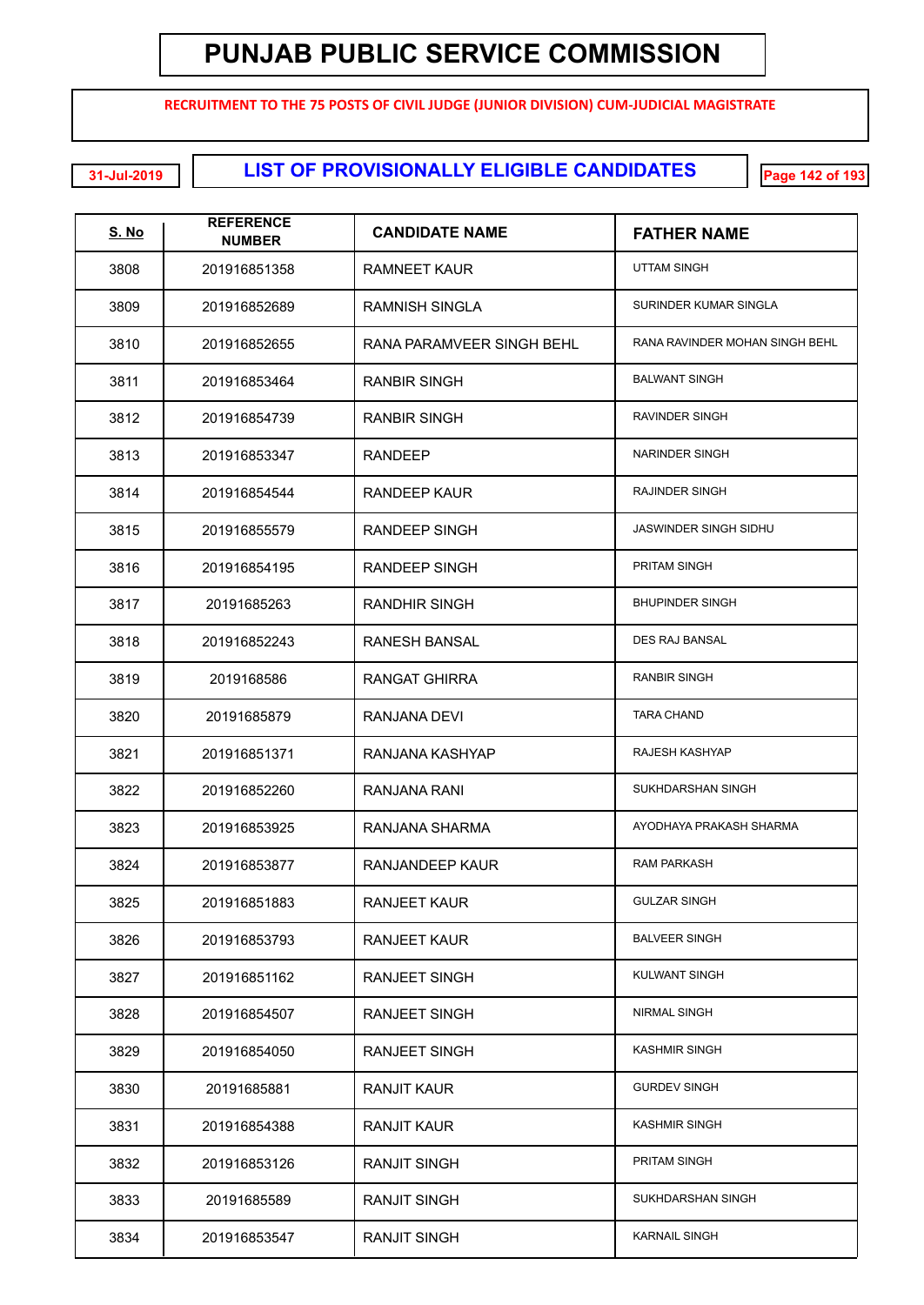**RECRUITMENT TO THE 75 POSTS OF CIVIL JUDGE (JUNIOR DIVISION) CUM-JUDICIAL MAGISTRATE**

**LIST OF PROVISIONALLY ELIGIBLE CANDIDATES 31-Jul-2019 Page 143 of 193**

| <u>S. No</u> | <b>REFERENCE</b><br><b>NUMBER</b> | <b>CANDIDATE NAME</b>       | <b>FATHER NAME</b>           |
|--------------|-----------------------------------|-----------------------------|------------------------------|
| 3835         | 201916855354                      | RANJIT SINGH                | <b>HARBHAGWAN SINGH</b>      |
| 3836         | 201916854055                      | RANJIT SINGH                | AMAR NATH                    |
| 3837         | 20191685748                       | RANJITA BHAN                | <b>MAMU RAM</b>              |
| 3838         | 20191685334                       | <b>RANJOT SINGH</b>         | <b>GURBACHAN SINGH</b>       |
| 3839         | 201916854622                      | <b>RANMEET SINGH SEKHON</b> | <b>AMARJIT SINGH SEKHON</b>  |
| 3840         | 201916854327                      | RANVIJAY RANA               | <b>SURENDER RANA</b>         |
| 3841         | 201916851718                      | <b>RAPTON</b>               | RAJ KUMAR                    |
| 3842         | 201916852109                      | RASANINDER SINGH            | <b>HARINDER SINGH</b>        |
| 3843         | 201916853913                      | <b>RASHI</b>                | <b>MEGH SINGH</b>            |
| 3844         | 201916851064                      | <b>RASHIM GARG</b>          | RAVINDER KUMAR               |
| 3845         | 20191685178                       | <b>RASHMEET SINGH NANDA</b> | SATINDER PAL SINGH NANDA     |
| 3846         | 201916852743                      | RASHMI                      | <b>SUDESH KUMAR</b>          |
| 3847         | 201916854909                      | RASHMI SOOD                 | SATENDRA KUMAR TYAGI         |
| 3848         | 201916851933                      | <b>RASHPAL SINGH</b>        | <b>KASHMIR SINGH</b>         |
| 3849         | 201916853516                      | <b>RASHPINDER SINGH</b>     | <b>SATNAM SINGH</b>          |
| 3850         | 20191685925                       | RATIKA ATTRI                | <b>ABHILASH ATTRI</b>        |
| 3851         | 20191685195                       | <b>RATINDER MONGA</b>       | <b>JAGDISH RAI MONGA</b>     |
| 3852         | 201916854928                      | RATTANDEEP SINGH            | <b>JATINDER SINGH</b>        |
| 3853         | 20191685276                       | RATTANDEEP SINGH KINGRA     | <b>IQBALJIT SINGH KINGRA</b> |
| 3854         | 201916851603                      | RAVDEEP BAJWA               | JOGINDER SINGH BAJWA         |
| 3855         | 201916854316                      | <b>RAVDEEP KAUR</b>         | <b>HARWINDER SINGH</b>       |
| 3856         | 201916851158                      | <b>RAVEENA</b>              | RAJAN KUMAR SETHI            |
| 3857         | 201916851399                      | RAVEENA RANI                | ROOP LAL                     |
| 3858         | 201916852502                      | RAVI AMITOZ                 | LATE MR OM PARKASH BATOA     |
| 3859         | 201916853404                      | <b>RAVI BHAN</b>            | RAJ KUMAR BHAN               |
| 3860         | 201916853929                      | <b>RAVI DEEP</b>            | DARSHAN LAL                  |
| 3861         | 20191685481                       | RAVI GOYAL                  | RAKESH KUMAR                 |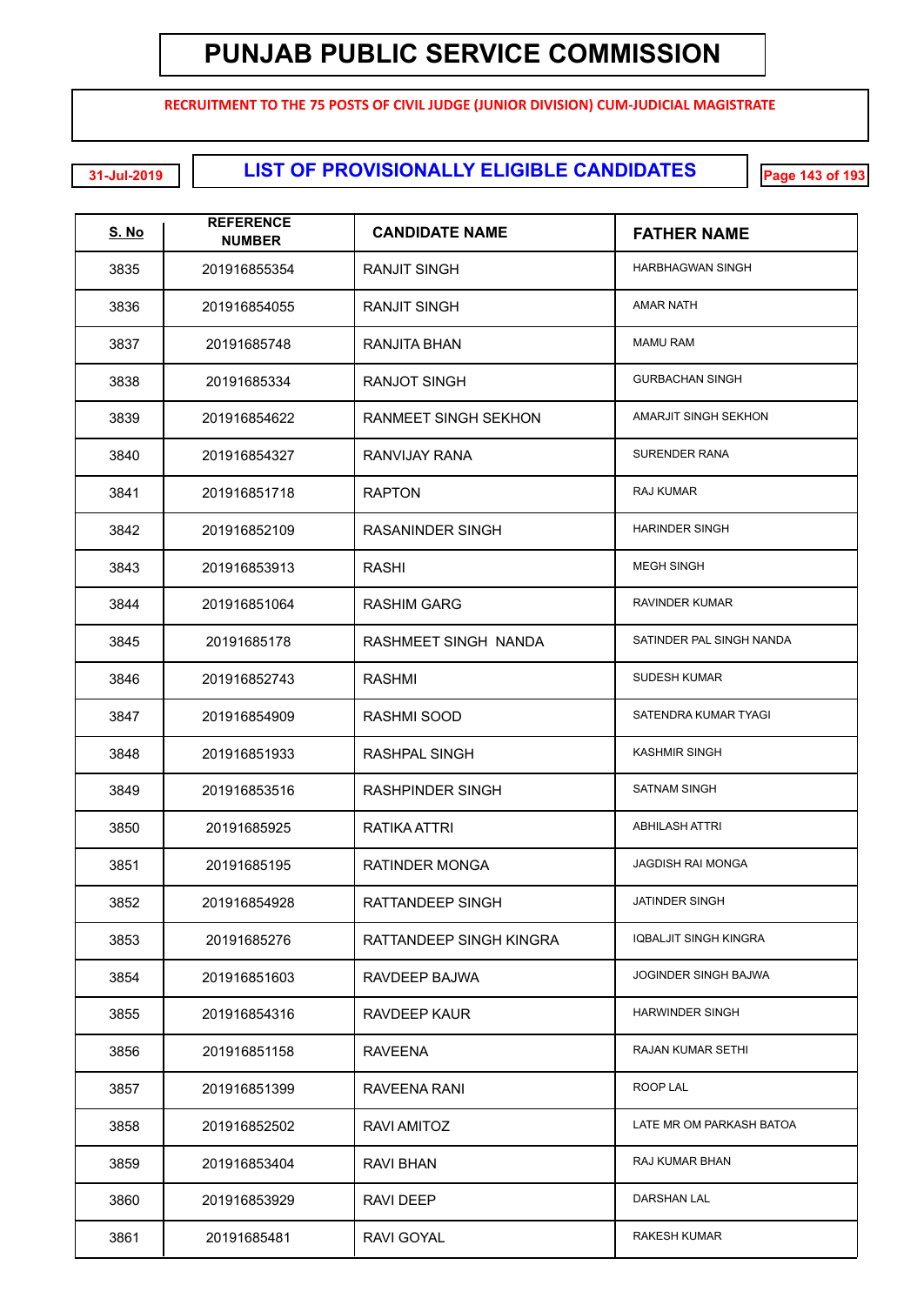**RECRUITMENT TO THE 75 POSTS OF CIVIL JUDGE (JUNIOR DIVISION) CUM-JUDICIAL MAGISTRATE**

**LIST OF PROVISIONALLY ELIGIBLE CANDIDATES 31-Jul-2019 Page 144 of 193**

| <u>S. No</u> | <b>REFERENCE</b><br><b>NUMBER</b> | <b>CANDIDATE NAME</b>   | <b>FATHER NAME</b>        |
|--------------|-----------------------------------|-------------------------|---------------------------|
| 3862         | 201916851330                      | RAVI INDER SINGH        | <b>HARCHARAN SINGH</b>    |
| 3863         | 201916854876                      | RAVI INDER SINGH        | <b>KESAR SINGH</b>        |
| 3864         | 201916851723                      | RAVI KANT VATS          | TILAK RAJ VATS            |
| 3865         | 201916852183                      | RAVI KUMAR              | SALWINDER KUMAR           |
| 3866         | 201916851688                      | RAVI KUMAR              | <b>SURESH KUMAR</b>       |
| 3867         | 201916851680                      | RAVI MUNDAE             | <b>TEJPAL SINGH</b>       |
| 3868         | 201916855789                      | <b>RAVI SINGLA</b>      | PREM CHAND SINGLA         |
| 3869         | 201916854524                      | <b>RAVIA</b>            | <b>INDERJIT VASUDEV</b>   |
| 3870         | 201916854030                      | RAVIINDER SINGH KANG    | <b>LAKHVIR SINGH KANG</b> |
| 3871         | 201916853911                      | <b>RAVIJYOT KAUR</b>    | <b>JASWANT SINGH</b>      |
| 3872         | 201916851978                      | <b>RAVINA</b>           | <b>RAMKISHAN FAUJI</b>    |
| 3873         | 20191685938                       | <b>RAVINDER KAUR</b>    | DARSHAN SINGH             |
| 3874         | 20191685734                       | <b>RAVINDER KAUR</b>    | <b>SUKHCHAIN SINGH</b>    |
| 3875         | 201916855256                      | <b>RAVINDER KAUR</b>    | <b>SAWARN SINGH</b>       |
| 3876         | 201916855523                      | <b>RAVINDER KAUR</b>    | <b>CHARAN SINGH</b>       |
| 3877         | 201916855659                      | RAVINDER KUMAR BHANDARI | SOM RAJ BHANDARI          |
| 3878         | 201916851652                      | <b>RAVINDER PAL</b>     | <b>MADAN LAL</b>          |
| 3879         | 201916852939                      | RAVINDER PAL SINGH      | PARTAP SINGH              |
| 3880         | 201916851136                      | RAVINDER PAL SINGH      | <b>JASVIR SINGH</b>       |
| 3881         | 201916854793                      | RAVINDER PAL SINGH      | <b>JAGTAR SINGH</b>       |
| 3882         | 201916852100                      | RAVINDER RAI            | <b>SANTOKH KUMAR</b>      |
| 3883         | 201916853009                      | <b>RAVINDER RAJORA</b>  | <b>RAM SINGH RAJORA</b>   |
| 3884         | 201916855617                      | RAVINDER RUBBI          | SHAMINDER SHARMA          |
| 3885         | 201916853306                      | RAVINDER SINGH          | PAL SINGH                 |
| 3886         | 201916851106                      | RAVINDER SINGH          | KULDEEP SINGH             |
| 3887         | 201916855215                      | RAVINDER SINGH          | SURJEET SINGH             |
| 3888         | 201916855649                      | RAVINDER SINGH          | SUKHDEV SINGH             |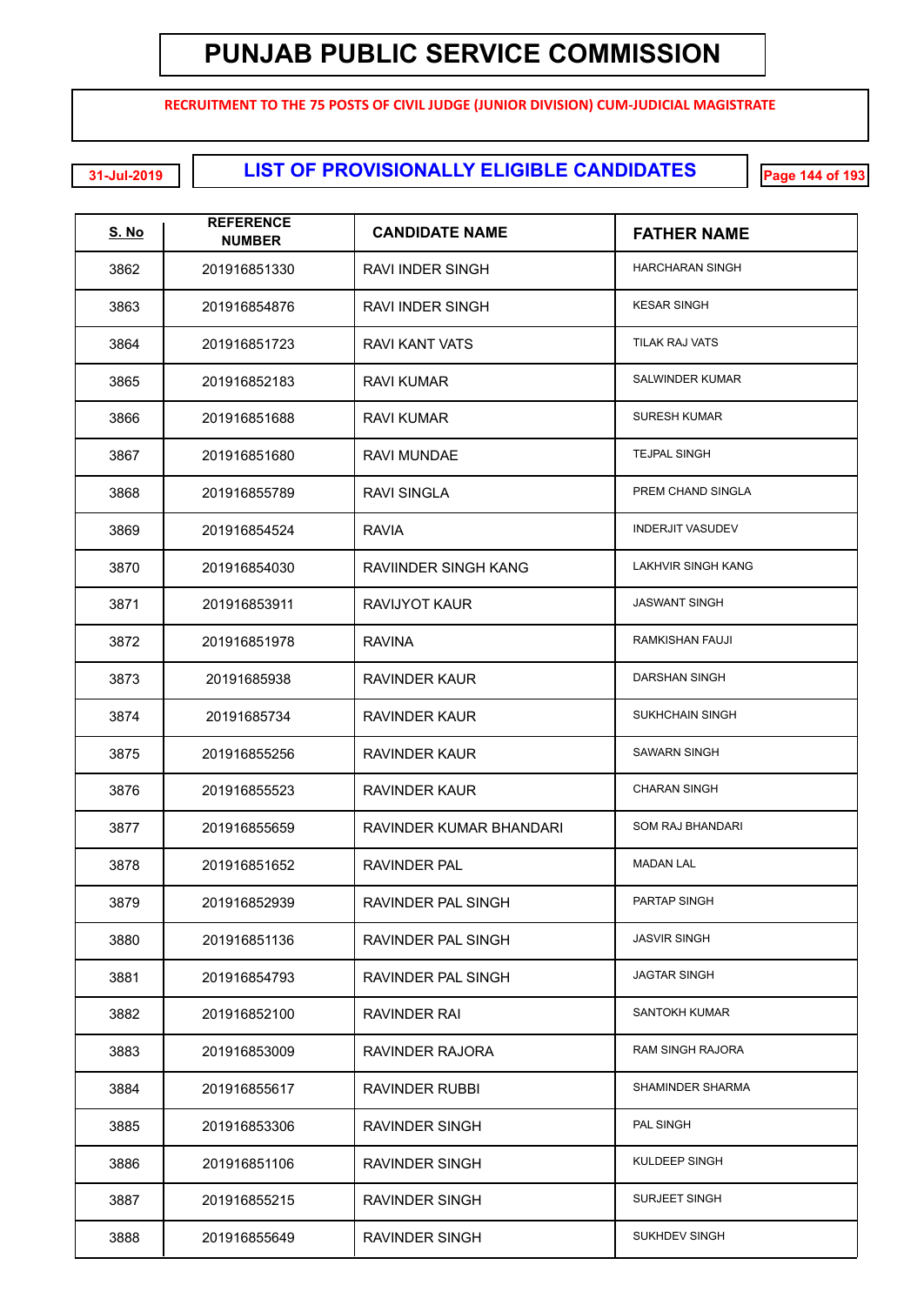**RECRUITMENT TO THE 75 POSTS OF CIVIL JUDGE (JUNIOR DIVISION) CUM-JUDICIAL MAGISTRATE**

**LIST OF PROVISIONALLY ELIGIBLE CANDIDATES 31-Jul-2019 Page 145 of 193**

| <u>S. No</u> | <b>REFERENCE</b><br><b>NUMBER</b> | <b>CANDIDATE NAME</b> | <b>FATHER NAME</b>             |
|--------------|-----------------------------------|-----------------------|--------------------------------|
| 3889         | 201916855149                      | RAVINDER SINGH        | RAJINDER SINGH                 |
| 3890         | 201916854255                      | RAVINDER SINGH        | <b>GURMEET SINGH</b>           |
| 3891         | 201916855318                      | RAVINDER SINGH        | <b>SUKHDEV SINGH</b>           |
| 3892         | 201916855806                      | RAVINDER SINGH        | <b>RANJIT SINGH</b>            |
| 3893         | 201916855656                      | RAVINDER SINGH        | <b>BALBIR SINGH</b>            |
| 3894         | 20191685503                       | RAVINDERJEET SINGH    | <b>TEJ SINGH</b>               |
| 3895         | 201916853193                      | RAVISH KUMAR          | <b>DESH RAJ</b>                |
| 3896         | 201916853701                      | RAVISHA SIDANA        | <b>SURINDER SINGH</b>          |
| 3897         | 201916852817                      | <b>RAVNEET</b>        | <b>VARINDER SINGH</b>          |
| 3898         | 20191685525                       | <b>RAVNEET KAUL</b>   | <b>MELA SINGH</b>              |
| 3899         | 201916853255                      | RAVNEET KAUR          | <b>SURJIT SINGH</b>            |
| 3900         | 201916853170                      | <b>RAVNEET KAUR</b>   | <b>SEWAK SINGH</b>             |
| 3901         | 201916851890                      | <b>RAVNEET KAUR</b>   | <b>RAJINDER SINGH</b>          |
| 3902         | 201916853024                      | RAVNEET KAUR          | DARSHAN SINGH                  |
| 3903         | 201916851842                      | RAVNEET KAUR          | <b>MEWA SINGH</b>              |
| 3904         | 201916852018                      | RAVNEET KAUR          | <b>VIRINDERJIT SINGH ASLIA</b> |
| 3905         | 201916855038                      | <b>RAVNEET KAUR</b>   | SHAMSHER SINGH                 |
| 3906         | 201916855137                      | RAVNEET KAUR          | <b>DALJIT SINGH</b>            |
| 3907         | 201916854438                      | <b>RAVNEET KAUR</b>   | <b>AVTAR SINGH</b>             |
| 3908         | 20191685499                       | RAVNEET KAUR BEDI     | SUKHDEEP SINGH                 |
| 3909         | 201916854621                      | RAVNEET LUMBA         | <b>BAGICHA SINGH VIRK</b>      |
| 3910         | 20191685236                       | <b>RAVNEET SINGH</b>  | <b>HARWINDER SINGH</b>         |
| 3911         | 201916854727                      | <b>RAVNEET SINGH</b>  | <b>INDERJIT SINGH</b>          |
| 3912         | 201916854183                      | RAVNEET SINGH AULAKH  | PARVINDER SINGH AULAKH         |
| 3913         | 201916852022                      | RAWALJEET SINGH       | <b>RAKINDER SINGH</b>          |
| 3914         | 201916853124                      | RAZIA BANO            | <b>MOHD ZAKEER</b>             |
| 3915         | 201916851301                      | <b>REEMA</b>          | <b>SUSHIL KUMAR</b>            |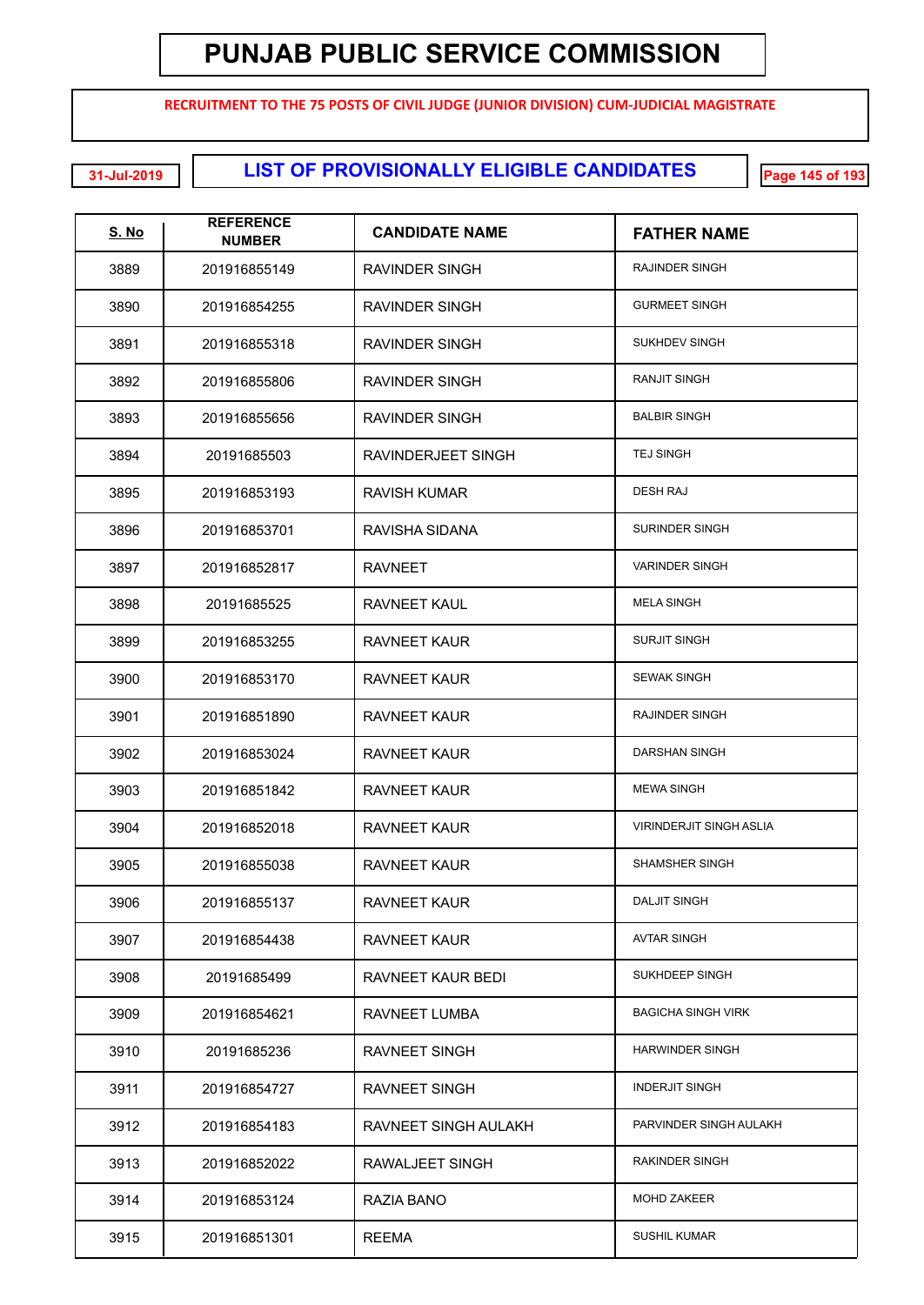**RECRUITMENT TO THE 75 POSTS OF CIVIL JUDGE (JUNIOR DIVISION) CUM-JUDICIAL MAGISTRATE**

**LIST OF PROVISIONALLY ELIGIBLE CANDIDATES 31-Jul-2019 Page 146 of 193**

| <b>S. No</b> | <b>REFERENCE</b><br><b>NUMBER</b> | <b>CANDIDATE NAME</b> | <b>FATHER NAME</b>          |
|--------------|-----------------------------------|-----------------------|-----------------------------|
| 3916         | 20191685649                       | REEMA CHAND           | <b>GIAN CHAND</b>           |
| 3917         | 201916852188                      | <b>REENA</b>          | <b>CHANAN SINGH</b>         |
| 3918         | 201916853718                      | <b>REET DAHIYA</b>    | SH GYANI RAM DAHIYA         |
| 3919         | 201916851884                      | REETA RANI            | <b>WAZIR CHAND</b>          |
| 3920         | 201916853557                      | REETIKA SHARMA        | NIRMAL SHARMA               |
| 3921         | 20191685891                       | <b>REETINDER BRAR</b> | <b>TALWINDER SINGH BRAR</b> |
| 3922         | 201916851396                      | <b>REETINDER KAUR</b> | <b>SOHAN LAL</b>            |
| 3923         | 201916853987                      | <b>REETU BALA</b>     | <b>SURINDER SINGH</b>       |
| 3924         | 2019168595                        | REKHA RANI            | <b>JASPAL SINGH</b>         |
| 3925         | 201916853485                      | REKHA RANI            | PREM CHAND                  |
| 3926         | 201916852526                      | RENIKA GERA           | <b>LAXMAN DASS GERA</b>     |
| 3927         | 201916854891                      | <b>RENITA ANEJA</b>   | PARVEEN ANEJA               |
| 3928         | 201916852681                      | <b>RENU</b>           | <b>BALDEV SINGH</b>         |
| 3929         | 201916854005                      | <b>RENU</b>           | <b>JAGAT RAM</b>            |
| 3930         | 201916852537                      | <b>RENU ARORA</b>     | RAVINDER KUMAR ARORA        |
| 3931         | 201916852987                      | <b>RENU BALA</b>      | <b>DES RAJ</b>              |
| 3932         | 201916852125                      | <b>RENU BALA</b>      | <b>JANAK RAJ</b>            |
| 3933         | 201916854999                      | <b>RENU BALA</b>      | <b>AJIT KUMAR</b>           |
| 3934         | 20191685991                       | <b>RENU RANI</b>      | <b>CHANDER PARSHAD</b>      |
| 3935         | 201916854633                      | <b>RENU SHEOKAND</b>  | DILBAG SINGH SHEOKAND       |
| 3936         | 201916854379                      | <b>RENUKA</b>         | <b>JASWANT SINGH</b>        |
| 3937         | 201916852916                      | <b>RESHAM RANA</b>    | SURENDER SINGH              |
| 3938         | 20191685633                       | RIA SHARMA            | <b>SUSHIL SHARMA</b>        |
| 3939         | 201916851449                      | <b>RICHA</b>          | <b>TARSEM LAL</b>           |
| 3940         | 201916853702                      | <b>RICHA</b>          | SARJUNG BANSAL              |
| 3941         | 201916854506                      | RICHA BHARDWAJ        | DINESH BHARDWAJ             |
| 3942         | 20191685580                       | RICHA JOSHI           | RAJINDER JOSHI              |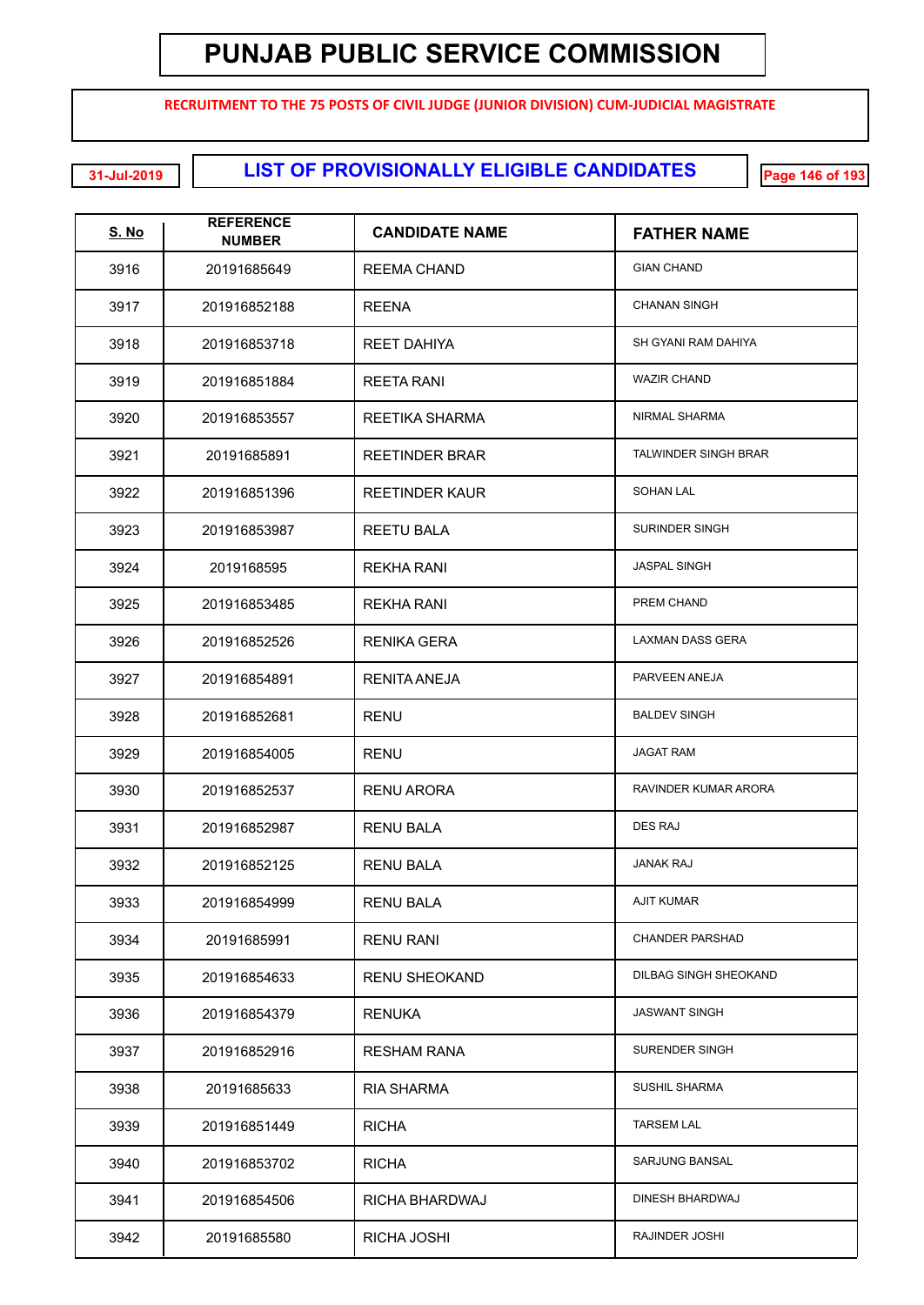**RECRUITMENT TO THE 75 POSTS OF CIVIL JUDGE (JUNIOR DIVISION) CUM-JUDICIAL MAGISTRATE**

**LIST OF PROVISIONALLY ELIGIBLE CANDIDATES 31-Jul-2019 Page 147 of 193**

| <b>S. No</b> | <b>REFERENCE</b><br><b>NUMBER</b> | <b>CANDIDATE NAME</b>  | <b>FATHER NAME</b>        |
|--------------|-----------------------------------|------------------------|---------------------------|
| 3943         | 201916855141                      | RICHA SHARMA           | SUKHWINDER KUMAR          |
| 3944         | 201916855378                      | RICHA SHARMA           | <b>AMARNATH SHARMA</b>    |
| 3945         | 201916852577                      | <b>RICHA SINGLA</b>    | YASH PAL SINGLA           |
| 3946         | 201916855474                      | RICHI SHARMA           | <b>RAMESH SHARMA</b>      |
| 3947         | 201916851035                      | RICHUDEEP BAJAJ        | PARWINDER SINGH           |
| 3948         | 201916852198                      | <b>RICKY CHODHA</b>    | <b>VIPAN KUMAR CHODHA</b> |
| 3949         | 201916854331                      | <b>RIDHI MEHRA</b>     | KAVINDER MEHRA            |
| 3950         | 201916852270                      | <b>RIDHIMA CHOPRA</b>  | <b>DINESH CHOPRA</b>      |
| 3951         | 201916851695                      | RIDHIPA JAKHAR         | SANDEEP JAKHAR            |
| 3952         | 201916853322                      | RIMIKA KHERA           | SUBHASH CHANDER KHERA     |
| 3953         | 201916853714                      | RIMPI SHARMA           | TILAK RAJ SHARMA          |
| 3954         | 20191685317                       | <b>RIPUDAMAN SINGH</b> | SUKHVINDER SINGH          |
| 3955         | 201916854322                      | <b>RISHAB DUGGAL</b>   | SATISH KUMAR DUGGAL       |
| 3956         | 201916853545                      | <b>RISHAB GUPTA</b>    | RAVINDER GUPTA            |
| 3957         | 201916851303                      | RISHAB SHARMA          | KAMAL JIT SHARMA          |
| 3958         | 201916854295                      | RISHAB SINGH BAGGA     | TRILOCHAN SINGH BAGGA     |
| 3959         | 201916853993                      | RISHABH DEV SHARMA     | RAJESH SHARMA             |
| 3960         | 201916851300                      | RISHABH SINGLA         | LALIT KUMAR SINGLA        |
| 3961         | 201916854527                      | RISHAV DEV SINGH       | <b>BALDEV SINGH</b>       |
| 3962         | 201916852639                      | <b>RISHAV JAIN</b>     | DEEPAK JAIN               |
| 3963         | 201916854265                      | <b>RISHI DUTTA</b>     | <b>VIMAL KUMAR DUTTA</b>  |
| 3964         | 201916851430                      | <b>RISHI GULATI</b>    | <b>NARESH GULATI</b>      |
| 3965         | 201916853199                      | <b>RISHI SHARMA</b>    | PARMOD SHARMA             |
| 3966         | 20191685911                       | <b>RISHI SHARMA</b>    | YOGESH KUMAR              |
| 3967         | 201916855111                      | <b>RISHMA</b>          | PARVEEN KUMAR             |
| 3968         | 2019168577                        | RISHU BAJAJ            | SANJEEV BAJAJ             |
| 3969         | 201916854073                      | <b>RISHU MADAN</b>     | <b>LUXMAN DASS</b>        |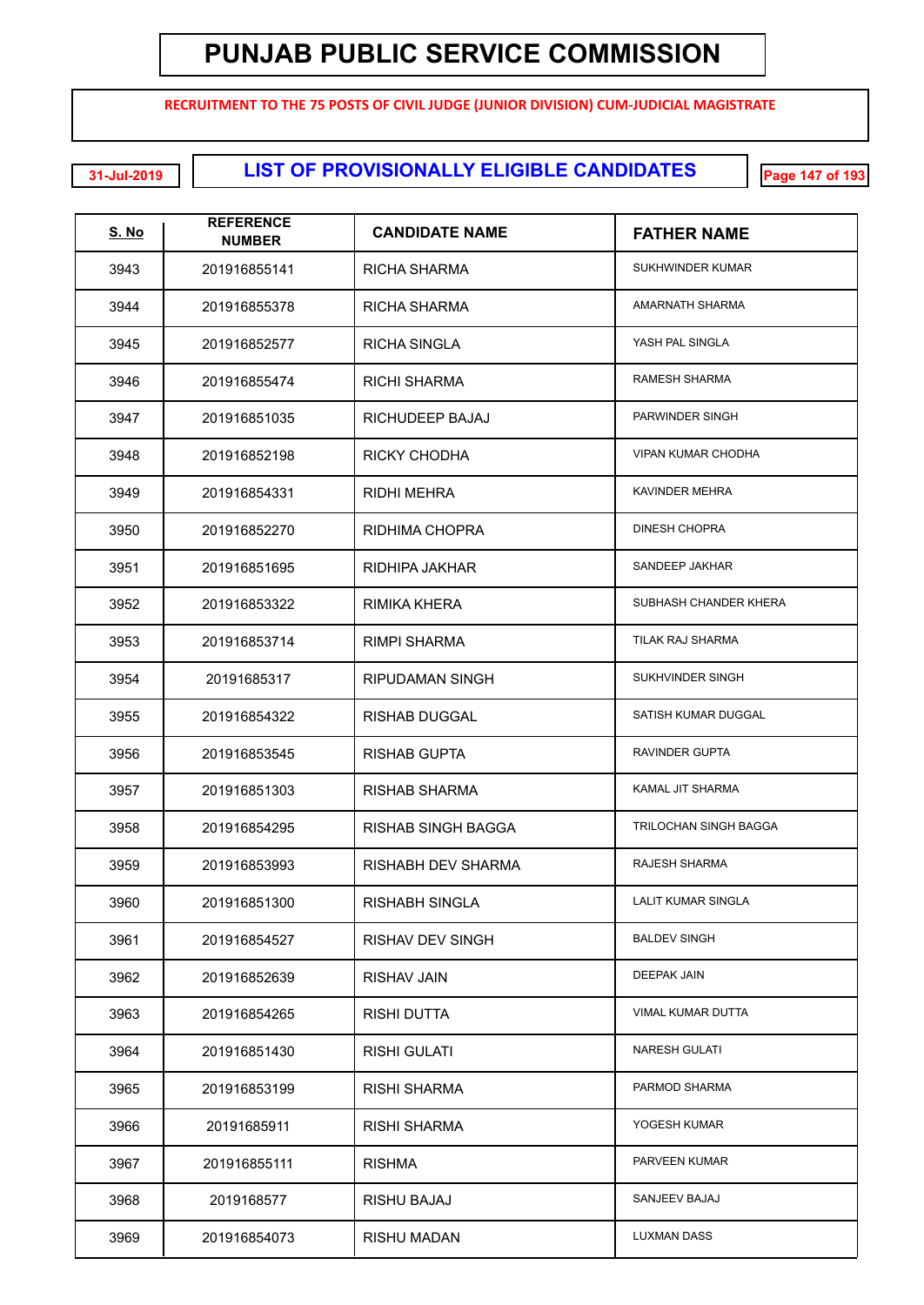**RECRUITMENT TO THE 75 POSTS OF CIVIL JUDGE (JUNIOR DIVISION) CUM-JUDICIAL MAGISTRATE**

**LIST OF PROVISIONALLY ELIGIBLE CANDIDATES 31-Jul-2019 Page 148 of 193**

| <u>S. No</u> | <b>REFERENCE</b><br><b>NUMBER</b> | <b>CANDIDATE NAME</b> | <b>FATHER NAME</b>       |
|--------------|-----------------------------------|-----------------------|--------------------------|
| 3970         | 201916851438                      | RITESH SHARMA         | <b>VARINDER SHARMA</b>   |
| 3971         | 201916855088                      | <b>RITI AGGARWAL</b>  | NIRMAL KUMAR             |
| 3972         | 201916855130                      | <b>RITIKA GUPTA</b>   | RAJESHWAR PARSAD         |
| 3973         | 20191685382                       | <b>RITU</b>           | SUBHASH DHINGRA          |
| 3974         | 201916853619                      | <b>RITU</b>           | <b>SURESH KUMAR</b>      |
| 3975         | 201916854290                      | RITU CHOUDHARY        | KANWAL PAL SINGH         |
| 3976         | 201916854311                      | RITU GOYAL            | <b>AMNA KUMAR</b>        |
| 3977         | 201916853349                      | <b>RITU GUPTA</b>     | SOHAN LAL GUPTA          |
| 3978         | 201916853023                      | <b>RITU MALIK</b>     | RAJ KARAN MALIK          |
| 3979         | 20191685622                       | <b>RITU RAJ MEET</b>  | HARVINDERJIT SINGH MEET  |
| 3980         | 2019168576                        | RITU RANI             | <b>RAMESH KUMAR</b>      |
| 3981         | 201916851263                      | RITU SAINI            | <b>SANTOKH SAINI</b>     |
| 3982         | 201916855574                      | RIYA SANDHU           | LATE SHRI MAHAVIR SANDHU |
| 3983         | 201916853020                      | <b>ROBIN SHARMA</b>   | SUBHASH SHARMA           |
| 3984         | 201916852037                      | <b>ROBIN SINGH</b>    | <b>AVTAR SINGH</b>       |
| 3985         | 201916852165                      | <b>ROCKY</b>          | RAJ KUMAR                |
| 3986         | 20191685299                       | ROHAN WADHWA          | <b>GOPAL K WADHWA</b>    |
| 3987         | 20191685103                       | ROHI GOYAL            | SATISH KUMAR GOYAL       |
| 3988         | 201916852767                      | ROHINI BEDI           | ASHWANI KUMAR BEDI       |
| 3989         | 201916853838                      | ROHINI BHATIA         | KAMAL KISHORE BHATIA     |
| 3990         | 201916852314                      | ROHIT AGGARWAL        | SATYA NARAYAN AGGARWAL   |
| 3991         | 201916851346                      | ROHIT ATWAL           | ROOP LAL                 |
| 3992         | 201916852737                      | ROHIT BHARDWAJ        | <b>GURDISH SINGH</b>     |
| 3993         | 20191685314                       | ROHIT GARG            | <b>ASHOK GARG</b>        |
| 3994         | 20191685453                       | <b>ROHIT GAUTAM</b>   | SUKHWINDER SINGH         |
| 3995         | 201916854939                      | ROHIT HANS            | <b>ASHOK HANS</b>        |
| 3996         | 20191685397                       | <b>ROHIT JAIN</b>     | <b>NARESH KUMAR</b>      |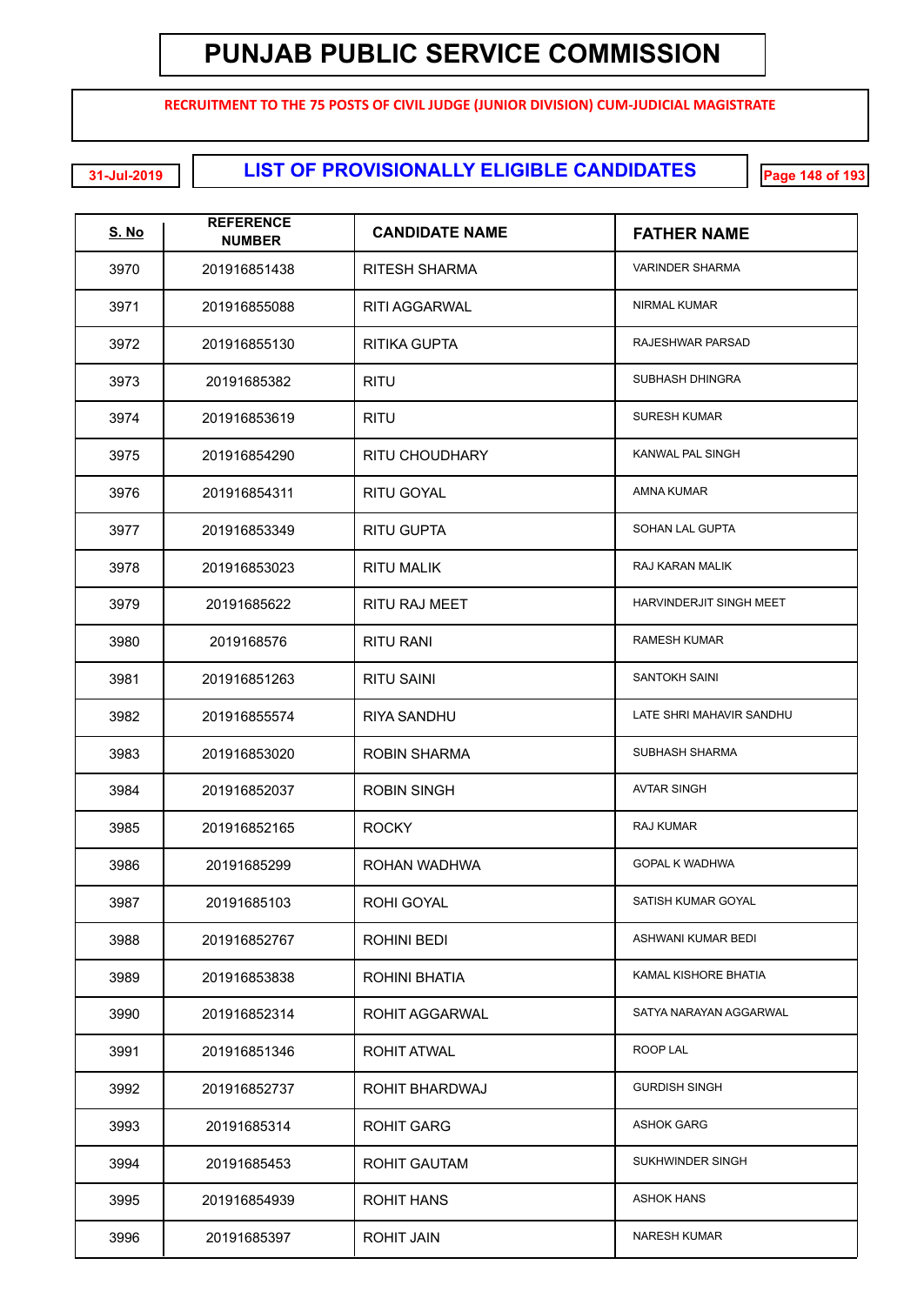**RECRUITMENT TO THE 75 POSTS OF CIVIL JUDGE (JUNIOR DIVISION) CUM-JUDICIAL MAGISTRATE**

**LIST OF PROVISIONALLY ELIGIBLE CANDIDATES 31-Jul-2019 Page 149 of 193**

| <u>S. No</u> | <b>REFERENCE</b><br><b>NUMBER</b> | <b>CANDIDATE NAME</b> | <b>FATHER NAME</b>        |
|--------------|-----------------------------------|-----------------------|---------------------------|
| 3997         | 201916854495                      | ROHIT KHURANA         | PARMJIT KHURANA           |
| 3998         | 201916853058                      | <b>ROHIT KUMAR</b>    | <b>SUBHASH CHAND</b>      |
| 3999         | 201916855443                      | <b>ROHIT KUMAR</b>    | <b>GURMINDER PAL</b>      |
| 4000         | 201916852907                      | ROHIT KUMAR BEDI      | YASH PAUL BEDI            |
| 4001         | 201916855066                      | <b>ROHIT MANIK</b>    | <b>SATPAL</b>             |
| 4002         | 20191685754                       | <b>ROHIT MEHTA</b>    | M K MEHTA                 |
| 4003         | 201916852793                      | <b>ROHIT PURI</b>     | PARSHOTAM LAL PURI        |
| 4004         | 2019168596                        | <b>ROHIT SHARMA</b>   | <b>MANOHAR LAL SHARMA</b> |
| 4005         | 201916855023                      | <b>ROHIT SINGLA</b>   | <b>BHART LAL SINGLA</b>   |
| 4006         | 20191685108                       | <b>ROHTASH</b>        | <b>SATPAL SINGH</b>       |
| 4007         | 201916851966                      | <b>ROMICA</b>         | <b>HARBANS LAL</b>        |
| 4008         | 201916855143                      | <b>ROMIL KUMAR</b>    | <b>SURINDER KUMAR</b>     |
| 4009         | 20191685590                       | RONEESH AGGARWAL      | <b>VINAY AGGARWAL</b>     |
| 4010         | 201916854651                      | <b>ROOP LAL</b>       | <b>AVTAR SINGH</b>        |
| 4011         | 201916853543                      | ROOPNEET DHILLON      | <b>MANDIP DHILLON</b>     |
| 4012         | 201916854279                      | ROSHANDEEP SINGH      | <b>SAHIB SINGH</b>        |
| 4013         | 201916854042                      | ROSHNI AZAD           | LAVINDER KUMAR ARORA      |
| 4014         | 20191685664                       | <b>ROSY</b>           | <b>RAGHUBIR SINGH</b>     |
| 4015         | 201916853016                      | <b>ROSY BALA</b>      | <b>RAM NATH</b>           |
| 4016         | 201916852889                      | ROZAL KUMAR SINGLA    | ARUN KUMAR                |
| 4017         | 201916851473                      | <b>ROZY MATANIA</b>   | SADIQ MOHAMMAD            |
| 4018         | 2019168545                        | RUBAL CHAUDHARY       | <b>TEK RAM</b>            |
| 4019         | 201916852896                      | <b>RUBAL SINGLA</b>   | ASHOK KUMAR SINGLA        |
| 4020         | 201916851486                      | <b>RUBBI GARG</b>     | RAJINDER KUMAR GARG       |
| 4021         | 20191685788                       | <b>RUBIA SANDHU</b>   | NARINDER SINGH            |
| 4022         | 201916851222                      | RUBIK SOOD            | SP SOOD                   |
| 4023         | 201916854021                      | <b>RUBY</b>           | <b>JAGJIT SINGH</b>       |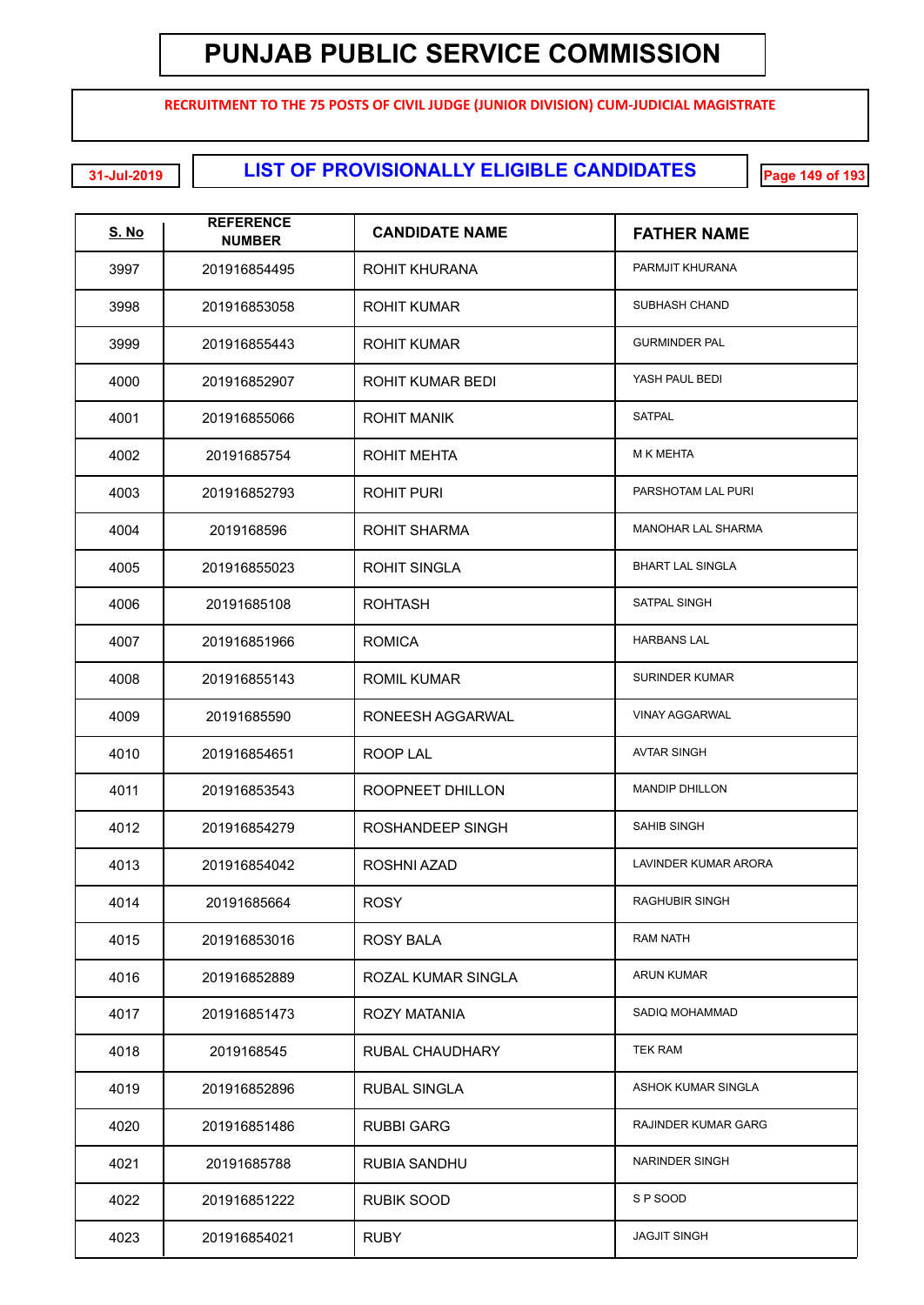**RECRUITMENT TO THE 75 POSTS OF CIVIL JUDGE (JUNIOR DIVISION) CUM-JUDICIAL MAGISTRATE**

**LIST OF PROVISIONALLY ELIGIBLE CANDIDATES 31-Jul-2019 Page 150 of 193**

| <b>S. No</b> | <b>REFERENCE</b><br><b>NUMBER</b> | <b>CANDIDATE NAME</b>  | <b>FATHER NAME</b>     |
|--------------|-----------------------------------|------------------------|------------------------|
| 4024         | 201916855705                      | RUBY DEVI              | <b>JOGINDER SINGH</b>  |
| 4025         | 20191685774                       | <b>RUBY KANCHAN</b>    | <b>ROSHAN LAL</b>      |
| 4026         | 201916851450                      | <b>RUCHI</b>           | RANDEEP SINGH          |
| 4027         | 201916855515                      | <b>RUCHI KAMBOJ</b>    | RAJ PAL KAMBOJ         |
| 4028         | 201916851004                      | RUCHI SHARMA           | <b>ASHWANI KUMAR</b>   |
| 4029         | 201916852675                      | RUCHI WALIA            | RASHPAL SINGH          |
| 4030         | 201916852671                      | <b>RUCHIKA GIRDHER</b> | <b>RAMAN GIRDHER</b>   |
| 4031         | 201916851310                      | RUDRASHISH BHARDWAJ    | VINOD KUMAR BHARDWAJ   |
| 4032         | 201916851462                      | RUHI RAJPUT            | <b>AJAIB SINGH</b>     |
| 4033         | 201916853201                      | RUKHSANA PARVEEN       | <b>KAKA KHAN</b>       |
| 4034         | 201916854915                      | <b>RUKSAR</b>          | <b>MAINDEEN</b>        |
| 4035         | 201916852569                      | RUPA VERMA             | <b>SURINDER KUMAR</b>  |
| 4036         | 201916854120                      | RUPAL DUA              | KISHOR LAL DUA         |
| 4037         | 201916853412                      | <b>RUPALI</b>          | N K BAKSHI             |
| 4038         | 201916852983                      | RUPALI SALHOTRA        | RAJ KUMAR              |
| 4039         | 201916855545                      | RUPINDER BASANTI       | PRITAM SINGH           |
| 4040         | 201916851826                      | <b>RUPINDER GILL</b>   | <b>MANGAT SINGH</b>    |
| 4041         | 201916851885                      | <b>RUPINDER KAUR</b>   | <b>AVTAR SINGH</b>     |
| 4042         | 201916852477                      | <b>RUPINDER KAUR</b>   | <b>HARDEEP SINGH</b>   |
| 4043         | 201916851907                      | <b>RUPINDER KAUR</b>   | <b>AJAIB SINGH</b>     |
| 4044         | 2019168597                        | <b>RUPINDER KAUR</b>   | <b>JARNAIL SINGH</b>   |
| 4045         | 2019168557                        | <b>RUPINDER KAUR</b>   | <b>MANJEET SINGH</b>   |
| 4046         | 201916852470                      | <b>RUPINDER KAUR</b>   | <b>DARSHAN SINGH</b>   |
| 4047         | 201916851510                      | <b>RUPINDER KAUR</b>   | <b>ARJUN SINGH</b>     |
| 4048         | 201916853148                      | <b>RUPINDER KAUR</b>   | DARSHAN SINGH          |
| 4049         | 201916852144                      | <b>RUPINDER KAUR</b>   | <b>KARNAIL SINGH</b>   |
| 4050         | 201916852069                      | <b>RUPINDER KAUR</b>   | <b>BHUPINDER SINGH</b> |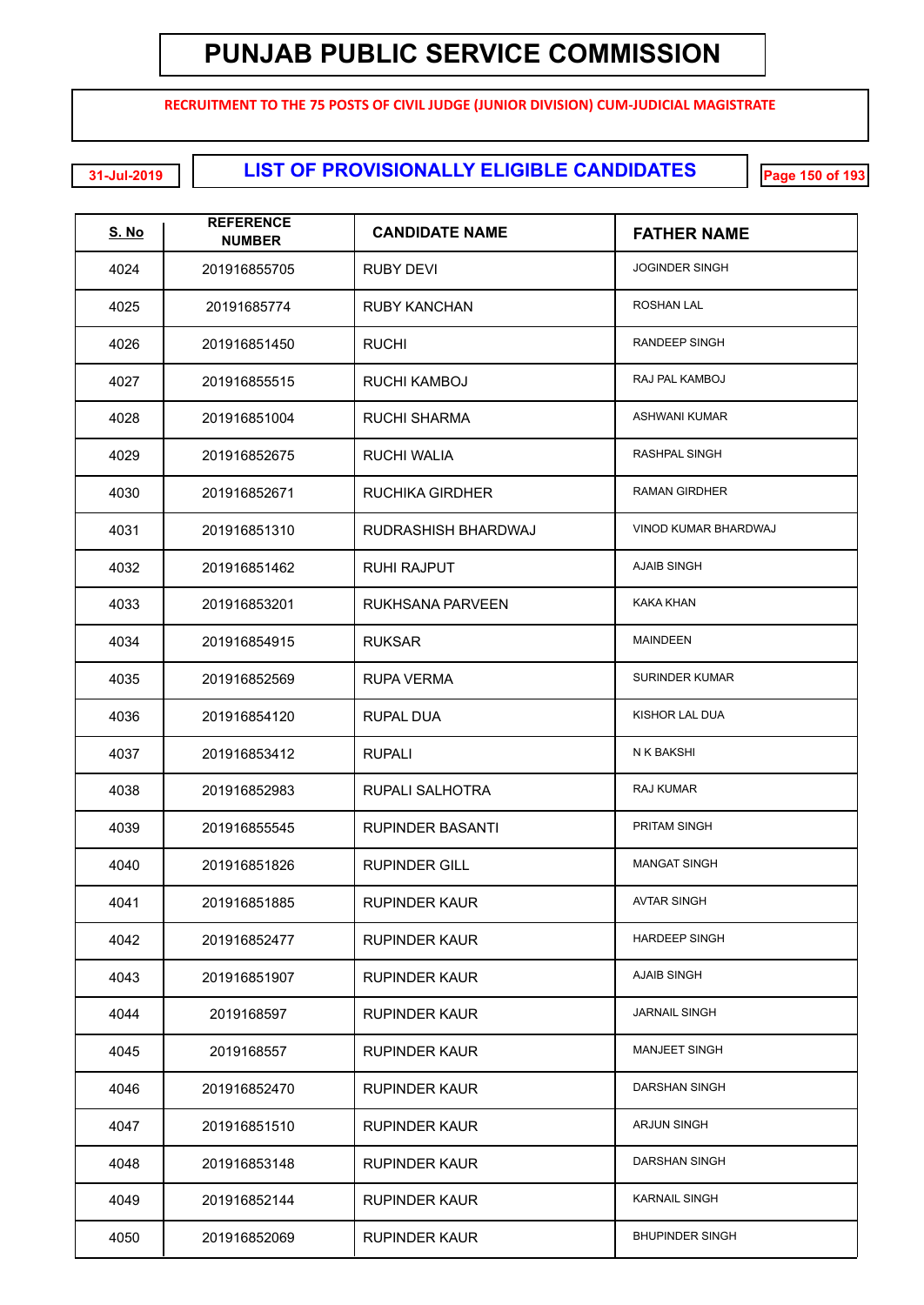**RECRUITMENT TO THE 75 POSTS OF CIVIL JUDGE (JUNIOR DIVISION) CUM-JUDICIAL MAGISTRATE**

**LIST OF PROVISIONALLY ELIGIBLE CANDIDATES 31-Jul-2019 Page 151 of 193**

| S. No | <b>REFERENCE</b><br><b>NUMBER</b> | <b>CANDIDATE NAME</b>    | <b>FATHER NAME</b>         |
|-------|-----------------------------------|--------------------------|----------------------------|
| 4051  | 201916852459                      | <b>RUPINDER KAUR</b>     | <b>GURDEV SINGH</b>        |
| 4052  | 201916854275                      | <b>RUPINDER KAUR</b>     | RAKESH KUMAR               |
| 4053  | 201916853478                      | RUPINDER KAUR            | NIRBHAI SINGH              |
| 4054  | 201916853638                      | RUPINDER KAUR            | <b>BALJINDER SINGH</b>     |
| 4055  | 201916853498                      | RUPINDER KAUR            | KULWANT SINGH              |
| 4056  | 201916854900                      | RUPINDER KAUR            | <b>RAM LOK SINGH</b>       |
| 4057  | 201916854158                      | RUPINDER PAL SINGH       | HARPAL SINGH SANDHU        |
| 4058  | 201916852251                      | RUPINDER SINGH           | <b>BALKAR SINGH</b>        |
| 4059  | 201916855032                      | RUPINDER SINGH           | <b>PRITAM SINGH</b>        |
| 4060  | 201916853630                      | <b>RUPINDER SINGH</b>    | PARTAP SINGH               |
| 4061  | 201916855123                      | <b>RUPINDER SINGH</b>    | <b>UPMAJEET SINGH</b>      |
| 4062  | 201916853175                      | <b>RUPINDER THAKUR</b>   | TEK CHAND THAKUR           |
| 4063  | 201916851218                      | <b>RUPINDERJEET KAUR</b> | <b>MEWA SINGH</b>          |
| 4064  | 201916852633                      | RUPINDERJIT KAUR         | RASHPAL SINGH              |
| 4065  | 201916855127                      | <b>RUSHIL JINDAL</b>     | RAKESH KUMAR JINDAL        |
| 4066  | 201916853130                      | <b>RUSHIL SHARMA</b>     | RAJESH SHARMA              |
| 4067  | 201916853371                      | <b>RUSTAM GARG</b>       | <b>SARWAN KUMAR</b>        |
| 4068  | 201916852949                      | RUZA ANAND               | <b>RAJINDER ANAND</b>      |
| 4069  | 20191685480                       | SABAH YADAV              | <b>BALWANT SINGH YADAV</b> |
| 4070  | 20191685782                       | <b>SACHIN</b>            | <b>KARAMVEER</b>           |
| 4071  | 201916855138                      | <b>SACHIN GARG</b>       | <b>SURINDER KUMAR</b>      |
| 4072  | 201916853153                      | SACHIN GOGIA             | <b>JAGDISH KUMAR</b>       |
| 4073  | 201916852036                      | <b>SACHIN KUMAR</b>      | <b>SUSHIL KUMAR</b>        |
| 4074  | 20191685107                       | <b>SACHIN KUMAR</b>      | <b>JARNAIL SINGH</b>       |
| 4075  | 201916851860                      | <b>SACHIN KUMAR</b>      | <b>RAM PARKASH</b>         |
| 4076  | 201916854200                      | <b>SACHIN KUMAR</b>      | <b>RAJESH KUMAR</b>        |
| 4077  | 201916854354                      | <b>SACHIN KUMAR</b>      | SUKHBIR SINGH              |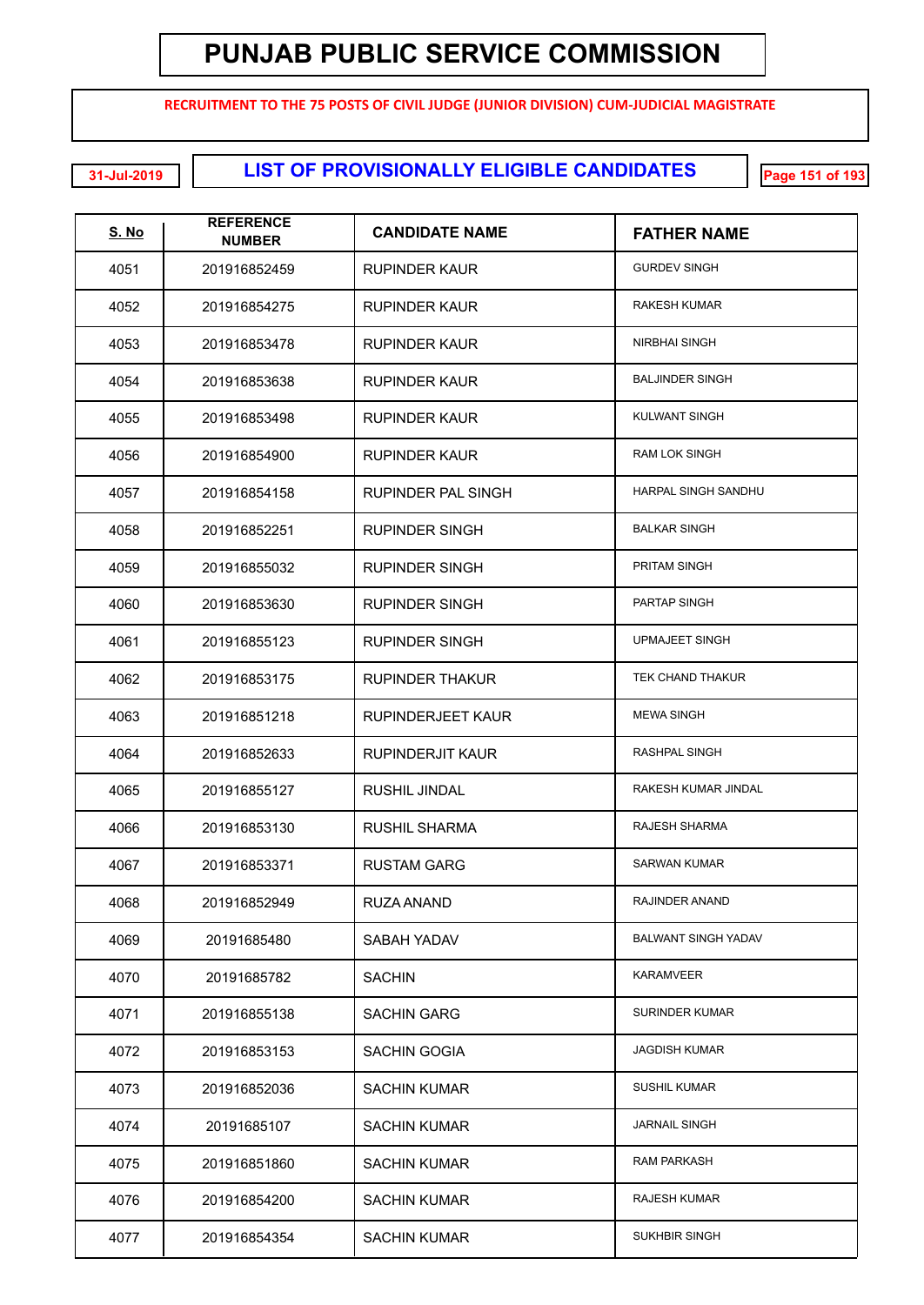**RECRUITMENT TO THE 75 POSTS OF CIVIL JUDGE (JUNIOR DIVISION) CUM-JUDICIAL MAGISTRATE**

**LIST OF PROVISIONALLY ELIGIBLE CANDIDATES 31-Jul-2019 Page 152 of 193**

| <u>S. No</u> | <b>REFERENCE</b><br><b>NUMBER</b> | <b>CANDIDATE NAME</b>  | <b>FATHER NAME</b>        |
|--------------|-----------------------------------|------------------------|---------------------------|
| 4078         | 201916855251                      | SACHIN SHARMA          | CHAMAN LAL SHARMA         |
| 4079         | 201916852203                      | <b>SACHIN THAPAR</b>   | RAJ KUMAR THAPAR          |
| 4080         | 20191685352                       | <b>SACHIN TYAGI</b>    | DHAN PARKASH TYAGI        |
| 4081         | 201916851511                      | <b>SACHPREET KAUR</b>  | <b>HARWINDER SINGH</b>    |
| 4082         | 201916854285                      | SAGAR ARORA            | PAWAN KUMAR ARORA         |
| 4083         | 201916851211                      | SAGAR BAINS            | <b>LAL CHAND</b>          |
| 4084         | 20191685639                       | SAGAR DEEP SINGH       | <b>MALWINDER SINGH</b>    |
| 4085         | 201916853533                      | SAGAR KUMAR            | <b>RAM KUMAR</b>          |
| 4086         | 201916854625                      | SAHIB SINGH            | SUKHDEV SINGH             |
| 4087         | 201916852044                      | SAHIBA CHOPRA          | <b>RISHI CHOPRA</b>       |
| 4088         | 201916852362                      | <b>SAHIBJOT KAUR</b>   | JATINDER SINGH            |
| 4089         | 201916855577                      | SAHIDA RAHMAN          | LATE SAHID AHMAD          |
| 4090         | 201916855691                      | SAHIL                  | <b>LAJPAT RAI</b>         |
| 4091         | 20191685392                       | <b>SAHIL AGNIHOTRI</b> | <b>SUNIL KUMAR</b>        |
| 4092         | 201916854353                      | <b>SAHIL BANSAL</b>    | <b>SUBHASH KUMAR</b>      |
| 4093         | 201916855242                      | <b>SAHIL BANSAL</b>    | JAWAHAR LAL BANSAL        |
| 4094         | 201916851560                      | SAHIL CHOPRA           | <b>AJAY CHOPRA</b>        |
| 4095         | 20191685449                       | SAHIL GARG             | SH RAM RATTAN GARG        |
| 4096         | 201916852190                      | SAHIL GARG             | <b>JIWAN PARKASH GARG</b> |
| 4097         | 201916855177                      | <b>SAHIL GARG</b>      | <b>SURINDER KUMAR</b>     |
| 4098         | 201916852159                      | SAHIL GOYAL            | HANS RAJ GOYAL            |
| 4099         | 201916855230                      | SAHIL HIRA             | <b>SATNAM SINGH</b>       |
| 4100         | 201916854281                      | <b>SAHIL JHAMB</b>     | LATE SH BALDEV            |
| 4101         | 20191685406                       | <b>SAHIL JINDAL</b>    | ARUN KUMAR JINDAL         |
| 4102         | 201916853145                      | SAHIL KALRA            | SURAJ KUMAR KALRA         |
| 4103         | 20191685136                       | <b>SAHIL KHURMI</b>    | <b>RAKESH KHURMI</b>      |
| 4104         | 201916852223                      | <b>SAHIL KUMAR</b>     | <b>SURINDER KUMAR</b>     |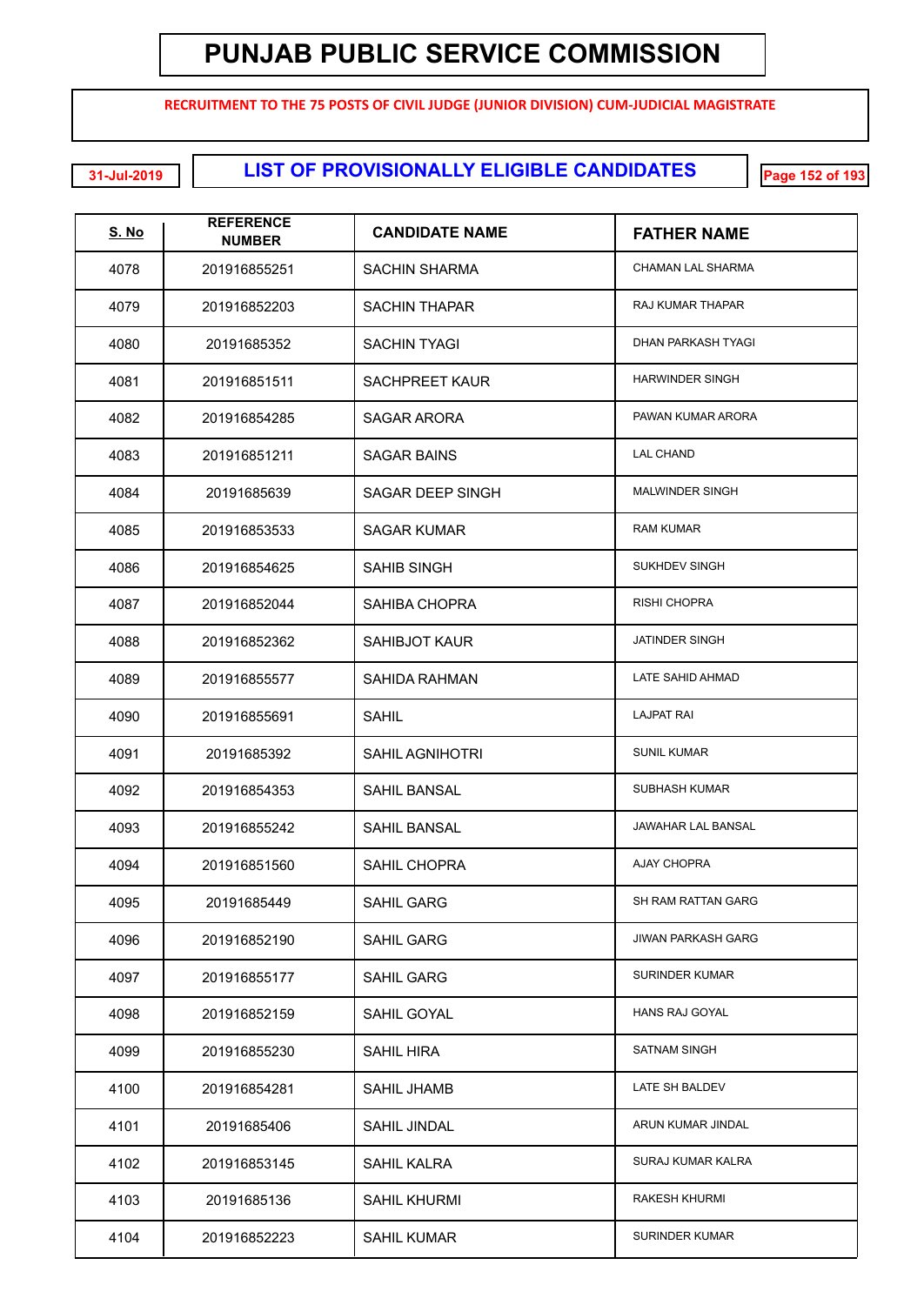**RECRUITMENT TO THE 75 POSTS OF CIVIL JUDGE (JUNIOR DIVISION) CUM-JUDICIAL MAGISTRATE**

**LIST OF PROVISIONALLY ELIGIBLE CANDIDATES 31-Jul-2019 Page 153 of 193**

| <b>S. No</b> | <b>REFERENCE</b><br><b>NUMBER</b> | <b>CANDIDATE NAME</b> | <b>FATHER NAME</b>       |
|--------------|-----------------------------------|-----------------------|--------------------------|
| 4105         | 201916854858                      | <b>SAHIL MONGA</b>    | SUBHASH CHANDER          |
| 4106         | 20191685836                       | <b>SAHIL NAHAR</b>    | RAM LAL NAHAR            |
| 4107         | 201916853866                      | <b>SAHIL RAHEJA</b>   | <b>MAHAVIR RAHEJA</b>    |
| 4108         | 201916852181                      | <b>SAHIL SACHDEVA</b> | CHARANJIT SACHDEVA       |
| 4109         | 201916852130                      | SAHIL SEHGAL          | RAJINDER KUMAR SEHGAL    |
| 4110         | 20191685822                       | <b>SAHIL SHARDA</b>   | DAVINDER SHARDA          |
| 4111         | 201916852289                      | <b>SAHIL SHARMA</b>   | <b>MAHAVIR PARSAD</b>    |
| 4112         | 201916854232                      | SAHIL SIDDHARTH JAIN  | <b>ASHOK KUMAR</b>       |
| 4113         | 201916852353                      | <b>SAHIL SINGLA</b>   | <b>BAGHIRATH SINGLA</b>  |
| 4114         | 20191685961                       | SAHIL SOI             | SURINDER PAL SOI         |
| 4115         | 201916852562                      | SAHIL SONDHI          | <b>MITAL RAM SONDHI</b>  |
| 4116         | 201916852228                      | SAHIL VASHISHAT       | RACHHPAL CHAND           |
| 4117         | 201916854329                      | <b>SAJAL JINDAL</b>   | RAKESH KUMAR JINDAL      |
| 4118         | 201916852818                      | <b>SAJAN</b>          | YASH PAL                 |
| 4119         | 201916851087                      | <b>SAJAN GOYAL</b>    | DEEP CHAND GOYAL         |
| 4120         | 20191685546                       | <b>SAJAN KUMAR</b>    | <b>VIJAY KUMAR BATRA</b> |
| 4121         | 201916851813                      | SAJANDEEP KINRA       | PREM KUMAR KINRA         |
| 4122         | 201916854208                      | SAKSHAM MALHOTRA      | DINESH KUMAR MALHOTRA    |
| 4123         | 201916854855                      | <b>SAKSHAT MALHAN</b> | ASHOK KUMAR MALHAN       |
| 4124         | 201916852557                      | <b>SAKSHI</b>         | <b>GOPAL KRISHAN</b>     |
| 4125         | 20191685376                       | <b>SAKSHI</b>         | <b>DILWAR SINGH</b>      |
| 4126         | 201916855303                      | <b>SAKSHI</b>         | <b>JAGDISH LAL</b>       |
| 4127         | 201916855400                      | SAKSHI AGGARWAL       | RAMESH CHAND AGGARWAL    |
| 4128         | 20191685189                       | <b>SAKSHI GULATI</b>  | <b>HARVINDER GULATI</b>  |
| 4129         | 201916853389                      | <b>SAKSHI GUPTA</b>   | RAKESH KUMAR             |
| 4130         | 201916851291                      | SAKSHI MITTAL         | BHARAT BHUSHAN MITTAL    |
| 4131         | 201916852602                      | SAKSHI RANA           | KARAM CHAND RANA         |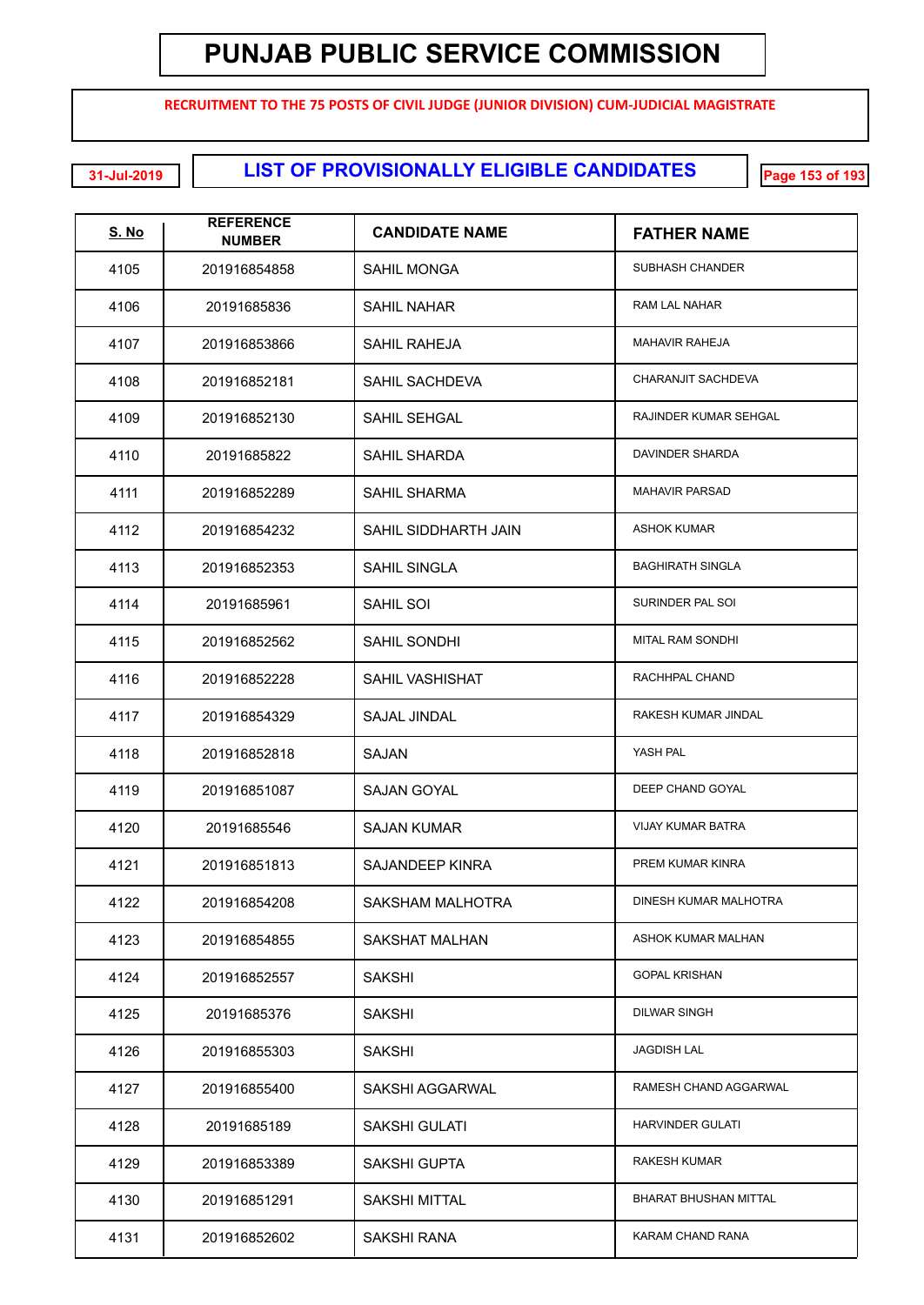**RECRUITMENT TO THE 75 POSTS OF CIVIL JUDGE (JUNIOR DIVISION) CUM-JUDICIAL MAGISTRATE**

**LIST OF PROVISIONALLY ELIGIBLE CANDIDATES 31-Jul-2019 Page 154 of 193**

| <b>S. No</b> | <b>REFERENCE</b><br><b>NUMBER</b> | <b>CANDIDATE NAME</b>  | <b>FATHER NAME</b>           |
|--------------|-----------------------------------|------------------------|------------------------------|
| 4132         | 201916851285                      | SAKSHI SETHI           | <b>BALJINDER KUMAR SETHI</b> |
| 4133         | 201916851138                      | <b>SAKSHI SHARMA</b>   | <b>JOGESH SHARMA</b>         |
| 4134         | 201916852473                      | SAKSHI SHARMA          | SANDEEP SHARMA               |
| 4135         | 201916851658                      | <b>SAKSHI SINGLA</b>   | <b>JAGDISH RAI</b>           |
| 4136         | 201916851982                      | <b>SAKSHI UPPAL</b>    | <b>VARINDER UPPAL</b>        |
| 4137         | 201916853305                      | <b>SALIL BHANOT</b>    | RAM SAHAI BHANOT             |
| 4138         | 201916852358                      | <b>SALIL GOEL</b>      | YOGESH GOEL                  |
| 4139         | 201916852224                      | <b>SALMA</b>           | <b>DARSHAN SINGH</b>         |
| 4140         | 201916853229                      | <b>SALONI</b>          | <b>JAGDISH KATHPAL</b>       |
| 4141         | 201916853279                      | <b>SALONI DADHWAL</b>  | PARMOD KUMAR                 |
| 4142         | 20191685579                       | <b>SAMANPREET KAUR</b> | <b>PURAN SINGH</b>           |
| 4143         | 201916853667                      | <b>SAMANPREET KAUR</b> | <b>VARINDER SINGH</b>        |
| 4144         | 201916853823                      | SAMEEP RAJA BHATHLA    | BHUSHAN KUMAR BHATHLA        |
| 4145         | 201916854358                      | <b>SAMEER</b>          | <b>HARMAIL SINGH</b>         |
| 4146         | 201916852758                      | <b>SAMEER AHMED</b>    | ANIS AHMED                   |
| 4147         | 201916852246                      | <b>SAMEER BHATIA</b>   | <b>JATINDER BHATIA</b>       |
| 4148         | 201916855281                      | <b>SAMEER SINGH</b>    | SANTOKH SINGH                |
| 4149         | 201916852636                      | <b>SAMIKSHA JAIN</b>   | RAJESH JAIN                  |
| 4150         | 20191685310                       | SAMIRA ZEENAT BUTTAR   | SARBJEET SINGH               |
| 4151         | 201916852802                      | SAMRIDHI ARORA         | <b>SURENDER KUMAR</b>        |
| 4152         | 20191685172                       | <b>SAMRITI</b>         | <b>HARISH CHANDER</b>        |
| 4153         | 201916853881                      | <b>SAMRITI GILL</b>    | <b>JAGJIT SINGH GILL</b>     |
| 4154         | 201916854659                      | SAMRITI KASHYAP        | SANJEEV UMAR                 |
| 4155         | 201916854718                      | <b>SAMTA</b>           | RAMESH CHANDER SHARMA        |
| 4156         | 201916852106                      | <b>SANAA PARVEZ</b>    | RASHID PARVEZ                |
| 4157         | 201916852514                      | SANAL                  | <b>TRILOK NATH</b>           |
| 4158         | 201916855404                      | SANCHIT PALGOTRA       | RAJESH PALGOTRA              |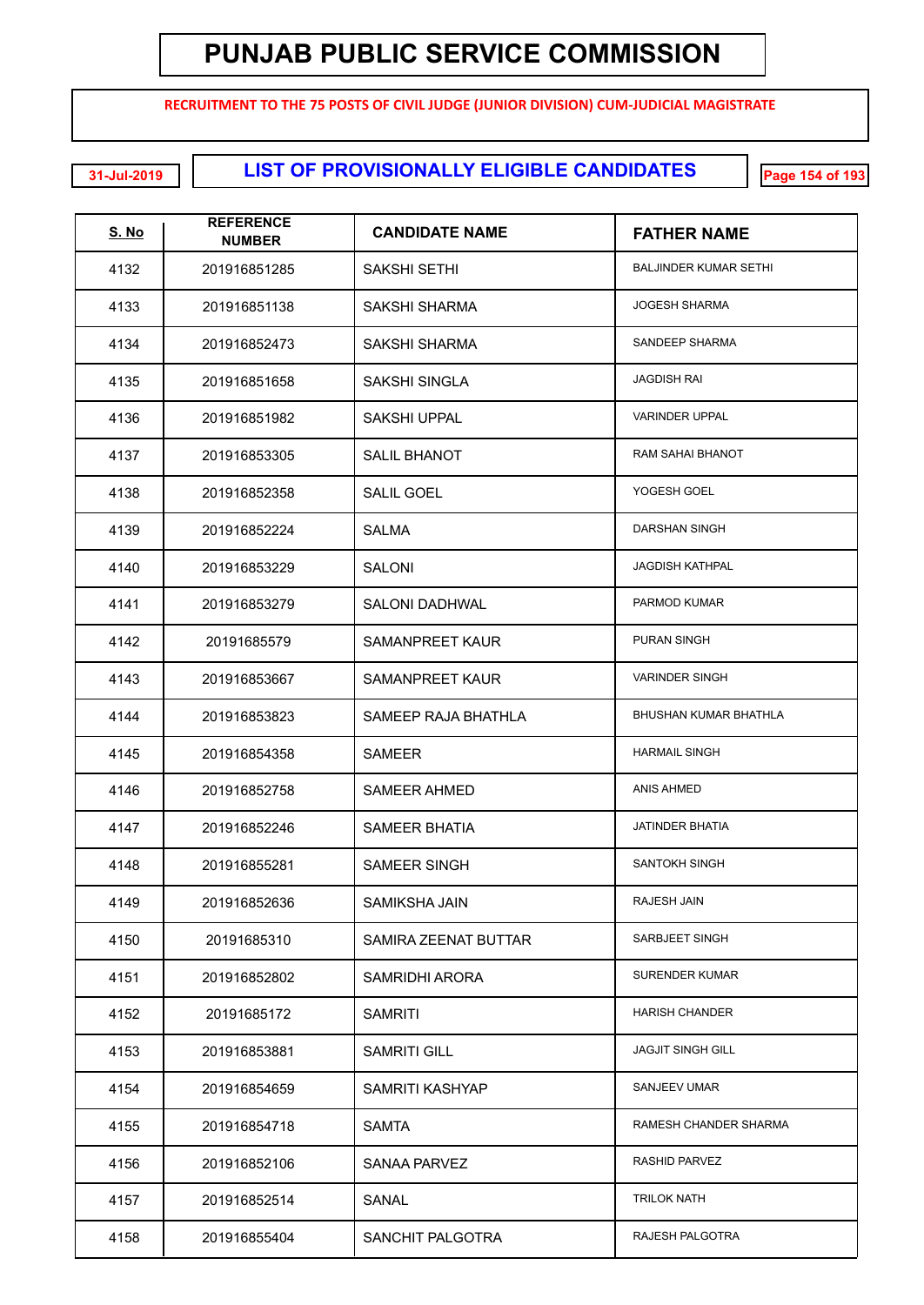**RECRUITMENT TO THE 75 POSTS OF CIVIL JUDGE (JUNIOR DIVISION) CUM-JUDICIAL MAGISTRATE**

**LIST OF PROVISIONALLY ELIGIBLE CANDIDATES 31-Jul-2019 Page 155 of 193**

| <b>S. No</b> | <b>REFERENCE</b><br><b>NUMBER</b> | <b>CANDIDATE NAME</b> | <b>FATHER NAME</b>     |
|--------------|-----------------------------------|-----------------------|------------------------|
| 4159         | 201916855341                      | SANDEEP               | <b>JOG DHYAN GARG</b>  |
| 4160         | 20191685811                       | SANDEEP KAUR          | RAVINDER SINGH         |
| 4161         | 201916852780                      | SANDEEP KAUR          | <b>JAGMAIL SINGH</b>   |
| 4162         | 201916853204                      | SANDEEP KAUR          | <b>MAKHAN SINGH</b>    |
| 4163         | 20191685551                       | <b>SANDEEP KAUR</b>   | <b>GURBINDER SINGH</b> |
| 4164         | 201916852236                      | SANDEEP KAUR          | <b>VIJAY SINGH</b>     |
| 4165         | 201916851717                      | SANDEEP KAUR          | SALWINDER SINGH        |
| 4166         | 201916851703                      | <b>SANDEEP KAUR</b>   | <b>JAGJIT SINGH</b>    |
| 4167         | 201916851076                      | SANDEEP KAUR          | <b>JARNAIL SINGH</b>   |
| 4168         | 201916852530                      | SANDEEP KAUR          | <b>MALKEET SINGH</b>   |
| 4169         | 201916853169                      | <b>SANDEEP KAUR</b>   | <b>RANJEET SINGH</b>   |
| 4170         | 20191685572                       | <b>SANDEEP KAUR</b>   | <b>MALKIT SINGH</b>    |
| 4171         | 201916851184                      | SANDEEP KAUR          | <b>TEHAL SINGH</b>     |
| 4172         | 201916852832                      | SANDEEP KAUR          | RAVINDER SINGH         |
| 4173         | 201916852271                      | <b>SANDEEP KAUR</b>   | <b>JOGINDER SINGH</b>  |
| 4174         | 201916853812                      | SANDEEP KAUR          | <b>MANJIT SINGH</b>    |
| 4175         | 201916853525                      | SANDEEP KAUR          | <b>GURDIAL SINGH</b>   |
| 4176         | 201916853762                      | <b>SANDEEP KAUR</b>   | PARMINDER SINGH        |
| 4177         | 201916854085                      | SANDEEP KAUR          | <b>JAGAT SINGH</b>     |
| 4178         | 201916854441                      | SANDEEP KAUR          | <b>BALVIR SINGH</b>    |
| 4179         | 201916854018                      | <b>SANDEEP KAUR</b>   | <b>AVTAR SINGH</b>     |
| 4180         | 201916854797                      | SANDEEP KAUR          | <b>GURMEJ SINGH</b>    |
| 4181         | 201916854138                      | SANDEEP KAUR          | <b>HARJIT SINGH</b>    |
| 4182         | 201916852954                      | SANDEEP KUMAR         | <b>BIDHI CHAND</b>     |
| 4183         | 20191685487                       | SANDEEP KUMAR         | <b>BAL CHAND</b>       |
| 4184         | 201916851607                      | SANDEEP KUMAR         | <b>CHAMAN LAL</b>      |
| 4185         | 201916853191                      | SANDEEP KUMAR         | RAMESH KUMAR           |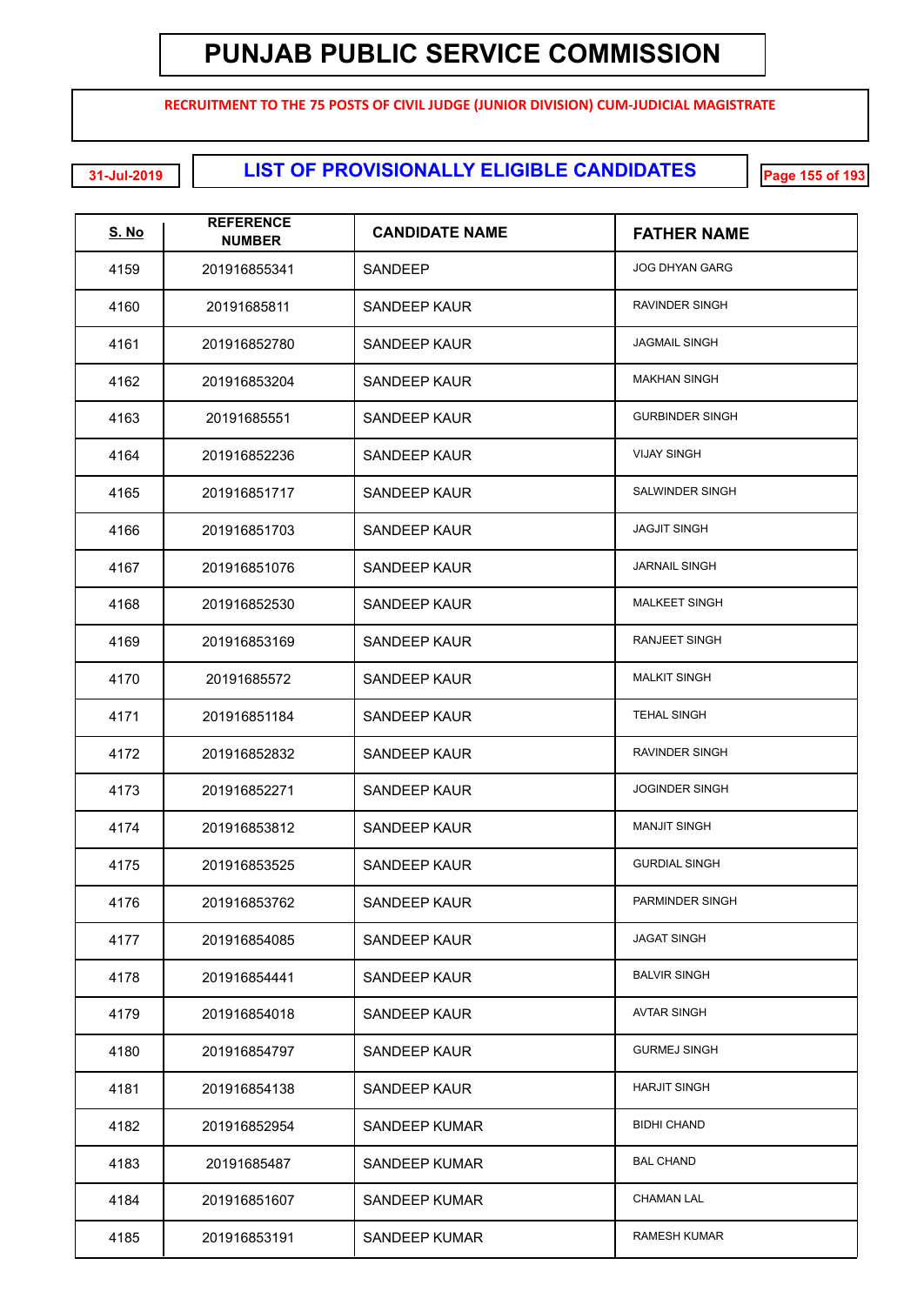**RECRUITMENT TO THE 75 POSTS OF CIVIL JUDGE (JUNIOR DIVISION) CUM-JUDICIAL MAGISTRATE**

**LIST OF PROVISIONALLY ELIGIBLE CANDIDATES 31-Jul-2019 Page 156 of 193**

| <u>S. No</u> | <b>REFERENCE</b><br><b>NUMBER</b> | <b>CANDIDATE NAME</b>  | <b>FATHER NAME</b>     |
|--------------|-----------------------------------|------------------------|------------------------|
| 4186         | 201916854616                      | SANDEEP KUMAR          | <b>KALU RAM</b>        |
| 4187         | 201916853766                      | SANDEEP KUMAR          | <b>HARBILASH</b>       |
| 4188         | 201916853995                      | SANDEEP KUMAR          | <b>SURJIT CHAND</b>    |
| 4189         | 201916854193                      | SANDEEP KUMAR          | <b>LACHHMAN DASS</b>   |
| 4190         | 20191685573                       | SANDEEP KUMAR BAJAJ    | <b>TEIK CHAND</b>      |
| 4191         | 201916851903                      | SANDEEP KUMAR GARG     | <b>JAGDISH KUMAR</b>   |
| 4192         | 201916853916                      | SANDEEP MINHAS         | PARKASH SINGH MINHAS   |
| 4193         | 20191685138                       | SANDEEP RAJAN          | <b>SHIV KUMAR</b>      |
| 4194         | 201916852161                      | SANDEEP SHARMA         | CHANDER BHAN SHARMA    |
| 4195         | 201916855431                      | SANDEEP SHARMA         | RAM KUMAR SHARMA       |
| 4196         | 20191685303                       | SANDEEP SINGH          | <b>GURTEJ SINGH</b>    |
| 4197         | 20191685164                       | SANDEEP SINGH          | <b>SURJIT SINGH</b>    |
| 4198         | 201916852750                      | SANDEEP SINGH          | <b>MAKHAN SINGH</b>    |
| 4199         | 201916852617                      | SANDEEP SINGH          | SUKHWINDER SINGH       |
| 4200         | 201916851183                      | SANDEEP SINGH          | <b>GORA SINGH</b>      |
| 4201         | 201916852920                      | <b>SANDEEP SINGH</b>   | <b>KULWANT SINGH</b>   |
| 4202         | 201916854243                      | SANDEEP SINGH          | <b>HARJINDER SINGH</b> |
| 4203         | 201916853092                      | SANDEEP SYAL           | <b>ASHOK SYAL</b>      |
| 4204         | 20191685243                       | SANDEEP VAID           | <b>INDERJIT VAID</b>   |
| 4205         | 201916853246                      | SANDEEPAK KUMAR JINDAL | <b>VINOD KUMAR</b>     |
| 4206         | 20191685196                       | <b>SANDHYA</b>         | <b>JARNAIL SINGH</b>   |
| 4207         | 201916852754                      | SANDHYA SINGH          | <b>BRIJ MOHAN</b>      |
| 4208         | 201916851796                      | SANDIP KUMAR           | <b>BIRAM SINGH</b>     |
| 4209         | 20191685940                       | SANDIP KUMAR           | <b>SHUGAN KUMAR</b>    |
| 4210         | 201916852035                      | SANGAM KAUSHAL         | L R KAUSHAL            |
| 4211         | 201916851425                      | <b>SANGEETA</b>        | <b>DWARKA DASS</b>     |
| 4212         | 201916855151                      | SANGEETA BHATTI        | <b>KAMALJIT BHATTI</b> |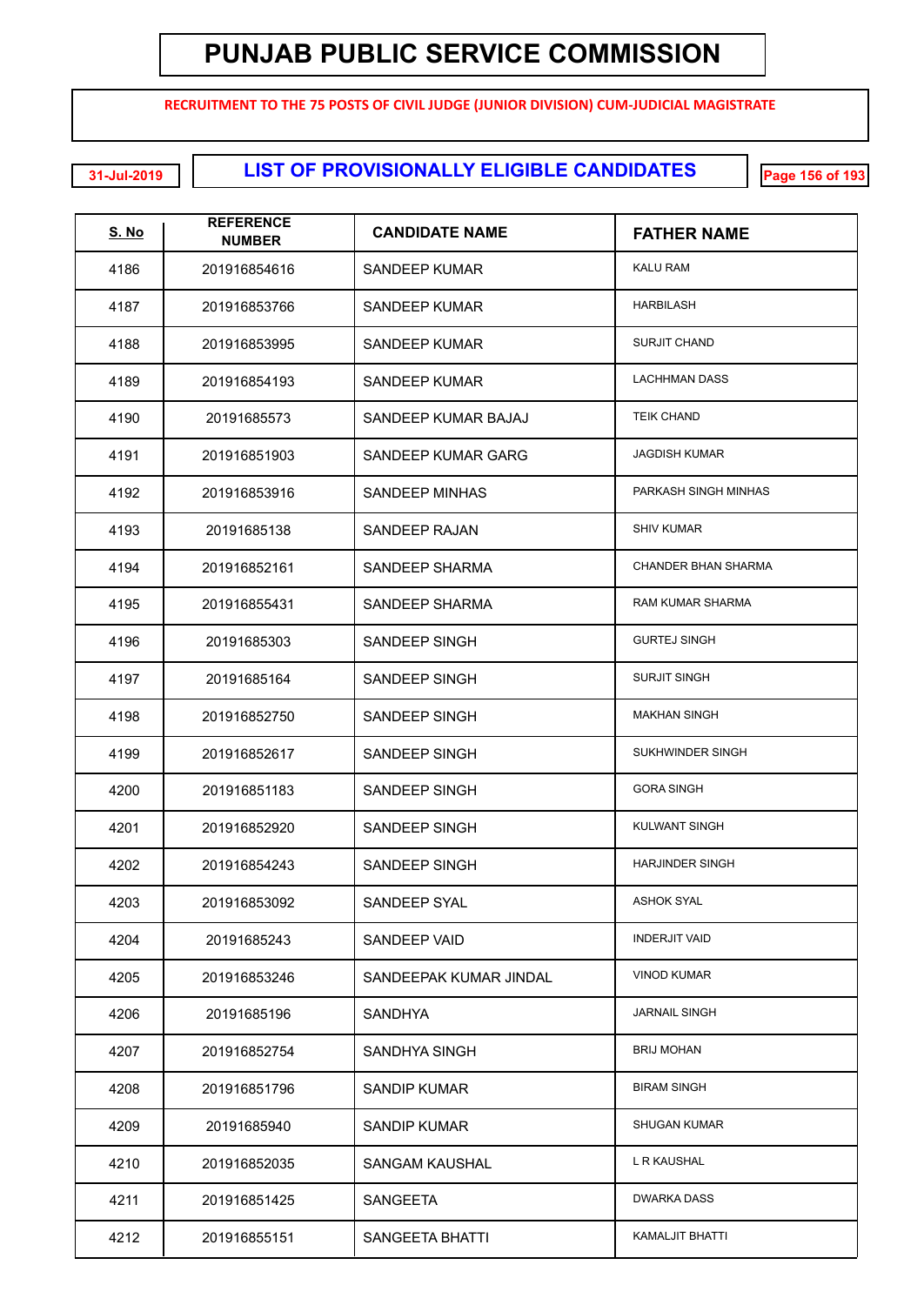**RECRUITMENT TO THE 75 POSTS OF CIVIL JUDGE (JUNIOR DIVISION) CUM-JUDICIAL MAGISTRATE**

**LIST OF PROVISIONALLY ELIGIBLE CANDIDATES 31-Jul-2019 Page 157 of 193**

| <u>S. No</u> | <b>REFERENCE</b><br><b>NUMBER</b> | <b>CANDIDATE NAME</b>  | <b>FATHER NAME</b>            |
|--------------|-----------------------------------|------------------------|-------------------------------|
| 4213         | 201916851379                      | SANGEETA RANI          | <b>NARINDER KUMAR</b>         |
| 4214         | 201916852275                      | SANGEETA SHARMA        | SURESH KUMAR SHARMA           |
| 4215         | 201916854681                      | SANJAMDEEP KAUR        | <b>MANJEET SINGH</b>          |
| 4216         | 201916854744                      | <b>SANJANA BHATIA</b>  | <b>SANJAY BHATIA</b>          |
| 4217         | 201916851021                      | <b>SANJANA JAIN</b>    | <b>ARUN JAIN</b>              |
| 4218         | 201916854517                      | SANJAY                 | <b>SH MADAN LAL</b>           |
| 4219         | 201916854649                      | <b>SANJAY GOYAL</b>    | <b>KRISHAN GOYAL</b>          |
| 4220         | 201916855435                      | <b>SANJAY KUMAR</b>    | <b>VED PARKASH</b>            |
| 4221         | 201916853436                      | <b>SANJAY VOHRA</b>    | <b>GULSHAN KUMAR</b>          |
| 4222         | 201916853134                      | <b>SANJEET</b>         | <b>VED SINGH</b>              |
| 4223         | 201916853264                      | <b>SANJEEV</b>         | <b>JAI BHAGWAN</b>            |
| 4224         | 201916852696                      | <b>SANJEEV CHHABRA</b> | RAM LUBHAYA                   |
| 4225         | 20191685817                       | <b>SANJEEV KUMAR</b>   | <b>KISHAN CHAND</b>           |
| 4226         | 201916853133                      | <b>SANJEEV KUMAR</b>   | <b>KRISHAN</b>                |
| 4227         | 201916854854                      | <b>SANJEEV KUMAR</b>   | SUBHASH CHANDRA               |
| 4228         | 201916854541                      | <b>SANJEEV SHARMA</b>  | <b>BALWINDER KUMAR SHARMA</b> |
| 4229         | 20191685159                       | SANJEEV SONI           | <b>BALDEV SONI</b>            |
| 4230         | 201916853776                      | SANJU WADHWA           | CHANDER BHAN WADHWA           |
| 4231         | 201916851200                      | SANJUM BEDI            | <b>B S BEDI</b>               |
| 4232         | 201916853340                      | SANKET SINGLA          | NARINDER SINGLA               |
| 4233         | 201916852488                      | <b>SANPREET KAUR</b>   | <b>JASVEER SINGH</b>          |
| 4234         | 201916854062                      | SANSHA MAHAJAN         | <b>VAVINDER MAHAJAN</b>       |
| 4235         | 20191685258                       | SANT BUX SINGH DUTT    | JAGTINDER SINGH DUTT          |
| 4236         | 201916854877                      | SANTOSH KUMAR          | <b>BHAGIRATH MAURYA</b>       |
| 4237         | 20191685271                       | SANTOSH KUMARI         | <b>HARI SINGH</b>             |
| 4238         | 201916853568                      | <b>SANYA SINGH</b>     | <b>BIRINDER SINGH</b>         |
| 4239         | 201916853366                      | SAPANDEEP KAUR         | SUKHPALVIR SINGH              |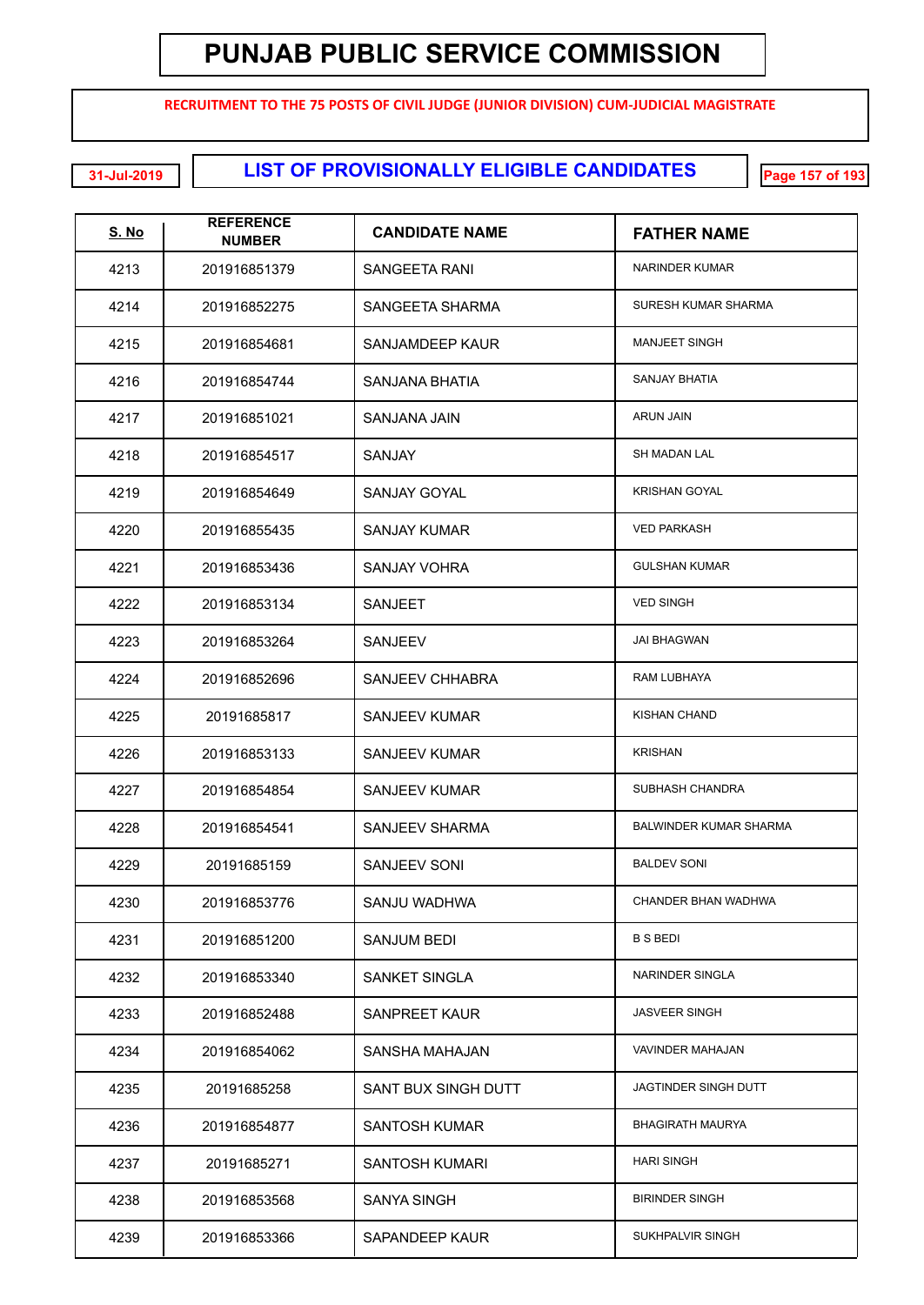**RECRUITMENT TO THE 75 POSTS OF CIVIL JUDGE (JUNIOR DIVISION) CUM-JUDICIAL MAGISTRATE**

**LIST OF PROVISIONALLY ELIGIBLE CANDIDATES 31-Jul-2019 Page 158 of 193**

| <b>S. No</b> | <b>REFERENCE</b><br><b>NUMBER</b> | <b>CANDIDATE NAME</b>  | <b>FATHER NAME</b>     |
|--------------|-----------------------------------|------------------------|------------------------|
| 4240         | 20191685280                       | SAPINDER JEET SINGH    | SH G R BANGA           |
| 4241         | 201916851844                      | SAPNA CHOUDHARY        | <b>TARSEM RAJ</b>      |
| 4242         | 201916851201                      | SAPNA RANI             | <b>KRISHAN LAL</b>     |
| 4243         | 201916853257                      | <b>SAPNA RANI</b>      | <b>BHUSHAN KUMAR</b>   |
| 4244         | 201916854627                      | SAPNA RANI             | RADHKA PARSHAD         |
| 4245         | 201916851912                      | SAPNA SHARMA           | <b>VINOD SHARMA</b>    |
| 4246         | 201916854703                      | SAPNA SHARMA           | ATMA RAM SHARMA        |
| 4247         | 201916855613                      | SAPNA SHARMA           | <b>BHUPINDER KUMAR</b> |
| 4248         | 201916853473                      | SARABJEET KAUR         | <b>NISHAN SINGH</b>    |
| 4249         | 201916854828                      | SARABJEET KAUR         | <b>MAM CHAND</b>       |
| 4250         | 201916853647                      | SARABJEET SINGH        | <b>BALDEV SINGH</b>    |
| 4251         | 201916854245                      | <b>SARABJIT</b>        | PIARA LAL              |
| 4252         | 201916853324                      | SARABJOT SINGH         | RAJINDER PAUL SINGH    |
| 4253         | 201916852741                      | SARABJOT SINGH DHILLON | KAMALJIT SINGH DHILLON |
| 4254         | 201916852653                      | SARANJAN               | <b>GURDAS RAM</b>      |
| 4255         | 201916851082                      | <b>SARBJEET KAUR</b>   | <b>BALDEV SINGH</b>    |
| 4256         | 201916854575                      | SARBJEET KAUR          | <b>HARBHAJAN SINGH</b> |
| 4257         | 201916854297                      | SARBJEET SINGH         | DARBARA SINGH          |
| 4258         | 201916852947                      | <b>SARBJIT KAUR</b>    | <b>JAGDISH SINGH</b>   |
| 4259         | 201916851746                      | <b>SARBJIT MATTU</b>   | <b>MOHINDER PAUL</b>   |
| 4260         | 201916854822                      | SARBPREET SINGH        | DAVINDER SINGH         |
| 4261         | 201916851465                      | SARIKA MAHI            | <b>KAPAL DEV MAHI</b>  |
| 4262         | 201916852574                      | <b>SARITA</b>          | <b>RAMESH KUMAR</b>    |
| 4263         | 201916852535                      | SAROJ                  | KAMAL SINGH            |
| 4264         | 201916851151                      | SAROJ BALA             | JAGDISH RAI            |
| 4265         | 201916854330                      | <b>SAROJ THAKUR</b>    | TILAK RAJ THAKUR       |
| 4266         | 20191685682                       | SARPREET SINGH         | <b>JOGA SINGH</b>      |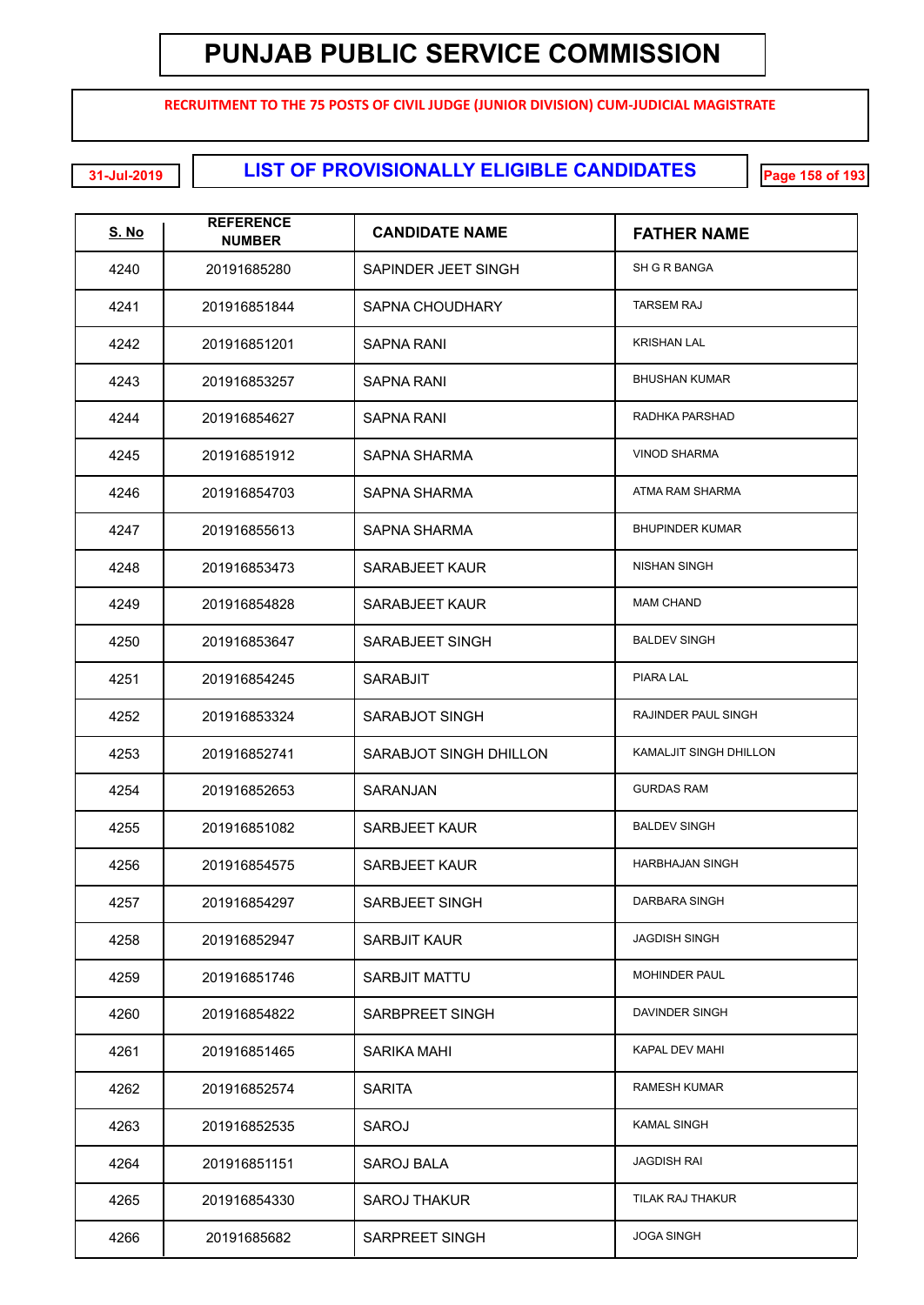**RECRUITMENT TO THE 75 POSTS OF CIVIL JUDGE (JUNIOR DIVISION) CUM-JUDICIAL MAGISTRATE**

**LIST OF PROVISIONALLY ELIGIBLE CANDIDATES 31-Jul-2019 Page 159 of 193**

| <u>S. No</u> | <b>REFERENCE</b><br><b>NUMBER</b> | <b>CANDIDATE NAME</b>      | <b>FATHER NAME</b>       |
|--------------|-----------------------------------|----------------------------|--------------------------|
| 4267         | 201916854170                      | <b>SARTAJ SINGH</b>        | <b>VIJAY KUMAR SINGH</b> |
| 4268         | 201916851452                      | <b>SARU GOYAL</b>          | <b>ARUN GOYAL</b>        |
| 4269         | 20191685553                       | <b>SARUCHI BATTA</b>       | PARDEEP BATTA            |
| 4270         | 201916852669                      | <b>SARUCHI SHORI</b>       | SURINDER PAL SHORI       |
| 4271         | 201916852771                      | <b>SARVEKSH NARANG</b>     | OM PARKASH NARANG        |
| 4272         | 201916853017                      | <b>SARVPREET SINGH</b>     | <b>BALVINDER SINGH</b>   |
| 4273         | 201916851217                      | SASHPAL SINGH              | <b>CHARAN SINGH</b>      |
| 4274         | 201916851886                      | <b>SATBIR SINGH</b>        | <b>KANWAR SINGH</b>      |
| 4275         | 201916854253                      | <b>SATBIR SINGH</b>        | PIRTHIPAL SIMGH          |
| 4276         | 20191685900                       | <b>SATINDER KAUR</b>       | PARAMJEET SINGH          |
| 4277         | 201916851605                      | <b>SATINDER KAUR</b>       | <b>BALBIR SINGH</b>      |
| 4278         | 201916852168                      | <b>SATINDER KAUR</b>       | <b>RANJIT SINGH</b>      |
| 4279         | 201916853563                      | <b>SATINDER KAUR</b>       | <b>RAJINDER SINGH</b>    |
| 4280         | 201916854636                      | SATINDER SINGH             | <b>HARVINDER SINGH</b>   |
| 4281         | 201916851548                      | SATINDERDEEP SINGH BOPARAI | <b>SHAMSHER SINGH</b>    |
| 4282         | 201916854320                      | SATINDERJIT KAUR           | SUKHJINDER SINGH         |
| 4283         | 201916855396                      | SATINDERJIT SINGH          | DAVINDER SINGH           |
| 4284         | 20191685428                       | SATINDERPAL SINGH          | DARSHAN SINGH            |
| 4285         | 20191685469                       | <b>SATISH KUMAR</b>        | <b>RAMPHAL</b>           |
| 4286         | 201916853832                      | <b>SATISH KUMAR</b>        | <b>GURMEJ SINGH</b>      |
| 4287         | 201916854378                      | <b>SATISH KUMAR</b>        | <b>VISHWA NATH</b>       |
| 4288         | 201916853511                      | SATJOT SINGH               | SATVINDER SINGH          |
| 4289         | 201916854557                      | <b>SATNAM</b>              | <b>BIRBAL SINGH</b>      |
| 4290         | 201916851937                      | <b>SATNAM KAUR</b>         | SUKHNATURE SINGH         |
| 4291         | 201916852417                      | <b>SATNAM SINGH</b>        | <b>MOHAN SINGH</b>       |
| 4292         | 201916851941                      | <b>SATNAM SINGH</b>        | <b>MAJOR SINGH</b>       |
| 4293         | 201916851578                      | <b>SATNAM SINGH</b>        | <b>KARNAIL SINGH</b>     |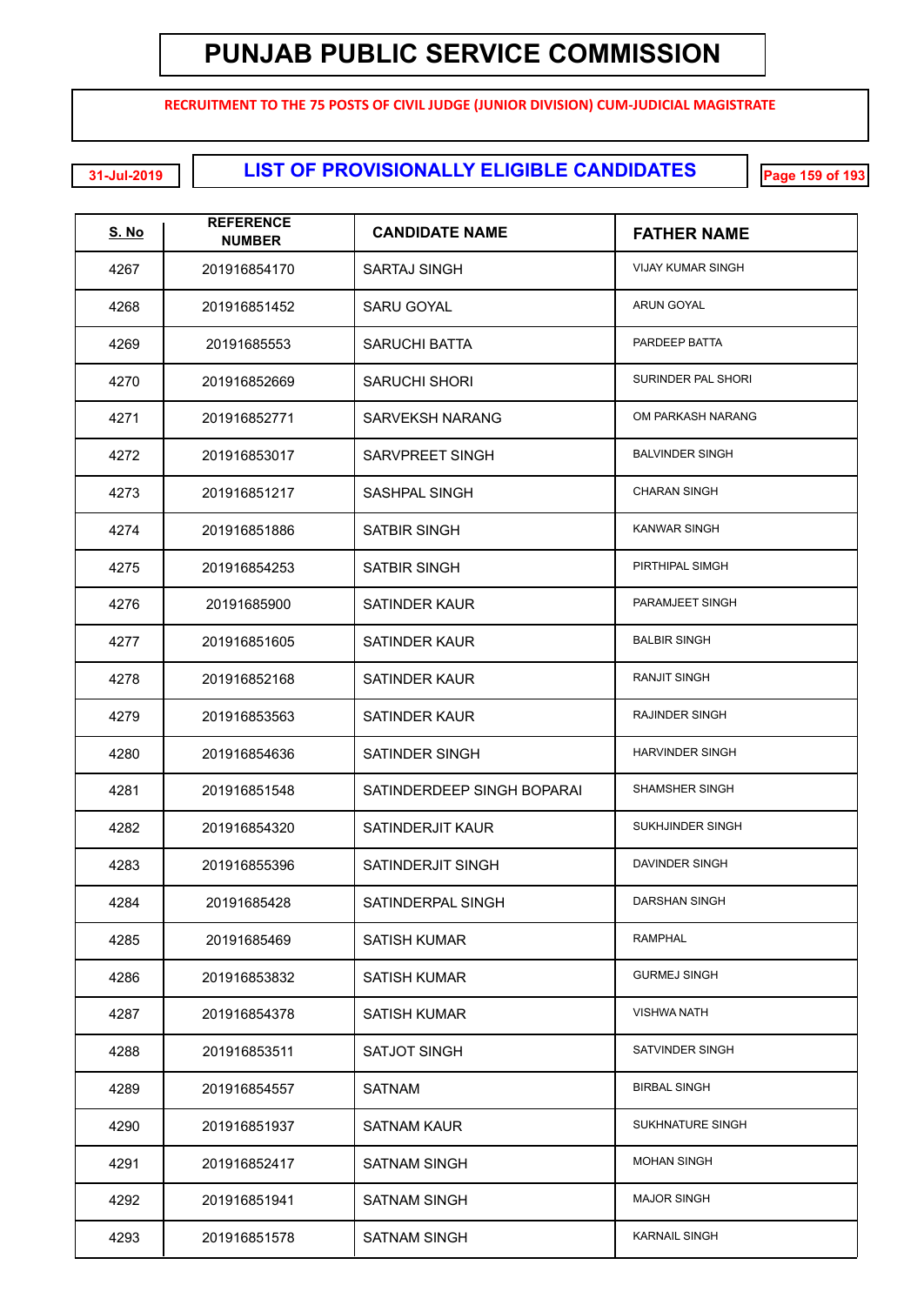**RECRUITMENT TO THE 75 POSTS OF CIVIL JUDGE (JUNIOR DIVISION) CUM-JUDICIAL MAGISTRATE**

**LIST OF PROVISIONALLY ELIGIBLE CANDIDATES 31-Jul-2019 Page 160 of 193**

| <u>S. No</u> | <b>REFERENCE</b><br><b>NUMBER</b> | <b>CANDIDATE NAME</b> | <b>FATHER NAME</b>       |
|--------------|-----------------------------------|-----------------------|--------------------------|
| 4294         | 201916852791                      | <b>SATNAM SINGH</b>   | <b>JAGIR SINGH</b>       |
| 4295         | 201916852774                      | <b>SATNAM SINGH</b>   | NACHHATTAR SINGH         |
| 4296         | 201916851993                      | <b>SATNAM SINGH</b>   | <b>SURJIT SINGH</b>      |
| 4297         | 201916853536                      | <b>SATNAM SINGH</b>   | <b>BAWA SINGH</b>        |
| 4298         | 201916853541                      | <b>SATNAM SINGH</b>   | <b>MAJOR SINGH</b>       |
| 4299         | 201916853562                      | <b>SATNAM SINGH</b>   | <b>BHAGWAN SINGH</b>     |
| 4300         | 201916852869                      | <b>SATPAL</b>         | <b>JAGDISH CHAND</b>     |
| 4301         | 201916854224                      | SATPREET KAUR         | <b>SATINDER SINGH</b>    |
| 4302         | 201916851275                      | SATPREET PANESAR      | <b>TEJINDERPAL SINGH</b> |
| 4303         | 201916852154                      | SATVEER KAUR          | <b>NIRMAL SINGH</b>      |
| 4304         | 201916852082                      | SATVEER KAUR          | AJAB SINGH               |
| 4305         | 201916854058                      | SATVEER KAUR          | <b>NAZAR SINGH</b>       |
| 4306         | 201916851954                      | SATVEER SINGH         | <b>DIWAN SINGH</b>       |
| 4307         | 201916854414                      | SATVEER SINGH         | <b>JARNAIL SINGH</b>     |
| 4308         | 201916855434                      | SATVIR KAUR           | <b>HARPAL SINGH</b>      |
| 4309         | 201916852975                      | SATWANT SINGH         | <b>MAKHAN SINGH</b>      |
| 4310         | 201916852693                      | SATWINDER KAUR        | <b>BALDEV SINGH</b>      |
| 4311         | 201916851148                      | SATWINDER KAUR        | <b>GURSEWAK SINGH</b>    |
| 4312         | 201916853799                      | SATWINDER KAUR        | <b>BALBIR SINGH</b>      |
| 4313         | 201916854111                      | SATWINDER KAUR        | <b>JOGA SINGH</b>        |
| 4314         | 20191685139                       | SATWINDER SINGH       | <b>JIWAN SINGH</b>       |
| 4315         | 201916852107                      | SATWINDER SINGH       | DAVINDER SINGH           |
| 4316         | 201916855492                      | SATYANDER SINGH MEHMI | <b>AMAR DASS</b>         |
| 4317         | 201916855426                      | SAURAB GOEL           | <b>AVINASH GOEL</b>      |
| 4318         | 201916855465                      | SAURABH BHARDWAJ      | CHANDRA MUKUT SHARMA     |
| 4319         | 201916853890                      | SAURABH DHINGRA       | SANJAY DHINGRA           |
| 4320         | 20191685597                       | SAURABH DOBRIYAL      | NAND KISHORE SHARMA      |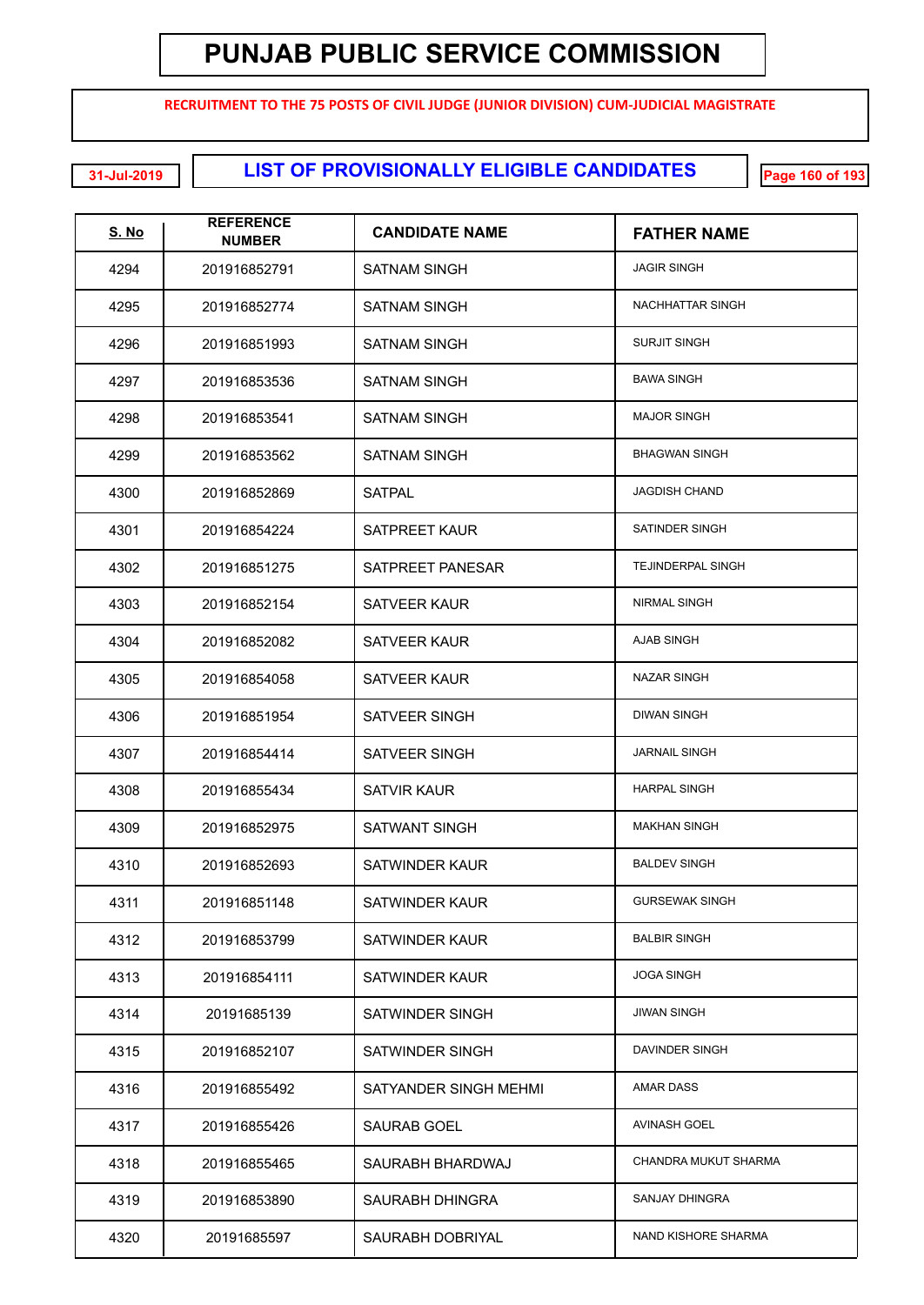**RECRUITMENT TO THE 75 POSTS OF CIVIL JUDGE (JUNIOR DIVISION) CUM-JUDICIAL MAGISTRATE**

**LIST OF PROVISIONALLY ELIGIBLE CANDIDATES 31-Jul-2019 Page 161 of 193**

| S. No | <b>REFERENCE</b><br><b>NUMBER</b> | <b>CANDIDATE NAME</b>   | <b>FATHER NAME</b>           |
|-------|-----------------------------------|-------------------------|------------------------------|
| 4321  | 201916852020                      | SAURABH MITTER          | <b>JAGDISH MITTER</b>        |
| 4322  | 20191685663                       | SAURAV AHIR             | SURINDER PAL AHIR            |
| 4323  | 201916852492                      | SAURAV BHANOT           | <b>CHANDER BHANOT</b>        |
| 4324  | 201916854773                      | SAURAV BHATIA           | RAKESH K BHATIA              |
| 4325  | 20191685646                       | SAURAV GOYAL            | OM PARKASH GOYAL             |
| 4326  | 201916853839                      | <b>SAURAV KHULLAR</b>   | <b>VIPAN KHULLAR</b>         |
| 4327  | 201916852581                      | <b>SAURAV KUMAR</b>     | <b>JAGAN NATH</b>            |
| 4328  | 201916851783                      | SAURAV WADHAWAN         | SHASHI RAJ WADHAWAN          |
| 4329  | 201916855                         | <b>SAVERA</b>           | AJIT MAHENDRU                |
| 4330  | 2019168541                        | SAVI                    | <b>VIJAY NAGPAL</b>          |
| 4331  | 20191685496                       | <b>SAVITA</b>           | AMIN LAL KHICHY              |
| 4332  | 201916853644                      | <b>SAVITA CHAUDHARY</b> | <b>RAJPAL CHAUDHARY</b>      |
| 4333  | 201916853159                      | <b>SAVITA RANI</b>      | <b>RAM TIRATH</b>            |
| 4334  | 201916855661                      | <b>SAVITA SHARMA</b>    | <b>SATISH SHARMA</b>         |
| 4335  | 201916855650                      | <b>SAVITOJ SINGH</b>    | <b>HARJINDER SINGH</b>       |
| 4336  | 201916852827                      | <b>SAVNEET KAUR</b>     | <b>INDERPAL SINGH</b>        |
| 4337  | 201916852618                      | SAVPREET GUJRAL         | AMRIT PAL SINGH              |
| 4338  | 201916851675                      | SAVREEN SANDHU          | <b>BALVINER SINGH SANDHU</b> |
| 4339  | 201916851714                      | SAWARAN SINGH           | DARSHAN SINGH                |
| 4340  | 20191685335                       | <b>SEEMA</b>            | SAWINDER SINGH               |
| 4341  | 201916854772                      | <b>SEEMA</b>            | <b>MALKIAT SINGH</b>         |
| 4342  | 201916851299                      | <b>SEEMA GOEL</b>       | PARVEEN GOEL                 |
| 4343  | 201916851374                      | <b>SEEMA RANI</b>       | <b>RAM PARSAD</b>            |
| 4344  | 201916851725                      | <b>SEEMA RANI</b>       | <b>BANARSI DASS</b>          |
| 4345  | 201916853867                      | <b>SEEMA RANI</b>       | <b>HARI RAM</b>              |
| 4346  | 201916853186                      | <b>SEEMA SHARMA</b>     | SHAVINDER SHARMA             |
| 4347  | 20191685126                       | <b>SEEMA SINGAL</b>     | SURESH KUMAR SINGAL          |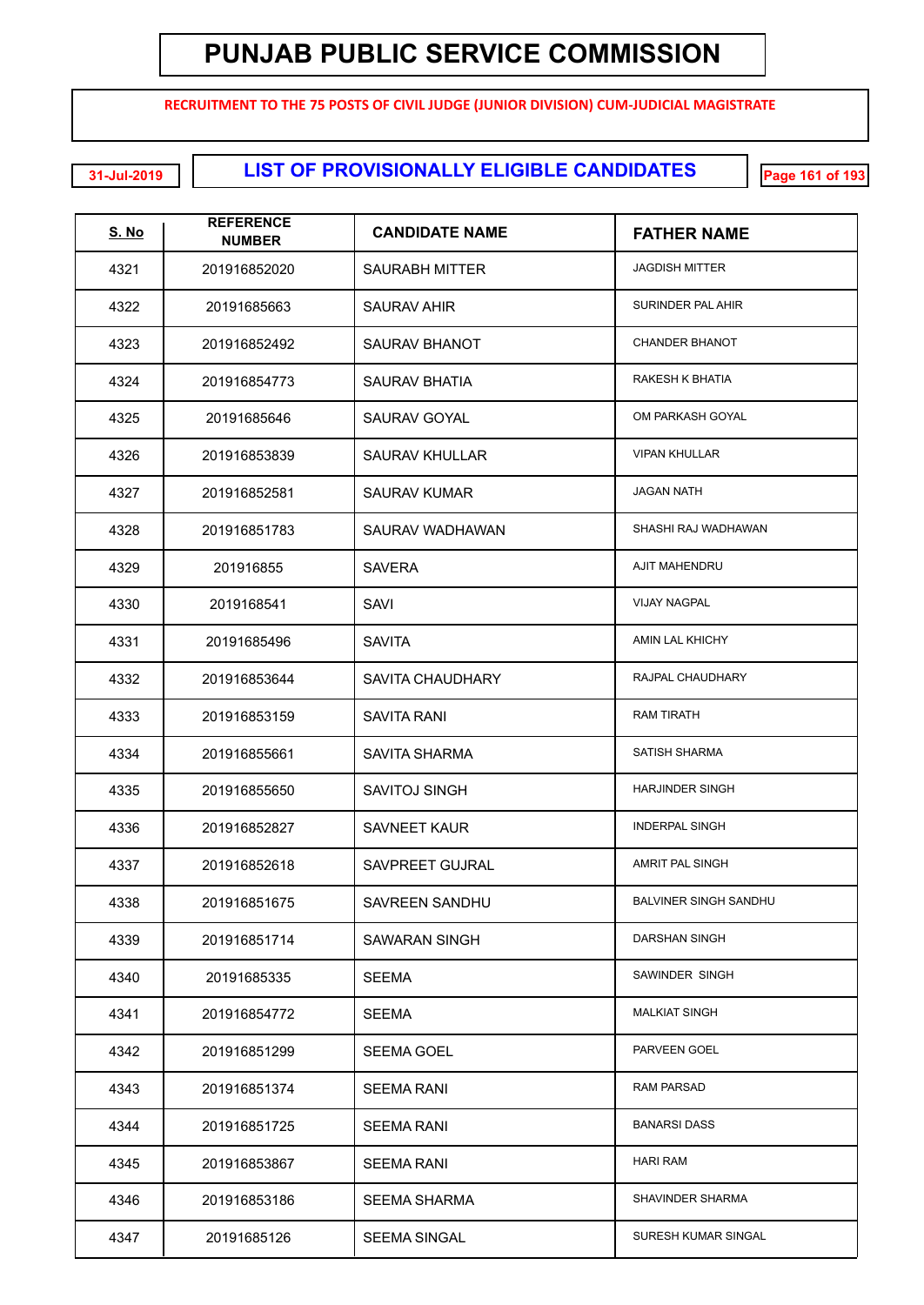**RECRUITMENT TO THE 75 POSTS OF CIVIL JUDGE (JUNIOR DIVISION) CUM-JUDICIAL MAGISTRATE**

**LIST OF PROVISIONALLY ELIGIBLE CANDIDATES 31-Jul-2019 Page 162 of 193**

| <b>S. No</b> | <b>REFERENCE</b><br><b>NUMBER</b> | <b>CANDIDATE NAME</b>    | <b>FATHER NAME</b>             |
|--------------|-----------------------------------|--------------------------|--------------------------------|
| 4348         | 201916852182                      | <b>SEERIT SIDHU</b>      | AMARJIT SINGH SIDHU            |
| 4349         | 201916851485                      | <b>SHABNAM</b>           | BHOJ RAJ GOYAL                 |
| 4350         | 201916853907                      | SHABNAM BALA             | PRITAM DASS                    |
| 4351         | 201916853831                      | SHABNAM RAMOTRA          | KARAN JIT SINGH RAMOTRA        |
| 4352         | 201916853843                      | SHABNOOR SINGH           | <b>DEVINDER SINGH</b>          |
| 4353         | 201916853490                      | <b>SHAGUFA BENIPAL</b>   | <b>GURJINDER SINGH BENIPAL</b> |
| 4354         | 201916852297                      | <b>SHAGUFTA NAZ</b>      | <b>MOHD ROSHAN</b>             |
| 4355         | 201916853935                      | <b>SHAGUN</b>            | SATISH BHARTI                  |
| 4356         | 201916855550                      | <b>SHAGUN</b>            | <b>CHANDER PAL SINGH</b>       |
| 4357         | 201916854904                      | <b>SHAGUN THAPAR</b>     | <b>SAT PAL THAPAR</b>          |
| 4358         | 201916852504                      | SHAHBAAZ INDER SINGH     | <b>SATNAM SINGH</b>            |
| 4359         | 201916852468                      | SHAIFALI AGGARWAL        | <b>RAJIV KUMAR</b>             |
| 4360         | 201916854588                      | <b>SHAIL PARBHAKAR</b>   | <b>LAKHPAT RAI</b>             |
| 4361         | 20191685912                       | SHAILENDRA SURAJVANSHI   | DALIP SINGH SURAJVANSHI        |
| 4362         | 20191685913                       | SHAILESHWARI SURAJVANSHI | DALIP SINGH SURAJVANSHI        |
| 4363         | 201916853448                      | SHAINA ARORA             | PARDEEP KUMAR ARORA            |
| 4364         | 201916852464                      | SHAINA GOYAL             | <b>TEK CHAND GOYAL</b>         |
| 4365         | 201916851712                      | SHAINA KAUSHAL           | <b>ASHOK KAUSHAL</b>           |
| 4366         | 20191685190                       | <b>SHAINA MUNJAL</b>     | <b>RAJNISH KUMAR</b>           |
| 4367         | 201916855208                      | <b>SHAINI AGNIHOTRI</b>  | RAJIV KUMAR                    |
| 4368         | 201916853298                      | <b>SHALEEN</b>           | SATPAL SINGH                   |
| 4369         | 201916854770                      | SHALINI BANSAL           | PREM KUMAR BANSAL              |
| 4370         | 201916851407                      | SHALINI JOSHI            | SUSHIL KUMAR JOSHI             |
| 4371         | 201916852409                      | <b>SHALLU</b>            | <b>TEHAL SINGH</b>             |
| 4372         | 20191685274                       | <b>SHALLU VIJORIA</b>    | <b>JIWAN LAL VIJORIA</b>       |
| 4373         | 201916853691                      | <b>SHALLY</b>            | <b>RAM PARKASH</b>             |
| 4374         | 201916855122                      | <b>SHAM SUNDER</b>       | <b>SAT GURDIAL</b>             |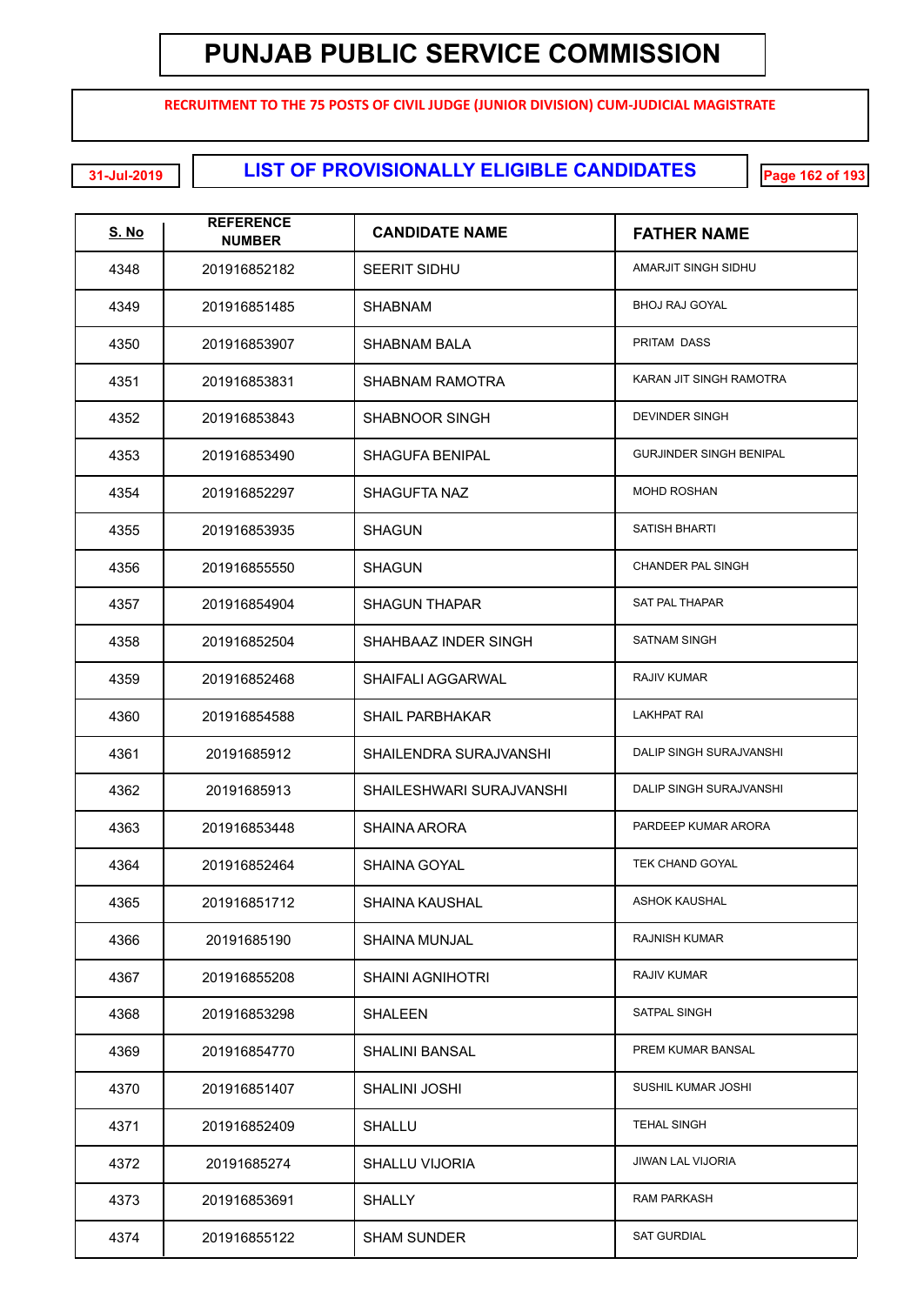**RECRUITMENT TO THE 75 POSTS OF CIVIL JUDGE (JUNIOR DIVISION) CUM-JUDICIAL MAGISTRATE**

**LIST OF PROVISIONALLY ELIGIBLE CANDIDATES 31-Jul-2019 Page 163 of 193**

| <u>S. No</u> | <b>REFERENCE</b><br><b>NUMBER</b> | <b>CANDIDATE NAME</b>   | <b>FATHER NAME</b>       |
|--------------|-----------------------------------|-------------------------|--------------------------|
| 4375         | 20191685246                       | SHAMINDER JEET KAUR     | RAJINDER SINGH           |
| 4376         | 201916854580                      | SHAMINDER SINGH SODHI   | <b>TEJINDERPAL SINGH</b> |
| 4377         | 201916853339                      | SHAMIR                  | <b>NASIB CHAND</b>       |
| 4378         | 201916852778                      | SHAMSHER SINGH          | <b>GIAN SINGH</b>        |
| 4379         | 201916852241                      | SHAMSHER SINGH          | <b>JAGMOHAN SINGH</b>    |
| 4380         | 201916851674                      | SHAMSHER SINGH          | <b>JAGIR SINGH</b>       |
| 4381         | 201916853744                      | SHAMSHER SINGH          | <b>PURAN SINGH</b>       |
| 4382         | 201916854012                      | <b>SHANI SINGH</b>      | <b>GURMEJ SINGH</b>      |
| 4383         | 201916852052                      | <b>SHANKY MANCHANDA</b> | <b>ASHOK KUMAR</b>       |
| 4384         | 201916855453                      | SHANKY SETHI            | NATHU RAM SETHI          |
| 4385         | 201916855781                      | <b>SHANTANU BANSAL</b>  | <b>RAJESH BANSAL</b>     |
| 4386         | 201916853726                      | <b>SHANU</b>            | <b>RAJINDER KUMAR</b>    |
| 4387         | 201916851505                      | <b>SHANU GOYAL</b>      | ARUN GOYAL               |
| 4388         | 201916853251                      | SHARANDEEP SINGH        | <b>GURCHARAN SINGH</b>   |
| 4389         | 201916852649                      | <b>SHARANJEET KAUR</b>  | <b>SOHAN SINGH</b>       |
| 4390         | 201916851140                      | <b>SHARANJEET KAUR</b>  | <b>CHAMBA SINGH</b>      |
| 4391         | 201916854150                      | <b>SHARANJEET SINGH</b> | <b>DALBIR SINGH</b>      |
| 4392         | 201916851286                      | <b>SHARANPREET KAUR</b> | <b>BHARPOOR SINGH</b>    |
| 4393         | 201916854755                      | SHARANPREET SINGH KALRA | KIRPAL SINGH KALRA       |
| 4394         | 201916853894                      | <b>SHAREEN JACOB</b>    | RAJ JACOB                |
| 4395         | 201916853487                      | <b>SHARNJEET KAUR</b>   | <b>JANGIR SINGH</b>      |
| 4396         | 201916854812                      | SHARNJEET SINGH         | <b>TARSEM SINGH</b>      |
| 4397         | 201916853731                      | <b>SHARU SINGLA</b>     | SATPAL SINGLA            |
| 4398         | 201916854369                      | SHARUTIKA SHARMA        | RAM KRISHAN SHARMA       |
| 4399         | 201916855471                      | SHASHANK JASWAL         | RAKESH CHANDER JASWAL    |
| 4400         | 201916855766                      | SHASHI HIMSHIKHA        | <b>SURINDER KUMAR</b>    |
| 4401         | 201916855330                      | SHASHIVEER SHARMNA      | <b>CHARANJEEV SHARMA</b> |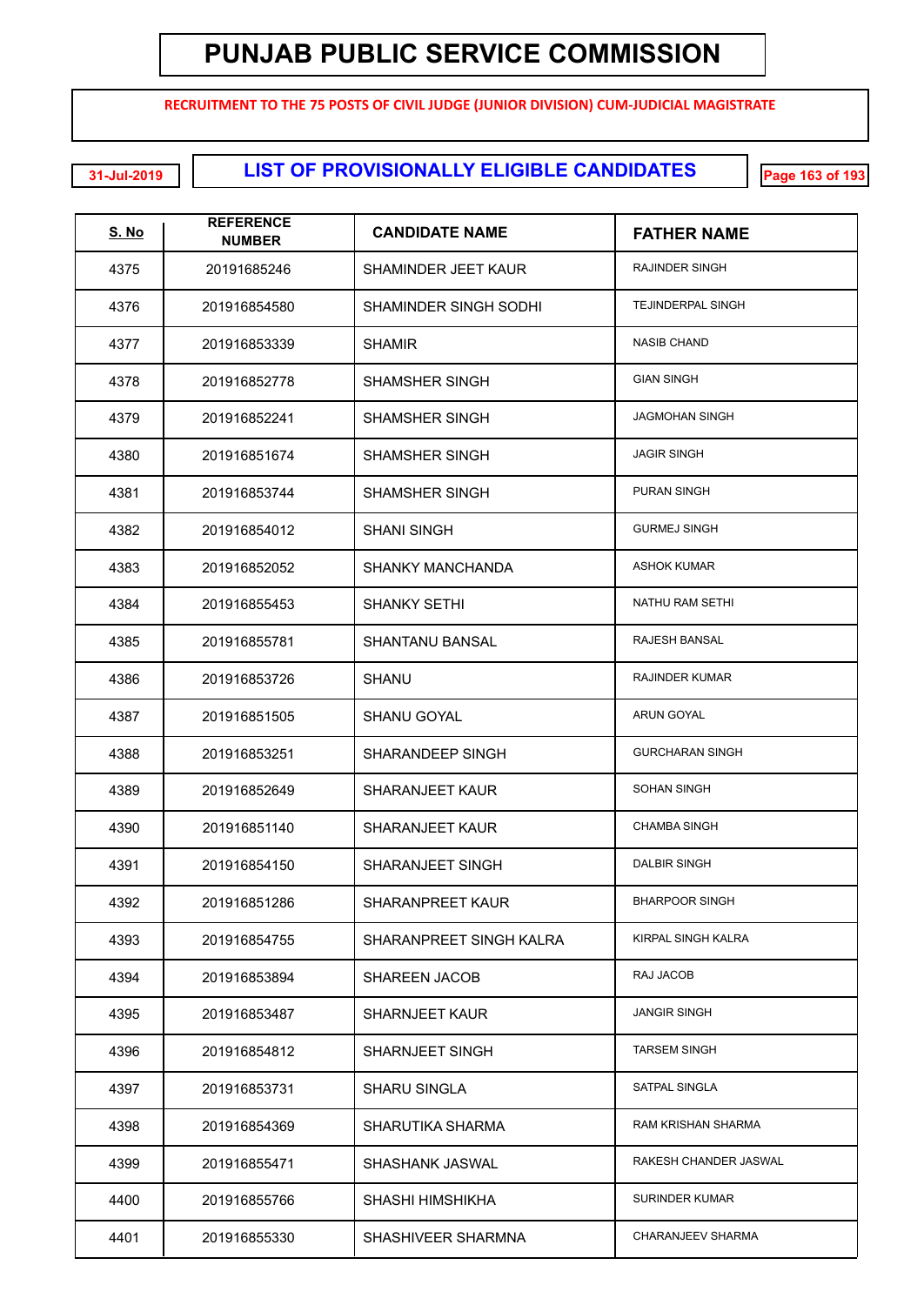**RECRUITMENT TO THE 75 POSTS OF CIVIL JUDGE (JUNIOR DIVISION) CUM-JUDICIAL MAGISTRATE**

**LIST OF PROVISIONALLY ELIGIBLE CANDIDATES 31-Jul-2019 Page 164 of 193**

| <b>S. No</b> | <b>REFERENCE</b><br><b>NUMBER</b> | <b>CANDIDATE NAME</b>   | <b>FATHER NAME</b>       |
|--------------|-----------------------------------|-------------------------|--------------------------|
| 4402         | 201916854720                      | <b>SHASHVI MEHRA</b>    | ARUN MEHRA               |
| 4403         | 20191685905                       | SHASHWAT JINDAL         | <b>HARIOM JINDAL</b>     |
| 4404         | 201916853116                      | <b>SHAVETA</b>          | <b>NATHI RAM</b>         |
| 4405         | 201916853370                      | SHAWETA KAHI            | <b>SHYAM LAL</b>         |
| 4406         | 201916853778                      | SHEBAZ SINGH            | <b>AMARJEET SINGH</b>    |
| 4407         | 201916853770                      | SHEENAM GOYAL           | RAVI GOYAL               |
| 4408         | 201916851406                      | <b>SHEETAL</b>          | SISHAN PAL SINGH         |
| 4409         | 201916852232                      | SHEETAL MEHRA           | <b>B K MEHRA</b>         |
| 4410         | 201916853113                      | SHEETAL SHARMA          | RAJ KUMAR SHARMA         |
| 4411         | 201916851627                      | SHEETAL SHARMA          | PARVEEN SHORI            |
| 4412         | 201916855201                      | SHEETAL SHARMA          | <b>VIJAY KUMAR</b>       |
| 4413         | 201916855073                      | SHEETAL VAISHNAV        | KHIYAL DAS VAISHNAV      |
| 4414         | 201916852395                      | <b>SHEEZA</b>           | SHAHBAZ KHAN             |
| 4415         | 201916853954                      | SHEFALI CHAWLA          | <b>ARUN BHARGAVA</b>     |
| 4416         | 201916851797                      | <b>SHEFALI GARG</b>     | <b>RAKESH GARG</b>       |
| 4417         | 201916854091                      | <b>SHEFALI MAHENDRU</b> | <b>JIWEN MAHENDRU</b>    |
| 4418         | 20191685367                       | SHEFALIKA SUNEJA        | DINESH SUNEJA            |
| 4419         | 201916851016                      | SHEHNAZDEEP KAUR        | <b>JASBIR SINGH</b>      |
| 4420         | 20191685473                       | <b>SHEHNILA</b>         | <b>MOHD SHAMSHAD</b>     |
| 4421         | 201916852856                      | SHEKHAR GUPTA           | YADVINDER GUPTA          |
| 4422         | 20191685586                       | SHEKHAR MEHLA           | <b>ISHWAR MEHLA</b>      |
| 4423         | 201916855211                      | <b>SHELLY ARORA</b>     | PARVEEN ARORA            |
| 4424         | 20191685233                       | <b>SHERRY</b>           | <b>GARIB DASS</b>        |
| 4425         | 201916851518                      | <b>SHERRY MAINI</b>     | <b>VIJAY KUMAR MAINI</b> |
| 4426         | 201916855485                      | <b>SHERRY SHARMA</b>    | PARDEEP SHARMA           |
| 4427         | 201916851581                      | SHIFFA CHANGOTRA        | TARLOK CHAND CHANGOTRA   |
| 4428         | 201916853320                      | <b>SHIKANDER SINGH</b>  | <b>HARDEV SINGH</b>      |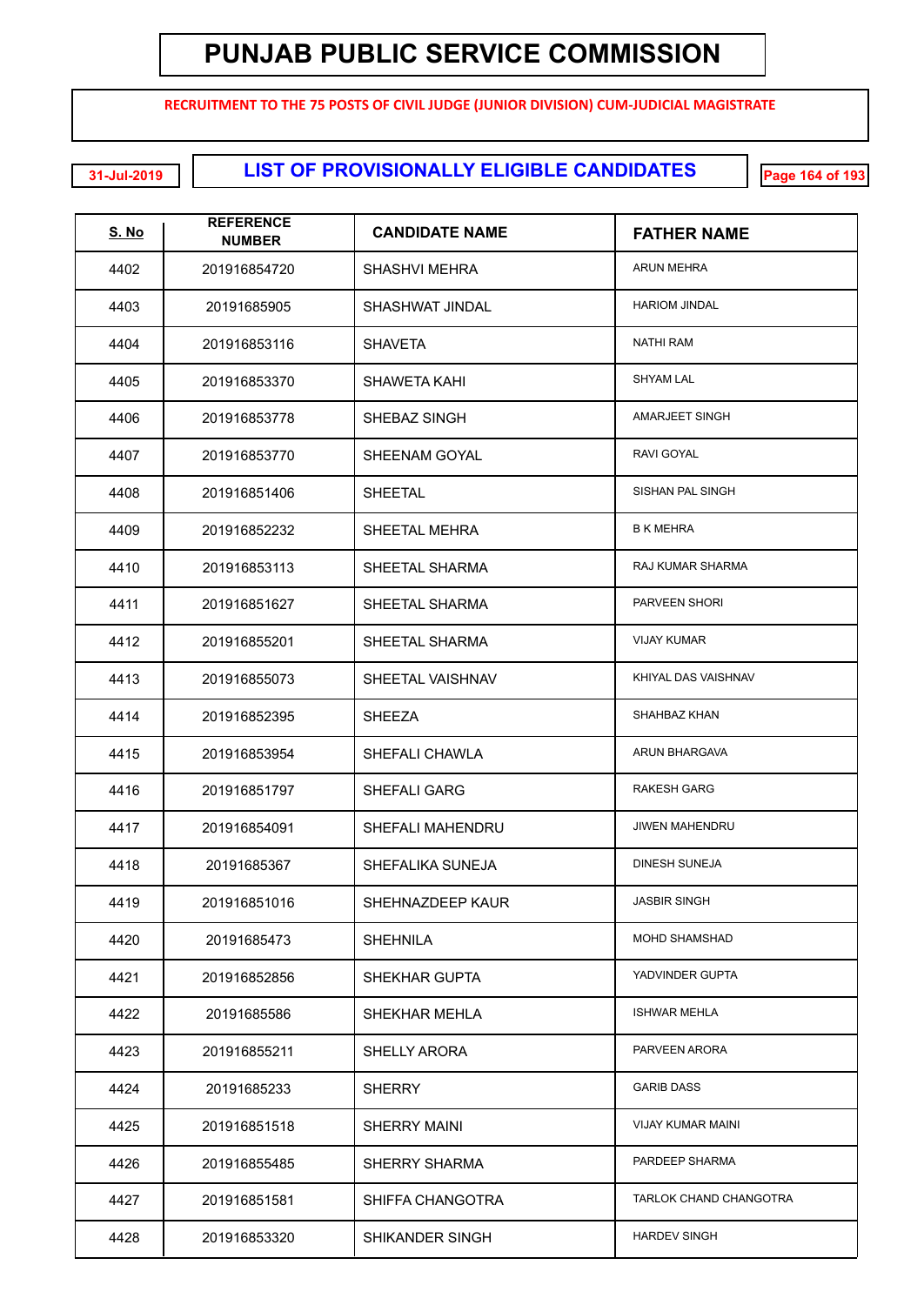**RECRUITMENT TO THE 75 POSTS OF CIVIL JUDGE (JUNIOR DIVISION) CUM-JUDICIAL MAGISTRATE**

**LIST OF PROVISIONALLY ELIGIBLE CANDIDATES 31-Jul-2019 Page 165 of 193**

| <b>S. No</b> | <b>REFERENCE</b><br><b>NUMBER</b> | <b>CANDIDATE NAME</b>    | <b>FATHER NAME</b>          |
|--------------|-----------------------------------|--------------------------|-----------------------------|
| 4429         | 201916854092                      | <b>SHIKHA</b>            | <b>TARSEM SINGH RANA</b>    |
| 4430         | 201916855628                      | <b>SHIKHA</b>            | <b>ASHWANI KUMAR</b>        |
| 4431         | 201916851687                      | SHIKHA GOYAL             | <b>VINOD KUMAR</b>          |
| 4432         | 201916854326                      | SHIKHA KHARBANDA         | <b>BRIJ MOHAN KHARBANDA</b> |
| 4433         | 201916851129                      | <b>SHIKHA MITTAL</b>     | RAJINDER KUMAR MITTAL       |
| 4434         | 201916851925                      | <b>SHILPA</b>            | <b>SATISH KUMAR</b>         |
| 4435         | 201916852853                      | <b>SHILPA</b>            | <b>GIRISH KUMAR SUKHIJA</b> |
| 4436         | 201916855129                      | <b>SHILPA</b>            | ROSHAN LAL                  |
| 4437         | 201916852123                      | SHILPA BAJAJ             | <b>MADAN MOHAN ARORA</b>    |
| 4438         | 201916852559                      | SHILPA GARG              | <b>BINNI CHOUDHARY</b>      |
| 4439         | 201916851571                      | SHILPA GUPTA             | <b>M R GUPTA</b>            |
| 4440         | 201916852884                      | <b>SHILPA JAIN</b>       | SOHAN LAL JAIN              |
| 4441         | 201916851259                      | <b>SHILPA KAPOOR</b>     | <b>VIJAY KAPOOR</b>         |
| 4442         | 201916855109                      | <b>SHILPA THAKUR</b>     | PREM PARKASH THAKUR         |
| 4443         | 201916852141                      | <b>SHIMPA</b>            | PAWAN KUMAR                 |
| 4444         | 201916853019                      | <b>SHINA DHURIA</b>      | SANJEEV DHURIA              |
| 4445         | 201916853005                      | <b>SHINA GARG</b>        | <b>SUNIL GARG</b>           |
| 4446         | 201916852081                      | SHINDER PAL KAUR         | <b>KRISHAN SINGH</b>        |
| 4447         | 201916852113                      | SHINE GUPTA              | <b>VIJAY KUMAR GUPTA</b>    |
| 4448         | 201916854870                      | <b>SHINJAN JAIN</b>      | <b>SANJIV JAIN</b>          |
| 4449         | 201916851397                      | <b>SHINY CHOPRA</b>      | SANJEEV CHOPRA              |
| 4450         | 201916854168                      | SHINY TIWARI             | SUDHIR KUMAR TEWARI         |
| 4451         | 201916854406                      | <b>SHIPRA SINGLA</b>     | <b>RAMESH KUMAR SINGLA</b>  |
| 4452         | 201916853202                      | <b>SHIV CHARAN BHOLA</b> | <b>ASHWANI KUMAR</b>        |
| 4453         | 201916854957                      | SHIV KRISHAN SEHGAL      | KRISHAN MURARI LAL SEHGAL   |
| 4454         | 20191685846                       | <b>SHIV KUMAR</b>        | <b>JAWALA PARSAD</b>        |
| 4455         | 201916853466                      | <b>SHIV KUMAR</b>        | <b>HEM RAJ</b>              |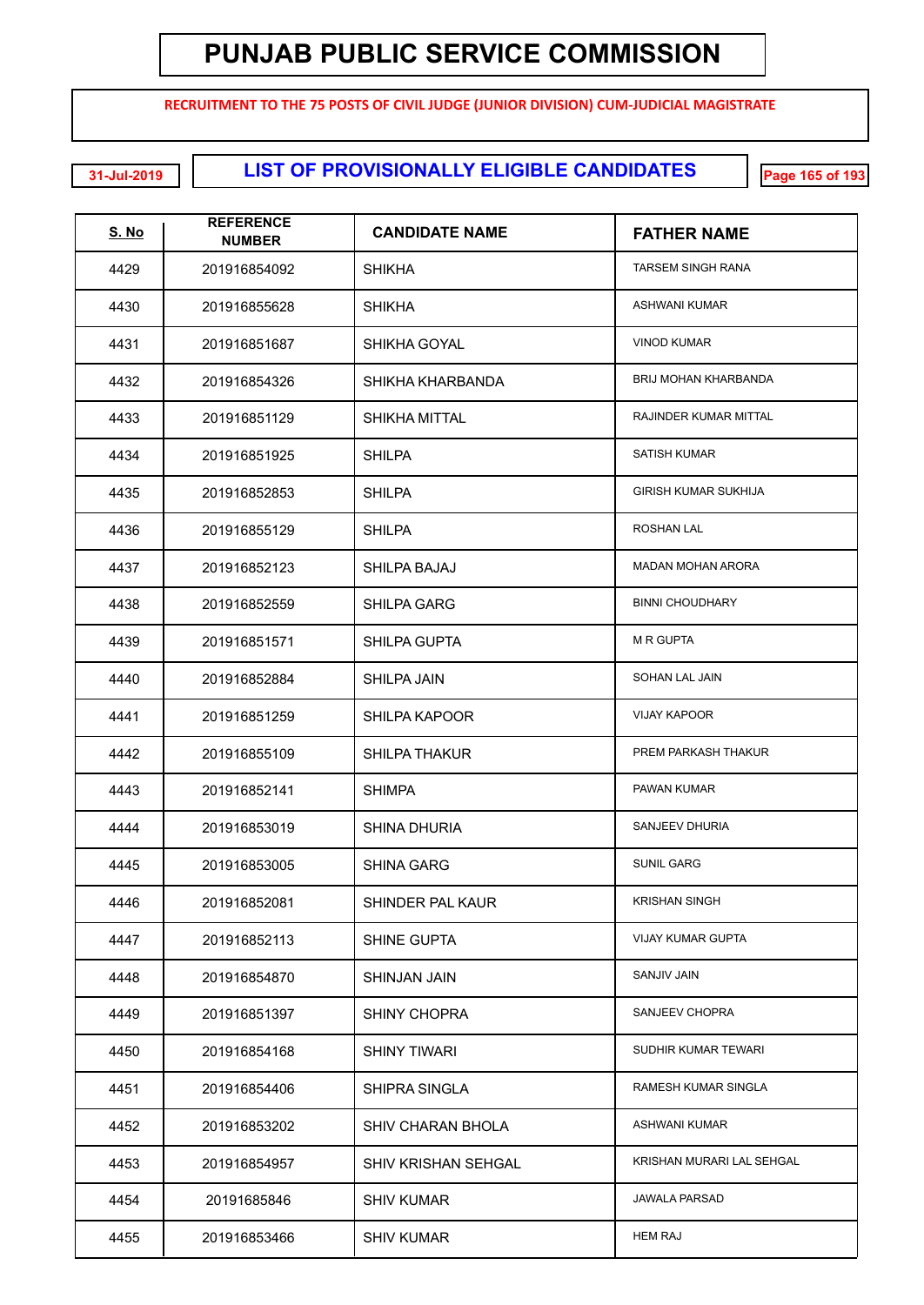**RECRUITMENT TO THE 75 POSTS OF CIVIL JUDGE (JUNIOR DIVISION) CUM-JUDICIAL MAGISTRATE**

**LIST OF PROVISIONALLY ELIGIBLE CANDIDATES 31-Jul-2019 Page 166 of 193**

| <b>S. No</b> | <b>REFERENCE</b><br><b>NUMBER</b> | <b>CANDIDATE NAME</b>    | <b>FATHER NAME</b>         |
|--------------|-----------------------------------|--------------------------|----------------------------|
| 4456         | 201916853432                      | SHIV PARKASH SINGH RANA  | KARAM PAL SINGH RANA       |
| 4457         | 201916854892                      | <b>SHIV SHARMA</b>       | <b>RAJESH KUMAR</b>        |
| 4458         | 201916853706                      | <b>SHIVA PARASHAR</b>    | <b>DEEPAK SHARMA</b>       |
| 4459         | 201916851442                      | SHIVADEEP SINGH HANS     | <b>HARINDER SINGH HANS</b> |
| 4460         | 201916852979                      | <b>SHIVALI</b>           | <b>BHUSHAN KUMAR GARG</b>  |
| 4461         | 201916854230                      | SHIVAM AGGARWAL          | SHYAM KUMAR AGGARWAL       |
| 4462         | 201916852936                      | <b>SHIVAM BANSAL</b>     | <b>RIPAN BANSAL</b>        |
| 4463         | 201916854242                      | SHIVAM JOSHI             | <b>MAYANK JOSHI</b>        |
| 4464         | 201916852645                      | <b>SHIVAM KHURANA</b>    | SURINDER KUMAR KHURANA     |
| 4465         | 201916855309                      | SHIVAM NANDA             | <b>MUKESH NANDA</b>        |
| 4466         | 201916854272                      | <b>SHIVAM SINGLA</b>     | SUSHIL KUMAR SINGLA        |
| 4467         | 201916855699                      | SHIVAM SOOD              | <b>BRIJ MOHAN SOOD</b>     |
| 4468         | 20191685882                       | <b>SHIVANGI AGGARWAL</b> | PAWAN KUMAR GARG           |
| 4469         | 201916854938                      | <b>SHIVANGI AGGARWAL</b> | <b>HARISH AGGARWAL</b>     |
| 4470         | 20191685605                       | <b>SHIVANGI MEHTA</b>    | K K MEHTA                  |
| 4471         | 201916853307                      | <b>SHIVANGI SAINI</b>    | <b>CHAMAN LAL SAINI</b>    |
| 4472         | 20191685402                       | <b>SHIVANI</b>           | NIRMAL JIT                 |
| 4473         | 201916851165                      | <b>SHIVANI</b>           | KULWANT RAI                |
| 4474         | 201916853259                      | <b>SHIVANI</b>           | <b>JAGDEEP KANWAR</b>      |
| 4475         | 201916853402                      | <b>SHIVANI</b>           | <b>DINESH</b>              |
| 4476         | 20191685648                       | <b>SHIVANI</b>           | PAWAN KUMAR                |
| 4477         | 201916852129                      | <b>SHIVANI</b>           | RAKESH KUMAR               |
| 4478         | 201916851731                      | <b>SHIVANI BHAGAT</b>    | JAGDISH RAJ BHAGAT         |
| 4479         | 201916854758                      | SHIVANI BHARGAVA         | <b>VISHNU SHARMA</b>       |
| 4480         | 201916853337                      | <b>SHIVANI GARG</b>      | <b>KRISHAN LAL</b>         |
| 4481         | 201916854389                      | <b>SHIVANI GARG</b>      | SANJEEV GARG               |
| 4482         | 201916853227                      | <b>SHIVANI GOYAL</b>     | <b>BHAGIRATH LAL GOYAL</b> |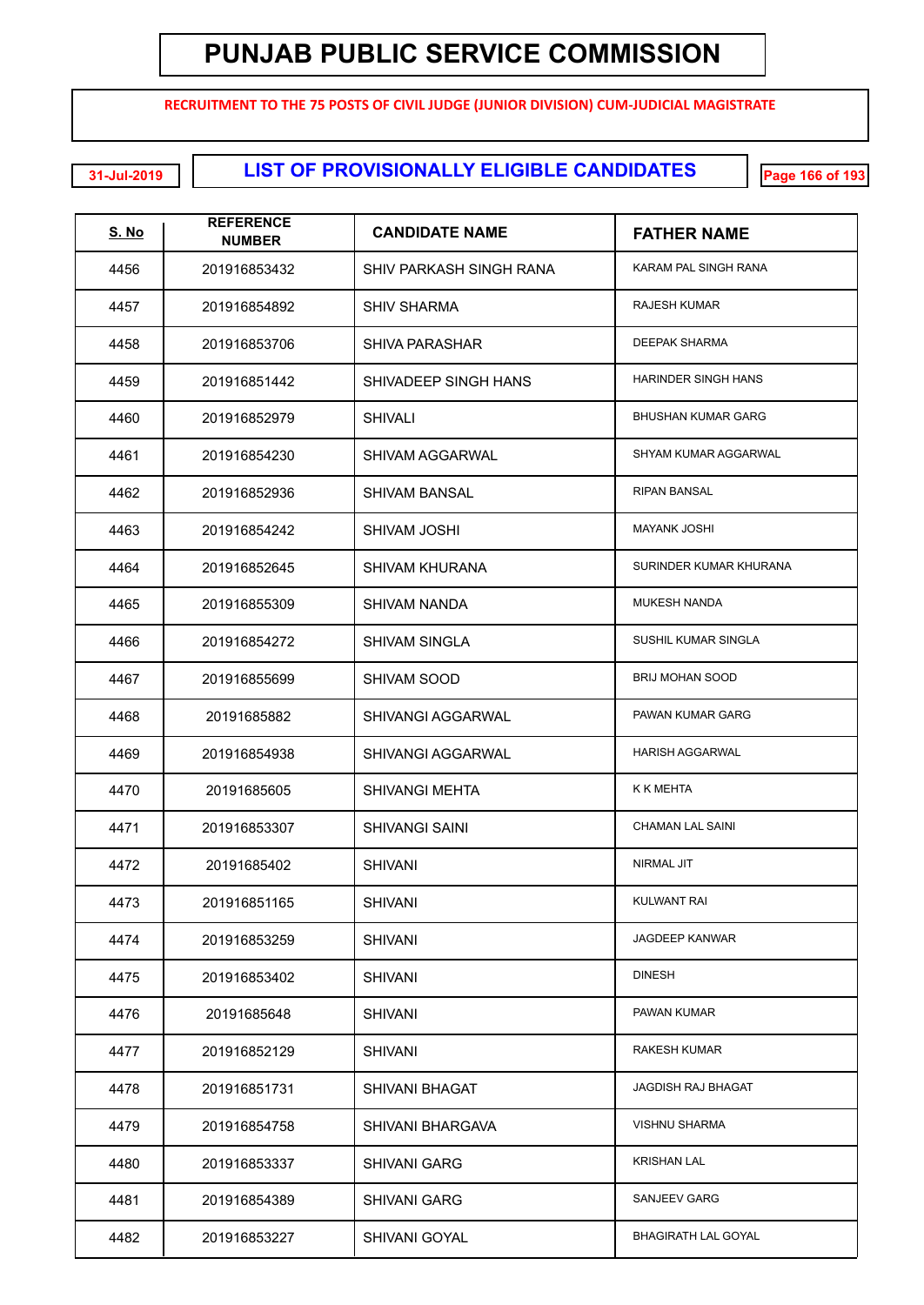**RECRUITMENT TO THE 75 POSTS OF CIVIL JUDGE (JUNIOR DIVISION) CUM-JUDICIAL MAGISTRATE**

**LIST OF PROVISIONALLY ELIGIBLE CANDIDATES 31-Jul-2019 Page 167 of 193**

| <u>S. No</u> | <b>REFERENCE</b><br><b>NUMBER</b> | <b>CANDIDATE NAME</b>   | <b>FATHER NAME</b>            |
|--------------|-----------------------------------|-------------------------|-------------------------------|
| 4483         | 201916854337                      | SHIVANI KASHYAP         | <b>MANOJ KASHYAP</b>          |
| 4484         | 20191685505                       | <b>SHIVANI KAUHSHIK</b> | AJAY KAUSHIK                  |
| 4485         | 201916851121                      | SHIVANI KUMARI          | SUBHASH KUMAR                 |
| 4486         | 201916855027                      | <b>SHIVANI SACHDEVA</b> | <b>VED KUMAR SACHDEVA</b>     |
| 4487         | 20191685757                       | SHIVANI SAINI           | ASHWANI KUMAR                 |
| 4488         | 201916853447                      | <b>SHIVANI SHARMA</b>   | RAMESH SHARMA                 |
| 4489         | 201916851338                      | <b>SHIVANI SHARMA</b>   | PAWAN KUMAR                   |
| 4490         | 201916854840                      | <b>SHIVANI SHARMA</b>   | DHARAM VIR SHARMA             |
| 4491         | 201916855455                      | SHIVANI SHARMA          | <b>RK SHARMA</b>              |
| 4492         | 201916855648                      | <b>SHIVANI SHARMA</b>   | SHRI KANT SHARMA              |
| 4493         | 20191685653                       | <b>SHIVANI WADHWA</b>   | SHIV CHANDER WADHWA           |
| 4494         | 20191685730                       | SHIVANIKA SINGLA        | SURINDER MOHAN SINGLA         |
| 4495         | 201916852527                      | <b>SHIVANSH SETHI</b>   | KHARAIT LAL SETHI             |
| 4496         | 201916851563                      | <b>SHIVCHARAN</b>       | <b>SUBHASH</b>                |
| 4497         | 201916855531                      | <b>SHIVDEEP KAUR</b>    | <b>KARAMJEET SINGH</b>        |
| 4498         | 201916851825                      | SHIVDEEP KAUR BHEORA    | <b>BALWINDER SINGH BHEORA</b> |
| 4499         | 201916855371                      | SHIVINDER JEET SINGH    | <b>SUKHBIR SINGH</b>          |
| 4500         | 201916851499                      | SHIWANI SANDHU          | DAULAT RAM                    |
| 4501         | 201916852567                      | SHOBHA GULATI           | <b>JANAK KUMAR GULATI</b>     |
| 4502         | 20191685284                       | <b>SHRAEY GARG</b>      | <b>MR ASHISH GARG</b>         |
| 4503         | 20191685224                       | <b>SHREA GROVER</b>     | RATTAN LAL GROVER             |
| 4504         | 201916854262                      | SHREELA GULATI          | KRISHAN LAL GULATI            |
| 4505         | 201916851065                      | <b>SHRENIK JAIN</b>     | J K JAIN                      |
| 4506         | 201916853725                      | SHREYA BATISH           | SUDHIR BATISH                 |
| 4507         | 201916855676                      | SHRUTI SETHI            | PARVEEN SETHI                 |
| 4508         | 201916852937                      | <b>SHUBAM</b>           | <b>KAWALJIT SINGH</b>         |
| 4509         | 20191685761                       | <b>SHUBAM CHAUHAN</b>   | <b>CHANDER SHEKHAR</b>        |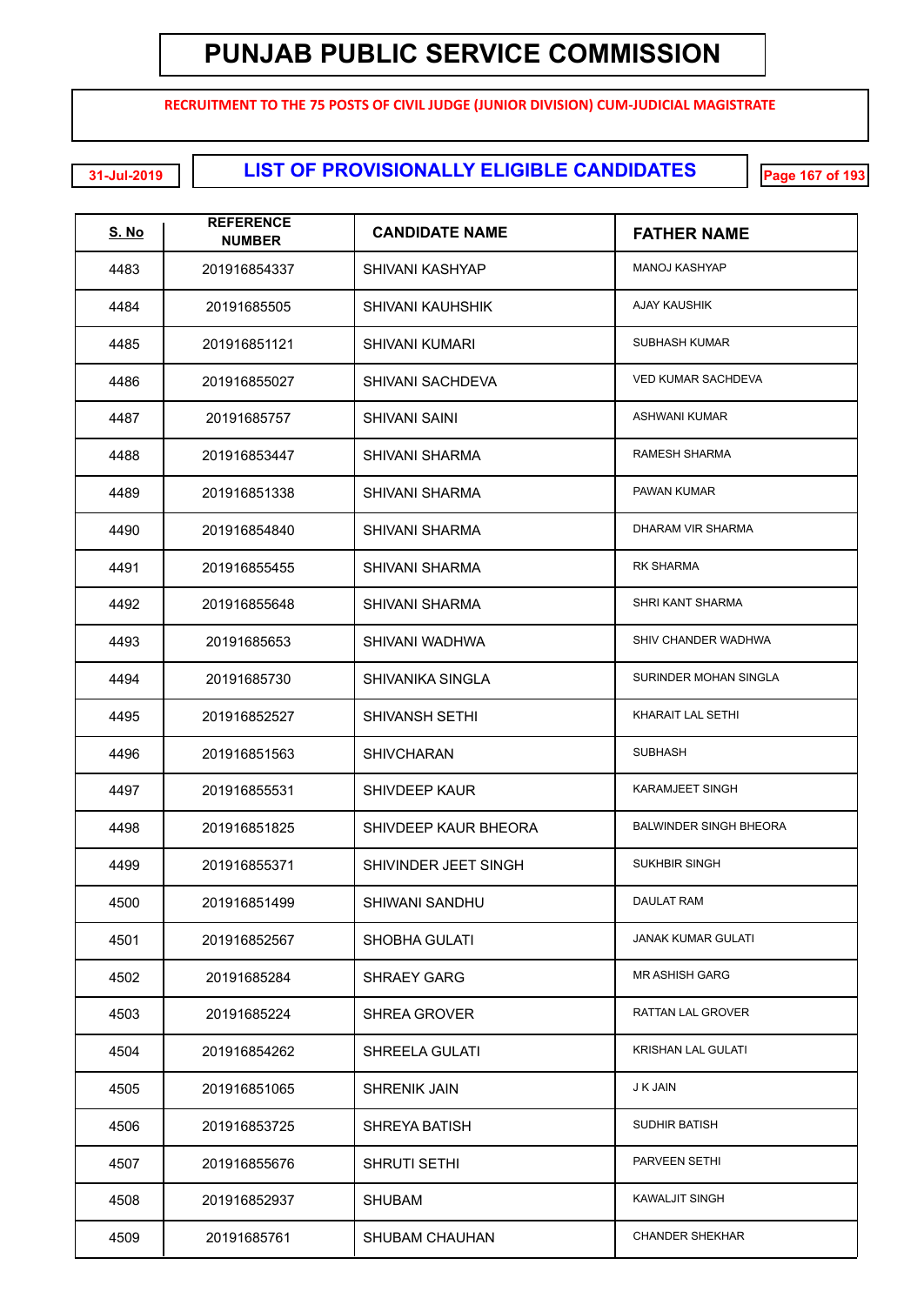**RECRUITMENT TO THE 75 POSTS OF CIVIL JUDGE (JUNIOR DIVISION) CUM-JUDICIAL MAGISTRATE**

**LIST OF PROVISIONALLY ELIGIBLE CANDIDATES 31-Jul-2019 Page 168 of 193**

| <u>S. No</u> | <b>REFERENCE</b><br><b>NUMBER</b> | <b>CANDIDATE NAME</b>  | <b>FATHER NAME</b>         |
|--------------|-----------------------------------|------------------------|----------------------------|
| 4510         | 201916851199                      | <b>SHUBHAM</b>         | PAWAN KUMAR                |
| 4511         | 201916853172                      | <b>SHUBHAM</b>         | RAJ KUMAR                  |
| 4512         | 201916852695                      | <b>SHUBHAM DHIR</b>    | <b>RAJNISH DHIR</b>        |
| 4513         | 201916854849                      | SHUBHAM GANDHI         | <b>GIAN CHAND</b>          |
| 4514         | 201916855686                      | <b>SHUBHAM GARG</b>    | <b>RAJINDER KUMAR GARG</b> |
| 4515         | 201916851480                      | SHUBHAM GAUTAM         | RAM DAYAL GAUTAM           |
| 4516         | 201916851325                      | SHUBHAM GOYAL          | PAWAN GOYAL                |
| 4517         | 201916855275                      | SHUBHAM GOYAL          | KHEM KARAN GOYAL           |
| 4518         | 20191685616                       | <b>SHUBHAM GUPTA</b>   | <b>DHARAM PAUL GUPTA</b>   |
| 4519         | 201916854585                      | <b>SHUBHAM GUPTA</b>   | <b>VIKAS GUPTA</b>         |
| 4520         | 20191685461                       | SHUBHAM JAIN           | <b>VINOD JAIN</b>          |
| 4521         | 20191685543                       | SHUBHAM MALHOTRA       | PARMOD KUMAR MALHOTRA      |
| 4522         | 201916852736                      | SHUBHAM MANGLA         | RAJINDER MANGLA            |
| 4523         | 201916853628                      | <b>SHUBHAM SHARMA</b>  | <b>NARESH SHARMA</b>       |
| 4524         | 201916855166                      | SHUBHAM SHEKHAR        | <b>CHANDER SHEKHAR</b>     |
| 4525         | 201916851651                      | <b>SHUBHAM SINGLA</b>  | RADHE SHYAM                |
| 4526         | 201916854411                      | <b>SHUBHAM WALIA</b>   | <b>RAKESH WALIA</b>        |
| 4527         | 201916851269                      | SHUBHAMJOT KAUR RAKHRA | RAMINDERJIT SINGH RAKHRA   |
| 4528         | 201916852805                      | <b>SHUBHANI SINGH</b>  | SUKHDEV SINGH              |
| 4529         | 201916852234                      | SHUBHDEEP SINGH        | <b>TARA SINGH</b>          |
| 4530         | 20191685494                       | <b>SHUBHMAN</b>        | NIRMAL SINGH SADHAR        |
| 4531         | 201916854371                      | <b>SHUBHNEET KAUR</b>  | RAJINDERPAL SINGH          |
| 4532         | 201916852845                      | SHUBHPREET KAUR        | <b>HARBHAJAN SINGH</b>     |
| 4533         | 201916852768                      | SHUBHPREET KAUR PADDA  | RAJINDERPAL SINGH          |
| 4534         | 201916855345                      | SHUTAKSH SINGH TANGAR  | RAJESH KUMAR TANGAR        |
| 4535         | 201916855163                      | <b>SHWETA</b>          | ARUN KUMAR GAUTAM          |
| 4536         | 201916851516                      | <b>SHWETA MAINI</b>    | <b>VIJAY KUMAR MAINI</b>   |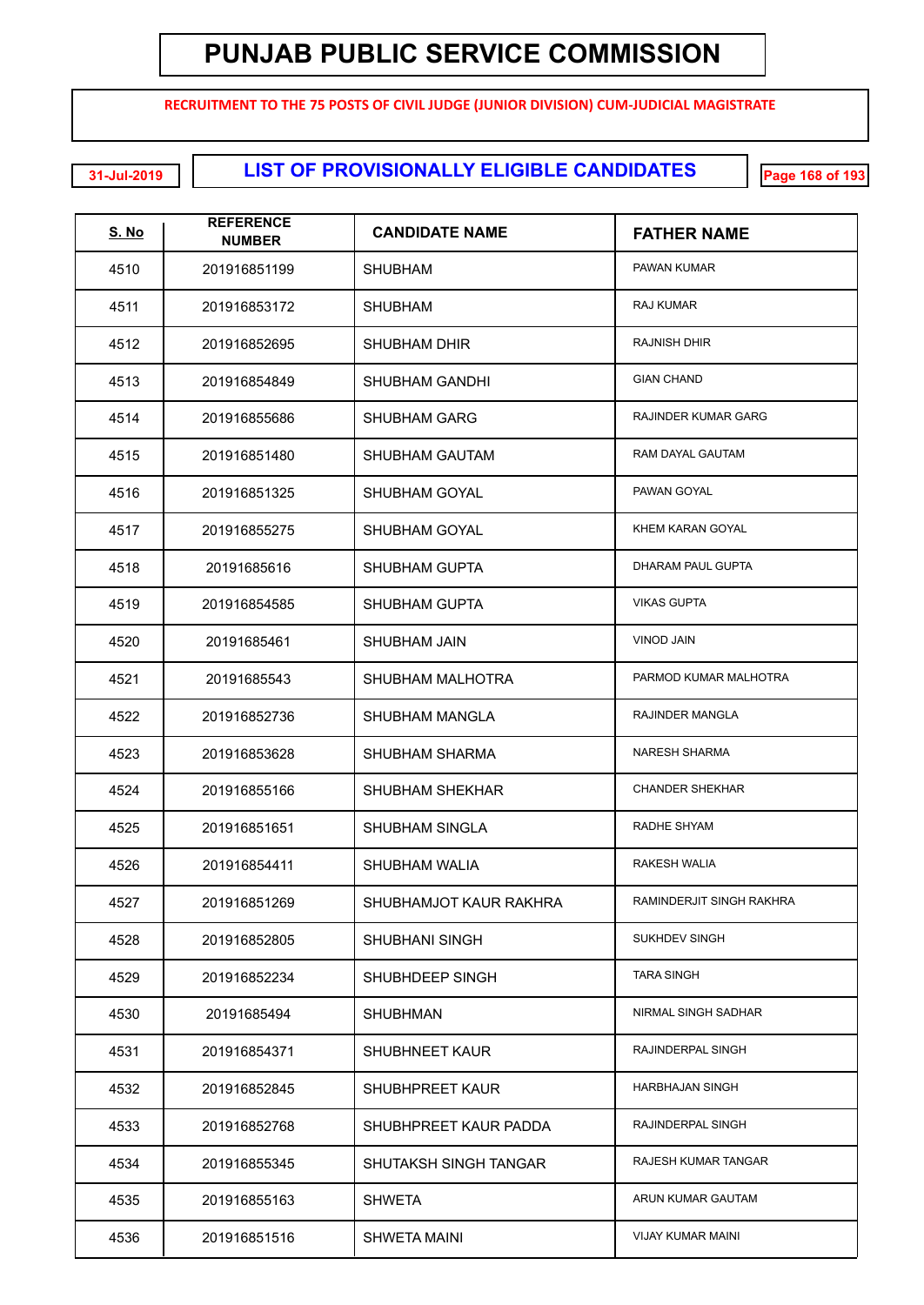**RECRUITMENT TO THE 75 POSTS OF CIVIL JUDGE (JUNIOR DIVISION) CUM-JUDICIAL MAGISTRATE**

**LIST OF PROVISIONALLY ELIGIBLE CANDIDATES 31-Jul-2019 Page 169 of 193**

| <u>S. No</u> | <b>REFERENCE</b><br><b>NUMBER</b> | <b>CANDIDATE NAME</b>   | <b>FATHER NAME</b>          |
|--------------|-----------------------------------|-------------------------|-----------------------------|
| 4537         | 201916853208                      | SHWETA SHARMA           | SHIV NARAIN SHARMA          |
| 4538         | 201916852779                      | SHWETA SHARMA           | PAWAN KUMAR SHARMA          |
| 4539         | 201916851514                      | SHWETA SHARMA           | RAJESH SHARMA               |
| 4540         | 201916851968                      | <b>SHWETA SONI</b>      | <b>RAVINDER SONI</b>        |
| 4541         | 201916855399                      | <b>SHYAM SUNDER</b>     | PAWAN KUMAR                 |
| 4542         | 201916854343                      | SIDHANT SOOD            | RAVINDER SOOD               |
| 4543         | 201916853276                      | SIDHARATH JOSHI         | AJESH KUMAR JOSHI           |
| 4544         | 201916853530                      | SIDHARTH KUMAR BHARTI   | <b>SURJIT KUMAR</b>         |
| 4545         | 201916851057                      | SIDHARTH RATHORE        | TEJPAL SINGH RATHORE        |
| 4546         | 20191685574                       | <b>SIKANDER SINGH</b>   | <b>RAJINDER SINGH</b>       |
| 4547         | 201916854081                      | <b>SIKANDER SINGH</b>   | <b>JASVEER SINGH</b>        |
| 4548         | 201916851871                      | <b>SIKANDER TUTEJA</b>  | PATEL RAJ TUTEJA            |
| 4549         | 2019168574                        | <b>SIKANDH MEHTA</b>    | <b>GIRISH KANT MEHTA</b>    |
| 4550         | 201916855688                      | <b>SILKY TREHAN</b>     | PRAMOD KUMAR TREHAN         |
| 4551         | 201916855466                      | SIMARANJEET KAUR        | <b>JARNAIL SINGH</b>        |
| 4552         | 20191685259                       | <b>SIMARJEET KAUR</b>   | <b>KEWAL SINGH</b>          |
| 4553         | 201916853555                      | <b>SIMARJEET KAUR</b>   | SUKHWINDER SINGH            |
| 4554         | 201916854125                      | <b>SIMARJYOT KAUR</b>   | SATINDER SINGH              |
| 4555         | 201916853217                      | SIMARPAL SINGH CHHOKER  | <b>KULDIP SINGH</b>         |
| 4556         | 201916855287                      | SIMARPREET KAUR         | <b>TEJINDER SINGH</b>       |
| 4557         | 20191685726                       | SIMARPREET KAUR BILLING | SHARANJEET SINGH BILLING    |
| 4558         | 201916853115                      | SIMERJEET KAUR          | <b>HARDEV SINGH</b>         |
| 4559         | 201916851297                      | SIMERJEET SINGH         | RAJINDER SINGH              |
| 4560         | 201916853233                      | SIMERJIT SINGH          | <b>GURDEEP SINGH</b>        |
| 4561         | 201916851359                      | SIMERPREET KAILEY       | SODHI RAM KAILEY            |
| 4562         | 201916853129                      | SIMERPREET KAUR         | SATBIR SINGH                |
| 4563         | 201916852513                      | SIMERPREET SEKHON       | <b>GURJANT SINGH SEKHON</b> |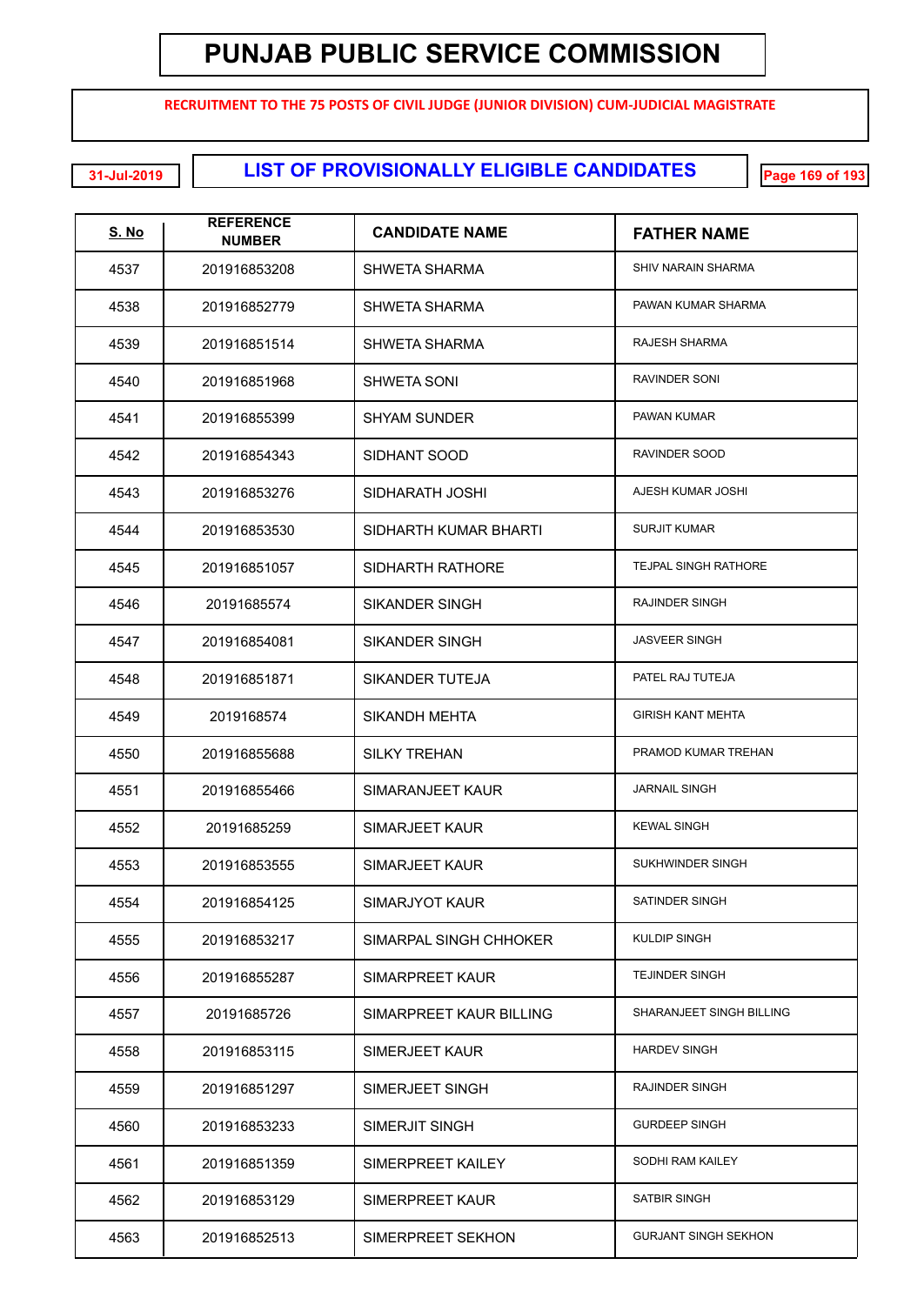**RECRUITMENT TO THE 75 POSTS OF CIVIL JUDGE (JUNIOR DIVISION) CUM-JUDICIAL MAGISTRATE**

**LIST OF PROVISIONALLY ELIGIBLE CANDIDATES 31-Jul-2019 Page 170 of 193**

| <u>S. No</u> | <b>REFERENCE</b><br><b>NUMBER</b> | <b>CANDIDATE NAME</b>  | <b>FATHER NAME</b>     |
|--------------|-----------------------------------|------------------------|------------------------|
| 4564         | 201916852173                      | SIMERPREET SINGH       | SWARANJIT SINGH        |
| 4565         | 2019168565                        | <b>SIMIRJOT</b>        | <b>CHAND SINGH</b>     |
| 4566         | 201916855090                      | SIMMI KAILLEY          | <b>TILAK RAJ</b>       |
| 4567         | 201916851827                      | <b>SIMRAN</b>          | <b>BALDEV PARKASH</b>  |
| 4568         | 201916851280                      | <b>SIMRAN</b>          | <b>RAJINDER KUMAR</b>  |
| 4569         | 20191685399                       | <b>SIMRAN</b>          | <b>DILAWAR SINGH</b>   |
| 4570         | 201916855048                      | SIMRAN DEEP KAUR SAHNI | <b>JASWINDER SINGH</b> |
| 4571         | 201916854545                      | SIMRAN KAUR            | <b>GURWINDER SINGH</b> |
| 4572         | 201916854609                      | SIMRAN SINGH           | <b>BALDEV SINGH</b>    |
| 4573         | 20191685924                       | SIMRANDEEP SINGH       | <b>JAI SINGH</b>       |
| 4574         | 201916852734                      | SIMRANJEET KAUR        | <b>AMOLAK SINGH</b>    |
| 4575         | 201916852112                      | SIMRANJEET KAUR        | <b>SURJEET SINGH</b>   |
| 4576         | 201916854475                      | SIMRANJEET KAUR        | <b>RAGHBIR SINGH</b>   |
| 4577         | 201916853847                      | SIMRANJEET KAUR        | <b>AVTAR SINGH</b>     |
| 4578         | 201916854029                      | SIMRANJEET KAUR        | <b>HARJINDER SINGH</b> |
| 4579         | 20191685877                       | SIMRANJEET SINGH       | <b>FATEH SINGH</b>     |
| 4580         | 20191685322                       | SIMRANJEET SINGH       | <b>BALVIR SINGH</b>    |
| 4581         | 2019168515                        | SIMRANJIT KAUR         | <b>MANJIT SINGH</b>    |
| 4582         | 201916851094                      | SIMRANJIT KAUR         | <b>SUCHA SINGH</b>     |
| 4583         | 201916851582                      | SIMRANJIT KAUR         | <b>BALKAR SINGH</b>    |
| 4584         | 20191685969                       | SIMRANJIT KAUR         | <b>BALJIT SINGH</b>    |
| 4585         | 201916851790                      | SIMRANJIT KAUR         | <b>GURINDER SINGH</b>  |
| 4586         | 201916852748                      | SIMRANJIT KAUR         | <b>GURMEET SINGH</b>   |
| 4587         | 201916854046                      | SIMRANJIT KAUR         | <b>IQBAL SINGH</b>     |
| 4588         | 201916852276                      | SIMRANJIT SINGH        | NARINDER SINGH         |
| 4589         | 201916854061                      | SIMRANJIT SINGH        | <b>KULJIT SINGH</b>    |
| 4590         | 201916853767                      | SIMRANJIT SINGH        | <b>DALJIT SINGH</b>    |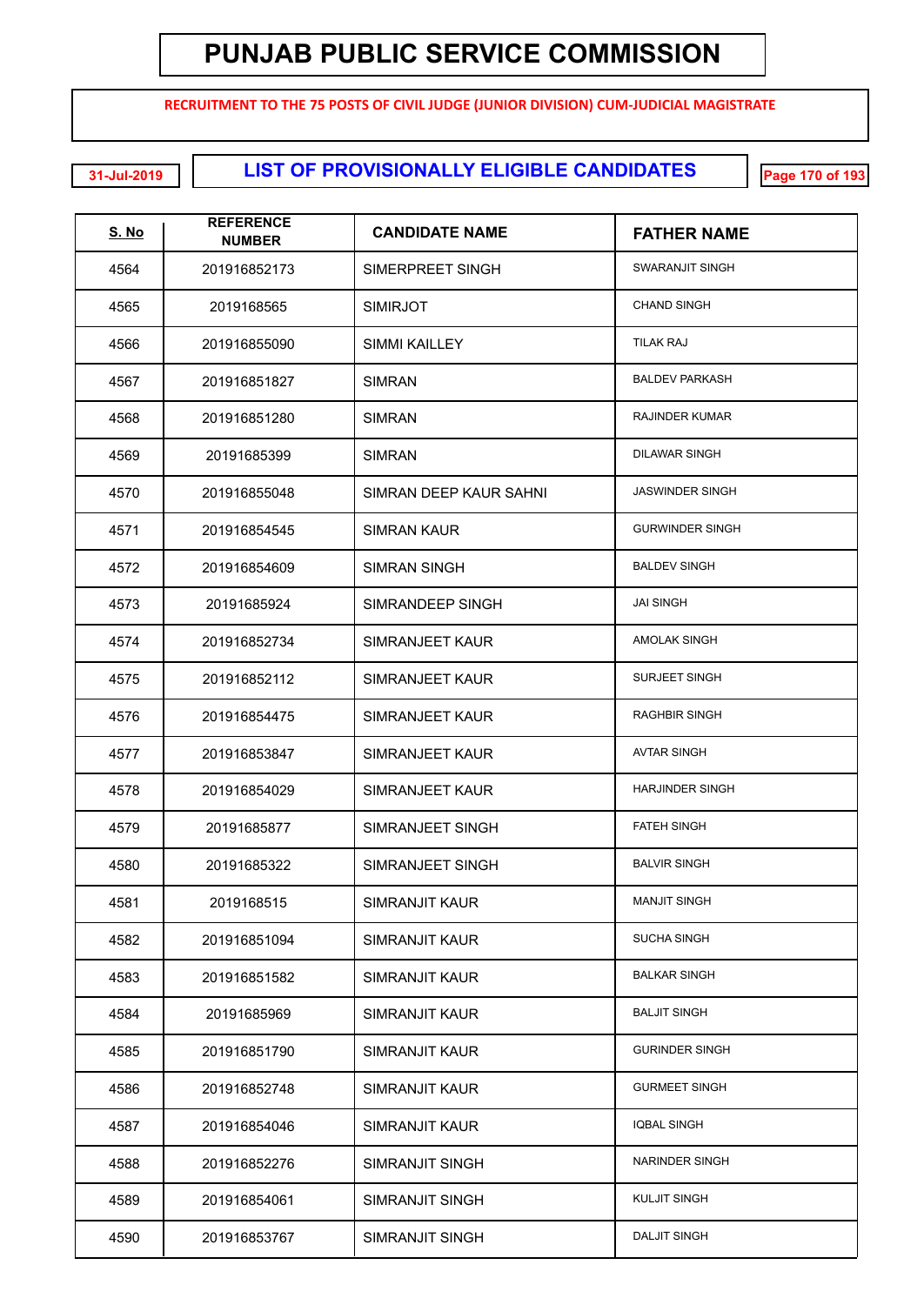**RECRUITMENT TO THE 75 POSTS OF CIVIL JUDGE (JUNIOR DIVISION) CUM-JUDICIAL MAGISTRATE**

**LIST OF PROVISIONALLY ELIGIBLE CANDIDATES 31-Jul-2019 Page 171 of 193**

| <u>S. No</u> | <b>REFERENCE</b><br><b>NUMBER</b> | <b>CANDIDATE NAME</b> | <b>FATHER NAME</b>          |
|--------------|-----------------------------------|-----------------------|-----------------------------|
| 4591         | 201916852078                      | SIMRANPREET KAUR      | <b>GURPREET SINGH</b>       |
| 4592         | 201916851295                      | SIMRANPREET SINGH     | <b>HARINDER SINGH</b>       |
| 4593         | 201916853209                      | SIMRANPREET SINGH     | SATPAL SINGH                |
| 4594         | 201916855321                      | SIMRATBIR SODHI       | <b>AMRITBIR SINGH SODHI</b> |
| 4595         | 201916854075                      | SIMRATPAL SINGH       | SHER SINGH                  |
| 4596         | 201916853165                      | SIMREAN BAJWA         | JASWINDER SINGH BAJWA       |
| 4597         | 201916852194                      | SIMREET KAUR          | <b>GURINDER SINGH</b>       |
| 4598         | 201916851268                      | SIMRIT KAUR           | RAVINDER SINGH              |
| 4599         | 201916855136                      | SITANSHU SHARMA       | JAI BHAGWAN SHARMA          |
| 4600         | 201916852498                      | <b>SLYEBIA</b>        | <b>SUNIL KAPOOR</b>         |
| 4601         | 201916853663                      | <b>SMRITI SINGLA</b>  | <b>SANJAY SINGLA</b>        |
| 4602         | 201916851392                      | SNEH HANS             | <b>VIJAY HANS</b>           |
| 4603         | 201916851317                      | SNEHIL SHARMA         | SATPAL SHARMA               |
| 4604         | 201916852515                      | SNEHPAL SINGH         | <b>BUDH SINGH</b>           |
| 4605         | 201916853758                      | SNEHPREET KAUR        | <b>SURINDER SINGH</b>       |
| 4606         | 201916853463                      | SOBHA GIR             | <b>GURMEET GIR</b>          |
| 4607         | 201916854932                      | <b>SOBIT</b>          | VISHNU DUTT SHARMA          |
| 4608         | 201916852136                      | SODHI SINGH           | <b>JASWANT SINGH</b>        |
| 4609         | 201916852800                      | SOFIA ANAND           | SURINDER ANAND              |
| 4610         | 201916852781                      | <b>SOM LAL MAST</b>   | <b>BAWA RAM</b>             |
| 4611         | 201916853748                      | SOMANSHU SHARMA       | <b>VARINDER SHARMA</b>      |
| 4612         | 201916852424                      | SOMNATH TAYAL         | SANJEEV KUMAR TAYAL         |
| 4613         | 20191685951                       | SONA KAUR             | <b>JASVIR SINGH</b>         |
| 4614         | 201916851416                      | SONALI                | ANIL KUMAR                  |
| 4615         | 20191685389                       | SONALI BANSAL         | KULWANT RAI BANSAL          |
| 4616         | 201916853601                      | SONALI MAHAJAN        | SURINDER MAHAJAN            |
| 4617         | 201916851372                      | SONALI NARULA         | RAJINDER NARULA             |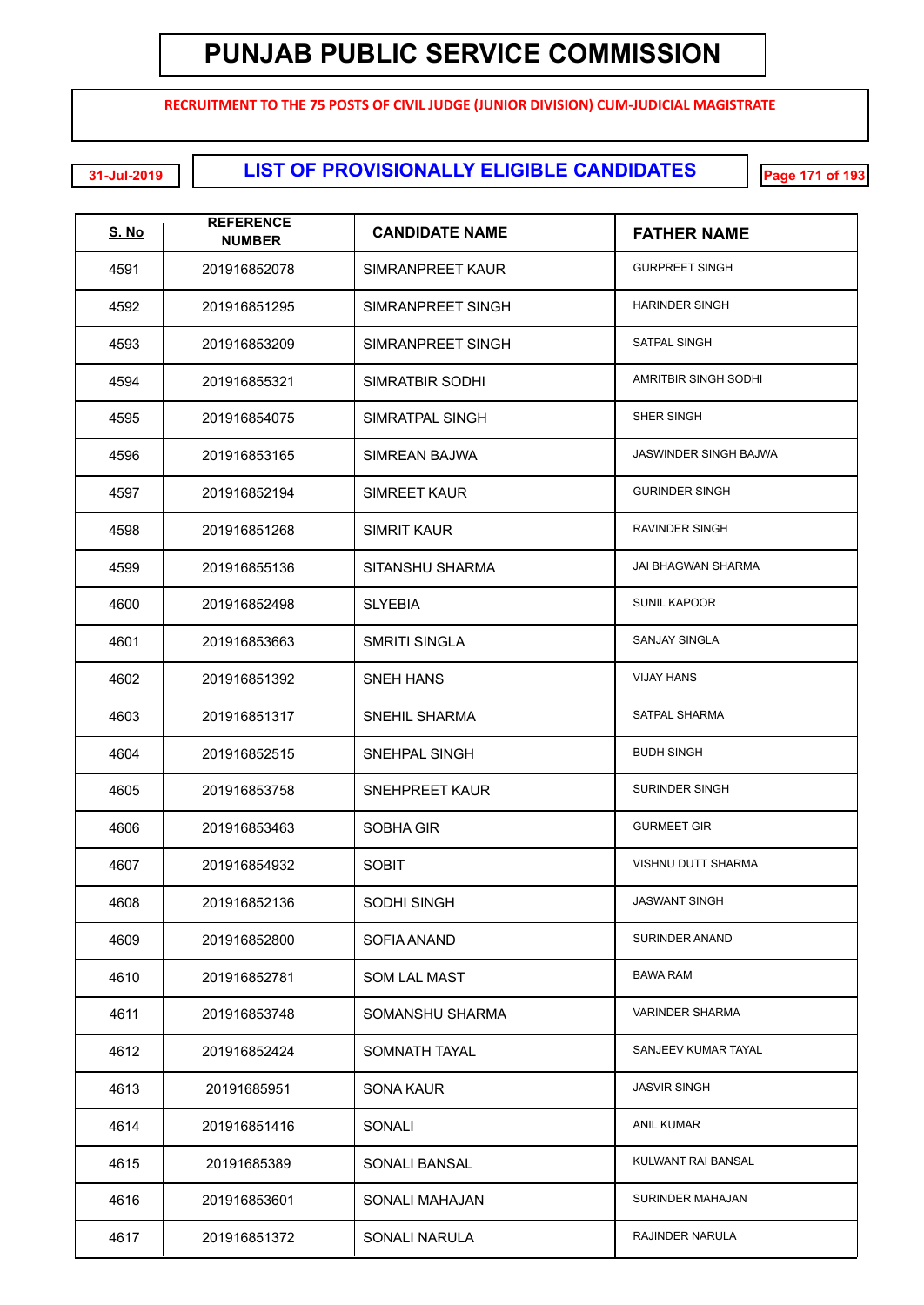**RECRUITMENT TO THE 75 POSTS OF CIVIL JUDGE (JUNIOR DIVISION) CUM-JUDICIAL MAGISTRATE**

**LIST OF PROVISIONALLY ELIGIBLE CANDIDATES 31-Jul-2019 Page 172 of 193**

| <b>S. No</b> | <b>REFERENCE</b><br><b>NUMBER</b> | <b>CANDIDATE NAME</b> | <b>FATHER NAME</b>     |
|--------------|-----------------------------------|-----------------------|------------------------|
| 4618         | 201916852077                      | SONAM                 | NARINDER CHPORA        |
| 4619         | 201916852029                      | <b>SONIA</b>          | <b>JAMES MASIH</b>     |
| 4620         | 201916853399                      | SONIA ASIJA           | <b>ASHOK KUMAR</b>     |
| 4621         | 20191685998                       | <b>SONIA BANSAL</b>   | <b>KRISHAN CHAND</b>   |
| 4622         | 201916852543                      | <b>SONIA GUPTA</b>    | <b>RAMAN GUPTA</b>     |
| 4623         | 201916853363                      | SONIA PAMA            | <b>KAUSHAL KUMAR</b>   |
| 4624         | 201916854643                      | SONIA RANI            | <b>JOGINDER PAUL</b>   |
| 4625         | 201916851081                      | <b>SONIA SAINI</b>    | KANWAL MOHAN SAINI     |
| 4626         | 201916852385                      | <b>SONIKA</b>         | <b>DALJEET SINGH</b>   |
| 4627         | 201916855427                      | SONIKA GARG           | <b>SATISH KUMAR</b>    |
| 4628         | 201916851634                      | SONIKA SAINI          | <b>SATISH KUMAR</b>    |
| 4629         | 201916855580                      | <b>SONU ARORA</b>     | <b>DALEEP KUMAR</b>    |
| 4630         | 201916854463                      | <b>SONU KAUR</b>      | <b>BIHARA SINGH</b>    |
| 4631         | 20191685621                       | <b>SONU KUMAR</b>     | PARSHURAM JHA          |
| 4632         | 201916853887                      | SONU MARKEN           | <b>GOPAL KRISHAN</b>   |
| 4633         | 201916854610                      | SONU RANI INDORA      | <b>JAI KISHAN</b>      |
| 4634         | 201916851972                      | SOPHIYA AMAR          | PAWAN KUMAR            |
| 4635         | 201916851333                      | <b>SOURAB KUMAR</b>   | <b>RAMESH KUMAR</b>    |
| 4636         | 201916853183                      | <b>SOURABH</b>        | SUBHASH CHANDER        |
| 4637         | 201916855620                      | SOURABH               | <b>VED PARKASH</b>     |
| 4638         | 201916853446                      | <b>SOURABH BEDI</b>   | <b>SHIV KUMAR</b>      |
| 4639         | 201916855064                      | <b>SOURABH BEDI</b>   | <b>SHIV KUMAR</b>      |
| 4640         | 201916851692                      | <b>SOURAV</b>         | <b>RAMESH KUMAR</b>    |
| 4641         | 201916852014                      | <b>SOURAV</b>         | RAJESH NANDA           |
| 4642         | 201916853805                      | <b>SOURAV SAINI</b>   | RACHHPAL SINGH         |
| 4643         | 201916853440                      | <b>SOURAV SHARMA</b>  | <b>SURINDER KUMAR</b>  |
| 4644         | 201916854173                      | SOURAVNEET            | <b>BALJINDER SINGH</b> |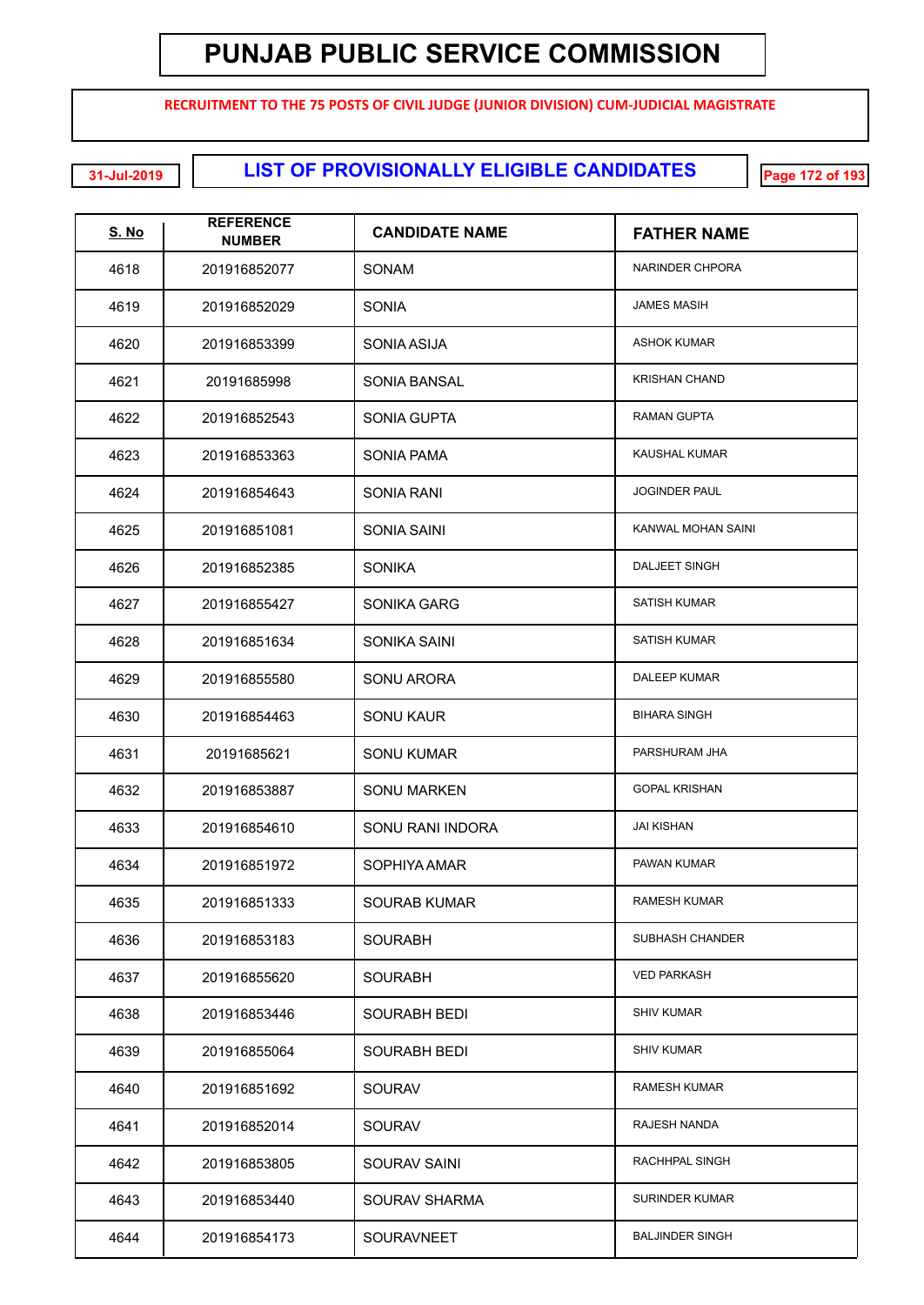**RECRUITMENT TO THE 75 POSTS OF CIVIL JUDGE (JUNIOR DIVISION) CUM-JUDICIAL MAGISTRATE**

**CONDITIONS IN A LIST OF PROVISIONALLY ELIGIBLE CANDIDATES** 

| <u>S. No</u> | <b>REFERENCE</b><br><b>NUMBER</b> | <b>CANDIDATE NAME</b>   | <b>FATHER NAME</b>         |
|--------------|-----------------------------------|-------------------------|----------------------------|
| 4645         | 201916855299                      | SOVERDEEP SINGH         | <b>DEESA SINGH</b>         |
| 4646         | 201916851619                      | <b>SPARSH CHHIBBER</b>  | SATPAL SHARMA              |
| 4647         | 20191685678                       | <b>SRISHTI</b>          | <b>RAVINDER LAMBA</b>      |
| 4648         | 201916854800                      | <b>SRISHTI GOEL</b>     | <b>RAM PARKASH GOEL</b>    |
| 4649         | 201916853650                      | <b>SRISHTI GUPTA</b>    | <b>BRIJ GUPTA</b>          |
| 4650         | 20191685176                       | <b>SRISHTI SHUKLA</b>   | <b>VED PARKASH SHUKLA</b>  |
| 4651         | 20191685631                       | <b>SRISHTI TRIPATHI</b> | <b>BRAMH DEV TRIPATHI</b>  |
| 4652         | 201916851318                      | <b>SRISHTPREET KAUR</b> | PARMINDER SINGH            |
| 4653         | 201916855776                      | <b>STAFFY BOLINA</b>    | URVINDER SINGH BOLINA      |
| 4654         | 201916854577                      | <b>STEFFY</b>           | <b>ARUN KUMAR</b>          |
| 4655         | 201916854479                      | STINDRAJ SINGH NAGPAL   | <b>HARJIT SINGH NAGPAL</b> |
| 4656         | 201916851383                      | <b>STUTI SHARDA</b>     | AJAY KUMAR SHARDA          |
| 4657         | 201916851478                      | <b>SUBAH KHANNA</b>     | <b>MANU KHANNA</b>         |
| 4658         | 201916851108                      | <b>SUBEG PIR ZADA</b>   | <b>JASWINDER SINGH</b>     |
| 4659         | 201916853979                      | <b>SUBHASH CHANDER</b>  | <b>CHANDER RAMAN</b>       |
| 4660         | 201916854836                      | <b>SUBHASH CHANDER</b>  | <b>MAHENDER SINGH</b>      |
| 4661         | 201916854701                      | <b>SUBODH GARG</b>      | <b>SAT PAL</b>             |
| 4662         | 201916852880                      | SUDEEP SINGH            | <b>SURAT SINGH MAHIA</b>   |
| 4663         | 201916853696                      | <b>SUDHANSHU</b>        | <b>SHRI BHAGWAN</b>        |
| 4664         | 201916852175                      | SUDHANSHU SHARMA        | BHARAT BHUSHAN SHARMA      |
| 4665         | 201916854126                      | <b>SUGANDHA</b>         | <b>JAGIR CHAND</b>         |
| 4666         | 201916852322                      | <b>SUGANDHA SHOREY</b>  | <b>SANJAY SHOREY</b>       |
| 4667         | 20191685775                       | <b>SUJATA</b>           | NACHHATTAR SINGH           |
| 4668         | 201916853827                      | <b>SUJATA</b>           | <b>VED PARKASH</b>         |
| 4669         | 201916855541                      | <b>SUKHA RAM</b>        | ABHAY RAM                  |
| 4670         | 201916851131                      | <b>SUKHBIR SINGH</b>    | <b>GURBACHAN SNGH</b>      |
| 4671         | 20191685652                       | <b>SUKHCHAIN SINGH</b>  | NACHATTER SINGH            |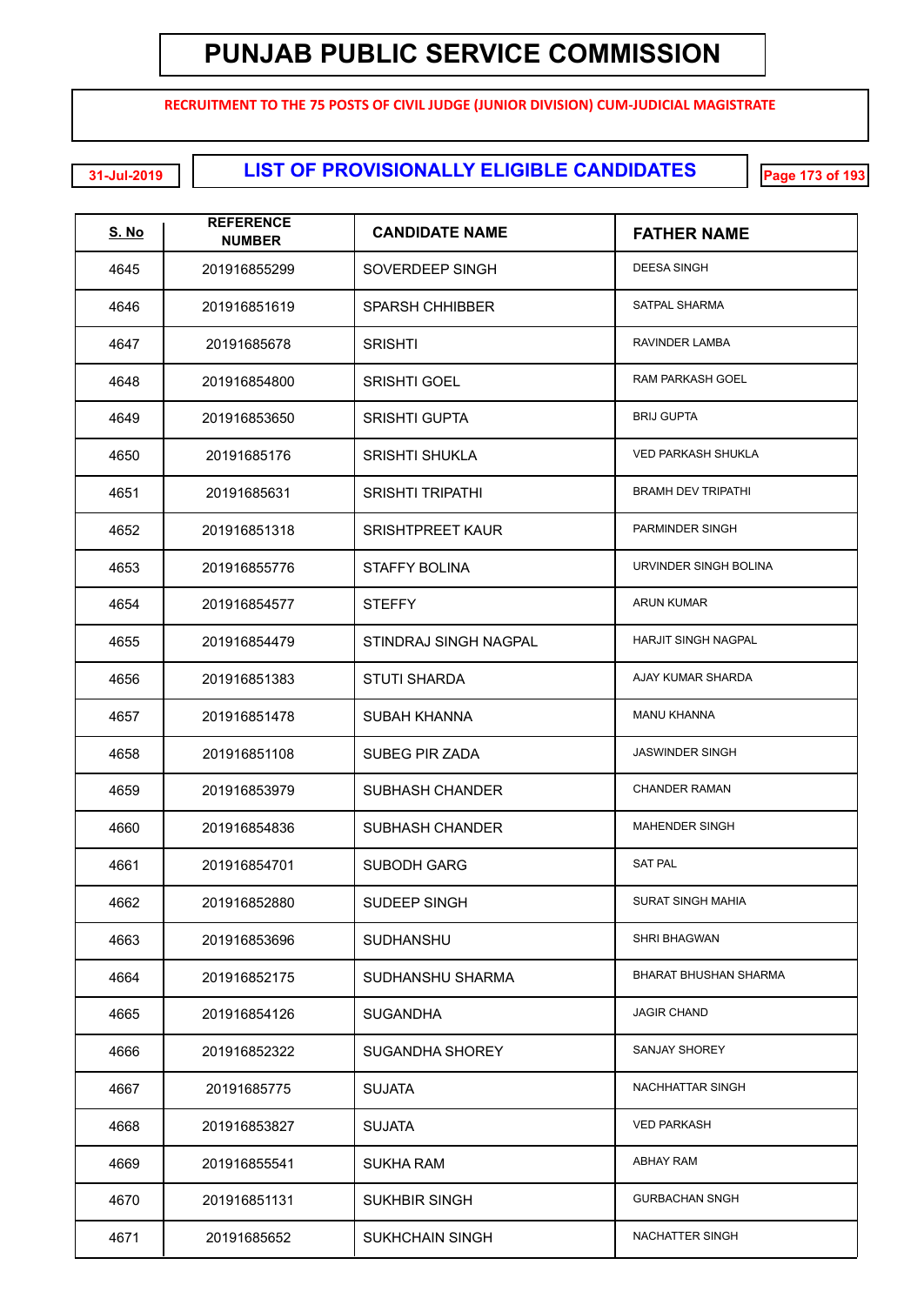**RECRUITMENT TO THE 75 POSTS OF CIVIL JUDGE (JUNIOR DIVISION) CUM-JUDICIAL MAGISTRATE**

**LIST OF PROVISIONALLY ELIGIBLE CANDIDATES 31-Jul-2019 Page 174 of 193**

| S. No | <b>REFERENCE</b><br><b>NUMBER</b> | <b>CANDIDATE NAME</b>      | <b>FATHER NAME</b>        |
|-------|-----------------------------------|----------------------------|---------------------------|
| 4672  | 201916854513                      | SUKHCHAIN SINGH            | RANJEET SINGH             |
| 4673  | 201916854837                      | SUKHCHAIN SINGH            | <b>GURMAIL SINGH</b>      |
| 4674  | 20191685952                       | SUKHDEEP KAUR              | <b>SATNAM SINGH</b>       |
| 4675  | 20191685919                       | <b>SUKHDEEP KAUR</b>       | <b>AVTAR SINGH</b>        |
| 4676  | 201916855594                      | SUKHDEEP KAUR              | <b>LAKHWINDER SINGH</b>   |
| 4677  | 201916853587                      | SUKHDEEP KAUR              | PREMJEET SINGH            |
| 4678  | 201916854471                      | <b>SUKHDEEP KAUR</b>       | <b>LAKHWINDER SINGH</b>   |
| 4679  | 20191685651                       | SUKHDEEP SINGH             | NACHATTER SINGH           |
| 4680  | 201916854962                      | SUKHDEEP SINGH             | <b>KAUR SINGH</b>         |
| 4681  | 201916854833                      | <b>SUKHDEV SINGH</b>       | <b>JANG SINGH</b>         |
| 4682  | 201916854593                      | <b>SUKHDEV SINGH</b>       | <b>MOHINDER SINGH</b>     |
| 4683  | 201916854612                      | <b>SUKHDHAN SINGH BRAR</b> | SATPAL SINGH BRAR         |
| 4684  | 201916855707                      | <b>SUKHDIP SINGH</b>       | <b>TEJA SINGH</b>         |
| 4685  | 201916851002                      | <b>SUKHJEET KAUR</b>       | <b>SURJIT SINGH</b>       |
| 4686  | 201916854929                      | <b>SUKHJEET KAUR</b>       | <b>KARTAR SINGH</b>       |
| 4687  | 20191685363                       | <b>SUKHJEET SINGH</b>      | <b>CHARANJIT SINGH</b>    |
| 4688  | 201916854529                      | <b>SUKHJEET SINGH</b>      | PIARA RAM                 |
| 4689  | 201916855413                      | SUKHJEET SINGH             | <b>AJAIB SINGH</b>        |
| 4690  | 2019168552                        | SUKHJEEVAN SINGH           | <b>BALWINDER SINGH</b>    |
| 4691  | 201916852104                      | SUKHJINDER SINGH           | <b>JAGTAR SINGH</b>       |
| 4692  | 2019168562                        | <b>SUKHJINDER SINGH</b>    | <b>JASVIR SINGH</b>       |
| 4693  | 201916851448                      | <b>SUKHJINDER SINGH</b>    | <b>DARA SINGH</b>         |
| 4694  | 201916851221                      | SUKHJINDERPREET SINGH      | SUKHBIR SINGH             |
| 4695  | 201916853900                      | <b>SUKHJIT KAUR</b>        | DARBARA SINGH             |
| 4696  | 201916855534                      | SUKHKARANDEEP SINGH VAID   | KULEEP SINGH VAID         |
| 4697  | 201916854132                      | SUKHKWINDER SINGH          | <b>GURINDER PAL SINGH</b> |
| 4698  | 201916853234                      | SUKHMANDEEP SINGH          | AMARJIT SINGH             |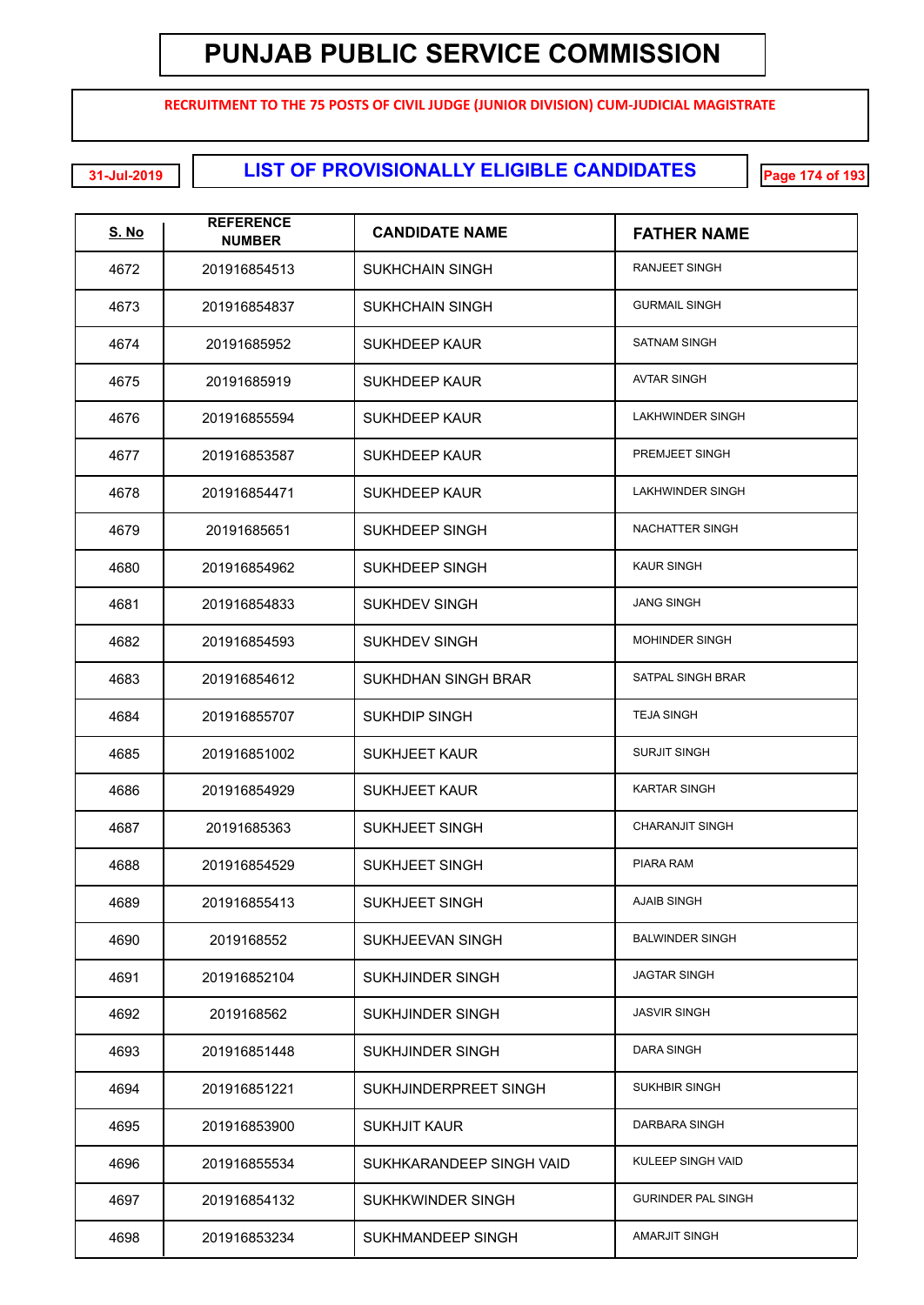**RECRUITMENT TO THE 75 POSTS OF CIVIL JUDGE (JUNIOR DIVISION) CUM-JUDICIAL MAGISTRATE**

**LIST OF PROVISIONALLY ELIGIBLE CANDIDATES 31-Jul-2019 Page 175 of 193**

| <u>S. No</u> | <b>REFERENCE</b><br><b>NUMBER</b> | <b>CANDIDATE NAME</b>     | <b>FATHER NAME</b>          |
|--------------|-----------------------------------|---------------------------|-----------------------------|
| 4699         | 201916853561                      | <b>SUKHMANDER SINGH</b>   | <b>INDER SINGH</b>          |
| 4700         | 201916853055                      | <b>SUKHMANI SINGH</b>     | <b>SUKHBIR SINGH</b>        |
| 4701         | 20191685539                       | <b>SUKHMEET KAUR</b>      | <b>AVTAR SINGH</b>          |
| 4702         | 201916852030                      | <b>SUKHMINDER SINGH</b>   | <b>ATMA SINGH</b>           |
| 4703         | 20191685242                       | <b>SUKHMINDER SINGH</b>   | SARABJIT SINGH              |
| 4704         | 20191685931                       | <b>SUKHMIT KAUR</b>       | <b>GIAN SINGH</b>           |
| 4705         | 201916852407                      | <b>SUKHNANDAN SINGH</b>   | <b>JAGDISH SINGH</b>        |
| 4706         | 201916853947                      | <b>SUKHNEEP SINGH</b>     | <b>DALBR SINGH</b>          |
| 4707         | 20191685736                       | <b>SUKHPAL SINGH</b>      | <b>BAKHTAWAR SINGH</b>      |
| 4708         | 201916852906                      | <b>SUKHPAL SINGH</b>      | <b>KULWANT SINGH</b>        |
| 4709         | 201916853435                      | <b>SUKHPAL SINGH MANN</b> | <b>GURCHARAN SINGH MANN</b> |
| 4710         | 201916851245                      | <b>SUKHPINDER SINGH</b>   | <b>BALDHIR SINGH</b>        |
| 4711         | 201916853444                      | <b>SUKHPREET KAUR</b>     | <b>JASPAL SINGH</b>         |
| 4712         | 201916851807                      | <b>SUKHPREET KAUR</b>     | <b>JARNAIL SINGH</b>        |
| 4713         | 201916851909                      | <b>SUKHPREET KAUR</b>     | <b>TARLOCHAN SINGH</b>      |
| 4714         | 201916853750                      | <b>SUKHPREET KAUR</b>     | NARINDER PAL SINGH          |
| 4715         | 201916854801                      | <b>SUKHPREET KAUR</b>     | <b>BALWINDER SINGH</b>      |
| 4716         | 201916852060                      | SUKHPREET KAUR JHAMAT     | MUKHTIAR SINGH JHAMAT       |
| 4717         | 201916854763                      | <b>SUKHPREET SINGH</b>    | PARAMJIT SINGH              |
| 4718         | 201916854141                      | <b>SUKHPREET SINGH</b>    | <b>LAKHVEER SINGH</b>       |
| 4719         | 201916855174                      | <b>SUKHPREET SINGH</b>    | <b>JARNAIL SINGH</b>        |
| 4720         | 20191685565                       | SUKHPREET SINGH KALER     | <b>RANJIT SINGH KALER</b>   |
| 4721         | 20191685373                       | SUKHRAJ KAUR              | <b>TASVEER SINGH</b>        |
| 4722         | 201916855801                      | SUKHRAJ SINGH             | <b>JASWINDER SINGH</b>      |
| 4723         | 201916853792                      | SUKHRAJ SINGH             | <b>GIAN SINGH</b>           |
| 4724         | 20191685228                       | SUKHRAJ SINGH MAHAL       | <b>HARPREET SINGH MAHAL</b> |
| 4725         | 20191685656                       | SUKHRAJ SINGLA            | <b>JANAK RAJ</b>            |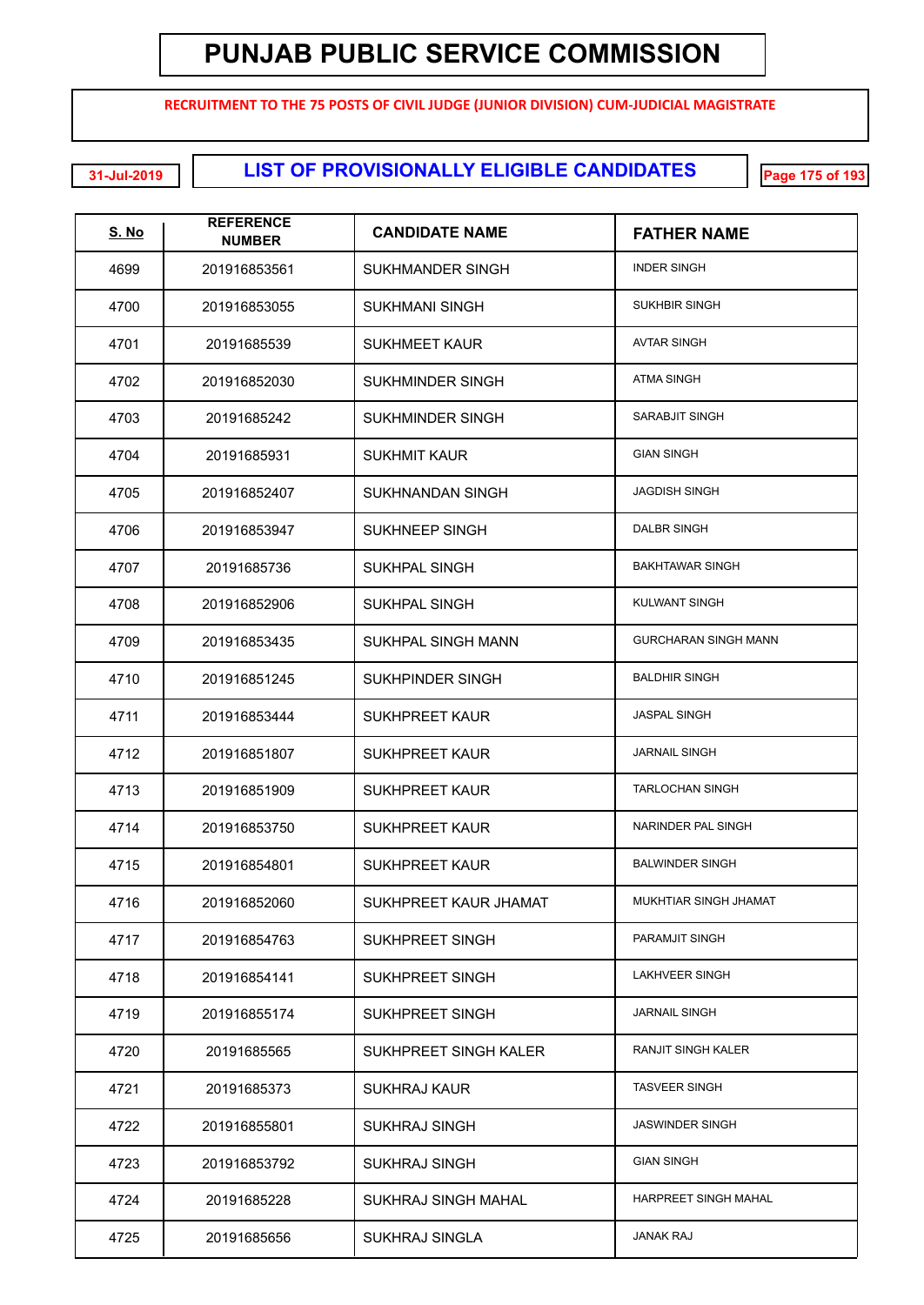**RECRUITMENT TO THE 75 POSTS OF CIVIL JUDGE (JUNIOR DIVISION) CUM-JUDICIAL MAGISTRATE**

**LIST OF PROVISIONALLY ELIGIBLE CANDIDATES 31-Jul-2019 Page 176 of 193**

| <u>S. No</u> | <b>REFERENCE</b><br><b>NUMBER</b> | <b>CANDIDATE NAME</b>   | <b>FATHER NAME</b>         |
|--------------|-----------------------------------|-------------------------|----------------------------|
| 4726         | 201916852532                      | <b>SUKHRAM</b>          | LATE SH RAJBIR             |
| 4727         | 201916854072                      | <b>SUKHVEER KAUR</b>    | <b>SADHU SINGH</b>         |
| 4728         | 201916854614                      | <b>SUKHVEER KAUR</b>    | <b>SURJIT SINGH</b>        |
| 4729         | 201916852043                      | <b>SUKHVEER SINGH</b>   | <b>RANJIT SINGH</b>        |
| 4730         | 201916855146                      | SUKHVINDER KAMBOJ       | <b>SOHAN LAL</b>           |
| 4731         | 201916851778                      | <b>SUKHVIR KAUR</b>     | <b>JOGINDER PAL</b>        |
| 4732         | 201916854181                      | <b>SUKHVIR KAUR</b>     | <b>BALJINDER SINGH</b>     |
| 4733         | 201916854109                      | <b>SUKHVIR SINGH</b>    | <b>MOHINDER SINGH</b>      |
| 4734         | 20191685316                       | <b>SUKHWANT KAUR</b>    | <b>HARBANS SINGH</b>       |
| 4735         | 201916851253                      | <b>SUKHWINDER KAUR</b>  | <b>BHAJAN SINGH</b>        |
| 4736         | 201916852938                      | <b>SUKHWINDER KAUR</b>  | <b>SURINDER SINGH</b>      |
| 4737         | 201916851596                      | <b>SUKHWINDER KAUR</b>  | PRITAM SINGH               |
| 4738         | 201916855444                      | <b>SUKHWINDER KAUR</b>  | <b>GURDEV SINGH</b>        |
| 4739         | 2019168529                        | SUKHWINDER MANN         | <b>BIR SINGH MANN</b>      |
| 4740         | 201916852772                      | SUKHWINDER SINGH        | <b>KARNAIL SINGH</b>       |
| 4741         | 20191685441                       | <b>SUKHWINDER SINGH</b> | <b>SATNAM SINGH</b>        |
| 4742         | 20191685933                       | SUKHWINDER SINGH        | AMARJEET SINGH             |
| 4743         | 201916854176                      | SUKHWINDER SINGH        | <b>KAKA SINGH</b>          |
| 4744         | 201916854721                      | <b>SUKHWINDER SINGH</b> | <b>AMARJIT SINGH</b>       |
| 4745         | 201916855575                      | <b>SUKHWINDER SINGH</b> | <b>AJAIB SINGH</b>         |
| 4746         | 20191685962                       | <b>SUKRITI SINGLA</b>   | <b>GIRDHARI LAL SINGLA</b> |
| 4747         | 201916854121                      | <b>SULBHA SETIA</b>     | MADAN MOHAN SETIA          |
| 4748         | 201916852821                      | <b>SUMAN</b>            | SWINDER PAL                |
| 4749         | 201916854700                      | SUMAN BHATIA            | SURESH KUMAR BHATIA        |
| 4750         | 201916851750                      | <b>SUMAN DEVI</b>       | <b>SANT LAL</b>            |
| 4751         | 201916853379                      | <b>SUMAN RANI</b>       | <b>MALKEET DASS</b>        |
| 4752         | 201916852990                      | <b>SUMAN RANI</b>       | DARBARA SINGH              |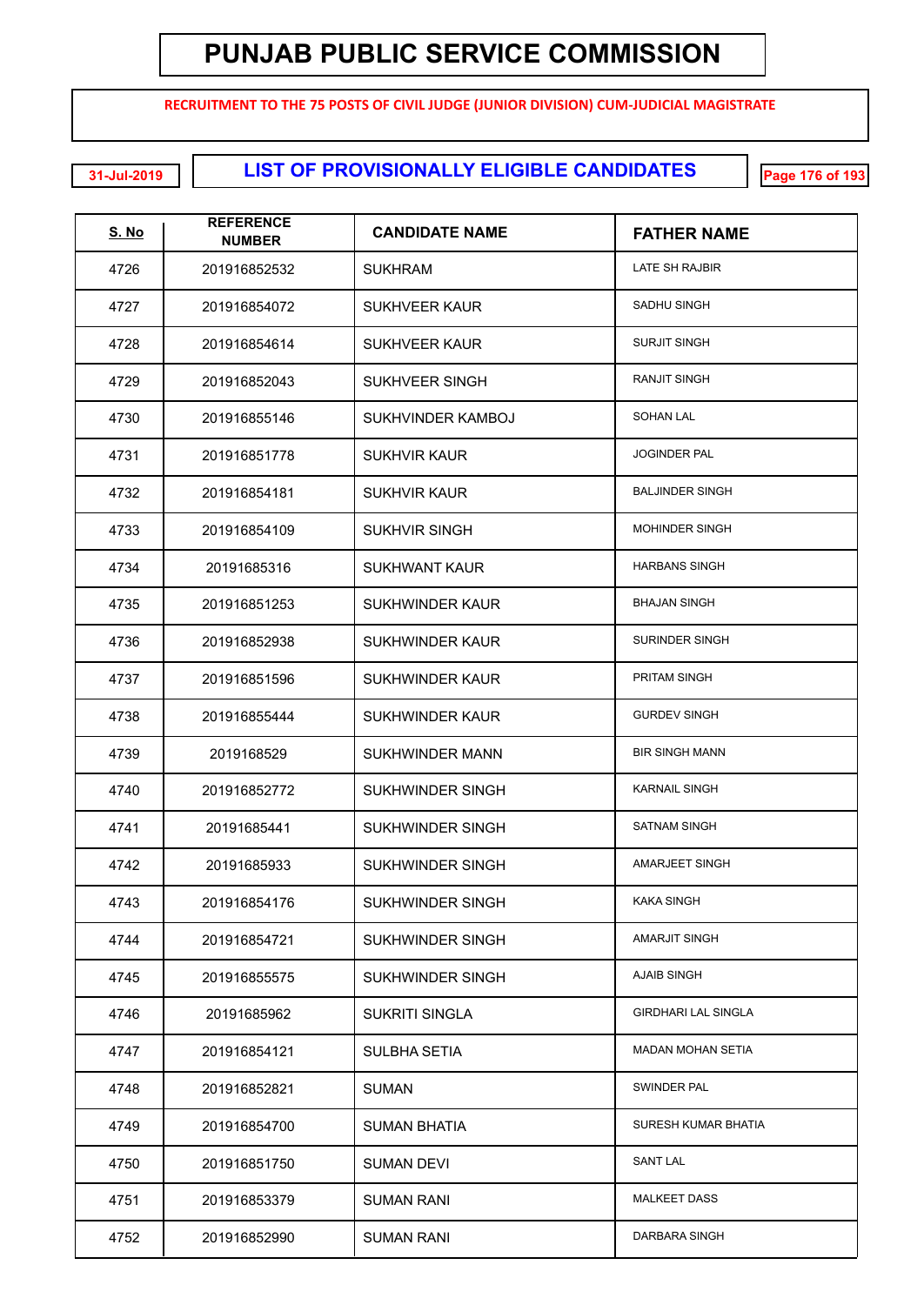**RECRUITMENT TO THE 75 POSTS OF CIVIL JUDGE (JUNIOR DIVISION) CUM-JUDICIAL MAGISTRATE**

**LIST OF PROVISIONALLY ELIGIBLE CANDIDATES 31-Jul-2019 Page 177 of 193**

| <b>S. No</b> | <b>REFERENCE</b><br><b>NUMBER</b> | <b>CANDIDATE NAME</b>     | <b>FATHER NAME</b>          |
|--------------|-----------------------------------|---------------------------|-----------------------------|
| 4753         | 201916853219                      | SUMANDEEP KAUR            | <b>BAHADUR SINGH</b>        |
| 4754         | 201916853526                      | <b>SUMANDEEP KAUR</b>     | <b>JASKARAN SINGH</b>       |
| 4755         | 20191685168                       | <b>SUMANGLA</b>           | <b>MAKHAN LAL SWAMI</b>     |
| 4756         | 201916851116                      | <b>SUMANJEET KAUR</b>     | <b>SUKHDEV SINGH</b>        |
| 4757         | 201916853034                      | <b>SUMANPREET KAUR</b>    | <b>BALWINDER SINGH</b>      |
| 4758         | 20191685433                       | SUMEDHA KALSY             | AVNINDER KALSY              |
| 4759         | 20191685698                       | <b>SUMEET KAUR</b>        | SUKHMANDER SINGH SEKHON     |
| 4760         | 20191685356                       | <b>SUMEET RATHORE</b>     | <b>BALJOT SINGH RATHORE</b> |
| 4761         | 201916854779                      | <b>SUMEET SAGAR MAINI</b> | <b>JAGDISH MAINI</b>        |
| 4762         | 201916855422                      | <b>SUMEET SAINI</b>       | <b>KARAMJIT SINGH</b>       |
| 4763         | 201916853232                      | <b>SUMIR KUMAR</b>        | <b>SATINDER KUMAR</b>       |
| 4764         | 201916852576                      | <b>SUMIT</b>              | <b>RAJBIR SINGH</b>         |
| 4765         | 201916852694                      | <b>SUMIT KUMAR</b>        | <b>RAM LAL</b>              |
| 4766         | 201916851507                      | <b>SUMIT KUMAR</b>        | <b>JAGAN NATH</b>           |
| 4767         | 201916854174                      | <b>SUMIT KUMAR</b>        | <b>BALWAN SINGH</b>         |
| 4768         | 201916855140                      | <b>SUMIT KUMAR</b>        | <b>RAVINDER NATH</b>        |
| 4769         | 201916854784                      | <b>SUMIT KUMAR</b>        | <b>JAGDISH CHANDER</b>      |
| 4770         | 201916853421                      | SUMIT KUMAR SAHOTA        | PARSHOTAM LAL               |
| 4771         | 201916854345                      | <b>SUMITA SHARMA</b>      | <b>MAHESH SHARMA</b>        |
| 4772         | 201916854254                      | <b>SUMTI OSWAL</b>        | <b>INDERJEET JAIN</b>       |
| 4773         | 201916851026                      | <b>SUNANDAN GAIND</b>     | KAMAL KUMAR GAIND           |
| 4774         | 201916852065                      | <b>SUNANDNA</b>           | <b>KEWAL KRISHAN</b>        |
| 4775         | 201916851894                      | SUNDEEP SINGH             | <b>DEVI SANT SINGH</b>      |
| 4776         | 201916853700                      | <b>SUNEET BHATIA</b>      | <b>CHARAN DASS BHATIA</b>   |
| 4777         | 201916851463                      | <b>SUNEET BRAR</b>        | <b>HARDEEP SINGH BRAR</b>   |
| 4778         | 201916853973                      | <b>SUNEET KUMAR</b>       | <b>HARI DEV</b>             |
| 4779         | 201916851758                      | <b>SUNIL GUPTA</b>        | RAMAYAN GUPTA               |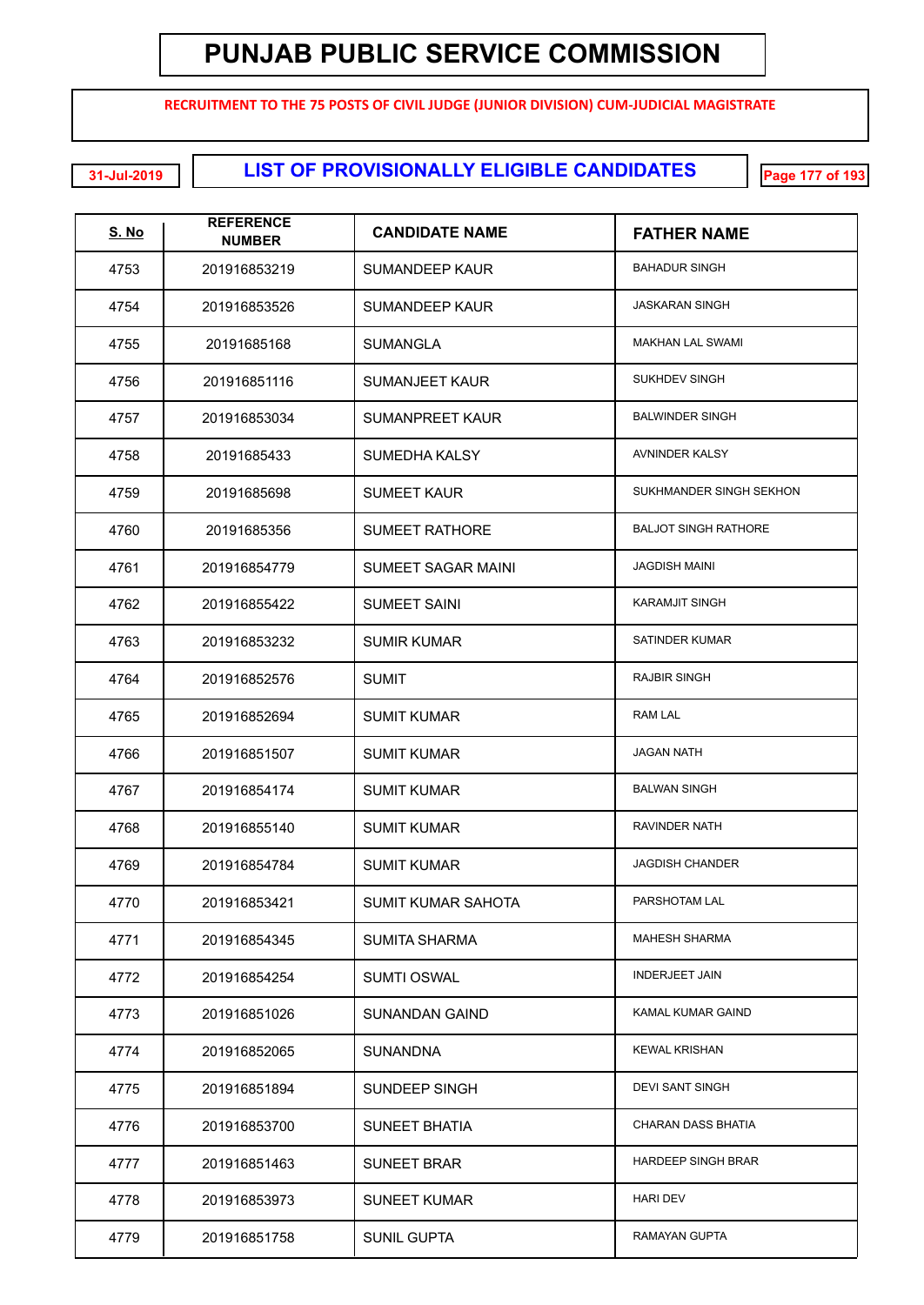**RECRUITMENT TO THE 75 POSTS OF CIVIL JUDGE (JUNIOR DIVISION) CUM-JUDICIAL MAGISTRATE**

**EXECUTE: 11-Jul-2019 120 131-Jul-2019 LIST OF PROVISIONALLY ELIGIBLE CANDIDATES** 

| <u>S. No</u> | <b>REFERENCE</b><br><b>NUMBER</b> | <b>CANDIDATE NAME</b>     | <b>FATHER NAME</b>        |
|--------------|-----------------------------------|---------------------------|---------------------------|
| 4780         | 201916851535                      | <b>SUNIL KUMAR</b>        | <b>KRISHAN LAL</b>        |
| 4781         | 201916852930                      | <b>SUNIL KUMAR</b>        | <b>SURESH KUMAR</b>       |
| 4782         | 20191685887                       | <b>SUNIL KUMAR</b>        | OM PRAKASH                |
| 4783         | 201916854657                      | <b>SUNIL KUMAR</b>        | <b>CHET RAM</b>           |
| 4784         | 2019168514                        | <b>SUNIL KUMAR RAO</b>    | SURESH KUMAR RAO          |
| 4785         | 20191685464                       | <b>SUNIL KUMAR THAPAR</b> | <b>RAJ KUMAR</b>          |
| 4786         | 201916854022                      | <b>SUNILA</b>             | <b>MOHAN SINGH</b>        |
| 4787         | 20191685955                       | <b>SUNITA</b>             | <b>KASHMIRI LAL</b>       |
| 4788         | 201916853220                      | SUNITA CHAUDHARY          | RAJ PAL                   |
| 4789         | 201916854342                      | SUNITA RANI               | <b>CHAMAN LAL</b>         |
| 4790         | 201916851693                      | <b>SUNITI AGGARWAL</b>    | <b>ASHOK KUMAR</b>        |
| 4791         | 201916853579                      | <b>SUNNY CHAUDHARY</b>    | SANDEEP KUMAR             |
| 4792         | 201916855588                      | <b>SUNNY KAKKAR</b>       | PARVESH KAKKAR            |
| 4793         | 20191685686                       | <b>SUNNY KUMAR</b>        | <b>DHARAM PAL</b>         |
| 4794         | 201916852199                      | <b>SUNNY KUMAR</b>        | <b>NARESH KUMAR</b>       |
| 4795         | 201916852162                      | <b>SUNNY KUMAR</b>        | <b>PARAMJIT</b>           |
| 4796         | 201916853578                      | <b>SUNNY SANDHU</b>       | <b>MAJOR SINGH SANDHU</b> |
| 4797         | 201916853397                      | SUNPREET KAUR             | <b>KASHMIR SINGH</b>      |
| 4798         | 201916852600                      | <b>SUNPREET SINGH</b>     | SATPAL SINGH SACHDEVA     |
| 4799         | 201916853991                      | SUPINDERPAL KAUR          | <b>DILBAGH SINGH</b>      |
| 4800         | 201916854676                      | <b>SUPREET BIMBRA</b>     | NARINDER KUMAR BIMBRA     |
| 4801         | 201916853203                      | <b>SUPREET KAUR</b>       | SURINDER SINGH            |
| 4802         | 201916851128                      | <b>SUPREET SINGH</b>      | <b>BALBIR SINGH</b>       |
| 4803         | 201916851769                      | <b>SUPREET SINGH</b>      | <b>RAJINDER SINGH</b>     |
| 4804         | 201916853384                      | SUPRIYA DHIR              | DEVINDER DHIR             |
| 4805         | 20191685391                       | SUPRIYA JAIN              | <b>HANS RAJ JAIN</b>      |
| 4806         | 201916852894                      | <b>SUPRIYA SHARMA</b>     | SATISH SHARMA             |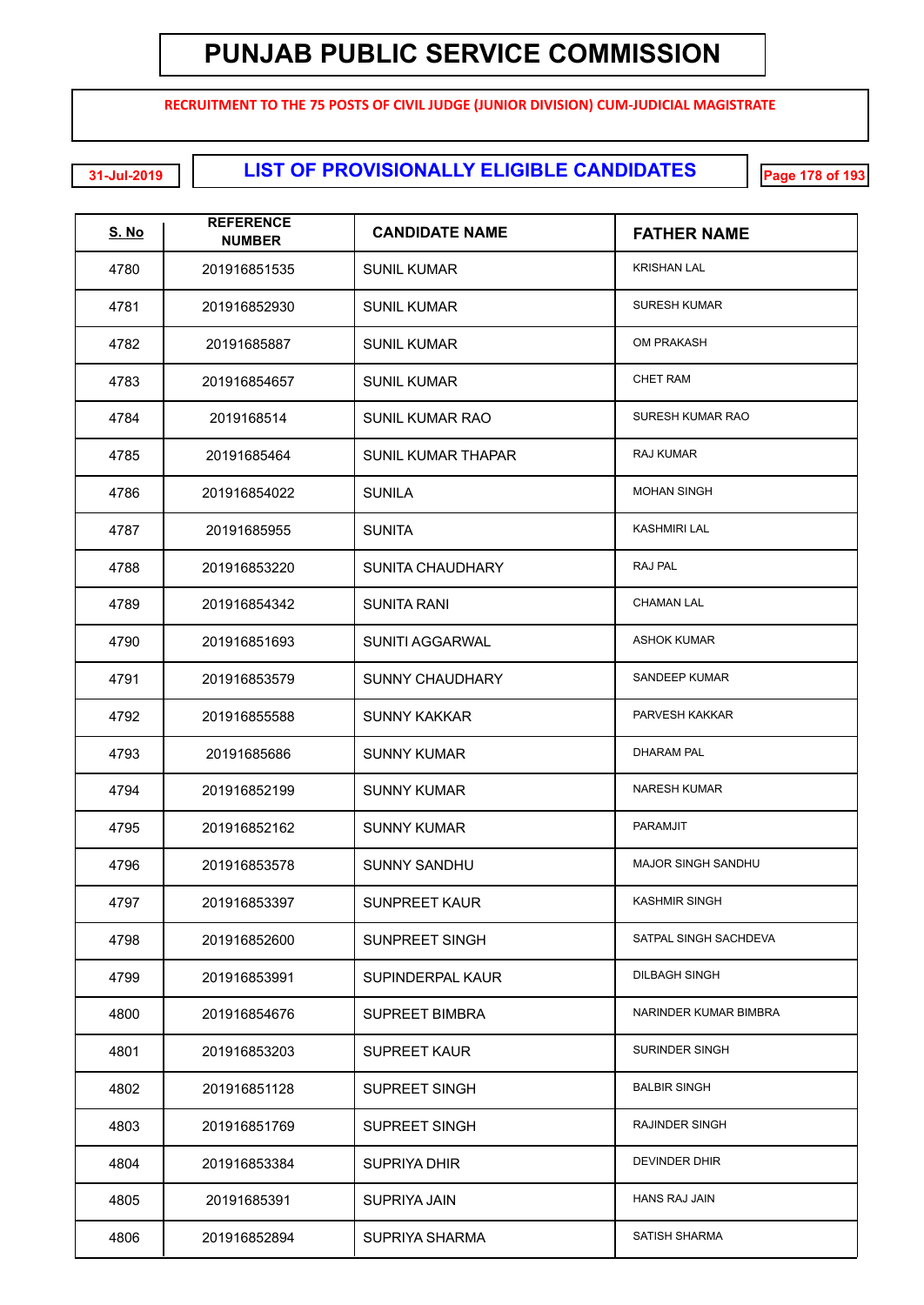**RECRUITMENT TO THE 75 POSTS OF CIVIL JUDGE (JUNIOR DIVISION) CUM-JUDICIAL MAGISTRATE**

**LIST OF PROVISIONALLY ELIGIBLE CANDIDATES 31-Jul-2019 Page 179 of 193**

| <u>S. No</u> | <b>REFERENCE</b><br><b>NUMBER</b> | <b>CANDIDATE NAME</b>     | <b>FATHER NAME</b>        |
|--------------|-----------------------------------|---------------------------|---------------------------|
| 4807         | 20191685763                       | SURABHI CHHABRA           | <b>RAMESH KUMAR</b>       |
| 4808         | 20191685996                       | SURAJ KATHPAL             | <b>RAMESH LAL KATHPAL</b> |
| 4809         | 201916854679                      | <b>SURAJ PARTAP SINGH</b> | RAVINDER PAL SINGH        |
| 4810         | 2019168548                        | <b>SURAJ PRATAP SINGH</b> | <b>NARESH SINGH</b>       |
| 4811         | 201916852341                      | <b>SURBHI</b>             | <b>RAVI MEHTA</b>         |
| 4812         | 201916854976                      | SURBHI LAMBA              | <b>VINOD LAMBA</b>        |
| 4813         | 201916855538                      | SURENDER KUMAR            | PAWAN KUMAR               |
| 4814         | 20191685247                       | SURENDER PARTAP CHITRA    | PREM CHAND CHITRA         |
| 4815         | 20191685680                       | <b>SURESH KUMARI</b>      | <b>JOGINDER SINGH</b>     |
| 4816         | 201916851431                      | <b>SURINDER KAUR</b>      | <b>DHARAM PAL</b>         |
| 4817         | 20191685976                       | SURINDER KAUR             | <b>HARJIT SINGH</b>       |
| 4818         | 201916854390                      | SURINDER KAUR             | <b>KANWAR SINGH</b>       |
| 4819         | 201916852272                      | SURINDER KUMAR            | LAL JI                    |
| 4820         | 201916853085                      | SURINDER KUMAR            | <b>RAM BAHADUR</b>        |
| 4821         | 20191685750                       | SURINDER PAL              | DEV INDER SINGH           |
| 4822         | 201916851891                      | <b>SURINDER SINGH</b>     | <b>KRISHAN SINGH</b>      |
| 4823         | 201916851476                      | SURINDER SINGH            | <b>SHAM SINGH</b>         |
| 4824         | 201916855331                      | <b>SURINDER SINGH</b>     | <b>LACHHMAN DASS</b>      |
| 4825         | 201916855108                      | <b>SURINDER SINGH</b>     | <b>KRISHAN LAL</b>        |
| 4826         | 201916853747                      | <b>SURINDER SINGH</b>     | <b>AMAR SINGH</b>         |
| 4827         | 201916852955                      | <b>SURJEET KAUR</b>       | <b>LABH SINGH</b>         |
| 4828         | 201916853065                      | <b>SURJEET KAUR</b>       | <b>LACHMAN PRASAD</b>     |
| 4829         | 201916851575                      | <b>SURJEET SINGH</b>      | <b>BALWANT SINGH</b>      |
| 4830         | 201916853235                      | <b>SURJEET SINGH</b>      | <b>GURDEEP SINGH</b>      |
| 4831         | 201916854546                      | <b>SURJIT RAM</b>         | <b>KEHAR RAM</b>          |
| 4832         | 201916853315                      | <b>SURJIT SINGH</b>       | <b>MOHINDER SINGH</b>     |
| 4833         | 201916851958                      | <b>SURJIT SINGH</b>       | SH BALVIR SINGH           |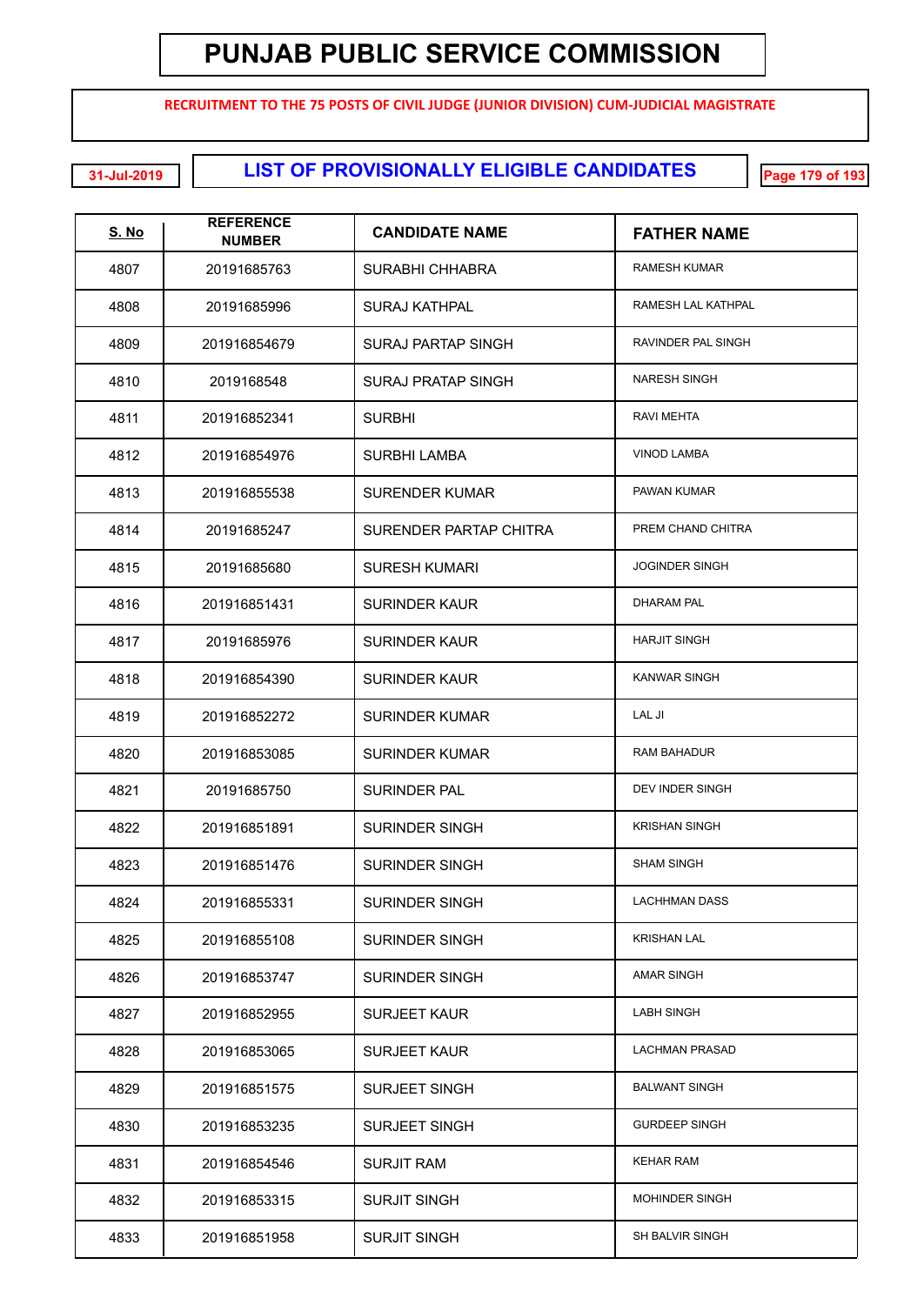**RECRUITMENT TO THE 75 POSTS OF CIVIL JUDGE (JUNIOR DIVISION) CUM-JUDICIAL MAGISTRATE**

**LIST OF PROVISIONALLY ELIGIBLE CANDIDATES 31-Jul-2019 Page 180 of 193**

| <u>S. No</u> | <b>REFERENCE</b><br><b>NUMBER</b> | <b>CANDIDATE NAME</b>          | <b>FATHER NAME</b>       |
|--------------|-----------------------------------|--------------------------------|--------------------------|
| 4834         | 201916855312                      | <b>SURJIT SINGH</b>            | <b>VISAKHA SINGH</b>     |
| 4835         | 201916852957                      | <b>SURMEET SINGH SANDHU</b>    | <b>MALKEET CHAND</b>     |
| 4836         | 201916852786                      | <b>SURPREET KAUR</b>           | <b>JANG BHADUR SINGH</b> |
| 4837         | 20191685471                       | <b>SURPREET SINGH</b>          | <b>MP SINGH</b>          |
| 4838         | 201916852092                      | SURYA AGGARWAL                 | SURESH AGGARWAL          |
| 4839         | 201916853712                      | <b>SURYA GOYAL</b>             | AMRIT PAUL GOYAL         |
| 4840         | 2019168573                        | SURYADEEP KAPLISH              | SANDEEP KAPLISH          |
| 4841         | 201916852733                      | <b>SUSHANT SHARMA</b>          | BHARAT BHUSHAN SHARMA    |
| 4842         | 201916855152                      | <b>SUSHEN SUKHIJA</b>          | NARINDER KUMAR           |
| 4843         | 201916854774                      | <b>SUSHIL KUMAR</b>            | RAJ KUMAR                |
| 4844         | 201916853495                      | <b>SUSHMA WALIA</b>            | <b>HARJIT SINGH</b>      |
| 4845         | 201916851101                      | <b>SUSHMITA</b>                | <b>GHANSHAM</b>          |
| 4846         | 201916855068                      | <b>SUTANTAR JOT SINGH GILL</b> | SARBJEET SINGH GILL      |
| 4847         | 201916855326                      | <b>SWADHIN SHEKHAR</b>         | <b>RAM BALAK SINGH</b>   |
| 4848         | 201916855658                      | SWAPANPREET KAUR               | PARAMJIT SINGH           |
| 4849         | 201916851916                      | SWARANJEET KAUR                | <b>MANGA SINGH</b>       |
| 4850         | 201916855336                      | <b>SWARNA RANI</b>             | <b>JOGINDER SINGH</b>    |
| 4851         | 201916853433                      | <b>SWARNJIT KAUR</b>           | <b>NACHHATAR SINGH</b>   |
| 4852         | 201916852102                      | <b>SWARNJIT KAUR</b>           | AJMER SINGH              |
| 4853         | 201916854164                      | <b>SWATI</b>                   | <b>SURAJ MOHAN</b>       |
| 4854         | 201916853666                      | <b>SWATI</b>                   | <b>BRIJESH KUMAR</b>     |
| 4855         | 201916854725                      | <b>SWATI ARORA</b>             | RAVINDER ARORA           |
| 4856         | 201916851623                      | <b>SWATI BALA</b>              | RAJ KUMAR                |
| 4857         | 201916852494                      | <b>SWATI CHHABRA</b>           | RAMESH KUMAR CHHABRA     |
| 4858         | 20191685239                       | swati garg                     | vinod kumar              |
| 4859         | 20191685685                       | SWATI THAMA                    | SURESH KUMAR THAMA       |
| 4860         | 201916854871                      | <b>SWEETY</b>                  | RAJ KUMAR                |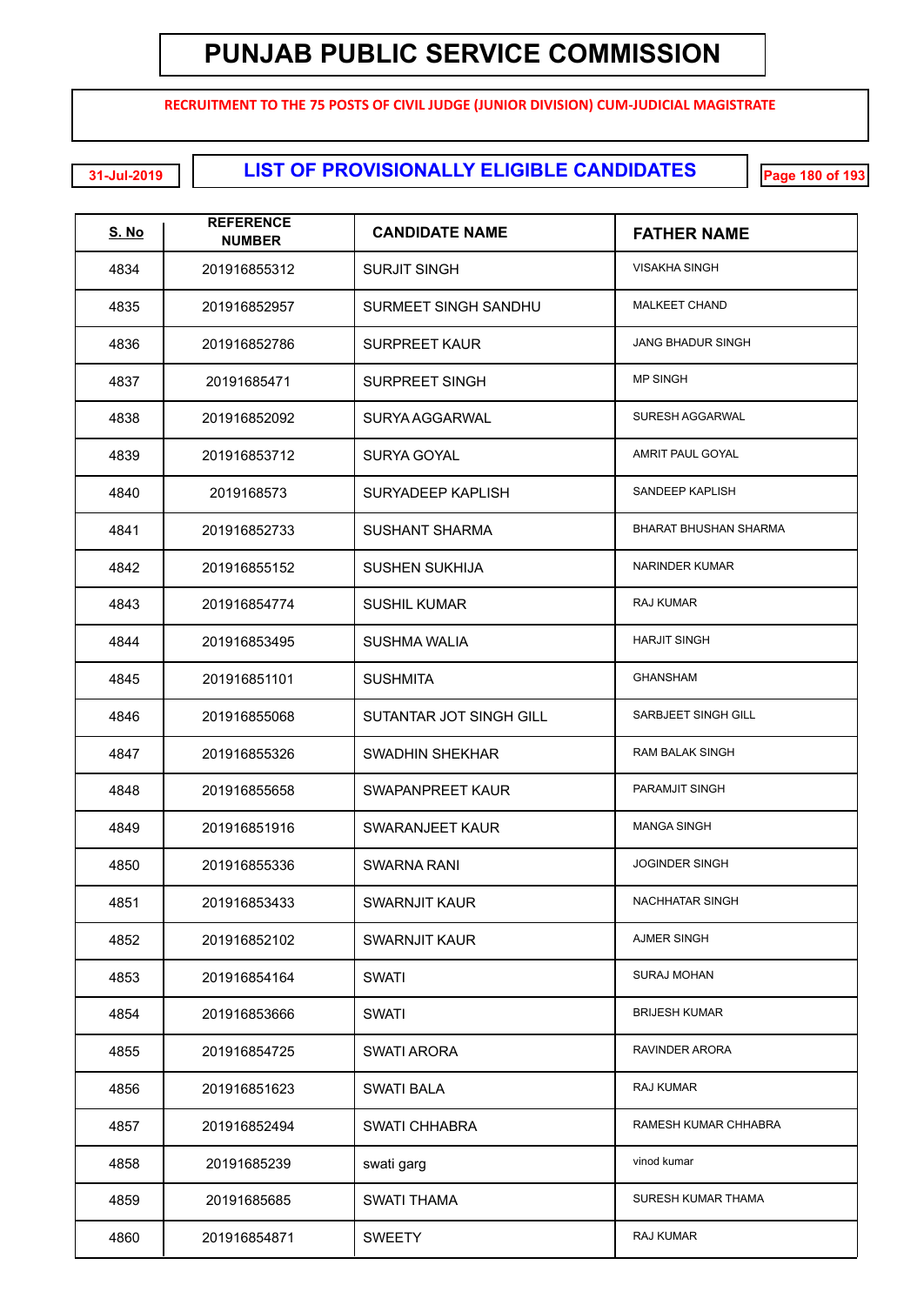**RECRUITMENT TO THE 75 POSTS OF CIVIL JUDGE (JUNIOR DIVISION) CUM-JUDICIAL MAGISTRATE**

**LIST OF PROVISIONALLY ELIGIBLE CANDIDATES 31-Jul-2019 Page 181 of 193**

| <b>S. No</b> | <b>REFERENCE</b><br><b>NUMBER</b> | <b>CANDIDATE NAME</b>     | <b>FATHER NAME</b>          |
|--------------|-----------------------------------|---------------------------|-----------------------------|
| 4861         | 20191685829                       | SWEETY MAHI               | <b>SUKHDEV MAHI</b>         |
| 4862         | 201916854167                      | <b>SWINKI MEHTA</b>       | <b>MADAN LAL MEHTA</b>      |
| 4863         | 20191685936                       | <b>SYLVESTER STEPHEN</b>  | <b>STEPHEN</b>              |
| 4864         | 201916853928                      | <b>TAJINDER GARG</b>      | <b>BAL KRISHAN GARG</b>     |
| 4865         | 201916855383                      | TAJINDER KAUR             | <b>TEJBIR SINGH</b>         |
| 4866         | 201916854533                      | TAJINDER KAUR             | MOHINDER PAL SINGH          |
| 4867         | 201916852049                      | <b>TAJINDER KUMAR</b>     | <b>DALJIT KUMAR</b>         |
| 4868         | 201916852167                      | <b>TAJINDER SINGH</b>     | <b>JAGIR SINGH</b>          |
| 4869         | 201916855107                      | <b>TAJINDER SINGH</b>     | <b>VAJINDER SINGH</b>       |
| 4870         | 201916854477                      | <b>TAJVEER SINGH</b>      | SANJEEV GABA                |
| 4871         | 201916854460                      | TAKSHAK BAGGAN            | YASHPAL BAGGAN              |
| 4872         | 201916852787                      | <b>TALWINDER KUMAR</b>    | <b>GURDIAL CHAND</b>        |
| 4873         | 201916851377                      | <b>TAMANA</b>             | <b>GOPAL KRISHAN SHARMA</b> |
| 4874         | 201916854392                      | TAMANNA                   | RAJINDER KUMAR JHALLI       |
| 4875         | 201916853957                      | <b>TANIA DUGGAL</b>       | <b>VIJAY DUGGAL</b>         |
| 4876         | 201916853453                      | <b>TANIA GARG</b>         | <b>JATINDER GARG</b>        |
| 4877         | 201916854422                      | <b>TANIA SANDHU</b>       | HARJINDER SINGH SANDHU      |
| 4878         | 20191685967                       | <b>TANIA SINGH</b>        | NARINDER SINGH              |
| 4879         | 201916853676                      | <b>TANIKA GOYAL</b>       | PAWAN KUMAR GOYAL           |
| 4880         | 201916852519                      | TANISHA BINDAL            | SUNIL KUMAR BINDAL          |
| 4881         | 201916851153                      | <b>TANJINDERPAL SINGH</b> | SUKHPAL SINGH               |
| 4882         | 201916853103                      | TANU MAHLA                | AVINASH KUMAR MAHLA         |
| 4883         | 201916855429                      | <b>TANU SHARMA</b>        | PARAMJIT SINGH              |
| 4884         | 20191685295                       | <b>TANUJ KUMAR</b>        | <b>MADAN LAL MITTAL</b>     |
| 4885         | 20191685512                       | <b>TANUJ KUMAR</b>        | ROHIT ASHAV SINGH           |
| 4886         | 201916855775                      | <b>TANUJ SHARMA</b>       | SURINDER MOHAN SHARMA       |
| 4887         | 201916854416                      | <b>TANVEEN KAUR</b>       | <b>GURDEV SINGH</b>         |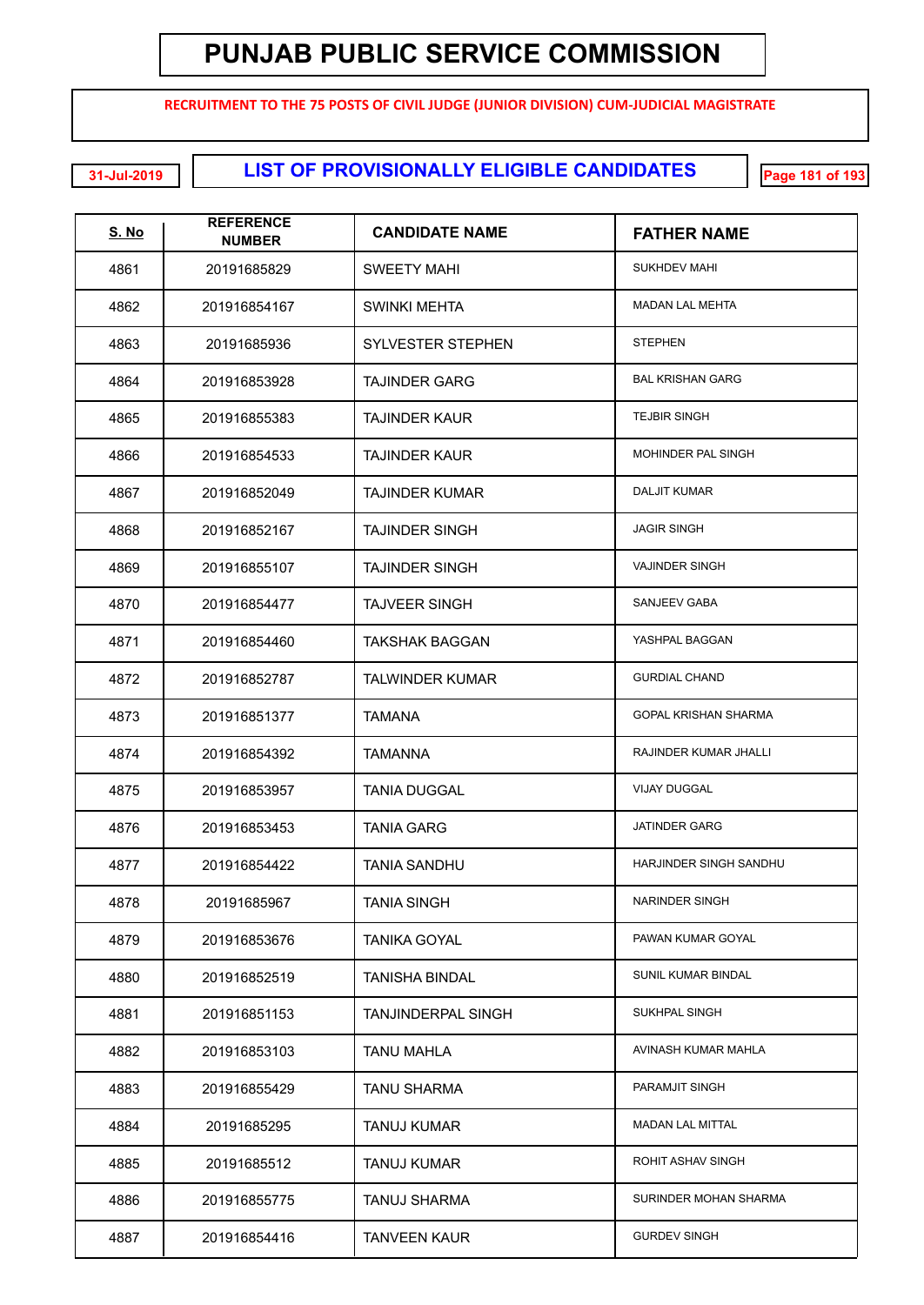**RECRUITMENT TO THE 75 POSTS OF CIVIL JUDGE (JUNIOR DIVISION) CUM-JUDICIAL MAGISTRATE**

**LIST OF PROVISIONALLY ELIGIBLE CANDIDATES 31-Jul-2019 Page 182 of 193**

| <u>S. No</u> | <b>REFERENCE</b><br><b>NUMBER</b> | <b>CANDIDATE NAME</b>           | <b>FATHER NAME</b>            |
|--------------|-----------------------------------|---------------------------------|-------------------------------|
| 4888         | 201916853332                      | <b>TANVEER GANGAR</b>           | <b>KRISHAN LAL</b>            |
| 4889         | 201916852604                      | <b>TANVEER KAUR</b>             | <b>HARI CHAND</b>             |
| 4890         | 201916853445                      | <b>TANVEER KAUR</b>             | PARTAP SINGH                  |
| 4891         | 201916853391                      | <b>TANVEER KAUR</b>             | <b>JASBIR SINGH</b>           |
| 4892         | 20191685892                       | <b>TANVEER KAUR</b>             | <b>MANMOHAN SINGH</b>         |
| 4893         | 201916852885                      | TANVI JAIN                      | SHEKHAR JAIN                  |
| 4894         | 201916852192                      | TANVI KALRA                     | SOMESH KALRA                  |
| 4895         | 201916853321                      | <b>TANVIR</b>                   | AMRIK SINGH DHALIWAL          |
| 4896         | 201916851194                      | <b>TANVIR KAUR</b>              | <b>PRITAM SINGH</b>           |
| 4897         | 201916854035                      | <b>TANVIR KAUR</b>              | <b>JASVIR SINGH</b>           |
| 4898         | 201916855034                      | <b>TANVIR SINGH</b>             | <b>CHARNJIT SINGH</b>         |
| 4899         | 201916854144                      | TANYA OBEROI                    | <b>BALVINDER SINGH OBEROI</b> |
| 4900         | 201916851839                      | <b>TAQDEERJEET SINGH SIDHU</b>  | <b>GURTEJ SINGH SIDHU</b>     |
| 4901         | 201916855228                      | <b>TARAN SINGH</b>              | <b>HARJIT SINGH</b>           |
| 4902         | 20191685155                       | TARANBIR KAUR                   | KULDEEP SINGH                 |
| 4903         | 20191685332                       | TARANDEEP KAUR                  | RANJIT SINGH                  |
| 4904         | 20191685834                       | TARANDEEP KAUR                  | <b>GURNAM SINGH</b>           |
| 4905         | 201916851243                      | <b>TARANDEEP SINGH</b>          | <b>GURCHARAN SINGH</b>        |
| 4906         | 201916853161                      | <b>TARANDEEP SINGH CHAHAL</b>   | AJIT SINGH CHAHAL             |
| 4907         | 201916852478                      | <b>TARANJEET KAUR</b>           | DAVINDER SINGH                |
| 4908         | 201916851650                      | TARANJEET KAUR                  | <b>VARINDER SINGH SIDHU</b>   |
| 4909         | 201916852452                      | <b>TARANJEET SINGH</b>          | SUKHDEV SINGH                 |
| 4910         | 20191685973                       | <b>TARANJEET SINGH</b>          | <b>BHUPINDER SINGH</b>        |
| 4911         | 201916855342                      | TARANNUM KHATANA                | KAPIL KHATANA                 |
| 4912         | 201916851702                      | TARANPREET KAUR                 | <b>JASWINDER SINGH</b>        |
| 4913         | 201916851776                      | TARANPREET KAUR                 | <b>KEWAL SINGH SANDHU</b>     |
| 4914         | 201916854102                      | <b>TARANPREET KAUR BHATIWAL</b> | NN SINGH BHATIWAL             |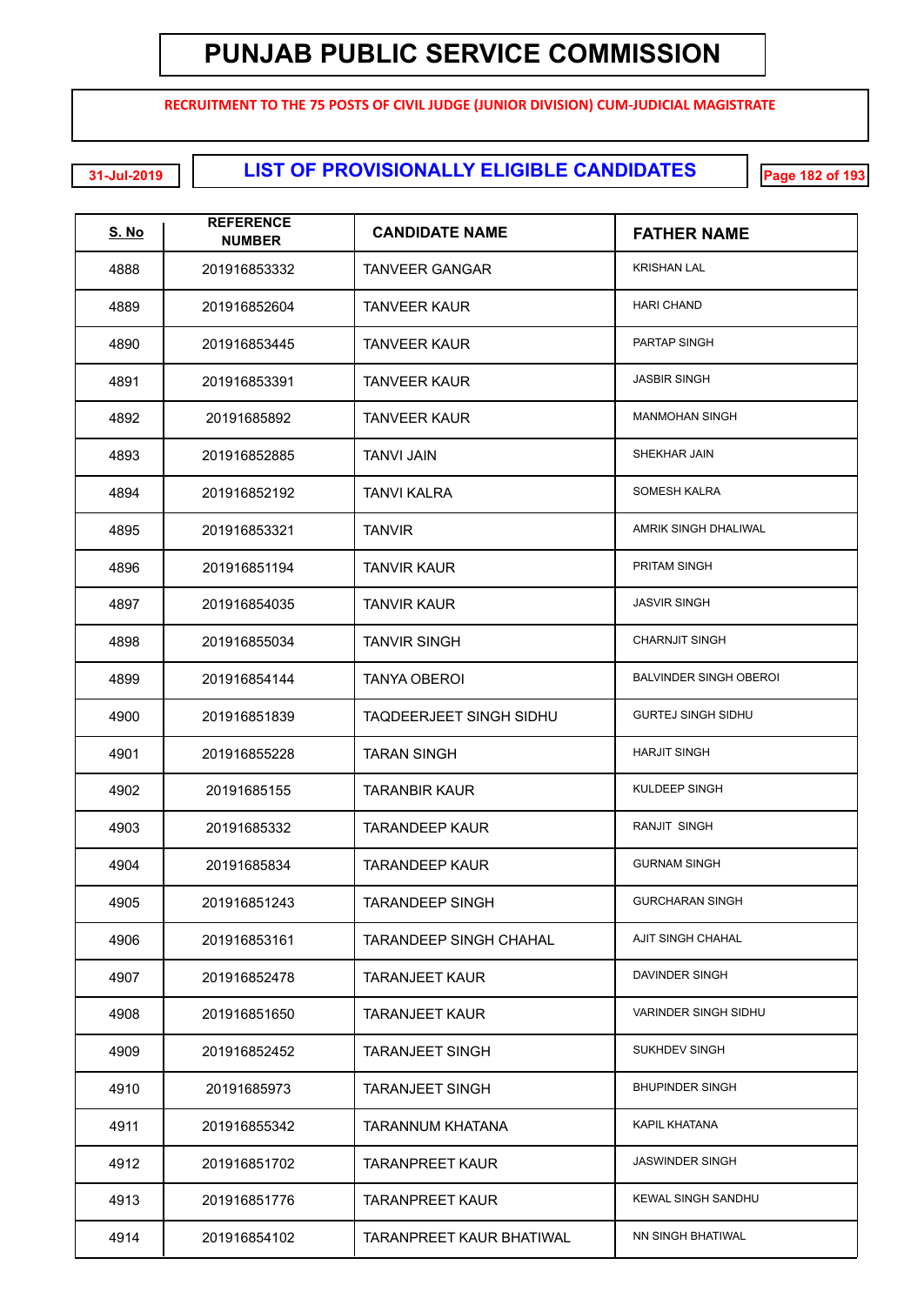**RECRUITMENT TO THE 75 POSTS OF CIVIL JUDGE (JUNIOR DIVISION) CUM-JUDICIAL MAGISTRATE**

**EXECUTE: LIST OF PROVISIONALLY ELIGIBLE CANDIDATES** 

| <u>S. No</u> | <b>REFERENCE</b><br><b>NUMBER</b> | <b>CANDIDATE NAME</b>         | <b>FATHER NAME</b>         |
|--------------|-----------------------------------|-------------------------------|----------------------------|
| 4915         | 201916853261                      | TARESH MAKKAR                 | PRAVEEN KUMAR              |
| 4916         | 20191685502                       | <b>TARJEET KAUR</b>           | <b>BOGHA SINGH</b>         |
| 4917         | 201916851100                      | TARJINDER KAUR                | <b>SURJEET SINGH</b>       |
| 4918         | 20191685603                       | <b>TARUN BHARDWAJ</b>         | <b>SAROOP KUMAR</b>        |
| 4919         | 201916851764                      | <b>TARUN BHUSHAN</b>          | <b>VIDEH KUMAR</b>         |
| 4920         | 201916853036                      | <b>TARUN CHAUDHARY</b>        | DALIP CHAUDHARY            |
| 4921         | 201916852242                      | <b>TARUN DWIVEDI</b>          | <b>VINOD KUMAR</b>         |
| 4922         | 201916852568                      | <b>TARUN GOYAL</b>            | SHISHPAL GOYAL             |
| 4923         | 201916851248                      | <b>TARUN JAIN</b>             | <b>VARINDER KUMAR JAIN</b> |
| 4924         | 20191685167                       | <b>TARUN KINGER</b>           | <b>BHIM SAIN</b>           |
| 4925         | 201916852027                      | <b>TARUN KUMAR</b>            | RAKESH KUMAR               |
| 4926         | 201916852824                      | <b>TARUN KUMAR</b>            | <b>ISHWAR SINGH</b>        |
| 4927         | 201916855790                      | <b>TARUN KUMAR</b>            | <b>ASHOK KUMAR</b>         |
| 4928         | 201916852269                      | <b>TARUN THAKUR</b>           | <b>JOGINDER THAKUR</b>     |
| 4929         | 201916854137                      | <b>TARUN VERMA</b>            | <b>SATISH VERMA</b>        |
| 4930         | 201916853909                      | <b>TARUN WALIA</b>            | SH SHASHI BHUSHAN WALIA    |
| 4931         | 201916851323                      | <b>TAVISHI KUMAR</b>          | <b>ASHOK KUMAR</b>         |
| 4932         | 20191685706                       | <b>TAVLEEN KAUR</b>           | <b>JASWINDER SINGH</b>     |
| 4933         | 20191685305                       | <b>TAVLEEN KAUR MOHI</b>      | K S MOHI                   |
| 4934         | 201916853669                      | <b>TAVLEEN SINGH</b>          | <b>GURDEEP SINGH</b>       |
| 4935         | 201916852137                      | <b>TAVTESH INDERJIT SINGH</b> | <b>INDERJIT SINGH</b>      |
| 4936         | 201916854276                      | <b>TEJASVI</b>                | <b>BRIJ LAL</b>            |
| 4937         | 201916854256                      | <b>TEJASVITA</b>              | SATISH KUMAR               |
| 4938         | 201916854543                      | <b>TEJBIR SINGH</b>           | SUKHWANT SINGH CHAHAL      |
| 4939         | 201916853599                      | <b>TEJINDER KAUR</b>          | <b>HARVINDER SINGH</b>     |
| 4940         | 201916855114                      | <b>TEJINDER PAL</b>           | <b>RATTAN LAL</b>          |
| 4941         | 201916854603                      | <b>TEJINDER PAL SINGH</b>     | <b>LAKHBIR SINGH</b>       |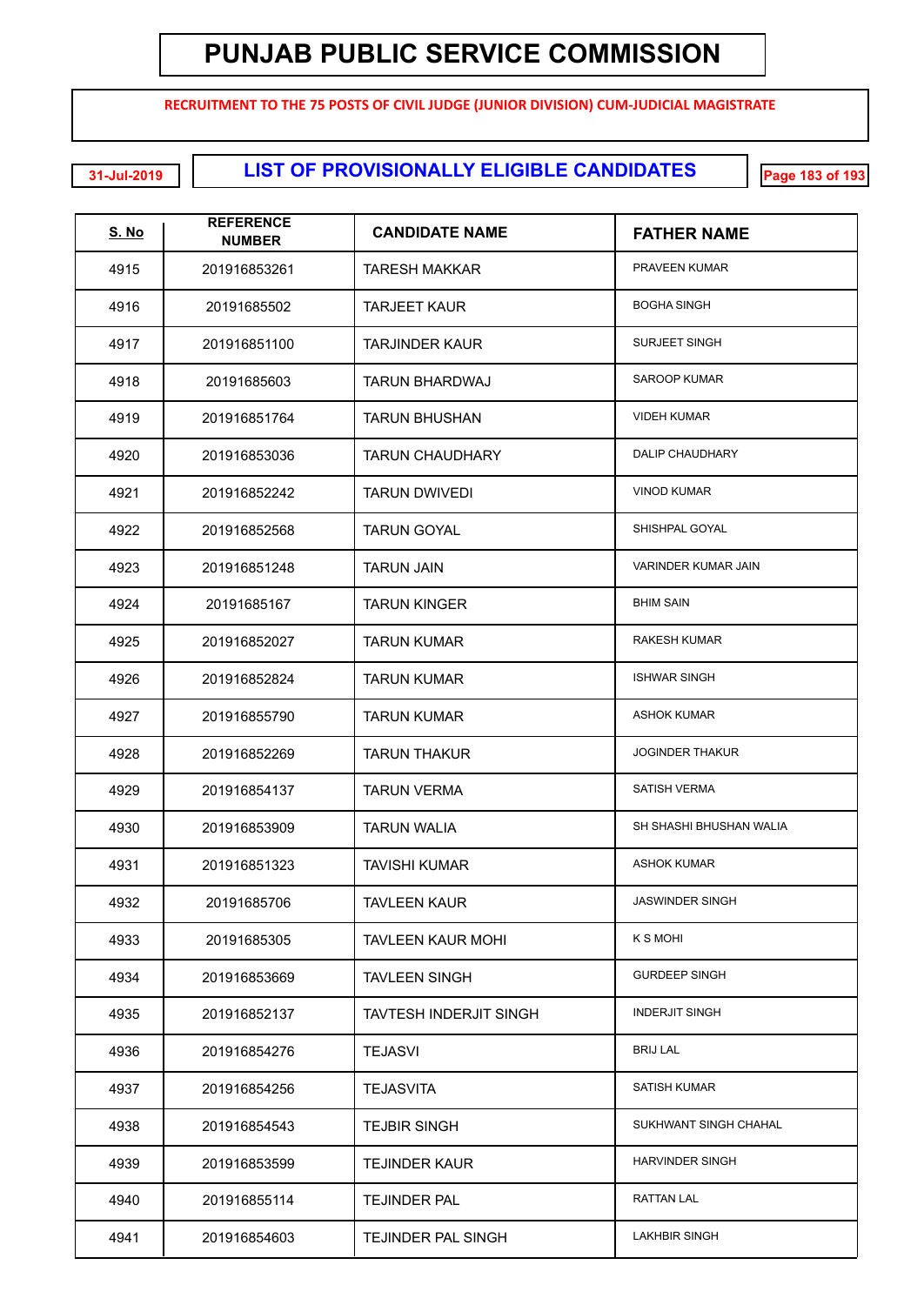**RECRUITMENT TO THE 75 POSTS OF CIVIL JUDGE (JUNIOR DIVISION) CUM-JUDICIAL MAGISTRATE**

**LIST OF PROVISIONALLY ELIGIBLE CANDIDATES 31-Jul-2019 Page 184 of 193**

| <u>S. No</u> | <b>REFERENCE</b><br><b>NUMBER</b> | <b>CANDIDATE NAME</b>     | <b>FATHER NAME</b>         |
|--------------|-----------------------------------|---------------------------|----------------------------|
| 4942         | 201916855267                      | TEJINDER PAL SINGH        | <b>BALWINDER PAL SINGH</b> |
| 4943         | 201916854361                      | <b>TEJINDER PAUL KAUR</b> | SUKHMINDER SINGH           |
| 4944         | 201916853245                      | <b>TEJINDER SINGH</b>     | <b>JASBIR SINGH</b>        |
| 4945         | 20191685204                       | TEJKIRAN KAUR CHAWLA      | SATNAM SINGH CHAWLA        |
| 4946         | 201916855745                      | <b>TEJPAL SINGH</b>       | <b>BALWANT SINGH</b>       |
| 4947         | 201916852088                      | <b>TINU GILL</b>          | <b>RAMESH UMAR</b>         |
| 4948         | 201916854667                      | TRASHA SINGLA             | PAWAN KUMAR SINGLA         |
| 4949         | 201916853621                      | <b>TULSI DASS</b>         | PURAN CHAND                |
| 4950         | 201916855283                      | TUSHAR ARORA              | RAJESH ARORA               |
| 4951         | 20191685179                       | <b>TUSHAR GARG</b>        | <b>SANJAY GARG</b>         |
| 4952         | 2019168532                        | <b>TUSHAR GROVER</b>      | <b>MAHESH KUMAR GROVER</b> |
| 4953         | 201916851019                      | TUSHAR GUPTA              | <b>MOHAN LAL</b>           |
| 4954         | 201916851998                      | TWINKLE CHOPRA            | JAGDISHWAR KUMAR CHOPRA    |
| 4955         | 201916852134                      | <b>TWINKLE SEDHA</b>      | <b>NARESH SEDHA</b>        |
| 4956         | 20191685125                       | UDAYVEER SINGH            | SANJEEV KAMBOJ             |
| 4957         | 201916853534                      | UDIK SINGH                | <b>BALBIR SINGH</b>        |
| 4958         | 201916855728                      | <b>UJJWAL</b>             | SURINDER KUMAR SHRIVASTAV  |
| 4959         | 201916851971                      | UMA SHANKAR               | <b>DHARAM RAJ</b>          |
| 4960         | 201916854051                      | <b>UMESH GOYAL</b>        | <b>ASHOK KUMAR</b>         |
| 4961         | 20191685804                       | <b>UMESH KUMAR</b>        | HUSSAN CHAND               |
| 4962         | 20191685582                       | <b>UMESH KUMAR</b>        | <b>RATTAN SINGH</b>        |
| 4963         | 201916852120                      | <b>UMESH SHARMA</b>       | DAVINDER SHARMA            |
| 4964         | 201916855604                      | <b>UMESH TEWARI</b>       | <b>KESAR CHAND TEWARI</b>  |
| 4965         | 20191685683                       | <b>UMESHWARI DEVI</b>     | RAMPAL                     |
| 4966         | 201916853567                      | UPASANA DUTT              | SHIV DUTT                  |
| 4967         | 201916851320                      | <b>UPASNA</b>             | RAMPAL                     |
| 4968         | 201916854135                      | <b>UPASNA</b>             | RAMESH KUMAR               |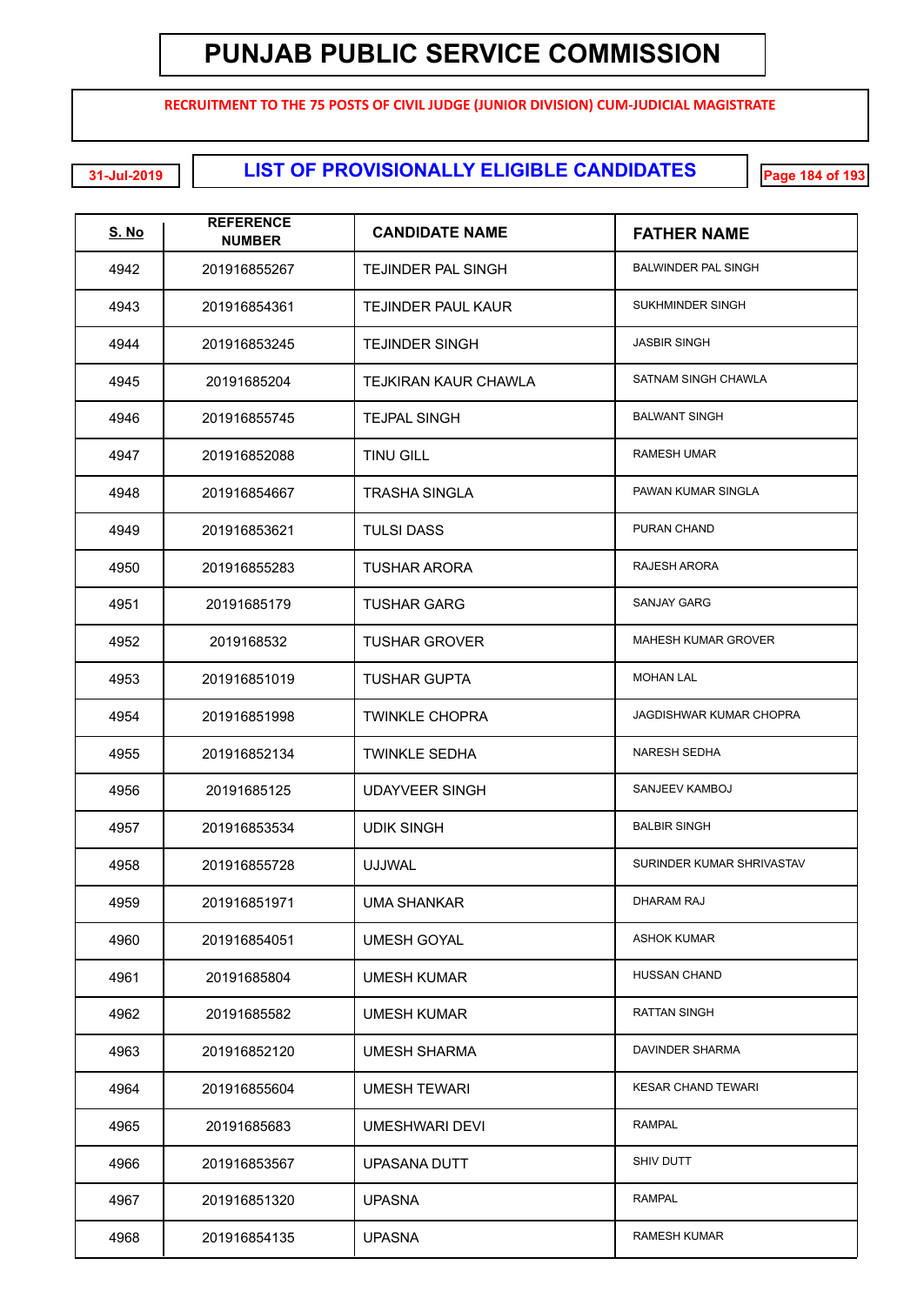**RECRUITMENT TO THE 75 POSTS OF CIVIL JUDGE (JUNIOR DIVISION) CUM-JUDICIAL MAGISTRATE**

**LIST OF PROVISIONALLY ELIGIBLE CANDIDATES 31-Jul-2019 Page 185 of 193**

| <b>S. No</b> | <b>REFERENCE</b><br><b>NUMBER</b> | <b>CANDIDATE NAME</b>    | <b>FATHER NAME</b>        |
|--------------|-----------------------------------|--------------------------|---------------------------|
| 4969         | 201916855017                      | UPASNA GAANDHI           | <b>HARISH GANDHI</b>      |
| 4970         | 201916855517                      | UPDESH KAUR              | <b>RAJBIR SINGH</b>       |
| 4971         | 201916854617                      | UPDESH KAUR ZANDU        | MANJINDER SINGH ZANDU     |
| 4972         | 201916853730                      | UPINDER JINDAL           | NARINDER KUMAR JINDAL     |
| 4973         | 201916851490                      | UPINDER KAUR             | <b>KESAR SINGH</b>        |
| 4974         | 20191685425                       | UPINDER SINGH            | <b>INDER MOHAN SINGH</b>  |
| 4975         | 201916855325                      | <b>UPKAR SINGH</b>       | <b>JASWANT SINGH</b>      |
| 4976         | 20191685858                       | <b>URVASHI</b>           | <b>GURDYAL SINGH</b>      |
| 4977         | 201916855752                      | URVASHI SARDANA          | PAWAN KUMAR SARDANA       |
| 4978         | 20191685371                       | <b>URVEEN SUKHIJA</b>    | <b>JASWINDER SINGH</b>    |
| 4979         | 201916852871                      | <b>URVI JUNEJA</b>       | SANJEEV JUNEJA            |
| 4980         | 201916854131                      | USHA BALA                | <b>NIKKA RAM</b>          |
| 4981         | 201916853708                      | USTAT RUPEET KAUR SANDHU | SHIV KANWAR SINGH SANDHU  |
| 4982         | 201916851089                      | <b>UTKARSH JAIN</b>      | <b>DINESH JAIN</b>        |
| 4983         | 201916853711                      | <b>UTKARSH SETH</b>      | RAKESH KUMAR SETH         |
| 4984         | 201916855698                      | <b>UTTAM</b>             | <b>GOPI RAM</b>           |
| 4985         | 201916854277                      | UTTAM AUL                | <b>BRIJ MOHAN AUL</b>     |
| 4986         | 201916852080                      | VAGISH JINDAL            | SATISH KUMAR JINDAL       |
| 4987         | 201916855536                      | VAIBHAV NAGORI           | NARINDER NAGORI           |
| 4988         | 201916851086                      | <b>VAISHALI</b>          | SURYA PARKASH             |
| 4989         | 201916854949                      | VAISHNAVI SIKKA          | RAKESH SIKKA              |
| 4990         | 201916851760                      | <b>VAKEELAN BIBI</b>     | RAMJAN KHAN               |
| 4991         | 20191685650                       | VANDANA                  | OM PARKASH                |
| 4992         | 201916854089                      | VANDANA SHARMA           | <b>VIJAY KUMAR SHARMA</b> |
| 4993         | 201916853986                      | <b>VANEET MONGA</b>      | <b>VINOD KUMAR MONGA</b>  |
| 4994         | 201916853715                      | <b>VANI</b>              | <b>VINAY ADYA</b>         |
| 4995         | 20191685396                       | <b>VANITA SHARMA</b>     | DEV DATT SHARMA           |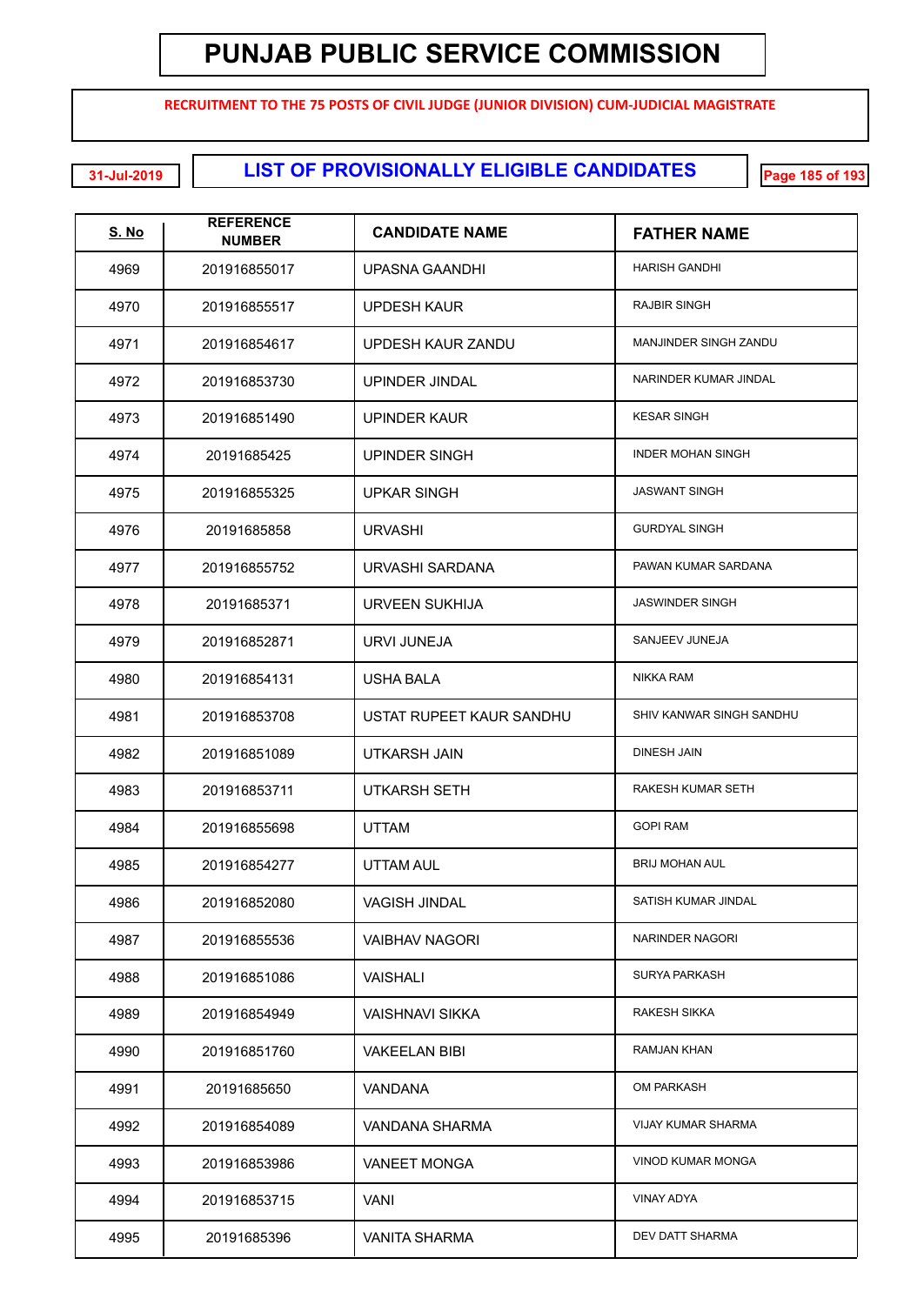**RECRUITMENT TO THE 75 POSTS OF CIVIL JUDGE (JUNIOR DIVISION) CUM-JUDICIAL MAGISTRATE**

**LIST OF PROVISIONALLY ELIGIBLE CANDIDATES 31-Jul-2019 Page 186 of 193**

| <b>S. No</b> | <b>REFERENCE</b><br><b>NUMBER</b> | <b>CANDIDATE NAME</b>     | <b>FATHER NAME</b>           |
|--------------|-----------------------------------|---------------------------|------------------------------|
| 4996         | 201916852013                      | VARINDA MEHRA             | RAJESH MEHRA                 |
| 4997         | 201916853703                      | <b>VARINDA MUNJAL</b>     | <b>VIKAS MUNJAL</b>          |
| 4998         | 201916851710                      | <b>VARINDER BIR SINGH</b> | <b>KULWANT SINGH</b>         |
| 4999         | 201916851180                      | <b>VARINDER HIRA</b>      | <b>DALJIT SINGH HIRA</b>     |
| 5000         | 201916854693                      | <b>VARINDER KAUR</b>      | <b>JAGDISH SINGH</b>         |
| 5001         | 201916855436                      | VARINDER KAUR WARRAICH    | <b>BALRAJ SINGH WARRAICH</b> |
| 5002         | 201916852522                      | <b>VARINDER KUMAR</b>     | <b>RAMESH KUMAR</b>          |
| 5003         | 201916851154                      | <b>VARINDER KUMAR</b>     | <b>SARWAN SINGH</b>          |
| 5004         | 201916855537                      | VARINDER KUMAR MALHI      | PARSHOTAM MALHI              |
| 5005         | 201916852701                      | <b>VARINDER SINGH</b>     | <b>RANJIT SINGH</b>          |
| 5006         | 201916851635                      | <b>VARINDER SINGH</b>     | <b>MOHINDER SINGH</b>        |
| 5007         | 201916853961                      | <b>VARINDER SINGH</b>     | <b>KEWAL SINGH</b>           |
| 5008         | 201916855518                      | <b>VARINDER SINGH</b>     | <b>DARSHAN SINGH</b>         |
| 5009         | 201916855271                      | <b>VARINDER SINGH</b>     | <b>BHALLAN SINGH</b>         |
| 5010         | 201916855205                      | <b>VARINDER SINGH</b>     | <b>JASBIR SINGH</b>          |
| 5011         | 201916855377                      | <b>VARINDER SINGH</b>     | <b>RAMESH CHANDER</b>        |
| 5012         | 201916851902                      | <b>VARKHA RANI</b>        | <b>GURPREM</b>               |
| 5013         | 201916852553                      | <b>VARUN</b>              | <b>OM PARKASH</b>            |
| 5014         | 201916851906                      | <b>VARUN</b>              | <b>KEWAL KRISHAN</b>         |
| 5015         | 201916851365                      | VARUN AGGARWAL            | NARPINDER KUMAR AGGARWAL     |
| 5016         | 201916853550                      | <b>VARUN AGGARWAL</b>     | <b>KEEMTI LAL</b>            |
| 5017         | 201916853041                      | <b>VARUN CHHIBBA</b>      | NARINDER CHHIBBA             |
| 5018         | 20191685411                       | <b>VARUN CHOUDHARY</b>    | BANWARI LAL CHOUDHARY        |
| 5019         | 20191685972                       | <b>VARUN JAIN</b>         | <b>SUNIL JAIN</b>            |
| 5020         | 201916855335                      | VARUN SHARMA              | SURESH KUMAR SHARMA          |
| 5021         | 201916855220                      | VARUN SHARMA              | <b>MANMOHAN SHARMA</b>       |
| 5022         | 201916851105                      | <b>VARUN SINGLA</b>       | <b>JIWAN KUMAR SINGLA</b>    |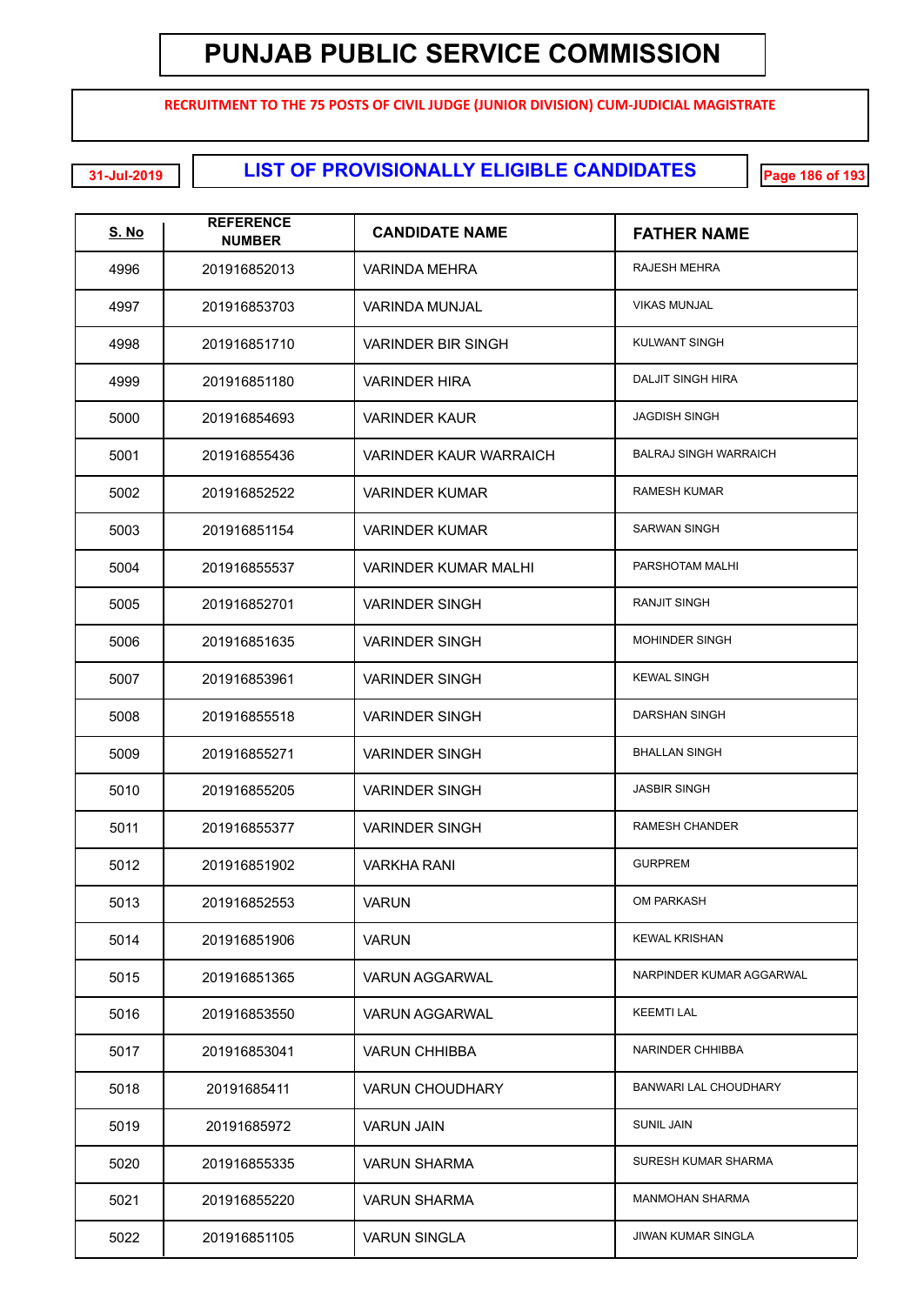**RECRUITMENT TO THE 75 POSTS OF CIVIL JUDGE (JUNIOR DIVISION) CUM-JUDICIAL MAGISTRATE**

**LIST OF PROVISIONALLY ELIGIBLE CANDIDATES 31-Jul-2019 Page 187 of 193**

| <u>S. No</u> | <b>REFERENCE</b><br><b>NUMBER</b> | <b>CANDIDATE NAME</b>            | <b>FATHER NAME</b>       |
|--------------|-----------------------------------|----------------------------------|--------------------------|
| 5023         | 20191685418                       | <b>VARUN SINGLA</b>              | PARMOD SINGLA            |
| 5024         | 201916853283                      | VARUN SOOD                       | SH RANJEET SOOD          |
| 5025         | 20191685256                       | VARUNA SINGH                     | RAVINDER KUMAR SINGH     |
| 5026         | 20191685831                       | VARUNA VERMA                     | HARISH KUMAR VERMA       |
| 5027         | 201916851134                      | <b>VARUNDEEP SINGH</b>           | <b>BALDEV SINGH</b>      |
| 5028         | 201916854553                      | <b>VASU DEV MONGA</b>            | <b>UMESH MONGA</b>       |
| 5029         | 201916855241                      | VASU GUPTA                       | RAJNEESH GUPTA           |
| 5030         | 201916853675                      | VASUDHA BALI                     | PRABODH BALI             |
| 5031         | 201916852717                      | <b>VASUDHA RATTAN</b>            | SUBHASH CHAND RATTAN     |
| 5032         | 201916853341                      | <b>VASUKSH VERMA</b>             | CHANDER MOHAN VERMA      |
| 5033         | 201916851022                      | <b>VATIKA GAIND</b>              | <b>KAMAL KUMAR GAIND</b> |
| 5034         | 201916852626                      | <b>VATSALA JAIN</b>              | <b>NAVEEN JAIN</b>       |
| 5035         | 201916854206                      | <b>VEANU SHARDA</b>              | YASH JIWAN SHARDA        |
| 5036         | 201916855079                      | <b>VEENA RANI</b>                | <b>GURMEET SINGH</b>     |
| 5037         | 201916853266                      | <b>VEENU GARG</b>                | <b>ASHOK GARG</b>        |
| 5038         | 201916851739                      | <b>VEENU MARWAHA</b>             | <b>TAJESH MARWAHA</b>    |
| 5039         | 201916852460                      | <b>VEERINDER PAL SINGH SIDHU</b> | <b>SURJEET SINGH</b>     |
| 5040         | 201916855595                      | <b>VEERPAL KAMBOJ</b>            | <b>HANS RAJ KAMBOJ</b>   |
| 5041         | 201916851546                      | <b>VEERPAL KAUR</b>              | <b>BHUPINDER SINGH</b>   |
| 5042         | 201916852969                      | <b>VEERPAL KAUR</b>              | SUKHDEV SINGH            |
| 5043         | 201916855008                      | <b>VEERPAL KAUR</b>              | <b>BAHADUR SINGH</b>     |
| 5044         | 201916854500                      | <b>VEERPAL KAUR</b>              | SHAHIMBER SINGH          |
| 5045         | 201916854684                      | <b>VEERSHMINDER KAUR</b>         | <b>GURMEET SINGH</b>     |
| 5046         | 201916852041                      | <b>VERTIKA</b>                   | OM PRAKASH GODARA        |
| 5047         | 20191685619                       | <b>VERTIKA GUPTA</b>             | <b>ANIL GUPTA</b>        |
| 5048         | 201916852777                      | <b>VIBHA NAGAR</b>               | DINESH NAGAR             |
| 5049         | 201916854197                      | <b>VIBHU RAMPAL</b>              | <b>SURESH RAMPAL</b>     |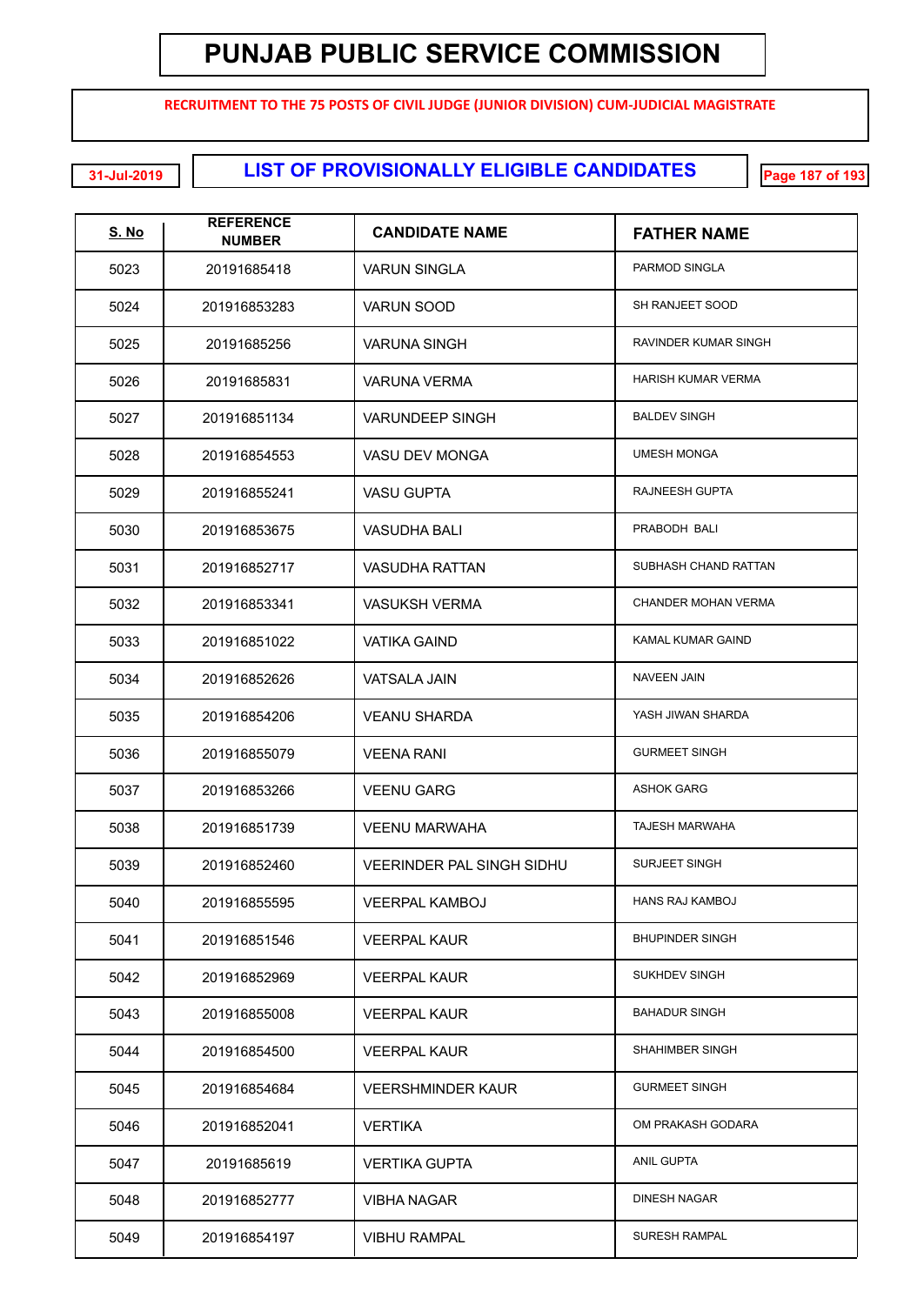**RECRUITMENT TO THE 75 POSTS OF CIVIL JUDGE (JUNIOR DIVISION) CUM-JUDICIAL MAGISTRATE**

**LIST OF PROVISIONALLY ELIGIBLE CANDIDATES 31-Jul-2019 Page 188 of 193**

| <u>S. No</u> | <b>REFERENCE</b><br><b>NUMBER</b> | <b>CANDIDATE NAME</b>          | <b>FATHER NAME</b>          |
|--------------|-----------------------------------|--------------------------------|-----------------------------|
| 5050         | 201916853132                      | VIBHUTI JASWAL                 | PARAMJIT SINGH JASWAL       |
| 5051         | 201916851141                      | <b>VICKRAMJEET SINGH</b>       | <b>NARINDER SINGH</b>       |
| 5052         | 201916853253                      | <b>VICKY</b>                   | <b>RAMDHAN</b>              |
| 5053         | 201916851045                      | <b>VICKY KUMAR</b>             | <b>HARMESH KUMAR</b>        |
| 5054         | 201916852723                      | <b>VIDHI SINDHWANI</b>         | <b>ASHOK SINDHWANI</b>      |
| 5055         | 201916851196                      | VIDHI SOBTI                    | <b>DALIP SOBTI</b>          |
| 5056         | 201916853635                      | <b>VIDIT BANSAL</b>            | PARVEEN BANSAL              |
| 5057         | 20191685283                       | <b>VIDIT JAIN</b>              | SH PARVEEN JAIN             |
| 5058         | 20191685338                       | <b>VIDIT MEHTA</b>             | <b>ISHWAR CHANDER MEHTA</b> |
| 5059         | 20191685181                       | <b>VIDUR SINGH RANA</b>        | <b>RAVINDER PAL SINGH</b>   |
| 5060         | 201916854823                      | <b>VIDUSHI</b>                 | <b>SURENDER SINGH</b>       |
| 5061         | 201916855636                      | <b>VIDYA NAND</b>              | TEJ PAL                     |
| 5062         | 201916852379                      | <b>VIDYA SAGAR</b>             | RAM ASRA                    |
| 5063         | 201916854827                      | <b>VIJAY KUMAR</b>             | NIRMAL KUMAR                |
| 5064         | 20191685994                       | <b>VIJAY KUMAR AGARWAL</b>     | NARESH KUMAR AGARWAL        |
| 5065         | 201916854101                      | <b>VIJAY SINGH</b>             | <b>SARDARA SINGH</b>        |
| 5066         | 201916851335                      | <b>VIJAYPREET SINGH GREWAL</b> | JADEV SINGH GREWAL          |
| 5067         | 201916852816                      | <b>VIJETA</b>                  | <b>ROHTASH</b>              |
| 5068         | 201916852620                      | <b>VIKAS</b>                   | <b>VIJAY SINGH</b>          |
| 5069         | 201916852563                      | <b>VIKAS</b>                   | <b>SH KRISHAN LAL</b>       |
| 5070         | 20191685799                       | <b>VIKAS GARG</b>              | <b>ASHOK KUMAR</b>          |
| 5071         | 20191685307                       | <b>VIKAS GOYAL</b>             | S R GOYAL                   |
| 5072         | 201916855568                      | <b>VIKAS KUMAR</b>             | <b>KAMALJIT KUMAR</b>       |
| 5073         | 201916855116                      | <b>VIKAS KUMAR</b>             | <b>RISHIPAL</b>             |
| 5074         | 20191685327                       | <b>VIKAS SHARMA</b>            | <b>RISHI RAM SHARMA</b>     |
| 5075         | 201916851973                      | VIKAS SINGH NARWAL             | <b>BALBIR SINGH NARWAL</b>  |
| 5076         | 201916851990                      | <b>VIKAS SONI</b>              | LUXMI NARAYAN SONI          |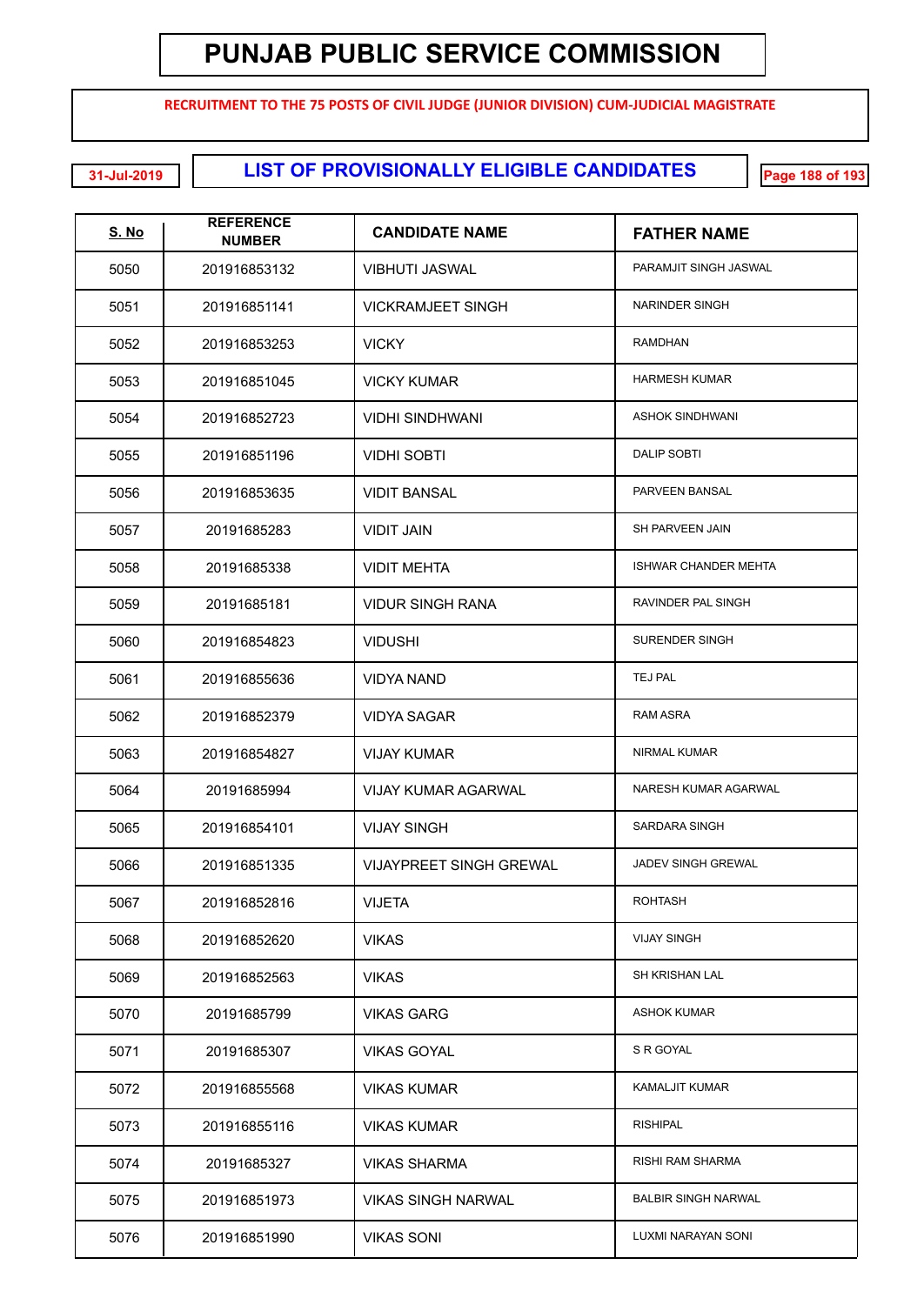**RECRUITMENT TO THE 75 POSTS OF CIVIL JUDGE (JUNIOR DIVISION) CUM-JUDICIAL MAGISTRATE**

**LIST OF PROVISIONALLY ELIGIBLE CANDIDATES 31-Jul-2019 Page 189 of 193**

| <u>S. No</u> | <b>REFERENCE</b><br><b>NUMBER</b> | <b>CANDIDATE NAME</b>         | <b>FATHER NAME</b>         |
|--------------|-----------------------------------|-------------------------------|----------------------------|
| 5077         | 201916855761                      | <b>VIKAS UPPAL</b>            | HARI NARAYAN UPPAL         |
| 5078         | 201916852426                      | <b>VIKAS VERMA</b>            | <b>ANIL KUMAR</b>          |
| 5079         | 201916853620                      | <b>VIKASH GARG</b>            | <b>RAVI KUMAR GARG</b>     |
| 5080         | 201916853500                      | <b>VIKASH VERMA</b>           | <b>MANOHAR LAL VERMA</b>   |
| 5081         | 201916853934                      | <b>VIKRAM</b>                 | SHAMSHER SINGH             |
| 5082         | 201916851037                      | <b>VIKRAM BERWAL</b>          | HARPHOOL DASS BERWAL       |
| 5083         | 20191685854                       | <b>VIKRAM BALI</b>            | <b>COLONEL RAMAN BALI</b>  |
| 5084         | 201916853164                      | <b>VIKRAM DEEP SINGH</b>      | HARBAKHSHISH SINGH         |
| 5085         | 201916853868                      | <b>VIKRAM JEET</b>            | <b>DHANPAT RAI</b>         |
| 5086         | 201916854118                      | <b>VIKRAM JIT SINGH</b>       | <b>BALWANT RAI</b>         |
| 5087         | 201916854665                      | <b>VIKRAM KUMAR</b>           | <b>VIR CHAND ARORA</b>     |
| 5088         | 20191685460                       | <b>VIKRAM SINGH</b>           | <b>AJIT SINGH</b>          |
| 5089         | 201916855558                      | <b>VIKRAM VEER SHARMA</b>     | SANJIV KUMAR SHARMA        |
| 5090         | 201916855548                      | <b>VIKRAMJEET SINGH</b>       | <b>GURTEJ SINGH</b>        |
| 5091         | 201916855721                      | <b>VIKRAMJIT SINGH BHATTI</b> | PARKASH SINGH BHATTI       |
| 5092         | 201916853073                      | <b>VIKRANT</b>                | <b>BALAK RAM</b>           |
| 5093         | 201916853884                      | <b>VIKRANT BHAKER</b>         | SHAMSHER SINGH BHAKER      |
| 5094         | 201916853636                      | <b>VIKRANT RANA</b>           | <b>UDAI SINGH RANA</b>     |
| 5095         | 201916852479                      | <b>VIKRANT THAKUR</b>         | <b>VARINDER SINGH</b>      |
| 5096         | 201916853316                      | <b>VIMMY MIGLANI</b>          | <b>HARDEEP KUMAR</b>       |
| 5097         | 201916853326                      | <b>VINAY KHERA</b>            | SUBHASH CHANDER KHERA      |
| 5098         | 201916853891                      | <b>VINAYAK MOHAN</b>          | <b>VINOD MOHAN</b>         |
| 5099         | 201916854274                      | <b>VINEET</b>                 | DAVINDER PAL               |
| 5100         | 201916854031                      | <b>VINEET JOSHI</b>           | RAJESH KUMAR JOSHI         |
| 5101         | 201916853216                      | <b>VINEET SACHDEVA</b>        | <b>RAJINDER KUMAR</b>      |
| 5102         | 201916852882                      | VINERJEET KAUR SANDHU         | <b>GURLAL SINGH SANDHU</b> |
| 5103         | 20191685531                       | <b>VINNY SHARMA</b>           | <b>NARESH SHARMA</b>       |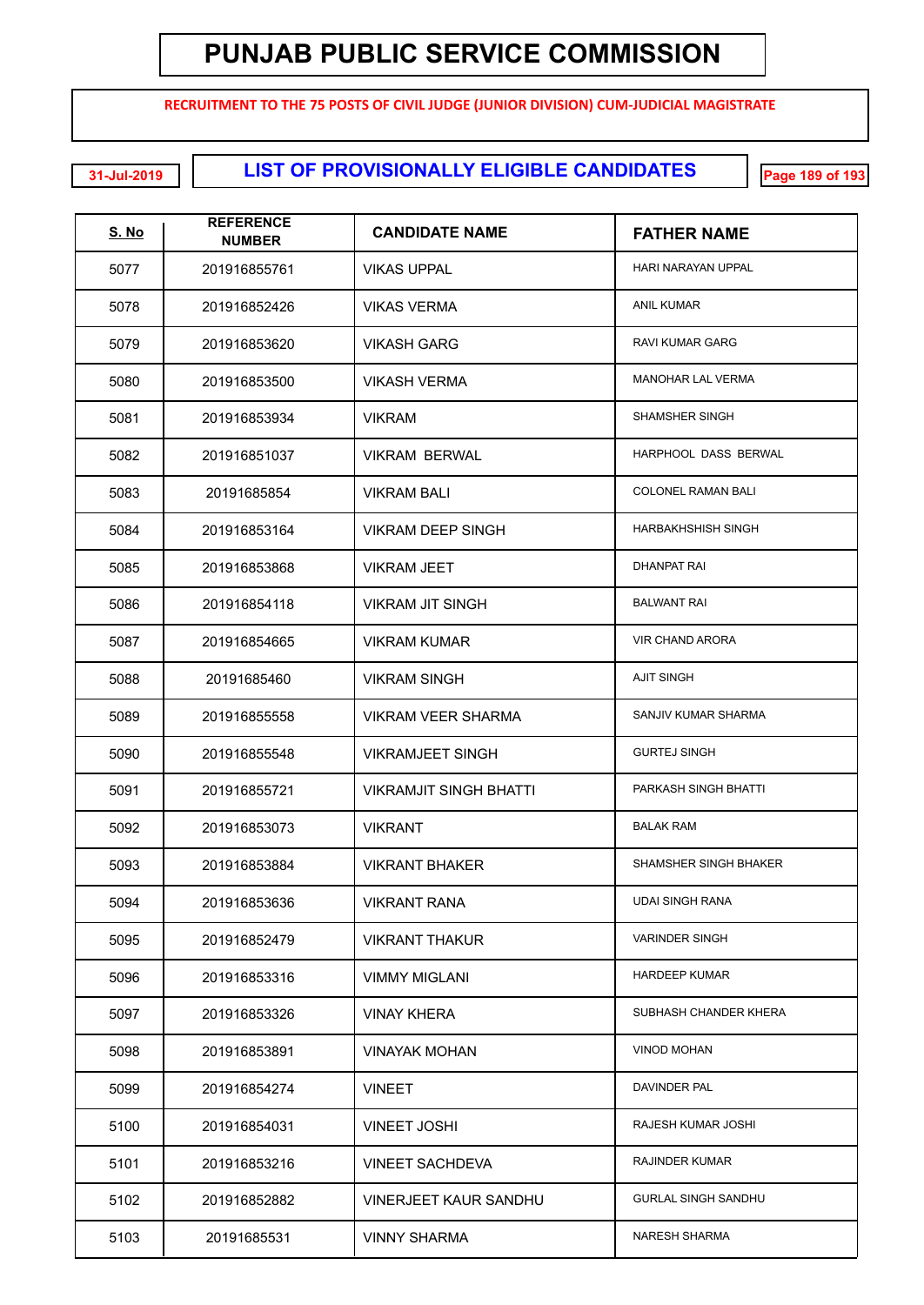**RECRUITMENT TO THE 75 POSTS OF CIVIL JUDGE (JUNIOR DIVISION) CUM-JUDICIAL MAGISTRATE**

**LIST OF PROVISIONALLY ELIGIBLE CANDIDATES 31-Jul-2019 Page 190 of 193**

| <u>S. No</u> | <b>REFERENCE</b><br><b>NUMBER</b> | <b>CANDIDATE NAME</b>     | <b>FATHER NAME</b>          |
|--------------|-----------------------------------|---------------------------|-----------------------------|
| 5104         | 201916854696                      | <b>VINOD BASA</b>         | THORU RAM                   |
| 5105         | 201916852008                      | <b>VINOD DEVGUN</b>       | PAWAN KUMAR SHARMA          |
| 5106         | 20191685217                       | <b>VINOD KUMAR</b>        | <b>RAMESH KUMAR</b>         |
| 5107         | 201916851010                      | <b>VINOD KUMAR</b>        | <b>GURCHARAN DAS</b>        |
| 5108         | 201916853454                      | <b>VINOD KUMAR</b>        | <b>VED PARKASH</b>          |
| 5109         | 20191685519                       | <b>VINOD KUMAR</b>        | <b>MULAKH RAJ</b>           |
| 5110         | 201916853829                      | <b>VINOD KUMAR</b>        | PREM NATH                   |
| 5111         | 201916855206                      | <b>VINOD KUMAR</b>        | <b>ASHWANI KUMAR</b>        |
| 5112         | 201916855433                      | <b>VINOD KUMAR</b>        | <b>ANIL KUMAR</b>           |
| 5113         | 201916854404                      | <b>VINOD KUMAR ATTRI</b>  | PURAN CHAND                 |
| 5114         | 201916852590                      | <b>VINOD KUMAR PATHAK</b> | <b>RAM NARAIN</b>           |
| 5115         | 201916853282                      | <b>VIPASHA KASHYAP</b>    | RAJESH KASHYAP              |
| 5116         | 201916855282                      | <b>VIPIN SETH</b>         | <b>BHUSHAN KUMAR SETH</b>   |
| 5117         | 201916854734                      | <b>VIPUL BABBAR</b>       | <b>JAGDISH KUMAR BABBAR</b> |
| 5118         | 201916851974                      | <b>VIPUL GARG</b>         | <b>SUBHASH GARG</b>         |
| 5119         | 201916854348                      | <b>VIPUL GIRDHER</b>      | <b>RAMAN GIRDHER</b>        |
| 5120         | 201916851822                      | <b>VIPUL GUPTA</b>        | DAVINDER PAUL GUPTA         |
| 5121         | 201916855528                      | <b>VIPUL KHURANA</b>      | <b>VIJAY KHURANA</b>        |
| 5122         | 201916854458                      | <b>VIRAT RANA</b>         | <b>VIJAY SINGH RANA</b>     |
| 5123         | 201916853941                      | <b>VIRENDER KUMAR</b>     | <b>RAMESH CHAND</b>         |
| 5124         | 20191685238                       | <b>VIRPAL KAUR</b>        | <b>SURINDER SINGH</b>       |
| 5125         | 201916855164                      | VISHAKHA SHARMA           | <b>ONKAR SHARMA</b>         |
| 5126         | 201916853896                      | <b>VISHAL</b>             | <b>SOHAN LAL</b>            |
| 5127         | 201916854057                      | <b>VISHAL</b>             | PARSHOTAM MASIH             |
| 5128         | 201916854714                      | <b>VISHAL</b>             | <b>SADHU RAM</b>            |
| 5129         | 201916853775                      | <b>VISHAL BHAGAT</b>      | YOGRAJ BHAGAT               |
| 5130         | 201916852838                      | <b>VISHAL CHAUDHARY</b>   | <b>TEK CHAND</b>            |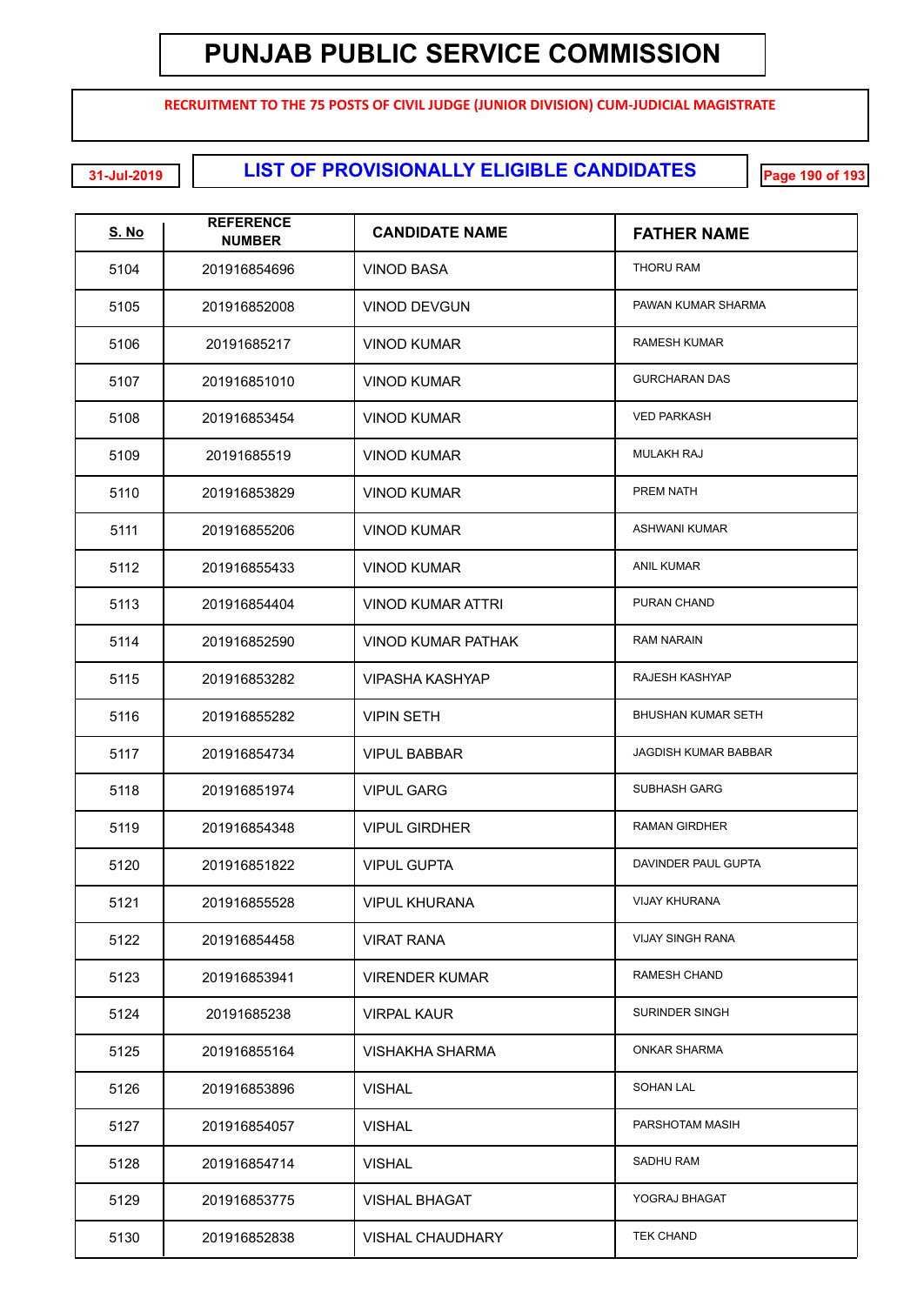**RECRUITMENT TO THE 75 POSTS OF CIVIL JUDGE (JUNIOR DIVISION) CUM-JUDICIAL MAGISTRATE**

**LIST OF PROVISIONALLY ELIGIBLE CANDIDATES 31-Jul-2019 Page 191 of 193**

| <u>S. No</u> | <b>REFERENCE</b><br><b>NUMBER</b> | <b>CANDIDATE NAME</b>   | <b>FATHER NAME</b>         |
|--------------|-----------------------------------|-------------------------|----------------------------|
| 5131         | 20191685617                       | <b>VISHAL CHAUDHARY</b> | <b>TEK CHAND</b>           |
| 5132         | 201916852833                      | <b>VISHAL CHAWLA</b>    | RAJESH CHAWLA              |
| 5133         | 201916854156                      | <b>VISHAL DOGRA</b>     | YASH PAUL                  |
| 5134         | 201916855124                      | <b>VISHAL DUTT</b>      | <b>ANIL DUTT</b>           |
| 5135         | 201916854753                      | <b>VISHAL GHAI</b>      | RAM LUBHAYA                |
| 5136         | 201916852898                      | <b>VISHAL GOYAL</b>     | <b>TARSEM CHAND</b>        |
| 5137         | 201916852263                      | <b>VISHAL GOYAL</b>     | JATINDER GOYAL             |
| 5138         | 201916853083                      | <b>VISHAL KUMAR</b>     | <b>NOHAR CHAND</b>         |
| 5139         | 201916854381                      | <b>VISHAL KUMAR</b>     | <b>DINA NATH</b>           |
| 5140         | 201916855214                      | <b>VISHAL KUMAR</b>     | <b>TARSEM LAL</b>          |
| 5141         | 20191685257                       | <b>VISHAL LOMAS</b>     | <b>K K LOMAS</b>           |
| 5142         | 201916851550                      | <b>VISHAL MEHTA</b>     | <b>ASHWANI MEHTA</b>       |
| 5143         | 201916854776                      | <b>VISHAL RATHORE</b>   | NARESH KUMAR RATHORE       |
| 5144         | 201916854339                      | VISHAL ROOJAM           | PAWAN KUMAR                |
| 5145         | 201916852611                      | <b>VISHAL SHARMA</b>    | UTTAM RAJ SHARMA           |
| 5146         | 201916854104                      | <b>VISHAL SHARMA</b>    | RAJ KUMAR SHARMA           |
| 5147         | 20191685218                       | <b>VISHAL SINGH</b>     | <b>SUKHDEV SINGH</b>       |
| 5148         | 201916854914                      | <b>VISHAL VERMA</b>     | <b>JASWINDER PAL VERMA</b> |
| 5149         | 201916854426                      | <b>VISHALI</b>          | <b>TARSEM LAL</b>          |
| 5150         | 201916854431                      | <b>VISHAV</b>           | <b>RAJINDER KUMAR</b>      |
| 5151         | 20191685794                       | VISHAW PARTAP SINGH     | PRITAM SINGH KUMEDAN       |
| 5152         | 201916855566                      | <b>VISHESH</b>          | <b>VINAY DOGRA</b>         |
| 5153         | 201916851730                      | <b>VISHIVANI BANSAL</b> | <b>RAJINDER KUMAR</b>      |
| 5154         | 201916851830                      | <b>VISHNU KUMAR</b>     | <b>ASHOK KUMAR</b>         |
| 5155         | 201916854453                      | <b>VISHU BHATTI</b>     | PRATIBHA RAI BHATTI        |
| 5156         | 201916853256                      | <b>VISHU RANA</b>       | SHISH PAL RANA             |
| 5157         | 201916855057                      | <b>VISHVAJIT DHAWAN</b> | <b>INDERJIT DHAWAN</b>     |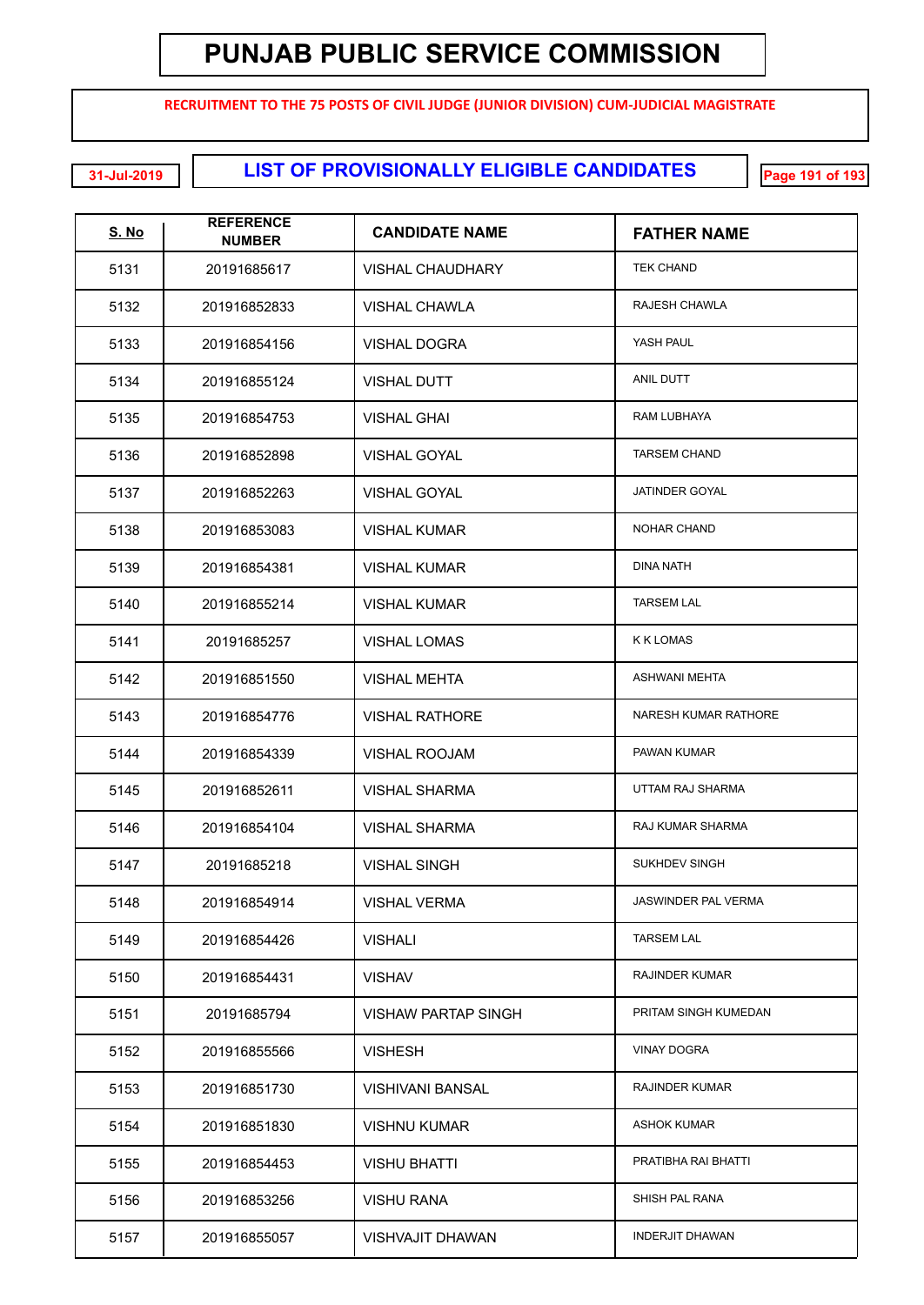**RECRUITMENT TO THE 75 POSTS OF CIVIL JUDGE (JUNIOR DIVISION) CUM-JUDICIAL MAGISTRATE**

**LIST OF PROVISIONALLY ELIGIBLE CANDIDATES 31-Jul-2019 Page 192 of 193**

| <u>S. No</u> | <b>REFERENCE</b><br><b>NUMBER</b> | <b>CANDIDATE NAME</b>    | <b>FATHER NAME</b>            |
|--------------|-----------------------------------|--------------------------|-------------------------------|
| 5158         | 201916855353                      | VISHWAJEET SINGH         | <b>RAGHBIR SINGH</b>          |
| 5159         | 20191685714                       | <b>VIVEK</b>             | SH B S SINDHU                 |
| 5160         | 201916854556                      | <b>VIVEK GUPTA</b>       | <b>RAJESH GUPTA</b>           |
| 5161         | 201916852469                      | <b>VIVEK KUMAR</b>       | <b>KRISHAN LAL</b>            |
| 5162         | 20191685319                       | <b>VIVEK KUMAR YADAV</b> | VINOD KUMAR YADAV             |
| 5163         | 201916853110                      | <b>VIVEK PURI</b>        | <b>KRISHAN KISHORE PURI</b>   |
| 5164         | 201916854540                      | <b>VIVEK RANA</b>        | <b>UMED SINGH RANA</b>        |
| 5165         | 201916855183                      | <b>VIVEK SHARMA</b>      | PARSHOTAM SHARMA              |
| 5166         | 201916852654                      | <b>VIVEK YADAV</b>       | <b>DINESH KUMAR</b>           |
| 5167         | 201916854732                      | <b>VIVID SHARDA</b>      | RAM GOPAL SHARDA              |
| 5168         | 201916852295                      | VIVIYA AHUJA             | <b>ASHOK AHUJA</b>            |
| 5169         | 20191685709                       | VRINDA KHANNA            | SANDEEP KHANNA                |
| 5170         | 201916854410                      | <b>VRINDA PASRICHA</b>   | MUNISH PASRICHA               |
| 5171         | 201916853586                      | <b>VRISHTI VIJ</b>       | PAWAN VIJ                     |
| 5172         | 201916854639                      | <b>VYAKHYA SIROHI</b>    | <b>KVS SIROHI</b>             |
| 5173         | 201916851290                      | <b>WARIS AGGARWAL</b>    | <b>VIPIN KUMAR</b>            |
| 5174         | 201916855012                      | <b>WILLIAMJIT SINGH</b>  | <b>SHAMSHER SINGH</b>         |
| 5175         | 201916851025                      | YADESH KHUTAN            | <b>SARWAN DAS</b>             |
| 5176         | 20191685896                       | YADWINDER SINGH          | PARAMJIT SINGH                |
| 5177         | 20191685156                       | YADWINDER SINGH          | <b>BALJEET SINGH</b>          |
| 5178         | 201916855084                      | YADWINDER SINGH          | <b>GOBIND SINGH</b>           |
| 5179         | 201916854162                      | YADWINDER SINGH          | <b>AMARJIT SINGH</b>          |
| 5180         | 201916852956                      | YADWINDER SINGH GORAYA   | <b>BALWINDER SINGH GORAYA</b> |
| 5181         | 201916851848                      | YADWINDER SINGH PANNU    | HARBHAJAN SINGH PANNU         |
| 5182         | 201916851149                      | YAGSIMANT ATTRI          | RAJEEV KUMAR ATTRI            |
| 5183         | 201916853743                      | YAMINI NAIN              | SURENDRA NAIN                 |
| 5184         | 201916853733                      | YANCHI BEHL              | S K BEHL                      |